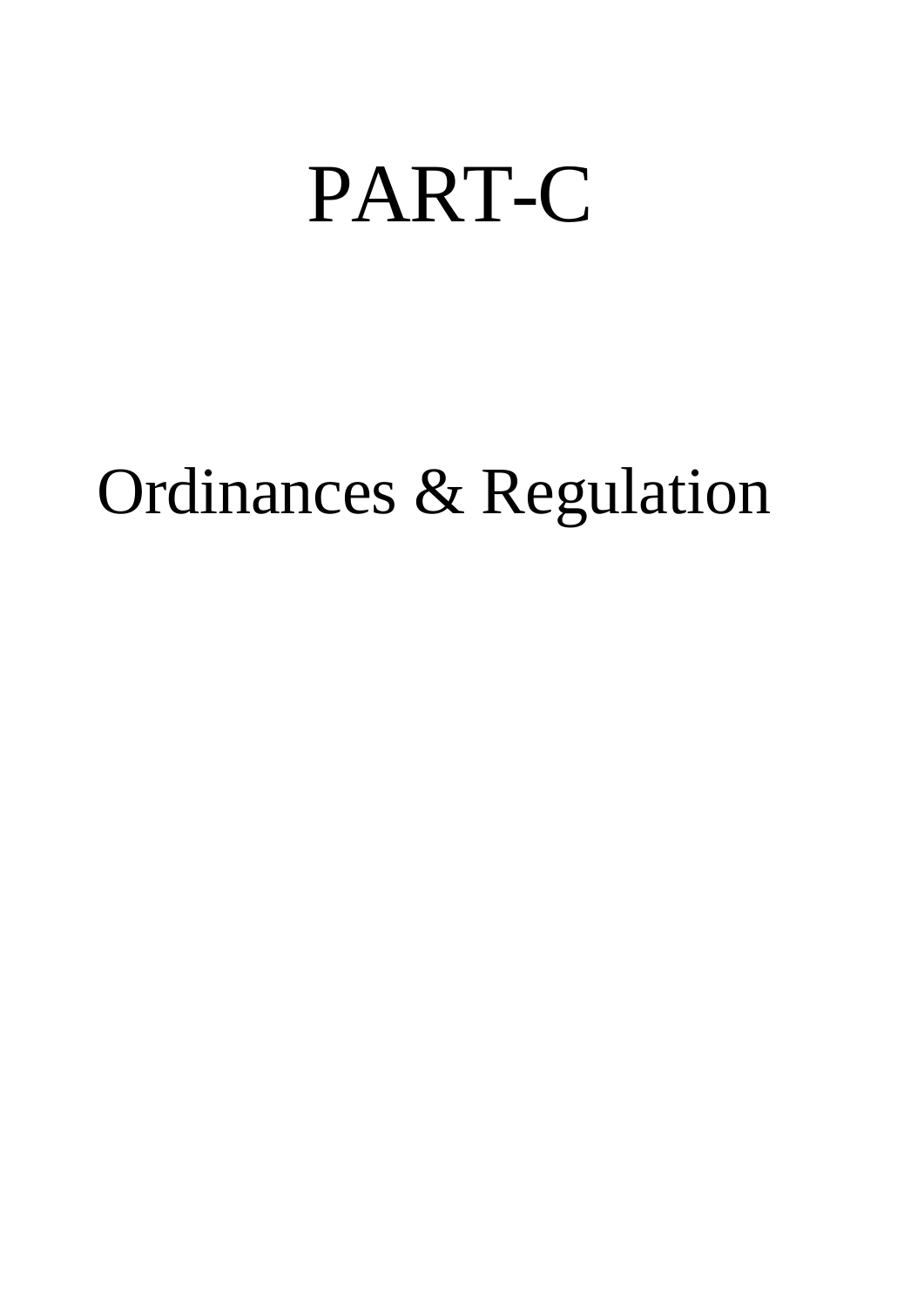### **COMMITTEES OF THE EXECUTIVE COUNCIL**

# **(1) University Publication Board**

# **O. 1** :

- The University Publication Board shall consist of -
- *(i)* The Vice-Chancellor,
- *(ii)* The Pro-Vice-Chancellor, if any,
- *(iii)* The Deans of Faculties,
- *(iv)* Seven persons appointed by the Executive Council, five of whom shall be from amongst the Heads of the University Departments, Heads of recognised Institutions and Members of the Board of University Teaching and Research,

# **O. 2 :**

Members of the Board shall hold office for three years. Any casual vacancy caused by death, resignation or the member's ceasing to hold **a** particular office, or to answer **a** particular designation, by virtue of which he became **a** member, shall be filled up by the Executive Council by nomination. A member so nominated shall hold office for the unexpired residue of the term of office of the original member whose place he occupies.

### **Q.3 :**

The Board shall meet annually in September, or whenever convened by the Vice-Chancellor *Suo moto,* or on the requisition of not less than three members of the Board. Five members shall form the quorum for a meeting of the Board. No quorum shall be necessary for an adjourned meeting.

# **O. 4 :**

The Vice-Chancellor shall, if present, preside at the meetings of the Board, and in his absence, the Pro-Vice-Chancellor. and in the absence of both, a member elected by the meeting shall preside at the meeting of the Board. The oldest amongst the deans present shall take the chair for and until such election only.

# **O. 5 :**

All questions shall be decided by a majority of votes of the members present. The Chairman shall have a vote, and in the case of an equality of votes, he shall have a second or casting vote.

### **O. 6 :**

The functions of the Board shall be -

- *(i)* to recommend to the Executive Council, the appropriation of the publication grants of the University;
- *(ii)* to undertake, with the sanction of the Executive Council, the publication of -*(a) A* University Journal;
	- *(b)* Any other work, literary or scientific, considered suitable by the Board on grounds of its originality;
	- *(c)* Text-books of sufficiently high academic nature;
	- *(d)* University Extension Lectures.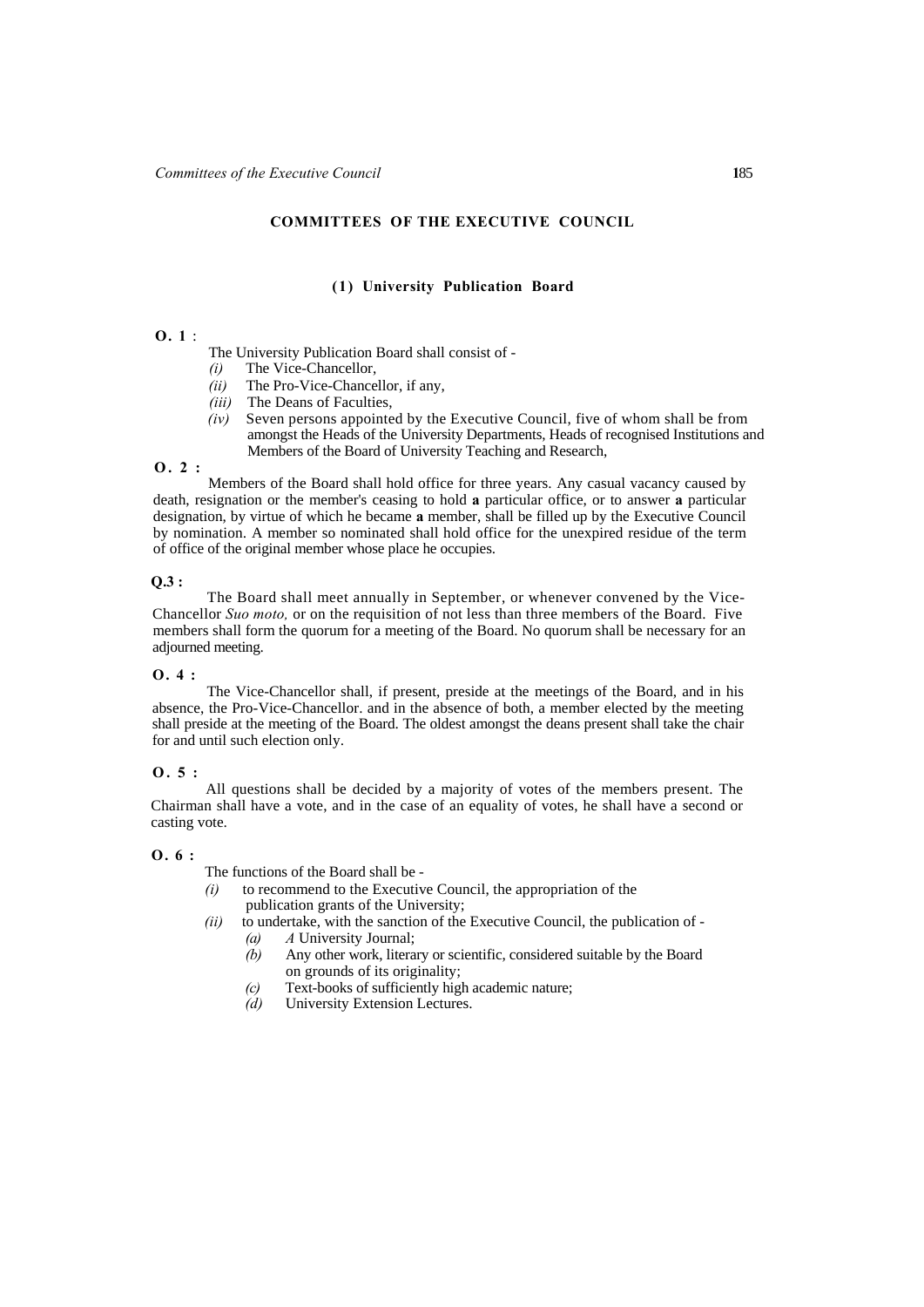# **(2) University Board of Sports**

### **O. 7 :**

- University Board of Sports shall consist of the following :
- (1) Presidents of the zonal sports committees to be mentioned hereafter.
- (2) One Principal from each zone to be appointed by the Executive Council.
- (3) The outgoing Chairman of the University Board of Sports.
- (4) The Director of Physical Education of the University.
- (5) Members not exceeding four as may be appointed by the Executive Council.
- (6) One Physical Education teacher from each zone to be appointed by the Executive Council.
- (7) One student from each zone to be appointed by the Executive Council. He must have represented the University in any of the Inter-University tournaments.

# **O. 8 :**

The Principals of the Colleges and the members appointed by the Executive Council to the Board of Sports shall ordinarily be persons possessing expert knowledge or experience in some branch of sports, and shall hold office for three years, but shall be eligible for re-appointment. The outgoing Chairman of the Board of Sports shall hold office for the succeeding year only. The Physical Education Teachers and the students appointed by the Executive Council to the Board of Sports shall hold office for one year only but shall be eligible for reappointment.

### **O. 9 :**

The objects of the Board arc (1) to foster and encourage sports and sportsmanship amongst the students of the University, (2) to organize, contro manage and supervise Inter-Zonal Sports and tournaments within the jurisdiction of the University, (3) to legislate their conduct, (4) to undertake and conduct Inter-University Competitions.

### **O. 10 :**

The Board at its first meeting of the Academic year shall elect as chairman one of the Presidents of the zonal sports committee. The Chairman shall hold office for one year or until another Chairman is elected. He shall preside at all meetings of the Board. In the absence of the Chairman at a meeting, the members present shall elect a Chairman from among themselves. Five members shall form the quorum for a meeting of the Board. No quorum shall be necessary for a meeting which has been adjourned for want of a quorum.

# **O. 11 :**

The Board shall meet at least once in six months or whenever deemed necessary by the Chairman.

### $0.12:$

The director of physical Education shall be Secretary to the Board.

# **O. 13 :**

The powers and functions of the Board shall be  $-$ 

- *(i)* to frame rules for the conduct of Inter-Collegiate and Inter-Zonal Sports and tournaments;
- *(ii)* to prepare the budget for presentation to the Executive Council;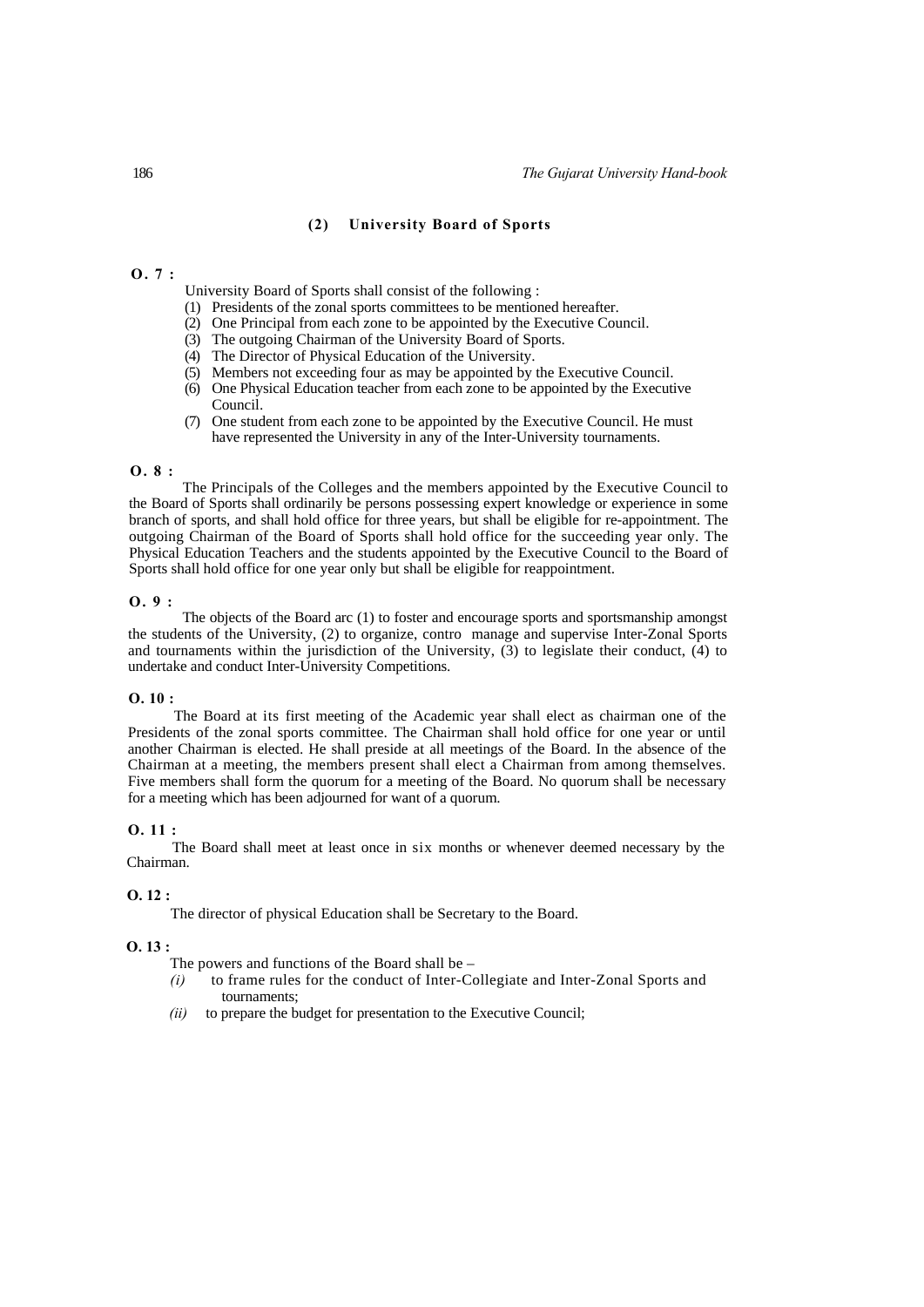- *(iii)* to allot funds to Zonal Committees according to their demands and towards the expenses of Inter-Collegiate Sports and Tournaments;
	- *[Note*  The demand of a Zonal Committee shall mean *(i)* the sum total the contribution collected from the Colleges [as per note to Ordinance 20 *(iv)]* lying within the jurisdiction of the Committee; and *(ii)* pro-rata contribution from the University calculated on the basis of contribution under *(i).}*
- *(iv)* to decide whether the University should participate in various Inter-University competitions and to budget for the expenses involved in such participations;
- *(v)* to appoint Comrnittees to select University teams, and to conduct Inter-University competitions, whenever; the University is asked to do so by the Inter-University Sports Board;
- *(vi)* to provide for coaching in games and sports;
- *(vii)* to decide on appeals that  $n \rightarrow y$  be preferred to it against the decisions of a Zonal Sports Committee, and to enforce its decision by such measures as the Board deems fit;
- *(viii)* to develop the sports facilities of the University;
- *(ix)* and generally, to take such other steps as may be found necessary for the due discharge of its responsibilities.

### **O. 14 :**

The Board may delegate to the Committees appointed by a such powers as may be necessary for the Committees in the discharge of the duties imposed upon them by the Board.

### **O. 15 :**

- (a) The entire Gujarat University Area shall be divided into two zones as under and each zone will form its zonal sports committee :
	- (1) "A" zone with its jurisdiction over Ahmedabad City and the area within 10 kilometers thereof.
	- (2) "B" zone will comprise of all the colleges other than those covered under clause *(a)(1).*
- (b) It shall be obligatory for each college in a zone to pay to the Zonal Sports Committee the contribution fixed by the sports committee from time to time under Ordinance 20 *(iii),*

# **O. 16 :**

A Zonal Sports Committee shall consist of the Principals of the colleges, Heads of recognised institutions and the Administrative Head representing the University Departments, lying within the jurisdiction of the Committee as defined in O. 15 or their nominees, with power to coopt not more than five members. Of these members two shall be students *(i)* One appointed by the president from his own institution and *(ii)* the second who shall have represented the university at any of the inter-university competitions to be co-opted by the Zonal Sports Committee. The director of Physical Education of the University will be an ex-officio member of this zonal sports committee.

The members co-opted shall hold office for one year, but shall be eligible to be co-opted again.

### **0. 17:**

Every Zonal Sports Committee shall have a President, a Secretary and a Treasurer. The office of the Secretary and the Treasurer may be combined in one person. The President for the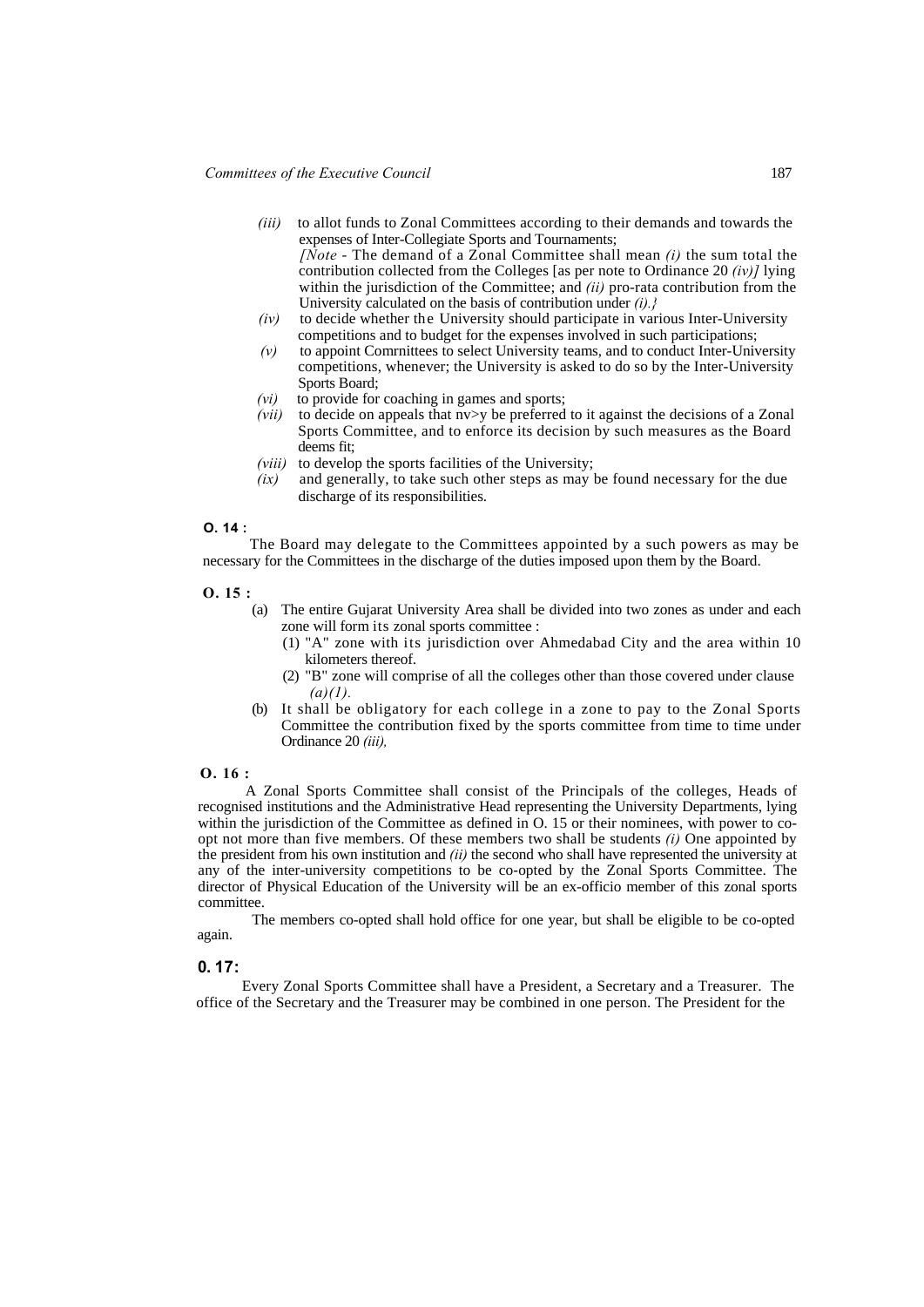next year shall be elected by the Zonal Sports Committee in the last meeting of the previous year and the Secretary and the Treasurer shall be elected by the Zonal Sports Committee at its first meeting in live academic year. The quorum for a meeting of the Zonal Sports Committee shall be seven.

# **O. 18 :**

- *(i)* Every zonal sports committee shall meet not more than once every term, provided that all work relating to the activities of sports falling within the jurisdiction of the Zonal Sports Committee shall be carried out by a committee called the "Zonal Sports Executive Committee" which shall consist of not more than seven members including President, Secretary, Treasurer, to be appointed by Zonal Spots Committee in its first meeting, The Director of Physical Education of the University will be an ex-officio member of this Zonal Sports Committee.
- *(ii) (a)* A Zonal Sports Executive Committee shall meet not more than twice a term for taking such action as may be necessary to ensure smooth conduct of sports activities on behalf of the Zonal Sports Committee.
	- *(b)* In case the Principal of a college or the Head of the recognised Institution or the Administrative Head representing the University Departments, is unable to attend a meeting of Zonal Sports Committee he may nominate a member of the college teaching staff (as defined in Gujarat University Hand-Book, Part II, St. 136) to attend the meeting on his behalf.

### **O. 19 :**

The President shall preside at all meetings of the Committee. In the absence of the President, the members present shall elect a Chairman, who shall be the Principal of a College, the Head of the recognised institution or the Administrative Head representing the University Departments,

# **O. 20 :**

- The powers and functions of the Zonal Sports Committee shall be-
- *(i)* to elect its office bearers, provided that only the Principal of a college or the Head of a recognised Institution or the Administrative Head representing the University Departments, shall be eligible for the office of the President of the Zonal Sports Committee<sup>,</sup>
- *(ii)* to frame rules for the conduct of Inter-Collegiate Sports and Tournament in conformity with the rules laid down by the Board of Sports and to draw-up a programme of activities for the year;
- *(iii)* to fix the contribution from the constituent Institutions, at a rate varying from 50 paise to two rupees per student as per its requirements, and to collect the same from them;
- *(iv)* to prepare and pass the budget for the year, and submit the same to the Secretary, Board of Sports, before the end of July;

*[Note.* - The Budget of each Zonal Sports Committee shall give the amount expected to be spent on the various items, as per the basis fixed by the Board of Sports from time to time. The budgeted expenses shall be met from: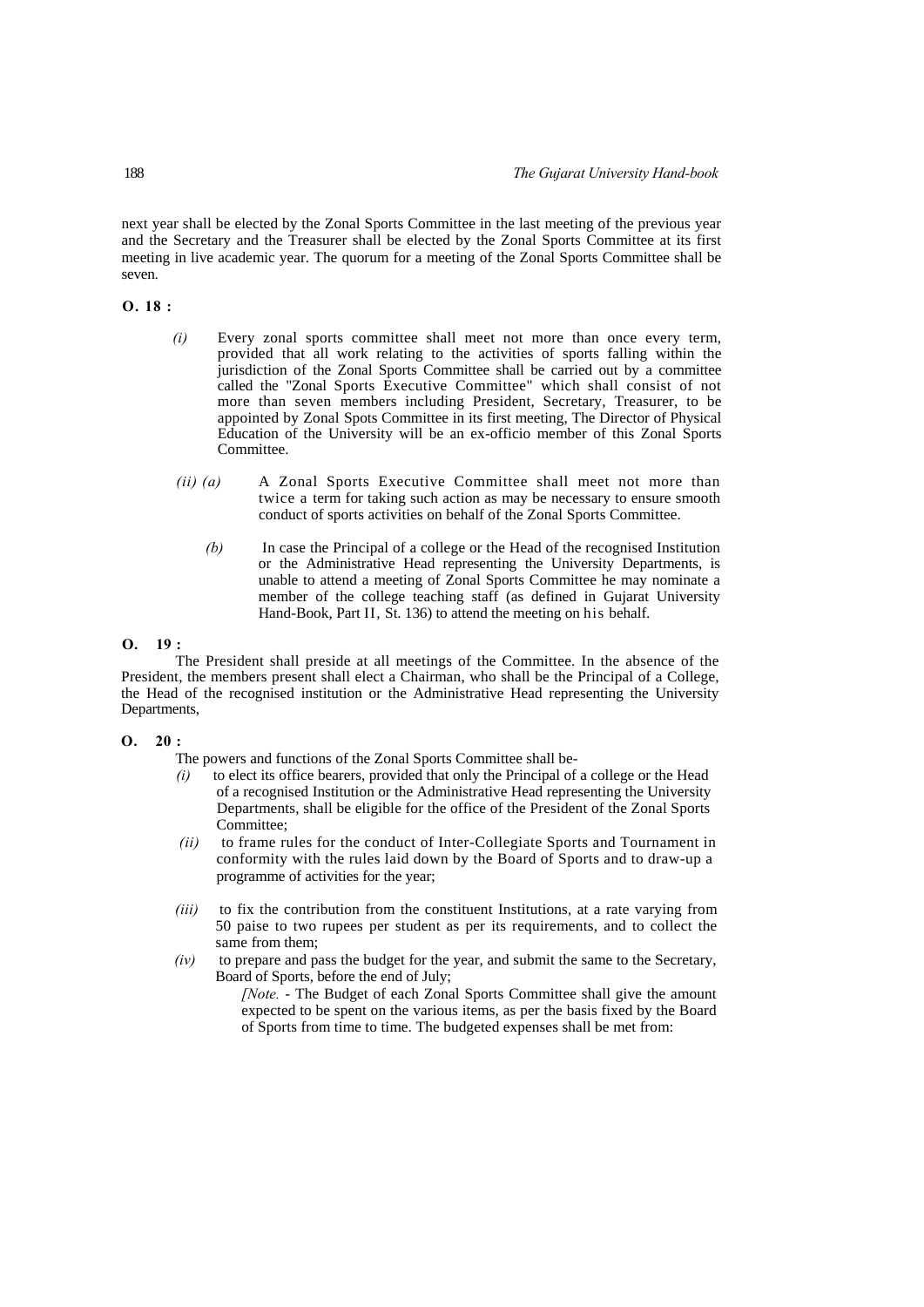- $(i)$  the contribution to be collected from the institutions as fixed by the respective Zonal Sports Committees; and
- *(ii)* the grant allotted for Athletics by the Board of Sports from the University Funds (vide O. 13) pro-rata on the basis of the contributions collected, as suggested by the Board of Sports,

The annual grant made by the University will be for the purpose of Inter-Collegiate Athletics only.

Each zone will bear the admissible expenses that may be incurred in traveling, boarding, lodging, etc., by the college twins proceeding for the Inter-Collegiate Athletic Meet up to a maximum of 15 members in a team, of whom not more than 12 should be men, not more than 8 ladies,]

- *(v)* to prepare the account of the year, and submit the same to the Secretary, Board of Sports, so as to reach him not later than 15th of February for the consideration of the Board of Sports;
- *(vi)* to delegate to the appointed Zonal Sport Executive Committee, such powers as may be necessary for the discharge of their duties;
- *(vii)* to decide disputes that may arise between the colleges under its jurisdiction.
- **O. 21 :**
	- *(i)* A Zonal Sports Committee may appoint sub-committees or tournament committees as it may deem necessary.
	- *(ii)* The Chairman of each sub-committee or tournament committee, who shall necessarily be the Head of a recognised Institution, the Administrative Head representing the University Department or the Principal of a college, shall be appointed by the Zonal Sports Committee, at their first meeting in the year.
	- *(iii)* The Chairman of the sub-committee may, in his discretion, co-opt not more than two members to the sub-committee or tournament committee.
	- *(iv)* The sub-committee shall be composed of the Chairman, appointed as above, the members appointed by the Zonal Sports Committee, to a maximum of seven, the co-opted members, if any, and the Secretary or Secretaries of the Zonal Sports Committee. Each sub-committee shall elect its Secretary for the year from among its members at the first meeting held during the year.
	- *(v)* Each sub-committee or tournament committee shall frame rules for the conduct of its own tournament, draw-up programmes for the tournament and be incharge of the tournament and shall decide on all cases of disputes that may be referred to them.
	- *(vi)* Each sub-committee or tournament committee shall decide the manner of conducting tournaments in conformity with the rules framed by the Board of Sports.
	- *(vii)* The Principal or Head of every competing Institution shall submit to the subcommittee or tournament committee concerned, a list of names from which the players will be selected, along with their necessary eligibility details, on the dates fixed by the sub-committee or the tournament committee. The Institution submitting eligibility details will be held responsible for their veracity. Eligibility details once submitted, will not be allowed to be altered subsequently by the Institution which submits it.
	- *(viii)* The entries for Athletics along with the details required for the same, shall be submitted to the Secretary of the Zonal Sports Committee on or before the dates, fixed by the Zonal Sports Committee in the prescribed forms which will be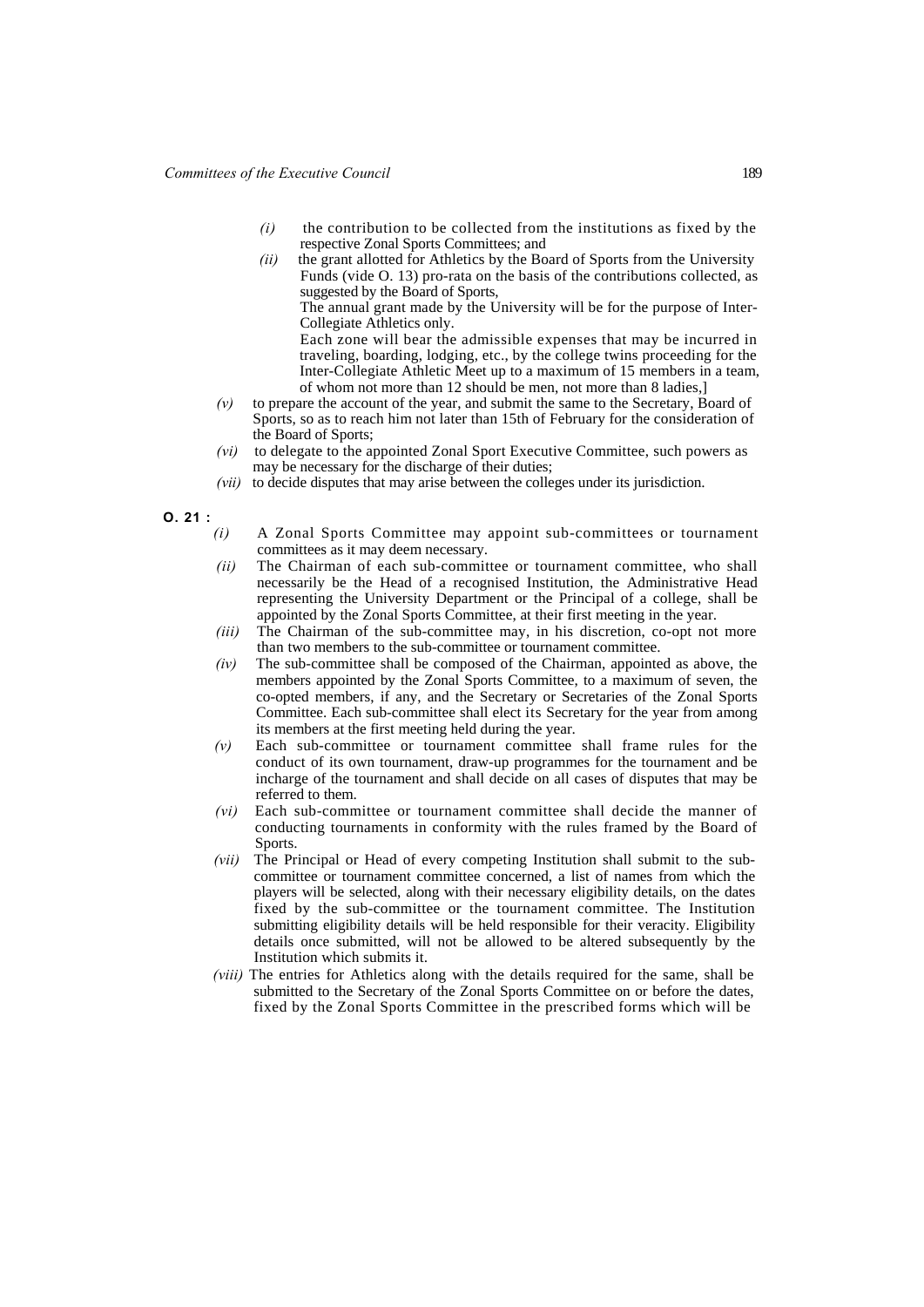supplied by the Secretary of the Zone to the colleges at least 10 (toys prior to the last date for receiving live entries.

*(ix)* The last date fixed for submitting entries for any Tournament or Athletic Competitions shall not be altered, except, with the permission of the Chairman of

the sub-committee or tournament committee concerned, in consultation with the President of the Zonal Sports Committee.

*(x)* However the expenses towards the T.A, and D.A. of the members of the sub committee shall be met from the respective Zonal Sports funds.

# **(3) The Library Committee**

# **O. 22 :**

The Library Committee shall consist of the Vice-Chancellor, the Pro-Vice-Chancellor, Deans of Faculties, Heads of the University Schools, the University Librarian if any and three members to be nominated by the Executive Council.

### **O. 23 :**

The Vice-Chancellor, in his absence the Pro-Vice-Chancellor or in the absence of both, a member elected by the meeting shall preside at the meeting of the Committee. The oldest amongst the Deans present shall take the chair for and until such election only.

### **O. 24 :**

The members of the Committee shall hold office for three years and may be reappointed. The office of a member of the Library Committee shall be vacated by death, resignation, or by the member being absent from four consecutive meetings. Any vacancy on the Committee shall be filled up by the Executive Council.

### **O. 25:**

The Committee shall meet twice in every term, sometimes in July, October, December and March and at other times when convened by the Chairman or in his absence, by the senior member of the Committee. But the Chairman shall on the requisition of not less than six members of the Committee, convene a meeting within fifteen days of the receipt of the requisition.

# **O. 26:**

Six members of the Committee shall be the quorum for a meeting of the Committee.

### **O. 27:**

All questions shall be decided by majority of votes of the members present. The Chairman shall have a vote, and in the case of an equality of votes, he shall have second or casting vote.

### **O. 28:**

- *(i) The* Library Committee shall, subject to the control of the Executive Council manage the Library and advise the Executive Council on any matter connected with the Library referred to it by the Executive Council. In particular and without prejudice to the generality of the foregoing power, the Committee shall have power to make recommendations to the Executive Council;
	- *(a)* as to the administration of the funds set apart for the Library;
	- $\langle b \rangle$  as to appointment of the staff of the Library including the librarian; and other matters connected with the Library.
	- *(c)* other matters connected with the Library.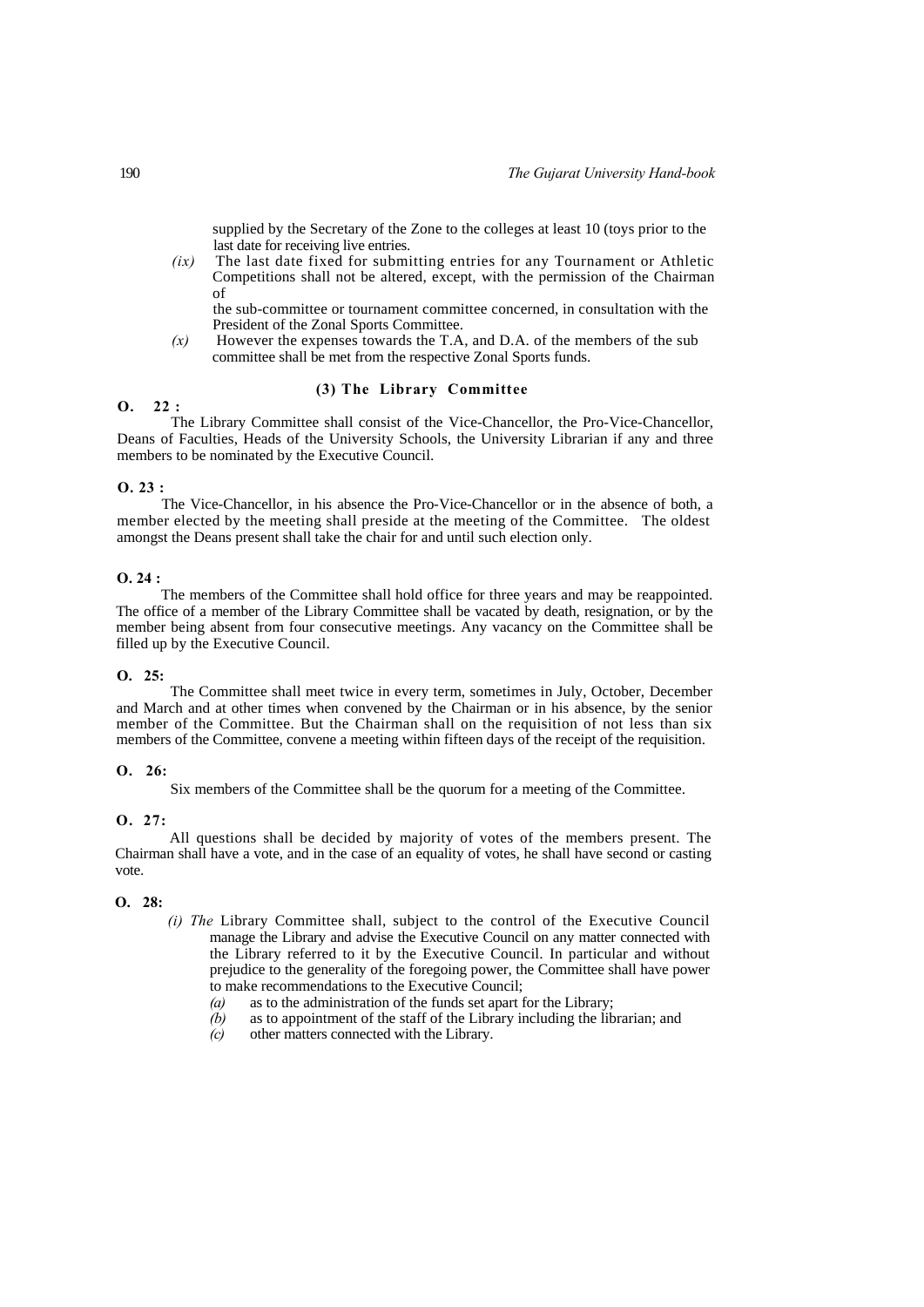- *(ii)* The Committee shall report to the Executive Council for information, the purchase of books and disposal of such books as in the opinion of the Committee, arc either worthless, unserviceable or otherwise useless. For the purpose of this Ordinance, books shall include manuscripts and periodicals.
- *(iii)* The Library Committee shall have the power to make rules governing the use of the Library from time to time, and to amend them, Such rules, and any changes made therein, shall be reported to the Executive Council.

# **O. 29 :**

The Library Committee shall keep an account of all Funds provided for the purposes of the Library, and forward a statement of such accounts to the Registrar, for submission to the Executive Council every three months.

### **O. 30 :**

There shall be a separate account in the Bank under the name of 'Library Account'.

### **O. 31 :**

All bills in respect of books purchased for the Library shall be verified and checked by the Librarian.

### **O. 32 :**

All cheques shall be signed by the Registrar after he has satisfied himself that the amounts entered in them are as they are in the bills.

# **(4) University Building Committee**

# **O. 33 :**

The University Building Committee shall consist of -

- *(i)* The Vice-Chancellor,
- *(ii)* The Pro-Vice-Chancellor, if any;
- *(iii)* The Chief Engineer or his nominee;
- *(iv)* Four persons appointed by the Executive Council for a period of three years.

### **O. 34 :**

The Committee shall meet once a year before the annual Convocation, and at other times when convened by the Vice-Chancellor.

### **O. 35 :**

The Vice-Chancellor or in his absence the Pro-Vice-Chancellor, shall preside at all meetings of the Committee, and in the absence of both, the members shall elect the Chairman.

### **O. 36 :**

The Committee shall be in charge of the University Buildings and shall recommend to the Executive Council any repairs, alterations or additions to the existing buildings, which it may deem necessary or urgent and shall advise the Executive Council in all matters relating to the University Buildings.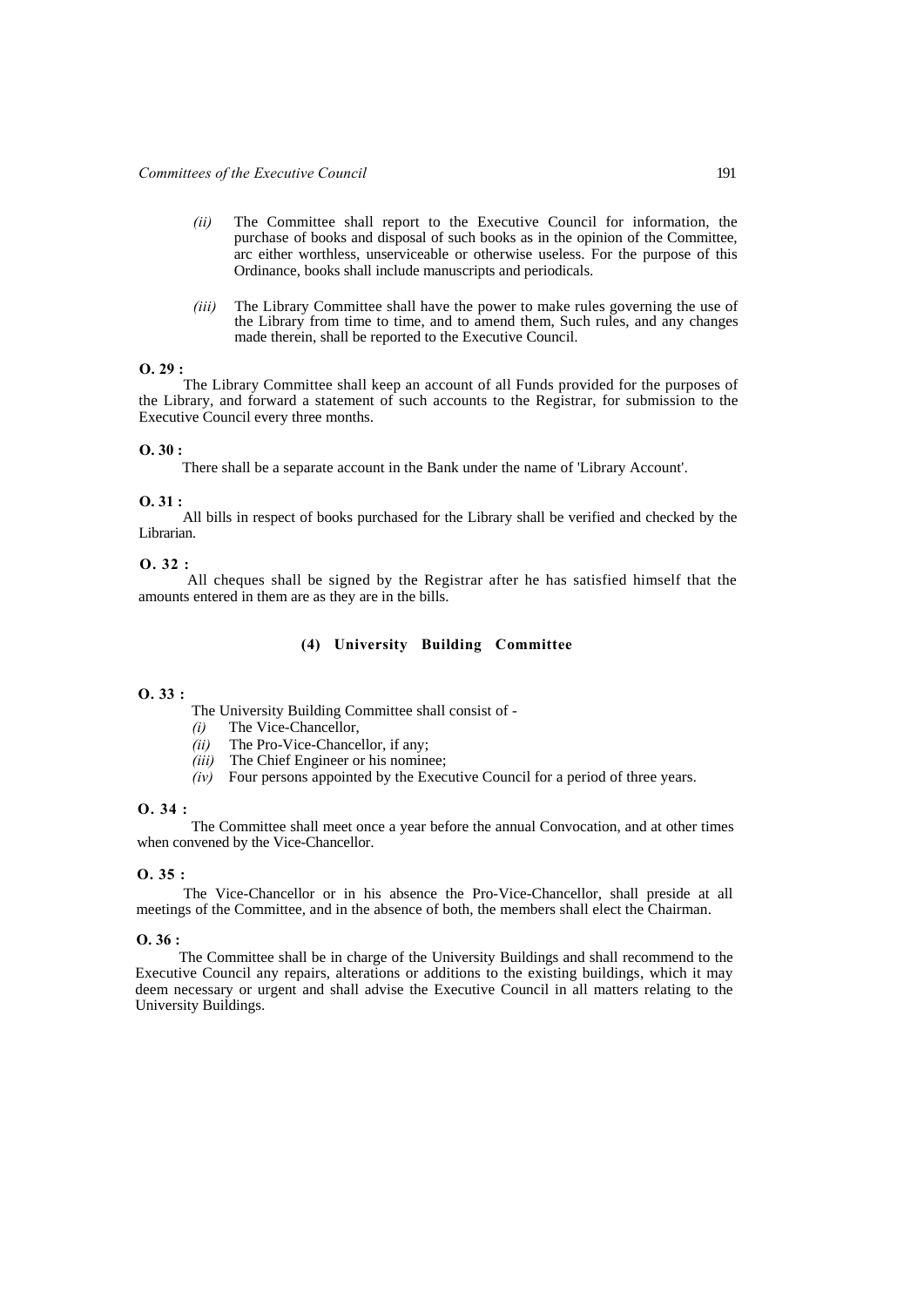### **(5) Grants Utilization Committee**

# **O. 37 :**

The Grants Utilization Committee shall consist of the Vice-Chancellor, the Pro-Vice-Chancellor, if any, and six other members appointed by the Executive Council for a period of three years.

### **O. 38 :**

The Committee shall meet once a year after the Annual Convocation, and at other times when convened by the Vice-Chancellor or the Pro-Vice-Chancellor, or, in the absence of both, by the senior member of the Committee.

# **O. 39 :**

The Vice-Chancellor, or in his absence the Pro-Vice-Chancellor, shall preside at all meetings of the Committee, and **in** the absence of both, the oldest member of the Committee shall preside. Three members of the Committee shall form the quorum for a meeting of the Committee.

### **O. 40:**

The Committee shall consider all applications; for Grants except those that come under 'Publication Grants' and make its recommendations to the Executive Council.

# **(6) Foreign Universities Information Bureau**

# *(i)* **Constitution**

# **O. 41 :**

The Bureau shall consist of the Vice-Chancellor, the Pro-Vice-Chancellor, if any, and other members appointed by the Executive Council at the rale of one to represent each Faculty. The Vice-Chancellor or in his absence the Rector, shall be the Chairman of the Bureau.

### **O. 42 :**

The term of office of a member of the Bureau shall be three years, and the Executive Council shall have the power to make appointments to fill up temporary vacancies caused by death, resignation or from other cause whatsoever. A member on retirement shall be eligible for re-appointment.

### **O. 43 :**

The Vice-Chancellor or, in his absence, the Pro-Vice-Chancellor shall preside at all meetings of the Bureau, and in his absence, the members shall elect their own Chairman. Three members shall form the quorum for a meeting of Bureau.

# **O.44:**

The Bureau shall meet at least once in every quarter, and at other times when convened by the Chairman, provided always that, any quarterly meeting need not be called, if in the opinion of the Chairman there is not sufficient business.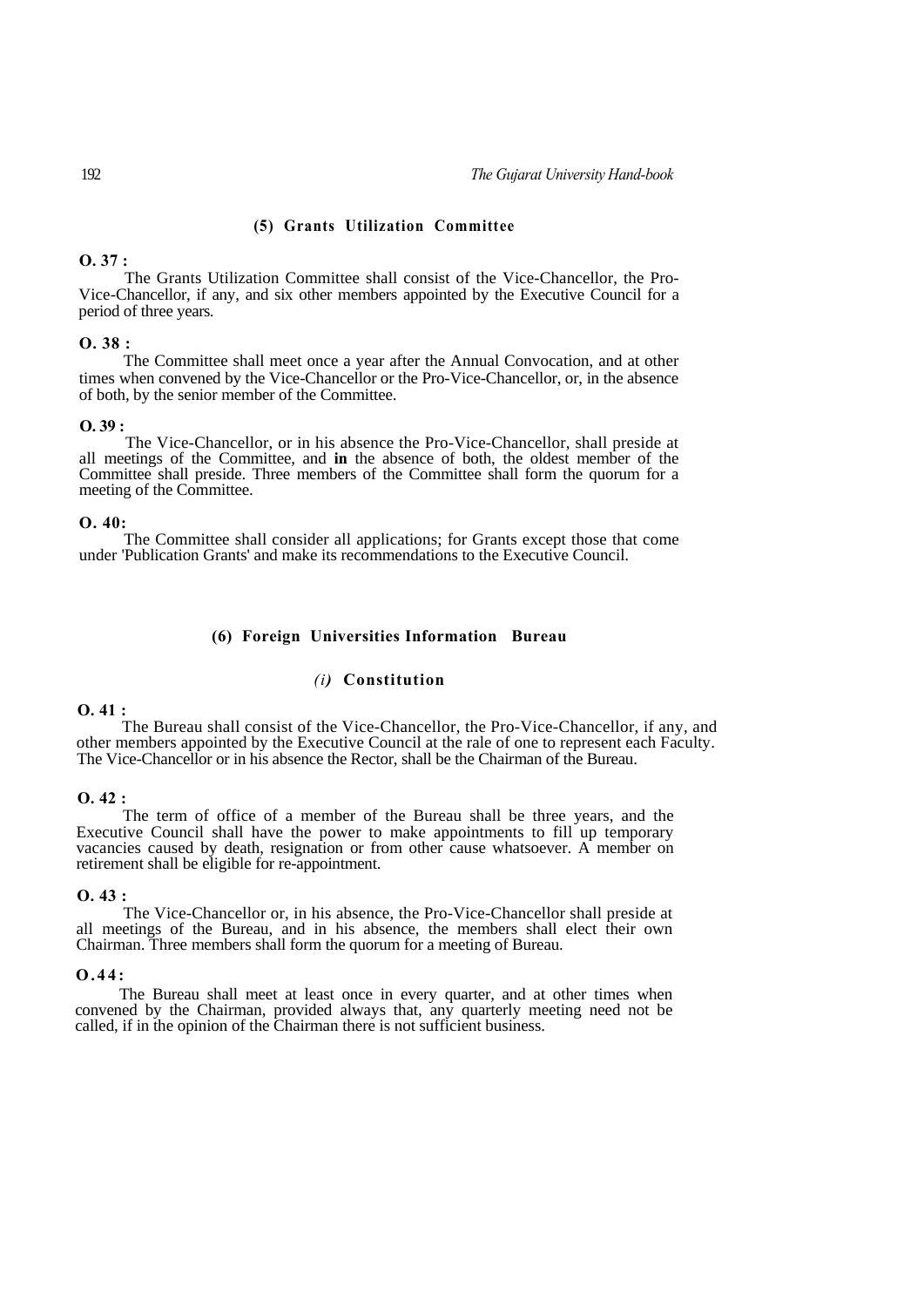### *(ii)* **Functions**

### **O. 45:**

The functions of the Bureau shall be -

- (1) to collect and furnish information in regard to all Statutory Indian and Foreign Universities and Educational Institutions;
- (2) to advise students;
- $(3)$  to correspond with Foreign Universities and other Institutions with a view to placing Indian students in suitable conditions of study in those Universities and Institutions;
- (4) to keep in the constant touch with the work of the office and with applications and inquiries received by the office from students and from Foreign Universities and other Institutions from time to time.

# *(iii)* **Powers**

# **0.46** :

- (1) The Bureau shall have the power to correspond with such Universities, Institutions and persons as agreed to such direct correspondence, and, in other cases, the Bureau shall correspond with the Education Department of the Office of the High Commissioner for India.
- (2) The Bureau shall have the power to take deposit from any applicant who desires expenditure to be incurred on his behalf.
- (3) The Bureau shall have the power to refuse to forward an application for reasons deemed by it sufficient. If an application is not forwarded, the candidate shall be informed.
- **O. 47 :** Deleted.
- **O. 48 :** Deleted.

# **(7) The Board of Extra-mural Studies**

# **O. 49 :** Deleted.

# **O. 50 :**

Extra-mural instruction arranged for by the University, outside the regular course and studies for degrees and diplomas of post-graduate courses shall include the following :

- (1) Popular lectures delivered at the University or selected centres within the territorial limits of the University.
- (2) Camps, Summer School, Social Education Courses, Social Service Project and other similar courses of instruction.
- (3) Co-ordination and synthesis of subjects taught by Colleges in the University.

### **(8) Board for Students' Welfare**

# **O. 51 : Deleted.**

### **Ordinance 51-A :**

(1) Fourteen representatives from amongst members of the Union of University students, of the Unions of students of affiliated colleges and Unions of students of recognised or approved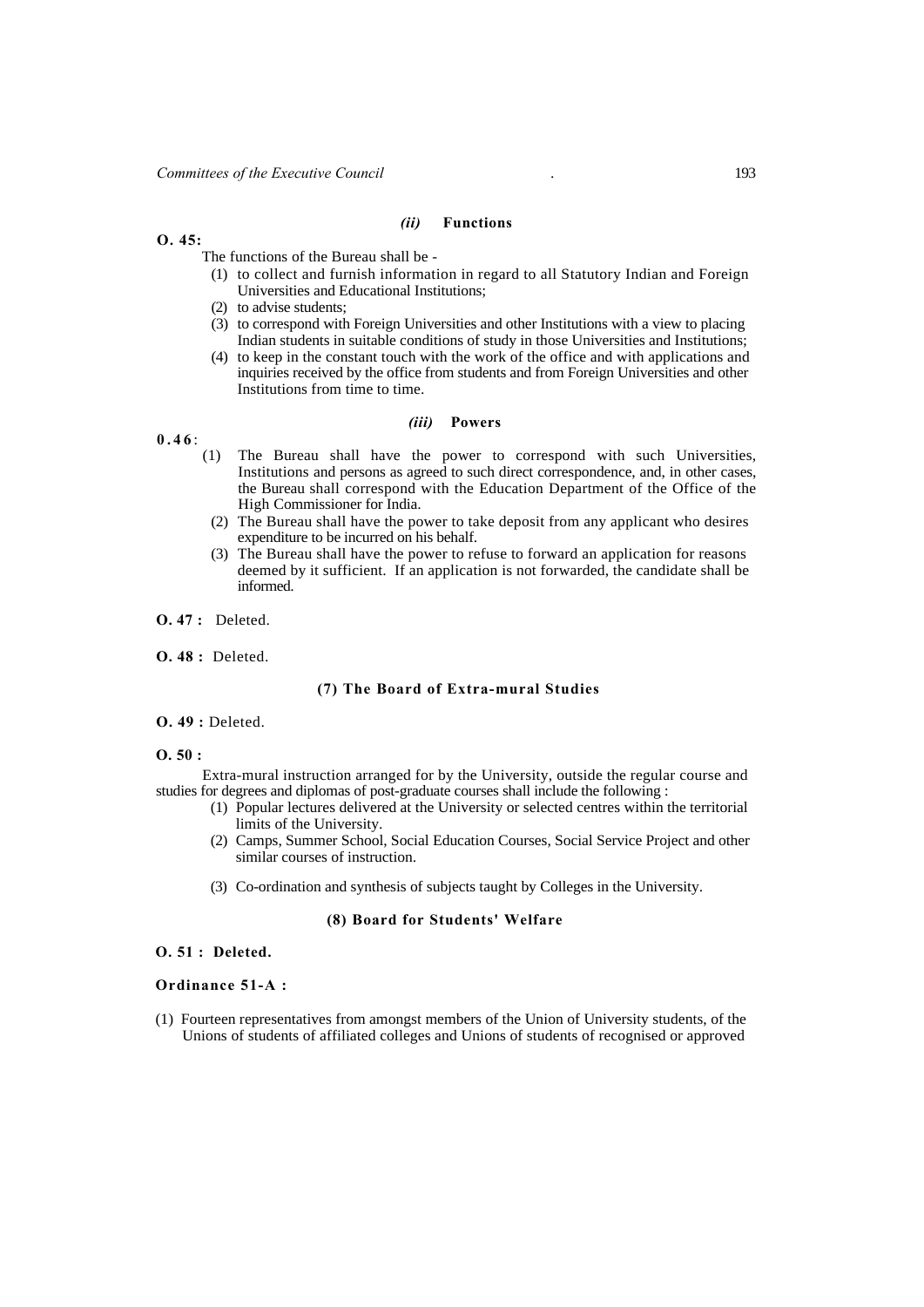institutions, as the case may be, shall be elected by the members of the said unions in such manner that -

- *(a)* seven representatives including not less than two women shall be students from University colleges, University departments, affiliated colleges and recognised or approved institutions situated within the limit of the city of Ahmedabad as constituted under the Bombay Provincial Municipal Corporations Act, 1949; and
- *(b)* seven representatives including not less than two women shall be students from affiliated colleges and recognised or approved Institutions situated outside the limits of the city of Ahmedabad.
- (2) Election for the 14 representatives mentioned in No. (1) *(a)* and *(b)* above, shall be held by ballot in the manner prescribed herebelow:

All the members representing the students on *(i)* The Union of the University students or *(ii)*  the Unions of students of affiliated colleges or *(iii)* Unions of students of recognised or approved institutions, if any, as specified herebelow shall constitute the electoral constituency for the purpose of electing 14 representatives from among themselves :

- *(a)* Every class or a division thereof shall be represented by one of its students on the students' union, the mode of representation being determined by the Principals of the colleges or the Directors of the University Schools or the Heads of the recognised or approved institutions, as the case may be.
- *(b)* Not more than 25% of the students, representatives on the union of students may be coopted by the Chairman of the union.
- (3) The Principals of the colleges, the Directors of the University Schools and the Heads of recognised or approved Institutions (if any) shall intimate to the Registrar on or before such date as may be fixed by the Vice-Chancellor, the names of the members of the Unions or the students of their respective colleges, schools and recognised or approved institutions as the case may be.

*Explanation:* Students' Union referred to hereinabove means the representative body constituted under sub-clauses *(a)* and *(b)* of clause No. 2 hereinabove. Union of University students shall mean and include Unions of students of post-graduate schools of the University and Unions of students of recognised or approved institutions, as the case may be, shall mean and include Unions of recognised or approved Institutions, if any, of the University, while Unions of students of colleges shall mean and include Unions of students of affiliated colleges as well as students of post-graduate centres, if any, instituted at the colleges concerned.

- (4) *(a)* The date of election of students' representatives on the Board for Students' Welfare from amongst the members of the unions of University students and the Unions of students of affiliated colleges and unions of the students of recognised or approved institutions shall be as fixed by the Vice-Chancellor.
	- *(b)* Publication of the electoral rolls, announcement of the notice board that the rolls are ready, and publication of the notice of the election in the newspapers selected by the Vice-Chancellor, shall be made at least 30 clear days before the date of election.
	- *(c)* The Vice-Chancellor shall have the authority to correct the rolls, if any omission or wrong entry is brought to his notice at least 21 clear days before the date of election. The Vice-Chancellor's decision in the matter shall be final.
	- *(d)* The last date for receiving nomination-papers for election under this Ordinance from students shall be fixed on or *before 4-00* p.m. at least 15 clear days before the date of elections.
	- *(e)* The scrutiny of nominations, withdrawal thereof and intimation of valid nominations shall be as per Statutes 149, 150 and 151 in so far as they arc applicable.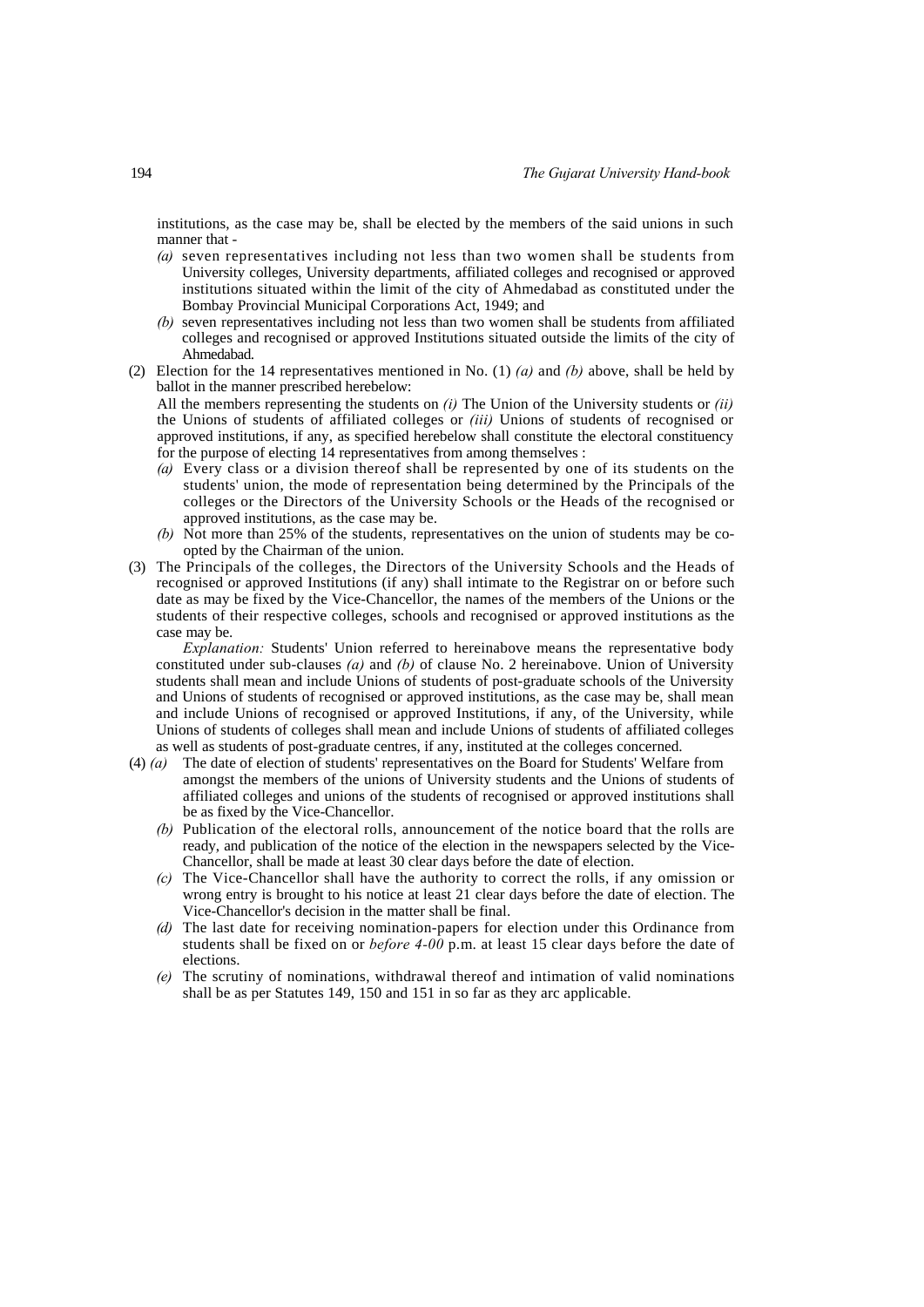- *(f)* In case of any doubt or dispute in respect of the election of representatives as voters as mentioned in the above sub-clauses, the decision of the head of the University School or Principal of the college or the Head of the recognised institution concerned, as the case may be, shall be final.
- *(g)* Election shall be held by ballot at polling centres as fixed by the Vice-Chancellor for the same and in the notice of election, centres and places of election where the voters will be required to go in person to vote, shall be notified. The holding of election and its procedure will be as per St. 162.
- (5) Every voter eligible to vote at an election shall be permitted to vote only on production of an Identity Card (bearing his full name and recent photograph) issued by Principals of the respective colleges, Heads of the recognised or approved Institutions or Directors of University schools, as the case may be. It is further provided that no voter shall be permitted to vote at a polling centre other than the fixed in the town, in which as his college or institution or the post-graduate centre, as the case may be, where he is already enrolled as a student is situated.
- (6) The rules governing election by Ballot at the polling centres shall except as otherwise expressly provided for apply mutatis mutandis to the election of fourteen student representatives on the Board for Students' Welfare.

0. 52 : Deleted.

0.53:

The Board shall meet once at least before the annual Convocation each year and at other times, when convened by the Chairman *suo moto,* or on receipt of a requisition in writing by at least five members.

0.54:

The quorum for a meeting of the Board shall be five members.

O. 55 : Deleted

O. 56 :

All questions shall be decided by a majority of votes of the members present. The Chairman shall, in addition to his vote as a member, have an additional or casting vote.

0. 57 : Deleted.

O. 57-A :

The Youth Welfare Committee shall work as a Committee of the Board of Students' Welfare and its constitution and functions shall be as follows:

1. Youth Welfare Committee shall consist of:

- 1. The Vice-Chancellor.
- 2. The Pro-Vice-Chancellor (if any).
- 3. The Chairman of the Area Committee (to be mentioned hereafter).
- 4. One student representative from each of the Area Committees to be nominated by the Chairman of the Area Committee concerned.
- 5. Six student members from amongst the student members of Board of Students' Welfare to be nominated every year by the Vice-Chancellor.
- 6. Two college teachers nominated by the Vice-Chancellor on the Board for Students' Welfare.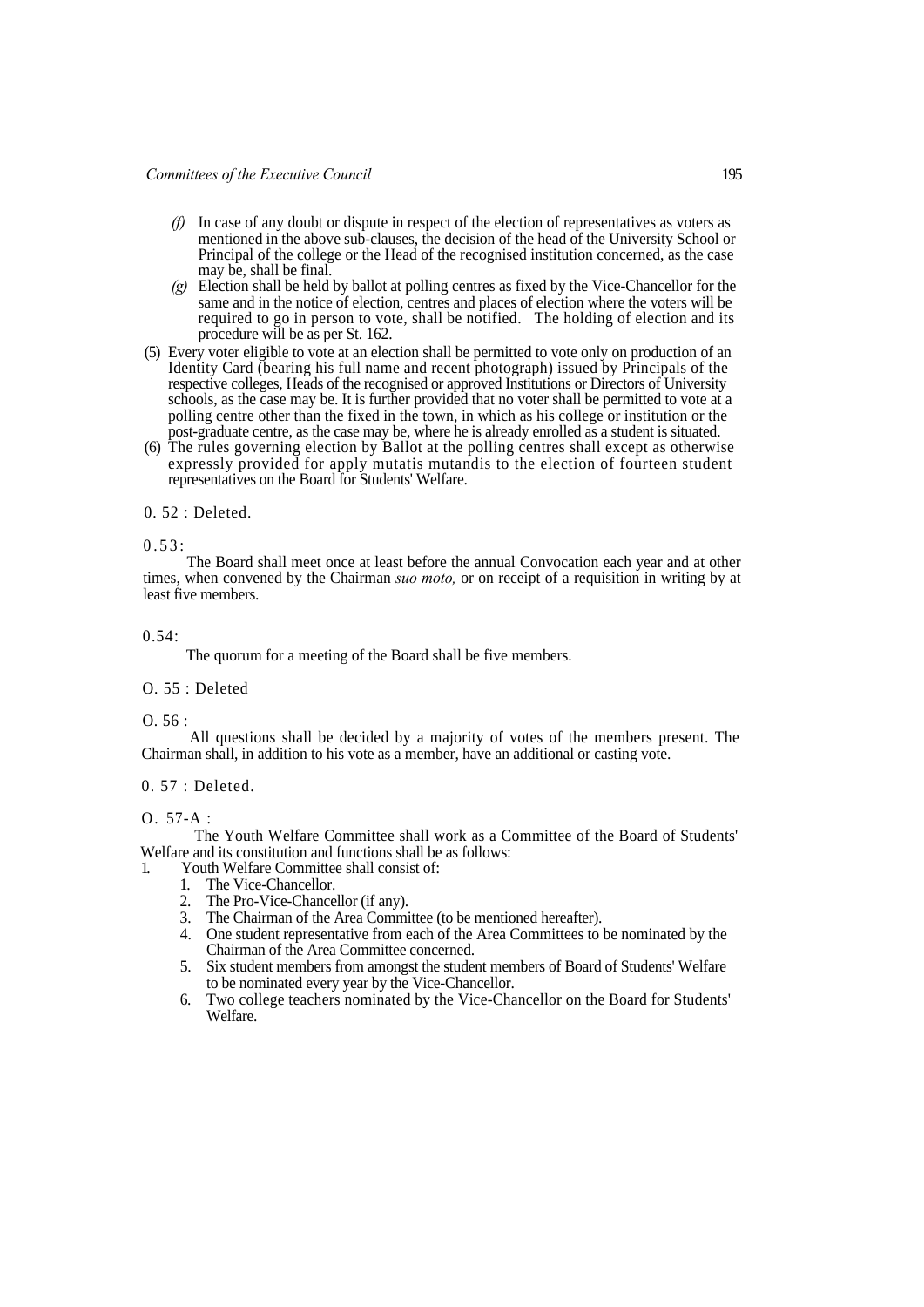- 7. The Secretary of the Board of Extramural Studies, Chief Medical Officer and Director of Physical Education (ex-officio).
- 8. (a) Director of Youth Welfare, if any, or in his absence, the Director of Physical Education will be the Member Secretary. (b)
- Assistant Director of Youth Welfare (ex-officio). II. The members of the Committee other than ex-officio and students shall hold office for three
- years, but shall be eligible for re-appointment.
- III. The Committee shall meet at least twice each year and at other time when convened by the Chairman. The first meeting of the Committee will prepare its budget and general programme for the ensuing year.
- IV. The quorum for the meeting will be one-third of the total membership.<br>
V. The Vice-Chancellor or in his absence, the Pro-Vice-Chancellor, if an
- The Vice-Chancellor or, in his absence, the Pro-Vice-Chancellor, if any, shall preside at the meeting of the Committee. In absence of both, the meeting shall elect its own Chairman from amongst members other than students' representatives.
- VI. The functions of the Committee shall be-
	- (a) to organise an Annual University Youth Festival send up entries for the Inter-University Youth Festival;
	- (b) to secure grounds for recreation;
	- (c) to conduct workshops hobby centres;
	- (d) to appoint, with prior approval of the Chairman of the Committee, sub-committees necessary in due discharge of their responsibilities;
	- (e) to distribute grants to the Area Committees.
- VII. The Youth Welfare Committee, may delegate to the sub-committee appointed by them, such powers as may be necessary.
- VIII. The Youth Welfare Committee shall have the financial and executive powers in order to discharge duties imposed upon this Committee by these ordinances.
- IX. With a view to facilitating organisation of the youth welfare activities in the colleges affiliated to this University, the University region will be divided into the following six areas, each comprising the colleges mentioned against them:

| (1) Ellisbridge Area:    | Comprising the colleges situated on<br>the Western side of the river |
|--------------------------|----------------------------------------------------------------------|
|                          | Sabarmati.                                                           |
| (2) Ahmedabad City Area: | Comprising the colleges situated on                                  |
|                          | the Eastern side of the river<br>Sabarmati.                          |
| $(3)$ South Area No. 1:  | Comprising the colleges situated in                                  |
|                          | the Dist.; of Baroda, Panchmahals                                    |
|                          | and colleges at Balasinor, Dakor,                                    |
|                          | Mahudha and Kapadwanj.                                               |
| $(4)$ South Area No. 2:  | Comprising such colleges as are                                      |
|                          | situated in the Kaira Dist. other                                    |
|                          | than those in Kaira District                                         |
|                          | mentioned in South Area No. 1 and                                    |
|                          | colleges situated at Dholka and                                      |
|                          | Dhandhuka in Ahmedabad District.                                     |
| $(5)$ North Area No. 1:  | Comprising such colleges as are                                      |
|                          | situated in Mehsana, Banaskantha                                     |
|                          | and Kutch Dist, other than those                                     |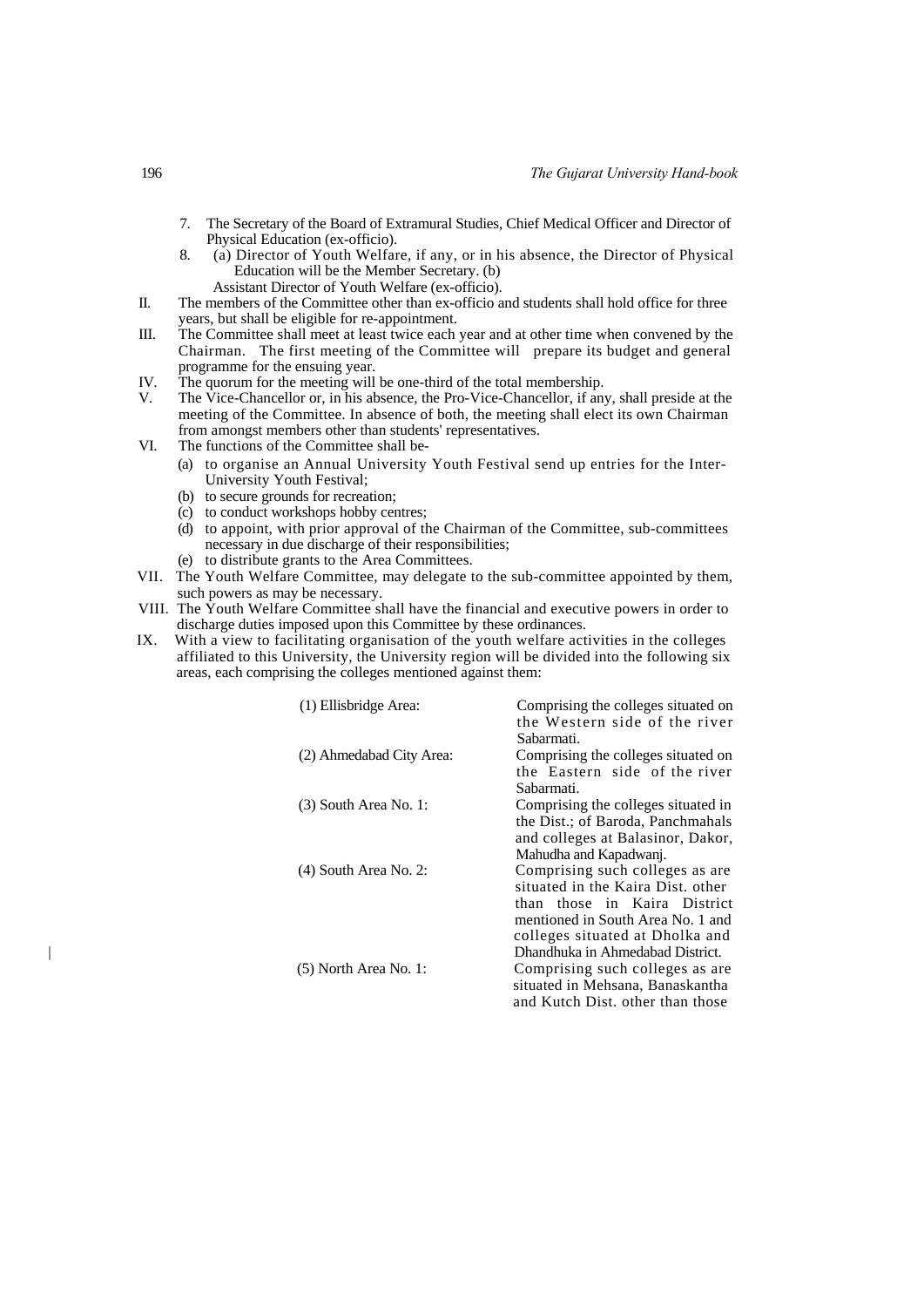colleges situated in Mehsana District which arc mentioned in North Area No. 2.

(6) North Area No. 2: Comprising the colleges situated in Sabarkantha & Gandhinagar and such colleges as arc situated in Ahmedabad District (other than the colleges at Dholka & Dhandhuka) and colleges at Pilvai, Mansa, Visnagar and Vadnagar.

### **O. 57-B:**

- 1. The *A re*a Youth Welfare Committee shall consist of:
	- Chairman: To be elected from amongst such members as arc Principals of the colleges in the Area. Members:
		- *(a)* Principals of Local colleges or their representatives.
		- *(b)* An equal number of student representatives one from each college, to be nominated by the Principal, who will generally be a Cultural **Secretary**
		- . *(c)* The Chairman of the Area Youth Welfare Committee shall co-opt not more than four persons from the staff of the colleges in the area who, as far as possible, shall be from amongst those who arc trained at the Youth Leadership or Dramatic Training Camps.
	- Secretary: To be elected by the Area Committee from amongst such members as arc staff members of the colleges.
- 2. The Youth Welfare Committee shall have a Chairman who shall be elected every year at the last meeting of the previous year.
- 3. The quorum for the meeting of the Area Committee shall be five or onethird of the total number of members, whichever is less.
- 4. Every Area Youth Welfare Committee shall meet at least once every term and may meet often on such days as may be fixed by the Chairman of the Committee.
- 5. The Chairman shall preside at all meetings of the Committee. In absence of the Chairman, the members present shall elect a Chairman from the meeting who shall be the Principal of a college, if any, present at the meeting.
- 6. The functions of the Area Youth Welfare Committee shall be
	- *(i)* to organise Annual Youth Festival for colleges in the Area and send up entries for the University Youth Festival;
	- *(ii)* to scrutinize and recommend schemes of Youth Work camps to the University for submission to the Ministry of Education;
	- *(iii)* to ask for grants for Youth Welfare work from the Suite and Central Government through the University;
	- *(iv)* to arrange programmes of Youth Travel, Hikes, Mountaineering;
	- *(v)* to secure grounds for recreation;
	- *(vi)* to provide workshops and hobby centres in the colleges;
	- *(vii)* to hold Youth Leadership training camps for colleges in the Area;
	- *(viii)* to take up other projects for the Welfare of Youth in the Area.
- 7. At the first meeting of the Area Committee a budget for the year shall be framed and passed. The Area Committee may decide to collect contribution from the member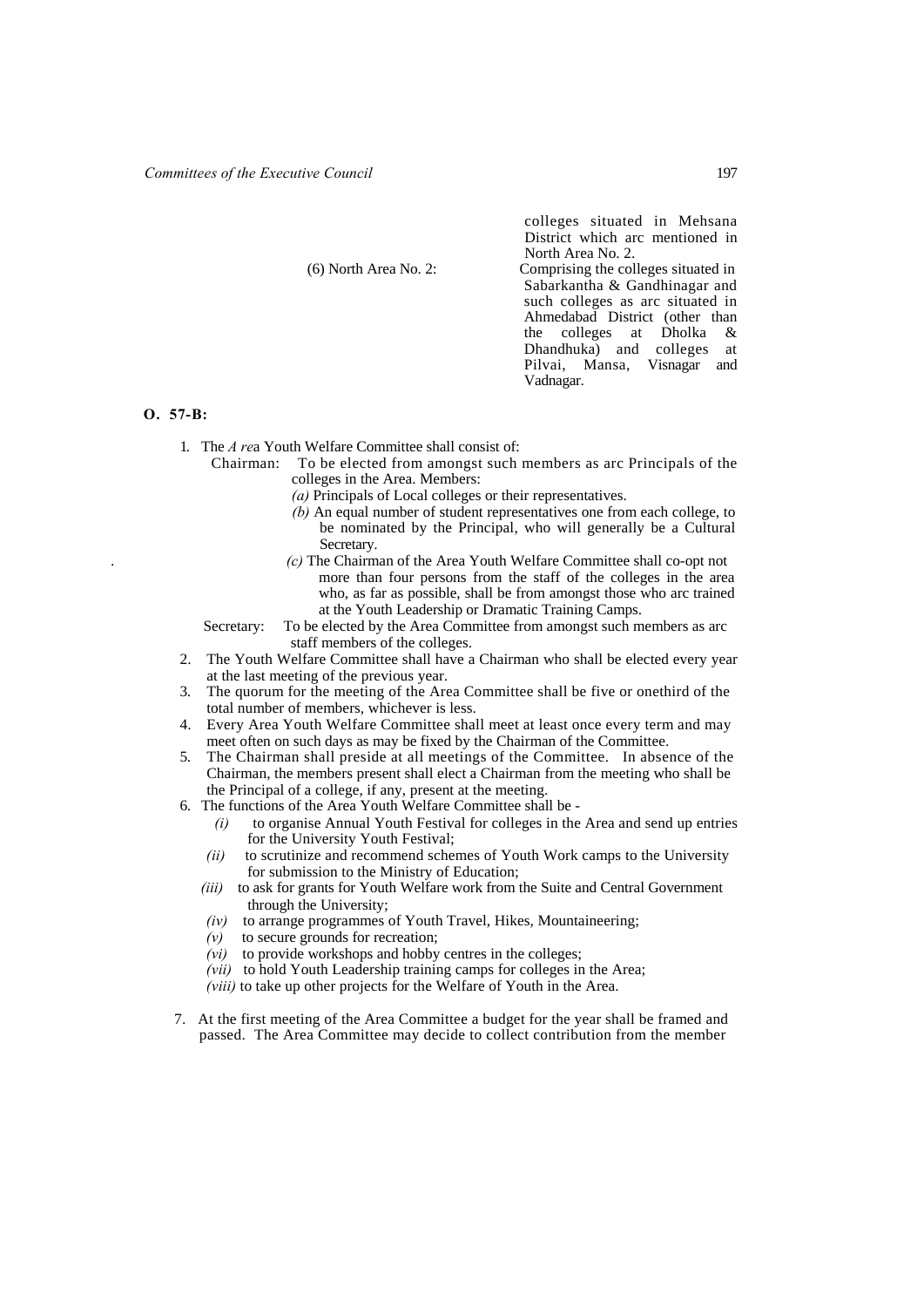colleges in the Area and may receive grant from the Youth Welfare Committee and/or Board for Student Welfare.

The amount so obtained shall be used towards the expenditure incurred in the organisation of the activities of the Area and not in case towards the expenditure of any individual college as such.

- 8. The Committee may, with prior approval of the Chairman of the Board for Students' Welfare, appoint sub-committees as it may deem necessary. The Chairman of each sub-committee shall as far as possible be the Principal of a college.
- 9. In case of any doubt or dispute arising on any matter hereunder, the decision of the Vice-Chancellor shall be final.

# **(9) Employment Bureau**

# **O. 58 :**

The Employment Bureau shall consist of

- *(i)* the Vice-Chancellor;
- *(ii)* the Pro-Vice-Chancellor;
- *(iii)* eight members appointed by the Executive Council of whom at least four shall be connected with Commerce, Industries and Labour.

### **O. 59 :**

The Term of office of a member of the Bureau shall be three years.

### **O. 60 :**

The Bureau shall meet at least once in every quarter and at other times when convened by the Vice-Chancellor, provided always that a quarterly meeting need not be called if, in the opinion of the Vice-Chancellor, there is not sufficient business.

### **O. 61 :**

Three members shall form the quorum for a meeting of the Bureau.

# **O. 62 :**

The functions of the Bureau shall be -

- *(1)* to select apprentices for practical training both technical and non-technical in firms and industrial concerns and to advise them about careers open to them;
- *(2)* to recommend to the firms names of suitable candidates for appointment when requested;
- *(3)* to remain generally in touch with employers;
- *(4)* to collect statistics regarding possible openings and supplying information to graduates and undergraduates regarding careers open to them;
- *(5)* to advise students preparing for various competitive examinations, to supply them with particulars of such examinations, and if necessary, to organize their training and to organize from time to time course of lectures by competent persons;
- *(6)* to advise the Syndicate generally on all matters connected with employment.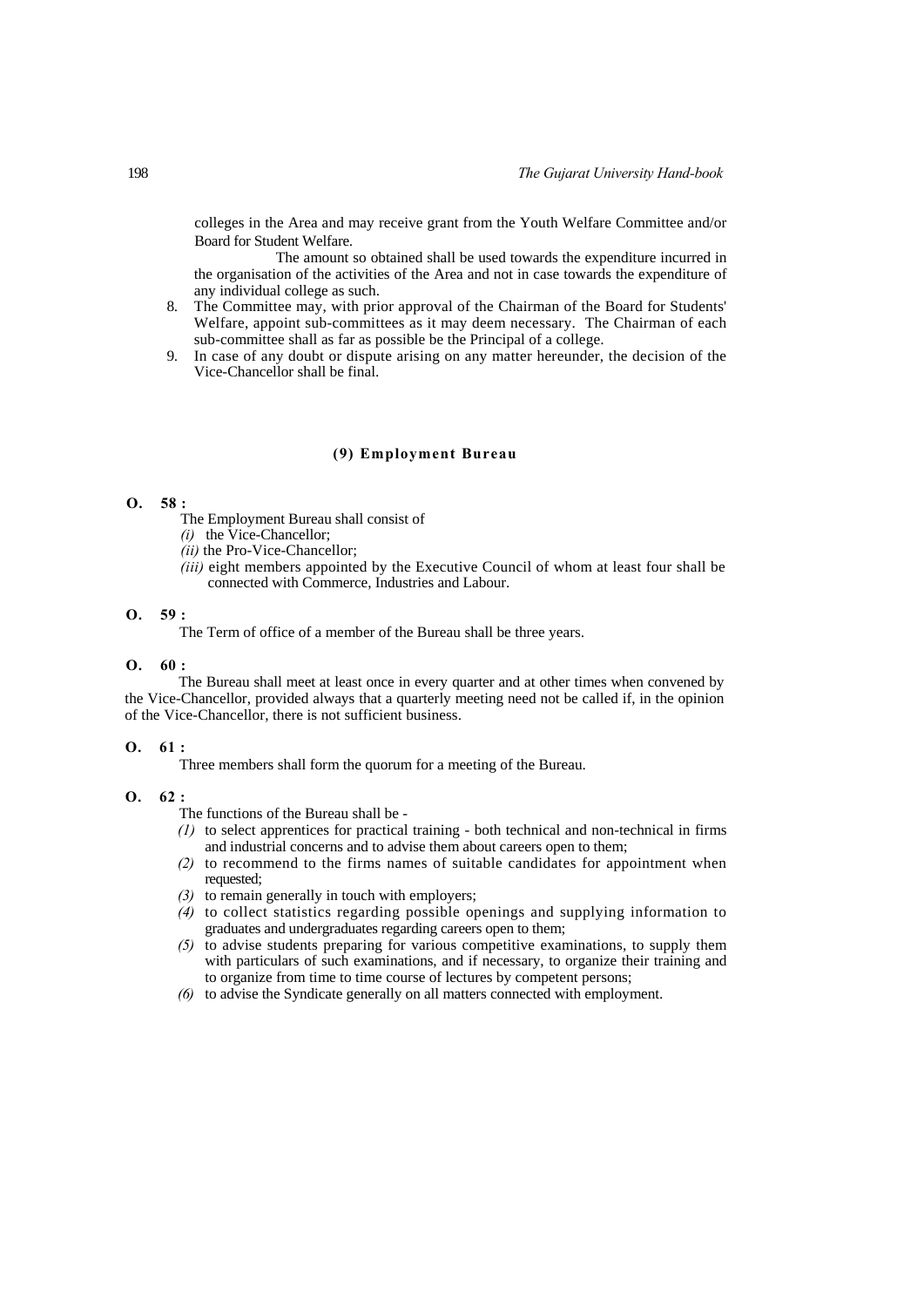### **(9-A) Finance Committee**

# **O. 62-A :**

The members of the Finance Committee shall be -

- (1) the Vice-Chancellor, Ex-officio (Chairman);
- (2) the Pro-Vice-Chancellor, if any;
- (3) three other persons appointed by the Executive Council from amongst its members.

### **O. 62-B :**

- The function of the Finance Committee shall be -
- (1) to sanction all expenditure up to Rs.15,000/- on behalf of the Executive Council.
- (2) to dispose of quotations and tenders received for the supply of materials, dead stock, execution of work and expenditure other than the work pertaining to the construction of buildings and construction of Roads and Street lights,
- (3) to consider such other matters as arc referred to it by the Executive Council from time to time.

### **O. 62-C :**

A member elected, nominated or appointed on the Boards, Committees or Bureau under the Ordinances mentioned below shall cease to be member of the Board, Committee or Bureau of which he is a member, if he fails to attend three consecutive meetings of the Board, Committee or Bureau, as the case may be:

- 1. Seven persons appointed by the Executive Council under O. 1 *(iv)* on the University Publication Board.
- 2. Four persons appointed by the Executive Council under O. 7 on the University Board of Sports.
- 3. Four persons appointed by the Executive Council under 0. 33 *(iv)* on the University Building Committee.
- 4. Six members appointed by the Executive Council under O. 37 on the Grants Utilization Committee.
- *5.* Members appointed by the Executive Council one to represent each faculty under O: 41 on the Foreign Universities Information Bureau.
- 6. Eight members appointed by the Executive Council under clause *(iii)* of O. 58 of the Employment Bureau.
- **O. 62-D :**
- (1) A committee consisting of the Vice-Chancellor only be authorised to sanction all expenditure pertaining to the University including the building work up to Rs.2000/- (up to Rs.2500/- on the recommendation of one member of the finance committee to be nominated by the Vice-Chancellor) without inviting tenders and up to Rs. 10,000/- after inviting tenders or quotations.

However, in case of purchases from Government Agencies or institutions such as Atomic Energy Commission, National Laboratories etc.... The Vice-Chancellor may sanction expenditure up to Rs.5,000/- without inviting tenders or quotations but a certificate to this effect shall be recorded in writing.

(1-A) A Committee consisting of the Pro-Vice-Chancellor be constituted for sanction all expenditure pertaining to the University including the building work upto Rs.500/- without inviting tenders and upto Rs.5000/- after inviting tenders or quotations.

(2) A committee consisting of the Registrar only be authorised to sanction all expenditure up to Rs.200/- without inviting tenders and up to Rs. 1,000/- after inviting tenders or quotations.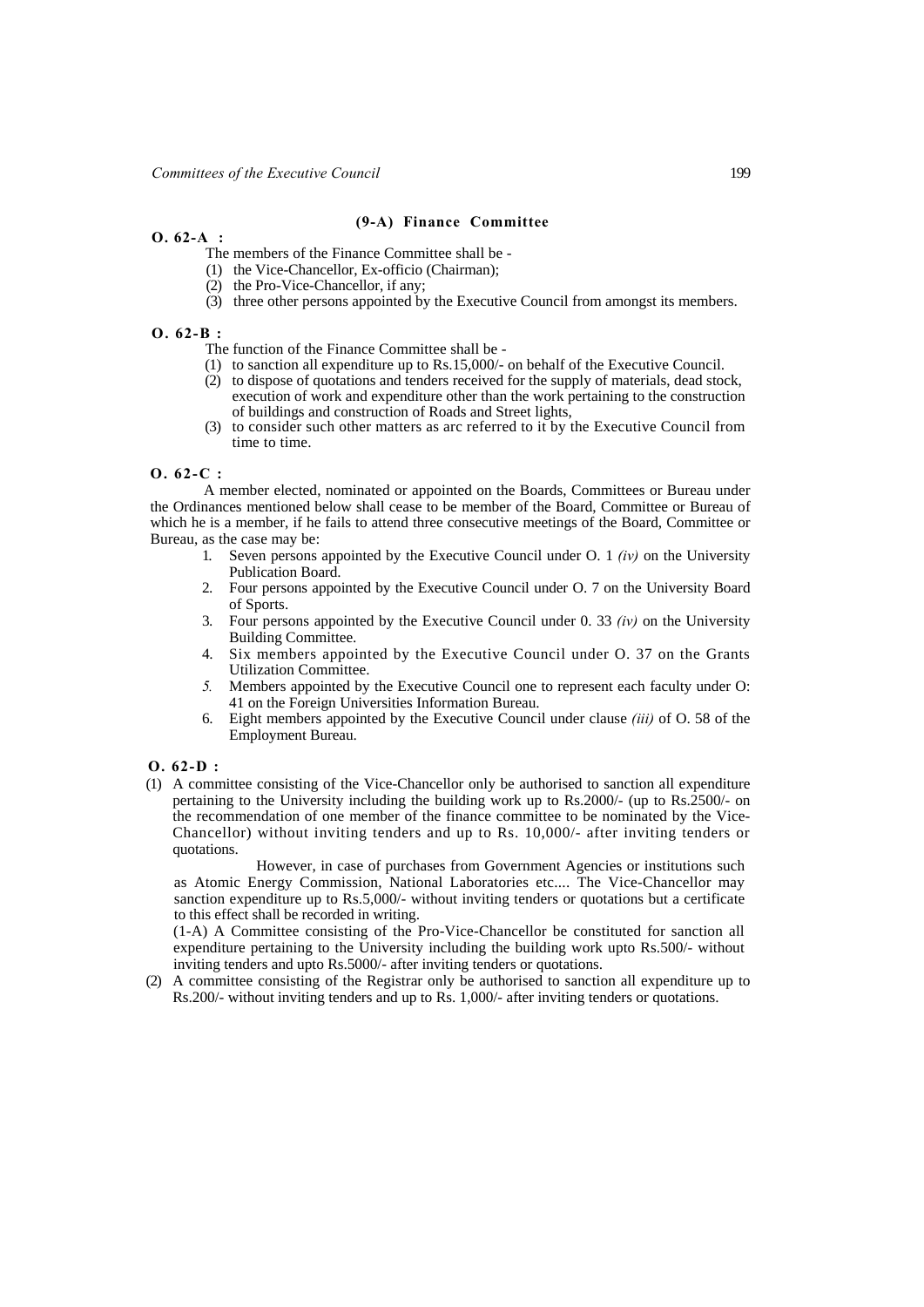- (3) A committee consisting of the Chief Accounts Officer only to sanction all expenditure other than (1) conduct of the examination and (2) Post-Graduate works upto to Rs.100/- without inviting tenders and up to Rs.500/- after inviting tenders or quotations.
- (4) A committee consisting of the Deputy Registrar (Academic) only to sanction all expenditure pertaining to the post-graduate work up to Rs. 100/- without inviting tenders and up to Rs.500/- after inviting tenders or quotations.
- (5) A committee consisting of the Development Officer only to sanction all expenditure other than that shown at (3) and (4) above up to Rs.100/- without inviting tenders and up to Rs.500/- after inviting tenders or quotations.
- (6) A committee consisting of the Head of the Science Department to sanction all normal expenditure pertaining to his Department for Laboratory equipments and chemicals required by it up to Rs.100/- without inviting tenders and up to Rs.500/- after inviting tenders or quotations.
- (7) A committee consisting of the Director of the University School concerned to sanction all normal expenditure of his school up to Rs.200/- without inviting tenders and up to Rs. 1,000/ after inviting tenders or quotations.

However, in case of purchases from Government Agencies or institutions such as Atomic Energy Commission, National Laboratories, etc. the Director may sanction expenditure up to Rs.2,000/- without inviting tenders or quotations but a certificate to this effect shall be recorded in writing.

In case of reprints of the research papers the Director may sanction expenditure up to Rs.500/- without inviting tenders or quotations.

- (8) A committee consisting of the Librarian only to sanction all normal expenditure pertaining to the library up to Rs.100/- without inviting tenders and up to Rs.500/- after inviting tenders or quotations.
- (9) A committee consisting of the Press Manager only to sanction all normal expenditure pertaining to the Press up to Rs.100/- without inviting tenders and up to Rs.500/- after inviting tenders or quotations.
- (10)A committee consisting of the Resident Professor of the University Hostels to sanction all normal expenditure pertaining to University Hostels up. to Rs.50/- without inviting, tenders and up to Rs.100/- after inviting tenders or quotations.
- (11) A committee consisting of the Resident Medical Officer only to sanction all normal expenditure pertaining to the Health Centre up to Rs.100/- without inviting tenders and up to Rs.500/- after inviting tenders or quotations.
- (12) A committee consisting of the Director of Physical Education only to sanction all normal expenditure pertaining to his department only up to Rs.100/- without inviting tenders and up to Rs. 500/- after inviting tenders or quotations.
- (13) A committee consisting of the Head of Polyvalent Centre to sanction all normal expenditure pertaining to his centre up to Rs.100/- without inviting tenders and up to Rs.500/- after inviting tenders or quotations.
- (14) A committee consisting of the Director of Youth Welfare only to sanction all normal expenditure pertaining to his department only upto Rs.100/- without inviting tenders and upto Rs.500/- after inviting tenders or quotations.
- (15) A committee consisting of the Programme Co-ordinator, N.S.S. only to sanction all normal expenditure pertaining to his department only upto Rs.100/- without inviting tenders and upto Rs.500/- after inviting tenders or quotations.
- (16) A committee consisting of the Computer System Superintendent only to sanction all normal expenditure pertaining to his department only upto Rs.100/- without inviting tenders and upto Rs.500/- after inviting tenders or quotations.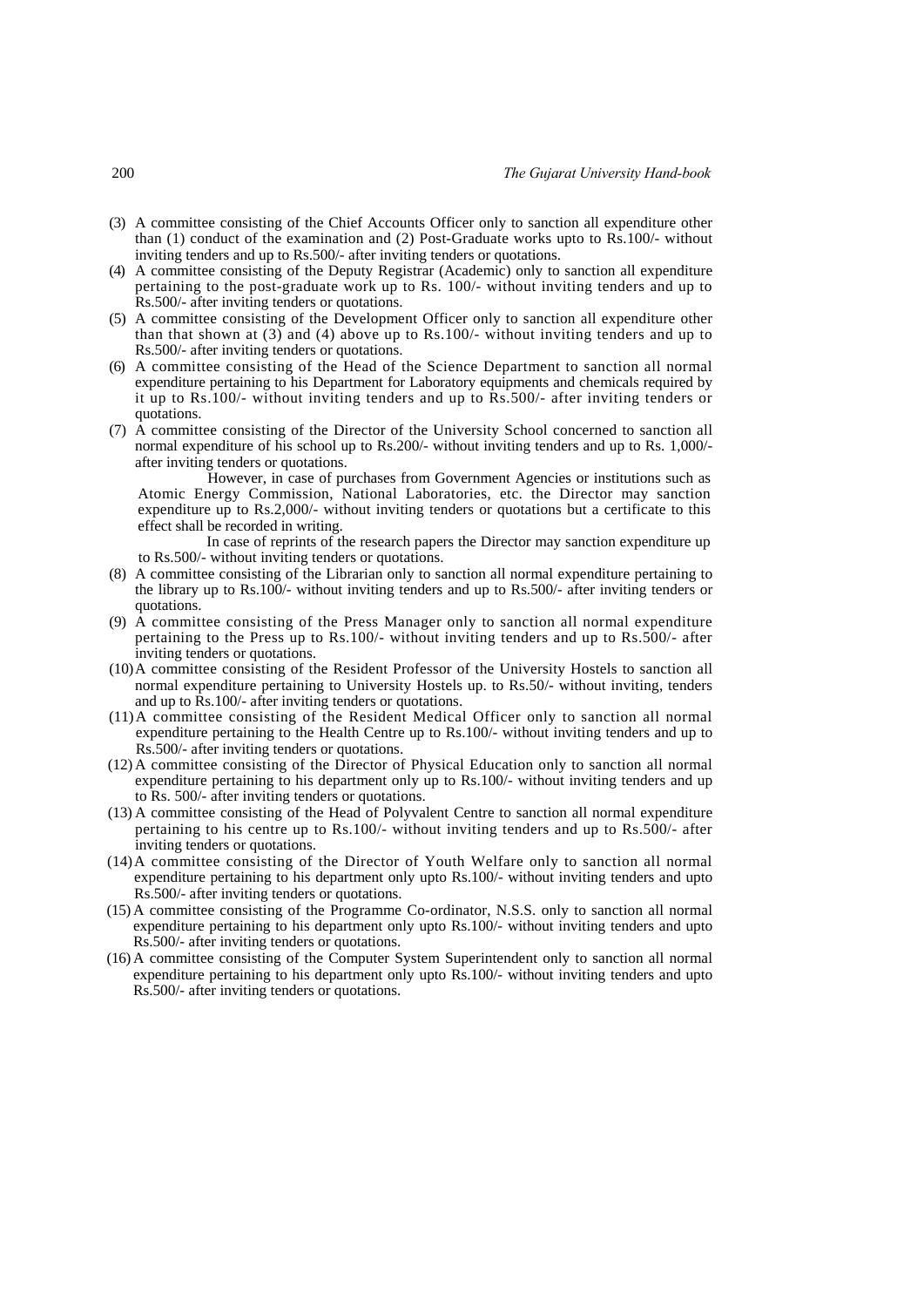*[Note:-* The powers delegated to the committees mentioned at Sr. No, 6, and 9 to 13 to sanction expenditure is for normal expenditure of the department excluding expenditure for any repairs to buildings, electrical installations and repairs, furniture, water supply, roads and gardens and such other expenditure pertaining to the Estate Department.

However, the Director of the University School and the Librarian may, subject to relevant rules in this behalf, sanction the above-mentioned expenditure up to Rs.500/- on any one occasion.]

- **O. 62-E :**
- (1) The following shall be the members of the Administrative Committee for Publications: *(i)* The Vice-Chancellor, ex-officio (Chairman);
	- *(ii)* The Pro-Vice-Chancellor, if any;

*(iii)* Four persons appointed by the Executive Council.

- (2) The functions of the Administrative Committee for Publications shall be
	- *(a)* to sanction all expenditure up to Rs.10,000/- on behalf of the Executive Council. *(b)* subject to the financial limit mentioned in *(a)* above:
		- *(i)* to commission a person or persons to write, translate or adapt books. *(ii)* to dispose of quotations regarding materials for publications, printing, proof reading, etc., and to make all arrangements necessary for the purpose.
- (3) The term of office of the members nominated by the Executive Council shall be 3 years; and
- (4) The Publication Officer shall act as the Secretary of the Committee.

# **(10) Deans of The Faculties**

# **O. 63 :** Deleted.

### **O.64:**

A casual vacancy in the office of the Dean occurring for any reason may be filled up at a meeting of the Faculty to be convened by the Vice-Chancellor. A Dean elected to fill up a casual vacancy shall hold office for the unexpired residue of the term of office of the Dean in whose vacancy he is elected.

# **(11) Recognition of Teachers of the university**

### *[Under Section 30 (i)]*

# **O. 65:**

The Board of University Teaching shall frame rules for the recognition of University Teachers and get them approved by the Executive Council after gelling the proposal through the Academic Council.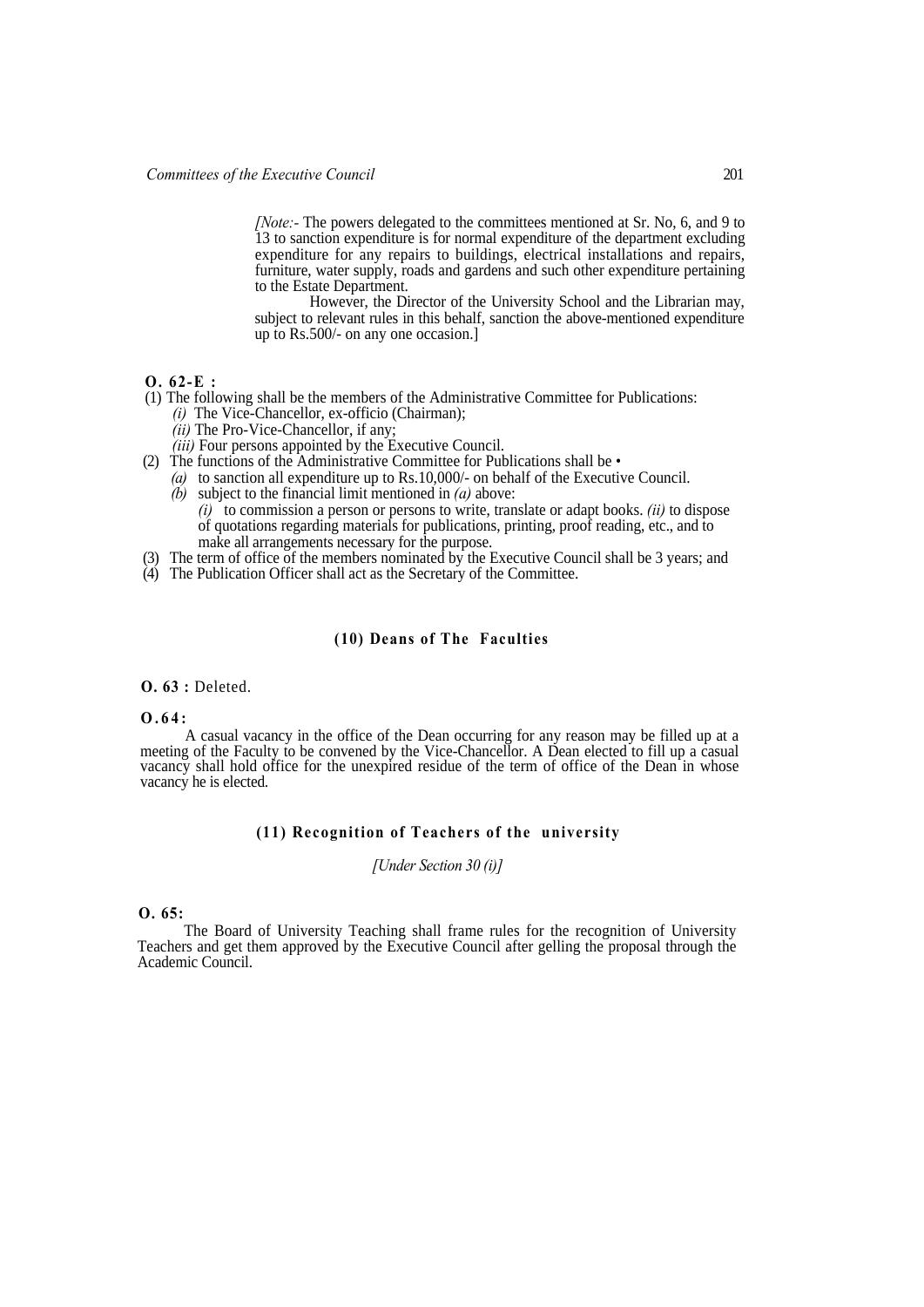### **ORDINANCES RELATING TO THE RECOGNITION OF PERSONS AS RECOGNISED TEACHERS FOR POST-GRADUATE INSTRUCTION AND FORMATION OF ZONES AND INSTITUTION OF CENTRES**

# **1. RECOGNITION OF TEACHERS**

*[Under the Gujarat University Act, Section 30 (vi)] [In force from 20th June, 1956 and revised from time to time]*

# **O. 65-A:**

There shall be two types of teachers of the University for Post-graduate instruction:

- 1. *(a)* Post-graduate teachers appointed by the University for its own departments;
- *(b)* Recognised teachers working in the affiliated colleges or recognised institutions.
- 2. Recognised Assistant Post-graduate teachers.

# **O. 65-B** :

Except in the case of recognised eminence, recognition will be granted only on application made in the prescribed form.

## **O. 65-C :**

Every application for recognition as a teacher of the University shall be made in writing in the form provided for the purpose by the University and submitted through the head of the affiliated college or recognised institution in which the applicant is working.

### **O. 65-D** :

The head of the affiliated college or recognised institution, through whom the application is submitted and the applicant shall give such further information as may be required in connection with the application of the candidate for recognition as a teacher of the University.

### **O. 65-E :**

Every recognised teacher must be attached to an affiliated college or a recognised institution, and his recognition will continue so long as he answers the designation on the basis of which he was recognised.

# **Recognition as University Teacher for Master's Degree**  *(t) By Papers*

# **Recognition as University Teacher for Master's Degree**  *(I) By Papers*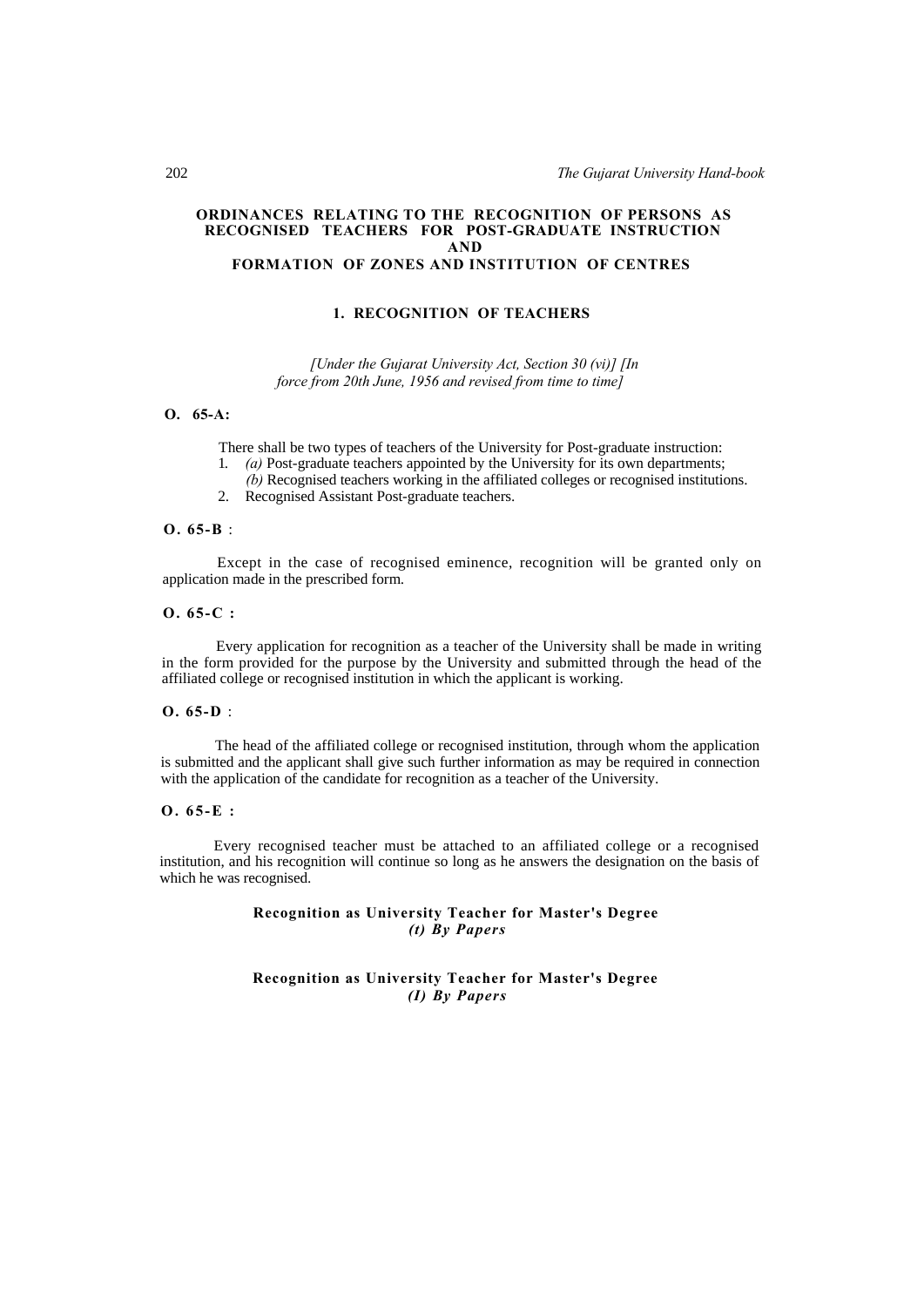**O. 65-F(l) :** 

A teacher to be recognised as a Post-graduate teacher for the Master's degree in the Faculties of Arts including Education, Science and Commerce, by Papers must have the qualifications specified herein below :

*(a)* A Ph.D. degree and five years' teaching experience in the subject at the degree level;

*OR*

*(b)* A M.Phil. Degree with Master's degree either in Second Class or deemed Second Class of this University and seven years' experience in the subject at the degree level.

*OR*

*(c)* A recognised assistant Post-graduate teacher with three years' teaching experience at Post-graduate level in the subject concerned;

*OR*

Guided Post-graduate students for dissertation for three years and in all at least three dissertations must have been guided by him.

*OR*

*(d)* A Chartered Accountant with five years' teaching experience in accounting and auditing to degree classes or seven years' professional standing;

### OR

*(e)* A B.Com. degree in at least a Second Class in Advanced Accounting and Auditing and M.Com. Degree alongwith Pass in Final Examination of I.C.W.A. (Diploma of the Indian Institute of Cost and Works Accountants, Calcutta) and possessing at least five years' experience of teaching in the subject in a college;

### *OR*

*(f)* A person holding a B.Com. Degree in at least a Second Class in Advanced Accounting and Auditing holding the I.C.W.A. (Diploma of the Indian Institute of Cost and Works Accountants, Calcutta) and seven years' Professional experience will be recognised as a Post-graduate teacher for Advanced Accounting, Costing & Industrial Administration for the M.Com. degree;

### *OR*

*(g)* Five years' research experience in a recognised institution and at least three published research papers other than Ph. D. work or three articles of high quality or a published monograph in a subject provided that their research papers, or articles, or the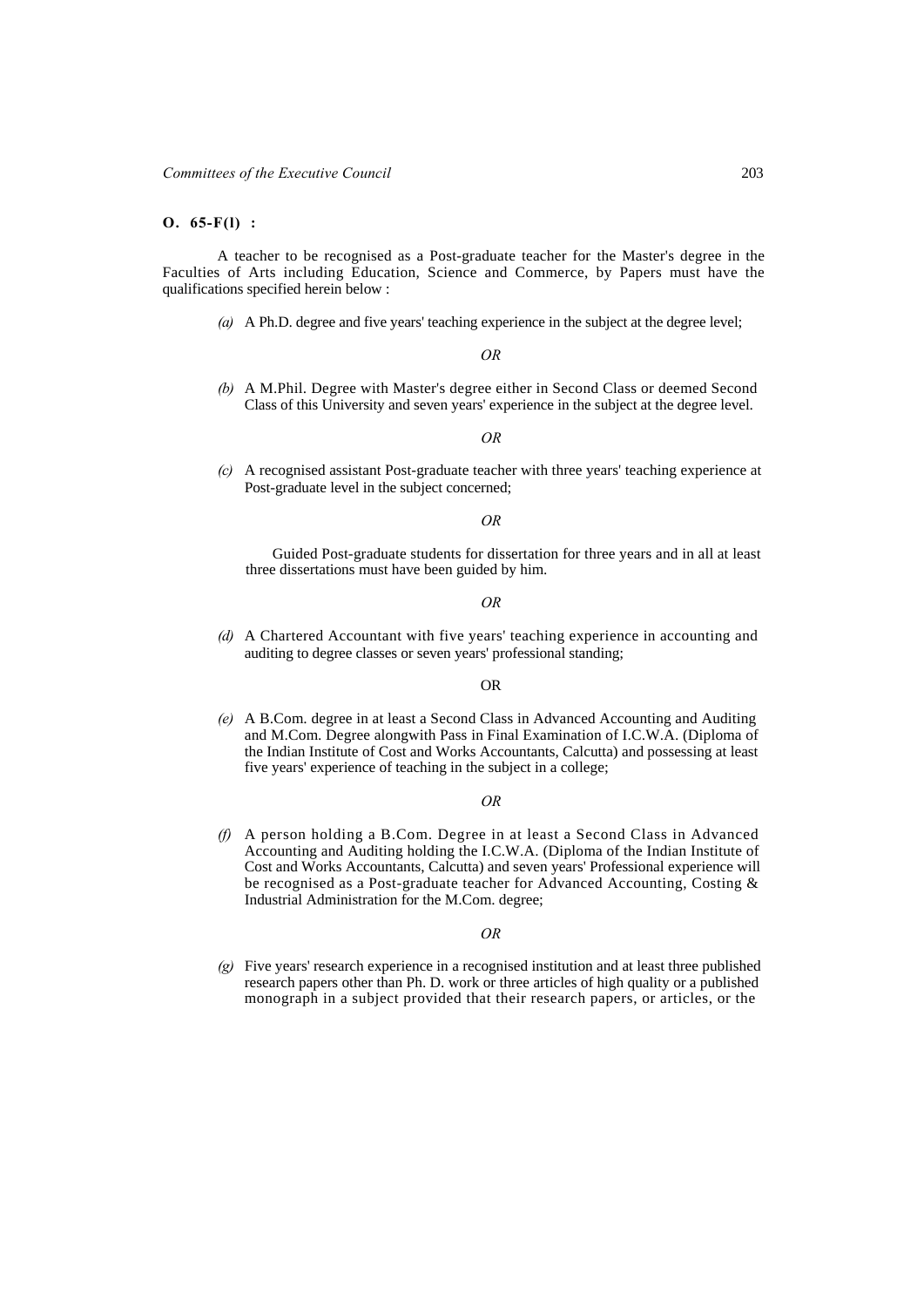monograph, as the case may be is adjudged by a competent person to be of a sufficiently high quality.

- N.B.(l) Teaching experience means experience of teaching to the last two years of the degree classes or Post-graduate classes in an affiliated college or a recognised institution or a University Department, as the case may be.
	- (2) In case of a Tutor/Demonstrator, who possesses the necessary qualifications for being appointed as a Lecturer, the teaching experience gained by him in the said post, shall be considered for recognition to a maximum period of three years only. The rest of the required teaching experience shall be as per rules in force from time to time.
	- (3) Where no class is awarded in the Master's degree obtained by thesis or partly by thesis and partly by papers in a subject, it will be considered equivalent to a Master's degree by papers in Second Class.
	- (4) Where no class is awarded in a subject, the Master's degree obtained be considered equivalent to a Master's degree in Second Class.
	- (5) Where there is a separate system of reckoning, that is grade system in foreign Universities, the degree grade should be converted into appropriate classes.

# **Recognition of Teachers in the Faculties other than Faculties of Arts including Education, Science, Commerce, Medical and Dentistry**

# **O. 65-F (2) :**

A teacher to be recognised as a post-graduate teacher for the Master's Degree (other than Faculties of Arts including Education, Science, Commerce, Medicine and Dentistry) by papers must have the qualifications specified in any one of the categories shown below :

| (a) Bachelor's<br>degree | in the subject | Master's degree | Doctorate<br>degree            | Teaching experience<br>as a Lecturer or as an<br>assit, P.G. Teacher in<br><i>the subject</i> |
|--------------------------|----------------|-----------------|--------------------------------|-----------------------------------------------------------------------------------------------|
| 1. First and             | First          |                 |                                | Three years                                                                                   |
| First and<br>$2_{-}$     | Second         |                 |                                | Five years                                                                                    |
| Second and<br>3.         | First          |                 |                                | Five years                                                                                    |
| First and                | First          | and             | Ph.D.                          | Two years                                                                                     |
| First or                 | First          | and             | Ph.D.                          | Three years                                                                                   |
| Second and<br>6.         | Second         |                 |                                | Seven years                                                                                   |
| Second and               | <b>Third</b>   | and             | Ph.D.                          | Five years                                                                                    |
| Third and<br>8.          | Second         | and             | Ph.D.                          | Five years                                                                                    |
| Second and<br>9.         | Second         | and             | Ph.D.                          | Three years                                                                                   |
| 10                       |                |                 | D.Sc. or                       | Three years                                                                                   |
|                          |                |                 | D.Lit. on<br>Published<br>work |                                                                                               |
| 11 Third and             | Second         |                 |                                | Nine years                                                                                    |
| 12 Second and            | Third          |                 |                                | Twelve years                                                                                  |
| Third and<br>13          | Third          |                 |                                | Fifteen years                                                                                 |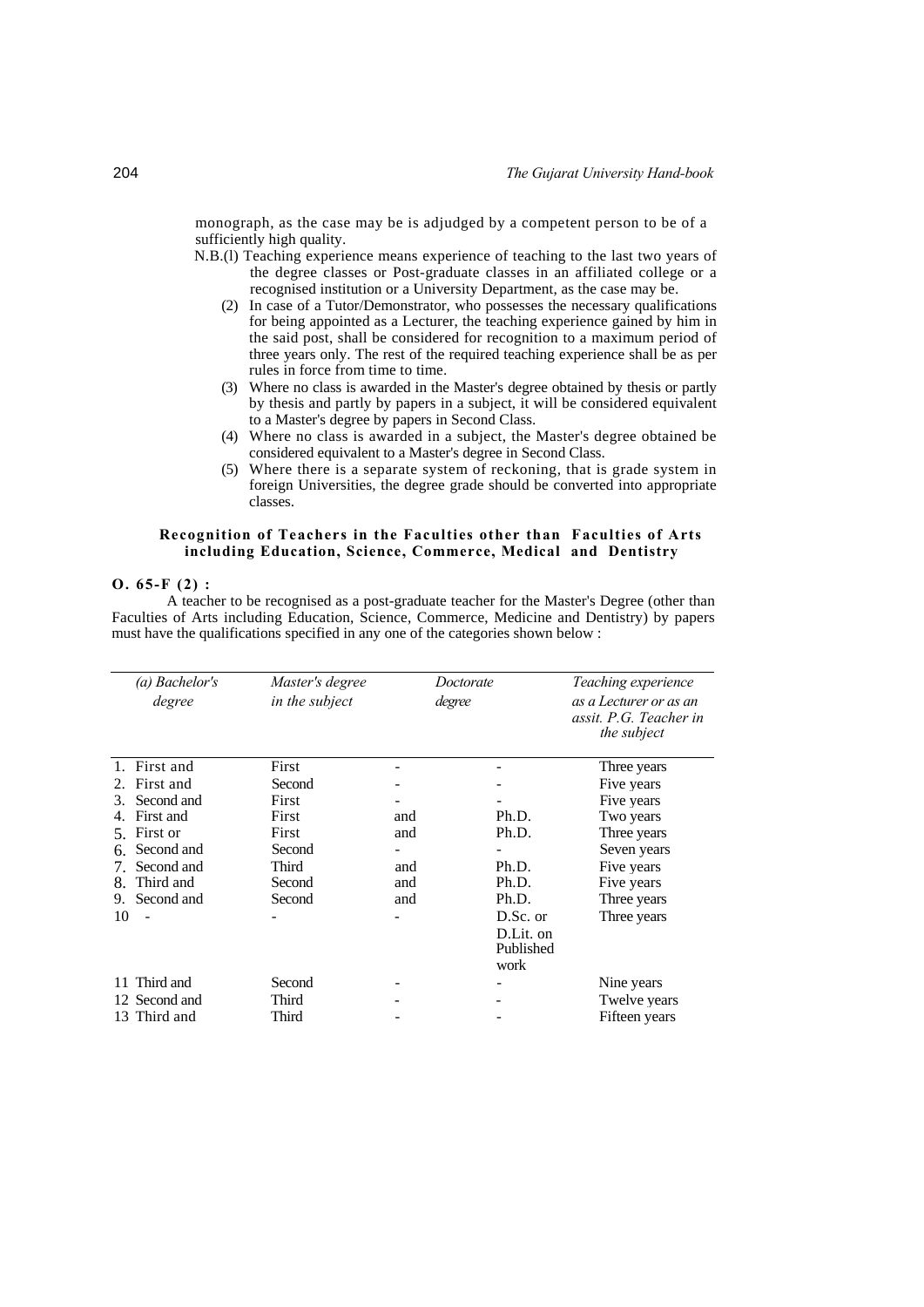| 14. First and | Third | $\overline{\phantom{a}}$ | $\overline{\phantom{a}}$ | Ten Years   |
|---------------|-------|--------------------------|--------------------------|-------------|
| 15. Third and | First | $\overline{\phantom{a}}$ | $\overline{\phantom{a}}$ | Seven Years |
| 16. Third and | Third | and                      | Ph.D                     | Six Years   |

Note :

- 1. Teaching experience means experience of teaching to the last two years of degree classes or post-graduate classes in an affiliated college or a recognised institution as the case may be.
- 2. Where no class is awarded in the Master's degree obtained by thesis or partly by thesis and partly by paper in a subject it will be considered equivalent to a Master's degree by papers in Second Class.
- 3. Where no class is awarded in a subject, the Master's degree obtained be considered equivalent to a Master's degree in Second Class.
- 4. Where there is a separate system of reckoning merits that is grades in Foreign Universities, the degree grade should be converted into appropriate classes. Notwithstanding anything contained in (a) above, a teacher may also be recognised for the LL.M. Degree provided that he has at least ten years' teaching experience to degree classes.
- $(c)$  Notwithstanding anything contained in  $(a)$  above, a teacher may also be recognised for M.E. Degree provided he has -
	- *(i)* a Bachelor's degree in the First Class with Distinction with an approved record of research or five years' teaching experience or seven years approved professional experience together with at least one year's teaching experience. Such teaching experience or professional experience will pertain to the subject in which recognition is sought.

*(ii)*

a Bachelor's degree in the Second Class with at least three original papers to his credit and five years' teaching experience;

### *or*

*or*

*or*

- *(iii)* a Ph.D. Degree or a Dr. Ing. with a B.E. Degree in the First Class in the same subject together with five years' professional and/or teaching experience in the subject either to degree classes or to post-graduate students as an assistant recognised post-graduate teacher in an affiliated college or a recognised institution;
- *(iv)* a Ph.D. Degree or Dr. Ing. with a B.E. Degree in Second Class in the same subject together with seven years' professional and/or teaching experience in the subject as an assistant recognised post-graduate teacher in an affiliated college or a recognised institution.
- *(d) (i) (a) A* teacher to be recognised as a Post-graduate teacher for courses for (1) Diploma in Psychiatric Social Work (D.P.S.W.) (2) Diploma in Special Education for the Nonnormal Children (D.S.E.N.C.) (3) Diploma in Psychiatric Occupational Therapy (D.P.O.T.) and (4) Diploma in Psychotherapy (D.P.) by papers, shall have at least a Second Class Master's degree in the subject or a Post-graduate Diploma in the subject with at least five years' teaching or clinical or research experience in the respective subjects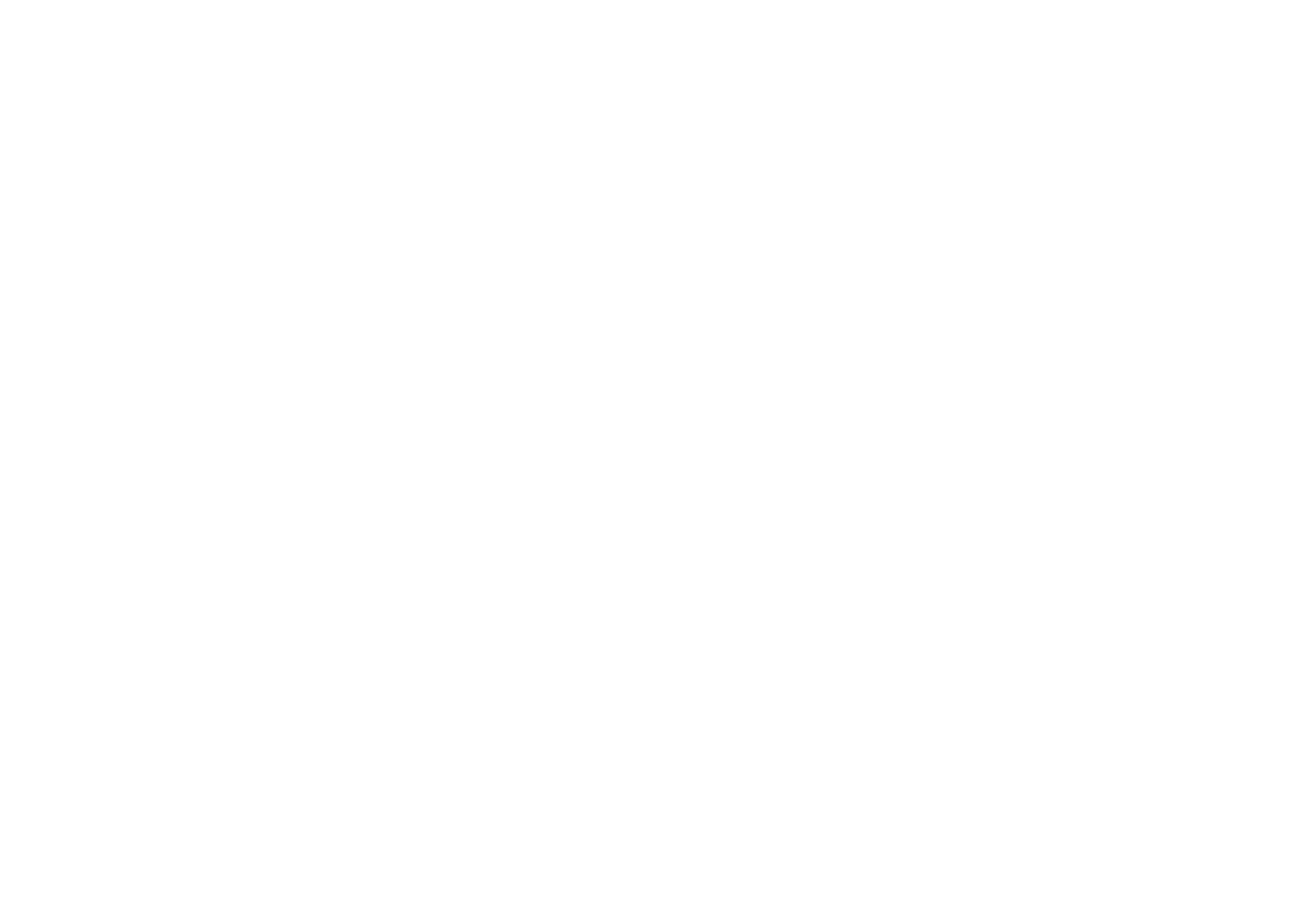and/or related fields like Psychiatry, Social Work, Psychology, Psychoanalysis and Psychotherapy.

- *(b)* A teacher to be recognised as a Post-graduate teacher in Diploma in Medical and Social Psychology (D.M.S.P.) shall have a post-graduate diploma in the subject or M.D. (Psychiatry) or D.P.M. with at least 5 years' teaching, research or clinical experience or a Second Class Master's degree in Psychology, Social work, Child development or related subjects with 7 years' teaching, research or clinical experience.
- *(c)* A teacher to be recognised as a Post-graduate teacher in B.Sc. (A.S.T.) shall have Second Class Bachelor's degree or a Post-graduate diploma in the subject recognised by Indian Speech and Hearing Association with at least 5 years of teaching, research or clinical experience or at least Second Class Master's degree in Audiology and Speech recognised by Indian Speech and Hearing Association with 3 years of teaching, research or clinical experience or M.S. (E.N.T.) or D.O.L. or D.P.M. or M.D. (Psychiatry) with 5 years' teaching, research and clinical experience in voice, speech and hearing disorders.
- *(ii)* Notwithstanding anything contained above, those teachers who have been recognised as Post-graduate teachers in the subject Psychology, be also recognised as a Post-graduate teacher to teach the papers in Psychology in the above Diploma Course.
- *(iii)* A teacher with a Post-graduate qualification of M.D. or Diploma in Psychiatric Medicine (D.P.M.) or its equivalent will also be recognised as a Post-graduate teacher if he has at least 5 years' teaching experience in Psychiatric Medicine at the undergraduate level.
- *Note:-* All those who meet the requirements to be recognised as post-graduate teachers in D.P., D.P.S.W., D.P.O.T., D.M. & S.P., D.S.E.N.C. and B.Sc. (A.S.T.) as in O.65-F (2) *(d) (i)* will be eligible to be recognised as post-graduate teachers for Post-graduate Diploma in the Scientific study of the Developmentally Handicapped.

Conditions for recognition of Post-graduate teachers and Asst. Post-Graduate Teachers for M.Sc. (Psychiatric Occupational Therapy, and M.Ed. (Special Education - mentally handicapped).

For M.Sc. (Psychiatric Occupational Therapy):

The conditions for recognition as Post-graduate teacher and Asst. Post-graduate teacher will be same as laid down for post-graduate diploma in Psychiatric Occupational Therapy (D.P.O.T.).

For M.Ed. (Special Education - mentally handicapped):

The conditions for recognition as post-graduate teacher and assistant post-graduate teacher will be same as laid down for post-graduate diploma in special education for non-normal children (D.S.E.N.C.) and post-graduate diploma in the scientific study of the developmentally handicapped (D.S.S.D.H.). Additionally those who have B.Ed, or a Bachelor's degree in Child Development or other related subjects and have 5 years of special education experience with the mentally retarded will be recognised as post-graduate teachers and those who have 3 years of special education experiences with the mentally retarded will be recognised as assistant post-graduate teachers. Those who have M.D. or Post-graduate diploma in Child Health or its equivalent with 5 years of clinical experience will be recognised to teach Pediatrics aspects of special education as post-graduate teachers and those with 3 years of clinical experience will be recognised as Asst. Post-graduate teachers.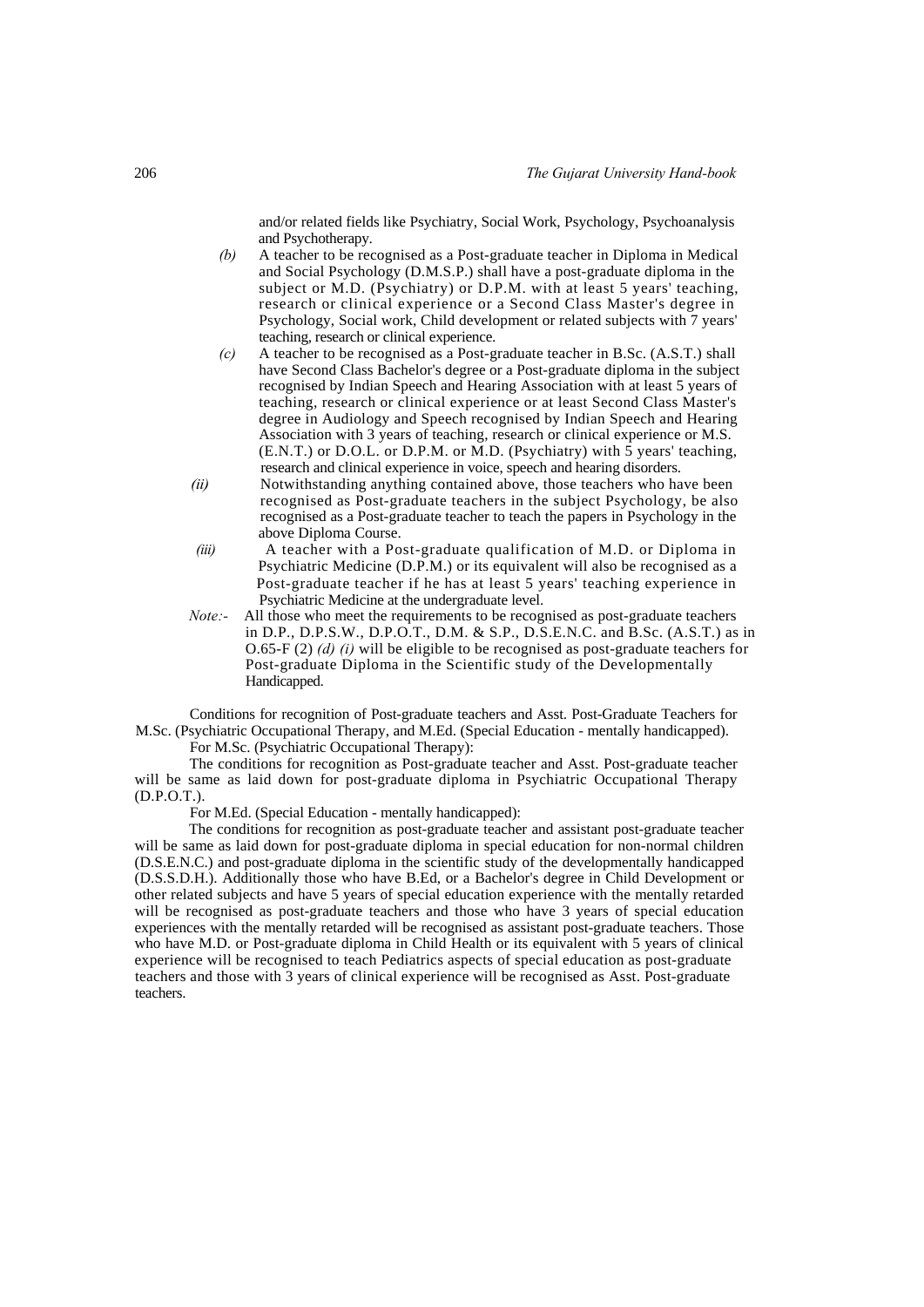### **FACULTY OF PHARMACY**

# **O. 65-F (2) :**

Rules regarding the recognition of **a** teacher as a recognised Post-graduate teacher in the subject comprised under the Faculty of Pharmacy.

| Bachelor's<br>Degree           | Master's Degree<br>in the subject or<br>its equivalent | Doctorate<br>Degree in<br>the sub. | Teaching experience in<br>degree classes as a<br>lecturer                                                                                 |
|--------------------------------|--------------------------------------------------------|------------------------------------|-------------------------------------------------------------------------------------------------------------------------------------------|
|                                |                                                        | Ph. D.                             | 5 years                                                                                                                                   |
| First class<br>or Second Class | Second Class<br>or First Class                         |                                    | 10 years' or 5 years'<br>teaching<br>experience plus<br>5 years'<br>research experience<br>in the subject in<br>a responsible<br>position |

*(ii)* By research.

**O. 65-G :** Deleted.

# **For the Faculties of Arts including Education, Science, Commerce & Medicine**

# **FACULTY OF ARTS**

# **O. 65-H** :

**A** teacher to be recognised for the Ph.D. Degree shall have the following qualifications over and above prescribed for recognition vide 0.65-F as a teacher for Master's Degree:

*(a)* A research degree of recognised University in the subject in which recognition is sought with five years' standing as **a** recognised post-graduate teacher for Master's degree and/or as a research worker.

*OR*

*(a)* A Master's Degree at least with Second Class of a recognised University in the subject in which recognition is sought with 10 (ten) years' teaching experience in the subject at the post-graduate level and/or as a research worker.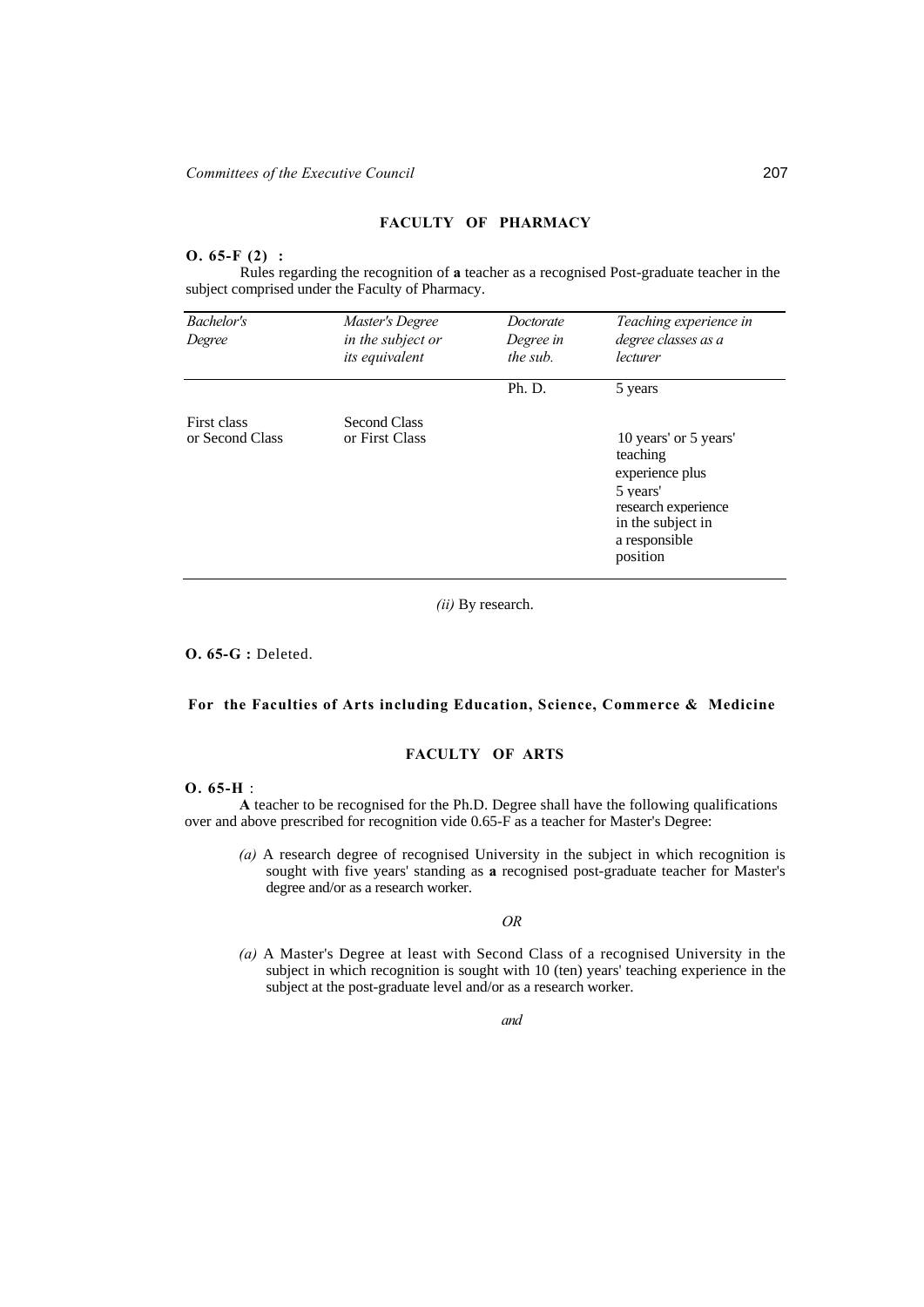*(b)* Independent published research treatise and/or published papers of recognised merit.

*OR*

- *(b)* Ten independent research papers in the subject published in learned journals of repute.
- *Note*:- In the case of a teacher/scholar already recognised for one subject and who does not hold a Master's degree or a research degree in the second subject for which recognition is sought as a Ph.D. guide, the University may on the recommendation of a committee of three experts in the subject based on an examination of his research publications/works waive the requirement for a Master's or a Research Degree.

# **FACULTY OF SCIENCE**

# **O. 65-H :**

A teacher to be recognised for the Ph.D. Degree shall have the following qualifications over and above prescribed for recognition vide O, 65-F as a teacher for Master's Degree:

*(a)* A research degree of recognised University in the subject in which recognition is sought with five years' standing as a recognised post-graduate teacher for Master's Degree and/or as a research worker.

### *OR*

*(a) A* Master's Degree at least with Second Class of a recognised University in the subject in which recognition is sought with ten years' teaching experience in the subject at the post-graduate level and/or as a research worker.

### *AND*

*(b)* Independent published research treatise and/or published papers of recognised merit.

### *OR*

- *(b)* Ten independent research papers in the subject published in learned journals of repute.
- *Note.-* In the case of a teacher/ Scholar already recognised for one subject and who docs not hold a Master's degree or a research degree in the second subject for which recognition is sought as a Ph.D. guide, the University may on the recommendation of a committee of three experts in the subject based on an examination of his research publications/works waive the requirement for a Master's or a Research Degree.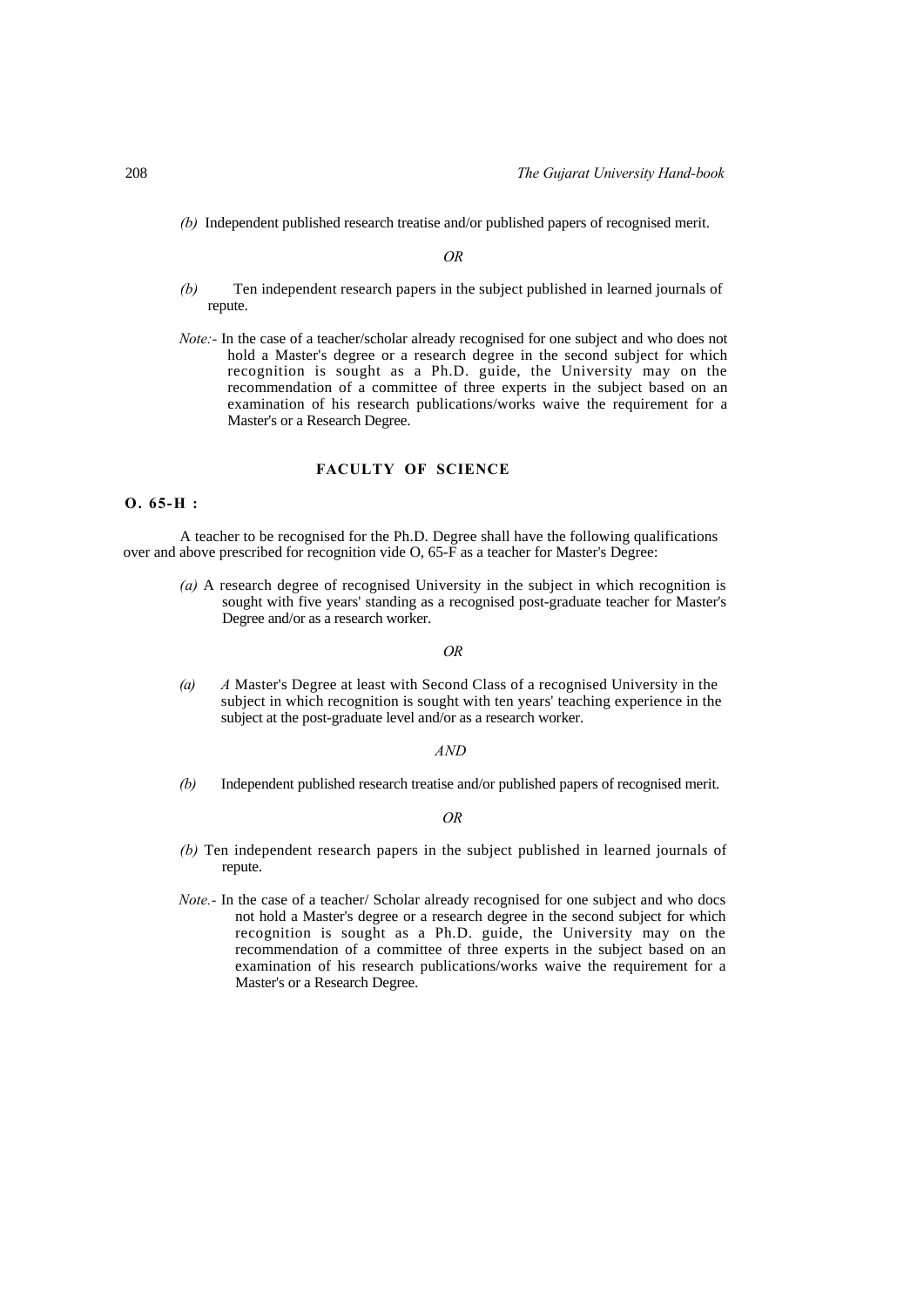### **FACULTY OF COMMERCE**

### **O. 65-H :**

A teacher to be recognised for the Ph.D. Degree shall have the following qualifications over and above prescribed for recognition vide O.65-F as a teacher for Master's Degree:

*(a)* A research degree of recognised University in the subject in which recognition is sought with five years' teaching experience in the subject as a recognised postgraduate teacher for Master's Degree and/or as a research worker.

### *OR*

*(a)* A Master's Degree at least with Second Class of a recognised University in the subject in which recognition is sought with ten years' teaching experience as a recognised Post-graduate Teacher for Master's Degree in the subject at the Post graduate level and/or as a research worker.

### *AND*

*(b)* Independent published research treatise and/or published papers of recognised merit.

# *OR*

*(b)* Ten independent research papers in the subject published in learned journals of repute.

- *N.B.* The term 'subject' shall comprise those subjects for which a teacher can be recognised at post-graduate level.
- *Note.-* In the case of a teacher/Scholar already recognised for one subject and who does not hold a Master's degree or a research degree in the second subject for which recognition is sought as a Ph.D. guide, the University may on the recommendation of a committee of three experts in the subject based on an examination of his research publications/works waive the requirement for a Master's or a research Degree.

# **FACULTY OF MEDICINE**

# **O. 65-H :**

A teacher to be recognised for the Ph.D. Degree shall have the following qualifications over and above prescribed for recognition vide 0.65-F as a teacher for Master's Degree:

*(a)* A research degree of recognised University in the subject in which recognition is sought with 5 years' standing as a recognised post-graduate teacher for Master's Degree and/or as a research worker.

### *OR*

*(a)* A Master's Degree at least with Second Class of a recognised University in the subject in which recognition is sought with fifteen years' teaching experience in the subject at the post-graduate level.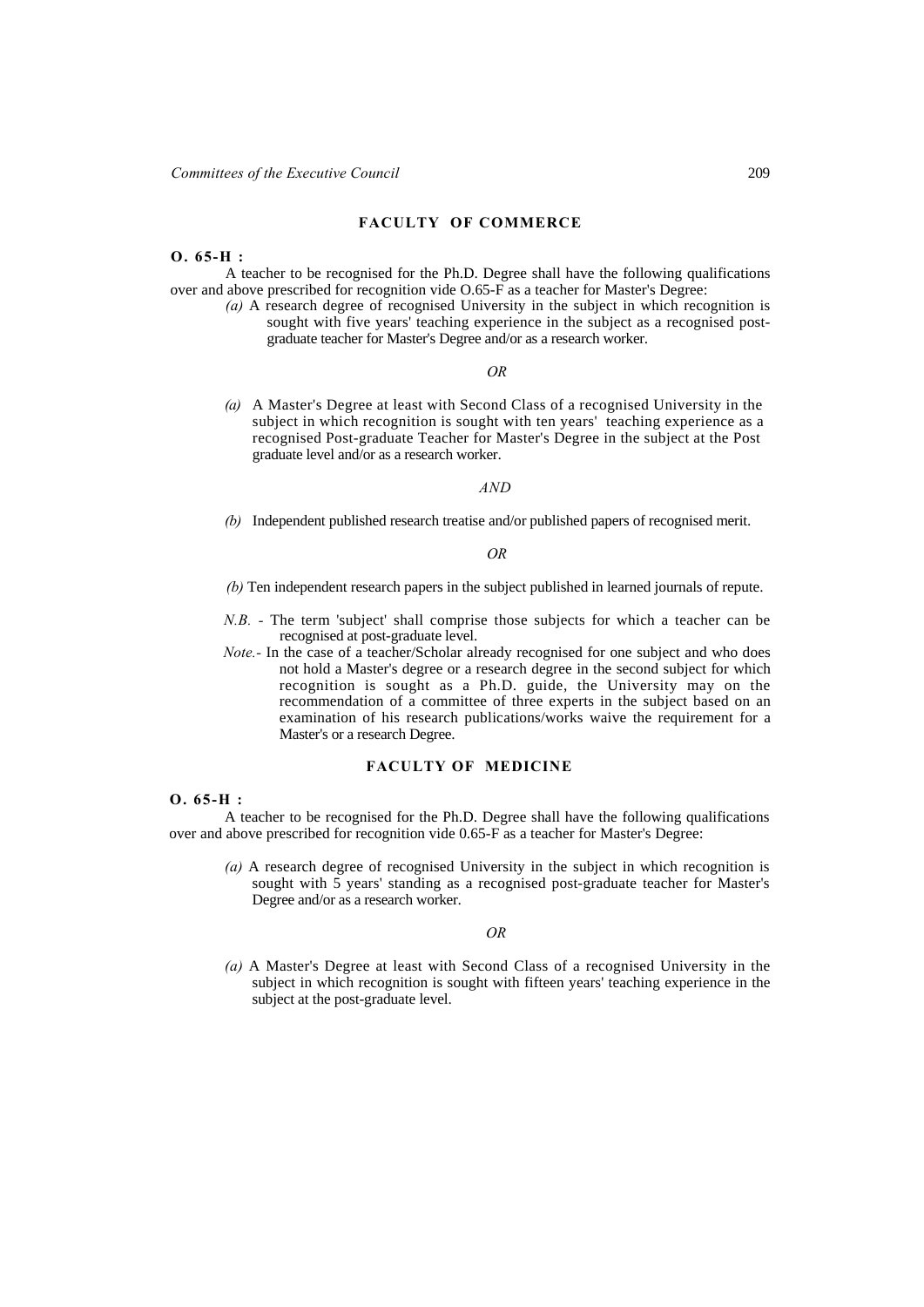### *AND*

*(b)* Independent published research treatise and/or published papers of recognised merit.

*OR* 

*(b)* Ten independent research papers in the subject published in learned journals of repute.

*Note-* In the case of a teacher/Scholar already recognised for one subject and who docs not hold **a** Master's degree or a research degree in the second subject for which recognition is sought as a Ph.D. guide, the University may on the recommendation of a committee of three experts in the subject based on an examination of his research publications/works waive the requirement for a Master's or a research Degree.

# **For the Faculties other than the Faculties of Arts, Education, Science, Commerce and Medicine**

# **O.65-H :**

A teacher to be recognised for Ph.D. degree shall have the following qualifications, over and above those prescribed for recognition (vide O.65-F) as a teacher for Master's degree:

- *(a)* A research degree of a recognised University in the subject in which recognition is sought.
- *(b)* "Independent" published research work of recognised merit in the subject in which recognition is sought, provided that such independent published research work is other than thesis submitted by the teacher concerned for his Master's or Doctorate Degree.

*(Note.-* The Board of University Teaching and Research shall decide what will constitute recognised merit in each case); and

- *(c)* At least five years' standing as a recognised post-graduate teacher for Master's Degree.
- *Note.-* In the case of a teacher/Scholar already recognised for one subject and who does not hold a Master's degree or a research degree in the second subject for which recognition is sought as a Ph.D. guide, the University may on the recommendation of a committee of three experts in the subject based on an examination of his research publications/works waive the requirement for a Master's or a Research Degree.

# **O.65-I** :

**In** the case of persons of recognised eminence in a subject, the Executive Council may, after consulting the Board of University Teaching and Research in its discretion, recognise them, as Post-graduate teachers or for guiding Ph.D. research work. It will not be necessary for such persons to apply for recognition.

**O. 65-J** Deleted.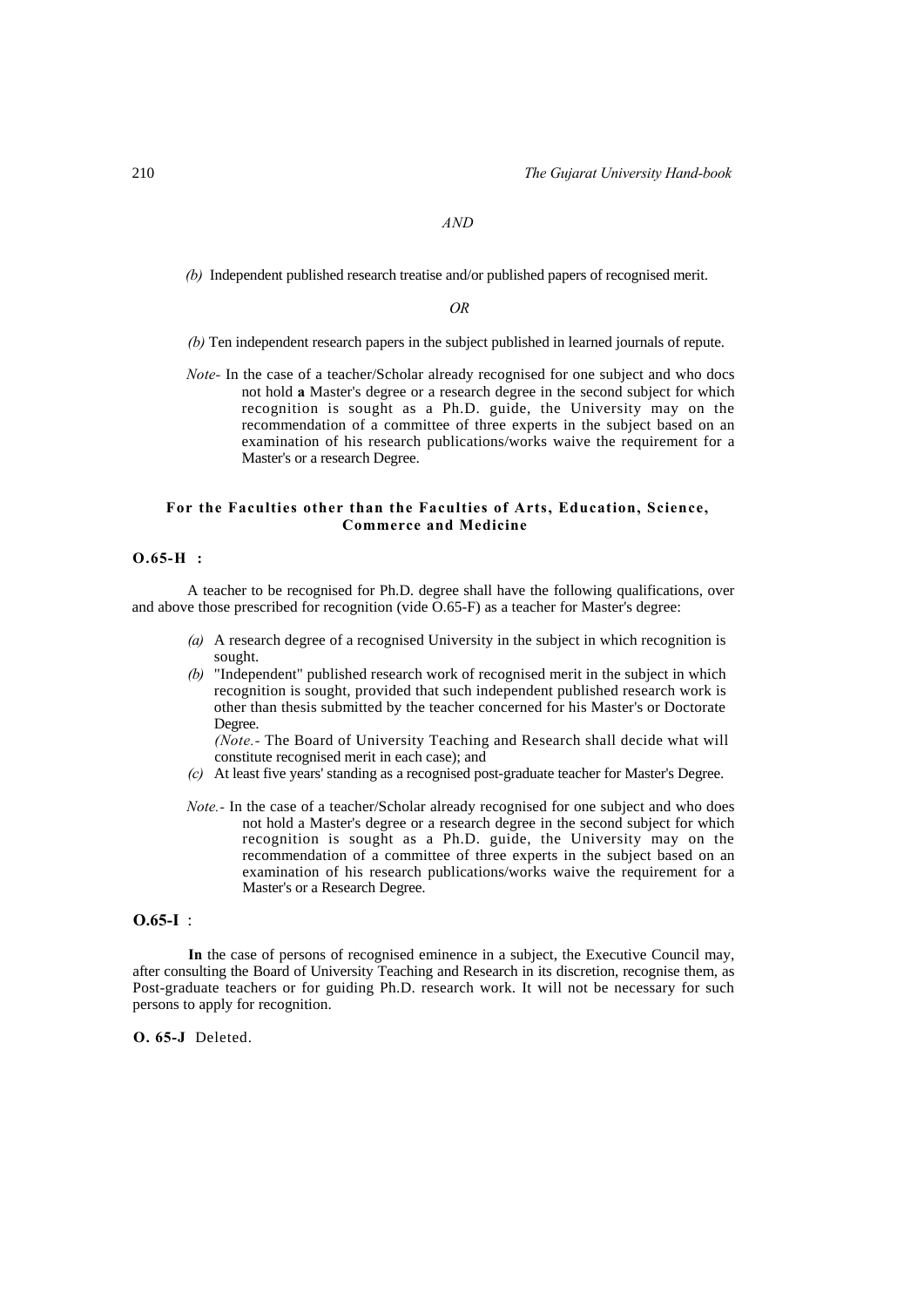# **Recognition of P.G. Teachers in the subjects of Medicine and Surgery**

 **O. 65-K :**

# **(a) Non-clinical subjects**

 (This rule shall also be applicable to teachers for M.Sc. (Med.), Non-medical, M.D. Neurology, Cardiology, M.S.Neuro-Surgery.)

(1) A teacher with a post-graduate qualification will be recognised as a post-graduate teacher if he has five years' teaching experience in the subject as a Professor or an Assistant Professor or Equivalent appointment. '

 (1) *(a)* A teacher with a post-graduate qualification in the subject such as Anatomy, Physiology, Pharmacology, Pathology, Medicine, Surgery, Skin & V.D., Psychiatry, Gynaecology and any other related subjects will be recognised as a Post-graduate teacher in M.D. Forensic Medicine provided he has at least 7 years' teaching experience either at undergraduate and/or Post-graduate teaching & training in the same subject, i.e. Forensic Medicine.

### *OR*

- (2) A teacher with Bachelor's degree or its equivalent may be recognised as a post graduate teacher -
	- *(i)* if he is teaching the same subject for a period of fifteen years as a Professor or an Assistant Professor or equivalent appointment.
	- *(ii)* if he has research and published work of eminence to his credit with three years' teaching experience as a Professor or an Assistant Professor or equivalent appointment

# *OR*

- *(iii)* if he has the Ph.D. degree in the subject with three years' teaching experience in the subject.
- (3) In special subjects like Hygiene, Jurisprudence, Radiology, etc. the teacher must be doing the same work outside the subject in which he is teaching.

(3) *(a)* (1) A teacher with M.D. in Social and Preventive Medicine in State Medicine, Speciality Board of Preventive Medicine (U.S.A.)/M.R.C.P., F.R.C.P. (with Public Health as special subject), M.D. (Medicine) with diploma in Social and Preventive Medicine/D.P.H. or equivalent qualification; and

 (2) As Reader Asst. Professor in Social and Preventive Medicine for 5 years in a Medical College after requisite Post-graduate qualification.

# *OR*

As Reader, Asst. Professor in Social and Preventive Medicine for 4 years in a Medical College after requisite post-graduate qualification and has had not less than 2 years of field experience in Public Health.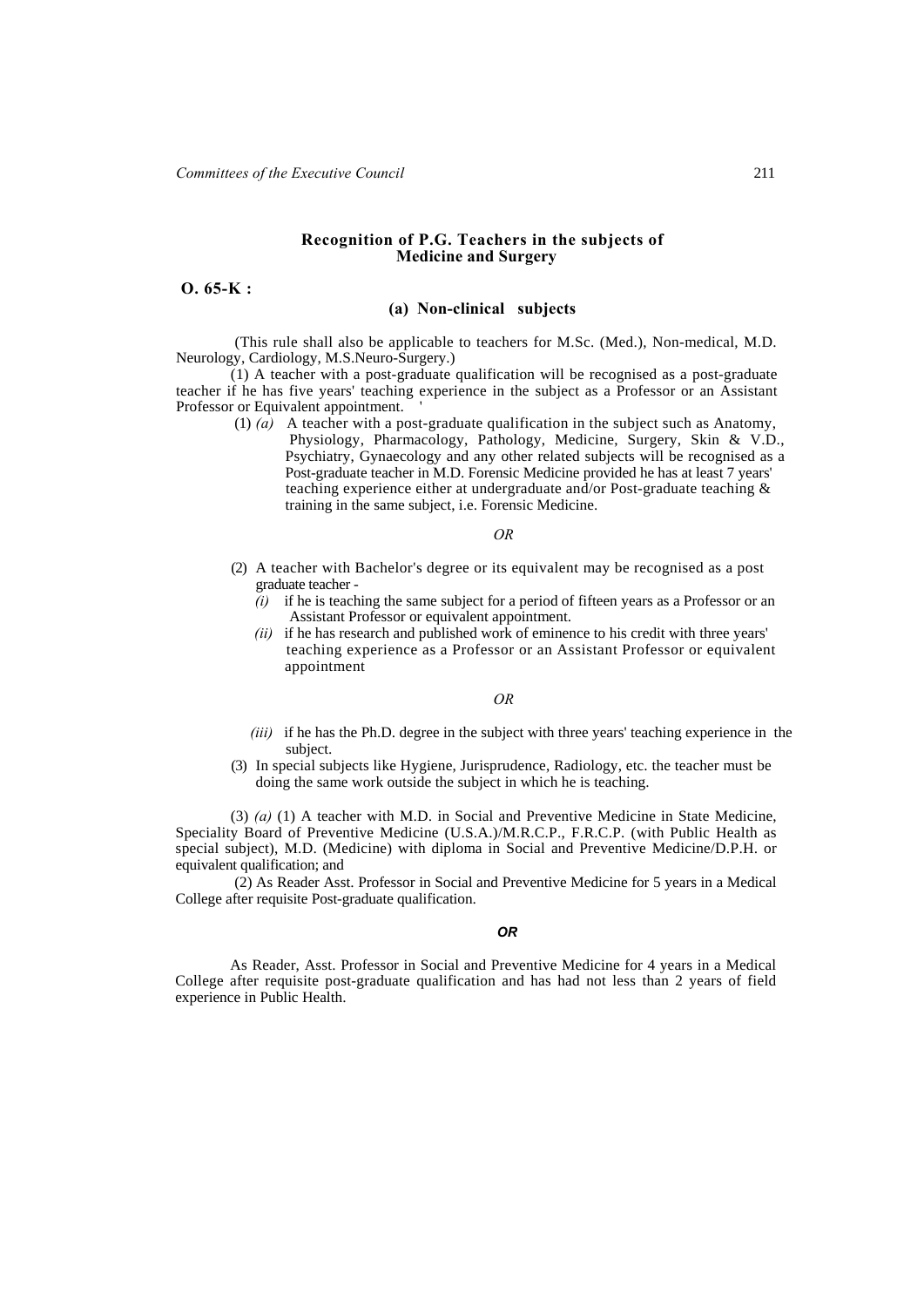(4) The following shall be the minimum requirements for recognition as a post-graduate teacher for teaching Diploma Courses in the faculty of Medicine and Dental Surgery:

*(i)* A teacher with a post-graduate degree with at least four years' teaching experience in the subject as an Assistant to a recognised post-graduate teacher;

# *OR*

*(ii) A* teacher with a post-graduate Diploma in the subject with at least five years' teaching experience as an Assistant recognised Post-graduate teacher or as a Senior Lecturer or equivalent post in a teaching college of any recognised institution.

*N.B.* - The above rules shall be made applicable for recognition of teachers in M.Sc. (Med.). Non-Medical subjects.

# **(b) Clinical Subjects**

(5) A teacher with a post-graduate qualification and at least five years' teaching experience in the subject as a Professor or an Assistant Professor or equivalent appointment either to a degree class or as an Assistant post-graduate teacher, in a recognised post-graduate institution will be recognised as a post-graduate teacher, provided he is the Head of the Unit consisting of the Head, an Assistant, Registrar, Houseman, and further that he carries on specific post-graduate teaching and is in independent charge of at least sixteen beds.

### *or*

(5) *(a)* A teacher, if otherwise qualified, may be recognised as a post-graduate teacher for research in his subject of research, provided he has to his credit eminent published research work.

(6) *(a)* If a recognised Institution or an affiliated College appoints an Honorary consultant and if he has at least five years' experience as a post-graduate teacher and at least fifteen years' standing in the profession, he may be recognised as a post-graduate teacher even though he may not be working as Head of the Unit.

*(b)* Such a consultant, shall be one each for the departments of post-graduate studies, viz., (1) Medicine, (2) Surgery, (3) Gynaecology, (4) Pathology, and (5) Ophthalmology, etc. and no more for the purposes of recognition slated in *(a)* above.

*(c)* A teacher with a post-graduate qualification of M.D. or D.P.M. or its equivalent will be recognised as a post-graduate teacher, if he has at least 5 years' teaching experience in the subject concerned at the undergraduate level.

(7) The following shall be minimum requirements for recognition as post-graduate teacher for teaching Diploma Courses in the Faculty of Medicine and Dental Surgery:

- *(i)* A teacher with a post-graduate degree with at least four years' teaching experience in the subject as an assistant recognised post-graduate teacher;
- *(ii) A* teacher with a post-graduate Diploma in the subject with at least five years' teaching experience as an Assistant recognised post-graduate teacher or as a Senior Lecturer or equivalent post in a teaching college or any institution.

*(N.B.* - The above rules shall be made applicable for recognition of teachers in M.D. Neurology, M.D. Cardiology, M.S. Neuro-Surgery, M.S. Cardio-thorasic Surgery, M.S. Genito-Urinary Surgery and M.S. Plastic Surgery.)

*N.B.* - For the purpose of registration as a post-graduate student for M.D., M.S. and other post-graduate qualifications, the posts held by graduates under a person who has seven years' standing after the post-graduate qualification, and is attached to an approved hospital, will be considered valid for a period of six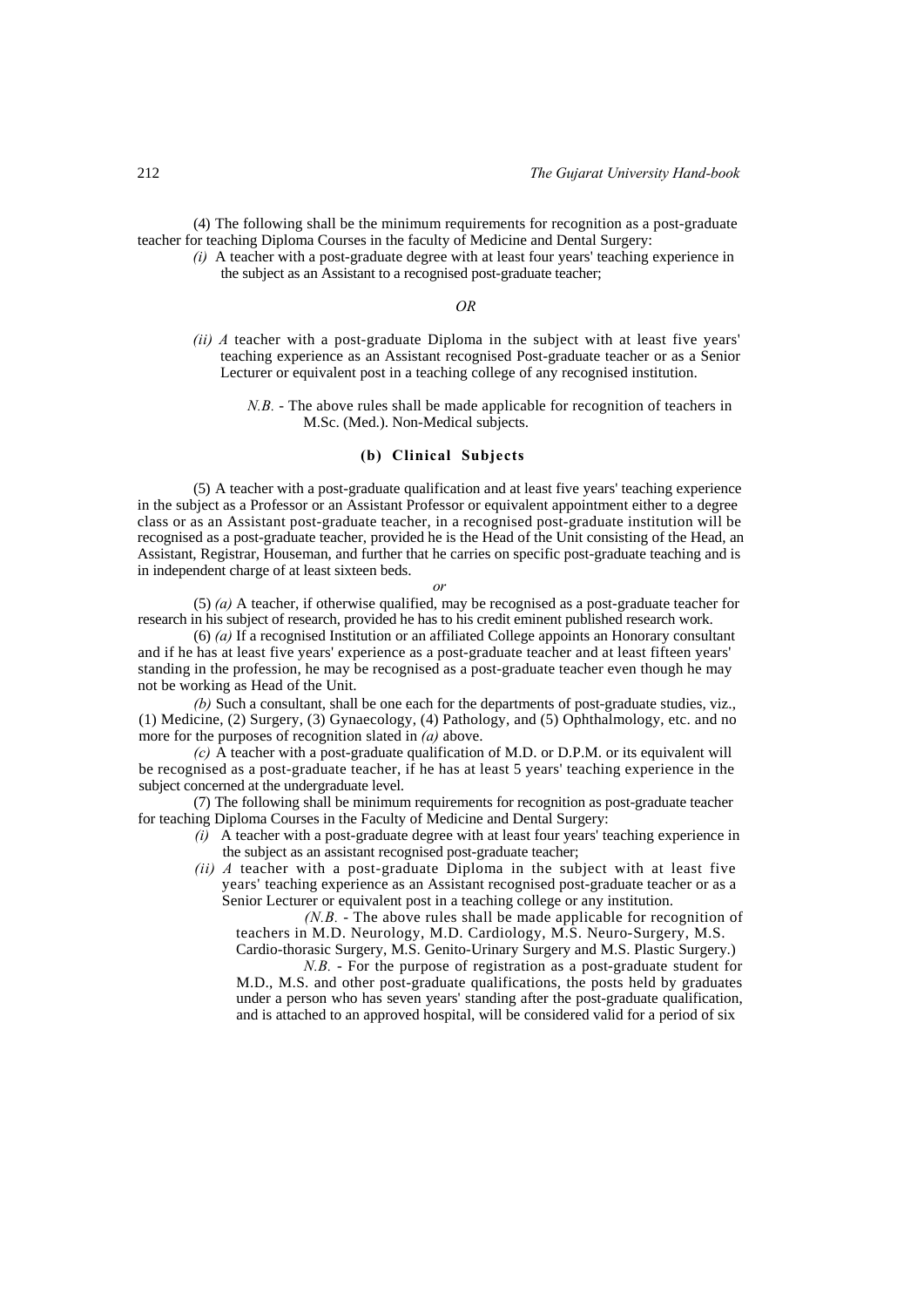months to 1 1/2 year, provided the person under whom the post is held has an assistant with **a** post-graduate'qualification and other required facilities, such as actual teaching, guidance, the laboratories, X-Rays Departments, etc. are made available at the hospital and provided further that the rest of the requisite postgraduate course is done under a recognised post-graduate teacher at a recognised teaching institution.

# **RECOGNITION OF TEACHERS FOR M.D.S. DEGREE**

### **O. 65-K (B) :**

Teachers to be recognised for -

*(a)* For various Dental specialities prescribed under Regulation 260 for M.D.S. degree must have post-graduate qualifications in the Dental subject and 5 years of teaching experience in the subject concerned to the under-graduate Dental classes as a Professor, Asstt. Professor or equivalent post in a recognised Dental college; and *(b)* Published at least one research paper in a recognised journal:

Notwithstanding anything contained above, those teachers who have already been recognised as post-graduate teachers on or before 14th June, 1973 shall continue to be recognised as post-graduate teachers in their respective subjects for a period of 5 years during which period such teachers shall be required as a condition for further renewal of their recognition to have published at least one research paper of recognised merit in the subject in which recognition is sought provided that such published research work is other than the thesis dissertation, submitted by the teacher concerned for his post-graduate degree.

- *Note.- (i)* In order to confirm the research paper is published in a recognised journal or not, the matter should be referred to the Dean of the Faculty.
	- *(ii)* No student shall be registered under an assistant to post-graduate teachers.

# **O. 65-L :**

Full-time Professors, Readers and Lecturers who are appointed by the University for the Post-graduate teaching work in the various University departments be considered as Post-graduate teachers in their respective subjects as Assistant Post-graduate teachers or Post-graduate Teachers according to  $0.65-M(1)$  or  $0.65-F(1)$  as the case may be.

# **Rules relating to recognition as an Assistant Post-graduate Teacher**

*\* **O. 65-M (1) :** 

A teacher to be recognised as an Asst. Post-graduate teacher for the Master's degree in the faculties of Arts, Education, Science and Commerce by papers must have the qualifications specified hereinbelow:

 *(a)* A Ph.D. Degree and three years' teaching experience in the subject to the degree class as a Lecturer before or after his obtaining the Ph.D. degree;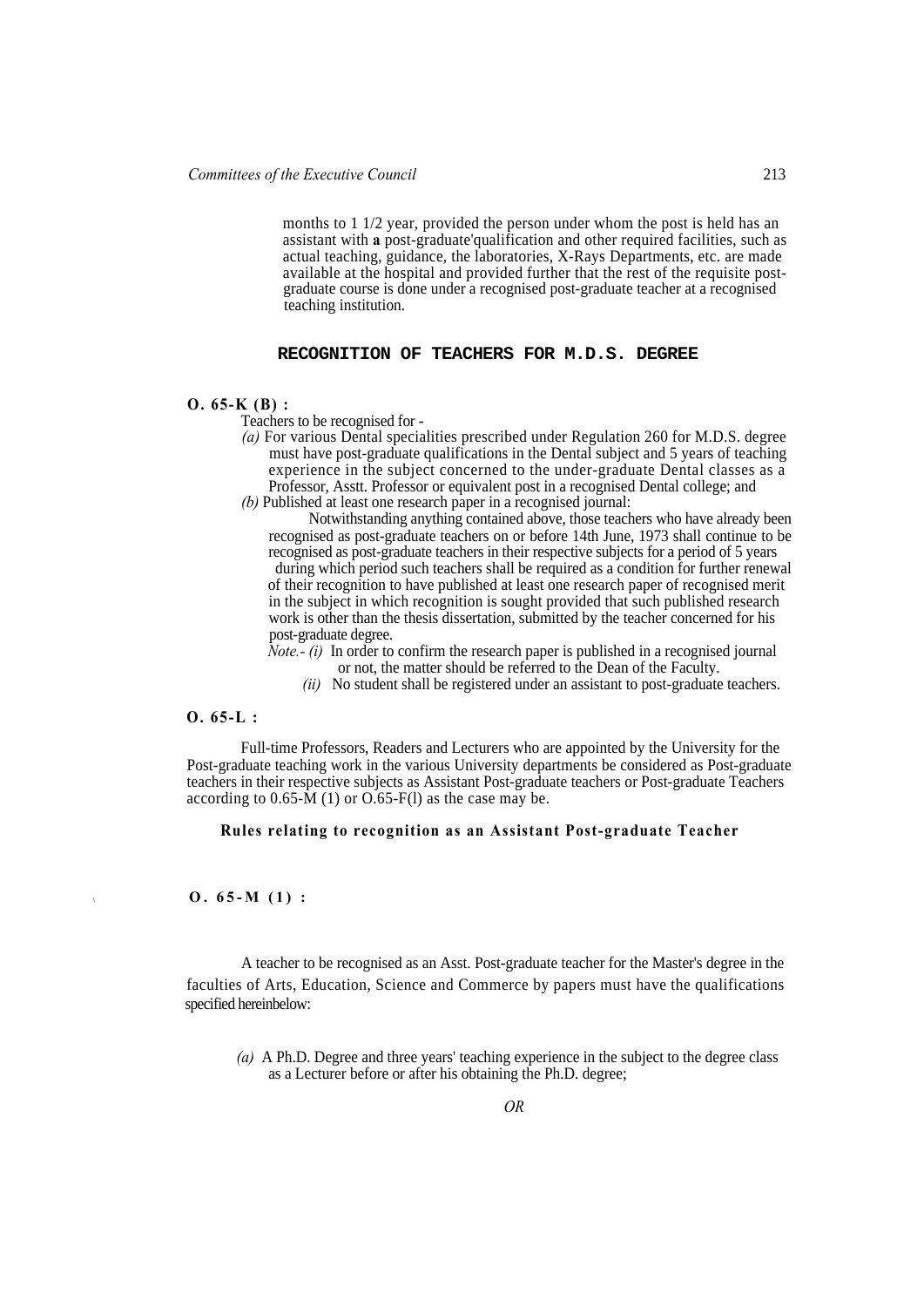*(b)* M.Phil. degree and five years' teaching experience in the subject at the degree level;

*OR*

*(c)* A Master's degree in First Class and five years' teaching experience as a Lecturer at the degree level;

*OR*

*(d)* A Master's degree in Second Class or deemed Second Class in the subject and at least seven years' teaching experience in the subject to the degree class as a Lecturer,

*OR*

*(e) A* Bachelor's degree in Pass Class and a Master's degree in Pass Class with ten years' teaching experience in degree classes in the subject concerned.

*OR*

*(f) A* Chartered Accountant with three years' teaching experience in Accounting and Auditing in degree classes or five years' professional standing;

*OR*

*(g) A* B.Com. Degree in at least Second Class in Advanced Accounting and Auditing and holding M.Com. Degree with A.I.C.W.A. (Diploma of the Indian Institute of Cost and Works Accountants, Calcutta) and possessing at least three years' experience of teaching the subject in a college;

### *OR*

- *(h)* A person holding a B.Com. Degree in at least Second Class in Advanced Accounting and Auditing and holding the A.I.C.W.A. (Diploma of the Indian Institute of Cost and Works Accountants, Calcutta) and five years' professional experience shall be recognised as an Assistant Post-graduate teacher for Cost Accounting and Advanced Accounting for the M.Com. Degree.
- *Note (i)* Teaching experience means experience of leaching at an affiliated college or recognised institution or University Department, as the case may be.
	- *(ii)* In case of a tutor/Demonstrator, who possesses the necessary qualifications for being appointed as a Lecturer, the teaching experience gained by him in the said post shall be considered for the recognition to a maximum period of three years only. The rest of the required teaching experience shall be as per rules in force from time to time.
	- *(iii)* For Shastris and Maulavis, i.e. Teachers in Sanskrit, Prakrit, Pali, Persian and Arabic, the above qualifications will not be insisted upon, but the concerned teachers must have qualifications of having passed special examinations in these subjects which are equivalent to those mentioned above.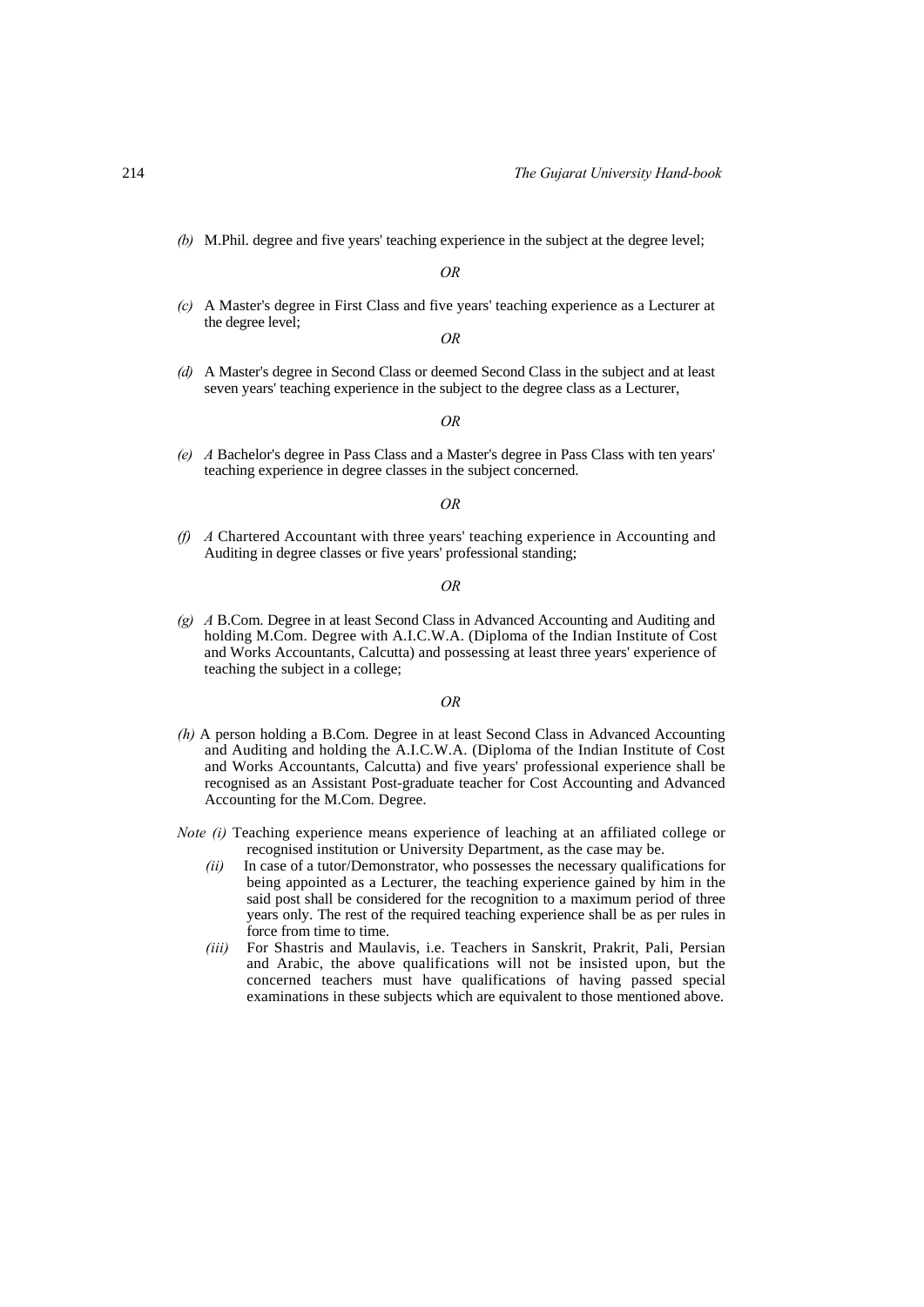*(iv)* If an Assistant Teacher is an honorary worker, he shall be approved as an Assistant only, provided he puts in at least four periods of teaching work per week throughout the year. Such an honorary Assistant shall not be considered as a regular teacher of that college or institution for the purpose of enrolment as a teacher.

# **O. 65-M (2) :**

Recognition of Teachers as Assistant Post-graduate teachers in the Faculties other than Arts, Education, Science and Commerce:

(1) These rules shall also be applicable to teachers for M.Sc. Non-medical courses.

(2) Also applicable to teachers in M.D. Neurology and Cardiology, M.S. Neuro-Surgery, Cardiothorasic Surgery, Genito-Urinary Surgery and Plastic Surgery.

| Bachelor's<br>degree                                                                                                                                                                                                  | Master's Degree<br>in the subject                                                 |                                 | Doctorate<br>degree<br>subject                                                  | Teaching experience<br>as a Lecturer in the                                                                                            |
|-----------------------------------------------------------------------------------------------------------------------------------------------------------------------------------------------------------------------|-----------------------------------------------------------------------------------|---------------------------------|---------------------------------------------------------------------------------|----------------------------------------------------------------------------------------------------------------------------------------|
| $(1)$ 1.<br>First and<br>First and<br>2.<br>3.<br>Second and<br>First and<br>4.<br>5.<br>First or<br>Second and<br>6.<br>Second and<br>$7_{\scriptscriptstyle{\ddots}}$<br>8.<br>Third and<br>9.<br>Second and<br>10. | First<br>Second<br>First<br>First<br>First<br>Second<br>Third<br>Second<br>Second | and<br>and<br>and<br>and<br>and | Ph.D.<br>Ph.D.<br>Ph.D.<br>Ph.D.<br>Ph.D.<br>D.Sc. or<br>D.Lit. on<br>published | Two years<br>Three years<br>Three years<br>One year<br>Two years<br>Five years<br>Three years<br>Three years<br>Two years<br>Two years |
| 11. Third and<br>12. Second and<br>13. Third and<br>14. First and<br>15. Third and<br>16. Third and<br>17. Second and<br>18. First and                                                                                | Second<br>Third<br>Third<br>Third<br>First<br><b>Third</b><br>First<br>Second     | and<br>and<br>and               | work<br>Ph.D.<br>Ph.D.<br>Ph.D.                                                 | Eight years<br>Ten years<br>Twelve years<br>Seven years<br>Five years<br>Four years<br>Two years<br>Two years                          |

*Note.-* Teaching experience means experience of teaching at an affiliated college or recognised institution.

(1) For recognition as Assistant post-graduate teachers in the subjects comprised under the Medical Faculty the following minimum requirements be considered adequate:

*(i)* M.D. or M.S. or its equivalent degree in (he branch for which the teacher is applying.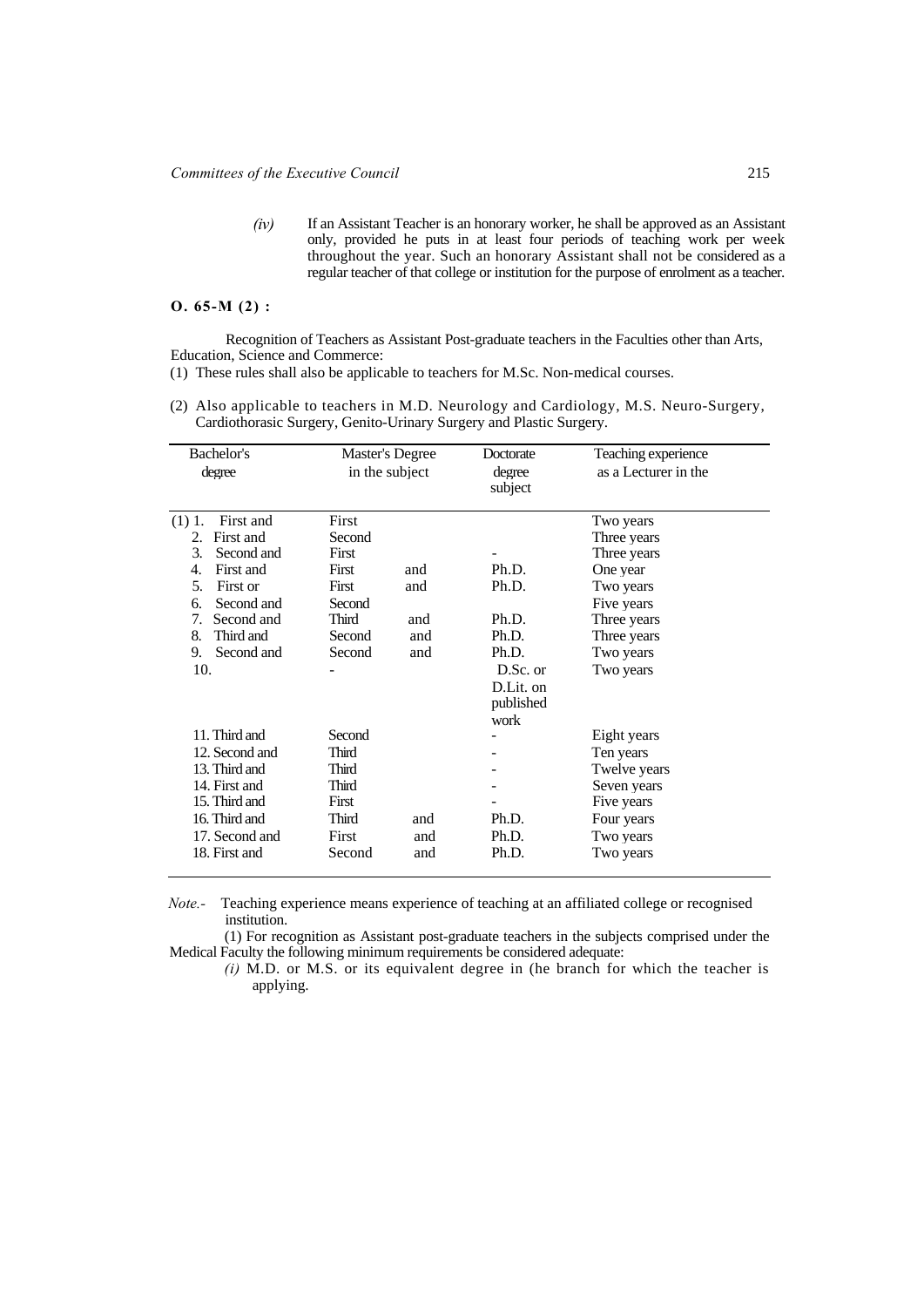- *(ii)* Two years' experience as a Registrar in the same branch in a teaching institution where he/she is working in his/her own speciality.
- *(Hi)* If the teacher has not worked as a Registrar for the requisite period the experience of a Junior Lecturer/Tutor be considered adequate.
- *(iv)* The post of Junior Lecturer/Tutor in clinical and non-clinical subjects be considered while granting recognition as an Assistant post-graduate teacher.

(2) The post of Junior Lecturer shall be considered at par with the post of Registrar in non-clinical subjects for the purpose of counting teaching experience required for recognition as an Assistant post-graduate teacher for non-clinical subjects.

*--(it)* Notwithstanding anything contained above, a teacher with Diploma qualifications on the staff of a Medical college and attached to a specialist department and having an experience of a teaching in the subject of not less than 3 years and also having worked as a Registrar in a teaching institution for two years in the same branch may be recognised as an Assistant post-graduate teacher in the subject for the post-graduate degree courses concerned, provided that the subject is other than *(i)* Medicine, *(ii)*  Surgery, and *(iii)* Midwifery and Gynaecology.

Recognition of Assistant Post-graduate teacher in M.D.S. Degree.

- *(a)* In the Faculty of Dental Surgery any one who holds the Degree of M.D.S. or its equivalent qualification in the subject for which he is applying and has worked as a Tutor or Junior Lecturer or Assistant Professor in the same subject for not less than three years, in a Dental College where he is working in his own speciality, and
- *(b)* Published at least one paper in a recognised journal, shall be recognised as an Assistant Post-graduate teacher in the subject.
- *(iii)* The following shall be the minimum requirements for recognition as an Assistant post-graduate teacher for a Diploma course in the Faculties of Medicine and Dental Surgery:

"A Post-graduate degree or diploma in the subject concerned and having at least two years' teaching experience as a Registrar or an equivalent post in a teaching college or institution."

For granting recognition for teaching of the subjects comprised under the Faculty of Medicine, leaching experience either as a Tutor or a Demonstrator, as the case may be, shall be counted towards teaching experience required under the above ordinance.

(iv) For granting recognition as an Assistant post-graduate teacher for teaching a subject of Bio-Chemistry under the faculty of Medicine, a teacher having a postgraduate qualification in the subject with five years' teaching experience in the subject.

# **Recognition of Teachers as Assistant Post-graduate Teachers in D.S.E.N.C., D.P.S.W., D.P.O.T., D.M.S.P.**

*(v) (i) (a)* A teacher to be recognised as an Assistant post-graduate teacher for the courses for Diploma in Psychiatric Social work (D.P.S.W.) Diploma in Special Education for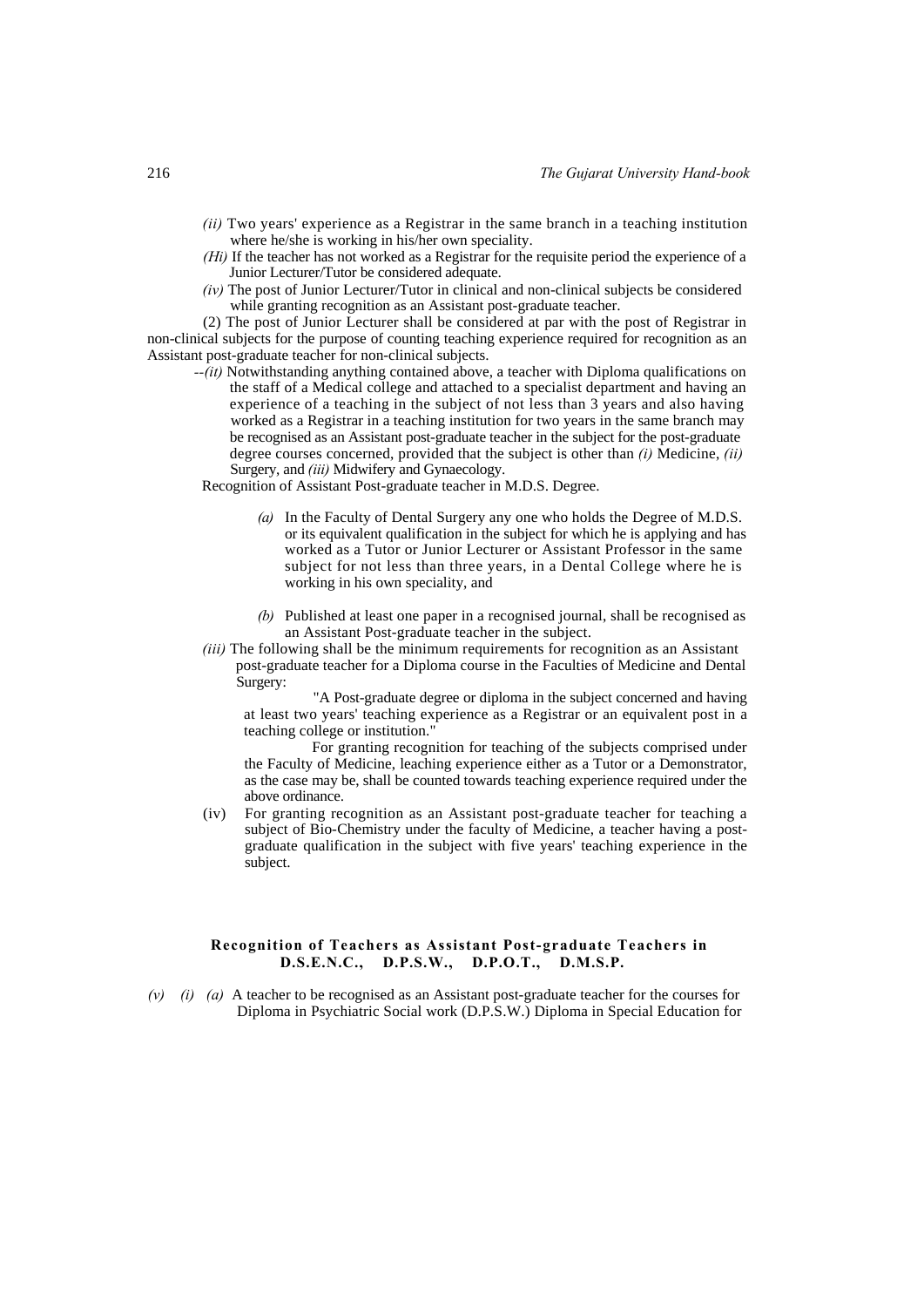the Non-normal Children (D.S.E.N.C.) Diploma in Psychiatric Occupation Therapy (D.P.O.T.) and Diploma in Psychiatry (D.P.) by papers shall have at least Second Class Master's Degree in the subject or a post-graduate Diploma in the subject and three years' teaching or clinical or research experience in the respective subject and/or related fields like Psychiatry, Social Work, Psychology and Psychotherapy.

- *(b)* A teacher to be recognised as a post-graduate teacher in Diploma in Medical and Social Psychology (D.M.S.P.) shall have a post-graduate Diploma in the subject or M.D. (Psychiatry) or D.P.M. with at least three years' teaching, research or clinical experience or a second class Master's degree in Psychology, Social Work, Child Development or related subjects with five years' teaching, research or clinical experience.
- *(c) A* teacher to be recognised as a post-graduate teacher in B.Sc. (A.S.T.) shall have second class Bachelor's Degree or a post-graduate Diploma in the subject recognised by Indian Speech and Hearing Association with at least three years of teaching, research or clinical experience or at least Second Class Master's Degree in Audiology and Speech recognised by Indian Speech and Hearing Association with one year of teaching, research or clinical experience or M.S. (E.N.T.) or D.O.L. or D.P.M. or M.D. (Psychiatry) with three years' teaching, research and clinical experience in voice, speech and hearing disorders.
- *(ii) A* teacher with a post-graduate qualification of M.D. or Diploma in Psychiatric Medicine (D.P.M.) or its equivalent will also be recognised as an Assistant postgraduate teacher, if he has worked as a Registrar in the same branch for at least two years in a teaching Institution where he is working in his own speciality.
- *(iii)* Notwithstanding anything contained above a teacher, who has been recognised as Assistant post-graduate teacher in the subject of Psychology, shall also be recognised as an Assistant post-graduate teacher to teach the Psychology papers in the above Diploma Courses.
- *Note.* All those who meet the requirements to be recognised as Assistant Post-graduate teachers in D.P., D.P.S.W., D.P.O.T., D.M. & C.P., D.S.E.N.C. and B.Sc.  $(A.S.T.)$  as in 65-M(2) (v) (i) will be eligible to be recognised as Assistant postgraduate teachers in the post-graduate diploma in the Scientific Study of the Developmentally Handicapped.

Conditions for recognition of post-graduate teachers and Asst. post-graduate teachers for M.Sc. (Psychiatric Occupational Therapy) and M.Ed. (Special Education - mentally handicapped).

For M.Sc. (Psychiatric Occupational Therapy).

The conditions for recognition as post-graduate teacher and Asst. Post-graduate teacher will be same as laid down for post-graduate diploma in Psychiatric Occupational Therapy (D.P.O.T.).

For M.Ed. (Special Education - mentally handicapped).

The conditions for recognition as post-graduate teacher and assistant post-graduate teacher will be same as laid down for post-graduate diploma in special education for non-normal children (D.S.E.N.C.) and post-graduate diploma in the scientific study of the developmentally handicapped (D.S.S.D.H.). Additionally those who have B.Ed, or a Bachelor's degree in Child Development or other related subjects and have 5 years of special education experience with the mentally retarded will be recognised as post-graduate teachers and those who have 3 years of special education experience with the mentally retarded will be recognised as assistant post-graduate teachers. Those who have M.D. or Post-graduate diploma in Child Health or its equivalent with 5 years of clinical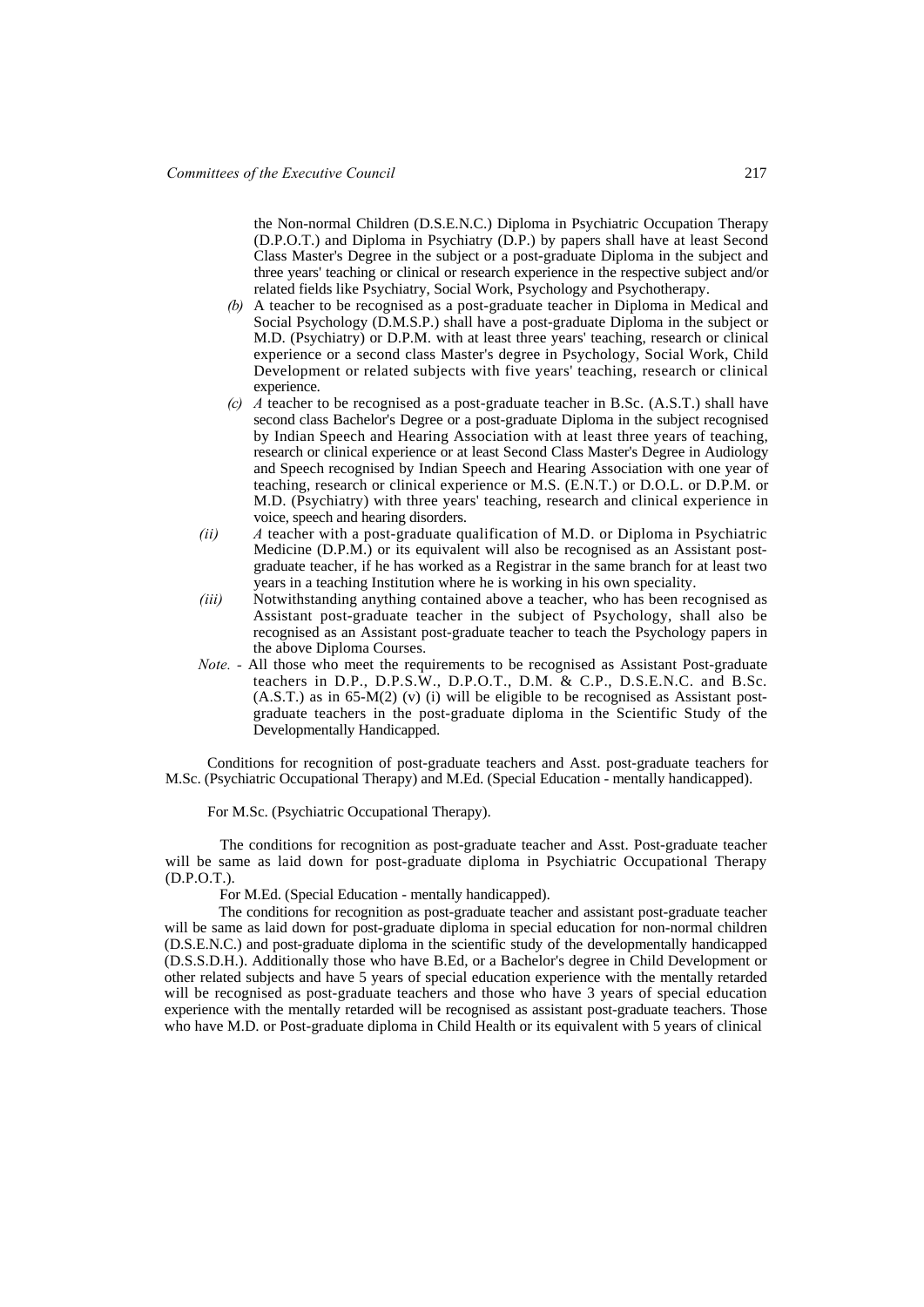experience will be recognised to teach Pediatrics aspects of special education as post-graduate teachers and those with 3 years of clinical experience will be recognised as Asst. post-graduate teachers.

(2) Rules regarding the recognition of **a** teacher as an Assistant Post-graduate Teacher in the subjects comprised under the Faculty of Pharmacy.

| <b>Bachelor</b> | Master Degree in                 | Doctorate | Teaching experience in                                                     |
|-----------------|----------------------------------|-----------|----------------------------------------------------------------------------|
| Degree          | the subject or its<br>equivalent | Degree    | the degree class as a<br>Lecturer or Research<br>experience in the subject |
| Second Class    | Second Class                     |           | 5 years                                                                    |

### **Period of Recognition & Renewal of Recognition**

**O. 65-N:**

# **(1) Period of Recognition**

(1) The recognition granted under the foregoing ordinance shall be for a period of five years.

# **Renewal of Recognition**

(2) Each recognised teacher or assistant, to a recognised teacher shall submit at least six months prior to the date on which his recognition expires, a report of all work done by him during the period of his recognition, to the Board of University Teaching and Research.

*(Note.-* Such reports may include the synopsis of the lectures delivered, the changes he made for the presentation and in the material of his lectures, the difficulties in following subject that the students experienced according to his assessment, the types of tutorials he conducted, the response he had at these tutorials, the interest he displayed in the extra curricular and other activities, the reading, the writing and reviewing of books or papers in his subject that he did, and the research work, if any, that he did himself or he guided during the period.)

- (3) The Board of University Teaching and Research shall, after considering the report recommend to the Executive Council whether his recognition be continued further.
- (4) The Executive Council may, at any time, on the recommendation of the Board of University Teaching & Research withdraw the recognition of a recognised teacher.
- (5) The names of persons recognised as University Teachers, whose services have been transferred from one college to another or who have been transferred from one post to another in the same college, will continue on the list of University Teachers for a period of four months, in order to allow a fresh application for recognition to be considered. *(Explanation.-* This period of four months will not include the period of University Vacation.)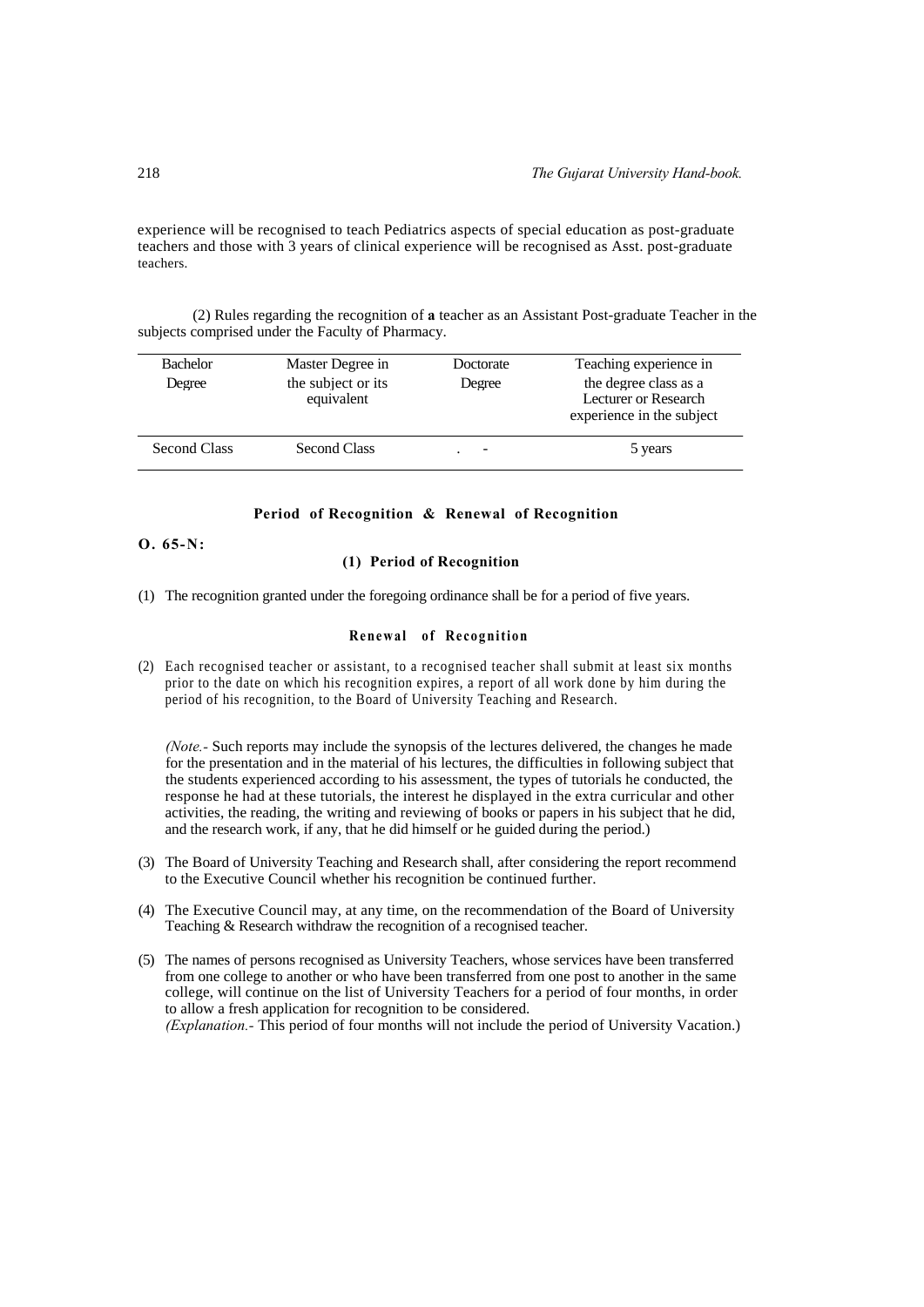#### **O. 65-O :**

 For the purpose of organisation and co-ordination of Post-graduate teaching, training and research in the Gujarat University area there shall be the following five zones:-

- (1) AHMEDABAD CITY EAST ZONE:
- It will comprise of the colleges/institutions situated in the city of Ahmedabad East of Sabarmati river.
- (2) AHMEDABAD CITY WEST ZONE:
- It will comprise of the colleges/institutions situated in Ahmedabad West of Sabarmati river. (3) AHMEDABAD AND GANDHINAGAR AND KUTCH DISTRICT ZONE :
- It will comprise of the colleges/institutions situated in the Ahmedabad District (excluding Ahmedabad city East and West zones) Gandhinagar District and Kutch District
- (4) KHEDA DISTRICT ZONE: It will comprise of the colleges/institutions of Gujarat University situated in the Kheda District.
- (5) BARODA AND PANCHMAHAL DISTRICT ZONE :

It will comprise of the colleges/Institutions of Gujarat University situated in the District of Baroda and Panchmahals.

*Note.-* In the zones, all post-graduate teaching, training and research will be conducted at such centres and in such subjects as may be specified when granting the recognition.

## **O. 65-P :**

Requirements for instituting Post-graduate centres. Requirement of local staff in the subject.

#### **O. 65-P :**

The following shall be the requirements for recognition of a centre for imparting postgraduate instructions and/or teaching:

*(a)* In the faculties of (1) Arts, Education, (2) Science in all subjects other than Chemistry, and (3) Commerce, for instituting a post-graduate centre in the subject concerned it shall be necessary that full teaching of all the papers in the subject be organised and implemented. It shall be necessary that full teaching of all the papers in the subject be organised and implemented.

It shall be necessary for a post-graduate centre in a subject concerned in any of the above faculties to have on its local staff at least –

*(i)* three recognised post-graduate teachers in the subjects.

#### *OR*

- *(ii)* at least two recognised post-graduate teachers and two recognised assistant post-graduate teachers in the subject.
- *(b)* In the case of languages, there shall be subject to the total requirement of the minimum local staff as laid down above.
	- *(1)* at least two recognised post-graduate teachers or at least one recognised post graduate teacher and two assistant post-graduate teachers in the Principal subject; *and*

*(2)* at least one assistant recognised post-graduate teacher in each of the subsidiary languages.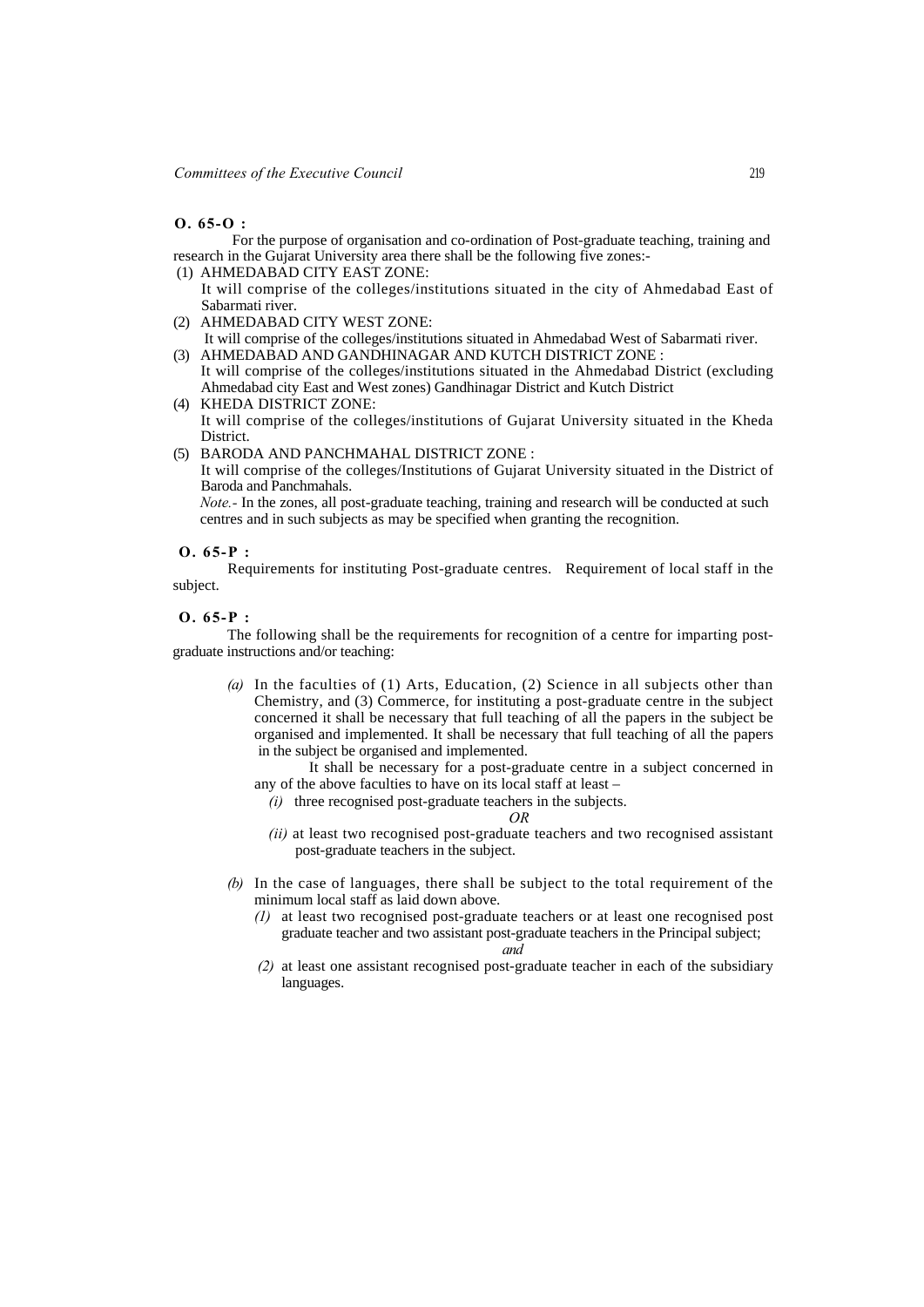- *Note.-* While granting a Post-graduate centre in common subjects like English-Economics in different faculties, in the colleges run by the same management in the same premises, the recognised post-graduate teachers or assistant post-graduate teachers working in a college or colleges or institution or institutions under the same management in the same premises may for the purpose of this ordinance with the permission of the Vice-Chancellor be treated as the local staff for any one faculty but not in two or more faculties.
- *(c)* In the case of post-graduate centres for different groups such as History, Economics, Sociology and Politics, the following local staff of a college shall be considered adequate:
	- *(i)* Three recognised post-graduate teachers, i.e. two recognised post-graduate teachers in any of the groups and one recognised post-graduate teacher in the remaining group.
		- *OR*
	- *(ii)* One recognised post-graduate teacher and one Assistant Post-graduate teacher in each of the groups separately, in the subject concerned.
	- *Note.-* While granting a Post-graduate centre in common subjects like English-Economics in different faculties, in the colleges run by the same management in the same premises, the recognised post-graduate teachers or assistant post-graduate teachers working in a college or colleges or institution or institutions under the same management in the same premises may for the purpose of this ordinance with the permission of the Vice-Chancellor be treated as the local staff for any one faculty but not in two or more faculties.
- *(d)* In the Faculty of Science (Chemistry only):

For instituting a post-graduate centre in the subject of Chemistry, the following local staff of a College/Institution shall be required : *(i)* Three recognised post-graduate teachers out of which two recognised postgraduate teachers shall be in the branch of the subject concerned and one recognised post-graduate teacher shall be in either of the remaining branches of the subject concerned.

#### *OR*

*(ii)* Two recognised post-graduate teachers in the branch concerned and two recognised Assistant post-graduate teachers, one in the two remaining branches of the subject concerned.

*(N.B. -* In the case of any of the post-graduate centres in Inorganic, Organic, or Physical Chemistry if there is no adequate local staff as required under 0.65-P due to certain circumstances such a centre will be permitted to continue, provided it has one full-fledged post-graduate teacher in the branch of the subject of the post-graduate centre concerned and other teachers in any other branch or branches as required under sub-clauses *(i)* and *(ii)* of clause *(d)*  above.)

For instituting a post-graduate centre in Group "D" - Analytical Chemistry, Group "E" - Petro-Chemical, following shall be the minimum requirement of local teaching staff: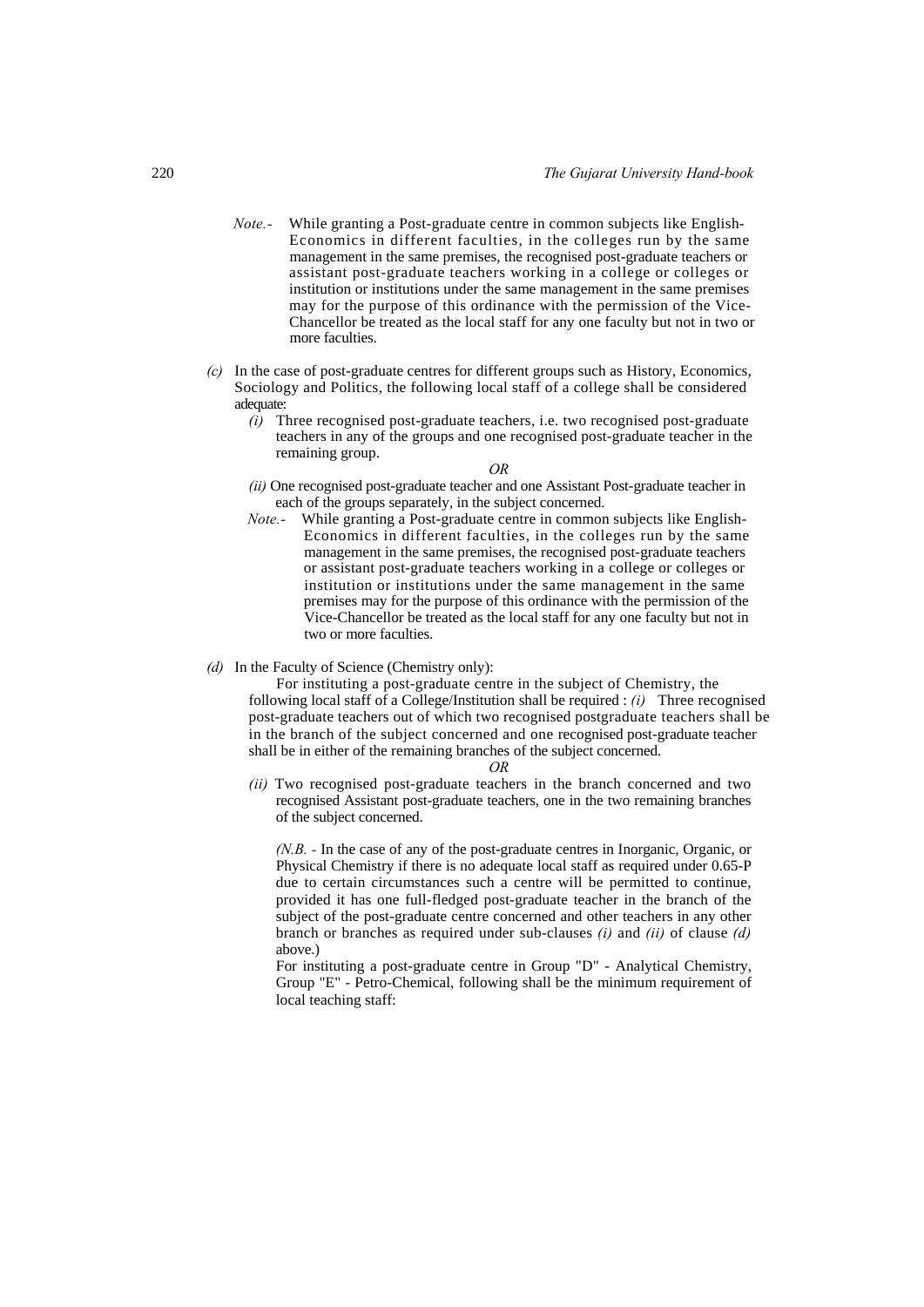- *(iii)* For Group "D"- Analytical Chemistry, (he required local teaching staff of the College/Institution shall consist of -
	- *(a)* One teacher with M.Sc. by papers in Analytical Chemistry having to his credit research work of recognised merit in Analytical Chemistry.

*and*

*(b)* One recognised post-graduate teacher with M.Sc. Papers in Physical Chemistry or Inorganic Chemistry and one recognised post-graduate teacher in Organic Chemistry.

*OR*

- *(c)* One recognised post-graduate teacher or one Assistant post-graduate teacher in Physical or Inorganic Chemistry and one post-graduate teacher with Organic Chemistry.
- *(iv)* For Group "E" Petro-chemical, the required local teaching staff of the College/Institution shall consist of -
	- *(a)* A recognised post-graduate teacher either for Physical Chemistry or for Organic Chemistry.

*and*

*(b)* One recognised post-graduate teacher or two assistant post-graduate teachers for Physical Chemistry or Organic Chemistry in which there is no post-graduate teacher.

*and*

- *(c)* A Chemical Engineer whose qualifications arc approved by an expert committee.
- *(e)* In the case of post-graduate centres for the degree courses under the faculties of
	- (1)Technology including Engineering,

 $(2)$ Law,

(3)Medicine, and

- (4)Pharmacy, the following local staff shall be required :
	- *(i)* Three recognised post-graduate teachers in the branch or the subject concerned or two recognised post-graduate teachers in the branch or subject concerned and two Assistant post-graduate teachers in the branch or subject concerned.
	- *(ii)* In case of non-availability of teachers indicated in clause *(i)* of above the Vice-Chancellor may permit opening or continuing of post-graduate centre in the branch or subject concerned, provided the College/Institution satisfies the following condition.

Two recognised post-graduate teachers in the branch or the subject concerned or *(ii)* one recognised post-graduate teacher in the branch or the subject concerned and two recognised Assistant post-graduate teachers in the branch or the subject concerned.

*(f)* In the case of post-graduate centres for Diploma courses under the Faculty of Medicine, the post-graduate centre shall have on its local staff at least one recognised post-graduate teacher and one recognised Assistant post-graduate teacher in the subject concerned.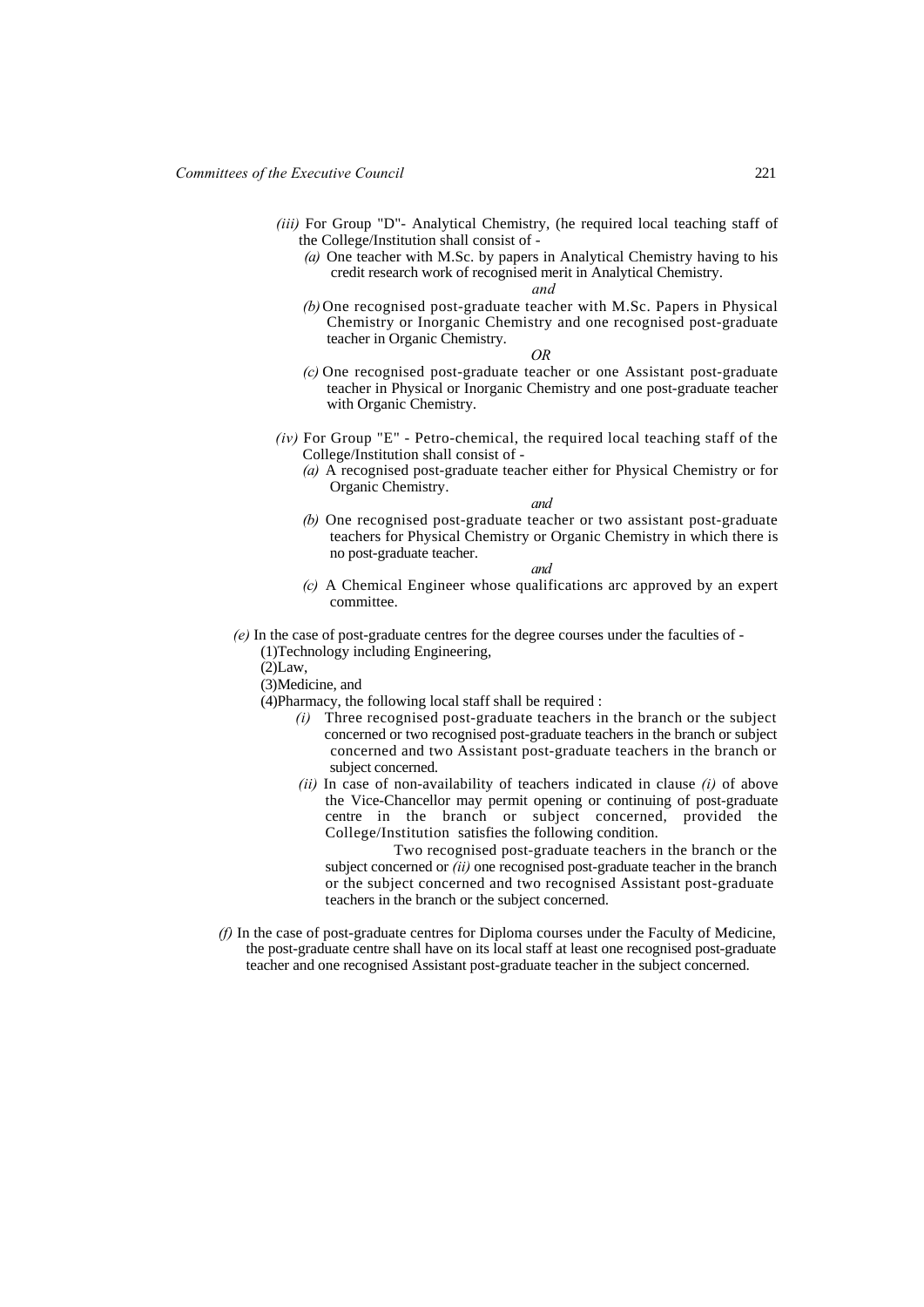- *(g)* In the case of a post-graduate centre for M.D.S. Degree Course, one recognised postgraduate teacher and one recognised Assistant Post-graduate teacher on the local staff of College in the subject concerned shall be necessary.
- *(h)* Not less than one-half of the total number of periods in the subjects be provided for by the college from amongst its own local staff duly recognised and not more than one half of the total number of periods per subject per week may be provided for in a term by inviting such number of recognised teacher or teachers duly recognised either as postgraduate or Assistant post-graduate teachers from other colleges or recognised institutions or University departments.
- *(i)* No Centre shall work for less than four days a week where practical work is not involved and five days a week where practical work is involved with not more than four lectures to be delivered on Sundays, if necessary.

# **O. 65-Q :**

- (1) The authorities of an affiliated college or a recognised institution desiring to have a post-graduate centre for a particular subject at their college or recognised institution shall apply to the University in a prescribed form in terms of condition laid down above.
- (2) Such recognition will be given by the Executive Council. The Executive Council in deciding the matter will adopt a procedure similar to one laid down in the Gujarat University Act for recognising a post-graduate institution. If the Executive Council so chooses, it may set up a Local Inquiry Committee, before deciding the question. Such recognition will be given by the Executive Council in consultation with the Board of University Teaching and Research.

# **O. 65-R :**

The affiliated colleges or recognised institutions applying to the University for recognition of post-graduate centres in one subject or more shall undertake the responsibility of fulfilling the requirements of such a centre as laid down by the University from time to time.

# **O. 65-S :**

*There* shall not generally be more than three post-graduate centres in a zone, provided that the Executive Council may in its discretion permit the opening of a *fourth* Centre in an exceptional case for the same subject of post-graduate study at another place, if *(i)* there are at least ten students enrolled in those three centres in the preceding year, and (ii) the institution applying for the new centre has at least ten candidates ready for enrolment to start with and fulfils all the conditions laid down under the relevant rules for opening a centre. In no case, there shall be more than four centres in a subject in the same zone.

## **O. 65-T :**

It shall be a condition for affiliation of colleges and recognition of institutions that they will co-operate in the scheme and work of post-graduate teaching of the University by allowing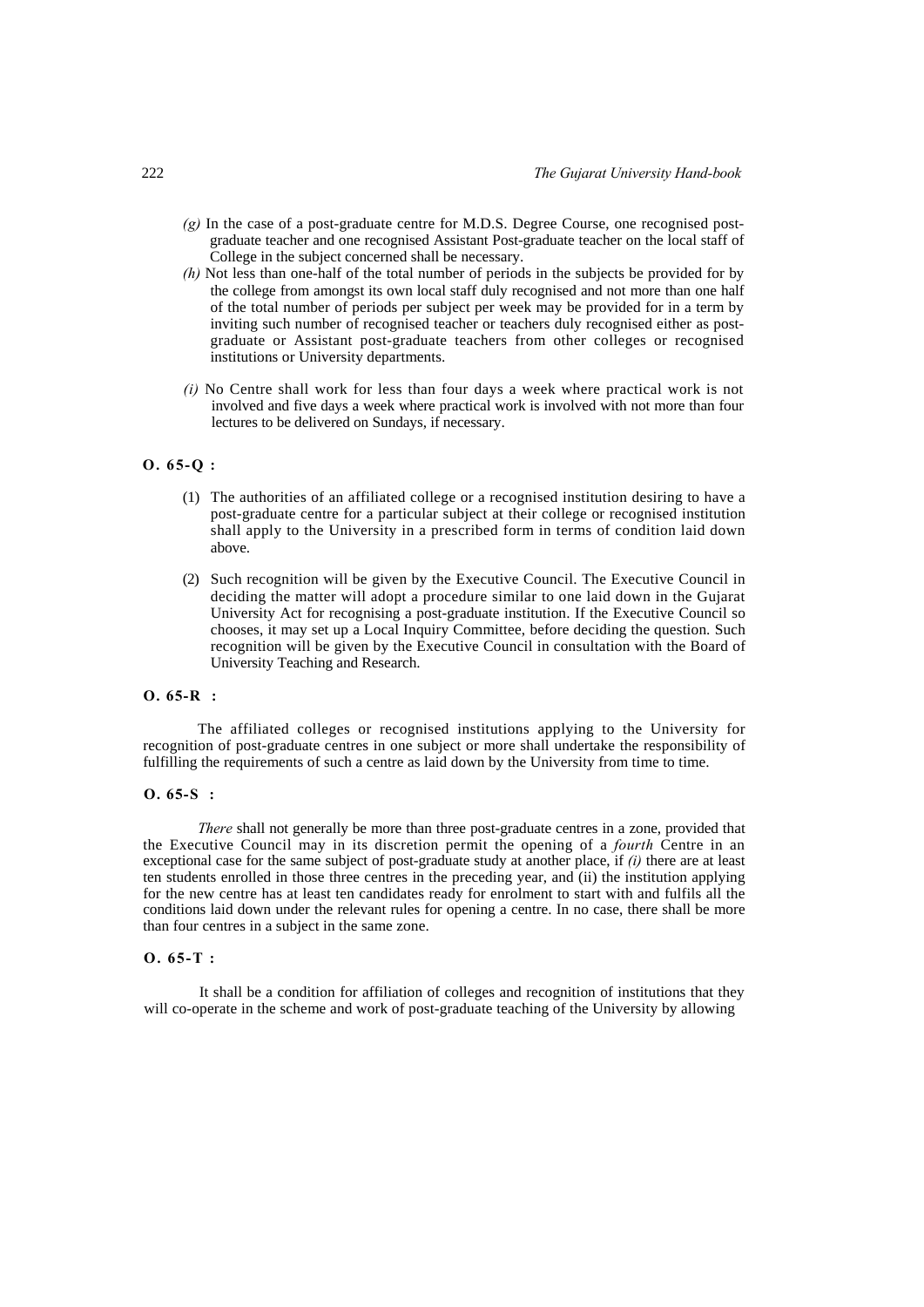their recognised post-graduate teachers as visiting teachers in various post-graduate centres and in any other manner that may be laid down by the Executive Council.

#### **O. 65-U :**

In case of post-graduate teacher of a particular place requiring to go to a recognised centre for collaboration in its teaching work, the inviting post-graduate centre will bear the expenses of lodging of the visiting teachers. The actual travelling expenses of the teacher shall be borne by the University as per rules to be made in that behalf by the Executive Council.

## **O. 65-V :**

In the University departments in the respective subjects, the enrolment of students for those subjects in the Ahmedabad area shall be at and under these University departments. Heads of the University departments shall arrange to associate recognised post-graduate teachers and assistants in the Ahmedabad area with the work of teaching in their departments.

#### **O. 65-W :** Deleted.

#### **Ordinance for Registration of Students at an Approved Institution**

## **O. 65-X :**

A student who has passed his post-graduate degree examination of this University and who is working at an institution outside the University area, recognised as an approved institution by the Executive Council of this University for the purposes of giving guidance in research and is intending to register himself for the Ph.D. degree of this University, shall forward his application in the prescribed form for admission and registration, provided he is eligible for such an admission. The forms shall be duly completed and signed by the guiding teacher and sent through the Head of the Approved Institution to the Registrar of this University. He shall at the same time pay the prescribed registration fees of Rs. 100/- for the courses leading to the Ph.D. degree as the case may be. No tuition fees shall bd charged by this University for such candidates. In case, the Institution charges any amount for the use of materials, etc. the person will have to pay that amount directly to the Institution concerned in addition to the registration fees payable to the University. In case he is required to produce an Eligibility Certificate for admission to this University as provided under relevant ordinances, he shall apply for admission to the University, only after obtaining the certificate in question on production of the required documents and the prescribed fee. On receipt of the completed application for admission and registration and the fees prescribed thereof, the University will issue a Registration Certificate giving particulars regarding the registration number, the name of the student, the dale of registration, the problem of research and the year in which the person proposes to submit his thesis.

Notwithstanding anything stated above a student who has passed his post-graduate degree examination of other University and is intending to register himself for the Ph.D. degree of this University in an approved institution recognised by Executive Council of this University be registered provided the concerned approved institution is situated in Gujarat State. A student who is to be registered under this provision shall satisfy the usual requirements regarding eligibility, registration etc. mentioned above.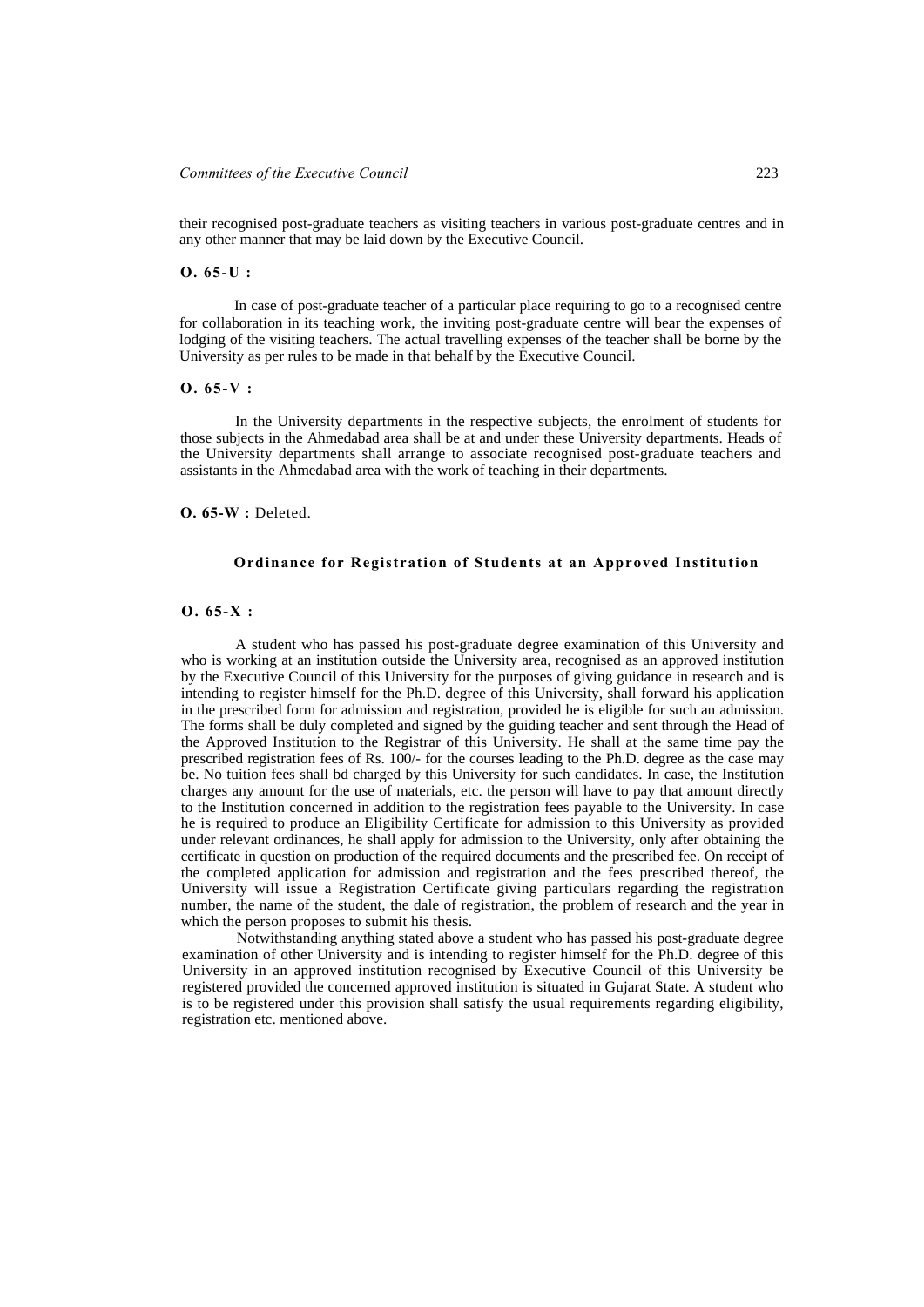## **(12) Appointment of University Teachers**

*[Under Sec. 20 (xxi)]* 

**O. 66 :** Deleted.

**O. 66-A :** 

- (1) It shall be a duty of every full time teacher to remain present in his department for not less than four hours on every working day;
- (2) The work-load per week for every full time teacher in a University Department shall be upto 10 periods of 60 minutes each, of which lectures shall not exceed eight.
- *(Explanation :* The above quantum of work shall include practical work. For the purpose of counting work-load one unit of practical work shall be considered equivalent to one period of 60 minutes.)

# **(13) Appointment of University Examiners**

*(Under Section 20 (xxii)]* 

**O. 67 :** Deleted.

**O. 67-A :** Deleted. !

**O. 68 :**

Except for the Master's Degree in Engineering and in special cases approved by the Executive Council on the recommendation of the Board of University Teaching & Research all candidates for post-graduate degree must work under the guidance or direction of University Professor, a whole time University teacher or a recognised teacher.

Provided the post-graduate teacher, working in an affiliated college or a recognised Institution or a University Department in the Gujarat University area and having not less than five years' standing as a post-graduate teacher may, on the recommendation of the Board of University Teaching and Research and on the recommendation being approved by the Executive Council be permitted to do his/her research work for his/her Ph.D. degree in his/her own specialised subject independently.

Provided always that when a candidate for a post-graduate degree has been permitted to work independently the Board of University Teaching and Research shall recommend to the Executive Council names of two external referees.

## **(14) General Provisions**

Admission to the University

[Under Section 20 (xxiii) and Section 42]

## **O. 69 :**

A student passing the Secondary School Certificate Examination, conducted by the Secondary School Certificate Examination Board of Gujarat State or the Higher Secondary School Certificate Examination conducted by the Higher Secondary Education Board, Gujarat State and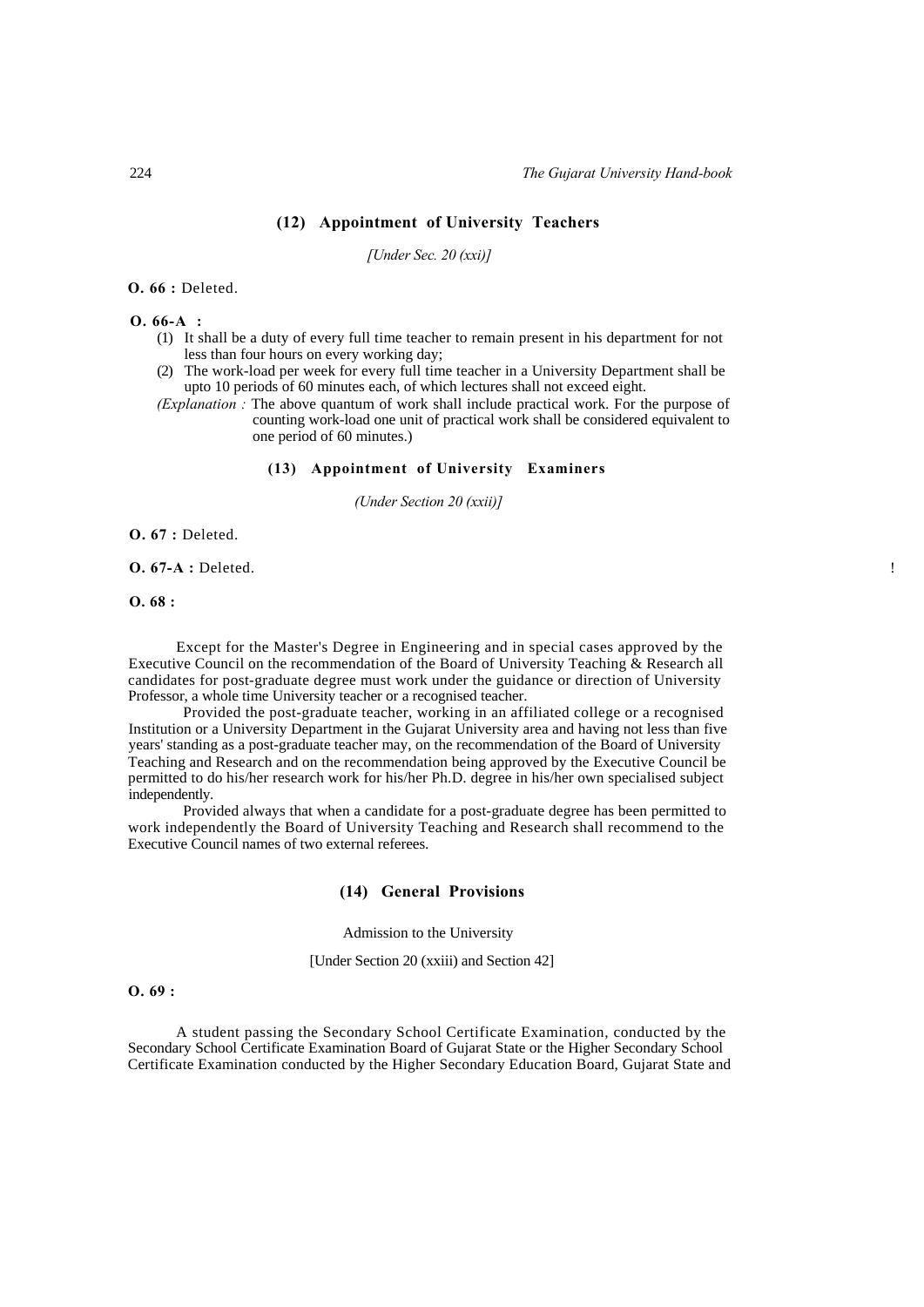eligible for admission to this University under the relevant Statute shall apply through the Principal latest by 31st of July or the date presented by the Vice-Chancellor or the Registrar of this University for enrolment and shall at the same time pay a fee of Rs. 15/-. The Principal shall carefully scrutinise the enrolment application, of each candidate before granting him admission, subject to the approval of the University.

Pending such approval the admission shall be at the cost and risk of the candidate concerned. The application for the enrolment shall be. accompanied by a legible copy of the original mark-sheet duly certified by the Principal of the college which he has joined. The application for the enrolment will not be acceptable accompanied with the true copy of his original mark sheets duly certified by the Principal of the college.

If, for any reason, the application for enrolment cannot be submitted by any candidate in time the Principal shall report to the University the name of such candidate latest by 10th August of each year together with the information regarding subjects taken by the candidate and the marks obtained by him therein, at the above mentioned examination, as the case may be.

In the case of ineligible candidates found not eligible for admission half of the fees paid by him for enrolment certificate will be refunded.

In the event of any doubt or dispute arising in connection with the enrolment, the Vice-Chancellor's decision shall be final.

Student who has passed the aforementioned Examination in any of the years preceding the year of his joining a college will be required to produce, in addition to the legible true copy of the mark-sheet, a true copy of passing certificate duly certified by the Principal of the college concerned

#### **O. 69-A :**

Notwithstanding anything contained in Ordinance 69, an external candidate who has passed the S.S.C. Examination of Secondary School Certificate Examination Board, Gujarat Slate, or the Higher Secondary School Certificate Examination conducted by Gujarat Secondary Education Board, as required under Statute 173 will be required to pay the prescribed fee of Rs. 10/-.

In case of ineligible candidates one-half of the enrolment fee will be refundable.

#### **(15) Admission of Students from other Universities**

## **O.70:**

A student migrating from the jurisdiction of another University or Statutory examining body and seeking admission to this University shall apply to the Registrar of this University for a certificate of eligibility and shall, at the same time, pay the fees of Rs,30/- (Thirty only). Such fees shall not be returned if an Eligibility Certificate is issued to the applicant. In case, however, a student to whom the Eligibility Certificate has been issued for admission to a particular course of studies desires a change of course for addmission to which he is otherwise eligible, he will be required to pay fresh fees. In case where no Eligibility Certificate can be issued by the University either because he is not found eligible or he has failed to submit the required document, one-half of the said fee shall be retained by the University and the other half shall be returned. No student from the jurisdiction of another University or the Statutory examining body shall be admitted to any institution maintained by or affiliated to the University except on production of Certificate of Eligibility signed by the Registrar or an officer authorised by him of this University in the following form :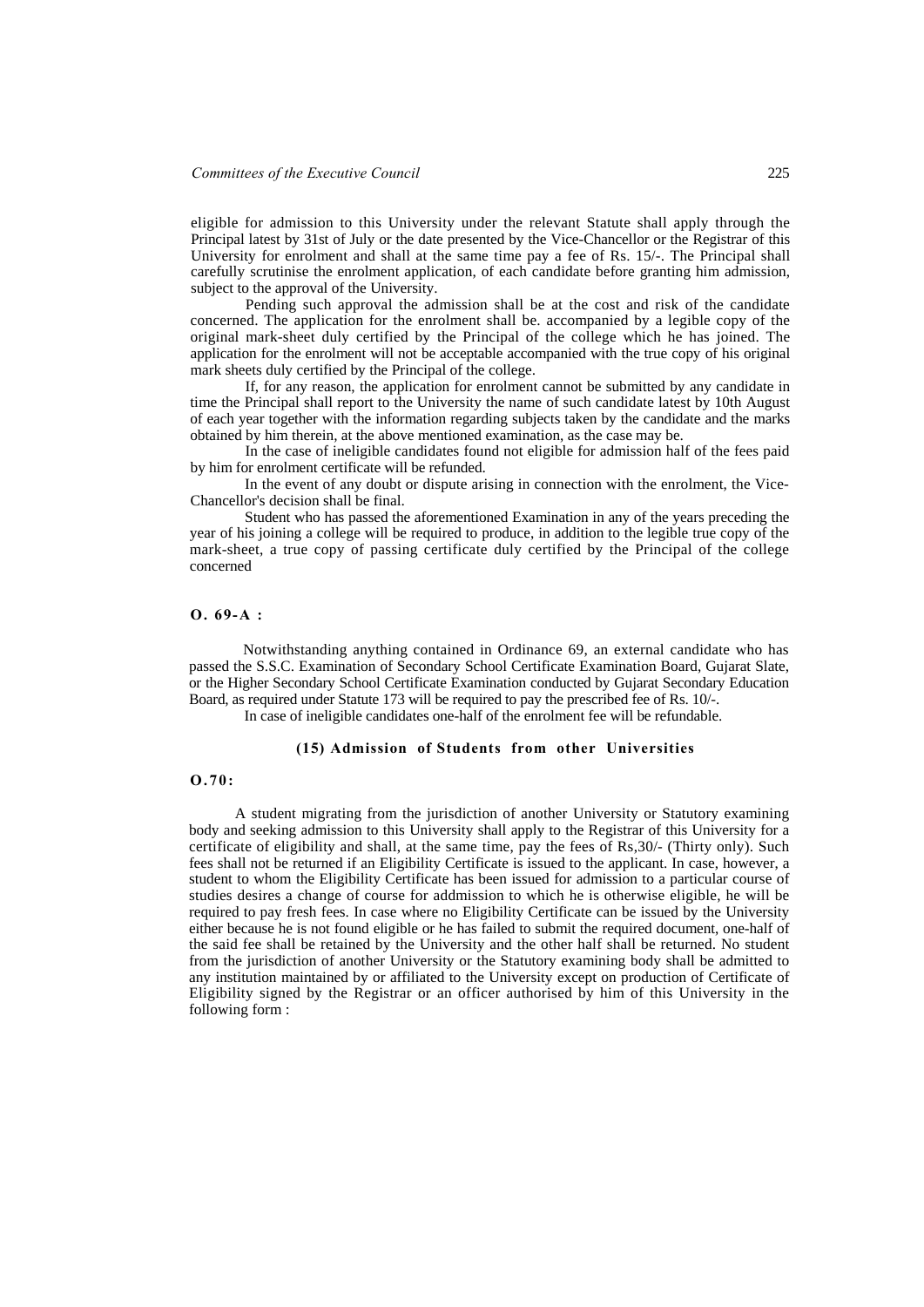#### **CERTIFICATE OF ELIGIBILITY**

"Certified that ............................................................ having passed the Examination of the ................................ or having passed the ..................................... Examination of ........................... University/Board in the year 19 ................. after completing the prescribed course of instruction at.......................................... College which is a college maintained by, or affiliated to, that University is eligible for admission to the ...................... Class in this University."

The Registrar may, however, issue a provisional\* certificate of eligibility if he is satisfied that the applicant is primea facie eligible for admission to this University, at his own risk, and on condition that he obtains a final certificate of Eligibility before the close of the academic term in which the student is provisionally admitted to the University.

Provided further that if the Syndicate is satisfied that the delay on the part of a student in applying for an Eligibility Certificate was not due to any fault of his own, it may, when granting the Eligibility Certificate, direct that it shall have retrospective effect from the date on which the student commenced to attend the institution to which he applied for admission, so that the days on which he registered attendance before the issue of the certificate can be taken into account for the purpose of Ordinance 78 and 79.

Admissions to Colleges are under the control of their Principals and the grant of an Eligibility Certificate by the University does not necessarily confer on the candidate the right to be admitted to a particular college. The certificate fee will not be refunded in the event of the student failing to obtain admission to a college in this University.

\*A provisional Certificate to join a college will be issued only on payment of the prescribed fee and on production of documentary evidence such as a certificate of passing the Examination issued either by the Head of the Institution or the Registrar of the University, or the Secretary of H. & I. Education Board or newspaper cutting wherein the names of successful candidates are published. When numbers only are published, the Hall Ticket or Admission Card must also be produced. The statement of marks will also be accepted.

## **O. 71 :**

The term or-terms kept by any student who has passed S.S.C. Examination with English migrating from the M.S. University of Baroda, Sardar Patel University, Saurashtra University and South Gujarat University or any other statutory Universities in the State of Gujarat shall be recognised permanently for the purposes of keeping terms for appearing at any examination of this University provided that he keeps at least one term immediately preceding the examination in this University and provided further that he has not utilised the terms kept by him at any of the Universities mentioned above for appearing at its examination and has become an ex-student of that University. This benefit shall not apply to a student migrating from any of the above mentioned Universities which docs not grant the similar privilege to a student of this University.

Provided further that if any of the Universities in the State of Maharashtra recognises the term or terms kept by students at this University, the term or terms kept by a student at that University shall be recognised on a reciprocal basis.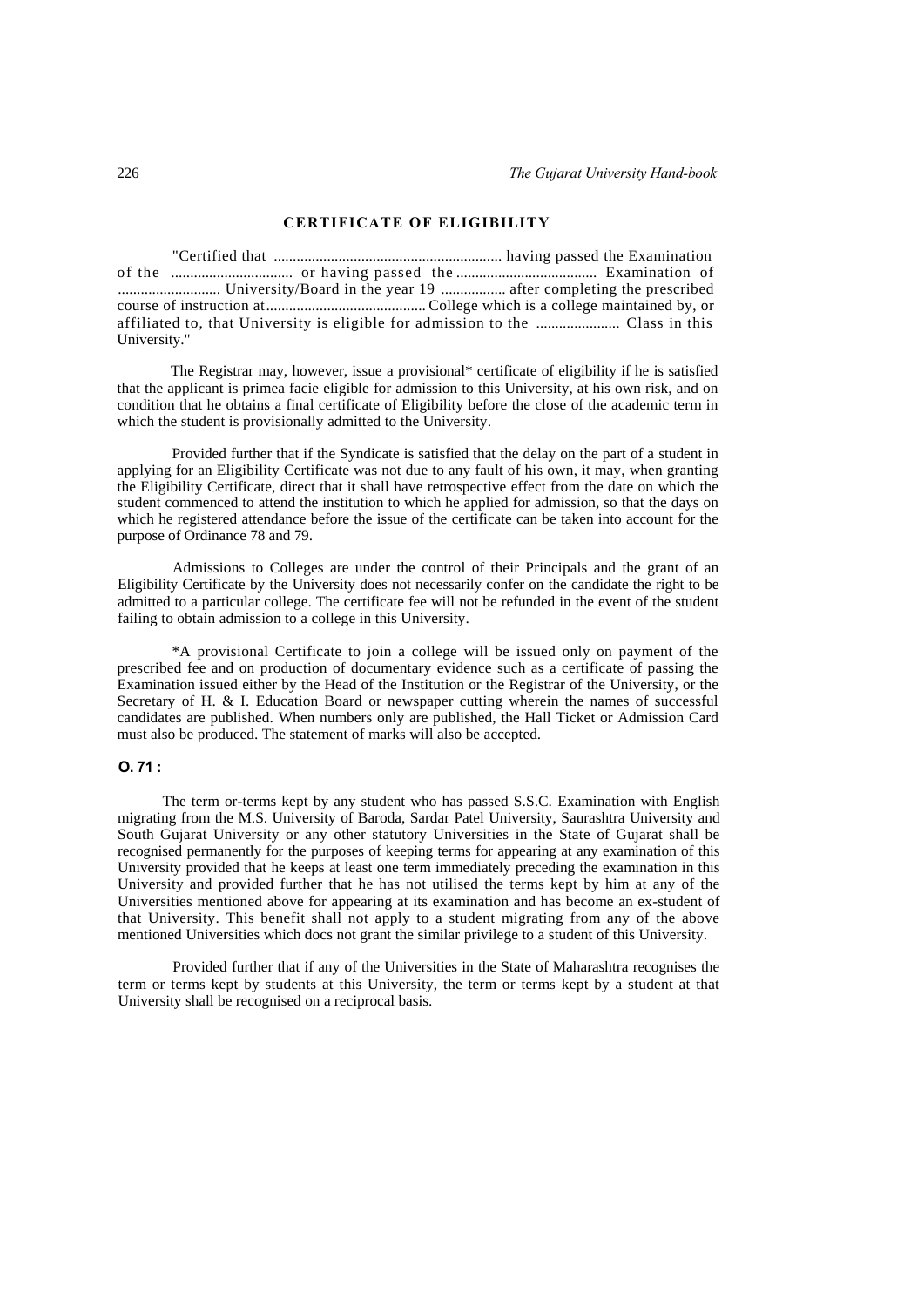#### **O. 71-A :**

The students who have migrated from this University and are pursuing another course of study at another University in the state of Gujarat but who prior to their migration have kept terms or appeared and failed at the Examination of this University desire to appear thereat shall be permitted to do so, provided that the University to which they have migrated has no objection to the students appearing at the Examinations of this University and provided further that such permission be granted only on condition that the University at which the students are pursuing their studies reciprocate to with this University by according similar permission to its students pursuing a course of studies in this University.

Certificate of passing the Examination issued cither by the Head of the Institution or the Registrar of the University, or the Secretary of H. & I. Education Board or a newspaper cutting wherein the names of successful candidates are published. When numbers only are published, the Hall Ticket or Admission Card must also be produced. The statement of marks will also be accepted.

**O. 72 :** Deleted.

#### **O. 73 :**

No student from the jurisdiction of another University or Statutory Examining Body seeking admission to this University shall be admitted to a constituent or affiliated college of this University after the expiry of one month from the date of commencement of any term in all the faculties excepting in the Faculty of Technology including Engineering in which case the period will be of 15 days instead of one month.

Provided, however, that if the Principal of the college concerned is satisfied that there was sufficient reason for delay on the part of a student seeking admission as aforesaid, he may admit a student to the college notwithstanding the expiry of one month in all faculties except in the Faculty of Technology including Engineering and expiry of fifteen days in the Faculty of Technology including engineering if the Principal has reason to believe that the student will be able to register the necessary attendance prescribed under the Ordinance for the class to which he seeks admission.

## **(16) University Terms**

## **O.74:**

The Academic year of the University for the Faculties of Arts *including Education,*  Science, Technology including Engineering, Law, Medicine, Commerce, Dental Surgery and Pharmacy shall be divided into two terms.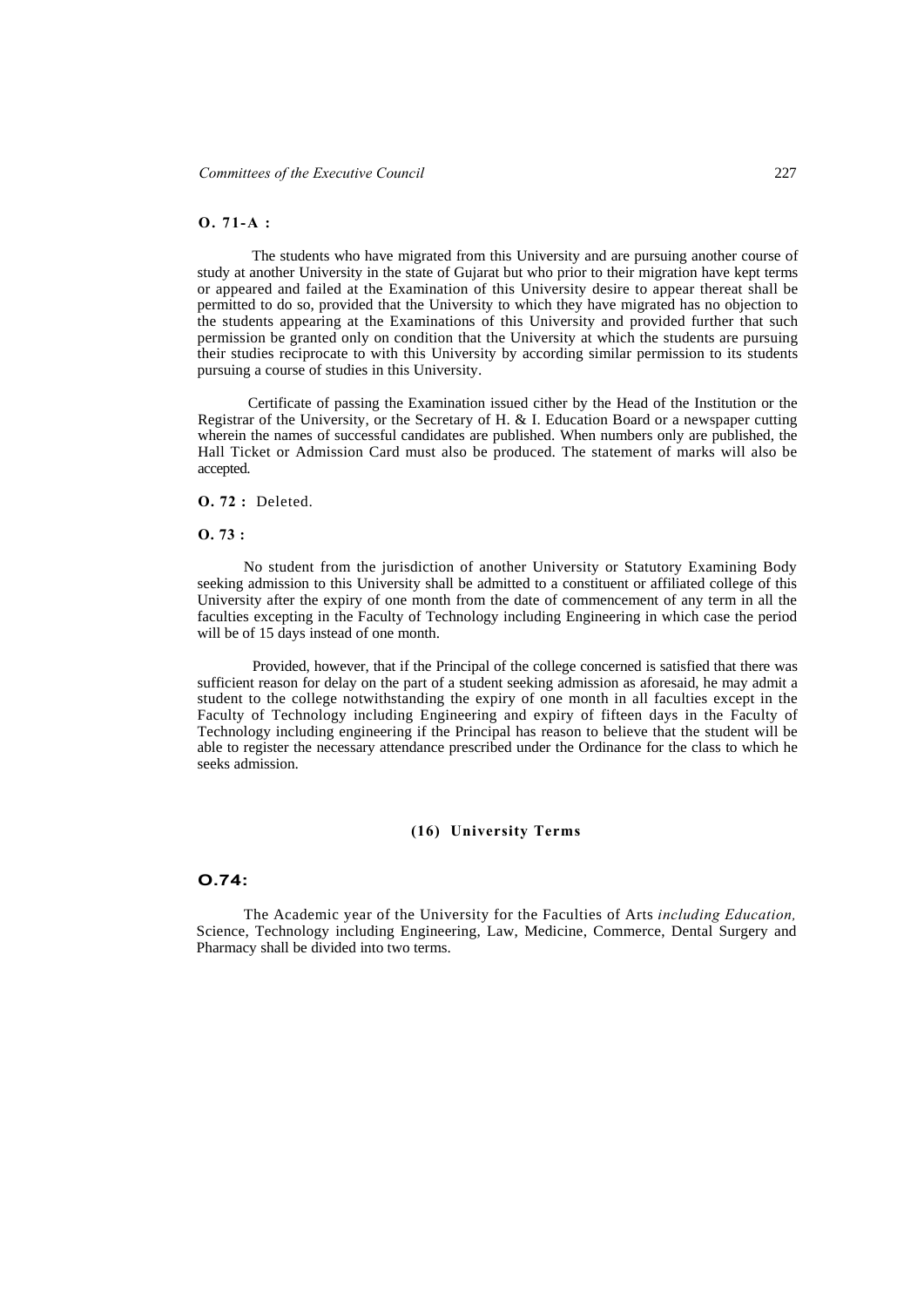# **Ordinance 75 (i) :**

The following is the arrangement of terms :

|                     | <b>First</b>     | term                             | <b>Second</b>                    | term                   |
|---------------------|------------------|----------------------------------|----------------------------------|------------------------|
| Faculty             | Dale of          | Date of                          | Date of                          | Date of                |
| commen-             | conclu-          | commen-                          | conclusion                       |                        |
|                     | cement           | sion                             | cement                           |                        |
| 1                   | $\overline{2}$   | 3                                | $\overline{4}$                   | 5                      |
| In the Faculties    | 15 <sub>th</sub> | 20th                             | 11th Nov. (Inclu-                | 7lh April              |
| of Arts including   | June             | Oct.                             | sive of holidays                 |                        |
| Education, Sci-     |                  |                                  | From 25th Decem-                 |                        |
| ence, Commerce      |                  |                                  | ber to 1st January)              |                        |
| In the Facuty       | 15 <sub>th</sub> | 20th                             | 1st Dec. (No.                    | 7th April              |
| of Law              | June             | Oct.                             | Christmas holidays)              |                        |
| In the faculty of   | 11th             | 20 <sub>lh</sub>                 | 27th Nov.                        | 21st April             |
| Technology inclu-   | June             | Oct.                             |                                  | The teaching will      |
| ding Engineering    |                  |                                  |                                  | end on 7lh April       |
| except in the Post- | Semester         |                                  | Semester II, IV,                 | Other period will be   |
| Diploma Degree      | I, III, $V$ ,    |                                  | VI, VIII &X                      | available for Library, |
| Course              | VII & IX         |                                  | (No Christmas                    | consultation etc.      |
| in Engineering      |                  |                                  | holidays)                        |                        |
| For Post-Diploma    | 27th Nov.        | 21st April                       | 11th June                        | 20th October           |
| Degree Course       | Semester         | TheTeaching<br>will end on       | Semester II, IV                  |                        |
| in Engineering      | I, III, V        |                                  | VI & VIII                        |                        |
| (C.M.E.)            | & VII<br>II, IV, | 7lh April. Other<br>periods will | I, III, V & VII<br>(No Christmas |                        |
| (E./C.)             | VI &             | be available for                 |                                  |                        |
|                     | VШ               | Library, consu-                  | Holidays)                        |                        |
|                     |                  | Itation etc.                     |                                  |                        |
| In the faculties    | 15 <sub>th</sub> | 20th Oct.                        | 11th Nov. (inclu-                | 7th April              |
| of Medicine,        | June             |                                  | sive of holidays                 |                        |
| Pharmacy $&$        |                  |                                  | from 25th Decem-                 |                        |
| Denial Surgery      |                  |                                  | ber to 1st January)              |                        |
|                     |                  |                                  |                                  |                        |

Provided that it will be competent for the Vice-Chancellor, in his discretion to permit rearrangement of a term on account of Dipawali holidays or any academic programme or any other reason deemed sufficient by him.

*Note.-* Vacation means the period between the conclusion of the one term and the commencement of the next term.

*(ii)* In addition to the vacation mentioned in *(i)* above and a weekly holiday on Sunday the affiliated colleges and University's post-graduate departments may observe one holiday on the day immediately following the conclusion of the zonal (inter-collegiate) sports, and such public holidays as are approved by the Executive Council.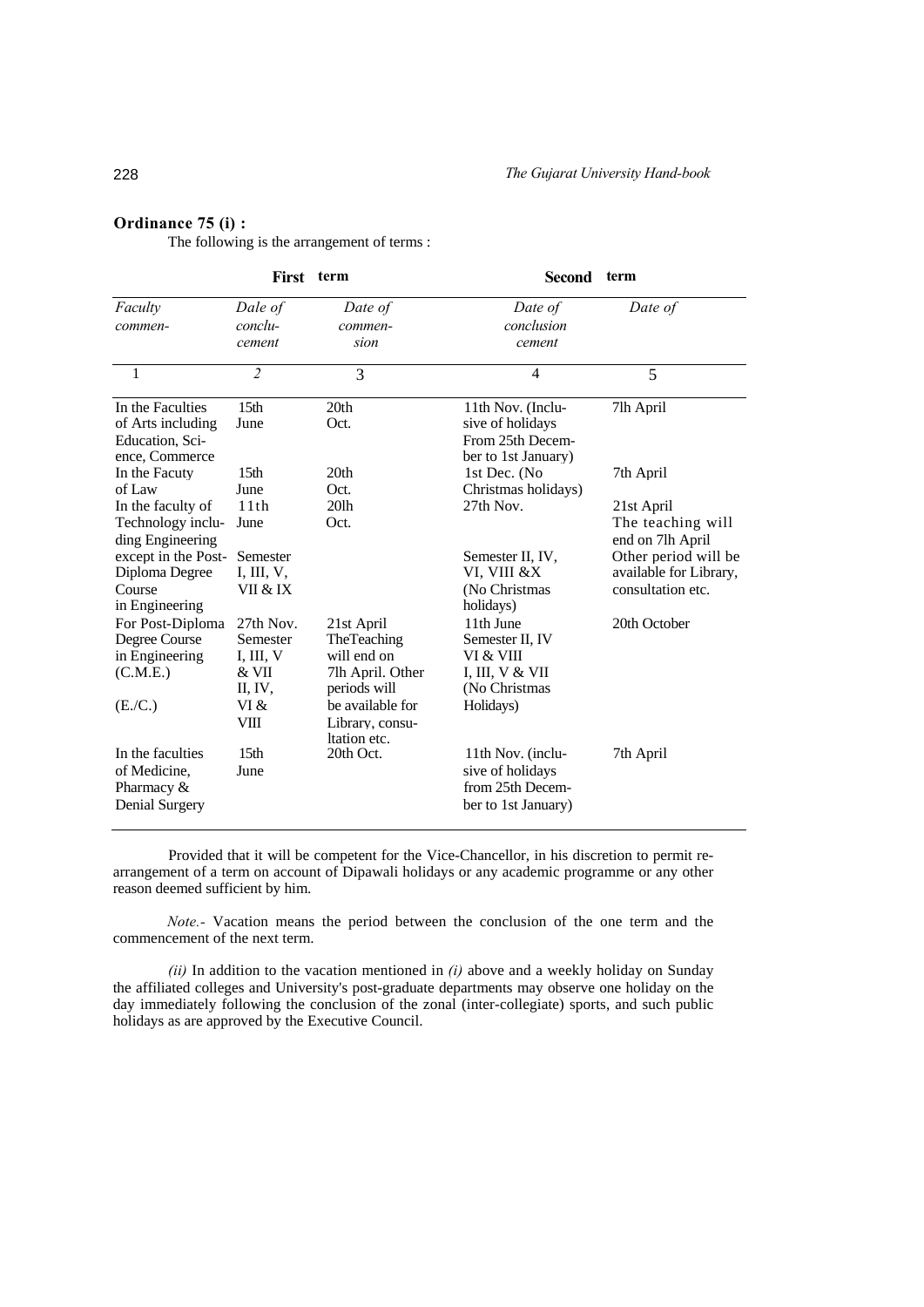Further, it shall be competent for a Principal of an affiliated college, or a Head of a recognised institution, or Director of University Department to declare for his college/institution/department not more than five days as holidays in an academic year in his discretion in view of the needs and exigencies arising in his college/institution/department

# **O. 76 :**

Notwithstanding anything contained in O. 75, the Executive Council shall have the power, in an emergency, to extend or reduce its duration provided that the duration of a vacation shall not be extended or reduced except by a vote of a two-thirds majority of the members present at a meeting of the Executive Council. In such cases, the period added to either term shall be regarded for the purposes of O. 78, as part of the other term which has been reduced.

# **0.77 :**

Terms can be kept only by duly admitted students who shall attend for a prescribed number of days at one or more of the colleges or institutions recognised by the University.

# **O. 78:**

terms : The following shall be the minimum requirement for attendance necessary for keeping

| Faculty                   | <b>First Term</b>                                                                                                                                                                              | Second term                                                                                                                                                                                      |
|---------------------------|------------------------------------------------------------------------------------------------------------------------------------------------------------------------------------------------|--------------------------------------------------------------------------------------------------------------------------------------------------------------------------------------------------|
| Arts including Education, | 75 days                                                                                                                                                                                        | 75 days                                                                                                                                                                                          |
| Science, Commerce and Law |                                                                                                                                                                                                |                                                                                                                                                                                                  |
| Technology including      | 75% of the total                                                                                                                                                                               | 75% of the total                                                                                                                                                                                 |
| Engineering               | number of periods<br>held during the<br>term in each<br>subject including<br>subjects taught<br>at Post-diploma<br>Degree Course                                                               | number of periods<br>held during the term<br>in each subject inclu-<br>ding subjects taught at<br>Post-diploma Degree<br>Course                                                                  |
| Medicine, Pharmacy        | 75% of the total                                                                                                                                                                               | 75% of the total                                                                                                                                                                                 |
| and Dentistry             | number of working<br>days, provided the<br>student concerned<br>has attended 75%<br>each of the total<br>number of $(1)$<br>Lectures, and (2)<br>Practicals, Clinicals<br>held during the term | number of working<br>days, provided the<br>student concerned<br>has attended 75%<br>each of the total<br>number of $(1)$<br>Lectures, and $(2)$<br>Practicals, Clinicals<br>held during the term |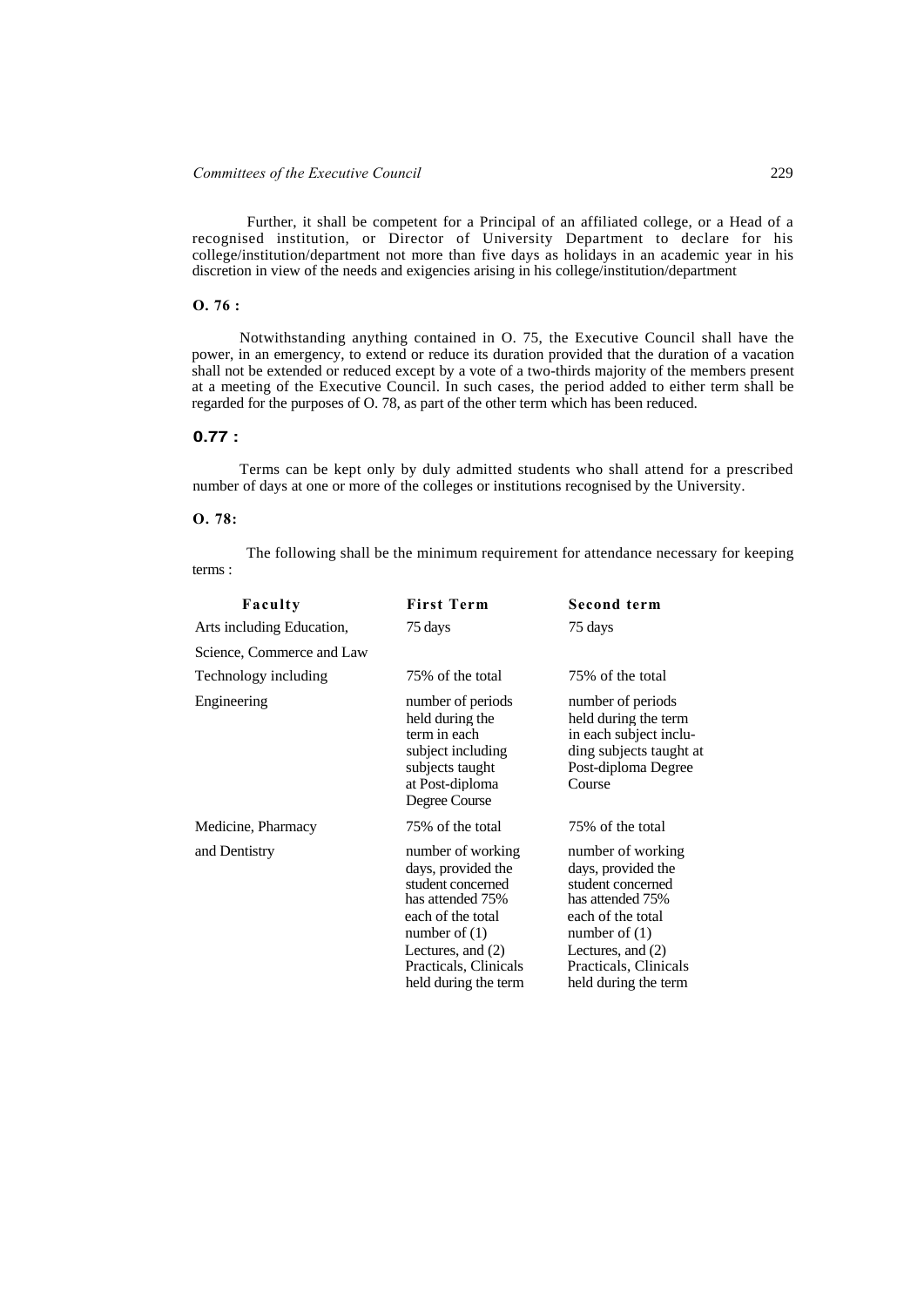#### **O. 79 :**

When on account of bonafide illness, or any other reason deemed sufficient by the Executive Council, the total attendance of a student of an affiliated college in any one term falls short of the minimum required by Ordinance 78, by not more than 20 days, it shall be competent for the Principal to permit a candidate in such a case, to add together the attendance registered by him in two consecutive terms in any one class, provided that the total of the attendance registered in the two terms so counted together amounts to the total required for the minimum attendance of two terms under Ordinance 78; provided nevertheless, that where the deficiency exceeds 20 days in a term or is such that the total attendance registered in the two terms taken together falls short of the total of the minimum attendance of two terms prescribed by O. 78 it shall be competent for the Executive Council to condone the deficiency. In the case of a student in the Faculty of Engineering the deficiency in attendance may be condoned by the Principal up to a maximum 30% in each subject (Subject including lectures and practicals together).

# **O. 80 :**

For a college or colleges in any place within the territorial limits of the jurisdiction of the University, that may, in judgement of the Executive Council be affected with plague or any other epidemic disease, or flood or earthquake, the operation of O. 78 may be suspended as regards the number of days' attendance required during any University term. Provided that in case of any other emergency, the Executive Council shall also have power, by a majority of two-thirds of those present at a meeting of the Executive Council, to suspend the operation of O. 78. On such suspension, the Executive Council shall determine on the recommendation of the Principal of the college concerned, stating reasons, to be made at the end of the term, the minimum number of days' attendance required for the keeping of the term.

#### **O. 81 :**

Principals of colleges are empowered to excuse attendance to students who are required to leave the town where the college is situated, for the purpose of taking part in sports held under the auspices of the University, for the period during which they remain unavoidably absent from the college.

# **O. 82**

The Principals and Heads of institution shall keep a register of the daily attendance of duly

#### admitted students.

#### **O.83:**

To keep a term at a college, or recognised institution, an undergraduate must complete, to the satisfaction of the Principal or the Head of the institution, the course of study at the college or institution, prescribed for such terms for the class to which such undergraduates then belong.

## **O. 83-A :**

Notwithstanding anything contained in the Ordinances, it shall be competent for the Principal of a college to withdraw the application of a student of his college for admission to a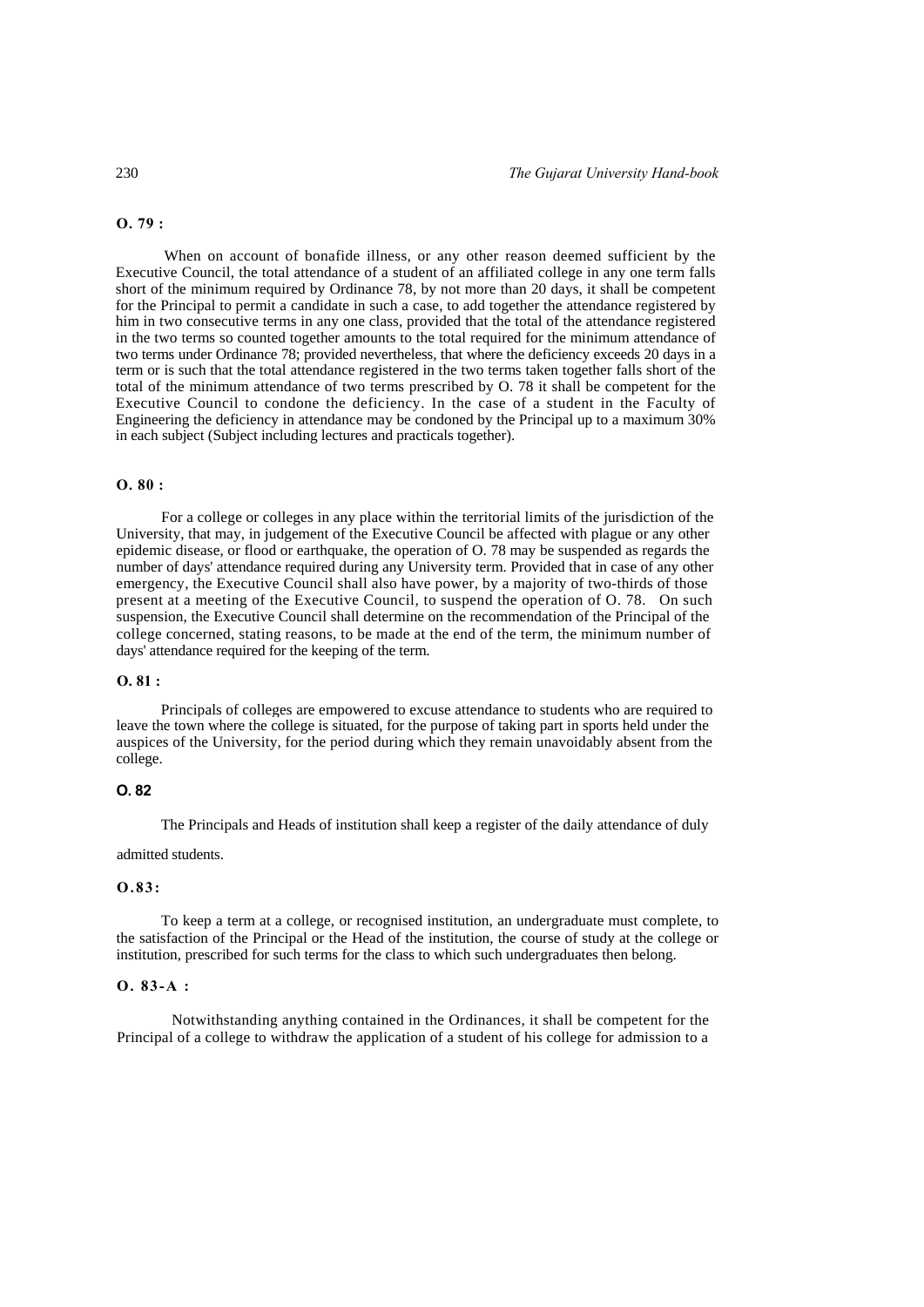University examination on the ground of unsatisfactory progress of the student concerned. Such withdrawal shall be permitted only if the intimation of the Principal reaches the University office and is made at least one week before the commencement of the examination in the case of F.Y. (Pre-University) and Intermediate examinations and within five clear days after the close of term in the case of all other examinations. On such intimation being received by the University office, the name of such student shall be deemed to stand cancelled from the list of candidates appearing at the University examination, and thereupon the student concerned shall not appear at the examination, and in case of his appearance at the examination, his result shall not be declared. The examination fees paid by such **a** student shall be refunded in full.

If any of the terms is not duly kept by a candidate, as per requirement of the University for the relevant courses of studies, he shall not be permitted to appear in the examination concerned and in the event of his appearance, his name shall be deemed to be cancelled from the list of candidates for the examination and his fees shall be refunded in full.

## **O. 83-B:**

No candidate for post-graduate degree examination shall be allowed to appear at the said examination, unless -

(1) he/she has attended minimum number of lectures in each term as per P.G. Rule in this behalf.

#### *OR*

The deficiency, if any, in attendance has been duly condoned as per P.G. Rule.

(2) the attendance reports of the candidates have been received in accordance with P.G. Rule.

In the event of non-compliance of any one or more of the conditions stated above, the name of the candidate shall be deemed to stand cancelled from the list of candidates appearing at the relevant examination; and thereupon the candidate concerned shall not appear at the examination, and in case of his/her appearance at the examination, the result shall not be declared. The examination fees paid by such a candidate shall be refunded in full.

#### **(17) Transfer Certificate under Section 36 (ix)**

#### **O. 84:**

No student shall at any time be admitted to another college unless he produces from the Principal of the college he leaves:

- *(i)* a certificate (called Transference Certificate), showing
	- *(a)* the number of days attended at the college, which the student has left, in all the terms during which he attended the college, after passing his last University Examination;
	- *(b)* the number of college examinations he did and did not attend, with the result of each examination, since the last University examination that he passed;
	- *(c)* that he has no books in his possession belonging to the college he has left;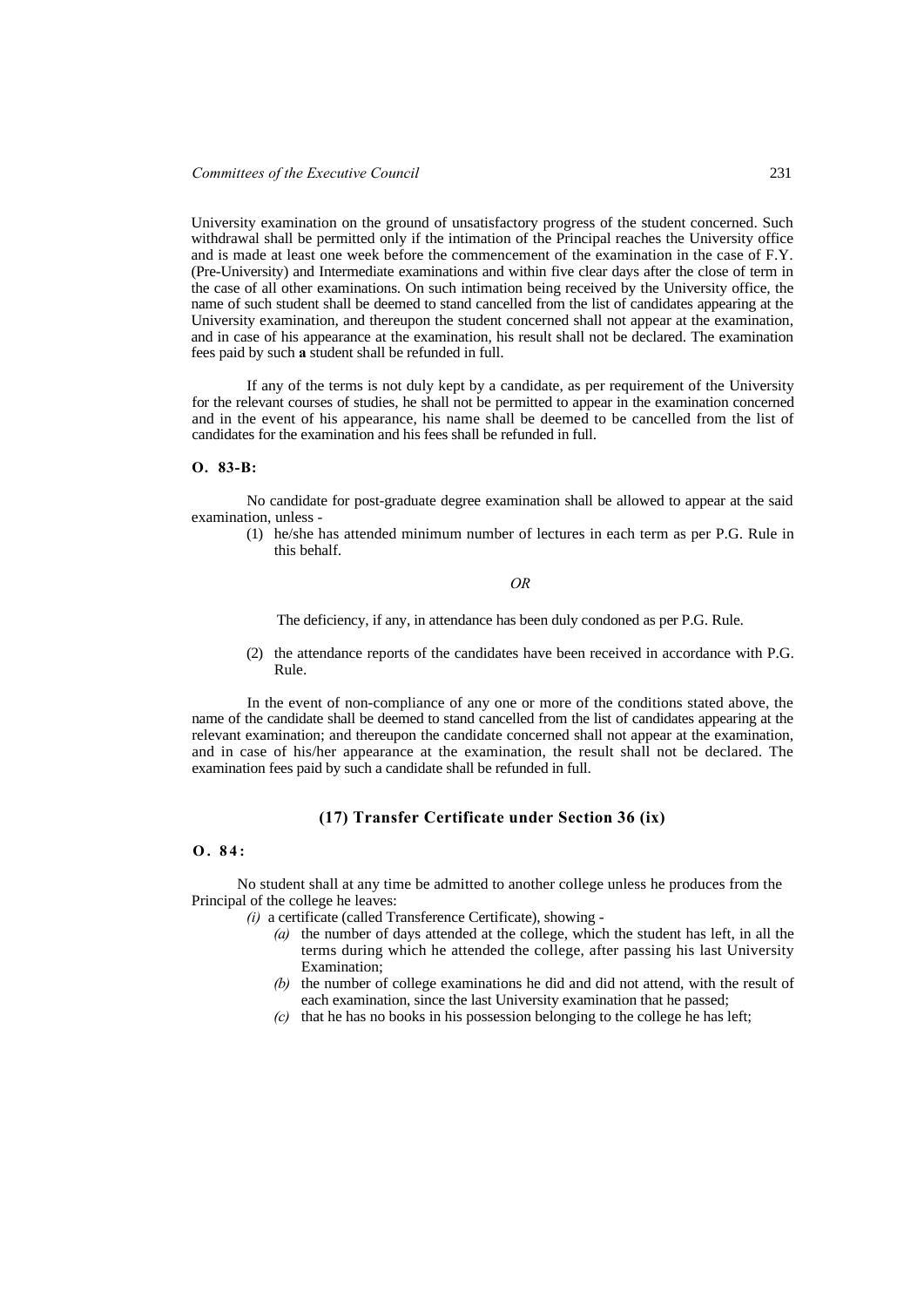- *(d)* that nothing is owing by him for the college dues;
- *(e)* that he bears a good moral character;
- *(f)* his date of birth as entered in the college registers;
- *(g)* \*the voluntary subject or group of subjects in which he has attended courses of instruction at the college;
- *(ii)* \*His special subject if he is a student of the B.A. Class, or special or general subjects, if he is a student of the B.Sc. Class, Principal or Subsidiary subject if he is a student of the B.Com. Class.
- *(iii)* \*In case of a First Year Science student, his laboratory journal certified by the Head of the college he is leaving as the record of work actually done by the student.

Notwithstanding anything contained above, two post-graduate courses or two undergraduate courses shall not be pursued simultaneously by a student.

## **O. 85:**

In no case, except as provided in Ordinance 89, shall a Transference Certificate be refused, provided the required entries therein can be made.

### **O. 86 :**

In all questions arising out of clause *(f)* in the Certificate, the decision of the Executive Council shall be final.

## **O. 87 :**

The Principal shall be entitled to charge a fee of Re.l/- for issuing a Transference Certificate subject to the Provisions of Ordinance 88.

When a Principal receives an application for a Transference Certificate more than a month after the opening of a term, he may levy an additional fee of one rupee before issuing the Certificate. The Principal shall issue the Transference Certificate within a fortnight from the date of receipt of application and fees for such a Certificate.

#### **O. 88 :**

When a student applies for a Transference Certificate after the lapse of more than one vacation since he last attended a College, the Principal who issues the Transference Certificate may levy a fee of one rupee for each term that has elapsed since the applicant last attended a college.

Provided, however, that the fee charged under this Ordinance shall not exceed Rs.5/- in the aggregate.

#### **O. 88-A :**

A student migrating from this University will be issued a Migration Certificate on applying in a prescribed form through the Principal of his/her college or institution last attended on paying a fee of Rs.20/- (Twenty) which will in no case be refunded if the Migration Certificate applied for is issued in favour of the student concerned. The application for the Migration Certificate should be accompanied by the Transference Certificate from the College last attended —

<sup>\*</sup>To be struck out where it is not applicable.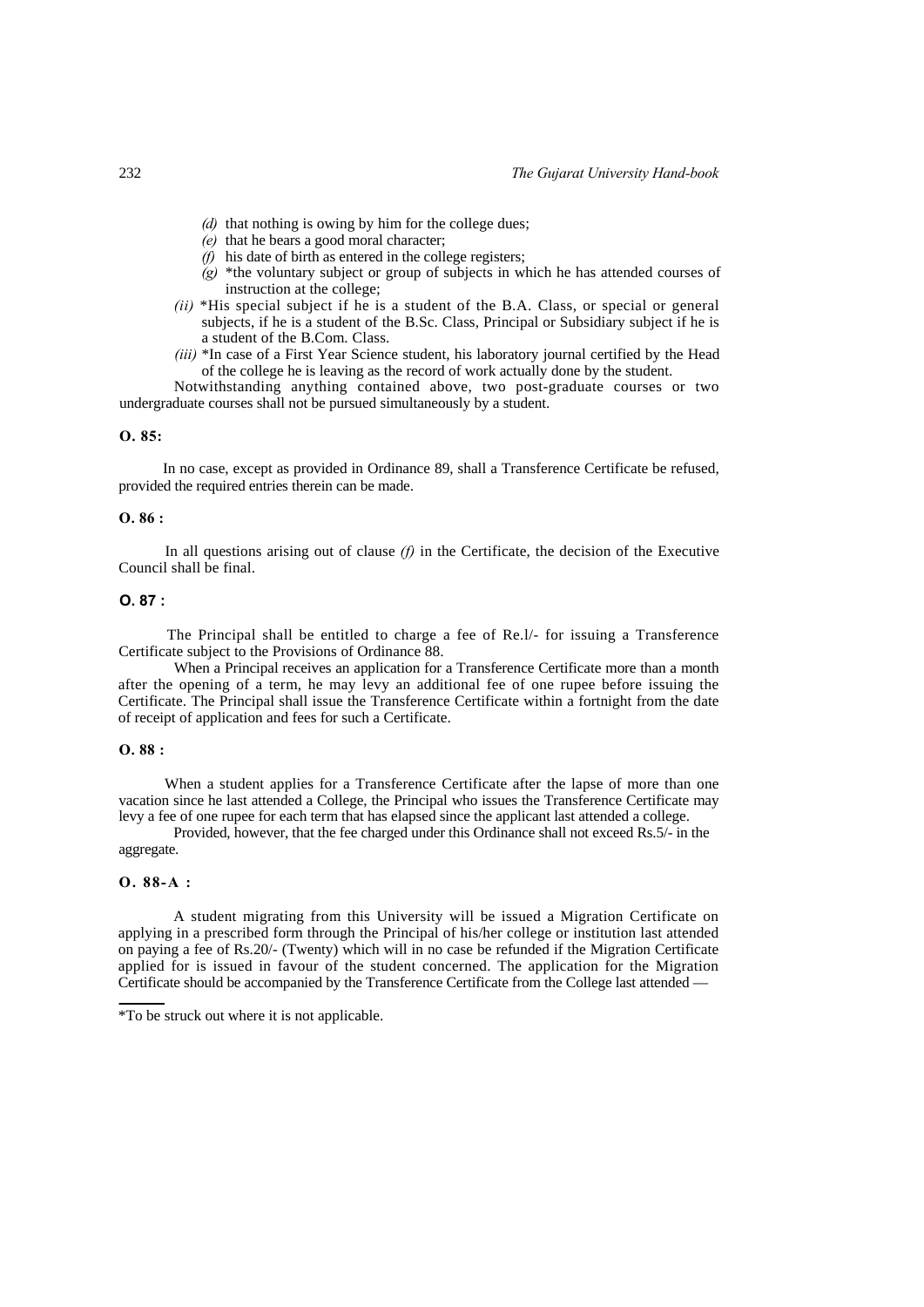and also the original mark-sheet or passing certificate (of the last examination) with a true copy of each duly certified by the Principal of the college concerned. In the case of external students, they should supply the original passing certificate or mark-sheet and a copy of each duly certified by a (1) Government Gazetted Officer, (2) A Principal of an affiliated college of this University or (3) A member of the Senate (Court) of this University for the time being or (4) a Head Master of a full fledged High School within the State of Gujarat. The application for the Migration Certificate shall not be entertained if the documents are not supplied.

#### **O. 89 :**

If as the result of a student leaving one college, to join another, it is necessary for him to count the attendance registered in more than one college, to enable him to make up the necessary number of attendance.

Transference Certificate shall not be granted, except -

- *(i)* in case the parent or guardian with whom the student has been residing is transferred to another place;
- *(ii)* when a change of air for the improvement of the student's health has been recommended by a recognized medical practitioner;
- *\*(iii)* for such other reasons as may be found satisfactory to the Vice-Chancellor.

## **O. 90 :**

Applications for Transference Certificates shall be made by students without unnecessary delay through the Principal of the college to which they wish to be transferred.

## **O. 91 :**

All candidates for post-graduate diplomas and degrees shall apply to the University Registrar for registration of their names as post-graduate students. Each application shall be accompanied by a fee of Rs.10/- in the case of diplomas and degrees other than the Ph.D. and Rs.20/- in the case of the Ph.D. degrees.

# **(18) Inspection of Colleges and Recognized Institutions**

*[Under Section 30 (vii) of the Act]*

## **O. 92:**

----------------

The Executive Council shall cause every affiliated colleges and recognized institutions to be inspected from time to time by one or more competent persons authorized by the Executive Council in this behalf.

<sup>\*</sup>It will be competent to the Executive Council to permit a student to join another college when a town in which the college attended by the student is situated, is declared infected with plague or other epidemic diseases.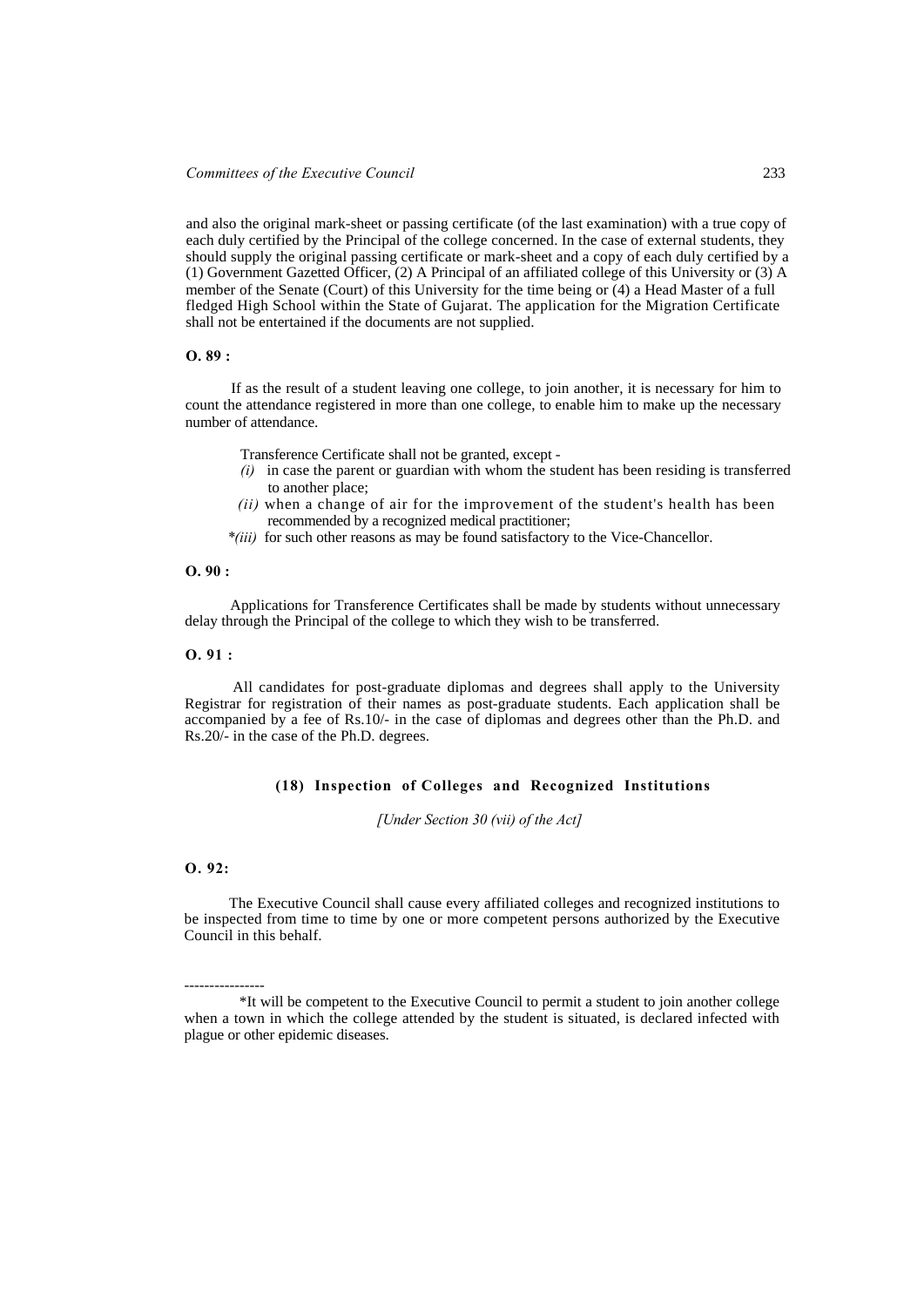#### **O.93 :**

An inspection of every affiliated college and recognized institution shall be held under Section 36, sub-section (2) of the Act, at least once in three years, and at other times when, in the judgement of the Executive Council special reasons exist, in the case of any college or institution for such inspection.

## **O. 94:**

The inspection will be directed primarily to purpose of ascertaining if the main conditions of affiliation or recognition are maintained or not, and of seeing that adequate measures are taken to ensure efficiency.

#### **O.95:**

If the report submitted by the person or persons deputed to inspect, calls for any action by the Executive Council, the Executive Council shall, after full inquiry, specify definitely the point or points in which it considers the college or the institution deficient, and fix a time (to be extended upon good cause shown), within which the college or the institution shall lake the action necessary to rectify the deficiencies pointed out.

## **(19) Returns**

#### *[Under Section 30 (vii) and Section 20 (xvi)]* O.

# **O. 96 :**

Every college shall submit to the Executive Council by 16th August information regarding the subjects taught at college, teaching and non-teaching staff, number of students, etc., in the prescribed form.

## **O. 97 :**

Every college and recognised institution shall report to the Executive Council all changes in its teaching staff within fifteen days from the date on which he has joined or is relieved, as the case may be. Those appointments which arc not reported within this period shall not be approved for the said academic term.

- *(Note.-* 1. In the case of Medical Colleges, they shall also report the changes in the staff of the Hospital where the students of these colleges arc required to do their clinical work.
	- 2. In case of colleges other than Government colleges or colleges maintained by the Government a certified copy of the recommendation of the Selection Committee be enclosed.)

For recruitment to the post of lecturers including part-time teachers and principals in affiliated colleges (other than Government colleges or colleges maintained by the Government) applications be invited by giving wide publicity, particularly by inserting advertisements in reputed newspapers. For selection of persons for the aforementioned posts there shall be Selection Committees which will consist of -

**I. Lecturers** : (including part-time teachers)

- *(a)* Chairman of the Governing Body of the College or his nominee,
- *(b)* A nominee of the Vice-Chancellor,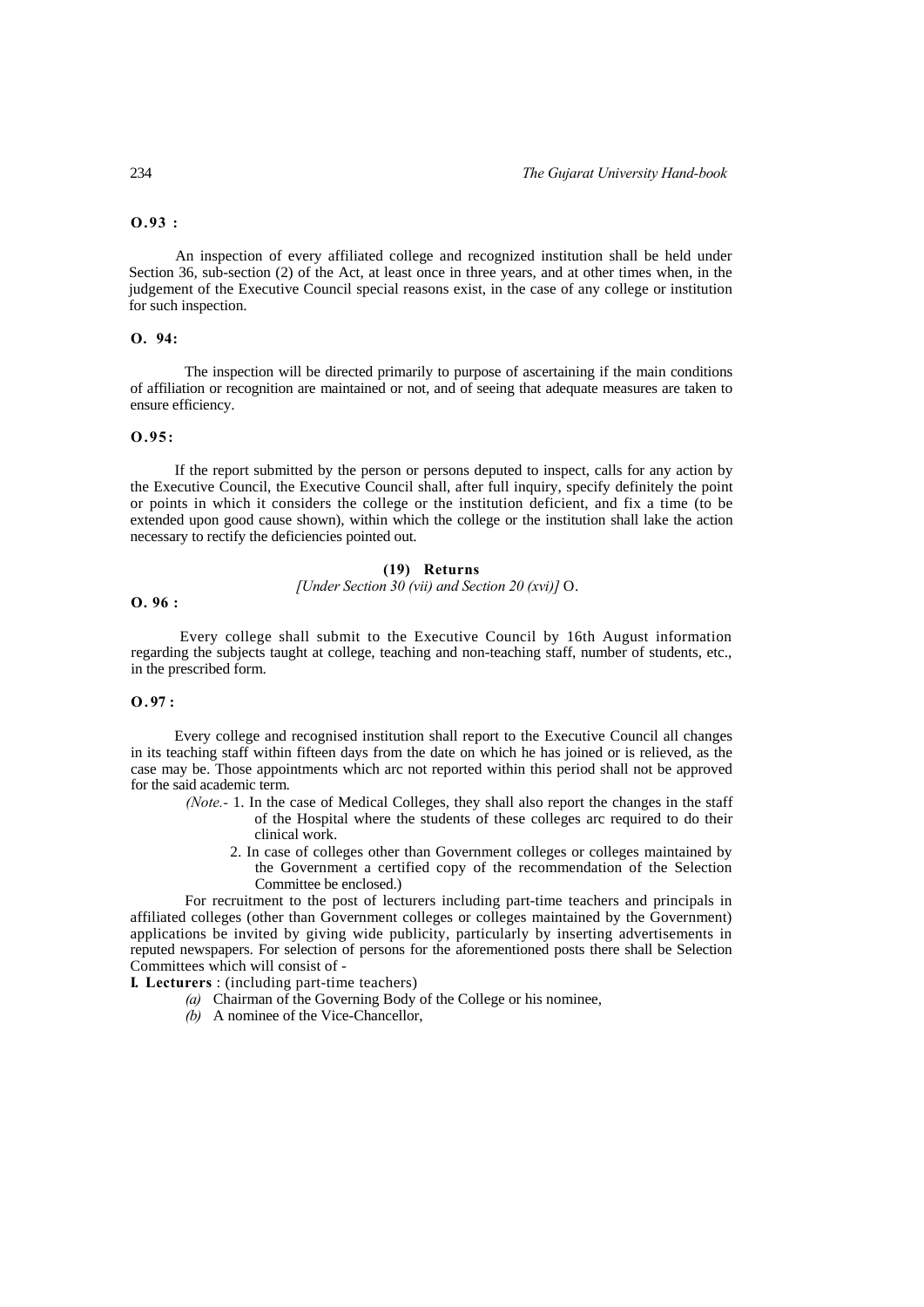- *(c)* Two experts to be nominated by the Chairman out of the panel of experts approved by the University,
- *(d)* Principal of the College,
- *(e)* Head of the Department concerned of the College, and
- *(f)* A representative of the Director of Education.

No selection will be considered valid unless at least one Expert is present. The recommendations of the Selection Committee shall be subject to the approval of the Vice-Chancellor.

**II. Principal** :

- *(a)* Chairman of the Governing Body of the College;
- *(b)* One member of the Governing Body,
- *(c)* Two nominees of the Vice-Chancellor,
- *(d)* Two experts to be appointed by the Chairman of the Governing Body, out of a panel of twenty members approved by the University, and
- *(e)* The Director of Education or his nominee not below the rank of a Jt. Director.

No selection will be considered valid unless at least one Expert is present. The recommendations of the Selection Committee shall be subject to the approval of the Vice-Chancellor and the Government.

Provided further that When an appointment is to be made for a period of less than a year or in a place of a permanent teacher proceeding on leave or for an officiating appointment in a temporary vacancy on a purely temporary basis for a period not exceeding one year may be made without the recommendation to the Selection Committee.

Synopsis of the persons to be called for interview shall be circulated to all the members of the Selection Committee well in advance.

Where an appointment is made in violation of Section 14 of the Gujarat University Tribunal Act, the said appointment shall be deemed to be null and void.

#### **(20) Registers**

*[Under Section 30 (xi) of the Act]*

**O. 98 :** 

Every college shall maintain -

- *(a)* a register, giving for every student who has been admitted to the college, the date of admission, the date of birth, the name of the birth place, attendance at college examination, and the results of such examinations and a record of University career and the date of withdrawal;
- *(b)* a register of daily attendance of each student.

**(21) Recognition and Inspection of Hostels** *[Under Section 30 (v) of the Act]*

**O. 99 :** 

Every Hostel maintained or managed by the University or by a college affiliated to the University or an institution recognized by it, shall be a recognised Hostel, provided that it fulfils all the conditions as laid down in O. 100.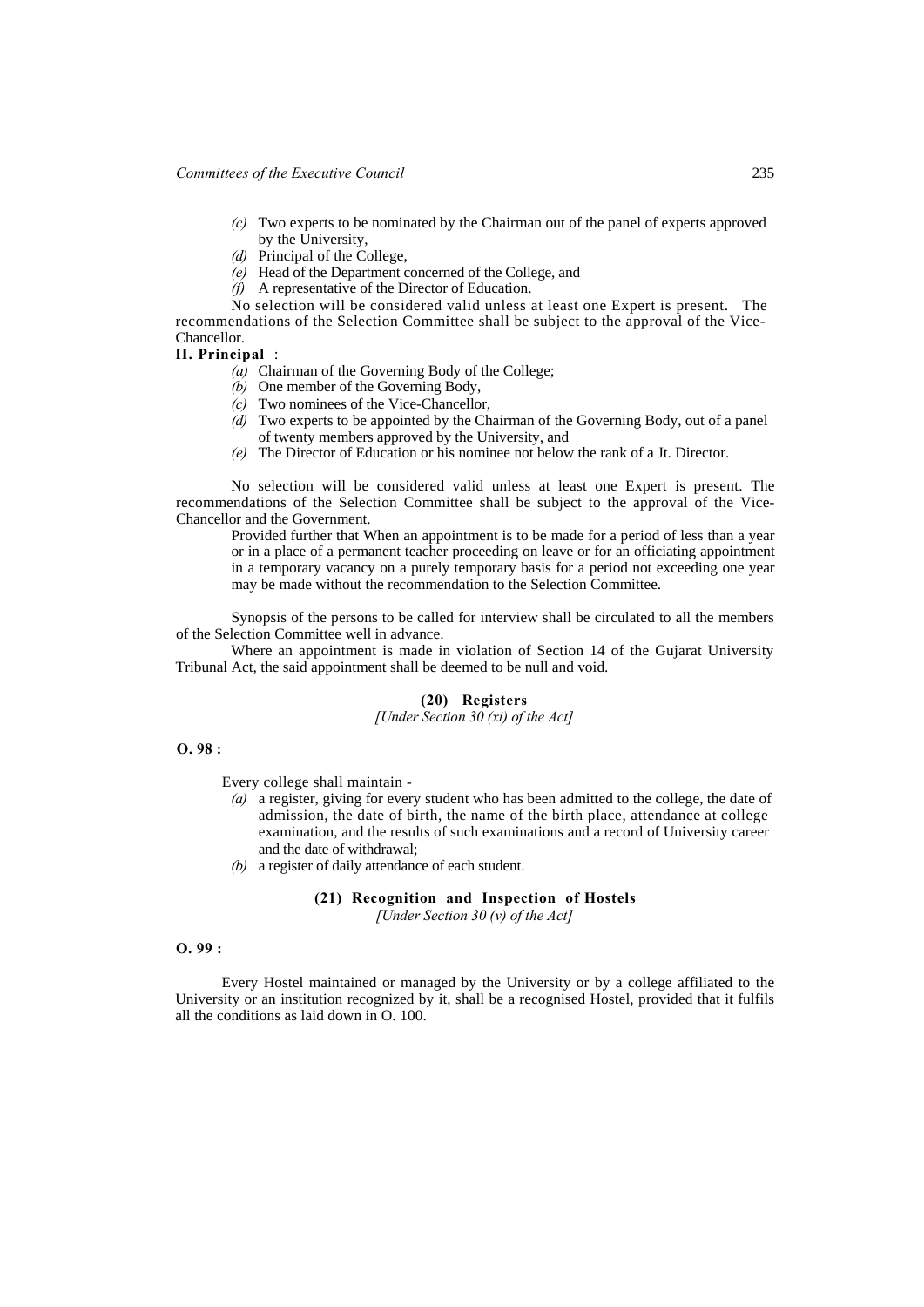## **O. 100 :**

Any person or a body of persons managing or maintaining a Hostel, desirous of having it recognised by the University, shall apply to the Executive Council for recognition, with the following particulars:

- *(i)* The locality of the Hostel and its surroundings;
- *(ii)* The capacity of the Hostel and the approximate floor space provided for each inmate;
- *(iii)* The number of students expected to be put in each room;
- *(iv)* Arrangements made for water supply, lighting, sanitation, medical help, etc., in the Hostel;
- *(v)* Arrangements made for boarding and for outdoor and indoor games;
- *(vi)* Arrangements made for the inspection of the Kitchen for superintendent over the inmates, and for the management of the Hostel;
- *(vii)* The financial statement relating to the Hostel.

# **O. 101 :**

On receipt of an application, the Executive Council, after any further inquiry which it may deem necessary, shall decide as to whether or not recognition is to be granted. Provisional recognition may, however, be granted by the Executive Council on such conditions as it may deem necessary.

# **O. 102 :**

The Executive Council may suspend or withdraw the recognition granted to a Hostel managed by a person or body of persons, which is not conducted according to the condition of recognition, provided that no action shall be taken without giving the management of the Hostel concerned an opportunity of making such representation in the matter as it may desire to make.

### **O. 103 :**

The *Executive Council* shall hold periodical inspections of all Hostels, *through the Agency of the Board of Hostel Management.*

## **O. 104 :**

The management of every Hostel shall submit to the Executive Council at the end of every term, a report of the working of the Hostel for the term.

# **(22) Residence, Health, Conduct and Discipline of Students**

*[Under Section 30 (ii)]* 

#### **O. 105**

Every student of the University shall reside either -

*(a)* in the University Hostel, or **in** a recognized Hostel of a college, or in lodgings approved by the Authorities of the college;

#### or

*(b)* with a parent or some person accepted by his college to be his guardian.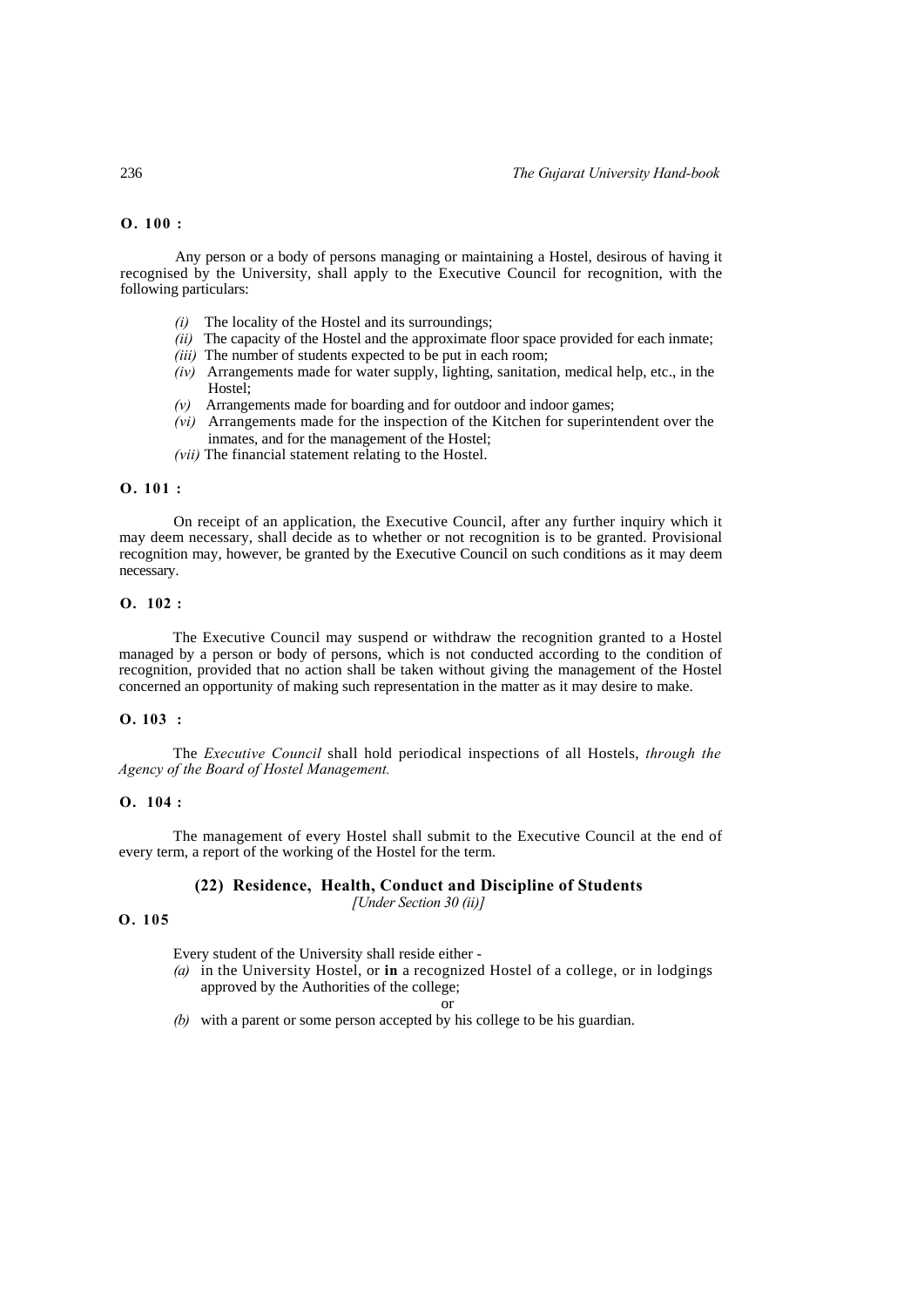## **O. 106 :**

Each college shall provide residential quarters for such a percentage of its students as the Executive Council may from time to time decide, and shall make arrangements for supervision over the students who reside in lodgings approved by the Authorities of the college. Resident students shall conform to regulations drawn up by Principals of colleges and approved by the Executive Council.

#### **O. 107 :**

Every non-resident student shall submit the name, address and relationship, if any, of the person with whom he proposes to live, to the Principal of his college. The Principal shall satisfy himself in every case that the arrangements made are suitable, and that the guardian is able and willing to hold himself responsible for the welfare of the student while he is an inmate of his house.

# **O. 108 :**

As soon as possible after the opening of a college after the long vacation, but before July 31st, the Principal shall submit to the Chairman of the Board of Hostels' Management the following information:

- (1) The number of Hostels and the names of *the Wardens.*
	- *The Warden shall mean the Senior-most Professor in charge of Hostel.*
- (2) The number of resident students in each Hostel and approved lodging.

#### **O. 109 :**

All colleges shall provide adequate facilities for physical exercises, games, sports, etc., for their students and shall prepare a programme for the year and shall forward a statement of the same to the Chairman of the Board of Students' Welfare.

*Note.-* Students living in Hostels of the University, or of a college, or in lodgings approved by the authorities of a college, arc termed resident students; others arc termed non-resident students.

#### **O. 109-A :**

If in any year the University conducts a Medical Examination of the students studying for a particular examination in a college affiliated to the University such Medical Examination shall be compulsory for all the students included in the scheme of Medical Examination. Students who do not present themselves for such Medical Examination shall not be allowed to appear at the Examination for which they are studying whether it be a college examination or a University examination. If through illness or similar unavoidable circumstances a student fails to present himself for the Medical Examination conducted by the University, he shall have to undergo such an examination at his own expense and submit the form prescribed by the University for the Medical Examination duly filled in by a qualified Medical Practitioner to the University through the Principal of his college on receipt of which only he can be permitted to appear for the examination for which he is studying.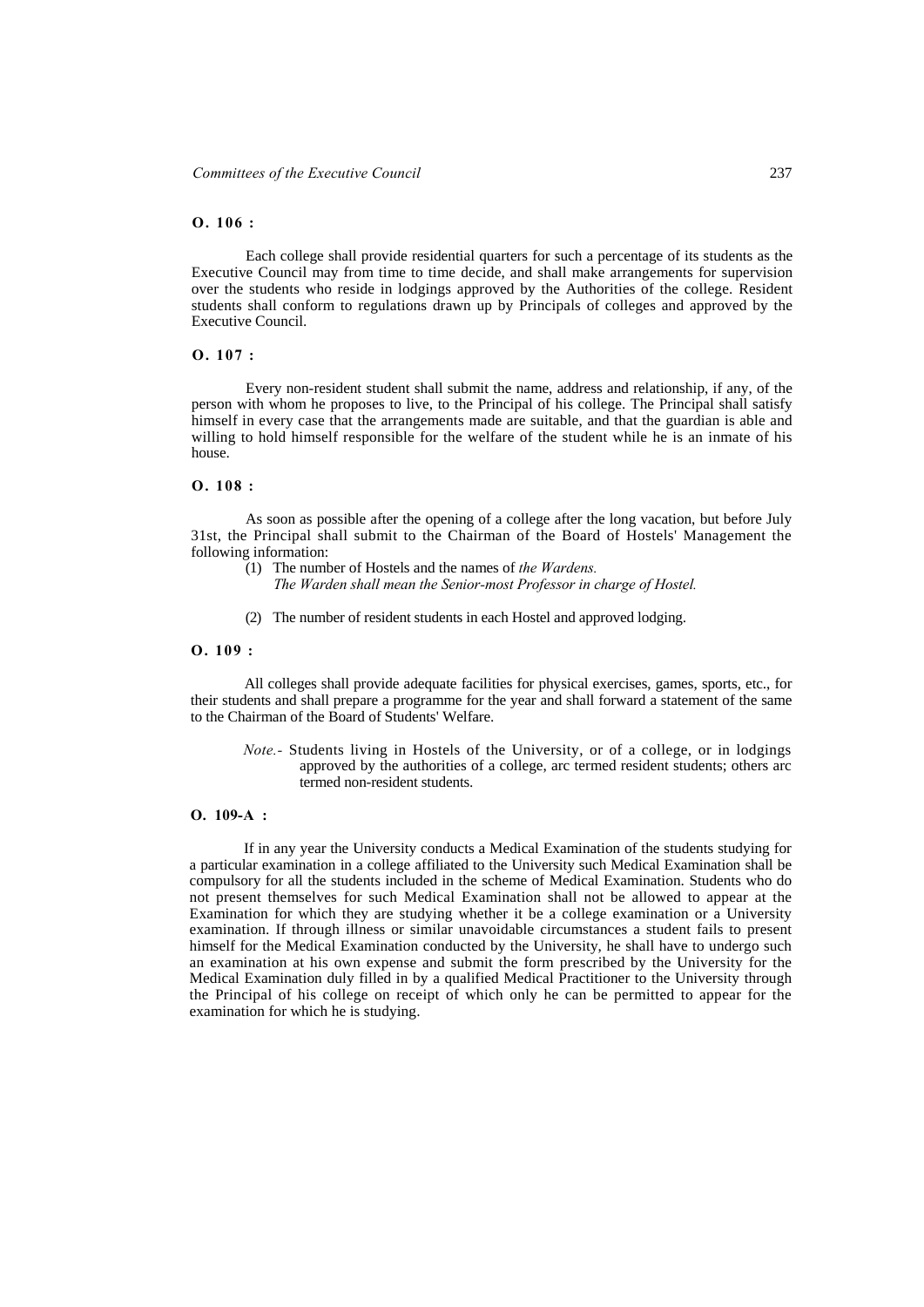#### **O. 109-B :**

- 1. There shall be a Health Centre Standing Committee.
- 2. It shall consist of the following:
	- (1) The Dean of the Faculty of Medicine;
	- (2) The Deans of the Medical Colleges in Ahmedabad;
	- (3) Two members nominated by the Executive Council,
	- and its main function will be to advise the Executive Council in the day-to-day administration of the Health Centre.
- 3. The Committee shall be in office for three years.

4. The Committee shall meet at least twice a year and at such time as the Chairman of the Committee deems necessary.

5. The Committee shall lay down rules, subject to the approval of the Executive Council, for giving medical aid to such students as it considers eligible and shall generally supervise the equipment and maintenance of the Centre through the Chief Medical Officer.

6. The Committee shall also lay down rules, subject to the approval of the Executive Council regarding medical aid to the members of the staff of the University and their families.

7. It shall prepare the annual budget of the Centre and submit the same to the Executive Council for approval.

8. It shall prepare plans for the future development and staffing of the Centre.

#### **O. 109-C :** Deleted.

#### **O. 110 :**

Every person who passes an examination for a degree or a post-graduate diploma of the University shall on payment of a fee of Rs.20/- be eligible to be admitted of the respective degree or diploma in person or in absentia at his option at a convocation and in testimony whereof a degree or a diploma as the case may be, shall be awarded to him.

In the ease of an undergraduate diploma, a certificate shall be given to the candidate on his passing the examination for the same on payment of a fee of Rs.10/-.

#### **(23) Academic Costume**

#### **O. 111 :**

Academic Costume shall be worn at convocation for conferring degrees.

#### **O. 112 :**

Such of the members of the Court of the Gujarat University as are graduates of other Universities, or as are entitled to wear official costume or uniform, may appear in the Academic Dress of their own Universities, or in such costume or uniform, wearing, in addition the Badge of the Gujarat University.

#### **O. 113 :**

Other members shall wear the appropriate Badge of the Gujarat University, Academic Costume to be worn by the members of the Court and Graduates of Gujarat University.

Students shall wear an appropriate coloured Scarf round the neck with a Badge.

Members of the Authorities of the University shall wear the ceremonial dress and a Badge and officers of the University shall wear a Gown of appropriate design.

Deans shall wear appropriate Badges.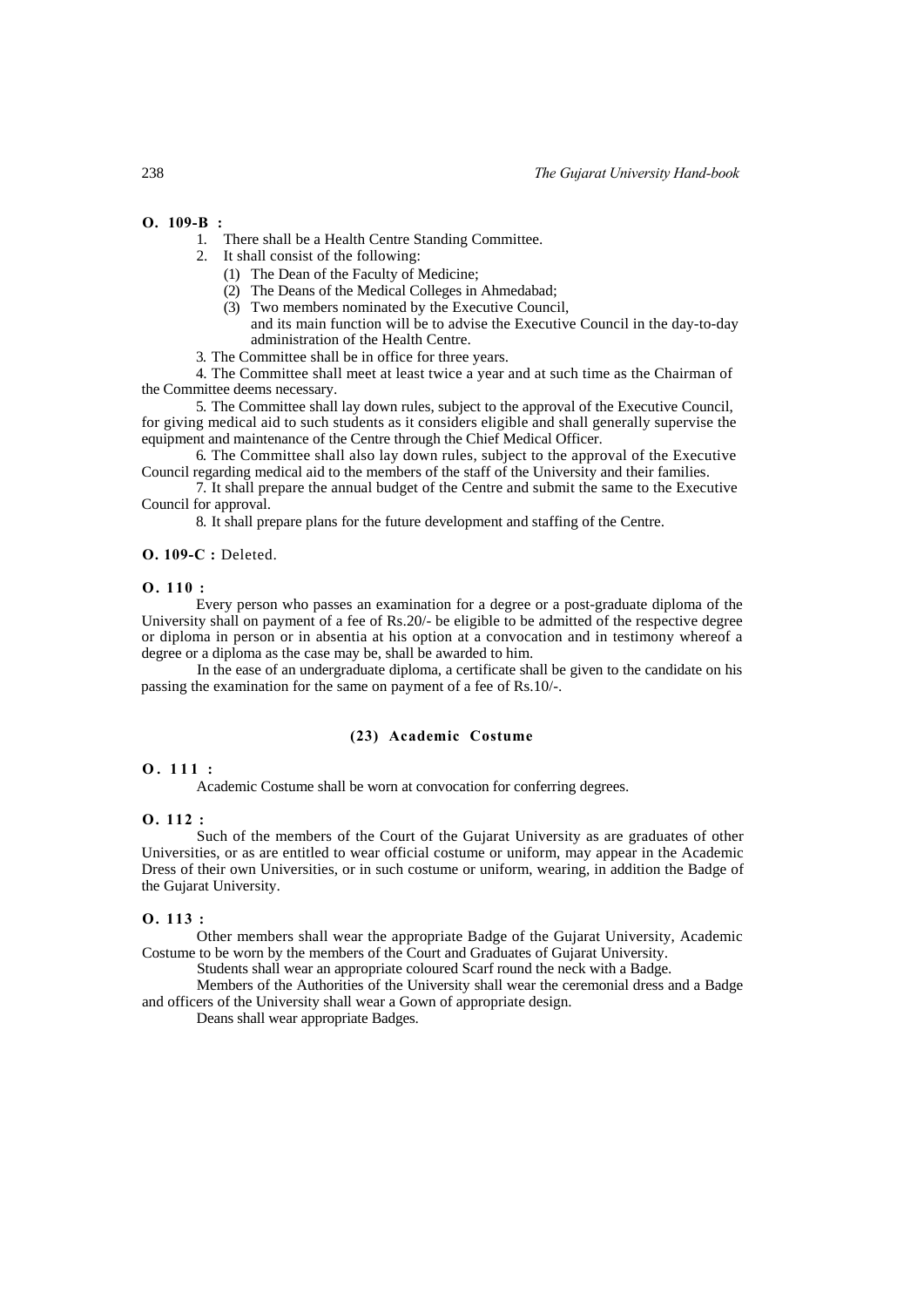#### **(24) Ordinance made under Statute 193**

# **O. 114** :

The amount in hand to the credit of the Fund shall be invested in Government Securities or be placed in Fixed Deposit, in the State Bank of India or in the Post Office Savings Bank, or in National Savings Certificates as the Executive Council may specifically or generally direct.

#### **O. 115 :**

The Executive Council shall cause to be maintained proper accounts, relating to the Fund, showing the amount for the time being to the credit of each subscriber and the general state of the Fund, in such form as it may, from time to time, prescribe.

#### **O. 116 :**

The interest received by the University on sums so invested shall, as soon as received, be added to the amounts standing to the credit of the Fund.

#### **O. 117 :**

Out of the interest earned on the amount invested by the Fund subject to deduction of 1/4% per annum to meet the expenses incurred by the University in operation of the Fund, each subscriber's account shall be credited yearly on 31 st March as under:

- 1. 3% per annum on the opening balance.
- 2. 1 1/2% per annum on the subscriptions for the first half of the year.

*Note. -* The above rates of interest be revised by the Executive Council from time to time taking into consideration the interest earned by the Fund.

## **O. 118 :**

The term 'salary' shall include personal duty and acting allowances but shall not include other allowances.

#### **O. 119 :**

The amount withdrawn by any depositor together with such interest as would have accrued on the sum had it not been withdrawn, shall be recovered by such number of monthly instalments not exceeding twenty-four as the Vice-Chancellor may fix, and shall be recovered by deductions from the salary paid by the University to the depositor. The first of such deductions shall be made from the first payment of **a** full month's salary after the depositor has withdrawn the sum to be refunded. The amount of such instalments shall be fixed in round numbers and the last instalment shall cover the entire balance then to be refunded by the subscriber. But a subscriber may at his option pay any additional sum above the amount of the instalment fixed in round figures; provided, however, that the interest due may be recovered in two further instalments.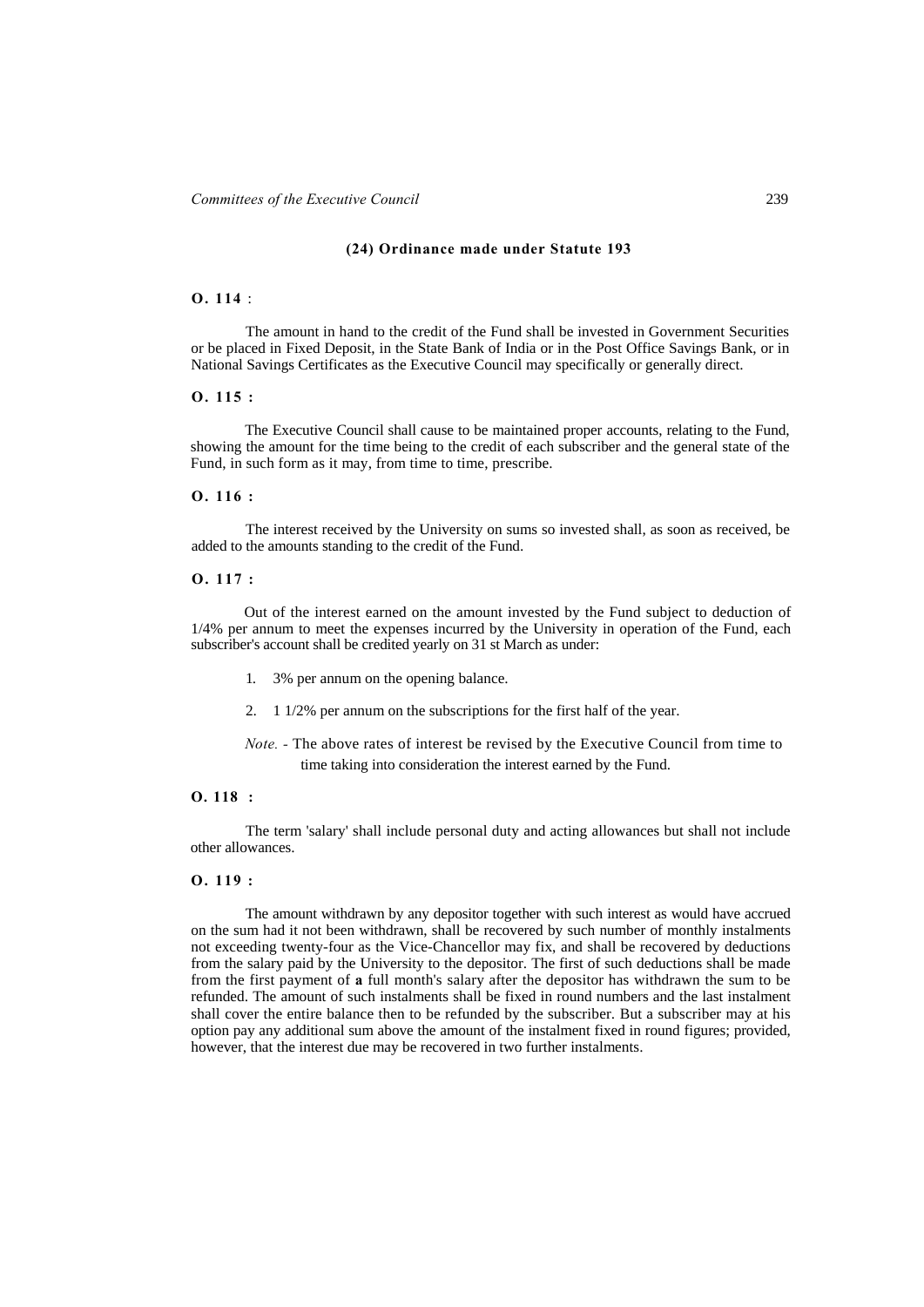# **(25) Affiliated Colleges**

#### *[Section 33 of the Act]*

# **O. 120 :**

*(a)* All applications for affiliation shall be sent to the Registrar in the form prescribed by the Executive Council so as to reach him on or before the 31st March of the year preceding the year from which affiliation is intended to take effect.

Provided that, on the recommendation of the Vice-Chancellor, the Executive Council may, if it satisfied that there are special reasons to do so after recording the reasons, entertain a letter of application sent to the Registrar after 31st March.

*(b)* Every application for affiliation shall be accompanied with deposit as follows:

| 1. Application for affiliation of a new college             | Rs. $1,000$ /-as a<br>deposit and<br>, $Rs.250/-$ as non-<br>refundable<br>application fee |
|-------------------------------------------------------------|--------------------------------------------------------------------------------------------|
| 2. Application for bifurcation of an existing College<br>or |                                                                                            |
| Amalgamation of existing college<br>or                      | Rs. $1,000/$ - as a<br>deposit                                                             |
| Addition of a new faculty                                   |                                                                                            |
| 3. Extension of affiliation<br>or<br>Renewal of affiliation | , Rs. 200/- as a<br>deposit                                                                |

The deposit will be returned after the application is finally disposed of, provided that it shall be forfeited in case the application is withdrawn or postponed or the affiliation asked for is not accepted.

#### **O. 120-A :**

1. In affiliated Arts, Science and Commerce colleges, there shall be at least one fulltime Lecturer in every subject offered at any of the three years of the degree course. In case, however, it is found necessary to appoint a part-time teacher in any subject, not more than one part-time Lecturer shall be appointed, provided, however, that a college may, if it so desires, appoint one more additional part-time teacher in a subject, if the total workload of teaching in the subject can be fully met with by all full-time teachers and one part-time teacher without the assistance of such additional part-time teachers.

Provided, however, that a part-time Lecturer shall be considered adequate in the following subjects: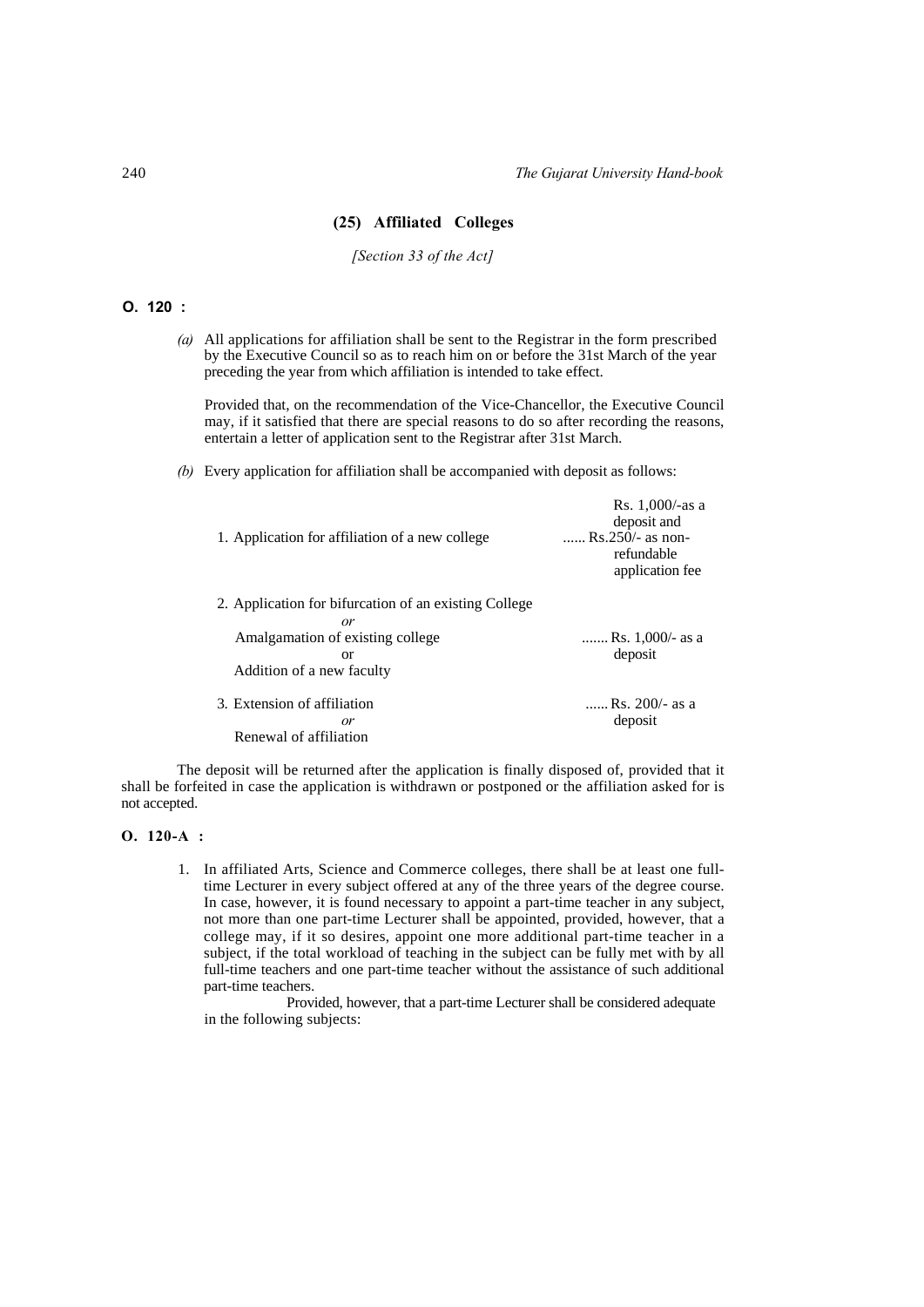- (a) In affiliated Arts colleges: Hindi, Persian, Arabic, Urdu and Prakrit.
- (b) In affiliated Commerce colleges: Accountancy (where C.A. is employed), Mercantile Law and Statistics (if offered at T.Y.B.Com. as compulsory subject only).
- 2. In affiliated Education Colleges the teacher-students ratio shall be 1 : 10. Provided that while reformulating the total intake of students in an education college five students be counted for the Principal as against ten for a teacher.
- 3. The maximum work-load per week for the Principal and full-time and part-time teachers in affiliated Arts, Education, Science, Commerce and Law Colleges shall be as under

| (i)<br>Principals:      |                      | 9 periods of 45 $(40 + 5)$ minutes each.       |
|-------------------------|----------------------|------------------------------------------------|
| Lecturers:<br>(ii)      |                      | 21 periods of 45 (40 + 5) minutes each of      |
|                         |                      | which lectures shall not exceed 15.            |
| <i>(iii)</i> Lecturers  |                      | 15 periods of 45 $(40 + 5)$ minutes each of    |
|                         | who are recognised   | which lectures shall not exceed 10.            |
|                         | as guides for Ph.D.: |                                                |
| Tutors:<br>(iv)         |                      | 22 periods of 45 $(40 + 5)$ minutes each of    |
|                         |                      | which lectures shall not exceed 9.             |
| Demonst-<br>(v)         |                      | 25 periods of 45 $(40 + 5)$ minutes each.      |
| rators:                 |                      | (A Demonstrator with a Post-graduate)          |
|                         |                      | degree may be assigned lectures or tutorials   |
|                         |                      | not exceeding 6 periods).                      |
| Part-time<br>(vi)       |                      | 9 periods (including tutorials) of 45 $(40+5)$ |
| Lecturers:              |                      | minutes each.                                  |
| <i>(vii)</i> Part-time  |                      | 9 periods of 45 (40 + 5) minutes each in       |
| Tutors:                 |                      | which lectures shall not exceed 4.             |
| <i>(viii)</i> Part-time |                      | 12 periods of 45 (40 + 5) minutes each of      |
|                         | Demonstrators:       | which lectures/tutorials shall not exceed 4.   |

- *Note.-(l)* If a teacher is invited to teach at Post-graduate level, he shall be permitted to take not more than two lectures. One lecture delivered at Post-graduate level will be counted as two at undergraduate level and the work-load will be reduced accordingly.
	- (2) Work-load shown against 2 *(iii)* is meant for those post-graduate teachers who are actually guiding Ph.D. students.

Notwithstanding anything contained above in the case of a department where total work-load in any subject/or a group of subjects exceeds by one or two periods, one additional lecture can, with the permission of the Vice-Chancellor, be allotted to any one teacher or one each to two teachers, provided that the total work-load of such teacher or teachers shall be 16 periods plus 4 tutorials.

- (3) In the case of teachers covered under the Gujarat State Government G.R. No. PRC. 1379-33687-kh, dated 12-6-79 for the purpose of calculation of their work-load, the following shall be the basis:
	- *(i)* One period of tutorial work will be equivalent to 21/22 period of teaching work.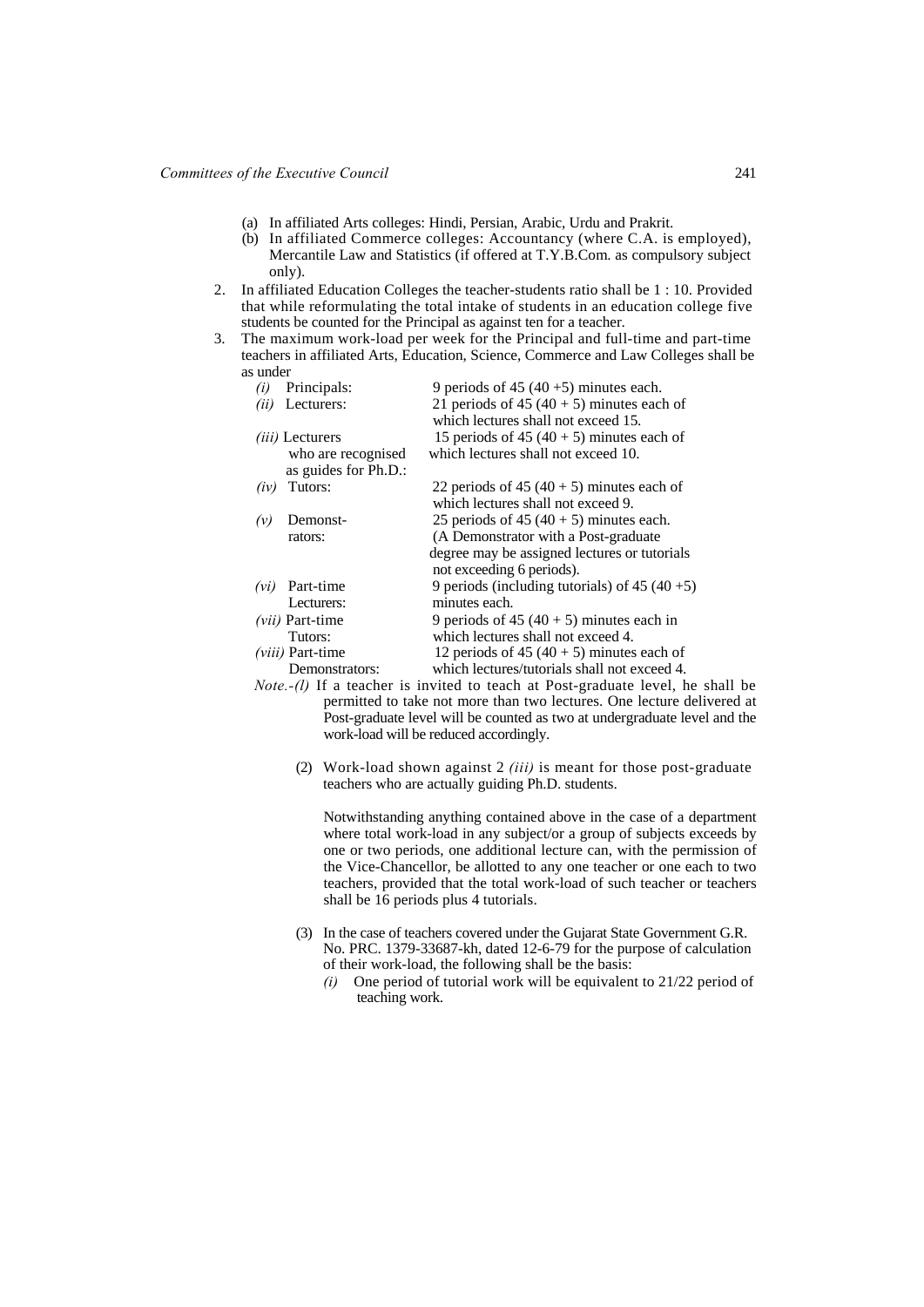- *(ii)* One period of demonstration work will be equivalent to 21/25 period of teaching work.
- (4) In case a Teacher of the College wherein the Dept. of the subject is consisting of less than 3 months" proceeding on medical leave or a woman teacher proceeding on maternity leave for less than three months, notwithstanding what is stated in para 3 above, the work-load of such teacher be, over & above the work-load, allotted to them distributed even by amongst the teachers of the subject.
- 4 The maximum work-load in the Faculty of technology including Engineering per week for a full time teacher engaging either post-graduate and/or undergraduate courses for the following categories shall be as under:

| (a) Professors                    | $\ldots$ 12 hours  |
|-----------------------------------|--------------------|
| (b) Asso/Asst. Prof./Reader       | $\dots$ 14 hours   |
| $(c)$ Lecturers                   | $16$ hours         |
| (d) Asst. Lecturers/Demonstrators | $\ldots$ 18 hours  |
|                                   | (Practicals only). |

- *Note* .- (1) For First Year and Second Year of the 4 year degree course and for the Third Year of the five year degree course the number of students per batch for practical/Laboratories/Workshops/drawinig halls per teacher shall be 20.
	- (2) For 3rd year and 4th year of the 4 year degree course and for the fourth and fifth year of the five year degree course, the number of students per batch for practical /laboratories / workshops / drawing halls per teacher shall be 15.
- *(i)* Daily attendance of not less than four hours shall be compulsory for every full-time teacher on all working days. It is, however, understood that teachers in affiliated colleges would be available to students for individual guidance as well as for co-curricular activities beyond the period mentioned above.
- *(ii)* Daily attendance of not less than four hours shall be compulsory for every part-time teacher who is required to work for two or less than two days on his working day or days.

Attendance of not less than 12 hours per week shall be compulsory for every part-time teacher who is required to work for more than two days.

The above provision shall not apply to part-time teachers who are also engaged in a profession.

# **O. 120-B**

- *(i)* There shall not be more than three faculty units in a college.
- *(ii)* The maximum number of students admissible in an affiliated Arts, Science, Commerce or Law College (including a college having two or three faculty units)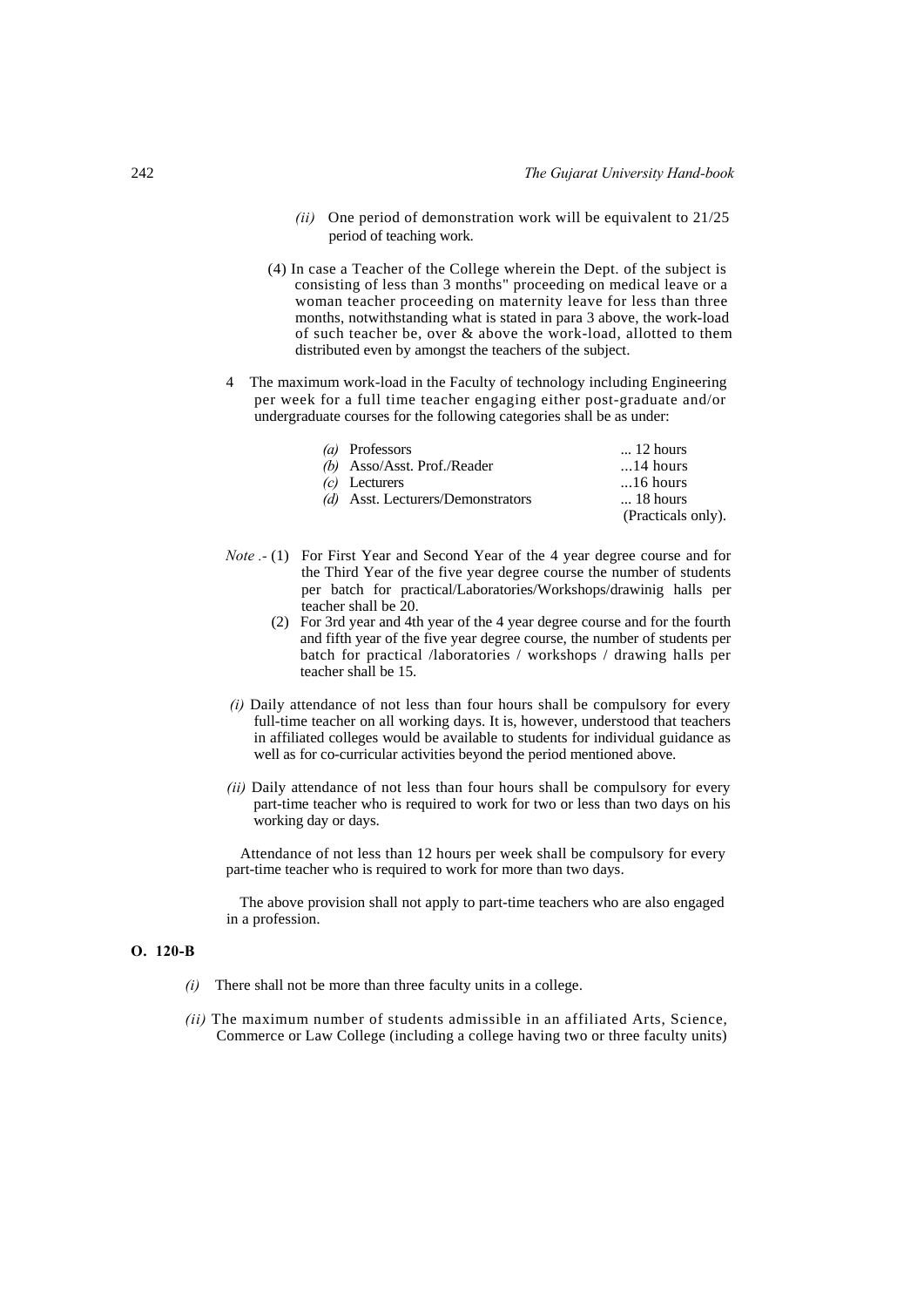shall be 1250 provided that the number of students admissible in Diploma Courses, if any in an affiliated Law College, such Diploma students being not more than 300 shall be exclusive of this ceiling of 1250 students in a college.

Notwithstanding anything contained above the Vice-Chancellor may, in his discretion, permit the College concerned to admit such number of students exceeding 1250 as may,be deemed necessary by the Vice-Chancellor in his discretion.

- *(iii)* The maximum number of students admissible in an affiliated Education College shall be determined by the Executive Council from time to time for each college.
- *(iv)* No affiliated Arts, Science or Commerce college shall have more than four divisions of a class in all faculties taken together provided that the Vice-Chancellor may, in his discretion, permit to open one or more divisions in a faculty or faculties only if he deems it necessary to do so.
- *(v)* No affiliated Law College shall have more than five divisions of a class.
- *(vi)* In an affiliated Arts, Science, Commerce or Law College each class or a division thereof shall be not more than 100 students, However, the Vice-Chancellor may, in his discretion permit admission of not more than 10 students in a class (all divisions taken together) only in cases where the students of the same college are left out in cases of migration from other states or in peculiar circumstances like choice of medium or combination of subjects, subject to a maximum total of 1250 students provided that an affiliated Arts, Science, Commerce or Law College, situated outside the Ahmedabad City area having only a single division in one or more class may admit not more than 130 students in such a division of a class or classes.

Notwithstanding anything contained above the Vice-Chancellor may in his discretion permit a college to admit such number of students exceeding 1250 and/or such number of students exceeding 100 in a class or division thereof as may be deemed necessary.

- *(vii)* In an affiliated Engineering College, the Vice-Chancellor may, in his discretion, permit admission of ten per cent additional students, provided that such permission will be considered effective only if and when the college obtains necessary approval thereto by the Government of India.
- *(viii)* Each affiliated College shall first admit its own students (including those who have been allowed to keep terms) to the higher class. However, those students who fail to secure their admission within a week from the date of the declaration of their result shall forfeit their right of admission to the higher class of their own college.
- *(ix)* Every college in the Faculty of Arts including Education, Science, Commerce or Law shall out of the total seats available in the first year of the college reserve at least 15% of the seats for the students belonging to scheduled castes and scheduled tribes taken together and 5% of the seats for the students belonging to other backward classes (as per Baxi Commission recommendation) shall admit students belonging to the categories concerned on these seats on the basis of marks obtained by them. This reservation of the seats shall be exclusive of those students of these categories who might get admission on merit as per the normal standard, if any, laid by the college.

The last date for receiving applications for the reserved seats shall be one week from the date of the declaration of the result of the examination on the basis of which admission is given.

If the seats remain vacant, after admission to all the applicants belonging to the above mentioned categories is completed, it shall be competent for the principal of the College to fill in these vacancies with prior permission of the Vice-Chancellor.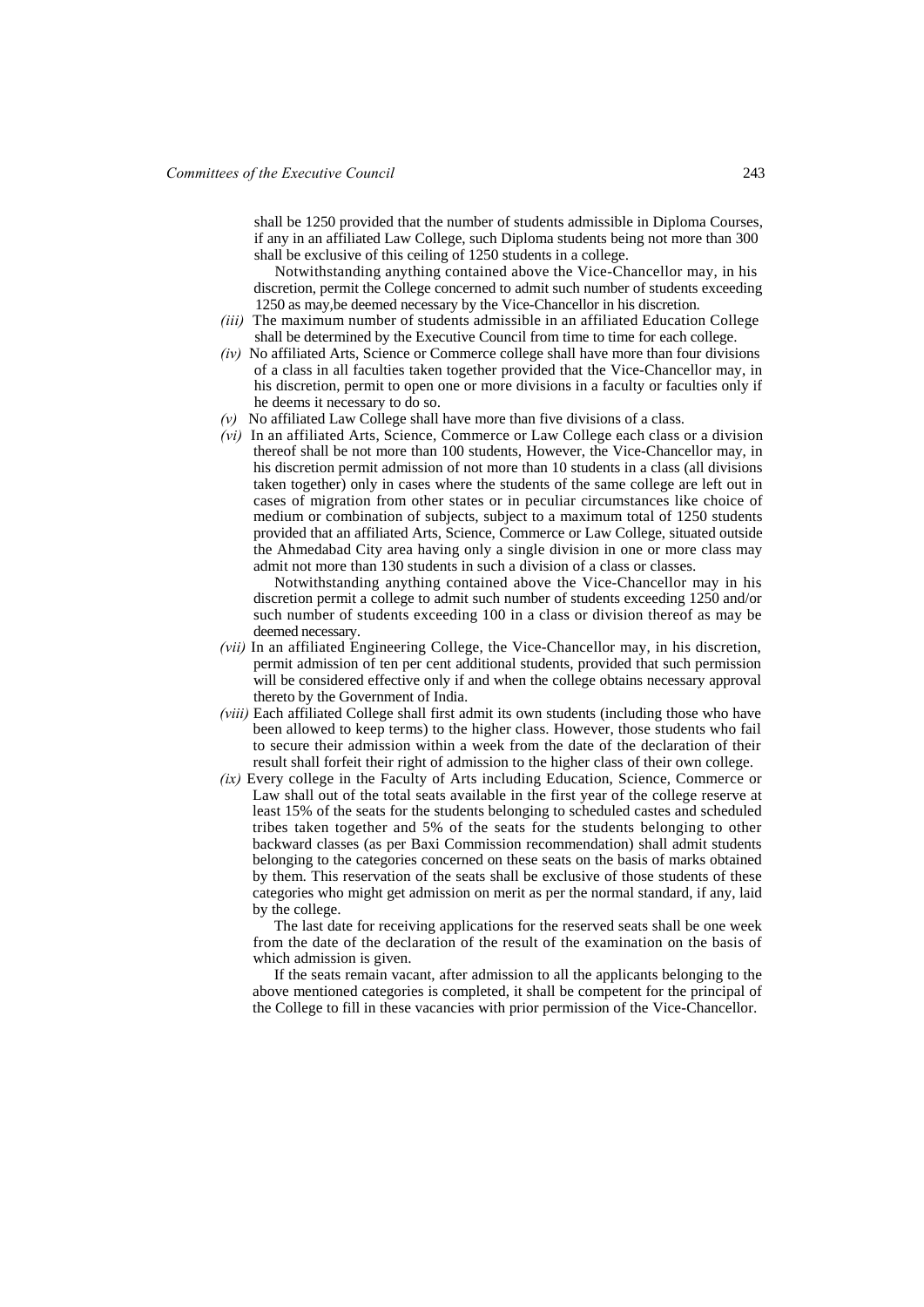*(x)* The colleges shall reserve at least 20% of the seats available in their hostels for the students belonging to scheduled castes and scheduled tribes taken together.

# **O. 120-C :**

- *(a)* An institution other than a college applying for recognition as an institution of research or specialised studies shall satisfy the Executive Council in the first instance regarding the following requirements :
	- (1) That it has at least five years' standing as an institution of higher learning and research in the subject to its credit.
	- (2) That it has on its roll the following minimum staff in the subject:
		- *(i)* Director in the scale of University Professor.
		- *(ii)* In addition to Director, one teacher in the scale of Reader and one teacher in the scale of Lecturer.
		- *(Hi)* Adequate number of research fellows with a consolidated fixed pay prescribed by the University.
	- (3) That it has a well-equipped library with an adequate number of books, periodicals, old numbers of periodicals, manuscripts, if necessary, etc. in the subject.
	- (4) That in the case of experimental subjects it has adequate Laboratory and / or museum facilities for post-graduate teaching and research.
	- (5) That it has adequate quantum of published work through the research activities of its staff in the form of research papers, articles, reports, etc.

*(b)* All applications for recognition, extension of recognition or continuation of recognition of an institution shall be sent to the Registrar in the form prescribed by the Executive Council so as to reach him on or before the first of August of the year preceding the year from which recognition is intended to take effect.

Every application for recognition shall be accompanied with a deposit of Rs. 1,000/ provided, however, that application for continuation or extension of recognition shall be only Rs.200/-. This deposit will be returned after the application is finally disposed of but will be forfeited in case the application is withdrawn or the recognition asked for is not accepted. No request for postponement of consideration of the application for recognition, renewal of recognition or extension of recognition, as the case may be, shall be entertained.

The Executive Council may, however, consider any application received after the aforesaid date for reasons deemed sufficient by it.

**O. 120-D :** Deleted.

# **O. 120-E :**

In the case of an intended *(a)* closure of a college, *(b)* discontinuance of teaching of all the subjects comprised in any of the Faculties of a college, or *(c)* discontinuance of any of the classes or division thereof in any medium or media it shall be incumbent for the management of the college to follow the procedure laid down hereunder:

*(i)* The management of an affiliated college shall not close the college, any of its Faculties, or classes or divisions thereof without prior permission of the Executive Council. This intended *(a)* closure of the college, *(b)* Faculty or *(c)* discontinuance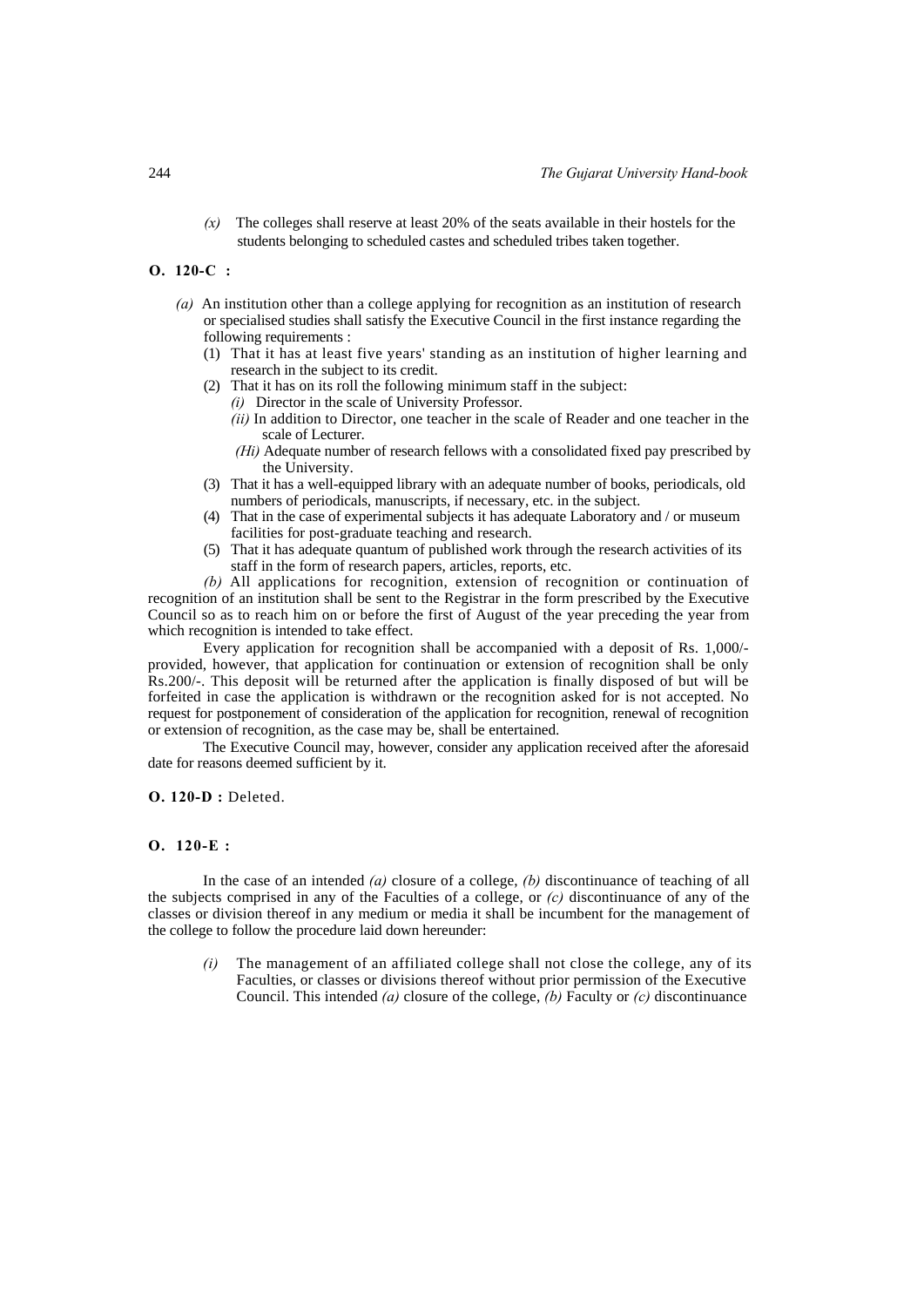of any of the classes or divisions thereof in any medium or media shall, if permitted, be co-terminous with the closing of the academic year.

*(ii)* If the management of an affiliated college desires to close the college, any of its faculties, or classes, or divisions, it shall make an application in writing to the Registrar giving reasons for the same.

The Executive Council may refuse to consider such an application, unless it is made on or before the 31st of August preceding the year from which the closure of the college, any of its faculties, or classes or divisions thereof as the case may be, is intended to take effect

(Provided it shall be incumbent upon any college management which proposes to reduce a class or division thereof in any medium from the next academic year, 1980-81 to send an application to the Vice-Chancellor within 15 days of the date of this Ordinance.)

- *(iii)* On receipt of the application as stated above, the Executive Council shall *(a)* direct a local inquiry to be made by a competent person or persons authorised by the Executive Council in such manner as may be deemed necessary and relevant, and *(b)*  make such further inquiry as it may appear to it to be necessary and shall decide whether the application should be granted or refused either in whole or in part.
- *(iv)* Executive Council shall take the following aspects into consideration before arriving at a decision:
	- *(i)* The educational need of the locality;
	- *(ii)* Interests of the student community;
	- *(iii)* Policy of the University in regard to giving encouragement of educational facilities in various faculties or media;
	- *(iv)* Development of the faculty and interests of the members of the staff concerned;
	- *(v)* bona fide difficulties which the management is facing by the continuance of the college or classes;
	- *(vi)* any other relevant matter.
		- In granting the application either in whole or in part the Executive Council may lay down such conditions to be fulfilled by the management of the college as the Executive Council deems fit.
- $(v)$  On receipt of an application under clause 1 of the Ordinance in regard to closure or reduction in classes the Academic Council of the University shall endeavour to encourage the management of any existing affiliated college or to take such action as may be considered necessary for keeping the college proposed to be closed down or classes proposed to be closed down in a state of continuous functioning or to encourage the formation of a new management for a like purpose.
- *(vi)* The decision of the Executive Council shall be final.
- *(vii)* No management of an affiliated college shall *(a)* effect the closure of a college, *(b)*  discontinuance of teaching of all the subjects comprised in any of the Faculties of a college, or  $(c)$  discontinuance of any of the classes or division thereof in any medium or media after the approval as envisaged above until and unless it has to the satisfaction of the University paid to the members of its staff which is retrenched, the compensation, provident fund dues and other lawful dues either under the University Act of Statutes, Ordinances, Rules or Resolutions made thereunder.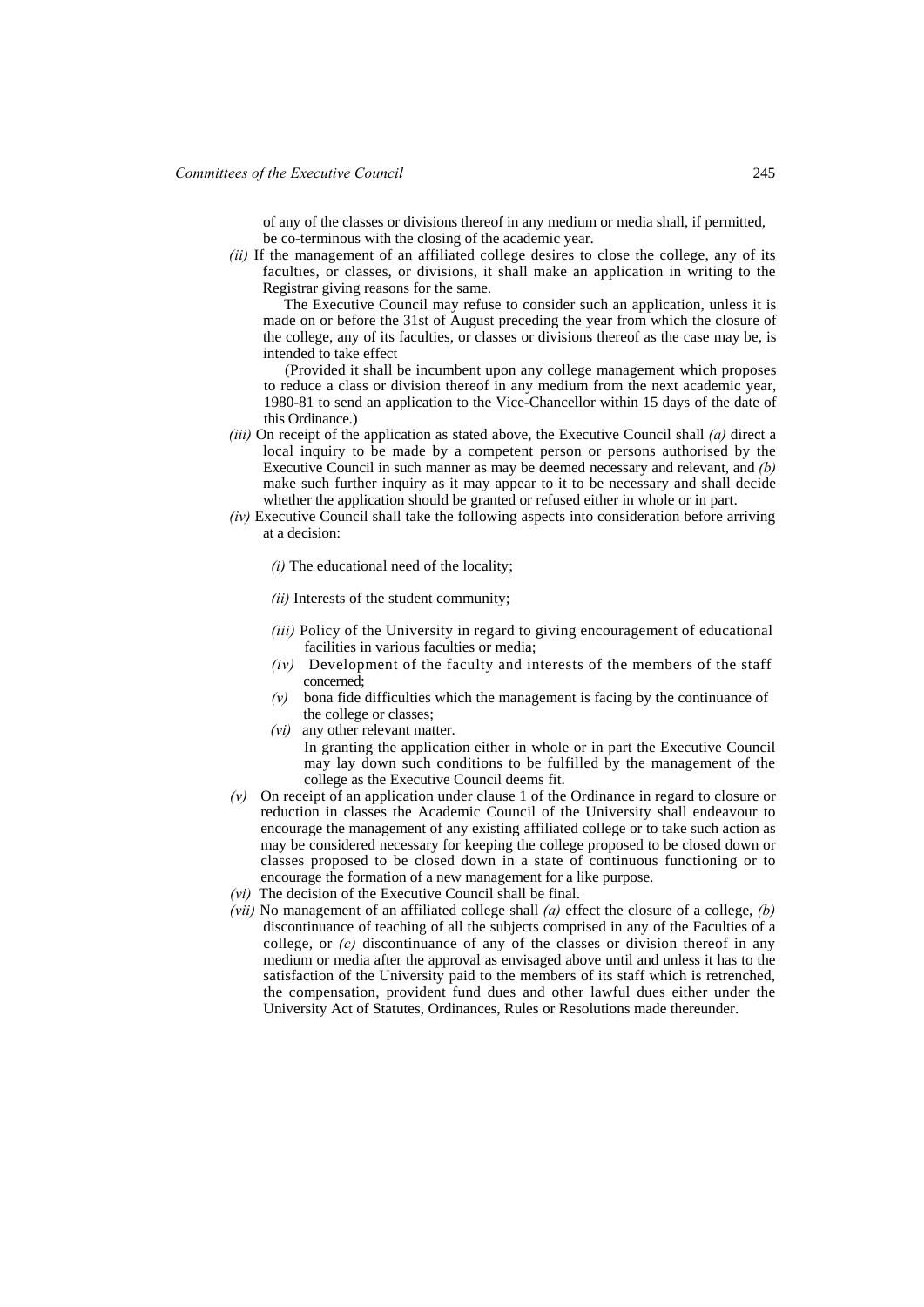- *(viii)* An application for *(a)* the closure of a college, *(b)* any of its faculties, or *(c)* discontinuance of any of the classes or division thereof in any medium or media may be withdrawn at any time with the permission of the Executive Council.
- *(ix)* That the compensation at the following rates is paid to all confirmed teachers :
	- *(a)* Six months' pay (including all allowances), and
		- *(b)* One month's pay including all allowances for every completed year of service to the teacher who has put in ten or less years of service and at the rate of one month's pay including all allowances for every completed year of services in excess of ten years, provided that the total compensation so payable shall not exceed 15 months' salary whichever is more.
- *(x)* Nothing in this ordinance shall be deemed to take away any right of compensation or any other protection which is afforded by the Gujarat University Act or any Statute or Ordinance, Rules or Resolutions made thereunder to which the member of the staff is entitled.

# **O. 120-F :**

Notwithstanding anything contained elsewhere, an affiliated college desiring to discontinue teaching of a subject or subjects for which it is affiliated will be permitted to do so subject to the rules and procedure laid down hereunder:

- *(i)* The application shall be submitted not later than 31st July of the year preceding the year from which the process of closure is intended to commence.
- *(ii)* Discontinuance of teaching of any one or more special or principal subjects at the Third (Final Year of the Three-year Degree Course) shall commence from the First Year and shall be put into operation progressively so as to ensure that the entire process of discontinuance ends so as to synchronise with the end of the Third Year.
- *(iii)* A college which had discontinued the teaching of a special subject or subjects under *(i)* above, shall have to apply afresh for affiliation under Section 33 of the Act; if it desires to renew teaching of the same provided that such affiliation shall not be granted to it for a period of at least two years after the completion of the procedure under *(i)* above.
- *(iv)* If discontinuance of the teaching of a general or subordinate subject or subjects is desired, it shall commence from the First Year and shall be completed so as to synchronise with the end of the Second Year in a progressive manner.
- *(v)* If the intended change is only in respect of a change from the teaching of a Principal, or Special subject or subjects to its teaching as a general or subordinate subject or subjects, intimation of the same shall be given by the college to the teachers and students concerned not less than two academic years in advance.
- *(vi)* If discontinuance of the teaching of a subject or subjects is intended at the First Year, it shall be done by stage, viz., First at the Pre-University and then at the First Year stage.
- *(vii)* If discontinuance of the teaching of a subject or subjects at any stage is intended, it shall be intimated to the University Office, to the students and the teachers of the college concerned, from the very first year, and during this process of discontinuance of teaching contemplated as above, no rights of the teacher or teachers concerned under the rules of the University shall be abridged.
- *(viii)* That the compensation at the following rates is paid to all confirmed teachers; *(a) Six months' pay (including all allowances), and*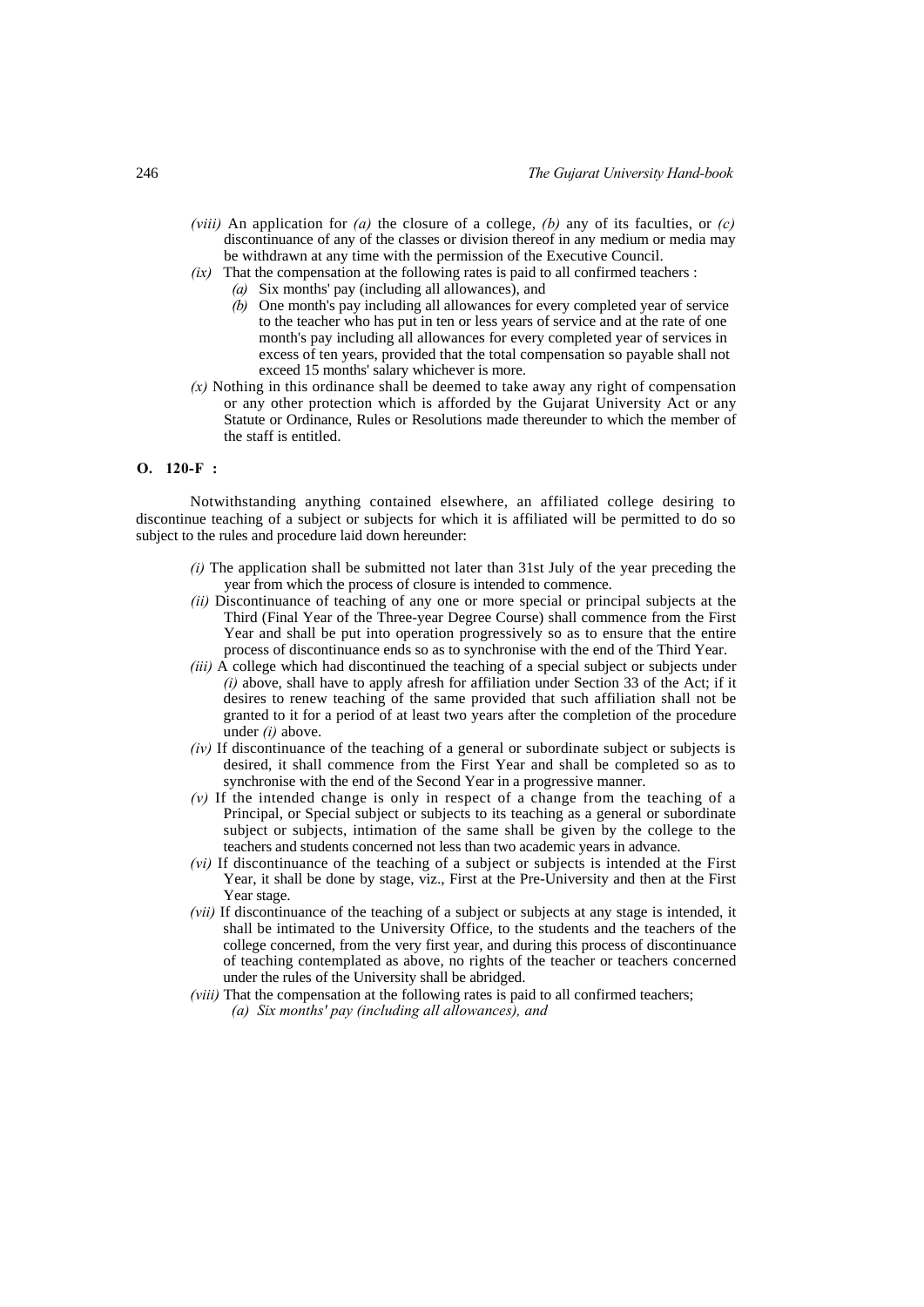*(b) One month's pay including all allowances for every completed year of service to the teacher who has put in ten or less years of service and at the rate of 1/2 month's pay including all allowances for every completed year of service in excess of ten years provided that the total compensation so payable shall not exceed 15 months' salary whichever is more.*

## **O. 120-G:**

Notwithstanding anything contained in O. 120-D, the services of a confirmed teacher of an affiliated college may be terminated in the event of such fall in the total number of students as may result in the reduction in the total number of either (1) classes or (2) batches for practicals (if any are prescribed by the University), provided due notice in this behalf has been given by the College to the University 21 months before the commencement of the year from which the termination is intended to take effect and provided further that the following procedure is adopted :

- (1) That such reduction in the total number of either classes or batches for practicals (if any are prescribed by the University) continues in the year following the year in which the aforementioned notice is given;
- (2) That the position about the number of classes and batches as on 30th July is also intimated so as to reach the University Office on or before 10th August of the preceding year from which the termination is intended to take effect;
- (3) Not less than three months' notice is given to the confirmed teacher or teachers concerned;
- (4) That the compensation at the following rates is paid to all confirmed teachers:
	- *(i)* Six months' pay (including all allowances), and
	- *(ii)* One month's pay including all allowances for every completed year of service to the teacher who has put in ten or less years of service and at the rate of 1/2 month's pay including all allowances for every completed year of services in excess of ten years, provided that the total compensation payable shall not exceed 15 months' salary whichever is more.
- (5) The termination of services of the teacher or teachers concerned shall be followed in strict order of seniority so as to ensure that the junior most teacher is retrenched first and no teacher is retrenched in supercession of his junior colleague;
- (6) In the event of any doubt or dispute the Vice-Chancellor's decision shall be final.

## **O. 120-H :**

*(a)* All applications for granting autonomy vide Sec. 38-B of the Gujarat University Act shall be sent to the Registrar in the form prescribed by the Executive Council so as to reach him on or before the 31st March of the year preceding the year from which autonomy is intended to take effect.

Provided that, on the recommendation of the Vice-Chancellor, the Executive Council may, if it is satisfied that there are special reasons to do so after recording the reasons, entertain a letter of application sent to the Registrar after 31st March.

*(b)* Every application for granting autonomy shall be accompanied with a fee of Rs.500.

# **O. 120-I** Deleted.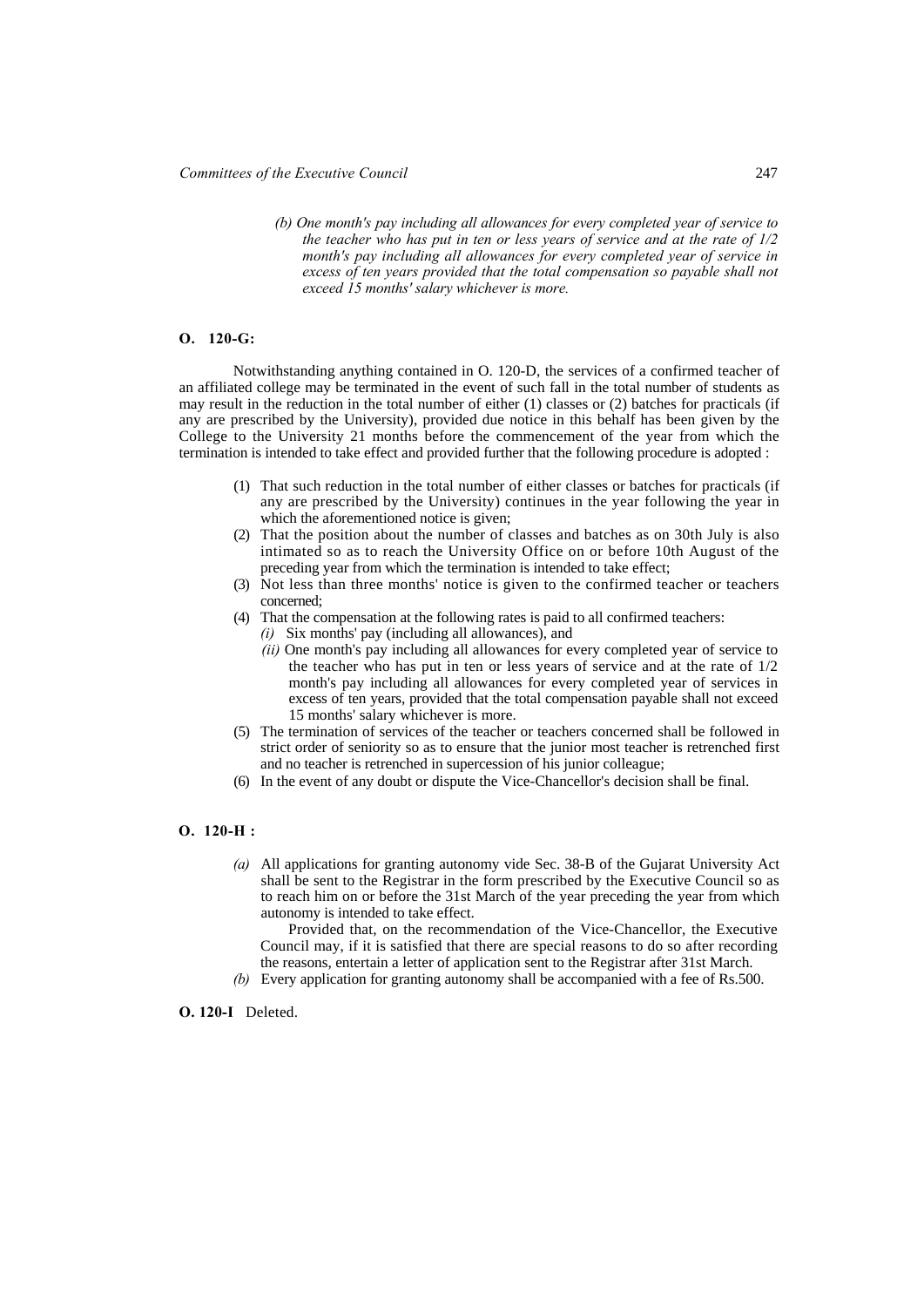## **O . 120-J :**

- 1. An affiliated college shall not change its location or give the college building or a part of it on rental basis without prior permission of the University.
- 2. The Executive Council may accord permission to an affiliated college to change its location subject to the following rules and procedure :
	- *(i)* An application for permission to change its location together with a fee of Rs.500/ shall be submitted not later than 31st December of the year preceding the year from which the change of the location of the college is intended to take effect.
	- *(ii)* The application shall set forth elaborately the reasons for the purpose of change in the location of the college.
	- *(iii)* The college shall submit the plan of the building together with an elaborate note detailing the physical facilities available in the building as per University norms in respect of the dimensions of the class rooms including rooms for tutorial, teachers' rooms, library including the reading room, laboratories, if any are needed, boys' common rooms, girls' common rooms, principal's room, water room, toilet, etc.
	- *(iv)* On receipt of the application the Executive Council may appoint a Local Inquiry Committee to examine the proposal of the college and report on the need for the change asked for and also premises where it is proposed to shift as per the university norms.
	- *(v)* The report of the Local Inquiry Committee will be placed before the Executive Council and the Executive Council after considering the report may either grant the permission asked for on such conditions as it may deem necessary to lay down or refuse the permission asked for.

#### **O . 120-K :**

- 1. The management of an affiliated college shall not hand over the college or its management to any other body without the prior permission of the University.
- 2. The Executive Council may accord permission to the management of an affiliated college to hand over the college or its management to any other Body, such other Body being a Public Trust, Public Body or Public Society, subject to the following rules and procedure :
	- *(i)* The application for the change of the management, accompanied with a fee of Rs.500/ shall be submitted not later than 31st December of the year preceding the year from which the change of management is intended to take effect.
	- *(ii)* The application shall be accompanie with the following documents:
		- *(a)* A true copy of the relevant resolution of the management of the out-going Trust or Society or Public Body, as the case may be intending to hand over the college and/or its management to another Trust or Society or Public Body, as the case may be;
		- *(b)* A true copy of the resolution of the incoming Trust or Society or Public Body as the case may be intending to take over the college and/or its management;
		- *(c)* A true copy of the Memorandum and Articles of Association and balance sheet of the incoming management;
		- *(d)* A copy of the resolution intending to take over all the financial liabilities of the out-going management with regard to the teaching and non-teaching staff, the University, the State Government, the University Grants Commission and other statutory bodies.
	- *(iii)* On receipt of the application, the Executive Council may appoint a Local Inquiry Committee to examine the proposal and report regarding the financial viability and the competence of the incoming management to manage the college.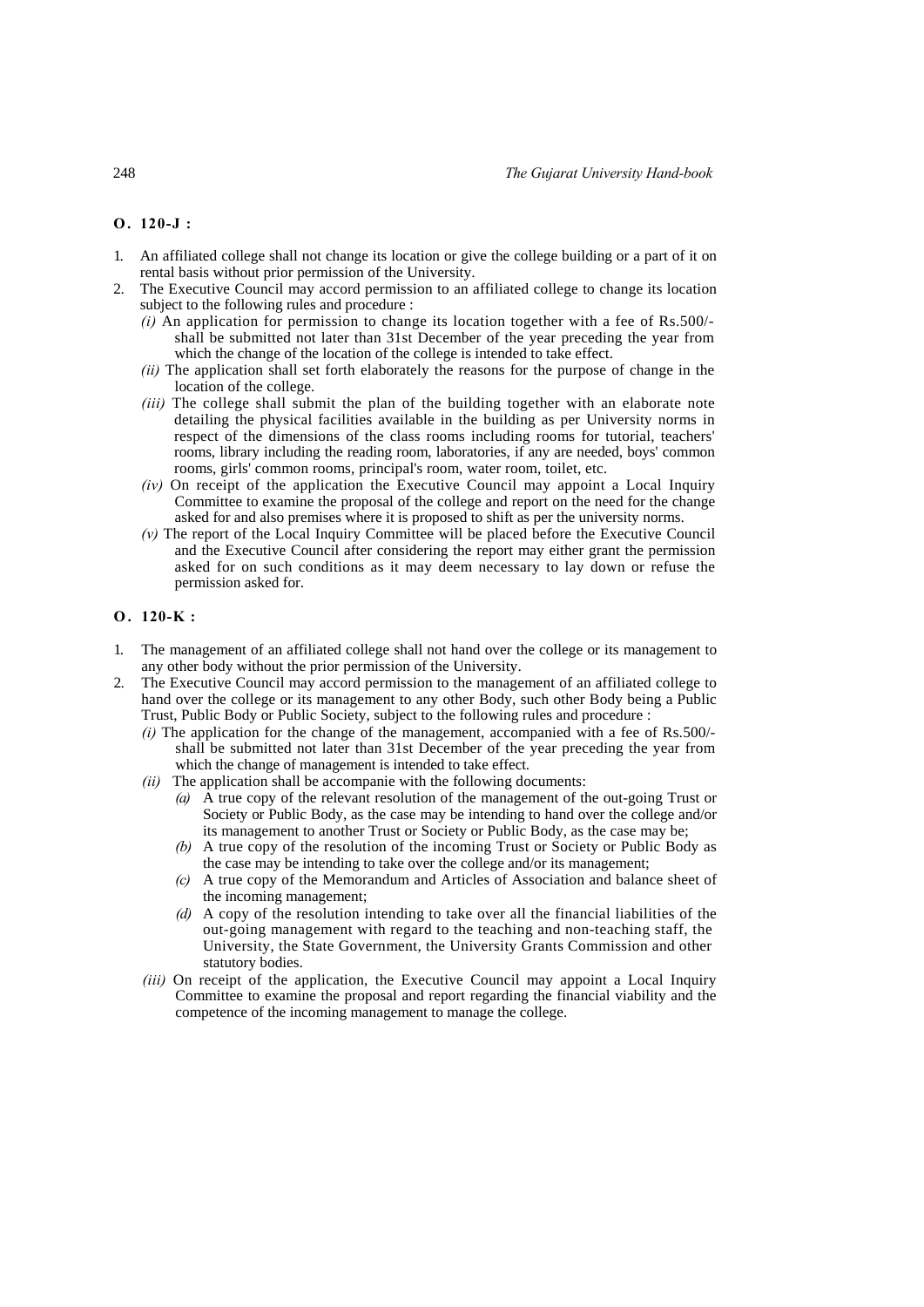*(iv)* The report of the Local Inquiry Committee will be placed before the Executive Council and the Executive Council, after considering the report, may either accord its permission to the proposed change-over of the management on such conditions as it may deem

necessary to lay down or refuse the permission asked for.

## **O. 120-L** :

It shall not be competent for the management of an affiliated college to lease the college building or any part thereof on a rental basis or otherwise, or to reduce number or area of classrooms, other rooms, library, laboratory, etc. The management shall also ensure that the college building or any part thereof shall not be utilised for any purpose other than the normal activity of the college, without prior permission of the University, provided that any room or any part thereof in the college building may be utilised for any other legitimate activity during the vacations, when it is not required for any University examination or any other University activity.

## **(26) EXAMINATIONS**

# **(a) Alterations of Dates of Examinations**

# **O. 121 :**

Whenever any of the days on which any examination has to be held according to the Ordinances for the time being in force happens to be holiday, declared as such by the University, or, when, in the opinion of the Executive Council, there is sufficient reason for altering the days for holding any examination as fixed by the Ordinances, it shall be competent to the Executive Council to fix such days, other than the days fixed by the Ordinances, for holding such examination as they may consider proper.

# **(b) Appointment of Examiners**

## **O. 122 :**

Application for Examinership shall be made to the Registrar in the prescribed form obtained from the office of the Registrar, within the date which will be notified from time to time.

## **O. 123 :**

The Registrar shall send a complete list of names received for Examinership in each subject to the Board of Studies concerned which will prepare the panels.

# **(c) Award of Scholarships, Prizes and Medals**

#### **O. 124 :**

No candidate shall be eligible for any Fellowship, Prize, Medal or other award, who presents himself for the Examination to which the Award relates, more than one year after the expiry of the minimum period prescribed by the regulations governing that Examination. The computation of the period for the purpose of this regulation shall begin from the date of passing of the preceding lower examination which qualified the candidate to enter on the course for the higher examination.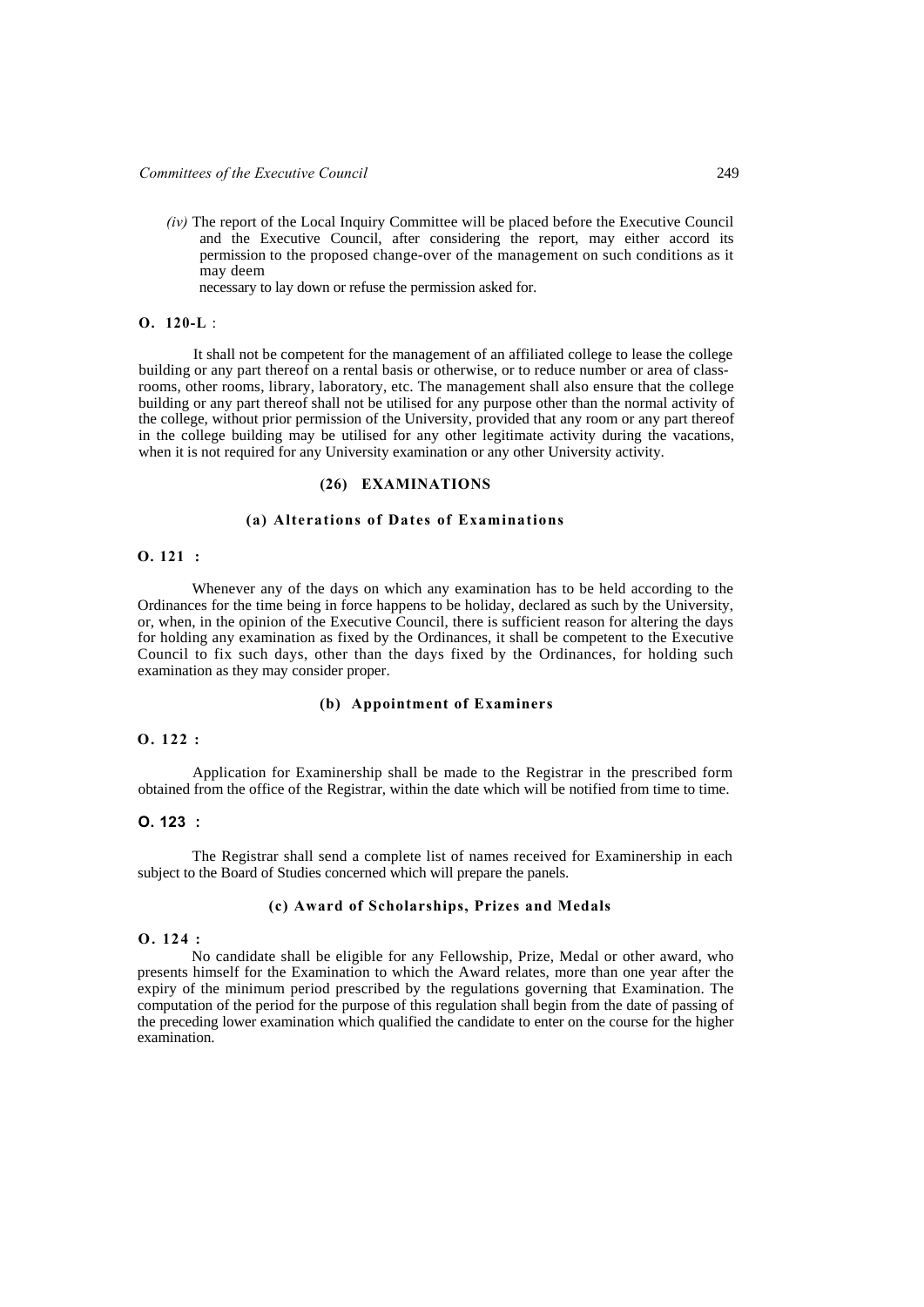#### **(d) Exemptions**

Except as herein otherwise provided a candidate who has passed a University Examination in a subject or subjects in which identical papers (and practical tests) are prescribed for another examination, shall (at his option) be entitled to exemption at the other examination from such subject or subjects, provided, always that the standard attained at the original examination is not lower than that required at the other examination. Candidate so exempted shall not be eligible for classes or for University awards. A candidate who has passed the examination after obtaining the benefit of condonation shall be deemed to have passed in individual subjects of the examination with the minimum percentage of marks required for a pass in such subjects.

#### **O. 126 :**

When a student who has earned exemption in one or more subjects at an examination appears next for that examination, he must once and for all make his election whether he will avail himself of the exemption or appear for the whole examination. If he elects to appear for the whole examination then thereafter he cannot claim the benefit of the old exemption. But on his appearing for the whole examination he may again earn exemption in one or more subjects and such fresh exemption earned will again be subject to the above provision. If he elects to avail himself of the exemption, then he must appear in all the remaining subjects at the same time. It is open to him to earn further exemption in one or more of the remaining subjects in which he so appears.

**O. 127 :** 

- 1. When, under the relevant rules for the examination concerned, a candidate is allowed to keep terms or to register himself as an external candidate for a higher examination, he will not be permitted to appear for the higher examination, unless (1) he has previously passed in the remaining subject or each of the remaining subjects, as the case may be, of the lower examination, or (2) he appears in the remaining subject or subjects, as the case may be, in the same examination season in which he appears at the higher examination.
- 2. In the latter case, the candidate will, under no circumstances, be declared to have passed the higher examination or be declared eligible to keep terms for the next higher examination, when such provision for such A.T.K.T. made under the relevant rule, unless he has passed in the aforementioned remaining subject or subjects, as the case may be, of the lower examination and in the event of his not passing in the remaining subject or subjects of the lower examination, his result of the higher examination shall be withheld. In order to pass in the remaining subject or subjects, as the case may be, of the lower examination, the candidate will be required to obtain at least the minimum marks prescribed for passing in each head of passing in the remaining subject or subjects as well as in the total of such heads, if the total is also a head of passing at the lower examination.
- 3. If the candidate fails to pass in the remaining subject or subjects of the lower examination within three years in case of the faculties of Arts, Science and Commerce and within two years in case of all other faculties from the date his

**O. 125 :**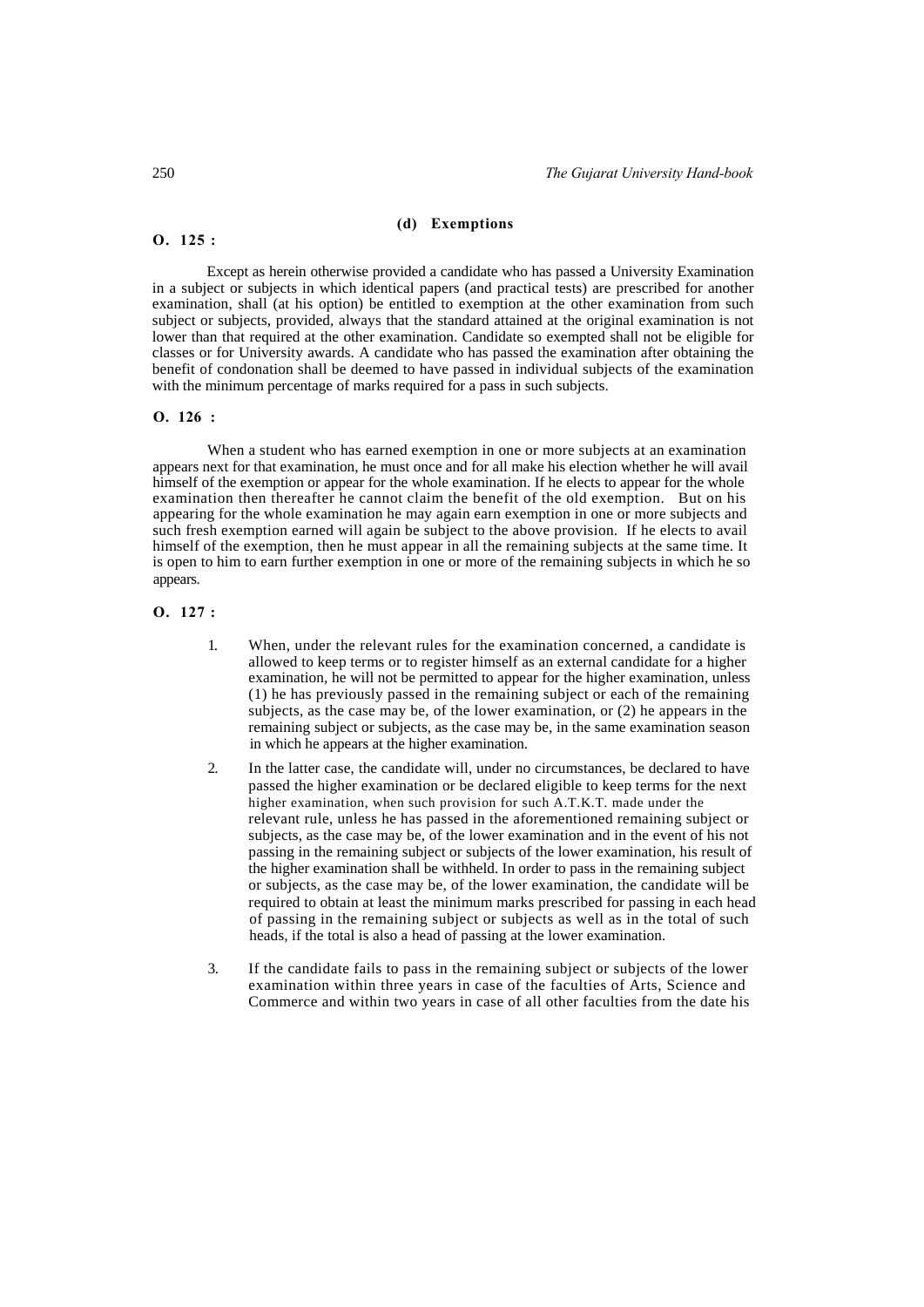result for the higher examination is to have been withheld, he will forfeit all the benefits occurring from the marks obtained by him at the higher examination provided that the terms kept by him for the higher examination will be available to him for further appearance at that examination.

4. Notwithstanding anything contained hereinabove in the case of a candidate whose result was declared to have been withheld under (2) above, no time limit shall be operative for a candidate for passing in the remaining subject or subjects, as the case may be, of the second year examination in the faculty of Arts, Science and Commerce only from the date on which his result for the third year examination to the faculty concerned has been withheld. In such a case, on a candidate passing in the remaining subject or subjects of the second year examination in the faculty concerned, his result for the third year examination will be declared.

# **O. 128 :**

(1) A student who has satisfied all the requirements of the prescribed course of studies at his college including the necessary minimum attendance and is certified by the Principal as eligible for admission to an examination shall be called an ex-student for that examination, if after certification, *(i)* he has not appeared, or appeared and failed in that examination, and *(ii)* has not joined a college for the same course.

(2) An ex-student shall be entitled, without being required to keep fresh terms, to have his application for admission to the examination on a subsequent occasion sent only through the college by whose Principal he was certified under clause (1) above, if he has not joined another college (for the same or a different course).

Provided that in case the college by whose Principal the student was certified under clause (1) above, ceases to be affiliated to the University for the course of studies leading to that examination, the student shall be entitled to send his application directly to the University.

(3) A student who has forfeited his status as an ex-student for a particular examination by joining a college for a course of studies leading to that examination may have his application sent only by the Principal of that college, if he is satisfied with the candidate's conduct and progress even though the candidate may not have kept the terms as defined in O. 99.

(4) An ex-student who joins a college for a course of studies leading to an examination other than the one to which he is eligible for admission as an ex-student shall submit his application for admission through the college which he so joins, whether he wishes to appear for the examination for which he has kept his attendance at that college or for the examination at which he is entitled to appear as an ex-student. In the latter case, the Principal shall certify his attendance on the strength of the transference certificate of the college at which he kept his attendance in the first instance, and shall also certify as to the candidate's conduct.

(5) Notwithstanding clauses (3) and (4) above, ex-student for a particular examination may, by a special notification, be required to keep fresh terms, if in the opinion of the University authorities, the courses of studies leading to that examination have been materially altered.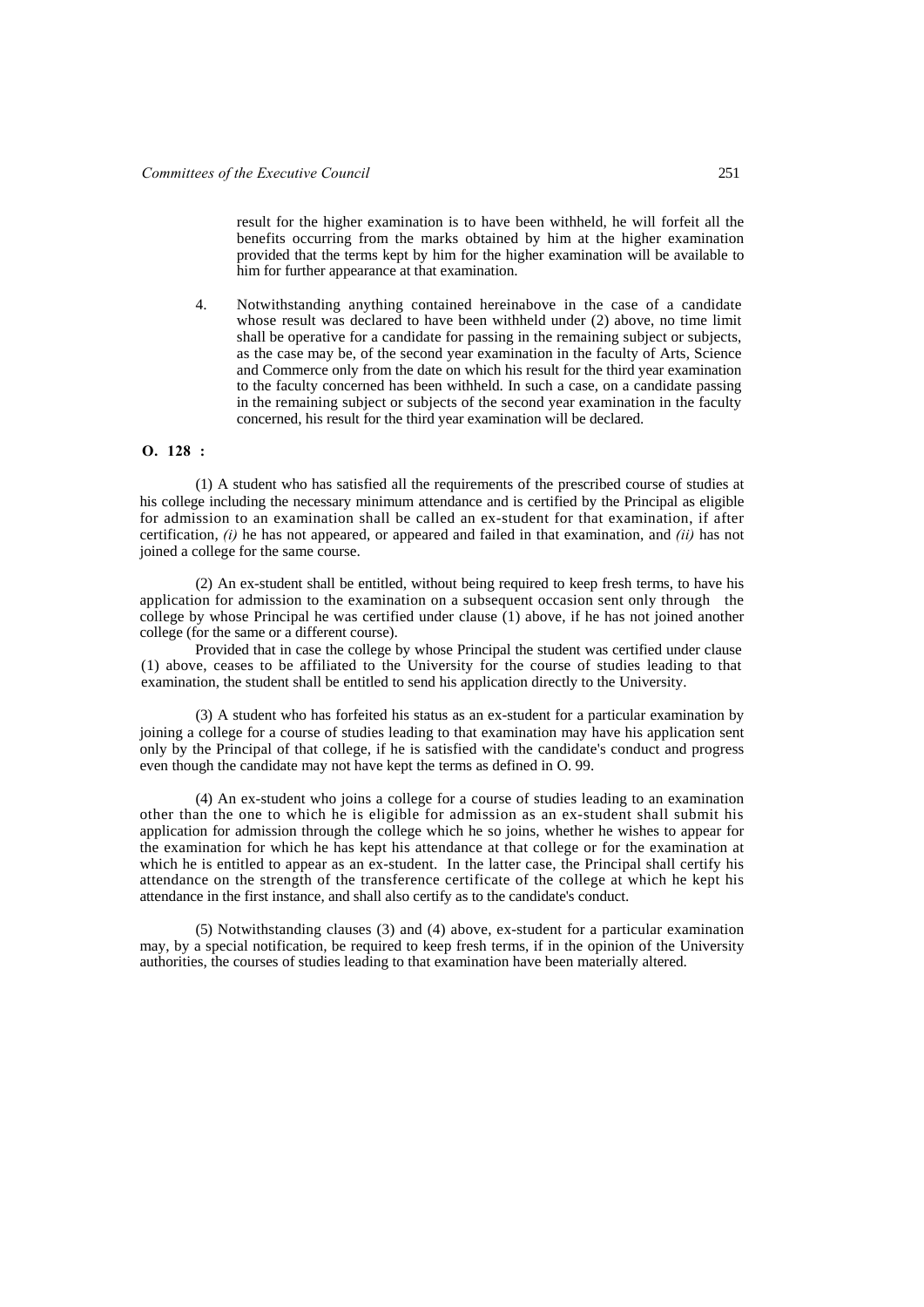# **CONDUCT OF EXAMINATIONS**

# **O. 129 :**

All examinations, admission to which is dependent on candidates applying by the appointed time, with the prescribed certificates and paying the Registrar the prescribed fees through the Heads of the Institutions or otherwise, as the Vice-Chancellor may direct, shall be held at such times, in such place and commencing on such dates as the Vice-Chancellor may decide from time to time.

The fees for examination prescribed for each examination and information as to how many times each examination be held is as specified below :

| Name of the                                                                                                                                                                                                                                                                                                             | How many times                                                                          | Examination                                                                                                 |
|-------------------------------------------------------------------------------------------------------------------------------------------------------------------------------------------------------------------------------------------------------------------------------------------------------------------------|-----------------------------------------------------------------------------------------|-------------------------------------------------------------------------------------------------------------|
| Examination                                                                                                                                                                                                                                                                                                             | held in a year?                                                                         | Fees Rs.                                                                                                    |
| 1                                                                                                                                                                                                                                                                                                                       | $\overline{2}$                                                                          | 3                                                                                                           |
| <b>External Examinations:</b>                                                                                                                                                                                                                                                                                           |                                                                                         |                                                                                                             |
| First B.A. (External)                                                                                                                                                                                                                                                                                                   | Once                                                                                    | $70/-$                                                                                                      |
| Second B.A. (External)<br>Third B.A. (External)                                                                                                                                                                                                                                                                         | Once<br>Once                                                                            | $85/-$<br>$100/-$                                                                                           |
| <b>Faculty of Arts:</b>                                                                                                                                                                                                                                                                                                 |                                                                                         |                                                                                                             |
| First B.A.                                                                                                                                                                                                                                                                                                              | Once                                                                                    | $30/-$                                                                                                      |
| Second B.A.<br>Third B.A.<br>M.A. Part I<br>M.A. Part II<br>Master of Labour Welfare<br>Bachelor of Library Science<br>F.Y. Dip. in Drama<br>S.Y. Dip. in Drama<br>Junior Certificate Course<br><b>Examination</b> in English<br>Senior Certificate Course<br><b>Examination</b> in English<br>F.Y. Dip. in Linguistics | Once<br>Twice<br>Once<br>Twice<br>Twice<br>Once<br>Once<br>Once<br>Once<br>Once<br>Once | $40/-$<br>$50/-$<br>$50/-$<br>$50/-$<br>$100/-$<br>$75/-$<br>$25/-$<br>$40/-$<br>$20/-$<br>$20/-$<br>$25/-$ |
| S.Y. Dip. in Linguistics<br>Diploma in Mathematical<br>Economics & Econometrics<br>Analysis & Policy<br>M. P. E. Part I<br>M. P. E. Part II                                                                                                                                                                             | Once<br>Once<br>Once<br>Third Monday<br>of April<br>Once<br>Fourth Monday<br>of April   | $25/-$<br>$50/-$<br>$200/-$<br>10th February<br>$200/-$<br>10th February                                    |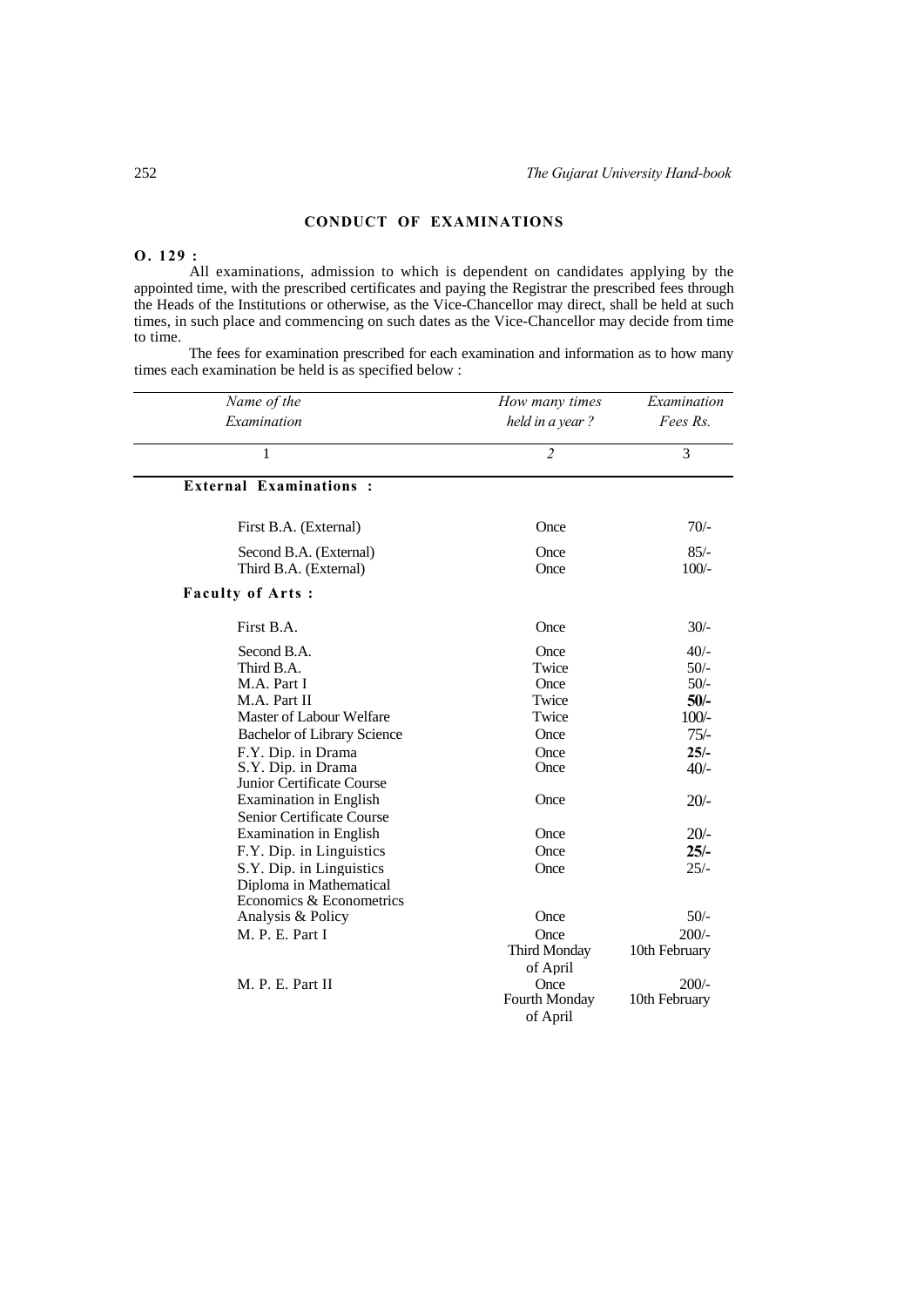# **Faculty of Education** :

|    | B.Ed. Part I<br><b>B.Ed. Part II</b><br>M.Ed.                                                                                                                                                                     | Once<br>Once<br>Once                                     | 15/<br>15/<br>75/                               |
|----|-------------------------------------------------------------------------------------------------------------------------------------------------------------------------------------------------------------------|----------------------------------------------------------|-------------------------------------------------|
|    | <b>Faculty of Science:</b><br>First B.Sc.                                                                                                                                                                         | Once                                                     | 40/                                             |
|    | Second B.Sc.<br>Third B.Sc. (Sp. & Gen.)<br>M.Sc, Part I (other than Maths.)<br>M.Sc, Part II (other than Maths.)<br>M.Sc, Part I (Maths.)<br>M.Sc, Part II (Maths.)<br>Ph.D. (Trans. Test.)<br>(French & German) | Once<br>Twice<br>Once<br>Twice<br>Once<br>Twice<br>Twice | 45/<br>$50/$<br>75/<br>75/<br>50/<br>50/<br>25/ |
|    | <b>Faculty of Engineering:</b>                                                                                                                                                                                    |                                                          | $30/-$                                          |
| 1. | Semester-I (B.E. I Part I)                                                                                                                                                                                        | Twice                                                    |                                                 |
| 2. | T.T.)<br>Exam, in Engg. (C.M.E. & Ch. &<br>Semester-II (B.E. I Part II)                                                                                                                                           | Twice                                                    | $30/-$                                          |
|    | T.T.)<br>Exam, in Engg. $(C.M.E. & Ch. &$                                                                                                                                                                         |                                                          | $40/-$                                          |
| 3. | Semester-IH (B.E. II Part I)                                                                                                                                                                                      | Twice                                                    |                                                 |
| 4. | (C. or M. & E. or Ch. or I.C./E.C.<br>& T.T.)<br>Semester-IV (B.E. II Part II)                                                                                                                                    | Twice                                                    | $40/-$                                          |
|    | & T.T.)<br>(C. or M. & E. or Ch. or I.C./E.C.                                                                                                                                                                     |                                                          | $50/-$                                          |
| 5. | Semester-V (B.E. III Part I)                                                                                                                                                                                      | Twice                                                    |                                                 |
| 6. | & T.T.)<br>(C. or M. or B. or Ch. or I.C./E.C.<br>Semester-VI (B.E. III Part II)                                                                                                                                  | Twice                                                    | $50/-$                                          |
|    | & T.T.)<br>(C. or M. or E. or Ch. or I.C./E.C.                                                                                                                                                                    |                                                          | $70/-$                                          |
| 7. | Semester-VII (B.E. IV Part I)                                                                                                                                                                                     | Twice                                                    |                                                 |
| 8. | $&$ T.T.)<br>(C. or M. or E. or Ch. or I.C./E.C.<br>Semester-VIII (B.E. IV Part II)                                                                                                                               | Twice                                                    | $70/-$                                          |
|    | $&$ T.T.)<br>(C. or M. or E. or Ch. or I.C./E.C.                                                                                                                                                                  |                                                          | $30/-$                                          |
|    | (PDDC)<br>1. Semester-I (CM. & E. & E. C.)                                                                                                                                                                        | Twice                                                    |                                                 |
|    | C.)<br>2. Semester-II (C. or M. or E. or E.                                                                                                                                                                       |                                                          | $30/-$                                          |
|    | (PDDC)                                                                                                                                                                                                            | Twice                                                    | $40/-$                                          |
|    | 3. Semester-III<br>11<br>4. Semester-IV                                                                                                                                                                           | Twice                                                    | $40/-$                                          |
|    | "<br>5. Semester-V                                                                                                                                                                                                | Twice                                                    | $50/-$                                          |
|    | "<br>6. Semester-VI                                                                                                                                                                                               | Twice                                                    | $50/-$                                          |
|    | $^{\dagger}$                                                                                                                                                                                                      | Twice                                                    | $60/-$                                          |
|    | 7. Semester-VII<br>$^{\dagger}$                                                                                                                                                                                   | Twice                                                    | $60/-$                                          |
|    | 8. Semester-VIII                                                                                                                                                                                                  | Twice                                                    |                                                 |
|    | T.T.)                                                                                                                                                                                                             |                                                          |                                                 |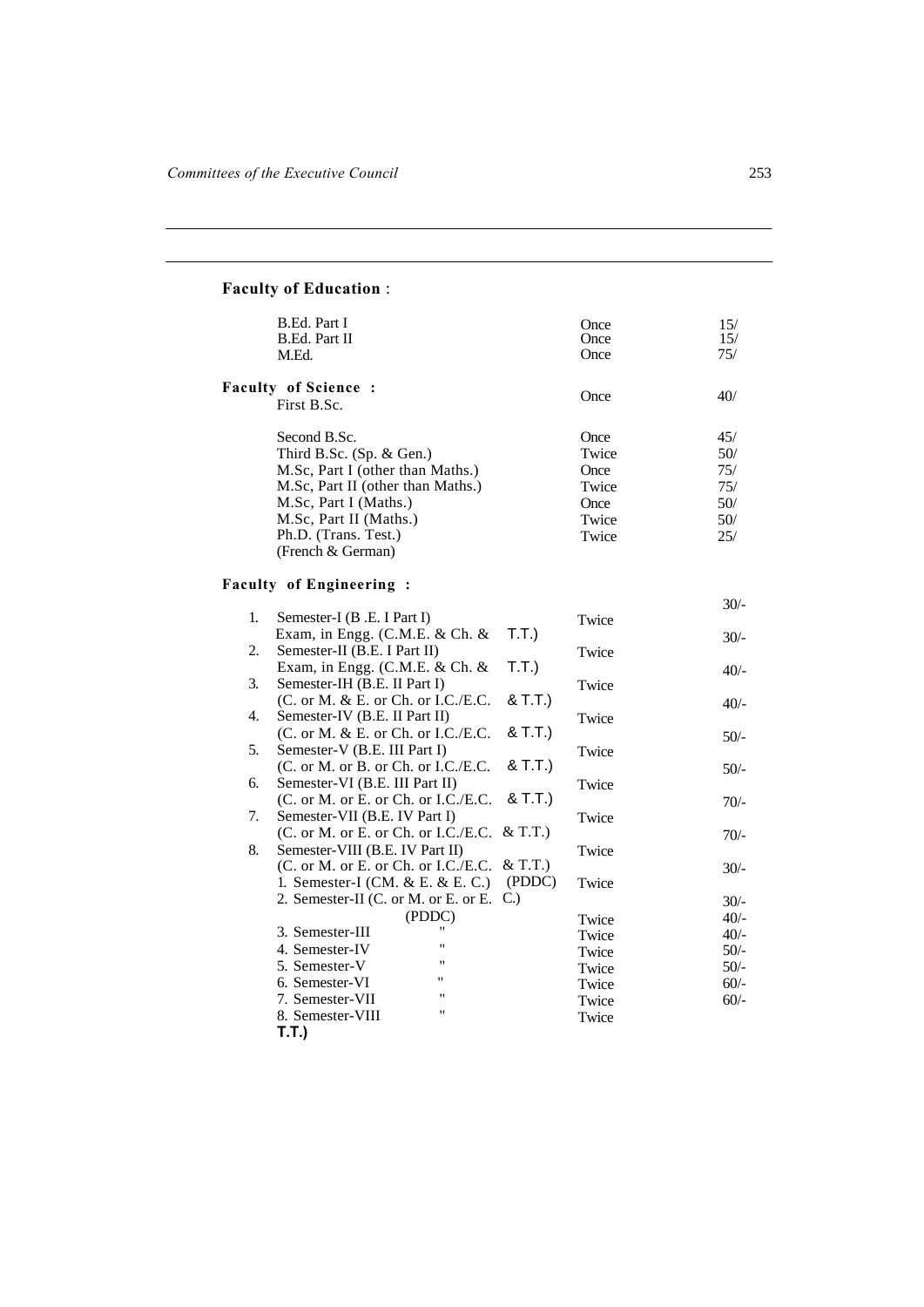| M.E. Semester-I (C. or M. or E.)              | Twice | 100/    |
|-----------------------------------------------|-------|---------|
| M.E. Semester-II                              | Twice | 100/    |
| M.E. Dissertation (Sem. III & IV)             | Twice | 150/    |
| <b>Faculty of Law:</b>                        |       |         |
| First LL.B. (Monsoon Semester)                | Twice | 40/     |
| First LL. B. (Winter Semester)                | Twice | 40/     |
| Second LL. B. (Monsoon Semester)              | Twice | 40/     |
| Second LL.B. (Winter Semester)                | Twice | 40/     |
| Third LL. B. (Monsoon Semester)               | Twice | 45/     |
| Third LL.B. (Winter Semester)<br>LL.M. Part I | Twice | 45/     |
|                                               | Twice | 100/    |
| LL.M. Part II                                 | Twice | 100/    |
| D.I.P.                                        | Once  | 40/     |
| D.T.L.P.                                      | Once  | 40/     |
| <b>Faculty of Commerce:</b>                   |       |         |
|                                               | Once  | 30/     |
| First B.Com.                                  |       |         |
| Second B.Com.                                 | Once  | 40/     |
| Third B.Com.                                  | Twice | 50/     |
| M.Com., Part I                                | Once  | 60/     |
| M.Com., Part II                               | Twice | 60/     |
| Certificate Exam In                           |       |         |
| <b>Computer Programming</b>                   | Twice | $25/-$  |
| <b>Faculty of Medicine:</b>                   |       |         |
| First M.B.B.S.                                |       |         |
| Second M.B.B.S.                               | Twice | $40/-$  |
| Final M.B.B.S.                                | Twice | $50/-$  |
| M.D. & M.S.                                   | Twice | $75/-$  |
| D.P.M., Part I                                | Twice | $200/-$ |
| D.P.M., Part II                               | Twice | $100/-$ |
| First Year B.Sc. (Nursing)                    | Twice | $100/-$ |
| Second Year B.Sc. (Nursing)                   | Twice | $50/-$  |
| B.Sc. (Med.)                                  | Twice | $75/-$  |
| M.Sc. (Med.)                                  | Twice | $100/-$ |
| D.A.                                          | Twice | $200/-$ |
| $D.M - R.E.$                                  | Twice | $100/-$ |
| D.G.O.                                        | Twice | $100/-$ |
| D.O.                                          | Twice | $100/-$ |
| D.JPed.                                       | Twice | $100/-$ |
|                                               | Twice | $100/-$ |
| D.V. & D.                                     | Twice | $100/-$ |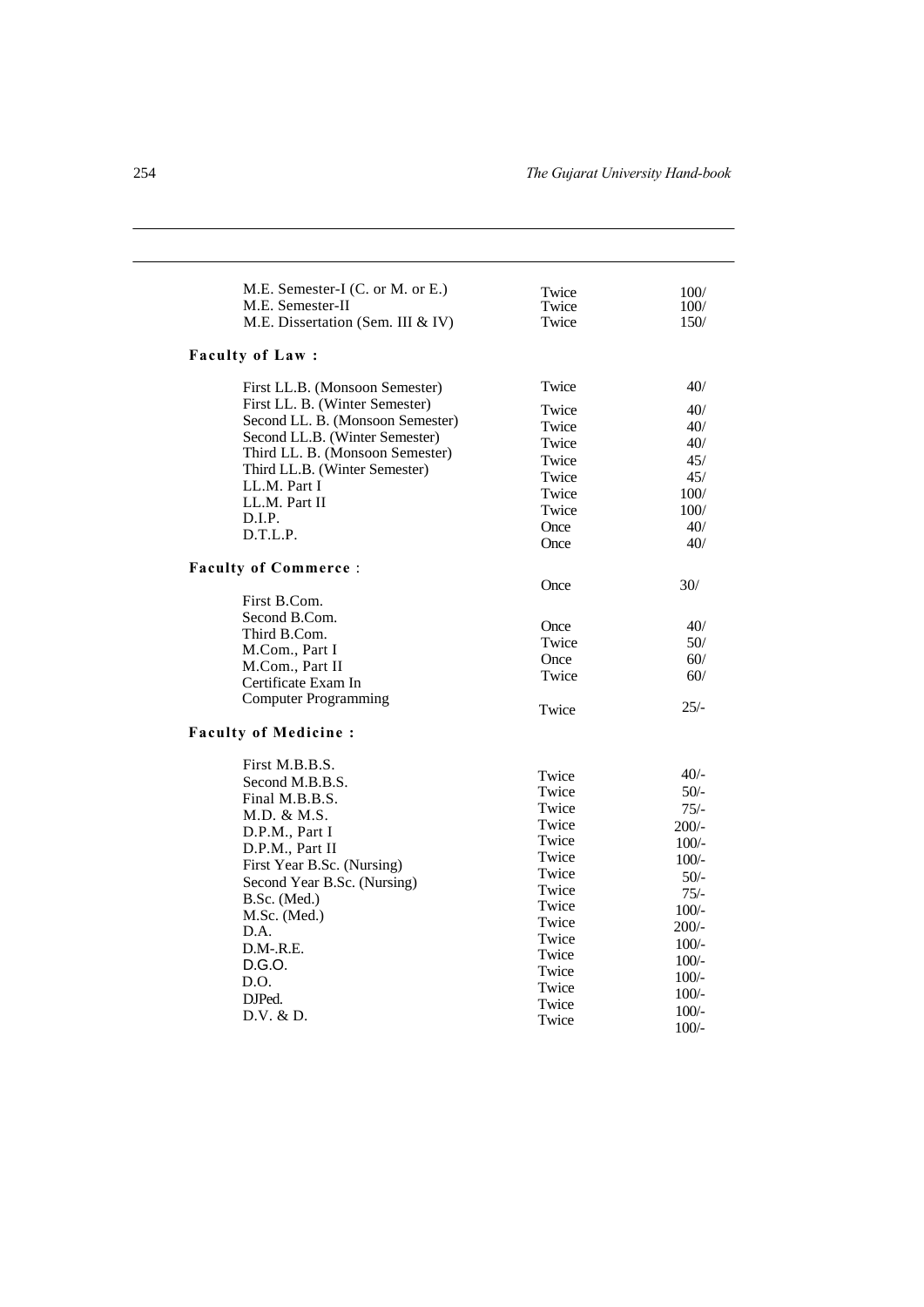| $\mathbf{1}$                                | $\overline{2}$ | 3       |
|---------------------------------------------|----------------|---------|
| D.T.C.D.                                    | Twice          | $100/-$ |
| D.L.O.                                      | Twice          | $100/-$ |
| D.P.S.W.                                    | Twice          | $100/-$ |
| D.P.O.T.                                    | Twice          | $100/-$ |
| First Year B.Sc. A.S.T.                     | Twice          | $100/-$ |
| Second Year B.Sc. A.S.T.                    | Twice          | $100/-$ |
| D.M.S.P., Part I                            | Twice          | $100/-$ |
| D.M.S.P., Part II                           | Twice          | $100/-$ |
| D.P.N.                                      | Twice          | $100/-$ |
| D.S.E.N.C.                                  | Twice          | $100/-$ |
| Faculty of Dental Surgery:                  |                |         |
|                                             |                |         |
| First B.D.S.                                | Twice          | $40/-$  |
| Second B.D.S.                               | Twice          | $50/-$  |
| Third B.D.S.                                | Twice          | $75/-$  |
| Final B.D.S.                                | Twice          | $100/-$ |
| M.D.S., Part I                              | Twice          | $100/-$ |
| M.D.S., Part II                             | Twice          | $200/-$ |
| Faculty of Pharmacy:                        |                |         |
|                                             |                |         |
| F.Y. Pharm. (Dip.)<br>1.                    | Twice          | $40/-$  |
| 2.<br>Int. Pharmacy (Dip.)                  | Twice          | $50/-$  |
| 3.<br>First B. Pharm.                       | Twice          | $75/-$  |
| Second B. Pharm.<br>4.                      | Twice          | $75/-$  |
| 5.<br>Third B.Pharm.                        | Twice          | $90/-$  |
| Fourth B.Pharm., i.e., Final B.Pharm.<br>6. | Twice          | $100/-$ |
| 7.<br>M.Pharm., Part I                      | Twice          | $125/-$ |
| 8.<br>M. Pharm., Part II                    | Twice          | $125/-$ |
| M. Phil.                                    | Once           | $75/-$  |
|                                             |                |         |

### **O. 129-A :**

Notwithstanding anything contained in the above Ordinance, a blind candidate appearing at any of the examinations of this University will be exempted from payment of examination fees on production of a certificate regarding his blindness from a Civil Surgeon or the Principal of an affiliated college or a Member of the Court for the time being or Gazetted Government Officer.

Provided that in case of a blind candidate appearing at any examination shall be required to pay only a fee of Rs.10/- as the registration fee and shall be exempted from the payment of any examination fee.

Notwithstanding anything contained above, a blind student pursuing his post-graduate studies in any of the University schools, recognised institutions or at any post-graduate centre of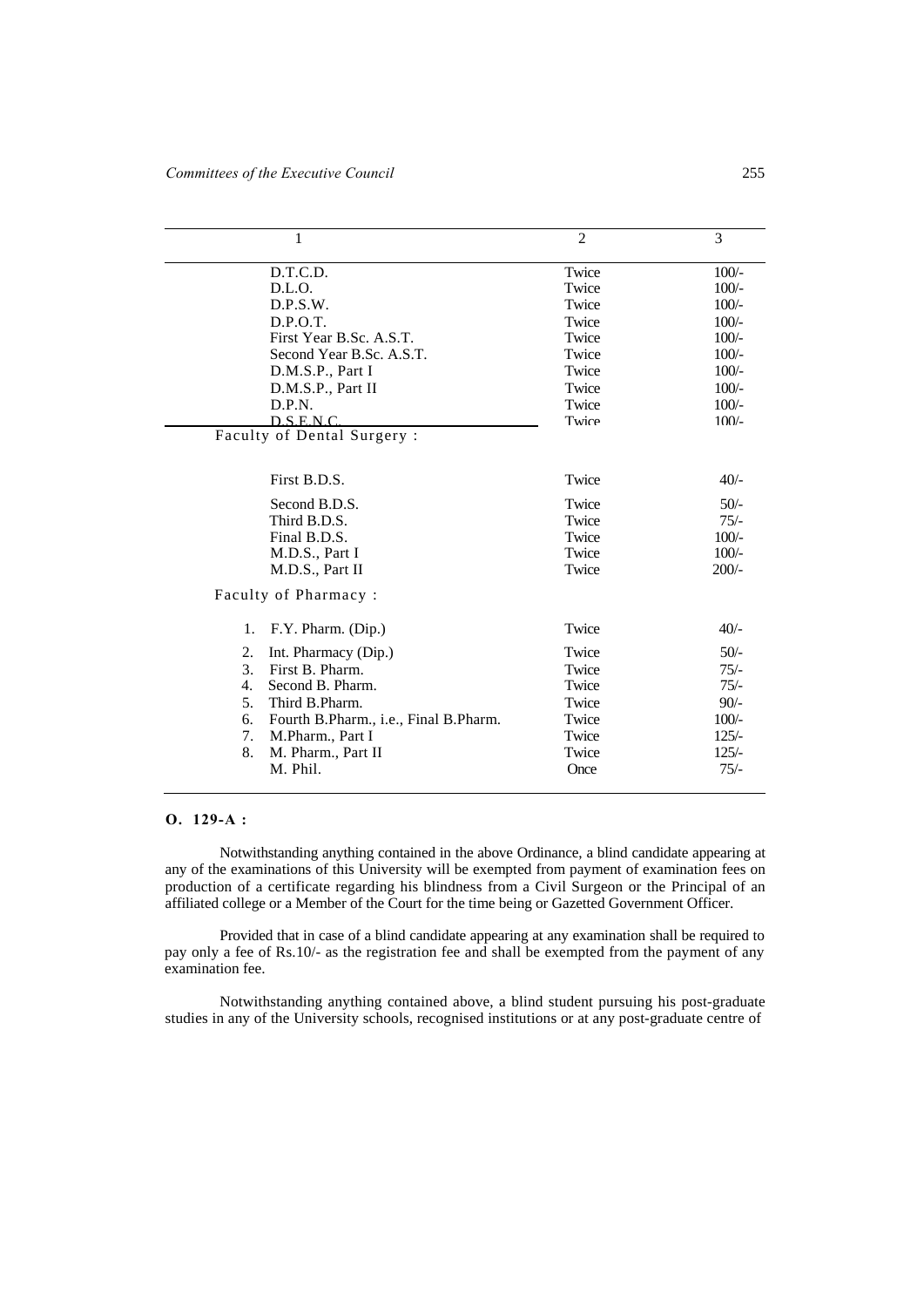the University will, on production of evidence of his blindness to the satisfaction of the Director of the post-graduate school or a Principal of the college where a post-graduate centre is instituted by the University will be permitted to study on payment of only half of the term fees, prescribed for each term, provided his income or his guardian's income docs not exceed Rs.6,000/- per annum.

### **O. 129-B :**

No application for admission to any of the various examinations (Regular or External) and no application for admission to a degree or a diploma either in person or in absentia shall ordinarily be entertained, provided that the Registrar may, in his discretion, accept such application if it is received within not more than two weeks or fourteen days after the prescribed date on the applicant paying a late fee of Rs.10/- (ten rupees) only in such cases.

# **O. 130 :**

Examination fees once paid shall not be refunded except in the circumstances and to the extent mentioned herebelow :

- (1) Where the candidate dies prior to the examination, the entire fee shall be refunded.
- *(2) Where the candidate remains absent at the examination, one half of the fee shall be refunded.*
- (3) If a college withdraws the term before the start of the examination full fees shall be refunded.
- (4) Such refund must be claimed by the candidate within a period of six months from the date of declaration of the result of the examination in which he/she was to have appeared,

#### **O. 131 :**

When there is more than one centre for a written examination, question-paper shall be given to candidates on the same day and at the same time in every centre.

## **0, 132 :**

Unless otherwise specially provided for, all examinations except practical and *viva-voce*  shall be conducted by means of printed or written papers.

## **O. 133 :**

No question calling for a declaration of a religious belief on the part of a candidate shall be put at any University Examination and no answer or translation given by any candidate shall be objected to on the ground of its giving expression to any particular form of religious belief.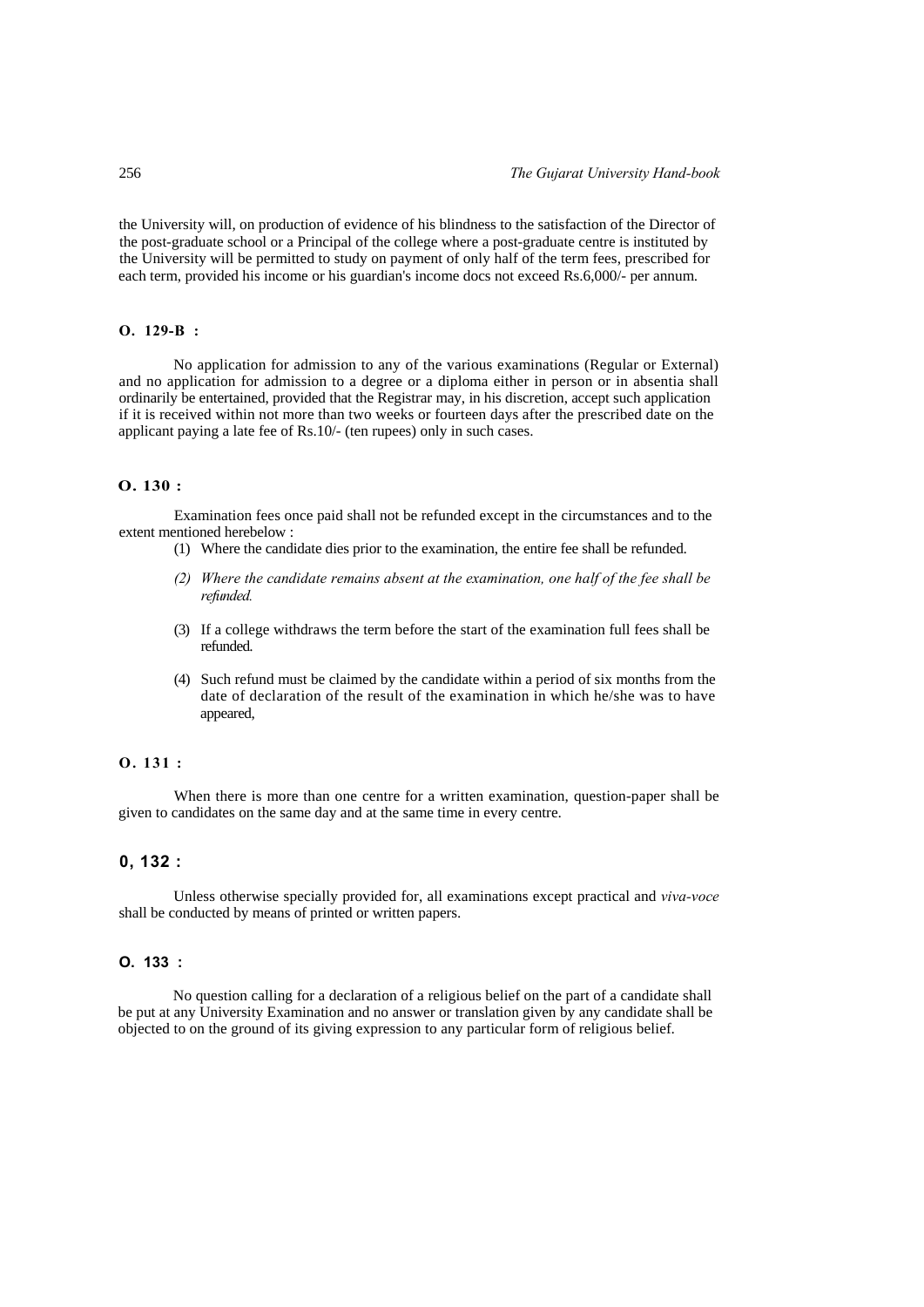### **O. 134 :**

On receipt of a report regarding the misconduct of any student at any University or College examination, including breach of any of the rules laid down by the Executive Council for the proper conduct of examination or a student indulging himself in any activity which either intimidates or instigates other students for not appearing at any College or University examination or disturbing or attempting to disturb any College or University examination, the Executive Council shall have power to punish such misconduct in any one or more of the following ways :

- *(i)* Debarring such student from any University or College examination either permanently or for a specified period;
- *(ii)* Restraining him from taking admission to or attending any course of studies in a college, recognised institution or a University Department;
- *(iii)* Restraining him from taking admission to any Convocation for the purpose of conferring degrees;
- *(iv)* Cancelling the result of such a student, if he is a candidate at any University or College examination;
- *(v)* Cancelling or withdrawing University Scholarships, if any, held by him;
- *(vi)* Cancelling award prize and/or medal, if any, awarded to him.

The decision of the Executive Council as to what constitutes misconduct for the purpose of inflicting punishment under the provisions of the ordinance shall be final.

**O. 135 :** 

The Executive Council shall have the power to exclude any candidate from a University examination on being satisfied that he is suffering from an infectious or contagious disease. Whenever any candidate is thus excluded, the fee paid by him for admission to the examination shall be refunded to him.

#### **O. 135-A :**

- (1) It shall be the duty of every student studying in Pre-University Class or the First Year of the Diploma Classes and for one year immediately following thereafter in any of the colleges affiliated to this University pursuing a course Of studies leading to his first Degree or Diploma, as the case may be, to complete to the satisfaction of the Principal of the college either *(i)* a course of N.C.C. Training prescribed in this behalf by the N.C.C. authorities, or *(ii)* a course of Physical Training prescribed by the Syndicate from time to time.
- (2) For the purpose of admission to an Examination, it will be necessary for a candidate to obtain, inter alia, a certificate from the Principal of his having attended, during the course of terms entitling him to admission to that examination not less than 75% of the total number of N.C.C. Parades or 75% of the total number of Physical Training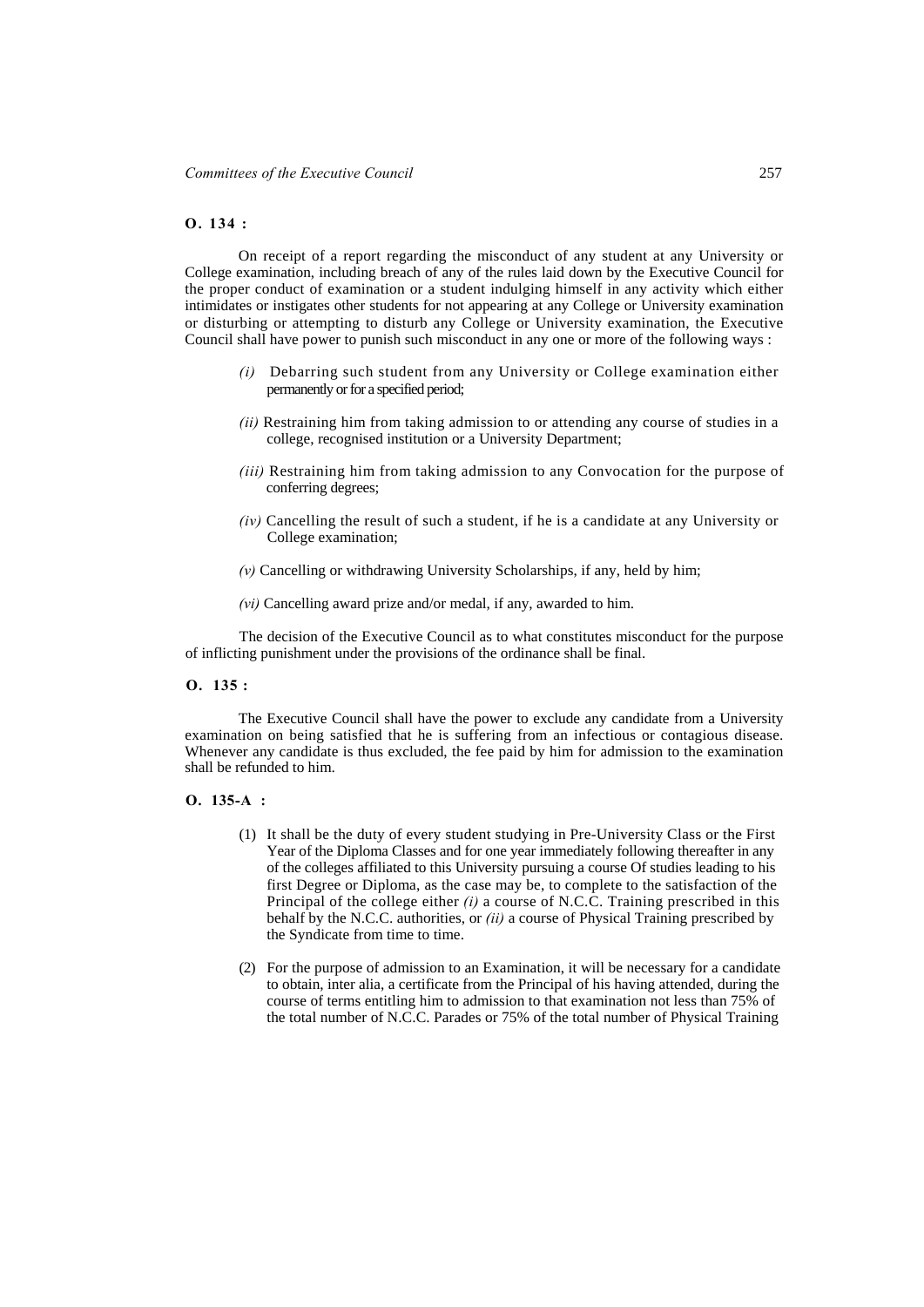periods, as the case may be, in each year, provided that it shall be competent for the Principal of a College to condone a candidate's deficiency in attendance at N.C.C. Parades or Physical Training periods, as the case may be, to a further extent of 15% parades or Physical Training periods on grounds of health or participation in Inter-Collegiate, Inter-Zonal or Inter-University tournaments.

Provided further that those who volunteer to join the National Cadet Corps shall be governed by the provisions of the National Cadet Corps Act and the rules framed under that act for all purposes including the attendance at Parades as well as camps and other activities, if any.

(3) Notwithstanding anything contained above, a candidate shall be exempted by the Principal of his college from undergoing both the N.C.C. training and Physical training, if *(a)* he joins the National Service Corps as and when it is introduced in his college and fulfils to the satisfaction of his Principal all its requirements that may be prescribed by the University from time to time, or *(b)* he is exempted by the Principal of his college from undergoing both the N.C.C. training and Physical training on production of a medical certificate from a Civil Surgeon.

#### **O. 136 :**

As soon as practicable after the conclusion of an examination, the Executive Council shall publish a list of the numbers of successful candidates in the following manner, the names except when otherwise stated, being arranged in alphabetical order under each centre according to the subjects offered:

|                      | Name of the examination |
|----------------------|-------------------------|
| External Examination |                         |

*Name of the examination The result how published*

| $Pre-IIni$ . Arts $(Ext.)$<br>First B.A. (Ext.) |                | In two classes and pass<br>-do-                               |
|-------------------------------------------------|----------------|---------------------------------------------------------------|
| Second B.A. (Ext.)                              |                | $-do-$                                                        |
| Third B.A. (Ext.)                               |                | -do-                                                          |
| <b>Faculty of Arts including Education</b>      |                |                                                               |
| Pre-Uni. Arts                                   |                | -do-                                                          |
| First B.A.                                      |                | $-do-$                                                        |
| Second B.A.                                     |                | -do-                                                          |
| Third B.A.                                      |                | -do-                                                          |
| M.A. Part I                                     |                | In pass class                                                 |
| M.A., Part II                                   |                | First Class with Distinction.<br>First Class and Second Class |
| D.Ed., Part I                                   |                |                                                               |
| D.Ed., Part II                                  | Taken together | Pass and pass with Distinction                                |
|                                                 |                | First class with Distinction.                                 |
| B. Ed., Part I<br>B.Ed., PartII                 | Taken together | First class, Second class and<br>pass class                   |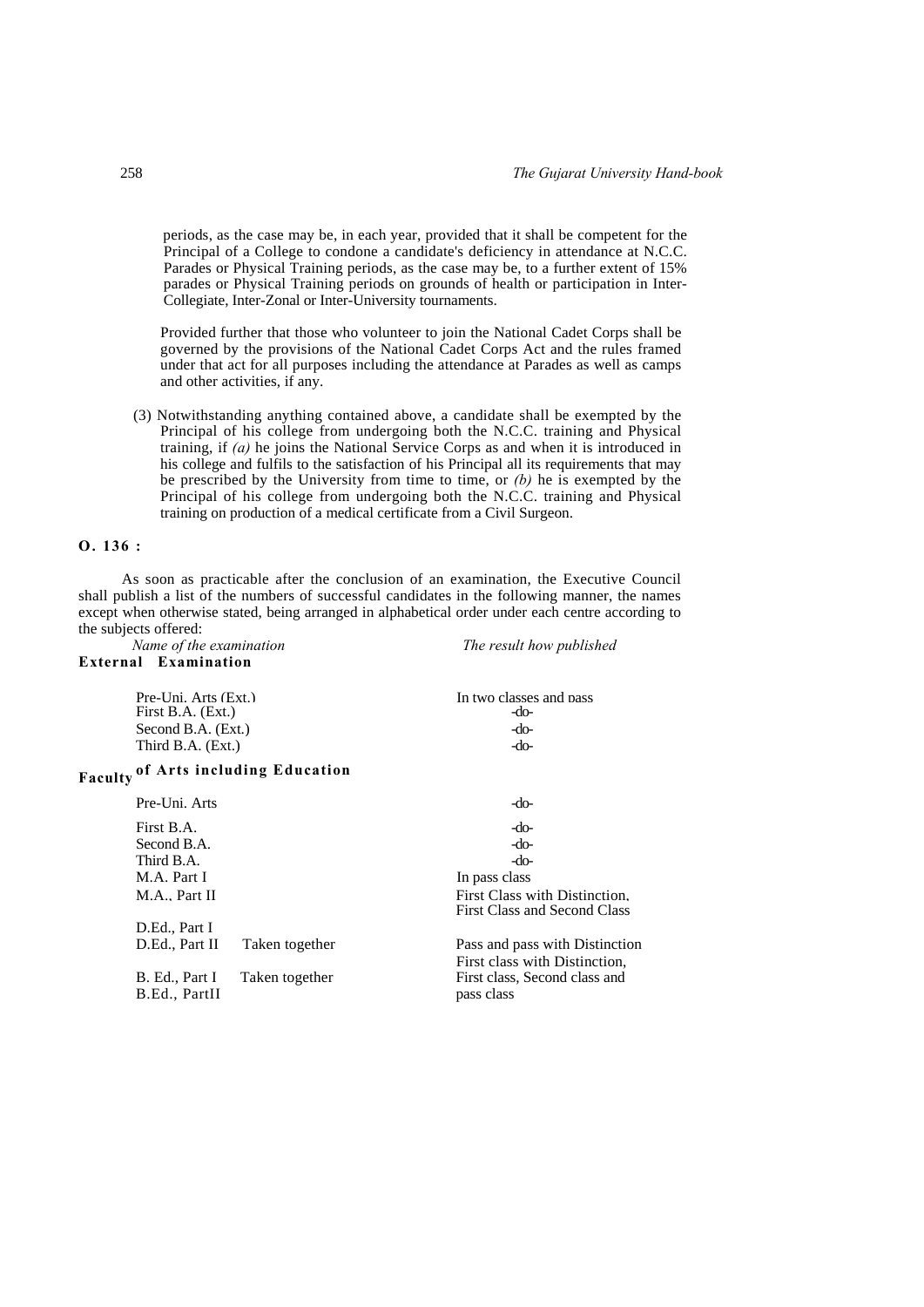M.Ed.

Master of Labour Welfare Bachelor of Library Science F.Y. Dip. in Architecture S. Y. Dip. in Architecture Final Year Dip. in Architecture Dip. in Journalism F.Y. Dip. in Drama, Dance, Painting and Sculpture S. Y. Dip. in Drama, Dance, Painting and Sculpture Final Year Dip. in Drama, Dance, Painting and Sculpture Junior Certificate Course Examination in English Senior Certificate Course Examination in English

## **Faculty of Science**

Pre-Uni. Science First B.Sc. Second B.Sc. Third B.Sc. (Sp. & Gen.) M.Sc., Part I M.Sc, Part II

Ph.D. (Trans. Test) (French & German)

## **Faculty of Engineering**

*S.E.* (C. M. & E.)

B.E. (C.,M. & E.) B.E. I B.E. II B.E. HI B.E. IV B.E. V M.E.

In two classes In two classes In two classes

#### In two classes and pass

-do-

-do**-**

-do-Pass and pass with high proficiency Pass and pass with high proficiency

In two classes and pass -do- -do- **-do-**In one class In First Class with Distinction, First Class and Second class In one class

First Class with Distinction, First Class, Second Class and Pass Class, Names in First Class with Distinction and in First Class arranged in order of merit, -do- -do- -do- -do- -do- -do-First Class with Distinction, First Class and Second Class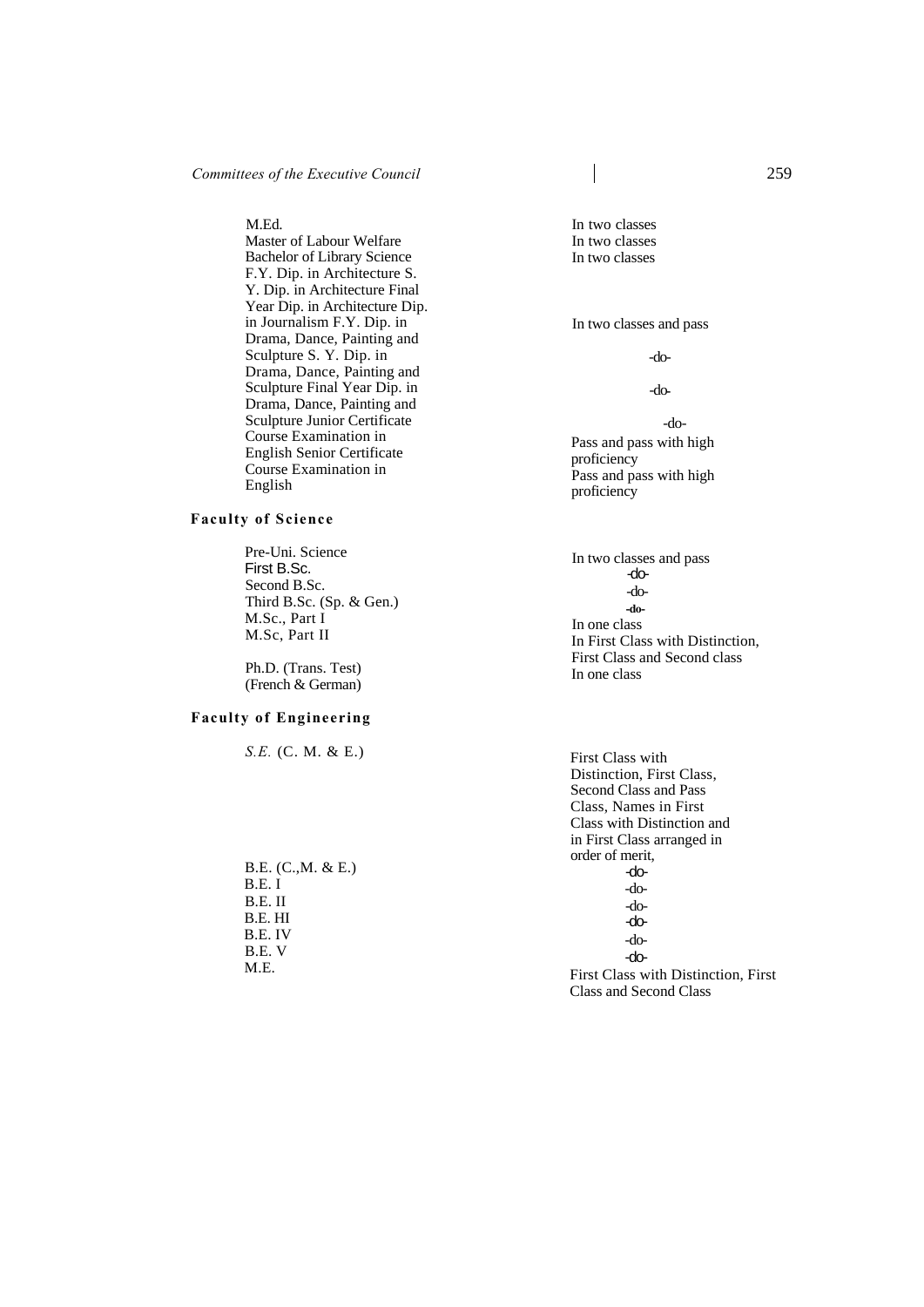260 *The Gujarat University Hand-book*

**Faculty of Law** 

**First LL. B.**

Second **LL.** B. (Sp. & Gen.) Final **LL. B.**  LL.M. **(Jr.)**  LL. M. **(Sr.)**

Dip. **in** Labour Laws and Practice Diploma in Taxation Laws and Practice

## **Faculty of Medicine**

First M.B.B.S.

Second M.B.B.S. Final M.B.B.S.

# **Faculty of Dental** Surgery

First B.D.S.

Second B.D.S. Third B.D.S. Final B.D.S. M.D. M.S. B.Sc. (Med.) M.Sc. (Med.)

D.A. D.M.R.E., Part I D.M.R.E., Part II D.G.O. D.O. D.Pcd. D.V. & D. T.D.D. D.L.O. D. Industrial Health (D.I.H.)

# **Faculty of Pharmacy**

F.Y. Pharmacy (Dip.)

In **two** classes and pass (Pass Class in **the** case **of those who** pass **with exemption.) -do- -do-**In one class First Class with Distinction, First Class and Second Class In two classes

In two classes

**In** one class, showing Distinction in any subject -do- -do-

In one class showing Distinction in any subject -do- **-do-** -do-In one class -do-First Class & Pass showing Distinction in a subject -do-In one class -do-In one class showing Distinction **-do-** -do-In one class In one class showing Distinction In one class -do-In one class showing Distinction

In two classes and pass showing distinction in any subject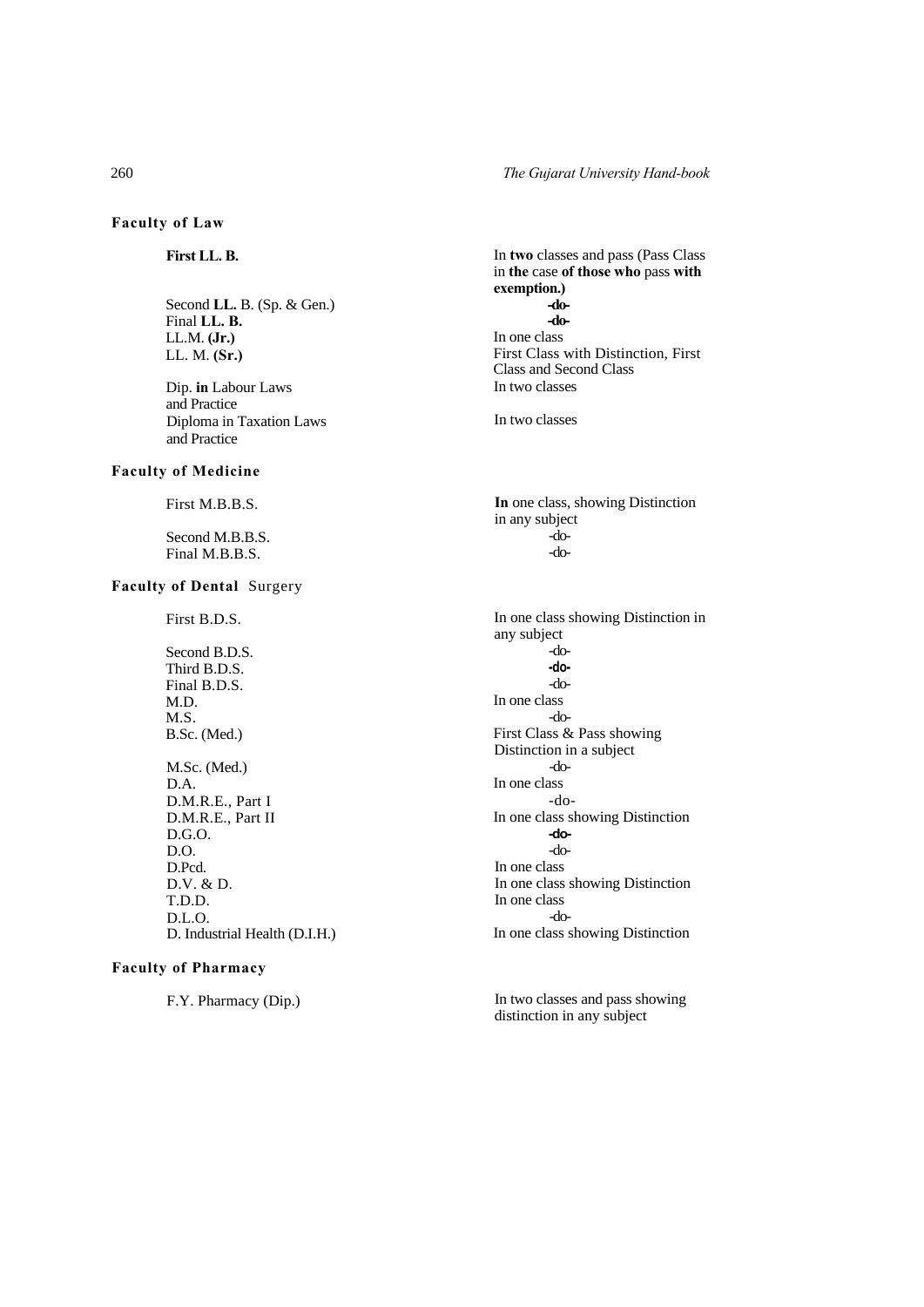Int. Pharmacy (Dip.) First B. Pharm. Second B. Pharm. Final B. Pharm.

M. Pharm. **Faculty** 

### **of Commerce**

Pre-Uni. Commerce First B.Com. Second B.Com. Final B.Com. M.Com., Part I M.Com., Part II

-do-In one class In one class First Class with Distinction, First Class, Second Class and Pass -do-

In two classes and pass -do- -do- -do-In one class First Class with Distinction, First Class and Second Class

## **O. 136-A :**

Where it is prima facie found that a student has committed misconduct, it shall be competent for the Executive Council to withhold his result for the University or College examination, as the case may be, pending inquiry into such misconduct.

In any case, where it is prima facie found after publication of the result of an examination that such result has been affected by error, malpractice, fraud or any other improper conduct, whereby an examinee has been benefited, it shall be competent for the Executive Council to hold the said result in abeyance pending inquiry into such error, malpractice, fraud or any other improper conduct against the examinee concerned.

### **O. 137 :**

When the examination is by Thesis a list of successful candidates arranged in alphabetical order will alone be published.

## **O. 138 :**

A candidate whose total falls short of the requisite total for a First or Second Class Honours or Distinction by 1, 2 or 3 marks shall be given the necessary marks by which his total falls short and shall be declared to have passed with First or Second Class Honours or with Distinction, as the case may be.

### **O. 139 :**

Where a candidate in a University examination other than the entrance examination fails in any single head of passing (whether a distinct head, a sub-head or a group-head or a grand total) his failure in that head of passing shall be condoned as follows :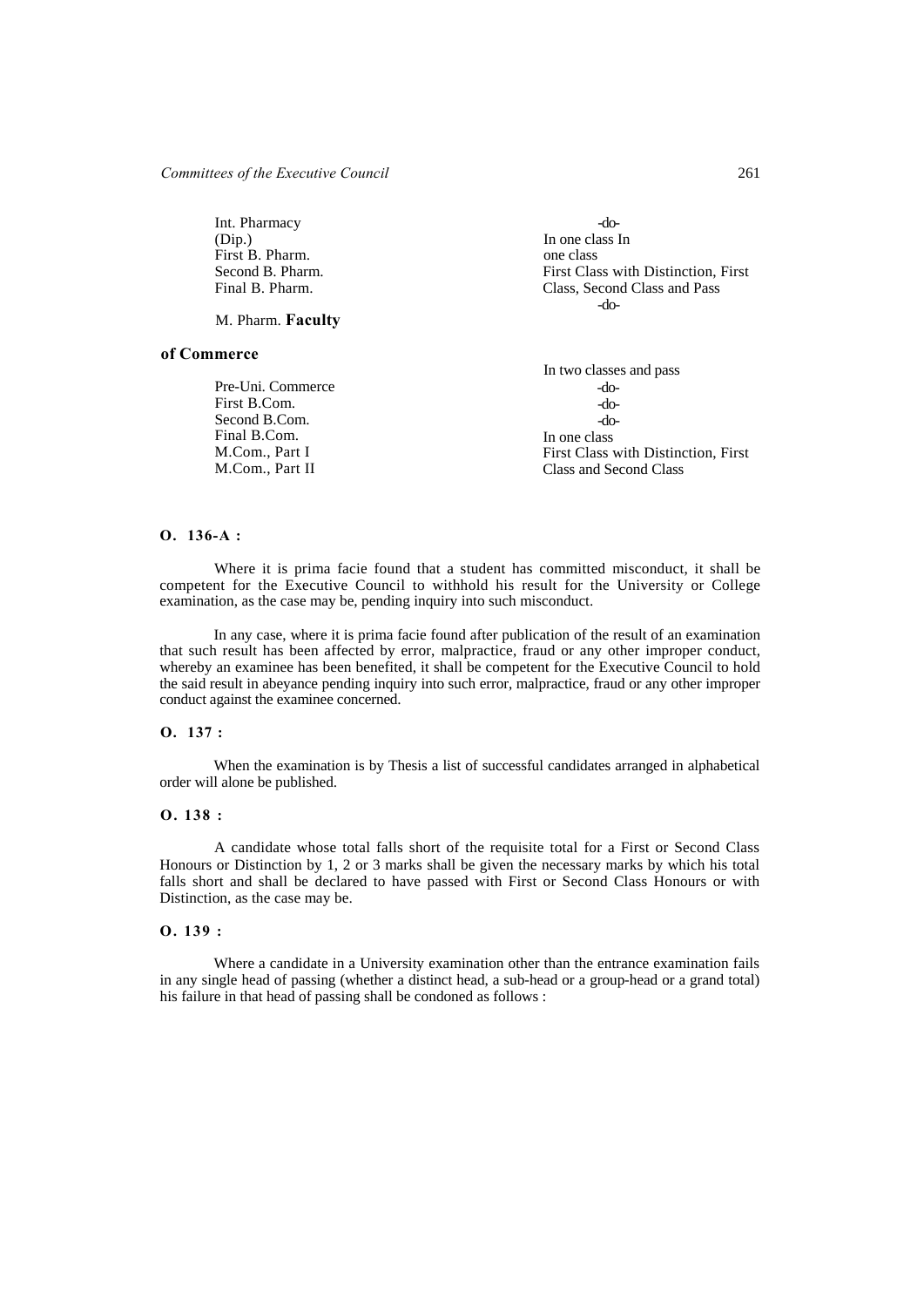| Where the head of passing                       |          | Maximum marks for                              |
|-------------------------------------------------|----------|------------------------------------------------|
| consists of                                     |          | condonation                                    |
| 1. Less than 100 marks                          | .        | 2                                              |
| 2.100 marks                                     | .        | 3                                              |
| 3. More than 100 but not more<br>than 200 marks | .        | 4                                              |
| 4. More than 200 marks                          | $\cdots$ | 2 per cent subject to a<br>maximum of 10 marks |

A candidate whose failure is condoned under this Ordinance shall be eligible for classes in the same way as other successful candidates, but not for scholarship or other awards.

The condonation marks shall not be counted for the purpose of eligibility of a class.

Provided that if the standard of passing in the different subjects at any examination is 50% or more condonation to the extent mentioned above may be given in not more than two heads of passing each being under a different subject for the purpose of passing or exemption in that subject or subjects, and provided further that in the case of the examination under the Faculty of Technology including Engineering and in the various examinations in Pharmacy, if a candidate fails in not more than two heads of passing condonation in the manner provided for hereinabove shall be permitted.

#### **O. 140 :**

Where a candidate at a University Examination other than the Entrance Examination fails in only one head of passing, his failure in that head of passing shall be condoned on the following basis :

1. For each one per cent of marks in the grand total secured by the candidate above the minimum required for passing one mark shall be added subject to a maximum of ten marks as a grace in the one head of passing in which candidate has failed.

2. A candidate getting the benefit of condonation on this basis shall not be entitled to prizes or scholarships.

3. The grace marks so added shall not count for the grand total.

4. A candidate passing the examination under this Ordinance is eligible for a class, provided his percentage prior to condonation entitles him.

5. For the purpose of this Ordinance, a fraction of one-half per cent or more shall be considered as one.

*Note.* - The benefit of this Ordinance shall be given only to a candidate who appears at a time in all the papers and practicals (if any) without availing himself of exemptions from any subject or subjects or a part thereof.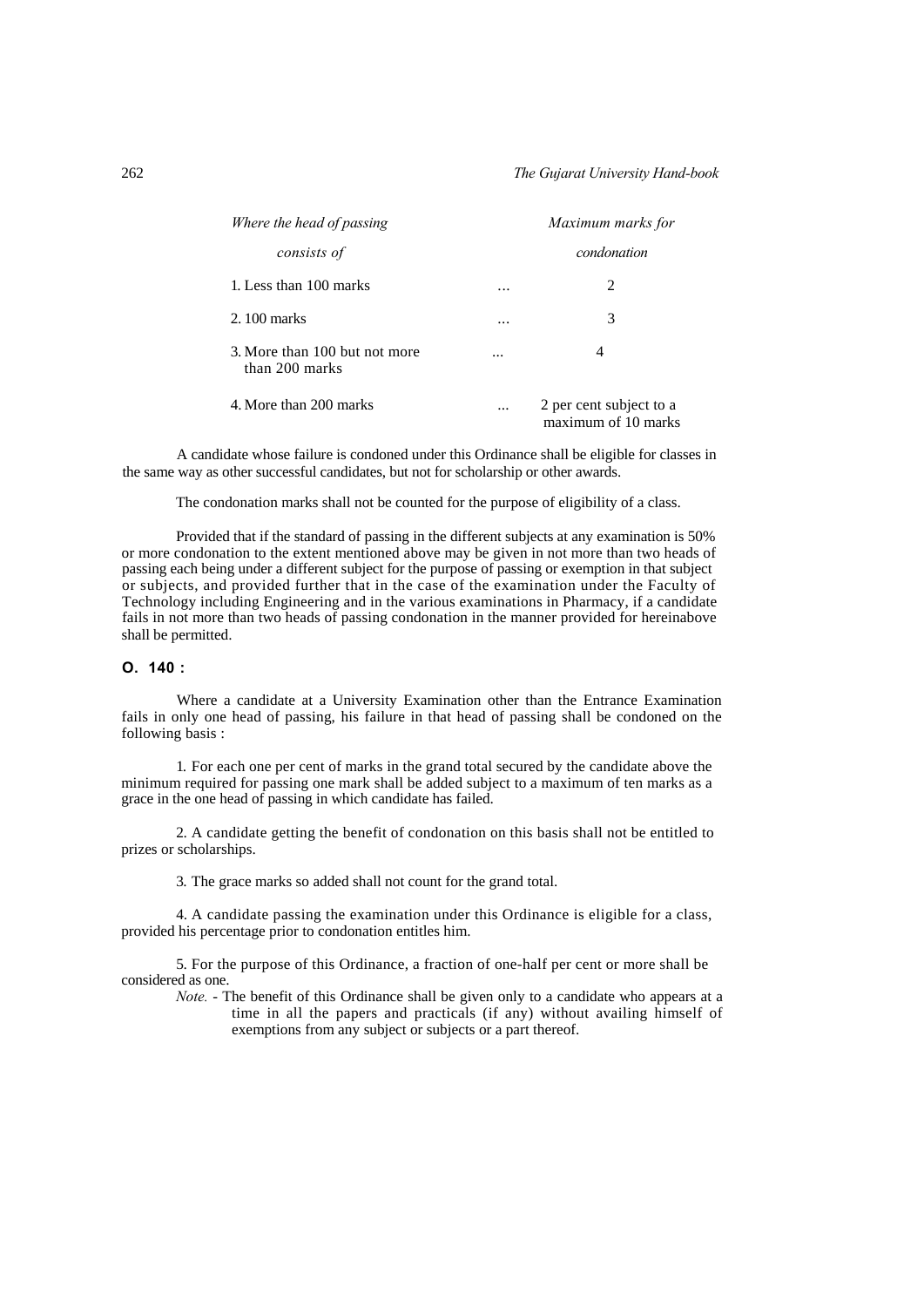## **O. 141 :**

Where the failure of a candidate in one head of passing is by more than 10 marks and the total number of marks obtained by the candidate exceeds the required minimum number of marks for passing by 10% of the total marks obtainable in all the papers taken together, his case shall be placed for consideration before an ad-hoc committee to be appointed by the Vice-Chancellor. The Vice-Chancellor's decision on the Committee's recommendation shall be final.

*Note.* - The benefit of this Ordinance shall be given only to a candidate who appears at a time in all the papers and practicals (if any) without availing himself of exemptions from any subject or subjects or a part thereof.

#### **O. 142 :**

Where a candidate fails only in one subject and fails to get exemption in only one other subject by not more than 3 marks, his marks in that subject shall be increased by 1, 2 or 3 marks as the case may be so as to entitle him to exemption in that subject and to give him the benefit of being allowed to keep terms for the higher examination where it is permissible to do so under the relevant Ordinances.

#### **O. 142-A :**

Wherever the standard of passing in a particular examination in any paper or head of passing is prescribed on a percentage basis according to the relevant rules in force from time to time for the purpose of calculating minimum marks for passing in the paper or head of passing concerned a fraction of a mark, which is half or more than half, i.e., .5 or more than .5 shall be computed as one and fraction less than half, i.e., less than .5 shall be ignored.

#### **O. 143 :**

No candidate shall be eligible for any of the scholarships, medals or prizes to be awarded to candidate successful at any of the University.examinations, who has a deficiency of marks in any of the heads of the examination condoned under the rules laid down in that behalf.

#### **O. 144 :**

Failure to pass an examination will not disqualify the candidate from presenting himself on a subsequent occasion on a new application being forwarded and a fresh fee paid.

### **O. 145 :**

A certificate will be given to those who pass an examination.

#### **O. 146 :**

In any case where it is found that the result of an examination has been affected by error, malpractice, fraud, improper conduct or other matter of whatsoever nature, it shall be competent for the Executive Council to cancel or amend such result in such manner as shall be in accordance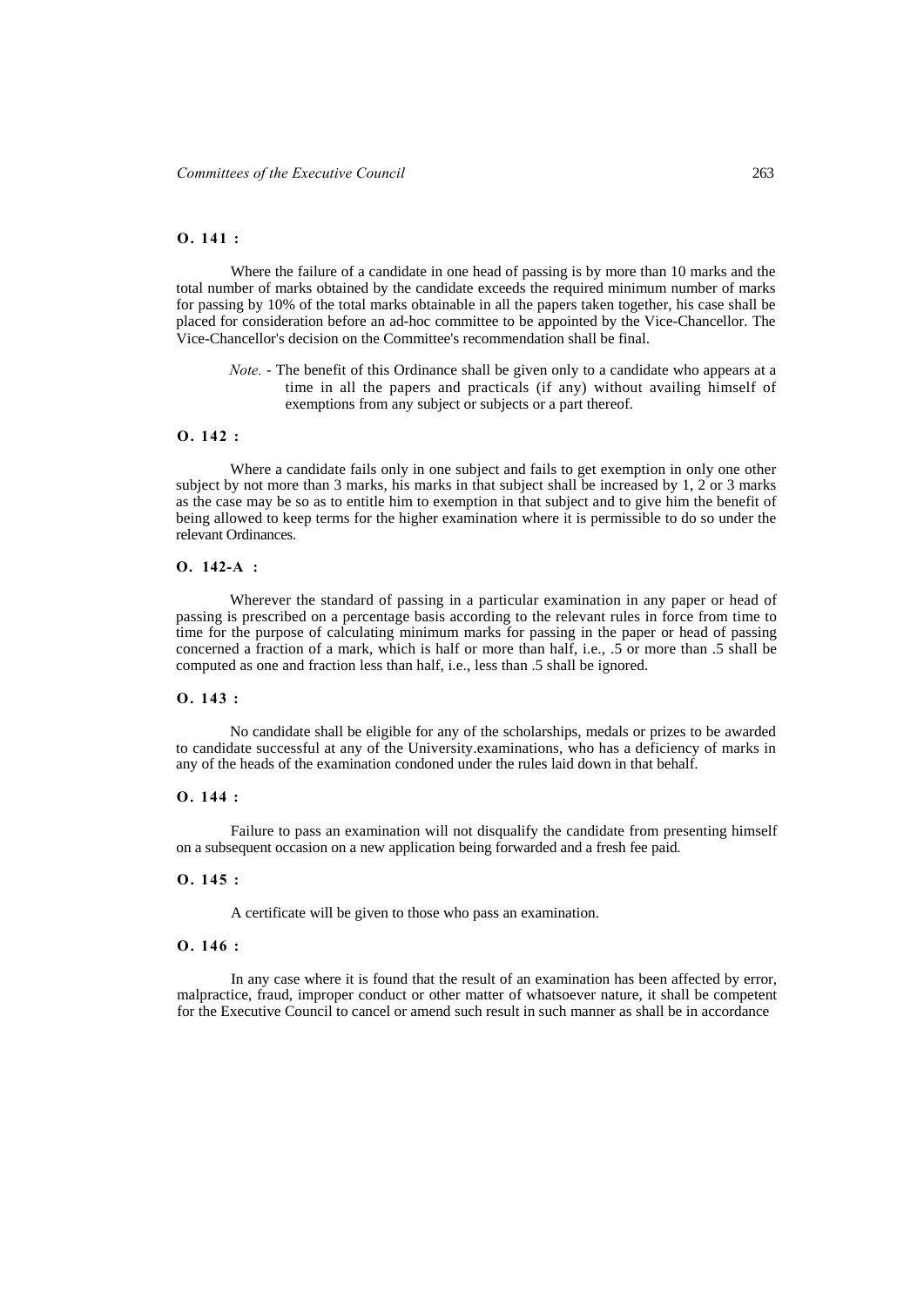with the true position and to make such declaration as the Executive Council may in its discretion consider necessary in that behalf, but subject to Ordinance Nos. 134 and 147. No result shall be cancelled or amended after the expiration of six months from the date of publication of the result by the University.

Notwithstanding anything contained above the result of no candidate at any University examination shall be altered to his detriment within the expiry of three months after the declaration of the result except when his/her case falls under Ordinance No. 134 and 147.

#### **O. 147 :**

In any case where the result of an examination has been ascertained and published and it is found that such result has been affected by any malpractice, fraud or any other improper conduct whereby an examinee has been benefited, and that such examinee has, in the opinion of the Executive Council, been party or privy to, or connived at such malpractice, fraud or improper conduct, the Executive Council shall have power at any time, notwithstanding the issue of a certificate or the award of a prize or scholarship, to amend or cancel the result of such examinee or to punish such conduct by exclusion of such examinee from any University or College examination of any university course in a college or the university or from any convocation for the purpose of conferring degrees, either permanently or for specified period, or by the deprivation of any university scholarship held by him, or by the cancellation of the award of any university prize or medal to him, or any two or more of the aforesaid ways and to make such declarations as the Executive Council may consider necessary in that behalf.

#### **O. 148 :**

*(a)* A statement in a printed form, showing the marks obtained by a candidate in each head of passing will be supplied to him on payment of a fee Rs.4/- per examination. However if an application in this behalf is received after five years after the date of the declaration of the result it will be supplied on payment of the fee of Rs.8 per examination, *(b)* Marks obtained by a candidate in individual papers at a University examination and not in internal evaluation in each subject will also be supplied on payment of a fee of Rs.6/- per examination, provided an application in this behalf is received within six months after the date of the declaration of the result.

*Explanation -* In case of Internal Evaluation, however, subjectwise marks obtained by the candidate will be supplied. Marks obtained by a candidate in individual question or in a section of a paper will not be supplied.

#### **O. 149 :**

Information as to whether a candidate's answers in any head or heads of a University examination have been examined and marks are entered will be supplied to the candidate on his forwarding either through the Head of his Institution or directly to the University within six weeks of the declaration of the said examination results, an application accompanied by a fee of Rs.10/ pcr each head provided that where the head of passing comprises of more than one question-paper the fees for verification shall be as follows :

For 2 question-papers : Rs.15 For 3 question-papers : Rs.20, and

For 4 or more question-papers : Rs.25.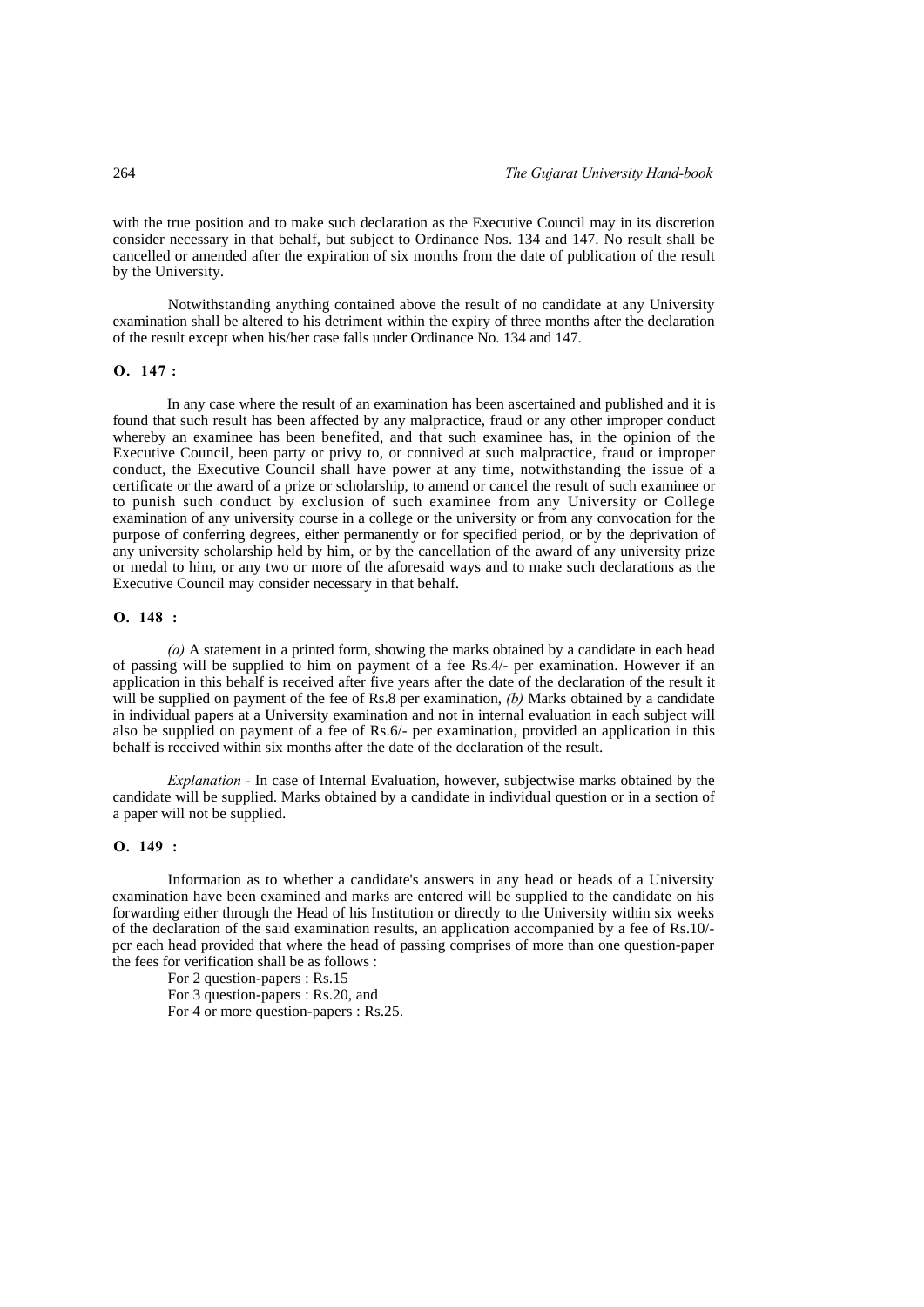The fee is only for verifying whether a candidate's answers in any particular head have been examined, and not for the re-examination of answers. The rule that marks obtained by candidates in individual questions or in sections of a paper cannot, in any circumstances, be supplied, holds good also in the case of application for the verification of marks.

If as results of the verification made under this clause it is discovered that there has been either an omission to examine or mark any answer or answers or a mistake in the totalling of the marks, the fee for verification shall be refunded to the applicant.

### **O. 149-A :**

Notwithstanding anything contained elsewhere, applications for verification for internal evaluation shall be made not later than 15 days from the dale on which the result of internal evaluation is put up on the notice board of the college. Such an application shall be entertained by the Principal of the college concerned on payment of Rs.3/- as verification fees for each head of passing of internal evaluation.

If as a result of the verification made under this clause, the principal is satisfied that there has been either an omission to examine or mark any answer or answers or there has been a mistake in the totalling of the marks the fee for verification shall be refunded to the applicant.

The result of verification shall be communicated by the Principal to the University Office within eight days of the disposal of the application but in no case later than 30 days of the receipt of the application for verification. No application for verification of internal evaluation shall be entertained by the Principal after the lapse of 15 days after the result of internal evaluation has been notified on the college notice board.

The verification done by the Principal shall be final and no appeal thereon shall be entertained.

#### **O. 150 :**

A copy of certificate testifying to a candidate's having passed an examination held by the University will be issued on payment of fees Rs.5/-.

## **O. 151 :**

The fee of any certificate not provided for in any of the Ordinances is Rs.5/-. O.

#### **151-A :** Deleted.

#### **O. 151-B :**

Students who have passed in an examination of any statutary University in India or an examination recognised equivalent thereto will not be allowed to appear at the same examination of this University with the same subject or subjects provided that it will be permissible for any student who has passed an examination of this University to reappear at the same examination of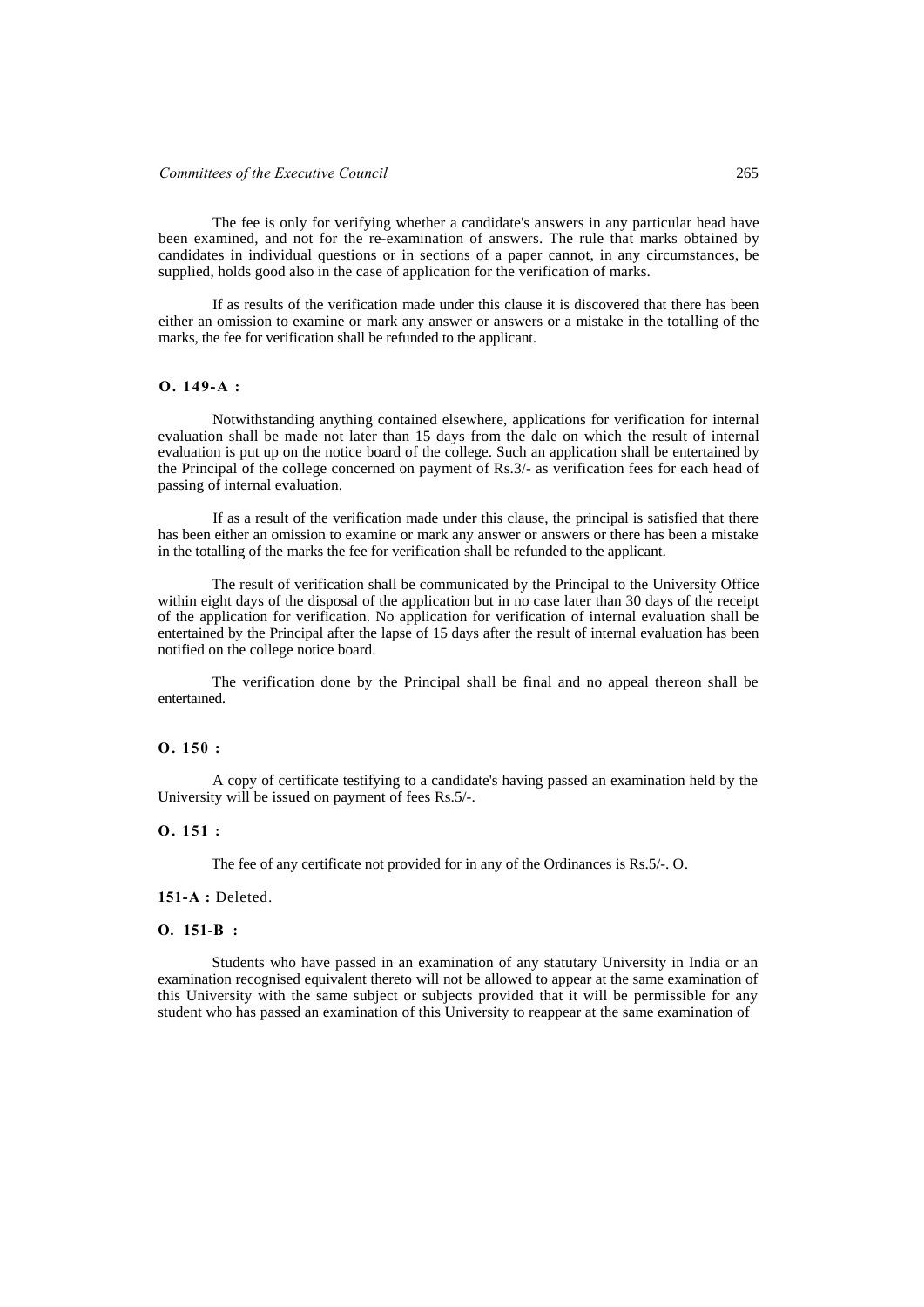this University if he desires to do so with the subsidiary subject in which he has passed the examination changed into a principal subject.

\*Information about the marks obtained by candidates in the various heads of passing is communicated free of charge to the Heads of Institutions from which candidates appear for the examinations, irrespective of whether candidates are successful or not.

Heads of Institutions arc, by direction of the Executive Council, informed that the marks arc supplied to the respective Institutions for their own information, and that, save for the purpose of candidates supplying information to Institutions or persons in connection with the award of scholarships, or prizes or help from charitable Institutions, they have no authority to issue certified statements of such marks over their signatures. The Executive Council direct that such statements shall only be issued over the signature of the University Registrar, on payment of the fee fixed by ordinances on that behalf.

# **O. 151-C :**

The following shall be the rates of tuition and other fees for post-graduate students including M.Phil, and Ph.D. students per term in the University's post-graduate departments and at post-graduate teaching centres, if any, instituted by the University :

| (a) Tuition fees for fulltime Students :                                                                                                                                                                                                                                                                            | Rs.              |
|---------------------------------------------------------------------------------------------------------------------------------------------------------------------------------------------------------------------------------------------------------------------------------------------------------------------|------------------|
| $(i)$ For all the subjects comprised under the<br>faculty of Arts, Education, Science (Except Textile)<br>Chemistry, Polymer Science, Industrial &<br>Analytical Chemistry), Commerce (except Business<br>Management), Law, Engineering, Medicine, Pharmacy<br>(Except Pharmaceutical Chemistry), and Dentistry for | $\ldots$ 200.00  |
| Master's or MJPhil. or Ph.D. Degree per term.                                                                                                                                                                                                                                                                       |                  |
| (ii) The tuition fees for the students admitted to<br>the courses prescribed in Business Management,<br>Textile Chemistry, Polymer Science, Pharmaceutical<br>Chemistry & Industrial & Analytical Chemistry per<br>term.                                                                                            | $\ldots$ 325.00  |
| <i>(iii)</i> Students admitted to the Institute of English<br>& Foreign Languages - per term.                                                                                                                                                                                                                       | $\ldots$ .250.00 |
| $(iv)$ For diploma in the Faculty of Medicine - per<br>term or for Diploma in Forestry - per term.                                                                                                                                                                                                                  | 200.00           |
| $(v)$ For Diploma in Linguistics and Certificate<br>Course in Prakrit - per term.                                                                                                                                                                                                                                   | $\dots$ 145.00   |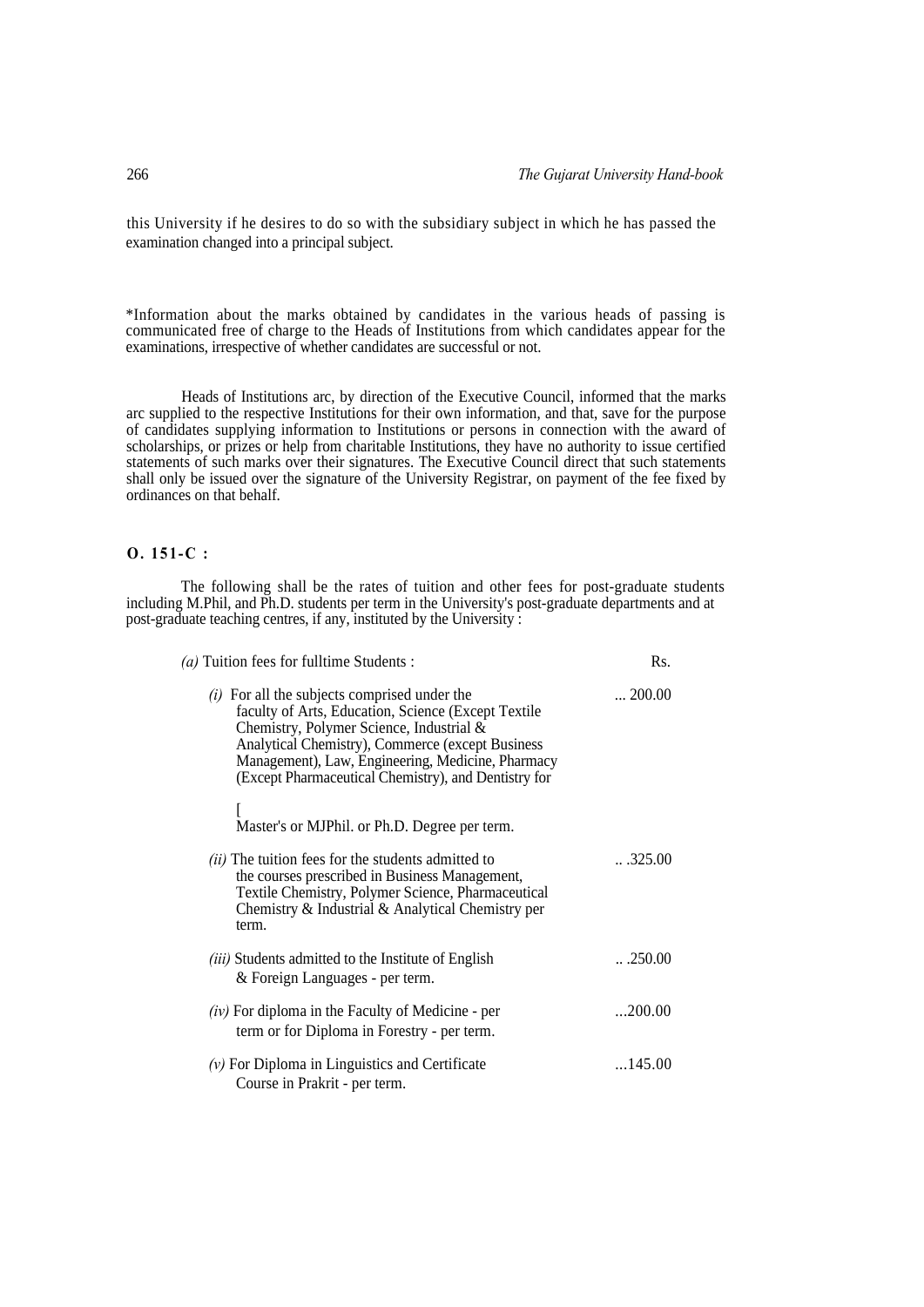|     | (vi) For Diploma Course in Developmental<br>Communication per term.                                                                                                                                        | 300.00                |
|-----|------------------------------------------------------------------------------------------------------------------------------------------------------------------------------------------------------------|-----------------------|
|     | (vii) For Diploma in Computer Science & Application<br>Course per semester.                                                                                                                                | 500.00                |
|     | (viii) For Master Degree in Business Administration<br>per term shall be as follows :                                                                                                                      | 375.00                |
|     | (a) Tuition fees for the M.B.A. or the Ph.D.<br>Degree                                                                                                                                                     | $\ldots$ 375.00       |
|     | (b) Reading material fees for the M.B.A.<br>(full time & part time) Course students                                                                                                                        | 50.00                 |
|     | (c) Library fees for the M.B.A. (full time $\&$<br>part time) Course students.                                                                                                                             | 40.00                 |
|     | (b) $(i)$ For part time evening programme in Master<br>of Business Administration per Semester.                                                                                                            | $\dots$ 1500.00       |
|     | (ii) For part time students in all the subjects<br>comprised under the Faculty of Arts,<br>Education, Science and Commerce or the<br>M.Ed, or the M. Phil. Degree                                          | $\ldots$ 100.00       |
|     | (iii) For the M.E. Degree (part time students)<br>per term.                                                                                                                                                | $\ldots$ 125.00       |
|     | $(c)$ Laboratory fees for full-time/part-time students<br>per term shall be as follows :                                                                                                                   |                       |
|     | (i) For the subject of Home Science and all<br>Science subjects other than Mathematics and<br>Statistics for Master's or M.Phil, or Ph.D. Degree<br>or the M. Pharm. Degree or for Diploma in<br>Forestry. | $\dots 60.00$         |
|     | (ii) For the subjects of Geography and Statistics<br>for Master's or M. Phil, or Ph.D. Degree.                                                                                                             | 35.00                 |
|     | (Hi) For Diploma Course in Computer Science &                                                                                                                                                              |                       |
|     | Application                                                                                                                                                                                                | $\dots$ 100.00        |
| (d) | The following shall be the rates of fees other than the tuition fees :                                                                                                                                     |                       |
|     | Registration fee                                                                                                                                                                                           | $\dots$ 10.00         |
|     | Registration fee for Ph.D. students<br><b>Examination</b> fee                                                                                                                                              | 20.00<br>$\dots$ 2.50 |
|     |                                                                                                                                                                                                            |                       |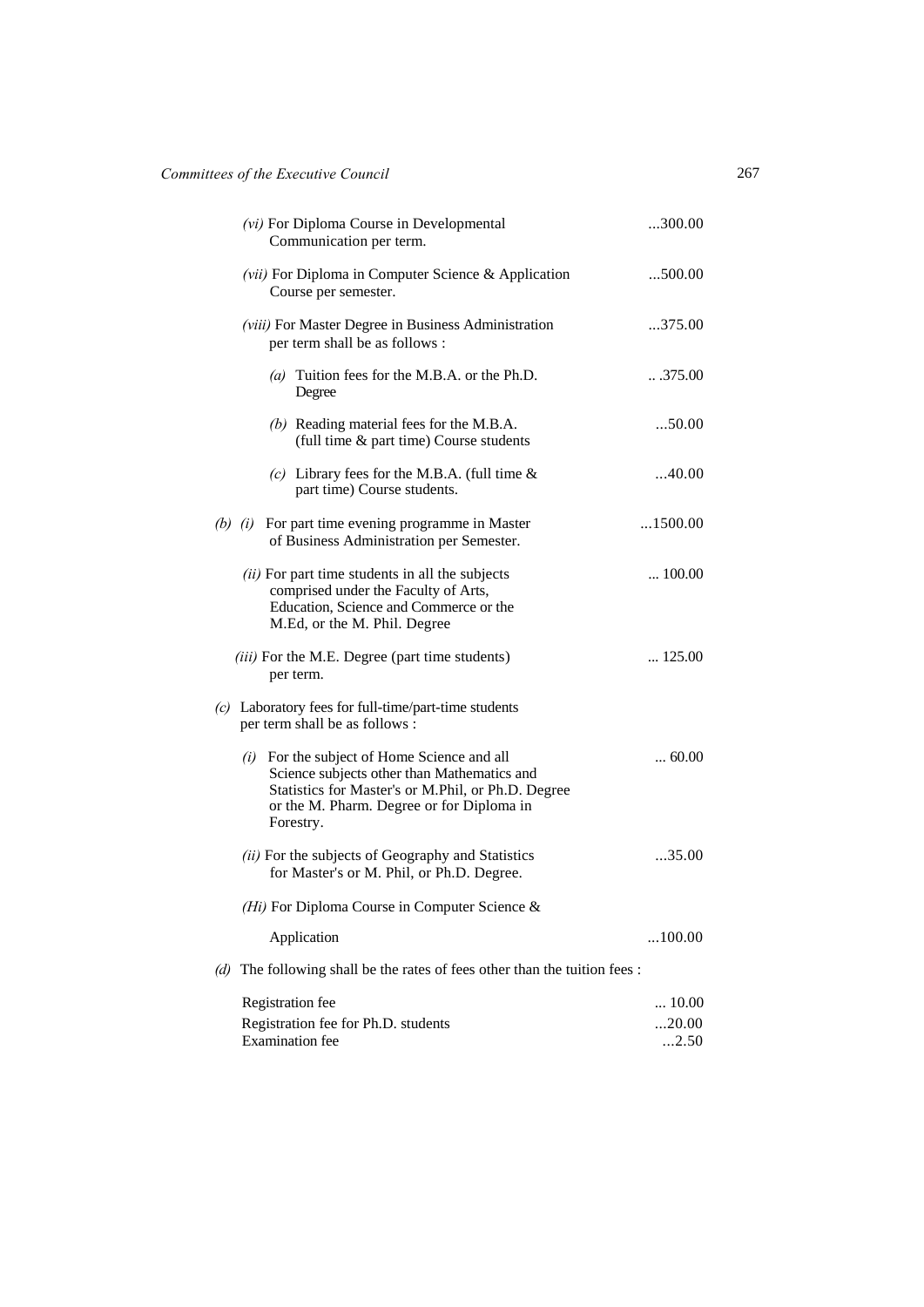| $\dots$ 2.50 |
|--------------|
| $\dots10.00$ |
| $\dots$ 5.00 |
| $\dots 1.00$ |
| $\dots10.00$ |
|              |

Provided that no tuition fees shall be charged in the case of a teacher fellow registered as a Ph.D. or M. Phil, student under the teacher fellowship scheme in the University Grants Commission.

Provided further that no tuition fee shall be collected from female students as per the Provision in O. 159 (a).

- *(e)* When on leaving a Department of the University School concerned/a post-graduate centre, a student claims refund of his tuition fees from the Department/Centre, he shall apply in writing to the Director of the University School concerned/the Professor-in-charge of the Post-graduate centre, as the case may be. On receipt of such an application through the Director of the School/Professor-in-charge, refund may be given in the following circumstances at the rate indicated :
	- *(i)* Full fees for the term concerned shall be refunded in case of the death of the student concerned.
	- *(ii)* In the event of a student paying tuition fee (including Laboratory fee, if any) at more than one post-graduate department and/or post-graduate centre, the required amount of the fee (including where laboratory fee, if any) shall be retained by the University where he gets finally admitted and the tuition fee or fees (including laboratory fee, if any) paid at other centres shall be refunded to his cost to the student concerned.
	- *(iii)* Tuition fees (including laboratory fees, if any) for the term concerned shall be refunded after deducting Rs.15/- if a student applies within 10 days from the date of payment of fees or the last date fixed for payment of fees by the department or the post-graduate centre whichever is earlier.
	- *(iv)* Half of the tuition fees (including laboratory fees, if any) for the term concerned shall be refunded if a student applies after 10 days but within 20 days from the date of payment of fees or the last date fixed for payment of fees by the department or post-graduate Centre, whichever is earlier.
- *(f)* For Master of Physical Education :

| $(i)$ Tuition fee                     | $$ Rs.300/- |
|---------------------------------------|-------------|
| <i>(ii)</i> Practical fee             | $$ Rs.60/-  |
| <i>(iii)</i> Internal Examination fee | $$ Rs. 10/- |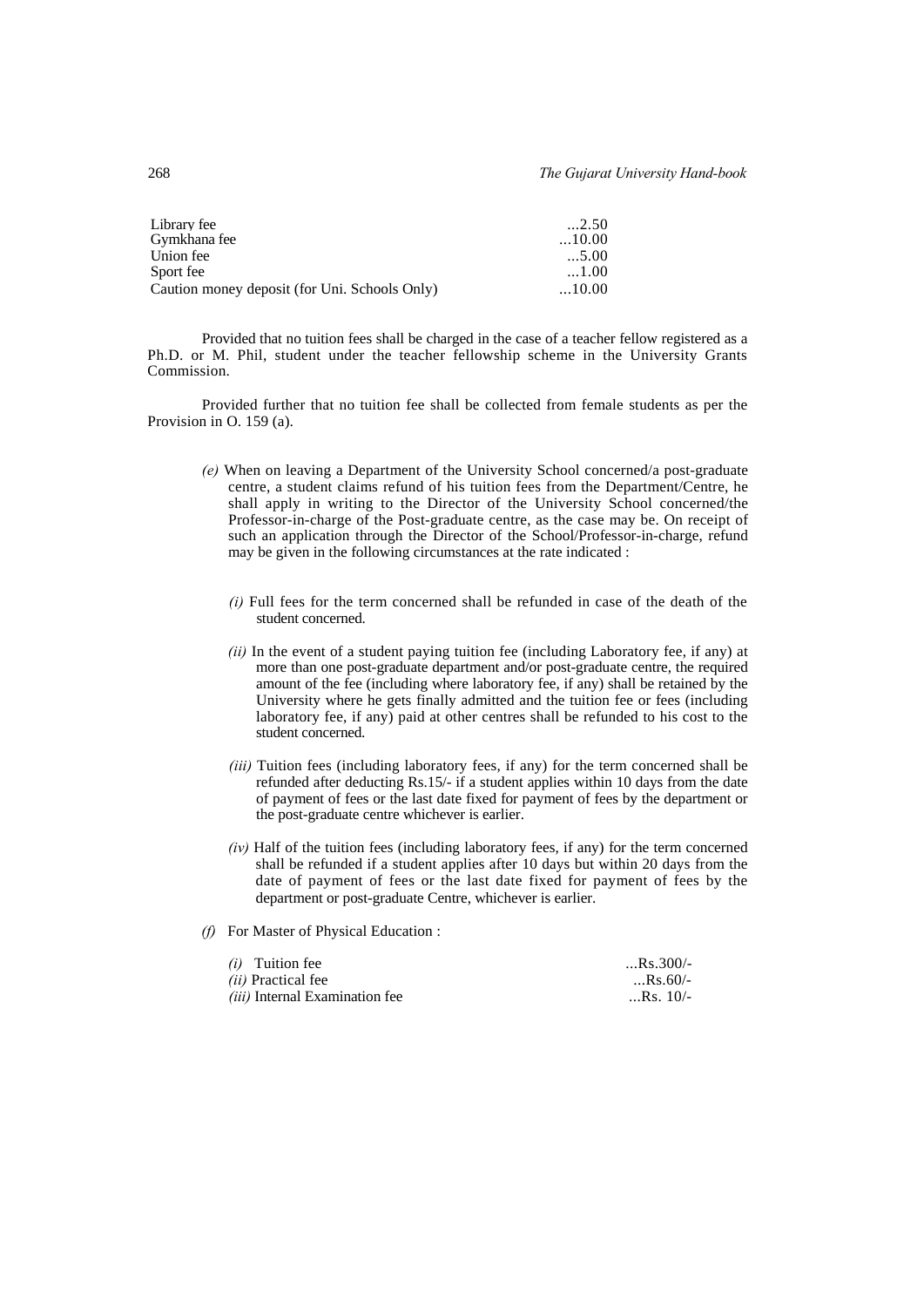### **O. 151-D :**

The tuition fees for the students admitted to the courses prescribed in Business Management, Textile Chemistry, Polymer Science, Pharmaceutical Chemistry and Industrial and Analytical Chemistry shall be Rs.375/- per term while in the case of students admitted to the Institute of English and Foreign Languages the tuition fees shall be Rs.250/- per term.

### **O. 151-E :**

The following shall be the rates of Tuition fees and other fees per term/per semester for the students admitted to the courses prescribed for diploma course in Developmental Communication, part-time Evening Programme in Master of Business Administration and Diploma in Computer Science and Application Course.

*(a)* For Diploma Course in Developmental Communication :

| Tuition fee                        |           | 300.00 |
|------------------------------------|-----------|--------|
| <b>Registration</b> fees<br>(ii)   | $\cdots$  | 10.00  |
| <i>(iii)</i> Caution Money Deposit | $\cdots$  | 10.00  |
| $(iv)$ Central Gymkhana fees       | $\ddotsc$ | 7.00   |
| Union fees<br>(v)                  | $\cdots$  | 5.00   |
| $(vi)$ Exam fees                   | $\cdots$  | 2.50   |
| <i>(vii)</i> Library fees          |           | 2.50   |

## *(b)* For part-time Evening Programme in Master of Business Administration :

| Tuition fees per semester           | .         | 1500.00 |
|-------------------------------------|-----------|---------|
| <b>Registration</b> fees<br>(ii)    | .         | 10.00   |
| (iii) Caution Money Deposit         |           | 10.00   |
| $(iv)$ Central Gymkhana fees        | $\ddotsc$ | 7.00    |
| <b>Union Fees</b>                   |           | 5.00    |
| Exam fees<br>(vi)                   | $\cdots$  | 2.50    |
| <i>(vii)</i> Library fees           |           | 40.00   |
| <i>(viii)</i> Reading material fees |           | 50.00   |

## *(c)* For Diploma in Computer Science and Application Course :

| Tuition fees per semester<br>(i)   |          | 500.00 |
|------------------------------------|----------|--------|
| <b>Registration</b> fees<br>(ii)   | $\cdots$ | 10.00  |
| <i>(iii)</i> Caution Money Deposit | $\cdots$ | 10.00  |
| $(iv)$ Central Gymkhana fees       |          | 7.00   |
| $(v)$ Union fees                   | $\cdots$ | 5.00   |
| Exam. fees<br>(vi)                 |          | 2.50   |
| <i>(vii)</i> Library fees          |          | 2.50   |
| <i>(viii)</i> Laboratory fees      | .        | 100.00 |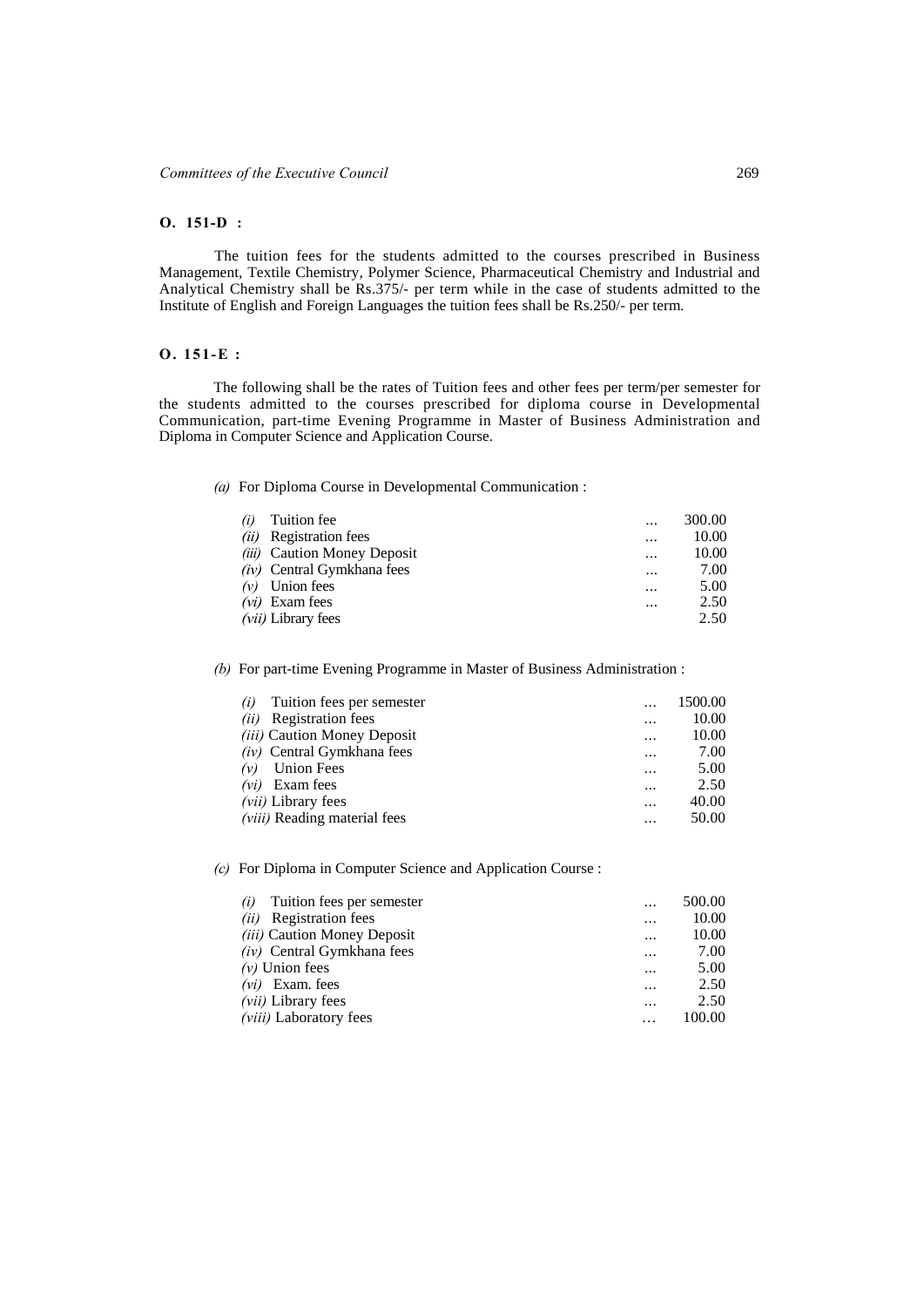### **Ordinances relating to travelling and halting allowances for members of the Court and other Authorities, etc. of the University**

## **O. 152 :**

Whenever a member of the University Court or any other Authority or Committee of the University or a delegate appointed by the University other than *(i)* the Vice-Chancellor or *(ii)* an employee of the University has to travel to attend a meeting or meetings called by the Registrar or for transaction of any business connected with the University he will be paid in accordance with the following rules :

(1) If a person signs a declaration to the effect that he travelled by 1st class by rail or by motor car when a rail route is available he will be paid a single 1st class fare each way. (2) If a person travels by Second Class, he will be paid a single Second Class railway fare each way. (3) If a person travels by Steamer, he shall be paid the actual fare each way. (4) If a person travels by Air, he will be paid the actual fare each way, provided the Vice-Chancellor's sanction is obtained. (5) If a person travels by public bus/luxury bus, he will be paid the actual fare each way. (6) In all cases, reservation charges only (if incurred) will be paid. (7) If a person travels by a scooter or a motor cycle actually owned by him he will be paid @ Rs.00-25 paise for kilometer or the 1st class railway fare, whichever is less. (8) If a person travels by a public taxi where a rail route is available, he will be paid the actual taxi fare or the 1st class railway fare, whichever is less, provided that he furnishes a voucher for actual payment made by him together with the taxi number specially quoted. If two or more persons travelled by public taxi, the actual taxi fare or the first class railway fare of all the members whichever is less will be paid provided they furnish a voucher of actual payment made with taxi number quoted. (9) If a person travels by his own car, he will be paid at the rate of 75 paise per km., but if two or more such persons travel in the same car, only one person will be entitled to the travelling allowance. (10) If the railway station is at a distance exceeding 8 km. from the registered address of a member or his place of duty he will be paid for the journey from his registered address or his place of duty to the railway station and back in the manner prescribed in rules 5, 8 and 9 above. (11) Whenever the same person has to attend a meeting or meetings on consecutive days, travelling allowance for only one journey (both ways) shall be payable. (12) When concessional fares are available, actual cost of travelling will be paid at the concessional rates, irrespective of whether the claimant has availed himself of the concession. (13) In all cases, travelling allowance is to be calculated by the shortest possible route, provided the Vice-Chancellor's approval is obtained otherwise. (14) Whenever a person has claimed travelling allowance for any part of journey from any public authority, this part shall be excluded from the total distance.  $(15)$  In all cases, travelling allowance is to be calculated from the registered address of the person to the actual place of duty. (16) Whenever a member has travelled by a class higher than second class or by air, he will be required to give the following information for each trip in addition to usual declaration :

Particulars of journey:

From ......................... to Time and Date of Travel: Date of issue of Ticket:

Train/Place, by which travelled Ticket No.: Class by which travelled :

*OR* 

A certificate from the Railway/Air authority to that effect.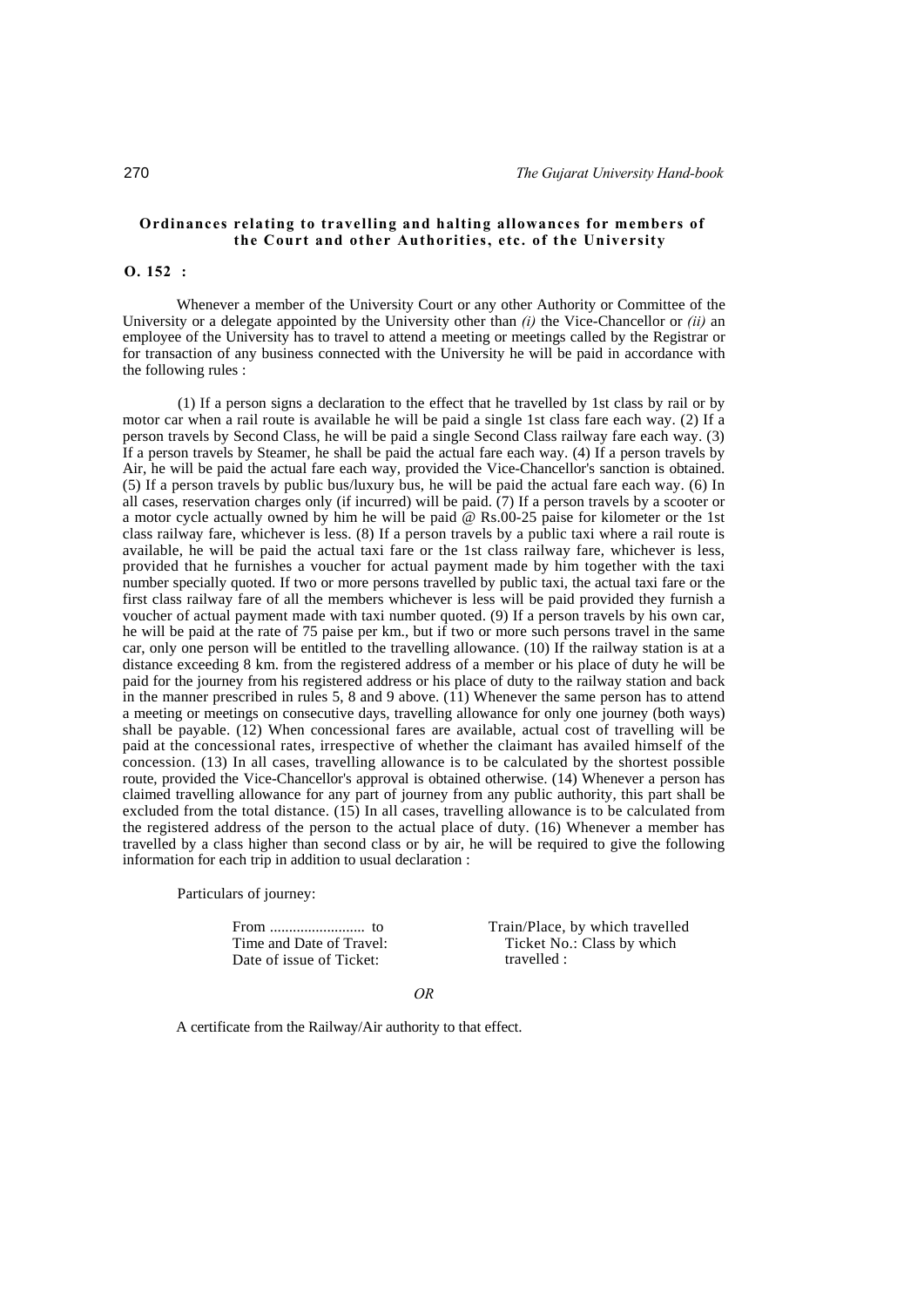(17) In addition to the travelling allowance, the person other than those travelling by air, will be paid incidental charges at the rate of 3 Paisc per km., subject to a minimum of Rs.5/- and maximum of Rs. 12.50 p. per journey each way. He will be paid additional incidental charge of Rs.12.50 for every additional 24 hours or part thereof exceeding one full day (24 hours) spent in continuous journey. When a person is permitted to travel by air, he will be paid incidental expenses each way at the rate of l/8th of the air fare subject to a maximum of Rs.20/-.

#### **O. 153 :**

When the Vice-Chancellor travels on University business, he will be paid one and a half air-conditioned class fares each way, if he travels by rail, if he travels by air or steamer he will be paid the actual fare plus incidental expenses at the rate of l/8th of the fare subject to a maximum of Rs.20/- each way.

## **O. 154 :**

In addition to the travelling allowance, members will be entitled to receive a halting allowance of Rs.18/- for each day of attending one or more meetings for each day spent by him on University work. Halting allowance may be given for a day on which there is no meeting, provided there is a meeting on the day before and on the day after, both of which the member or other person travelling on University work attends.

#### **O. 155 :** Deleted.

#### **O. 156 :**

Local members resident in Ahmedabad will be paid a conveyance allownace of Rs.12/- per meeting attended by them. However if there is an interval of more than an hour between consecutive meeting (i.e. end of the previous meeting and the beginning of the subsequent meeting) to be attended by such a person, he will be paid  $\overline{R}$ s.12/- for each such meeting.

## **O. 156-A :**

(Common for Arts, Science and Commerce at the Pre-Uni., First, Second and Third Degree Examination.)

*(a)* A mark statement obtained by a candidate in Internal Evaluation in different subjects at an affiliated college duly certified by the Principal shall be sent alongwith the transference certificate when he joins another college in a second or a subsequent term for the same class. In case of a candidate joining another college for a higher examination on the basis of the benefit of keeping terms for a higher examination availed by him, marks obtained by him in Internal Evaluation in the subjects which he yet requires to pass at the lower examination shall be sent alongwith the transference certificate.

*(b)* If a candidate fails at a University Examination and appears as an Ex-student at a subsequent examination, the marks obtained by him in Internal Evaluation in various subjects at the last preceding examination, shall be carried forward in the respective subjects at the next examination.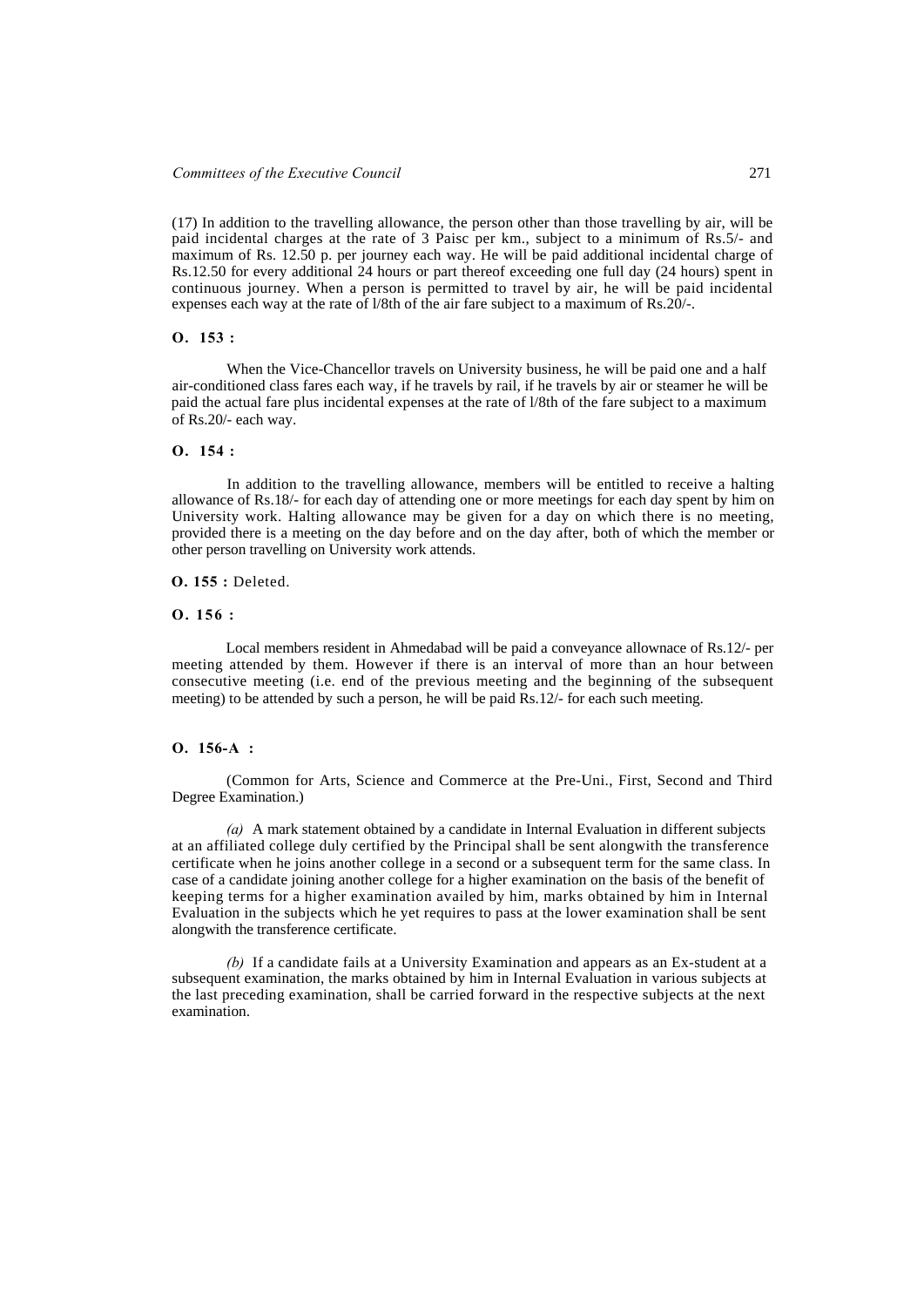*(c)* If a candidate having failed at an examination, joins a college he will forfeit his status as an Ex-student and be treated as a fresh candidate and the marks obtained by such a candidate in Internal Evaluation (if any) in any or all his subjects will be deemed to have been cancelled, provided he desires to carry forward these marks in Internal Evaluation of the head of any subject in which he passed previously and provided further that the subject or subjects in which he has been exempted under the relevant rules in this behalf, his marks in those subjects shall also be carried forward as per provisions in *(b)* above.

### **Staff Joint Consultative Committee**

#### **O. 157 :**

date.

For the purpose of election to the Joint Consultative Committee referred to in sub-clauses (e), (f) & (g) of Clause (2) of Statute 211, the Registrar shall prepare as on 31st March just preceding the dale of election, electoral Roll of all confirmed full-time non-teaching employees of University and it shall constitute the constituency.

The Registrar shall give notice of the likely date of the election 15 clear days before such

- (1) The election shall be done by the system of proportional representation by means of a single transferable vote by ballot.
- (2) The tenure of the person so elected shall be of three years, provided that he shall cease to be a member in case of retirement or resignation or dismissal or otherwise from the employment of the University.
- (3) In the case of any vacancies arising due to retirement, resignation or dismissal etc., new representative shall be elected within three months of the vacancy in the manner prescribed above and the person elected shall hold office for the remaining period.
- (4) The nomination form shall be prescribed by the Vice-Chancellor which shall be in Gujarati script.
- (5) For the purpose of election, nomination, scrutiny, etc., the provisions of Statutes 148, 149, 150, 151 (deleting the words "the intention of having doing so" shall be given to the voters through the news-papers selected by the Vice-Chancellor appearing in Sub-clause (c) 152, 156-A, 156-B, 156-C, 162, 165, 166, 167, 170 and 171.
- (6) All full-time confirmed employees other than the teaching staff can exercise their vote.
- (7) The time during which the ballot box shall be kept open for the receipt of voting papers as determined by the Vice-Chancellor, shall be precisely notified to the voters in the notice of election.

આથી ઠરાવવામાં આવે છે કે ઓર્ડિ.૧૫૭ ઉપર પ્રમાણે વંચાય તે રકીૈે સુધારવો.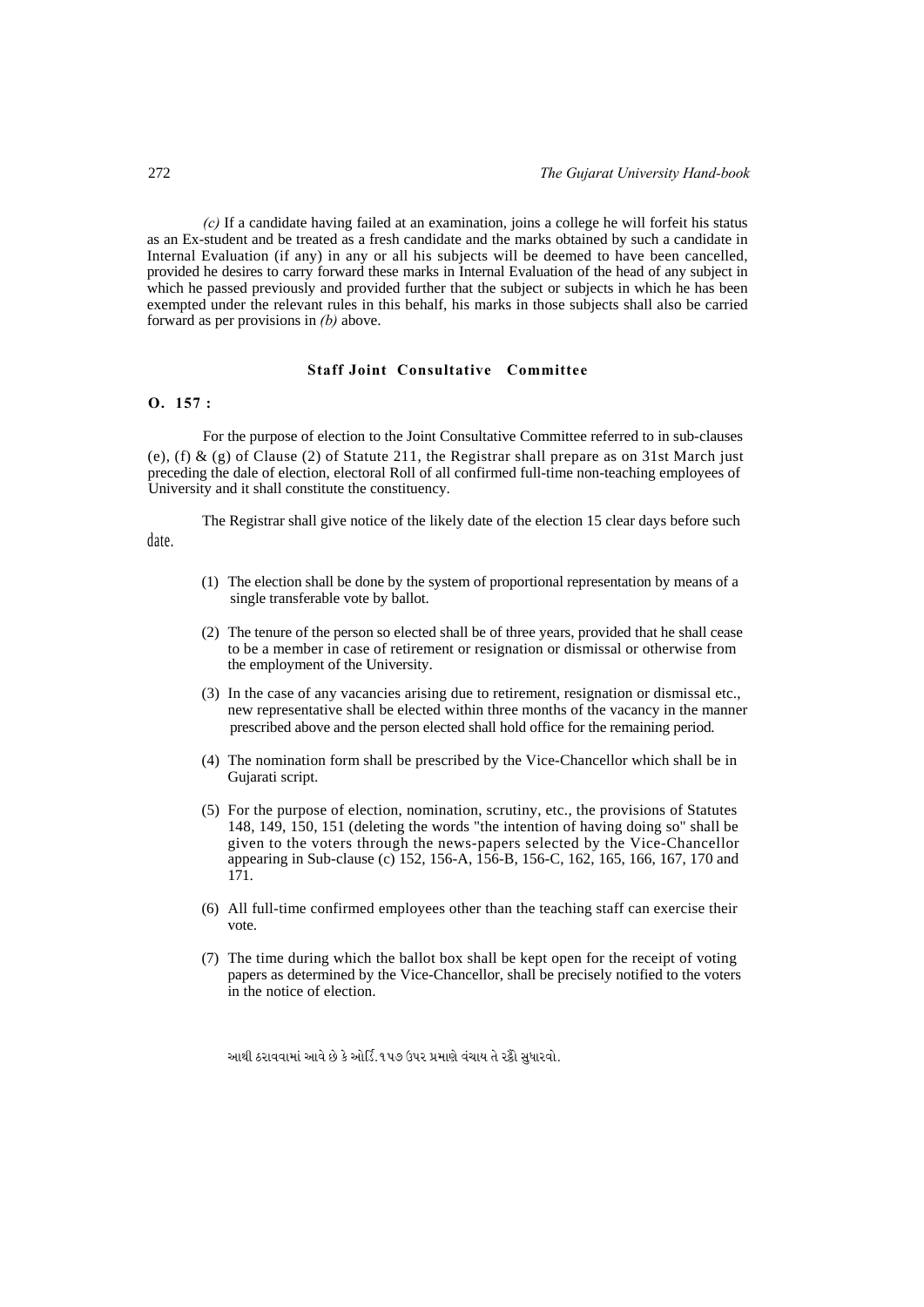### **O. 158 :**

(1) Subject to the provisions hereinafter appearing in this behalf, non-teaching paid employees of the University who are appointed on permanent or on probation post of which initial basic pay is less *than five hundred and twelve* at the time of appointment, excepting employees holding a post of and above the rank of assistant Registrar or any post comparable thereto in respect of designation category or payscale, hereinafter referred to as "employees" may, after forming themselves into an association apply for recognition of the association, provided the number of members of the association at all times exceeds and continues to exceed fifty per cent of the total number of such employees of the University for the time being.

- *(a)* Name of the association;
- *(b)* Place and address of the head office of the association;
- *(c)* Number of members of the association;
- *(d)* Total number of such employees of the University;
- *(e)* Name and address of the Secretary or each of the Secretaries of the association;
- *(f)* Name and address of the President of the association;
- *(g)* Name and address of the Vice-President or each of the Vice-Presidents of the association;
- *(h)* List of members of the association containing their full names; and
- *(i)* Date of formation of the association.

(2) The President, Vice-President, Secretary, Treasurer and any other office-bearer of the association shall be persons elected only from amongst the members of the association. Any person who is not a salaried employee of the University shall not be a member, office-bearer or representative in any category.

(3) Two copies of the rules of the association, signed by the Secretary thereof, shall be submitted along with the application for recognition.

(4) Any change in the office-bearers of the association shall be communicated by the association in writing to the University within one month of the date on which such change occurs.

(5) The rules of the association shall have to be got approved by the Executive Council of the University. Any amendment to the rules shall also to be got approved by the Executive Council and such amendment shall be effective only after such approval.

(6) The University may arrange the despatch of communications by post or hand-delivery to the address of the Secretary of the association or the office of the association mentioned in the application for recognition or to any other changed address intimation in writing whereof has been given to the University sufficiently in advance.

(7) On receipt of an application for recognition, it shall be submitted to the Registrar for scrutiny and if it is found to be in order, it shall be submitted to the Vice-Chancellor for his information and thereafter the particulars of the application together with the rules appended thereto shall be submitted to the Executive Council for its consideration. The Executive Council shall consider the rules of the association appended to the application and may approve or disapprove of them wholly or in part or may refer them back to the association with its suggestions in that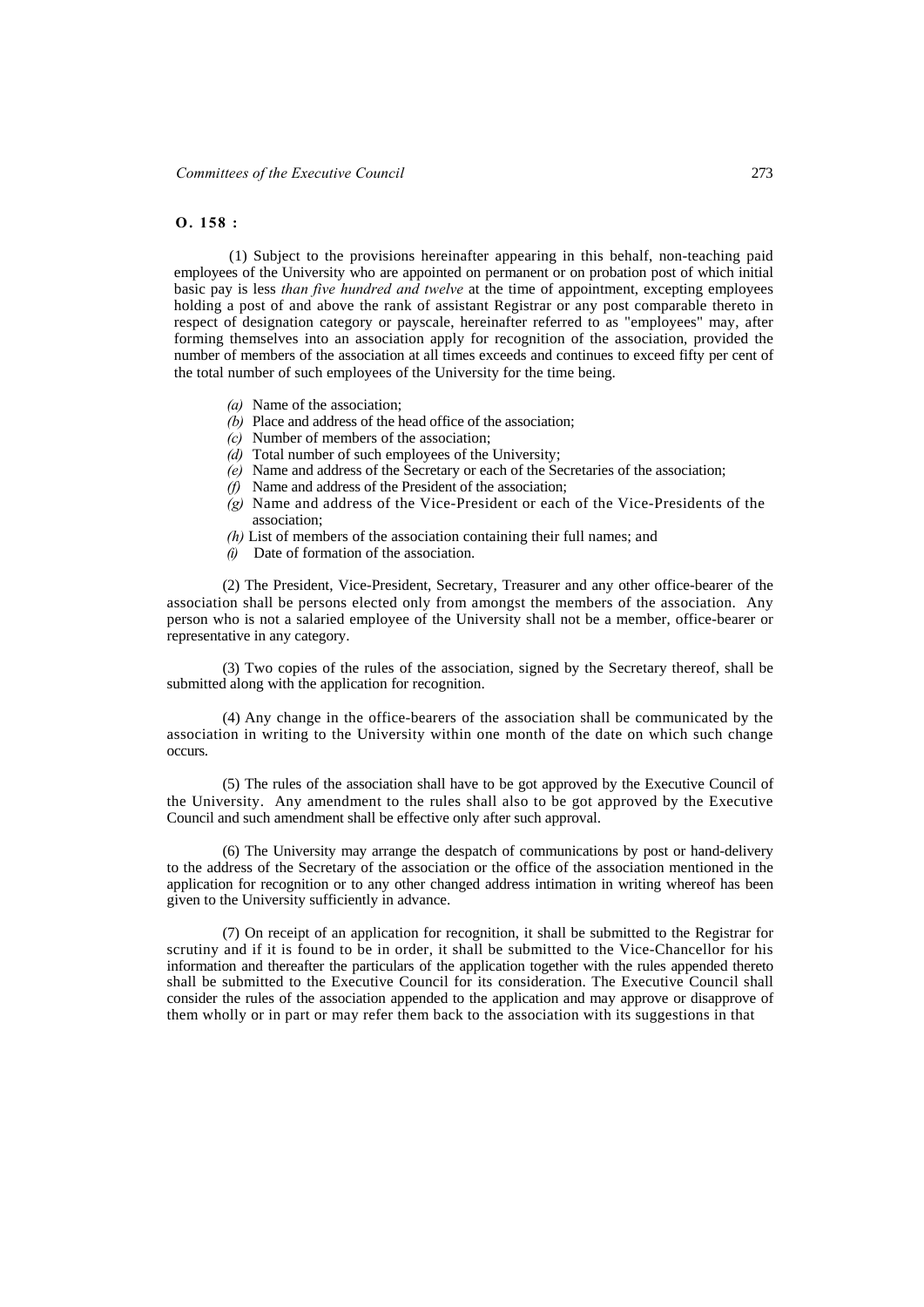behalf. After the rules of the association arc duly approved, the Executive Council shall consider the application for recognition and may grant it or, subject to the provisions, of clause (10) reject it or may grant it, subject to such conditions as it thinks fit. The association shall be deemed to have been recognised only after the application for recognition has been granted.

(8) After recognition has been granted to an association by the Executive Council, the Executive Council may, for any reason deemed proper by it, cancel the recognition or may impose such conditions as it thinks fit, or may suspend the recognition for definite period.

For the purpose of this clause any of the following reasons may be consituted to be proper, namely-

- *(a)* the number of members of the association has ceased to exceed fifty percent of the total number of such employees of the University;
- *(b)* the association has not been able to hold its meeting even once during a year or there was no quorum in any annual meeting;
- *(c)* the association has not appointed any one or more of its office-bearers for a continuous period of three years;
- *(d)* not less than twenty-five per cent of the members of the association have not paid their fees for the current year or the membership fee of not less than ten per cent of the members of the association have remained unpaid;
- *(e)* the association is not maintaining the minutes of its proceedings;
- *(f)* the association is not maintaining proper accounts of income and expenditure or the accounts arc defective on account of such alterations, errors or unfair practice, as the Executive Council considers to be material;
- *(g)* the relations among the members arc so strained or disharmonious as to show that the association cannot function smoothly;
- *(h)* the association appears to be engaged in any activity which is unlawful or contrary to its objects;
- *(i)* it is found that the recognition has been obtained through any mistake, misrepresentation or fraud;
- *(j)* any other reason which appears to the Executive Council to be proper.

(9) The Executive Council, or a Committee thereof consisting of one or more of its members, shall before approval to rules is refused wholly or in part or recognition is refused to an association or recognition already granted is cancelled or suspended or any condition is imposed thereon, give to the association a reasonable opportunity of being heard through its representative. Where the matter is heard by a committee of the Executive Council, it shall submit its report to the Executive Council, which shall furnish the association concerned with a copy of such report and thereafter again hear the association through its representative before taking any action in the matter. The Executive Council shall state its reasons in brief for its action. The executive Council may, for reasons which it deems proper, reconsider the matter.

(10) The accounts, minutes and books of the association may be inspected by the Vice-Chancellor, Registrar or any member of the Executive Council or any person specially appointed in that behalf under instructions of the Executive Council.

(11) The annual list of members and a copy of the audited accounts of the association shall be sent to the office of the University by the first day of the month of November of the current year.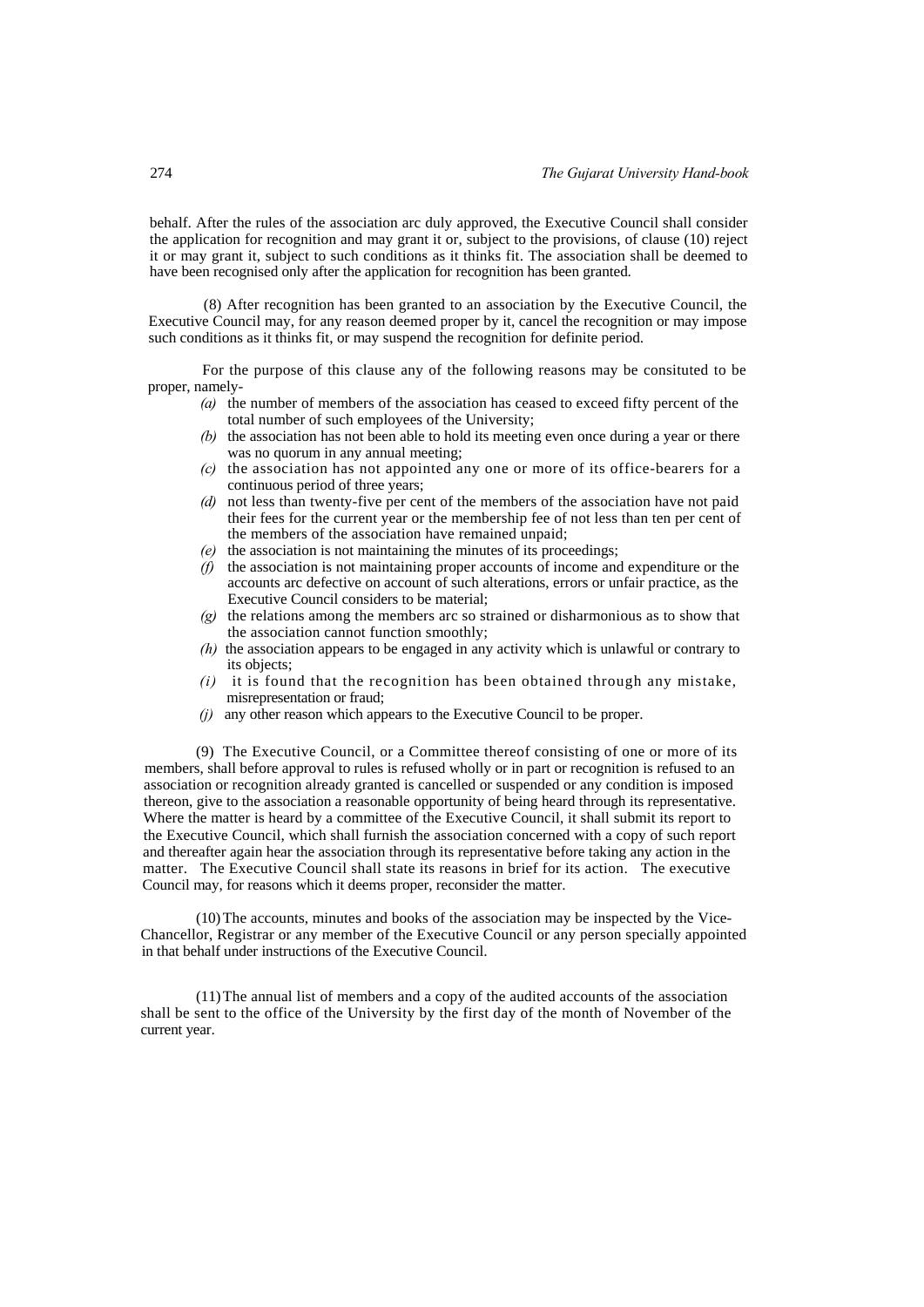(12) The University may not hear any association, which has not been recognised in accordance with the provisions of this Ordinance.

(13) No representation or deputation shall be received by the University from any association except one relating to a matter which is or raises questions which are of common interest to all or any class of employees of the University.

(14) The fact of approval of rules or recognition of association shall not imply any admission by the University of any claim of employee to a right of strike or stoppage of work.

# **0.159 :**

| (1) The following shall be the rates of tuition fees per term in affiliated Arts, Education,<br>Science, Commerce, Medical and Law Colleges:                                                                                   |                                |
|--------------------------------------------------------------------------------------------------------------------------------------------------------------------------------------------------------------------------------|--------------------------------|
| Arts, Science and Commerce Colleges:<br>(i)                                                                                                                                                                                    | Rs. Ps.<br>200.00<br>(Maximum) |
| Provided that none of the aforementioned colleges<br>shall charge tuition fees in excess of Rs.40/- over<br>and above the fees charged by them in the<br>Academic year 1976-77 subject to a maximum of<br>$Rs.200/-$ per term. |                                |
| (ii) Education Colleges :                                                                                                                                                                                                      | 275.00                         |
| (Note. - No education college shall charge<br>more than 25% as advance against tuition<br>fees before the commencement of the term.)                                                                                           |                                |
| (a) Law Colleges in the City of Ahmedabad<br>(iii)<br>(b) Law Colleges other than those situated                                                                                                                               | 150.00<br>200.00<br>5          |
| in the City of Ahmedabad                                                                                                                                                                                                       | (Maximum)                      |
| $(iv)$ Medical Colleges :                                                                                                                                                                                                      | 200.00                         |
| (2) Rate of Laboratory fees per term :                                                                                                                                                                                         |                                |
| $(i)$ For the subject of Geography, Home Science<br>in affiliated Arts Colleges                                                                                                                                                | 50.00                          |
| <i>(ii)</i> In affiliated Science and Medical Colleges                                                                                                                                                                         | 50.00                          |
| (3) The following shall be the rates of fees other<br>than the tuition fees per term in affiliated<br>Arts, Science, Commerce, Education, Medical and<br>Law Colleges:                                                         |                                |

*i*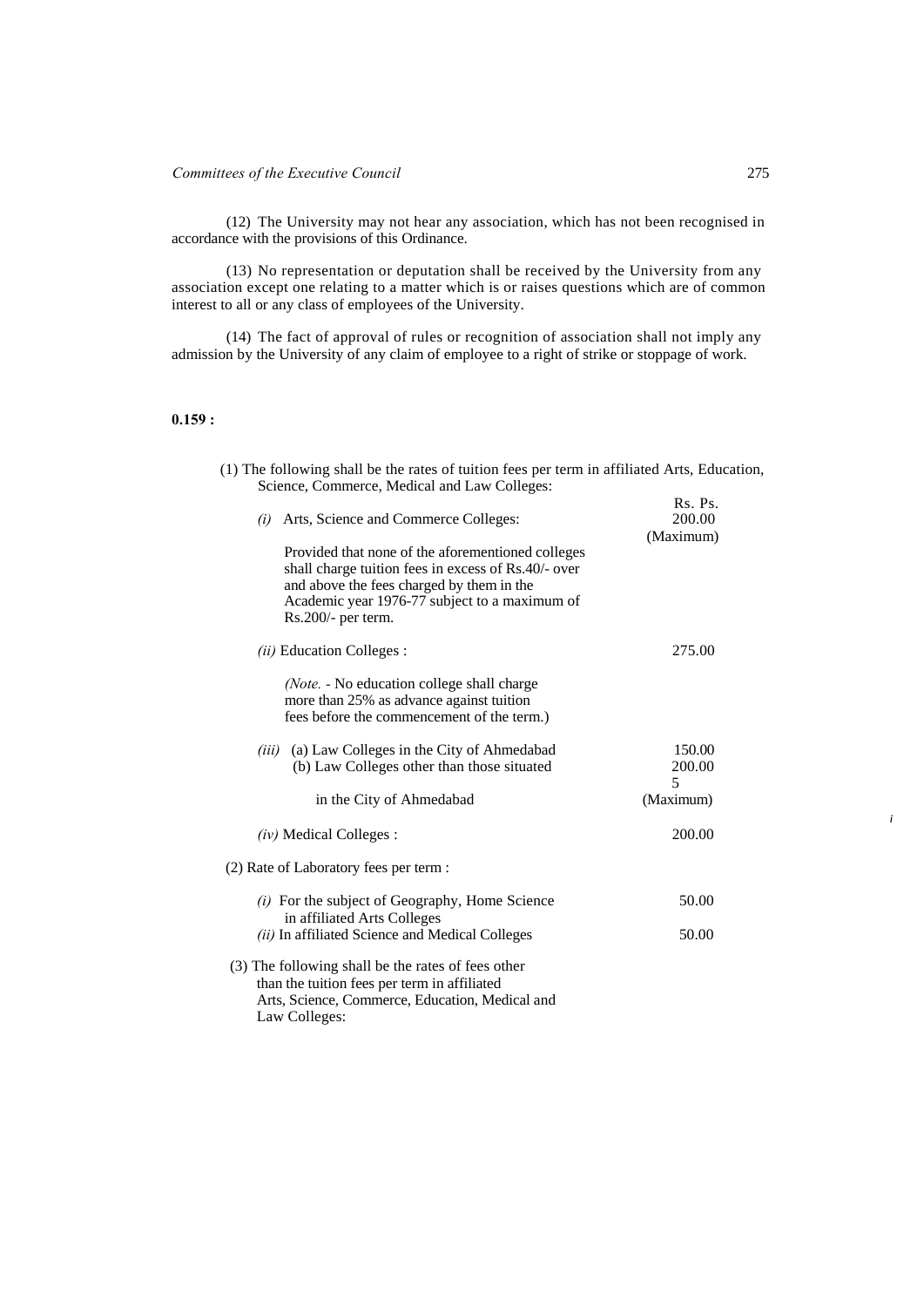| (i)<br>form of Admission                 | Admission fees to be paid alongwith the                                                                                                                    | 1.00         |
|------------------------------------------|------------------------------------------------------------------------------------------------------------------------------------------------------------|--------------|
| (ii) Library fee                         |                                                                                                                                                            | 5.00         |
|                                          | <i>(iii)</i> Examination & Stationery fees                                                                                                                 | 7.50         |
| no loss" basis.)                         | (Note. - If it is necessary to supply special type<br>of stationery to students in a college, it may<br>charge extra fee for this purpose on a "no-profit- |              |
| (iv)                                     | (a) Gymkhana fee<br>(b) Union activities including cultural                                                                                                | 10.00        |
| (c)                                      | activities and magazine.<br>University Sports fee                                                                                                          | 5.00<br>1.00 |
| (v) Subscription to students' Aid Fund : |                                                                                                                                                            | 2.00         |

*{Note. -* (1) The amount of fee shall be utilised for the purpose for which it is levied. (2) The audited accounts of Union and Gymkhana fees (including magazine) of the preceding years shall be published in the college magazine every vear.

- (4) Rules regarding caution money deposit:
	- *(i)* An affiliated college may charge Rs.10/- as caution money deposit from each student who has been admitted in the college. It may also charge Rs.20/- as extra deposit where laboratory work is involved.
	- *(ii)* Accounts of caution money deposit and laboratory deposit shall be maintained separately.
	- *(Hi)* On receipt of an application from the student, the caution money deposit and laboratory deposit shall be refunded to him within a year from the time he leaves the college. If no such application is received within this period, the same may be forfeited.
- (5) When on leaving a college a student claims refund of his tuition fees from an Arts, Education, Science, Commerce, Medical or Law College he shall apply in writing to the Principal, and on receipt of such an application, refund may be given in the following circumstances at the rate indicate:
	- (1) Full fees for the term concerned shall be refunded in the case of the death of the student concerned.
	- (2) Tuition fees (including Laboratory fee, if any) for the term concerned shall be refunded after deducting Rs.25/- if a student applies within 15 days of the payment of his fees for any of the following reasons :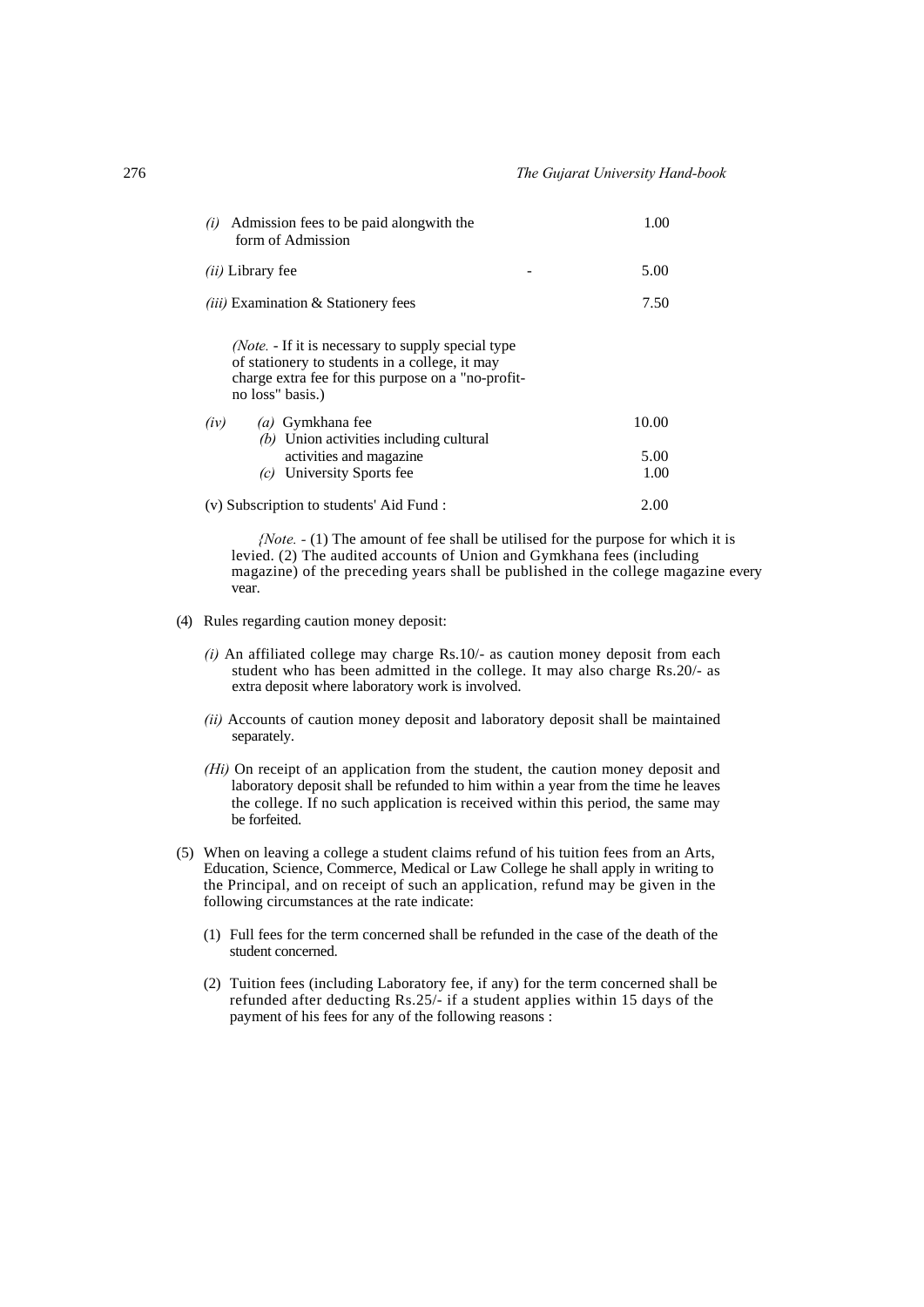- (a) Transfer of the student concerned being in employment to another city. (b) Transfer of a parent of the student concerned to another city.
- (c) Marriage of a female student.
- (3) Tuition fees (including Laboratory fee, if any) for the term concerned shall be refunded after deducting Rs.25/- if a student applies within 15 days from the date of his admission to any professional course of studies in a statutory university or a course of studies determined by the Vice-Chancellor as a professional course of studies for the purpose of such refund.
- (4) Tuition fees (including Laboratory fees, if any) shall be refunded after deducting Rs.100, if a student applies within 10 (ten) days from the date of payment of fees or the last date fixed for payment of fees by the college whichever is earlier.

# O. I59-A :

Notwithstanding what is provided in Ord. 151-D, Ord. 151 -E and Ord. 159 or anywhere in the statute or ordinances of the University regarding prescribing of the rates of tuition fees for students both at undergraduate and post-graduate study including M.Phil and Ph.D. and all other| Diploma courses offered by the University in any of the affiliated Colleges or University Departments, no tuition fees shall be collected from female students, such fees being payable byI the State Government through its concerned Department.

O. 160 :

Department of a University means a department of a subject or group of subjects as specified in St. 108 whether as a part of a University Post-graduate School, or otherwise maintained by the University where instruction or research or both leading to a post-graduate degree or a Diploma of the University arc conducted.

### O. 161 :

Department of a college means any department of a college affiliated to this University responsible for instruction and training in each of the subjects or group of subjects mentioned below :

- *(i)* For the Principal or Special subject taught at the Final Year of the Degree Class in the colleges in the Faculties of Arts including Education taught in the Arts and Science colleges respectively;
- *(ii)* "Education" in a college of Education;
- *(iii)* Economics, Commerce, Business Administration and an *optional subject* taught in the Final year of the degree class in a college in the Faculty of Commerce;
- *(iv) (a)* Jurisprudence, International Law (Private and Public), Constitutional Law,
	- *(b)* Crimes, Law of Obligation (i.e. Torts, Contracts and Labour Laws), and
	- *(c)* Law of Property and Personal Law, Taxational Laws in the Faculty of 'Law';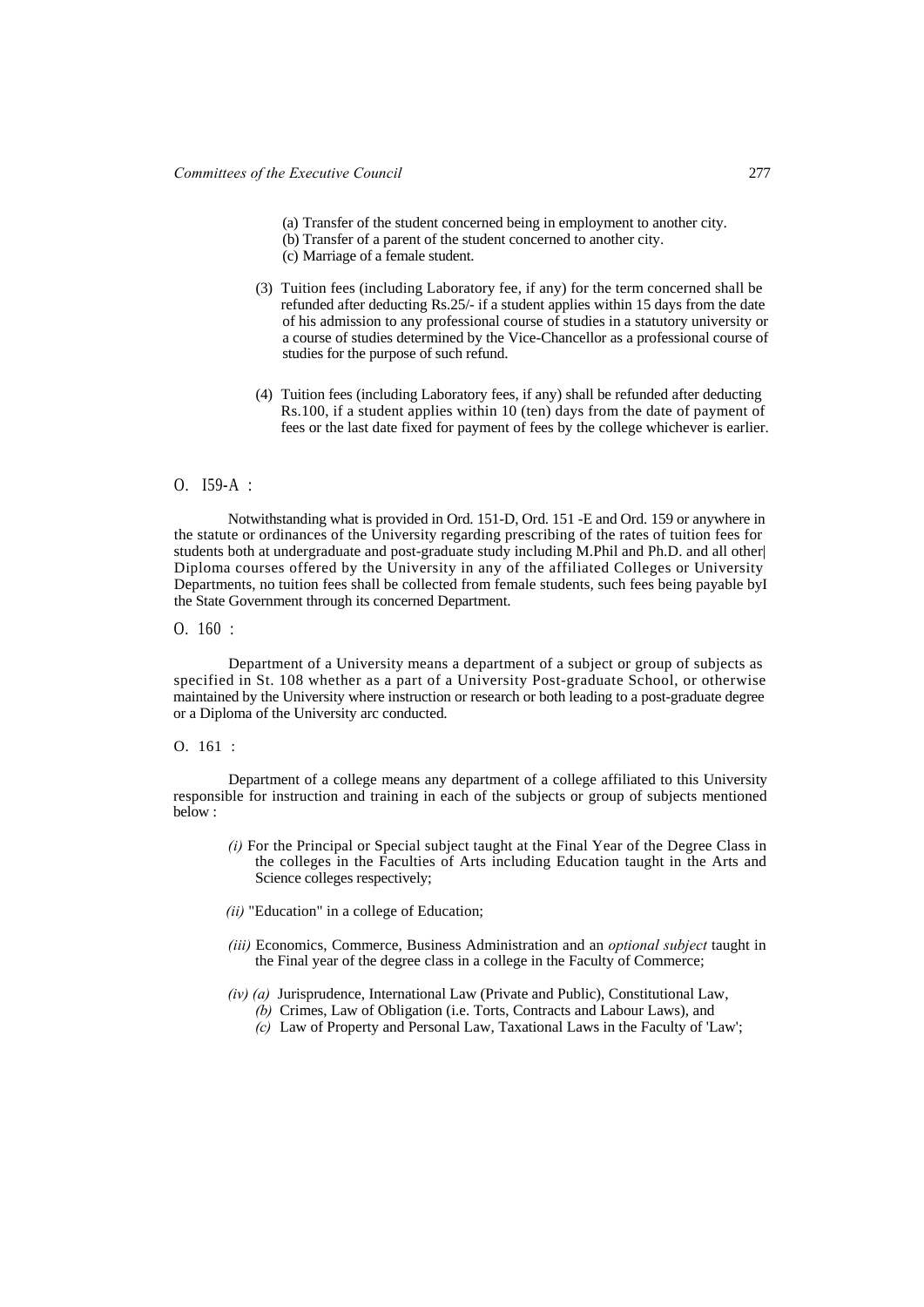- *(v)* Civil Engineering, Mechanical Engineering, Electrical Engineering and Chemical Engineering in the Faculty of Technology including Engineering;
- *(vi) (a)* Preclinical subjects comprising Anatomy, Physiology, Pharmacology and Pathology;
	- *(b)* Medicine comprising Medicine, Preventive Medicine and Forensic Medicine, Surgery, Comprising Surgery, Ophthalmology, Midewifery and Gynaecology;
	- *(c)* Mental Health and Paramedical Psychology;
	- *(d)* Nursing in the Faculty of Medicine;
- *(vii)* Pharmacy, Comprising Pharmaceutical Technology, Pharmaceutical Microbiology and Biochemical Engineering, Pharmaceutical Chemistry, Pharmacognosy, Physiology, Pharmacology, Bioassay, Pharmacy Management and Drug Marketing in the Faculty of Pharmacy; and
- *(viii)* Dental Surgery in the Faculty of Dental Surgery.
- *(ix)* "Department" of a Recognised Institution means any department of the Recognised Institution responsible for research in a subject or subjects for which it is recognised.

## **Formation and Recognition of Association of Teachers of Affiliated Colleges**

#### **O. 162 :**

(1) Subject to the provisions hereinafter appearing in this behalf, teachers of affiliated colleges of the University who arc appointed on permanent or on probation post, hereinafter referred to as "Teachers of affiliated colleges" may, after forming themselves into an Association apply for recognition of the Association in a prescribed form provided the number of members of the Association at all times exceeds and continues to exceed ten per cent of the total number of such teachers of affiliated colleges for the time being :

- *(a)* Name of the Association;
- *(b)* Place and address of the head office of the Association;
- *(c)* Number of members of the Association;
- *(d)* Total number of such teachers of affiliated colleges;
- *(e)* Name and address of the Secretary or each of the Secretaries of the Association;
- *(f)* Name and address of the President of the Association;
- *(g)* Name and address of the Vice-President or each of the Vice-Presidents of the Association;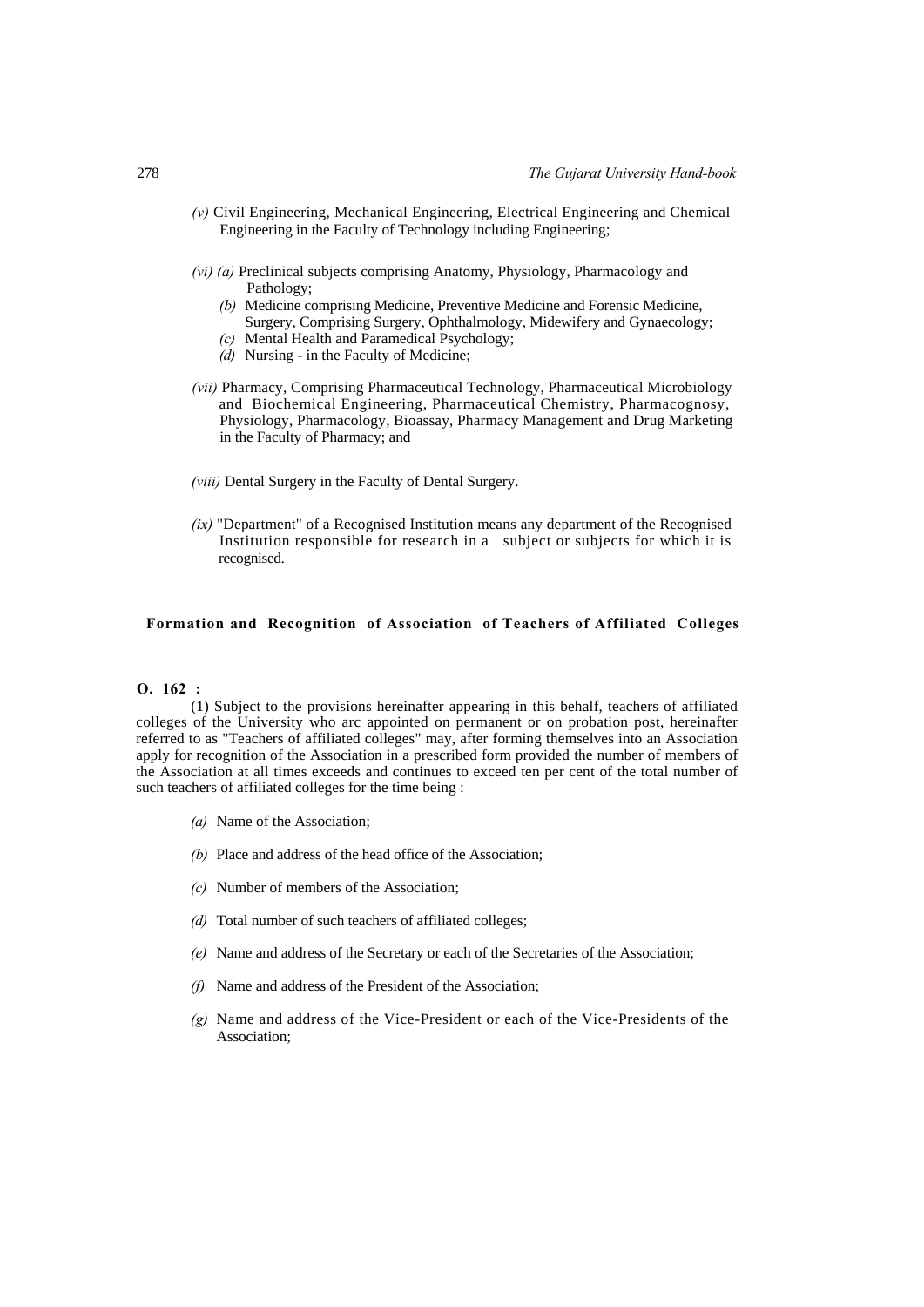- *(h)* List of members of the Association containing their full name; and
- *(i)* Date of formation of the Association.

(2) The President, Vice-President, Secretary, Treasurer and other office-bearers of the Association shall be persons elected only from amongst the members of the Association. Any person who is not a salaried Teacher of affiliated colleges shall not be a member, office-bearer or representative in any category.

(3) Two copies of the rules of the Association, signed by the Secretary thereof, shall be submitted along with the application for recognition.

(4) Any change in the office-bearers of the Association shall be communicated by the Association in writing to the University within one month of the date on which such change occurs.

(5) The University may arrange the despatch of communications by post or hand delivery to the address of the Secretary of the Association or the office of the Association mentioned in the application for recognition or to any other changed address, intimation in writing whereof has been given to the University sufficiently in advance.

(6) On receipt of an application for recognition, it shall be submitted to the Registrar for scrutiny and if it is found to be in order, it shall be submitted to the Vice-Chancellor for his information, and thereafter the particulars of the application shall be submitted to the Executive Council for its consideration. The Executive Council shall consider the application for recognition and may grant it or, subject to the provisions of clause (10), reject it or may grant it, subject to such conditions as it thinks fit. The Association shall be deemed to have been recognised only after the application for recognition has been granted.

(7) After recognition has been granted to an Association by the Executive Council, the Executive Council may, for any reason deemed proper by it, cancel the recognition or may impose such conditions as it thinks fit, or may suspend the recognition for definite period.

For the purpose of this clause, any of the following reasons may be considered to be proper, namely-

- *(a)* the number of members of the Association has ceased to exceed ten per cent of the total number of such teachers of the affiliated colleges;
- *(b)* the Association has not appointed any one or more of its office-bearers for a continuous period of three years;
- *(c)* not less than twenty-five per cent of the members of the Association have not paid their fees for the current year;
- *(d)* the Association is not maintaining the minutes of its proceedings;
- *(e)* the Association appears to be engaged in any activity which is unlawful or contrary to its objects;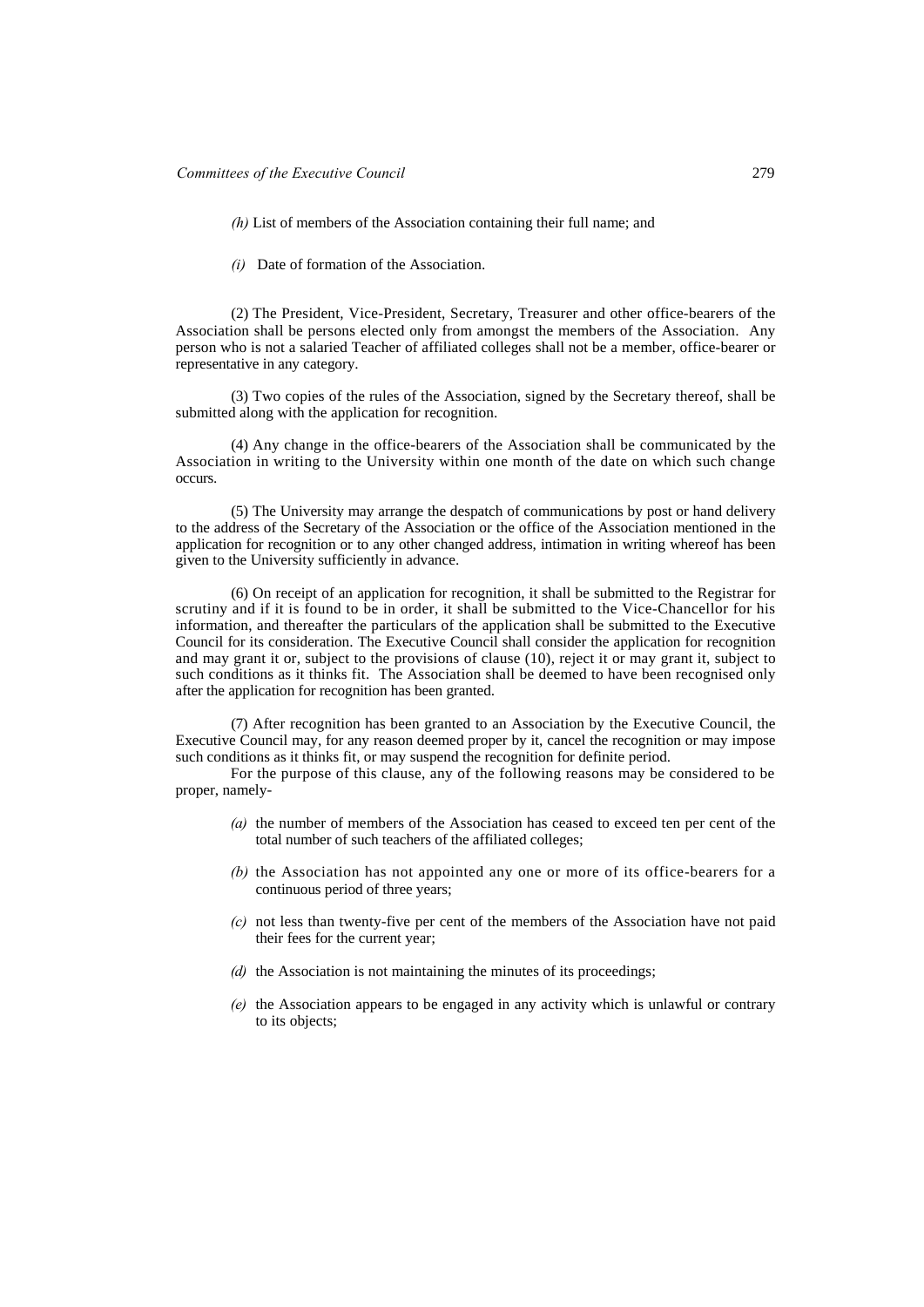- *(f)* it is found that the recognition has been obtained through any mistake, misrepresentation or fraud;
- *(g)* any other reason which appears to the Executive Council to be proper.

(8) The Executive Council or a Committee thereof consisting of one or more of its members, shall, before approved to the rules is refused wholly or in part or recognition is refused to an Association or recognition already granted is cancelled or suspended or any condition is imposed thereon, give to the Association a reasonable opportunity of being heard through its representative. Where the matter is heard by a Committee of the Executive Council, it shall submit its report to the Executive Council, which shall furnish the Association concerned with a copy of such report and thereafter again hear the Association through its representative before taking any action in the matter. The Executive Council shall state its reasons in brief for its action. The Executive Council may, for reasons which it deems proper, reconsider the matter.

(9) The annual list of members and a copy of the audited accounts of the Association shall be sent to the office of the University by the first day of the month of November of the current year-

*(10)* The University may not hear any Association which has not been recognised in accordance with the provisions of this Ordinance.

(11) No representation or deputation shall be received by the University from any Association except one relating to a matter, which is, or raises questions which are, of common interest to all or any class of teachers of the affiliated colleges.

(12) The fact of recognition of an Association shall not imply any admission by the University of any claim of the Association or by a member thereof to a right of strike or stoppage of work.

**O. 163 :** Deleted.

**O. 164 :** Deleted.

**O. 165 :**

(I) Ail vacancies on the teaching staff arising out of retirement, death or leaving services by any member of the teaching staff or for any other reason in any nongovernment affiliated college in the faculties of Arts including Education, Science and Commerce shall be filled in from amongst the persons mentioned below :

- *(a)* A lecturer rendered surplus from the same college or any of the colleges under the same management.
- *(b)* If any person mentioned in *(a)* above is not available, any lecturer rendered surplus from any other college.
- *(c)* If any person mentioned in *(a)* and *(b)* above is not available any part-time lecturer who was working at two colleges when rendered surplus.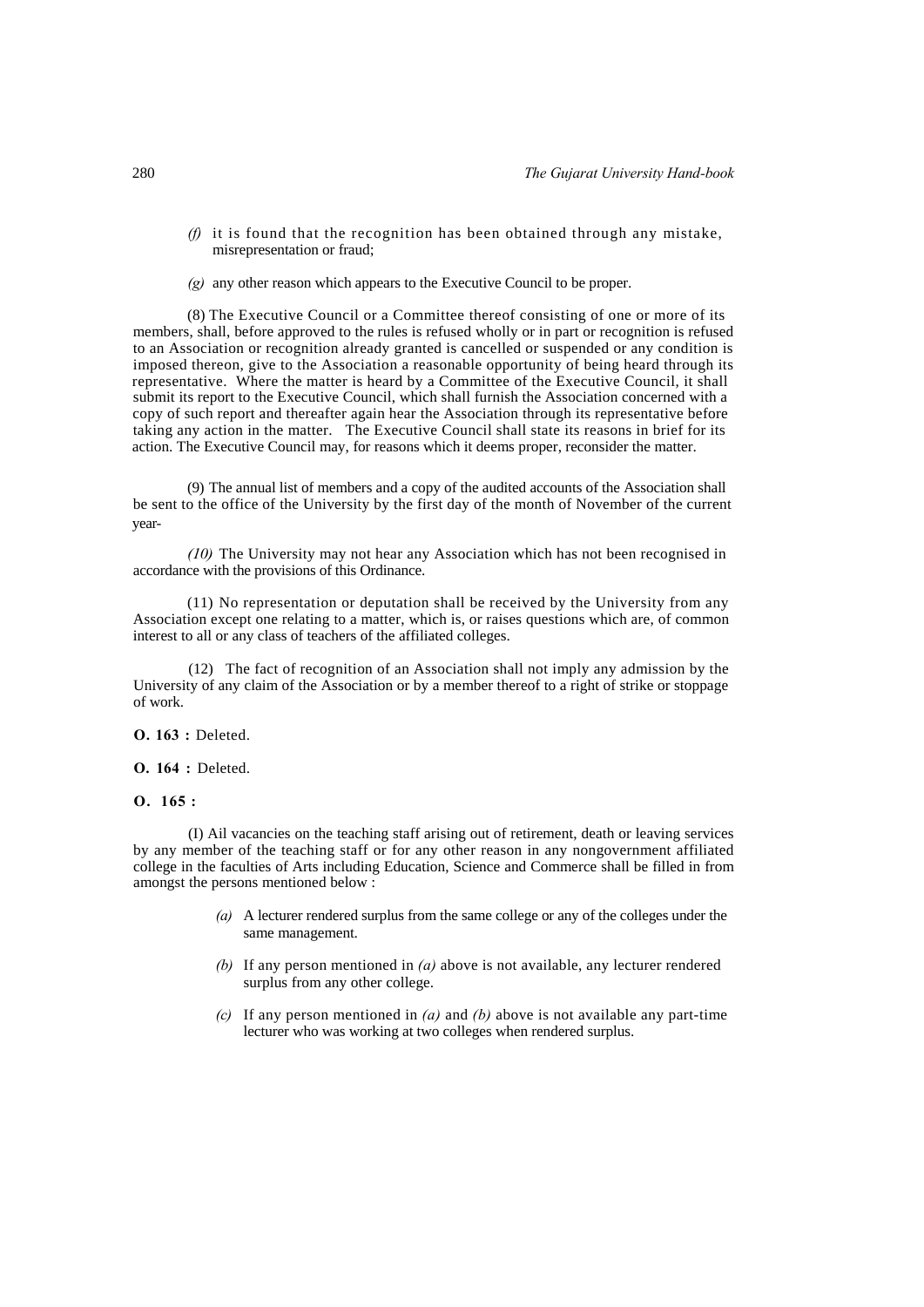- *(d)* If any person under *(a), (b)* and *(c)* above is not available Tutor/Demonstrator eligible for the post of a lecturer from the same college or any other college under the same management. And if such Tutor/Demonstrator is not available in any of the colleges under the same management, any Tutor/Demonstrator from any other college provided he is eligible for the post of lecturer.
- *(e)* If any person mentioned in *(a), (b), (c)* and *(d)* above is not available, any parttime Tutor/Demonstrator who is working at two colleges when rendered surplus, provided he is eligible for the post of lecturer.
- *(f)* If any person mentioned in *(a), (b), (c), (d)* and *(e)* above is not available, any part-time teacher
	- *(i)* Who was on the roll of the College on 23-11 -1976 and
	- *(ii)* Who was recognised to hold such post on 23-11-1976 and
	- *(iii)* Who continued to hold the post till dale or who was declared surplus and recalled as part-time teacher in any of the colleges. No fresh appointment shall be made till person under *(a), (b), (c), (d), (e)* and *(f)* above is available. Any appointment made in contravention of this provision shall not be recognised by the University.

(2) All the vacancies on the non-teaching staff in the categories, namely, Junior Clerks, Junior Typists, Laboratory Assistants, and Peons arising out of retirement, death or leaving the services or for any other reasons in the University or in any affiliated college in the faculties of Arts including Education, Science and Commerce shall be filled in from amongst the persons rendered surplus, if any, in the affiliated Arts, Science and Commerce Colleges as the case may be due to the introduction of  $10+2+3$  pattern of education, provided, the person so appointed possesses the minimum qualifications prescribed for the post concerned.

Notwithstanding anything contained in this sub-clause, it shall be competent for the University to appoint on its staff on a permanent basis in the vacancies mentioned above, any person or persons employed by it on a temporary post

Notwithstanding anything contained in 1 *(a), (b), (c), (d), (e)* and *(f)* above, Non-Government affiliated college where the minimum percentage of the reservations of posts for scheduled castes and scheduled tribes is not maintained shall, while filling in the posts, give preference to the teachers who have been rendered surplus and who belong to scheduled castes and scheduled tribes.

## **O. 166 :**

(1) There shall be a Council called the College Development Council for ensuring proper planning and integrated development of affiliated colleges for providing them necessary help and guidance.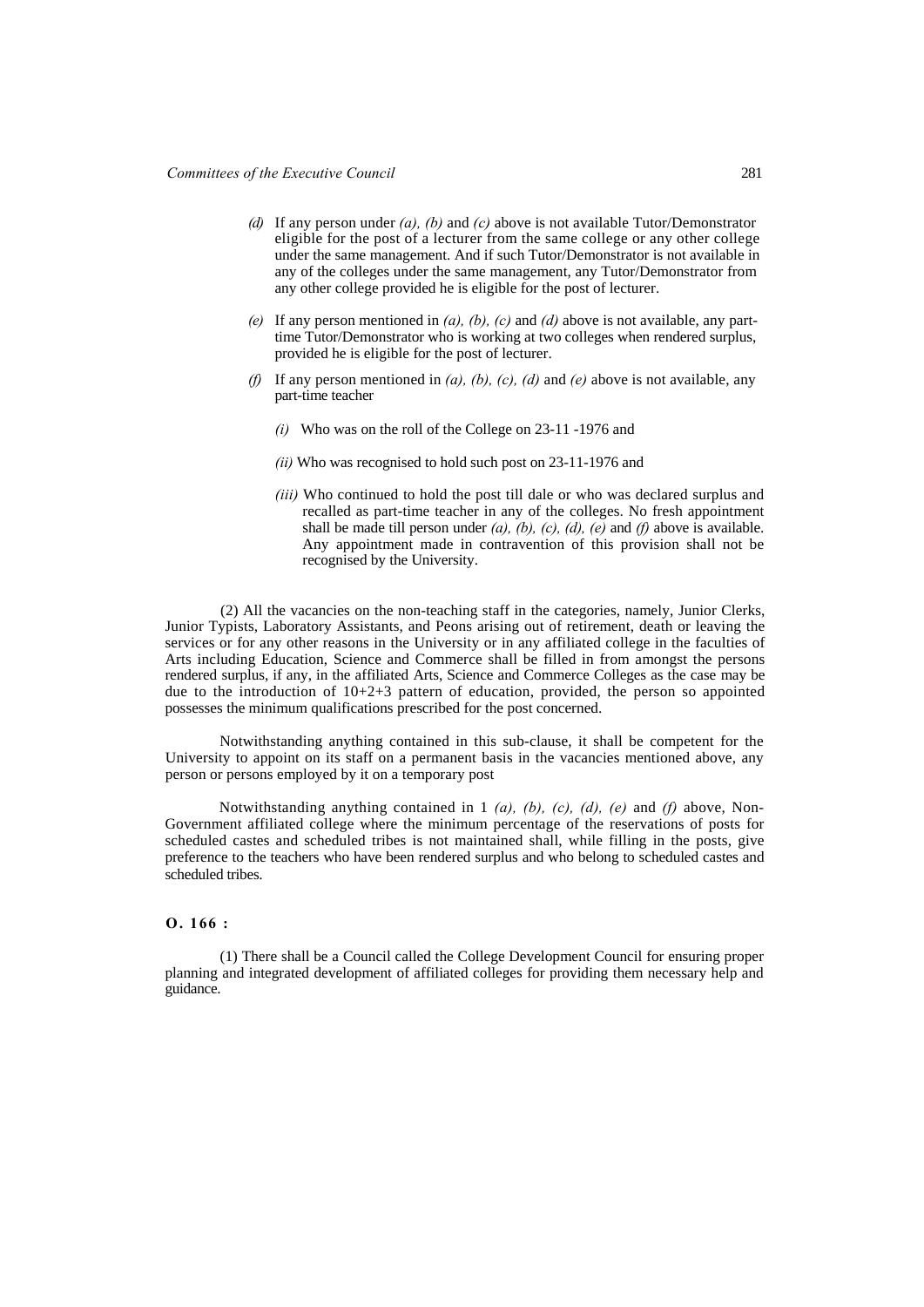- *(a)* Ex-Officio
	- (1) The Vice-Chancellor;
	- (2) The Pro-Vice-Chancellor;
	- (3) The Director of Higher Education of Gujarat;
	- (4) The Registrar;
	- (5) The Controller of Examinations;
	- (6) The Development Officer;
	- (7) The Deans of the faculties having not less than five affiliated colleges;
	- (8) Two Deans by rotation, of faculties other than the ones mentioned in (7) above provided that the rotation of two Deans contemplated in this subclause No. 8 under clause 2 *(a)* above shall lake place at the end of every twelve months and the rotation will commence with the faculties of (1) Medicine and (2) Pharmacy.
	- (9) The Director of the College Development Council who shall also work as the Secretary of the Council;
- *(b)* Members nominated by the University as follows :
	- (1) Two members nominated by the Executive Council from amongst its members;
	- (2) Two members nominated by the Academic Council from among its members;
	- (3) Five Principals of affiliated colleges nominated by the Executive Council;
	- (4) Two Senior teachers of the University Department nominated by the Executive Council; and
	- (5) Five teachers of the affiliated colleges nominated by the Executive Council.

#### *Note.* - Proviso :

While nominating members under  $2 (b) (1)$ ,  $(3)$  and  $(5)$  above, the Executive Council shall ensure that *(i)* at least one representative, (1) from the colleges selected by the University Grants Commission as lead colleges and (2) at least one representative of the colleges selected by the University Grants Commission under the COSIP and COHSIP programme of the U. G. C. is included. Moreover, the Executive Council shall also ensure that, as far as possible, at least one representative from the colleges in each district under the jurisdiction of the University is included.

(3) The term of office of the members other than the Ex-Officio members of the Council shall be three years; provided that a member who is nominated by the authority of the University shall cease to be a member of the Council, if and when he ceases to hold the office by virtue of which he was nominated, in which event the casual vacancy so caused shall be filled in by nomination by the Executive Council or the Academic Council, as the case may be, for the residuary period of the unexpired term of the office.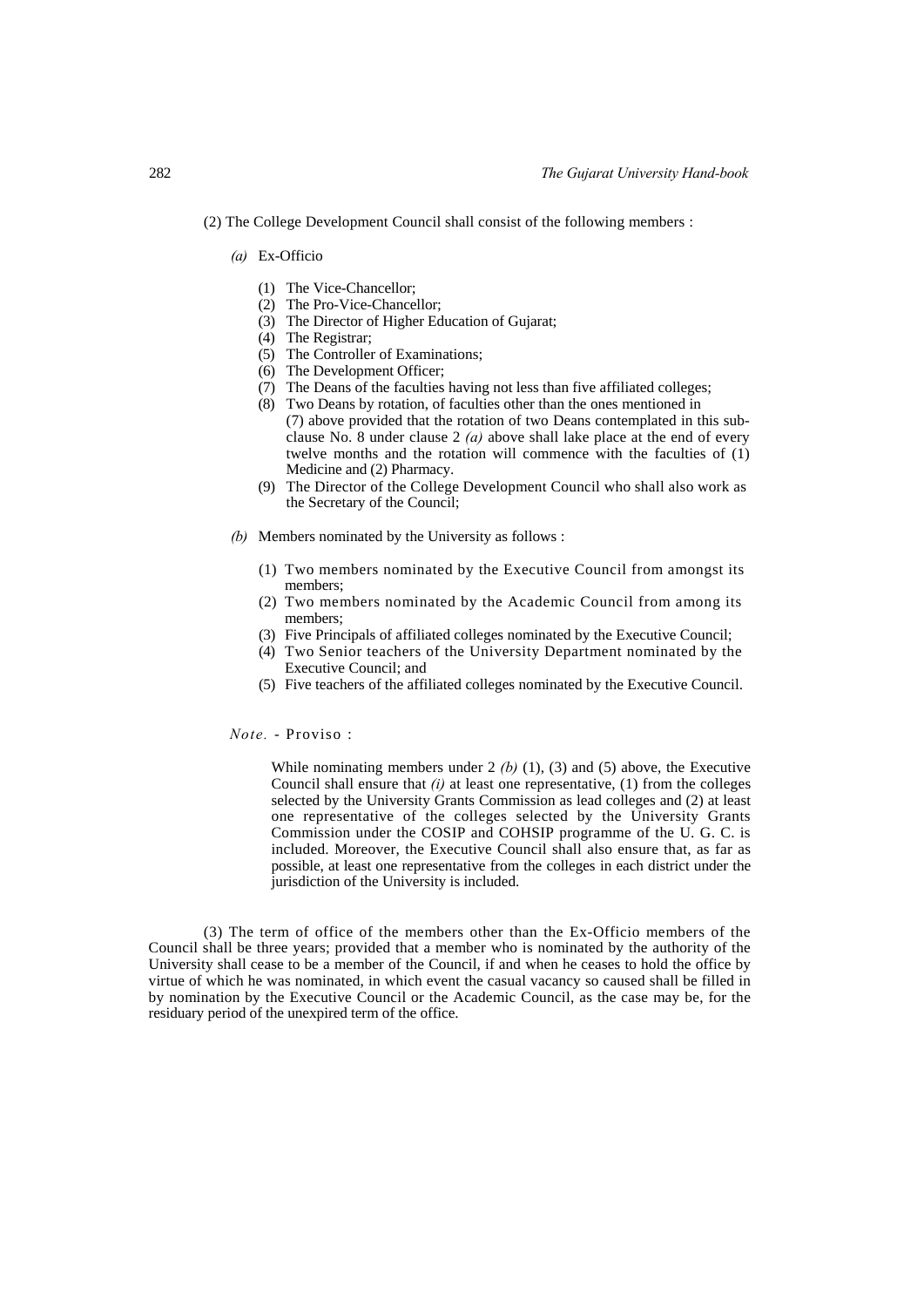(4) The College Development Council shall exercise the, following powers and perform the following duties, and shall, for this purpose, have the necessary power to appoint one or more committees:

- *(a)* to function as a policy making body in regard to proper planning and integrated development of colleges;
- *(b)* to conduct surveys of all the affiliated colleges, districtwise, with a view to preparing and maintaining an up-to-date profile on each college under the university, reviewing the existing facilities and identifying the needs and gaps that need to be filled for the development of colleges and make such information available to the UGC and other concerned bodies;
- *(c)* to advise the university on all matters relating to development of affiliated colleges, such as provision of adequate facilities - academic and physical - for raising the standard of learning, teaching and research and its periodic evaluation for enabling the University to maintain reasonable continuity of policy in regard to development of colleges;
- *(d)* to prepare a perspective plan for the development and opening of new colleges, to enable the university and state education authorities to take long term decisions on the planning and development of colleges and may advise the University on matters relating to different disciplines taught in colleges at different levels of University education;
- *(e)* to advise the university in regard to rationalisation and implementation of University's policy on affiliation of colleges;
- *(f)* to keep close contact with the colleges with a view to helping them in their proper development, selection of teachers, student amenities, proper utilisation of grants and efficient implementation of UGC approved projects and reforms, viz., examination reform, courses, COS IP COHSIP restructuring of courses to make them more relevant and significant not only to students, but also to the region as a whole by assessing social transformation and regional development;
- *(g)* to review the facilities for post-graduate departments of colleges in terms of the norms prescribed by the U. G. C. and assist those having the potential of coming up to the norms within a few years;
- *(h)* to help in the implementation of the regulation framed by the UGC regarding minimum standard of instruction for the award of first degree and also regarding restructuring of courses at the under-graduate level;

*i*

- *(i)* to help in the selective development of some colleges to remove regional imbalances; and also assist the colleges to realise their potential and in identification of colleges for autonomous status;
- *(j)* to evaluate and assess the impact of UGC grants utilised by the colleges for the implementation of various development projects;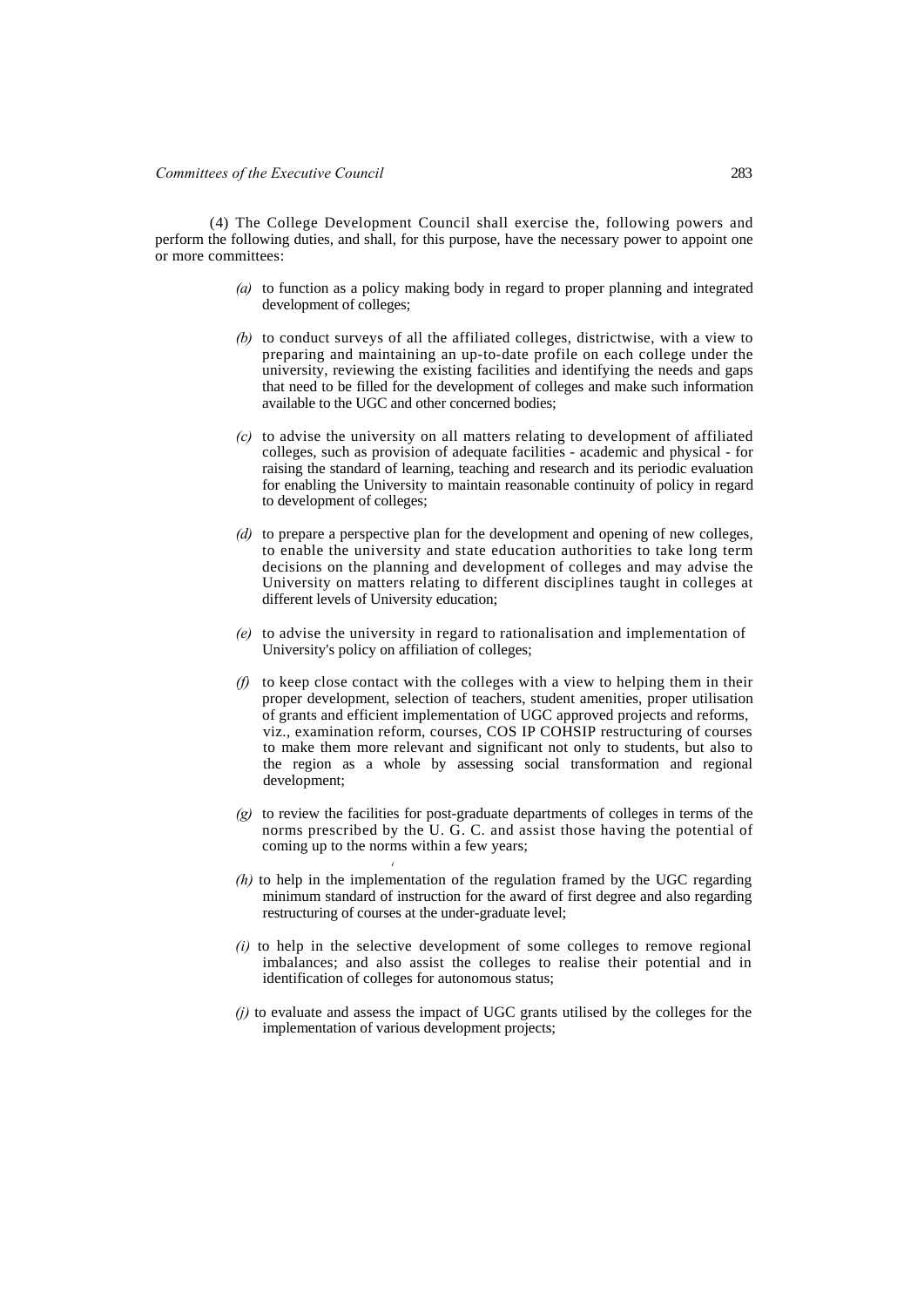- *(k)* to ensure that the UGC grants released to University for disbursement to colleges are not held/locked up or utilised by the University for its own purposes, and also ensure that these grants arc properly and expeditiously disbursed to colleges for specified purposes according to the guidelines laid down by the Commission;
- *(I)* to obtain from the colleges and furnish to the-Commission utilisation certificates and completion documents in respect of UGC grants released/disbursed to colleges through the University, and help in monitoring the UGC programmes implemented by the affiliated colleges; -
- *(m)* to ensure close and continued contact and interaction between the academic faculties at the University teaching departments and at the colleges monitor the development programmes and maintain regular statistics on the development of colleges;
- *(n)* to review the inspection reports of the college and suggest remedies for the defects and irregularities reported;
- *(o)* to perform such other functions as may be prescribed or as may be deemed necessary by the Executive Council for advancing the cause of collegiate education as may be incidental or conducive to the discharge of the above functions.

(5) The College Development Council shall meet at least twice a year on a date fixed by the Vice-Chancellor, or in the absence of the Vice-Chancellor by the Pro-Vice-Chancellor, if any, or in the absence of both, by the Director of the Council.

*(6)* The Vice-Chancellor, and in the absence of the Vice-Chancellor, the Pro-Vice-Chancellor if any, and in the absence of both a member selected by the Council shall preside over the meetings of the Council.

#### **O. 167**

(1) AH administrative and academic functions of the College Development Council shall be performed by and through its Director.

(2) "The following shall be the minimum qualification for the post of Director of College Development Council and shall be filled in accordance with it.

- *(i)* Bachelor's and Master's Degree both at least in Second Class.
	- *Note.* Notwithstanding anything contained above, it will be competent for the University authorities concerned to waive the academic qualifications mentioned above in the case of a candidate who has not less than 20 years' experience of teaching and/or administrative work.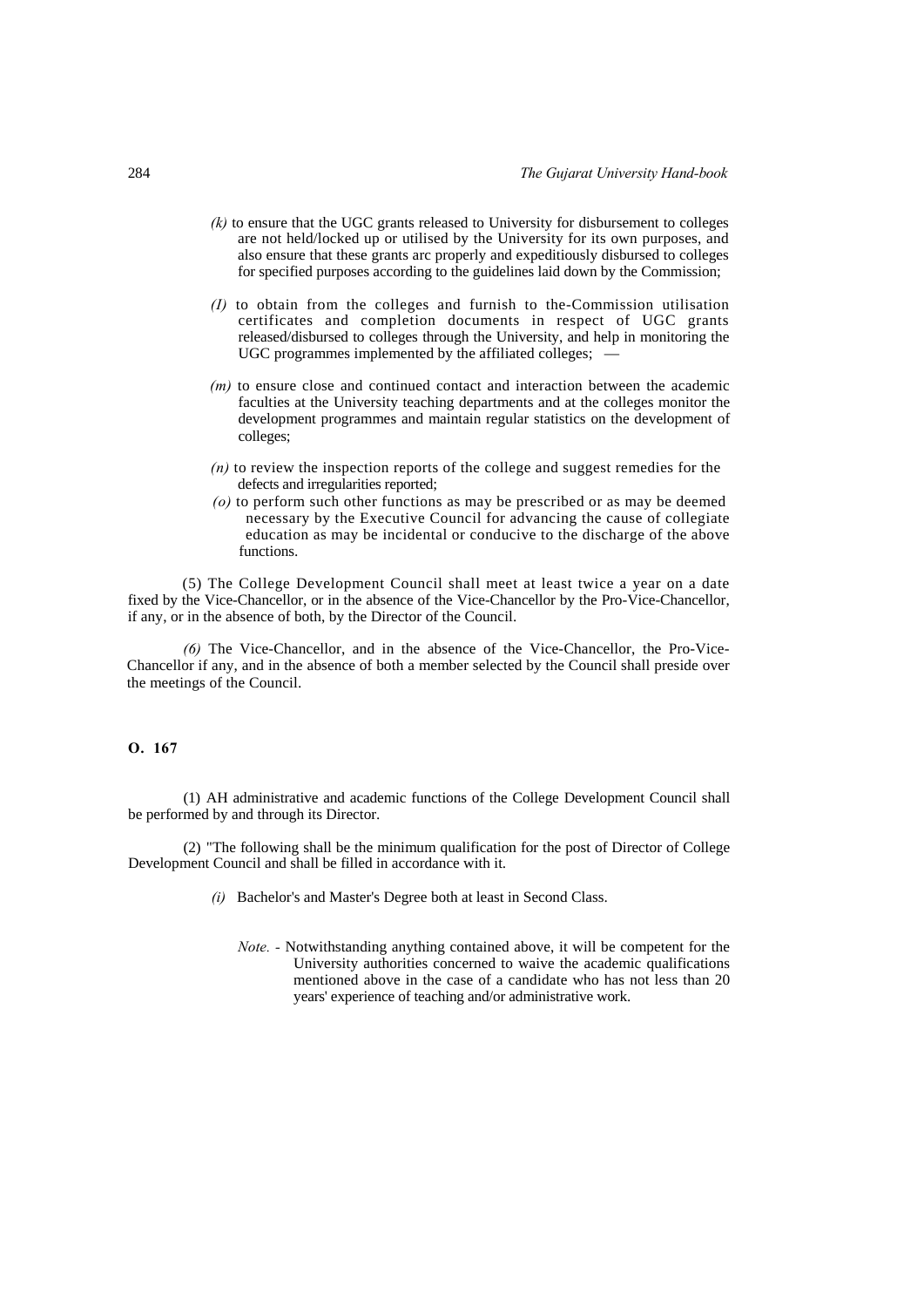*(ii)* The Director shall be appointed by the Executive Council on the recommendation of the selection committee constituted as per the suggestion made by the University Grants Commission. He shall, subject to the age limit of 65 years, hold office for three years and subject to the afore-mentioned age limit be eligible for another term of three years.

(3) The pay-scale of the Director shall be Rs. 1500-60-1800-100-2000-125/2-2500 plus D.A. and other allowances as admissible to University employees.

#### **RULES REGULATING LEAVE AND CONDITIONS OF SERVICE OF THE NON-TEACHING STAFF OF THE AFFILIATED COLLEGES AND RECOGNISED INSTITUTIONS**

# **O. 168 :**

The following shall be the rules regulating leave and conditions of service of the nonteaching staff of the affiliated colleges and recognised institutions:

*(a)* Rules Regulating Leave and Allowances : No leave can be claimed as a matter of right, it may be granted after taking into account the exigencies, if any, of the service and the need of the institutions.

### **I. Casual Leave**

- (1) An employee of an affiliated college or a recognised institution will get 15 days' Casual Leave in a calendar year, subject to a maximum of 8 days at a time.
- (2) Sundays or weekly offs in lieu thereof, if any, and public holidays may be allowed to be enjoyed in conjunction with any spell of casual leave whether by prefixing or suffixing or both. Any Sunday or weekly off in lieu thereof if any, or a Public Holiday, falling within a period of casual leave should not be counted as a part of casual leave.
- (3) An employee proceeding on such leave is entitled to full pay including work and conveyance allowances, if any, during the period of this leave.
- (4) A new employee will be entitled to such leave commensurate with the period of his appointment during the year, even though he may not have actually earned it at the time of his going on leave. If he fails to complete the full period of appointment proportionate deduction will be made from his salary at the time of the last payment.

#### **II. Privilege Leave or Earned Leave**

*[These leave rules shall not be applicable to the laboratory staff of science colleges having vacation benefit.]*

(1) Every permanent non-teaching employee or an employee on probation in an affiliated college or a Recognised Institution shall be entitled to one month's privilege leave for every eleven months' active service or one day for eleven days of active service.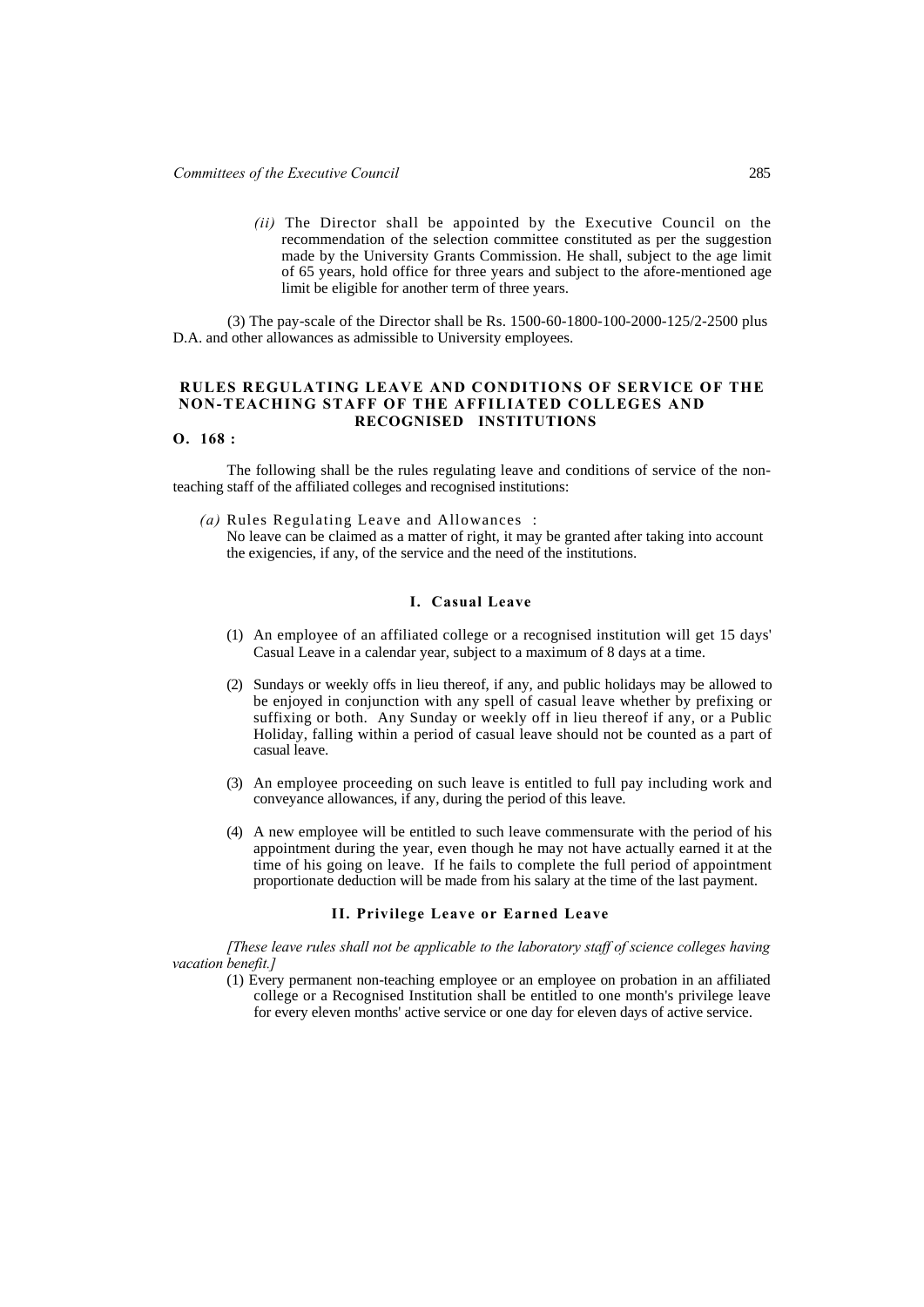- (2) The employees shall be entitled to full pay during such leave.
- (3) An employee shall not be entitled to earn privilege leave for the period which he enjoys as privilege leave.
- (4) privilege leave can be joined with sick leave, if any.
- (5) No employee shall be entitled to privilege leave, unless he has put in at least five and a half months in service.
- (6) The privilege leave will accumulate upto a period not exceeding two hundred and forty days.
- (7) The privilege leave admissible to employees on probation or to temporary employees will be  $1/22$  of the period spent on duty during such period but employees on probation shall, on confirmation, be entitled to a credit of additional 1/22 of the period spent on duty during probation in their leave account.
- (8) However the privilege leave, if accumulated as specified above, should be granted to the employee, prior to eight months of his retirement, as a special case treating the same as leave prior to retirement period spent on privilege leave shall count for increment.

*Note.* - Pay includes all allowances excluding work and conveyance allowances, if any.

- (9) An employee shall be entitled to have benefit of encashment of Unutilised earned leave maximum 240 days from 1-7-1986 in respect of following categories as notified by the Government of Gujarat vide their resolution No. PCR-1086-2083(4)- M dated 1st January 1987.
	- *(i)* retirement on attaining the age of superannuation.
	- *(ii)* Cases where the service of an employee has been extended in the interest of public service beyond the date of retirement on superannuation;
	- *(iii)* Voluntary/Pre-mature retirement;
	- *(iv)* Where the services of an employee are terminated by notice or by payment of pay and allowances in lieu of notice, or otherwise in accordance with the conditions of his appointment;
	- $(v)$  In the case of termination of re-employment after retirement;
	- *(vi)* In the case of death of employee while in service to the family of the deceased;
	- *(vii)* In the case of leave preparatory to retirement;
	- *(viii)* In the case of transfer of employee to an industrial establishment;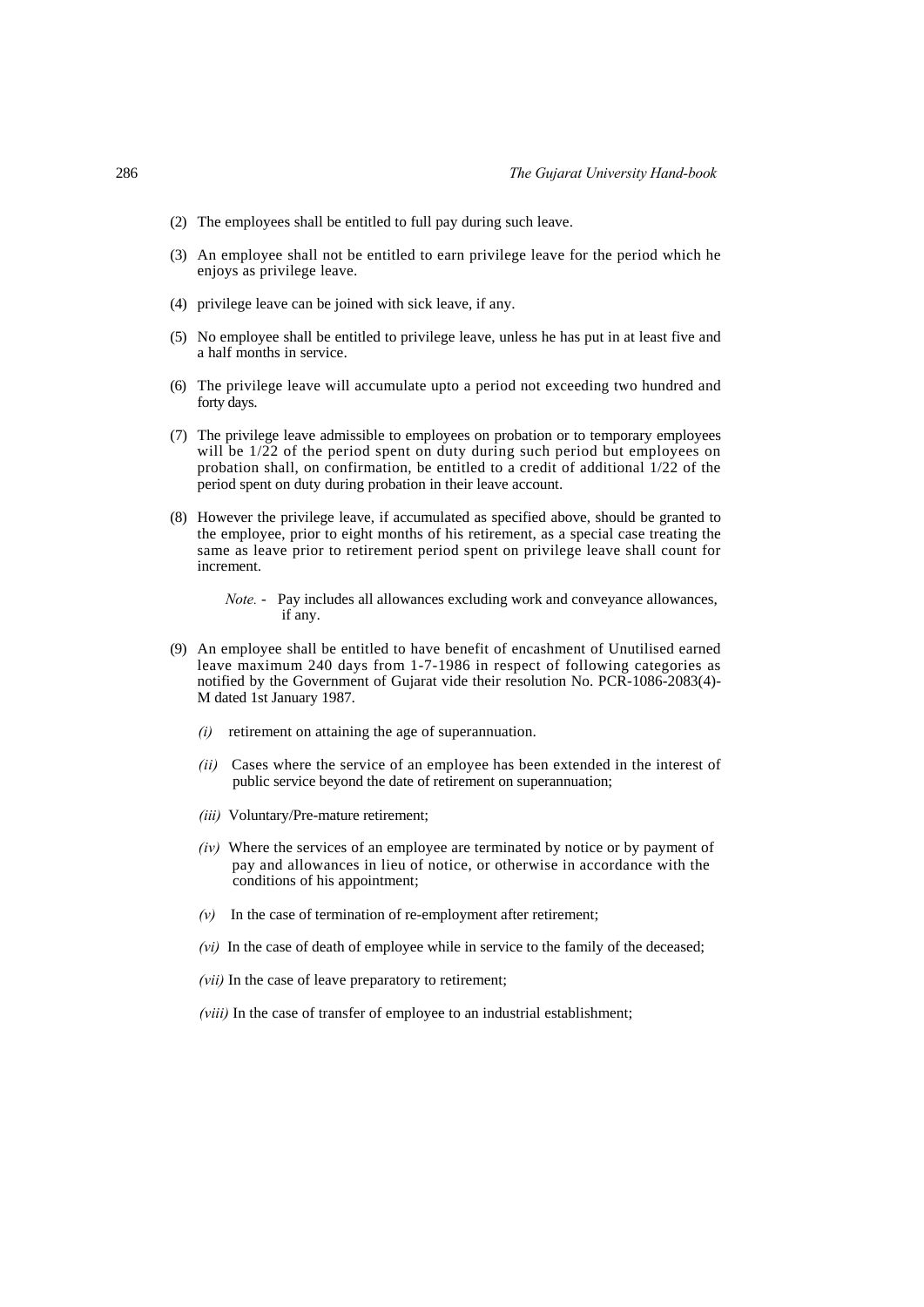- *(ix)* On absorption of an employee in the State Public Sector undertaking and;
- $(x)$  In the case of invalid pension.
- (10) An employee who resigns or quits service shall be entitled to cash equivalent in respect of earned leave at credit on the date of cessation of service, to the extent of half of such leave at his credit, subject to a maximum of 120 days.

### **III. Sick Leave**

- (1) Sick leave shall be given to an employee of an affiliated college or a recognised institution at the rate of one month for one year's active service, provided a medical certificate is produced from a Registered Medical Practitioner.
- (2) The employees shall be entitled to half pay only during the period of such leave.
- (3) This leave can accumulate upto any period, but no employee shall be entitled to more than 12 months' sick leave at a time.
- (4) This leave may, at the option of the employee concerned, be commuted into full pay leave subject to a maximum of three months' full pay leave at a time. The rate of commutation will be 2 months' half pay leave  $= 1$  month's full pay leave.
- (5) An employee proceeding on leave whether on half pay or on full pay shall have to produce a medical certificate without which no sick leave will be granted.
- (6) This leave can be joined with privilege leave.
- (7) A person returning from sick leave on medical ground shall have to produce a certificate of physical fitness from a Registered Medical Practitioner before resuming his duties.
- (8) The period spent on sick leave shall count for increment.
- (9) Employee appointed on a temporary basis shall not be entitled to such leave.
	- *Note.* Pay includes all allowances excluding work and conveyance allowances, if any.

### **IV. Extra-ordinary Leave**

(1) Extra-ordinary leave may be granted to any employee in an affiliated college or a recognised institution on his submission in writing an application for such leave -

*(a)* when no other leave is by rule admissible;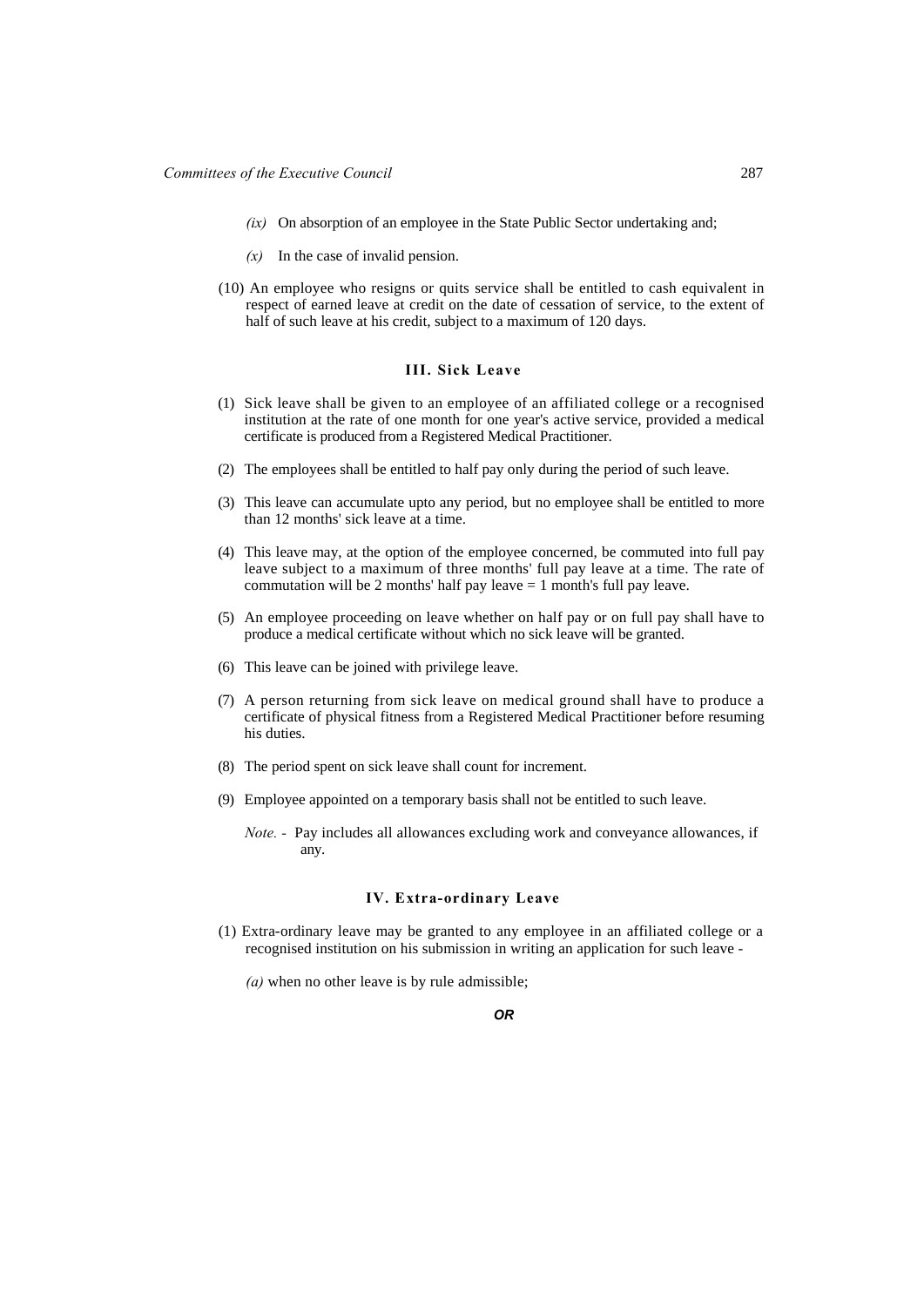- *(b)* when other leave is admissible, but the employee in an affiliated college or a recognised institution concerned applies in writing for the grant of extra-ordinary leave.
- (2) Except in the case of a permanent employee, the duration of extra-ordinary leave shall not exceed three months on any one occasion.
- (3) The authority empowered to grant leave may commute retrospectively period of absence without leave into extra-ordinary leave.
- (4) An employee proceeding on extra-ordinary leave shall not be entitled to any leave salary or allowances.

## **V. Maternity Leave**

A female employee in permanent employment shall be entitled to maternity leave for a period not exceeding three months from the date of commencement or to the end of six weeks from the date of confinement whichever is earlier provided that such leave shall not be granted to a female employee who has two living children.

*Note. -* Leave under this clause is admissible in case of miscarriage or abortion but not in case of a female employee who has two living children.

#### **VI. Rules Regarding Suspension**

(1) If the Management or the Principal of an affiliated college or the Director of a recognised institution is of the opinion that the presence or behaviour of a particular employee of his college or institution, as the case may be, is against the interest of the institution, he shall immediately suspend such employee from the service. Such suspended employee shall not enter the premises of the affiliated college or recognised institution concerned during the period of inquiry without the written permission of the Principal or the Director, or the Management, as the case may be.

It shall be the duty of such employee to co-operate fully in the enquiry against him and shall have to provide all the necessary information required for that purpose.

- *(a)* During the first three months of the period of suspension, the suspended employee shall be entitled to receive 50% of the basic salary plus allowances taken together other than personal allowance, if any.
- *(b)* During three to six months of the period of suspension, the suspended employee shall be entitled to receive 75% of the basic salary plus allowances taken together other than personal allowance, if any.
- *(c)* Where the period of suspension exceeds six months, the suspension shall be treated as cancelled and the employee concerned shall be reinstated in his position and shall be paid the balance salary of the period under suspension. However the Vice-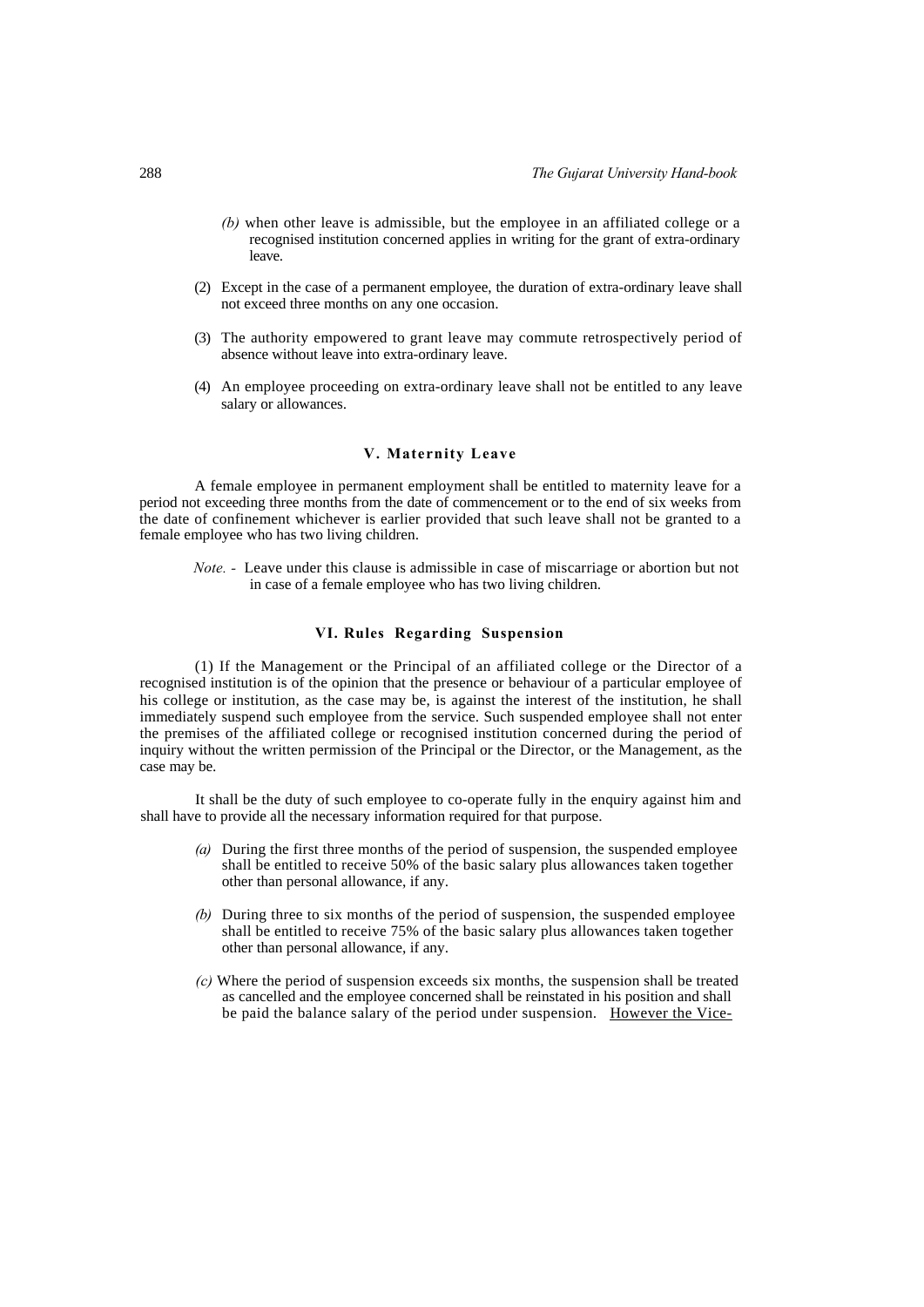Chancellor upon request and after providing an opportunity of hearing to the parties concerned, be authorised to extend the period of suspension for a further period of two months only.

(2) No suspended employee shall undertake any work either remunerative or otherwise during the period of enquiry.

(3) At the end of enquiry, if such employee is declared innocent, he will be paid the remaining pay (including allowances) for the period of suspension and will be entitled to all the rights and benefits as per rules to which he would have been entitled had he not been suspended if, however, he is declared guilty, he shall have to undergo the punishment (including the loss of remaining salary ) that may be imposed by the Management, subject to the approval by the Vice-Chancellor of the University or such officer as may be nominated by him in that behalf under Sec. 51 (A) of the Gujarat University Act.

#### **VII. Officiating Allowances**

When a vacancy arises on a temporary basis for the substantive post it should be filled in by appointing on officiating basis an employee normally serving on the post below him looking to the duties of the said post etc. When the officiating appointment is not found necessary, the person serving on the post below the rank should be given an additional charge.

When such appointments are made and the additional charge is given, the additional pay/special pay should be given as per State Government rules.

Such vacant post should be for two weeks or more than that period.

### **VIII. Powers regarding grant of leave**

The Principal of an affiliated college or the Director of a recognised institution, as the case may be, will be competent to sanction leave to the members of his staff. **IX. Rules of Seniority and Promotion** 

As amended under the resolution No. 2 (4) (5) (6) and (7) by the Executive Council held on 30-7-1983.

In the case of posts upto and inclusive of the Office Superintendent, the vacancy shall be filled in by promotion strictly by Seniority as per the following rules from amongst the nonteaching employees of the colleges concerned or in case there arc more colleges than one under the same Management, non-teaching employees of all such colleges taken together who possess the minimum qualifications prescribed for the post. The employee, who declines the offer in writing or docs not accept the offer within the specified time-limit, loses his right to promotion on that post for that turn only.

- 1. The Seniority of the employees in any particular cadre shall be considered on the length of service put in by them in that cadre.
- 2. In case two or more employees in a particular cadre have joined on the same date, the person joining earlier shall be considered senior.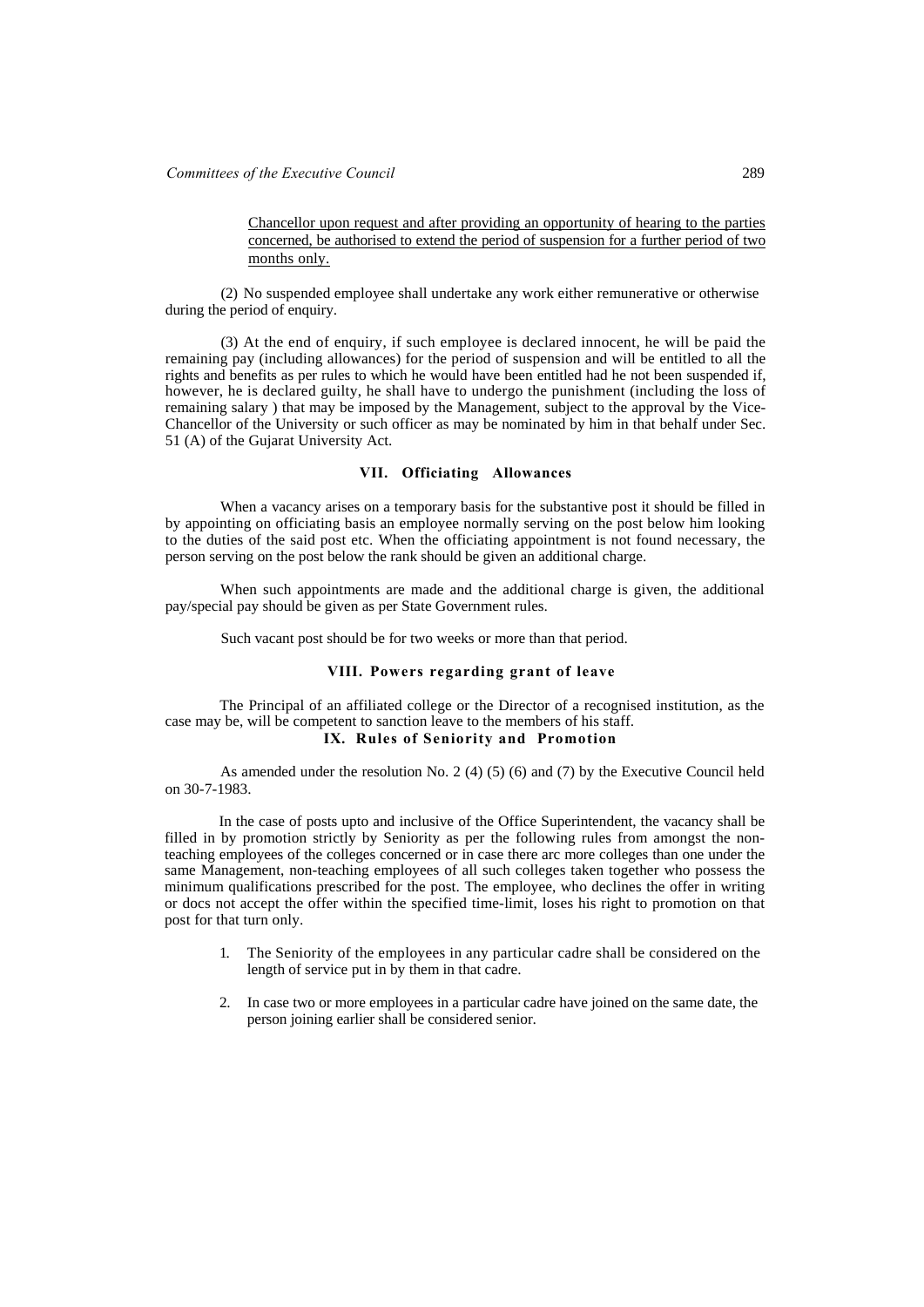- 3. If two or more persons joining in the same cadre on the same date and at the same time the seniority shall notwithstanding what is stated in clause No. 1, be considered on the basis of the total length of continuous service put in by such employees in the college/institution and if the total length of continuous service of such employees in the college/institution is equal, the seniority shall be considered on the educational qualifications (including the class obtained by them) which they possess on the date of joining.
- 4. If two persons join on the same date and time with identical educational qualifications and are also given promotion and join on the post to which they are promoted on the same date and at the same time, the older person shall be considered senior.
- 5. The seniority of employees working in the same cadre at various sections and departments of the college/institution will be considered cumulatively.

## **X. Fixation of the Initial Pay**

(As amended by the Executive Council at its meeting held on 12-1-1984.)

*(a)* An employee holding a post in a substantive, temporary or officiating capacity promoted or appointed in a substantive, temporary or officiating capacity to another post carrying duties and responsibilities of greater importance than those attaching to the post held by him, in the normal course of promotion or transfer, his initial pay in the time-scale of the higher post shall be fixed at the stage next above the pay notionally arrived at by increasing his pay in respect of the lower post by or increment at the stage at which such pay has accrued, provided that where an employee immediately before his promotion or appointment to the higher post is drawing pay at the maximum of the time-scale of the lower post the benefit of notional increase shall be extended, and for this purpose the pay of the employee be increased notionally by adding an amount equal to the amount of the last increment in the lower post and then his pay should be fixed at the stage next higher to the notional pay so worked out. These orders shall not apply in cases where an employee is appointed to another post by nomination through competition test or otherwise by departmental Selection Boards or committees etc. In all cases of pay fixation due to revision of pay scale, the pay fixation should be done in the revised scale at a stage next above the existing pay.

(The benefit of this revised ordinance be given to the employees promoted on or after 1-1-1973.)

*(b)* If the pay fixed for a senior employee holding a higher post is lower than the pay of a junior employee, the pay of such a senior employee be so fixed that it is on par with the pay of the junior employee from the date on which it is fixed for a junior employee.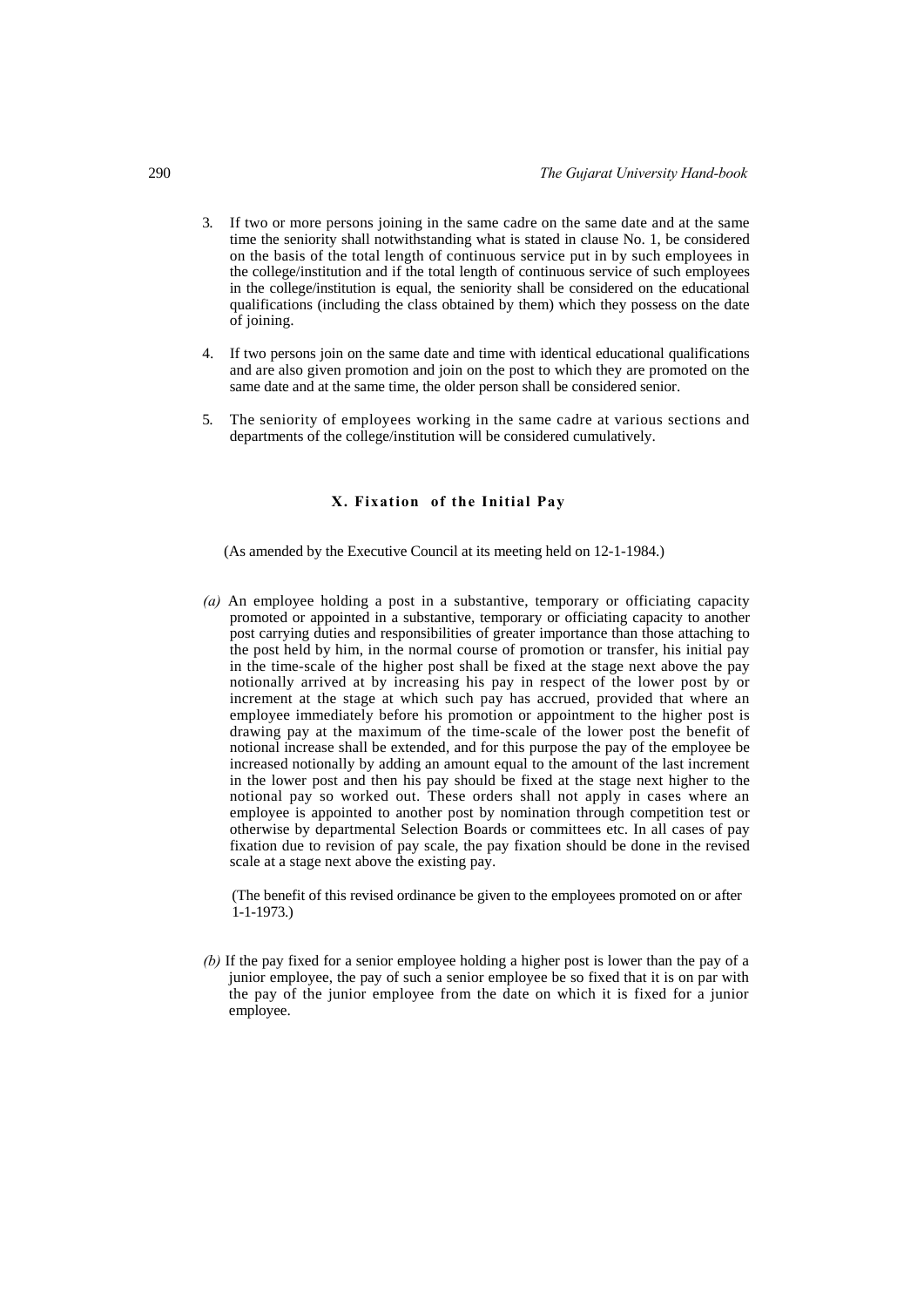# *(b)* **Rules Regarding Conditions of Service** :

- (1) *(a)* No person shall be substantively appointed to any permanent post carrying a minimum salary of Rs.150/- in an affiliated college or a recognised institution unless he produces a medical certificate of health from the Civil Surgeon, Ahmedabad, or in the case of mofussil colleges from a Registered Medical Practitioner which may be affixed to his first pay bill. The production of fresh medical certificate under this rule is not necessary if he has produced a medical certificate and has been in the service of the affiliated college or recognised Institution concerned since that time without a break.
	- *(b)* A medical certificate of fitness for service in an affiliated college or a recognised institution shall be in the following form :

|              | otherwise) constitutional weakness or bodily infirmity, except               |           |                                        |  |
|--------------|------------------------------------------------------------------------------|-----------|----------------------------------------|--|
|              |                                                                              |           |                                        |  |
|              |                                                                              |           |                                        |  |
|              |                                                                              |           |                                        |  |
|              | I do not consider this a disqualification for employment in the Office of an |           |                                        |  |
|              | affiliated college or a recognised institution's age is according to own     |           |                                        |  |
|              |                                                                              |           |                                        |  |
|              |                                                                              |           |                                        |  |
|              |                                                                              |           |                                        |  |
|              |                                                                              |           |                                        |  |
|              |                                                                              |           |                                        |  |
|              |                                                                              |           |                                        |  |
|              |                                                                              |           |                                        |  |
|              |                                                                              |           |                                        |  |
| hand thumb ( |                                                                              | $\int$ of |                                        |  |
|              |                                                                              |           |                                        |  |
|              |                                                                              |           | Signature of the Civil Surgeon or      |  |
|              |                                                                              |           | <b>Registered Medical Practitioner</b> |  |

- (2) An employee in an affiliated college or a recognised institution shall ordinarily be appointed on one year probation in the first instance. The period of probation may, however, be extended to a period of two years in special circumstances.
	- *Note:.* Explanation : A non-teaching staff who has put in not less than two years' continuous service in college or Institution concerned shall be deemed to be a confirmed "Non-teaching staff for the purposes of this Ordinance. (As resolved by Ex. Council in its meeting held on 29-8-1981.)
- (3) The whole time employee of the affiliated college or a recognised institution shall be at the affiliated college or the recognised institution as the case may be and he may be employed in any manner for the college work required by the affiliated college or the recognised institution, as the case may be.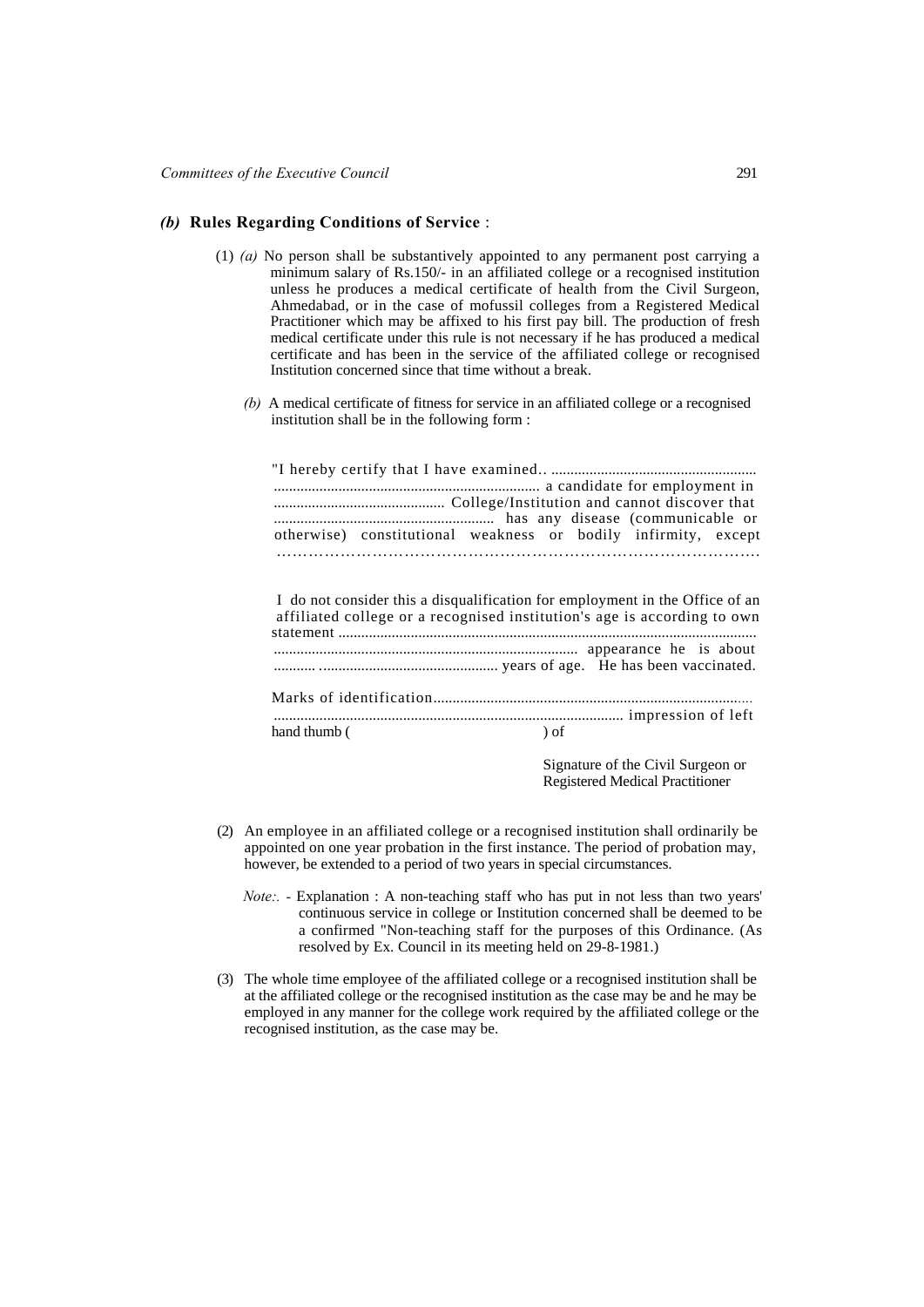- (4) *(a)* No employee in an affiliated college or a recognised institution shall, without the previous sanction of the Management, engage directly or indirectly in any trade or business or undertake any other employment provided that an employee or an affiliated college or recognised institution may, without such sanction, undertake honorary work of a social and charitable nature or occasional work of literary, artistic or scientific character subject to the condition that his official duties do not thereby suffer; but he shall not undertake or shall discontinue such work if so directed by the Management.
	- *(b)* No employee in an affiliated college or a recognised institution shall be required to obtain previous permission of the management for writing, translating or editing books and for participating in the programme of AH India Radio and for accepting remuneration therefrom. He shall, however, furnish information in this regard to the Management.
- (5) An employee of an affiliated college or a recognised institution shall not, except with the previous sanction of the Management
	- *(a)* accept directly or indirectly on his own behalf or on behalf of any person;

### *OR*

- *(b)* permit any member of his family so to accept any gift, gratuity or reward from a person, not a member of his family.
- (6) An employee in an affiliated college or recognised institution may not unless generally or specially empowered in writing by the Management or Principal or Director in this behalf, communicate directly or indirectly to any other employee of an affiliated college or a recognised institution or a non-official person or to the Press, any document or information which has come into his possession in the course of his duties, or has been prepared or collected by him in the course of those duties, whether from official sources or otherwise.
- (7) No employee of an affiliated college or a recognised institution shall publish or cause to be published any statement of fact or information, which may embarrass the authorities of his college or institution, as the case may be.
- (8) No employee of an affiliated college or a recognised institution shall become a member of any political party or organisation that has been declared by the Government unconstitutional or unlawful.
- (9) No employee of an affiliated college or a recognised institution shall apply for employment elsewhere directly. Every such application should be submitted through the Principal of his college or the Director of his institution, as the case may be. The Principal or the Director shall forward his application within a reasonable time.
- (10) *(a)* No permanent employee shall resign his post without giving at least three calendar months' notice in writing.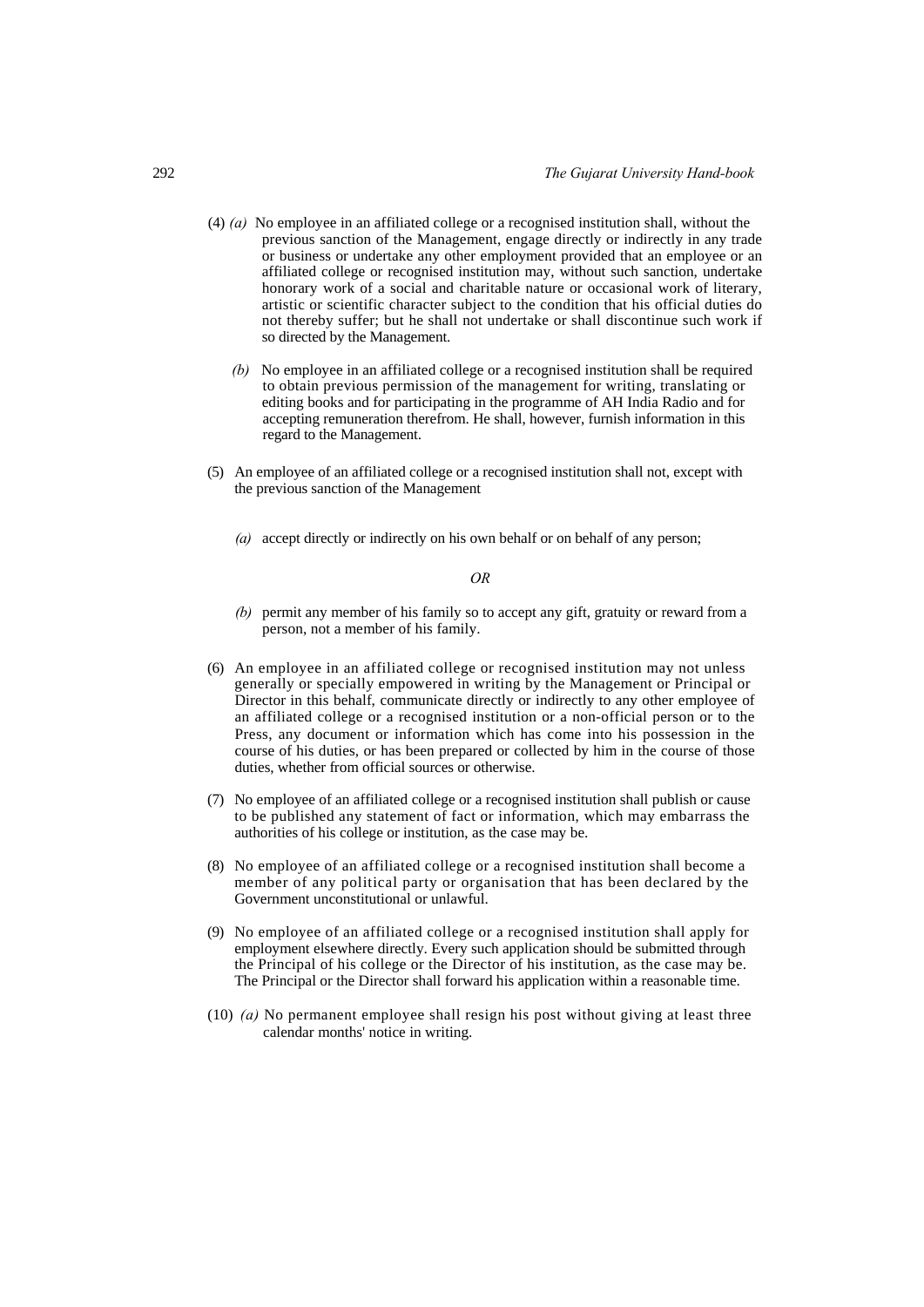- *(b)* In case of an employee, temporary or on probation, the minimum period of notice shall be one calendar month.
- *(c)* No employee shall leave the employment without giving to the authorities three months' notice if he is confirmed, or one month's notice if he is temporary or on probation. In case, however, he docs not give the required notice the college authorities shall be entitled to claim from him an amount not exceeding the salary and such allowance as may be payable to him for the period of notice.
- (d) The management of the college or the institution, as the case may be, may however relieve such employees earlier if it desires.
- (11) A temporary employee may be discharged with at least one calendar month's notice or one month's pay in lieu thereof, unless the appointment is for a specified period.

*Note. -* Discharge does not include dismissal.

- (12) No permanent employee or an employee on probation shall be punished or dismissed or terminated from services or reduced in rank without being given a reasonable opportunity of being heard in his defence. In the case of dismissal or termination of services a regular inquiry should be held by the competent authority of the affiliated college or recognised institution concerned. The procedure in this behalf shall be as under:
	- *(a) A* preliminary inquiry to see, there is a prima facie case for action.
	- *(b)* A written charge-sheet specifying the charge or charges brought shall be given to the employee.
	- *(c)* The employee concerned shall be asked to submit his reply to the charge-sheet within the period to be specified in the charge-sheet.
	- *(d)* The employee concerned shall have a right to cross-examine any witness against him and to lead evidence (documentary or oral) in his defence.
- (13) The date of compulsory retirement of an employee in the affiliated college or recognised institution is the date on which he attains the age of sixty years. If the birth date is 1st date of the month the retiring date shall be the last date of the previous month and if the birth dale is another date of the month the retiring date shall be last date of that month.
- (14) Provident fund rules applicable to the teachers of the affiliated colleges and recognised institutions be made applicable to the non-teaching employees of the affiliated colleges and recognised institutions
- ( 1 5 ) Any other rules in force from time to time.
- (16) The following shall be the pay-scales for the various posts which may be held by the non teaching employees of the affiliated colleges and recognised institutions :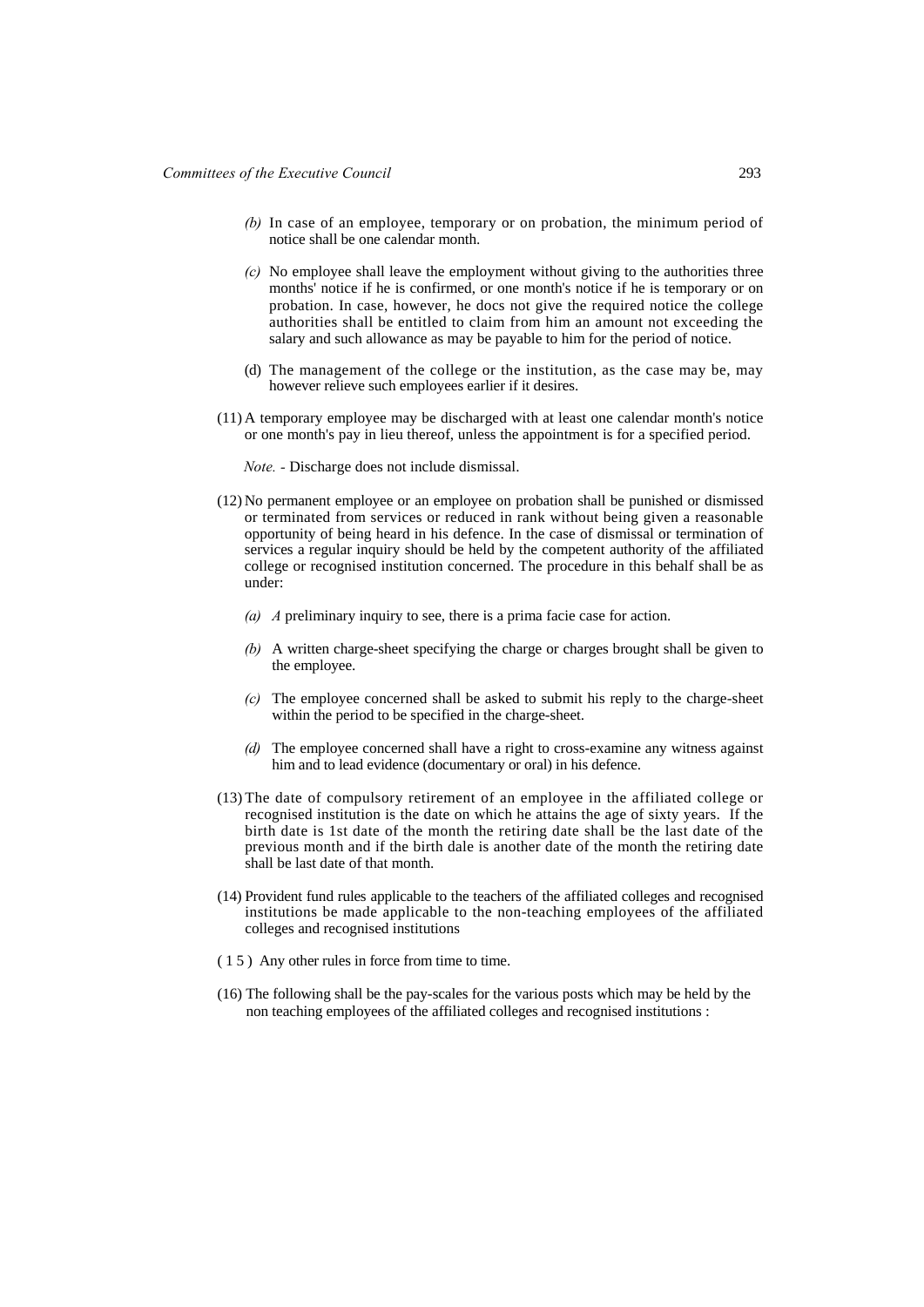(As notified by the Govt. of Gujarat vide their resolution No. NGC-1587-29780-KH dated 22 6-1987)

| No. | Sr. Designation                    | Pav Scale |
|-----|------------------------------------|-----------|
| 1.  | Office Superintendent              | 1640-2900 |
| 2.  | <b>Head Clerk</b>                  | 1400-2600 |
| 3.  | Head Clerk (Accounts)              | 1400-2600 |
| 4.  | Gas Mechanic                       | 1200-2040 |
| 5.  | <b>Accounts Clerk</b>              | 1200-2040 |
| 6.  | Senior Clerk/Store Keeper          | 1200-2040 |
| 7.  | Laboratory Assistant (for S.S.C. & |           |
|     | Higher qualification)              | 1150-1500 |
| 8.  | Junior Clerk                       | 950-1500  |
| 9.  | Plumber                            | 950-1500  |
| 10. | Senior Typist                      | 950-1500  |
| 11. | Cashier                            | 950-1500  |
| 12. | Library Clerk                      | 950-1500  |
| 13. | Electrician                        | 950-1400  |
| 14. | Laboratory Assistant (for others)  | 950-1400  |
| 15. | <b>Head Peon</b>                   | 775-1025  |
| 16. | Peon/Hamal/Safai Kamdar            | 750-940   |
| 17. | Library Attendant                  | 750-940   |
| 18. | Duplicating Machine Man            | 750-940   |
| 19. | Chowkidar/Mali                     | 750-940   |

- (17) All appointments in future to the non-teaching posts shall be made in accordance with the qualifications prescribed for similar categories of posts in the State Government.
- (18) All appointments to the posts shall be made by the Staff Selection Committee of the college from amongst the candidates recommended by the Local Employment Exchange.

The Director of Education or his nominee shall be one of the members of the said Committee.

(19) The employees shall be entitled to the benefits of medical aid as per the rules applicable to the employees of the State Government, provided that these benefits will be effective on approval thereto being given by the State Govt. vis-a-vis its grant-in-aid rules for the affiliated colleges and recognised institutions.

# **O.-169 :**

Full-time permanent employees, both teaching and non-teaching, of the colleges affiliated to and the institutions recognised by the University shall be paid gratuity under the following rules :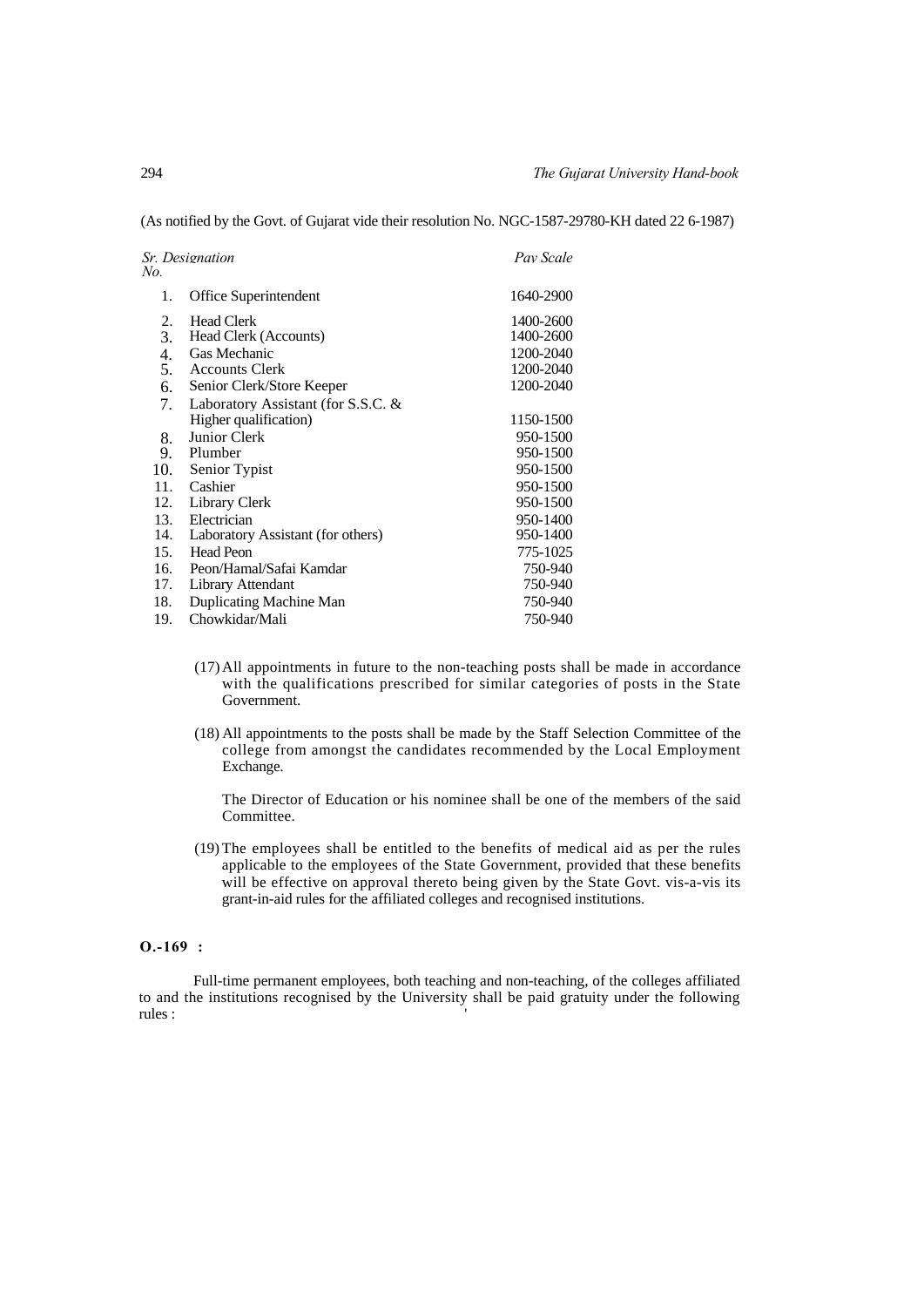- (1) No gratuity shall be payable to an employee dismissed from the service of the colleges affiliated to and the institutions recognised by the University for mis conduct
- (2) Gratuity shall be paid on the death, retirement, disability, resignation or termination of service at the rate of-
	- *(a)* 1/2 month's basic salary (inclusive of Dearness Pay, if any, as defined by the State Government from time to time but exclusive of all allowances) for each completed year of service on completion of 7 years' service.
	- *(b)* 3/4 month's basic salary (inclusive of Dearness Pay, if any, as defined by the State Government from time to time but exclusive of all allowances) for each completed year of service on completion of 12 years' service, and
	- *(c)* One month's basic salary (inclusive of Dearness Pay, if any, as defined by the State Government from time to time but exclusive of all allowances) for each completed year of service on completion of 15 years' service. The total amount of the gratuity shall be a maximum of 20 months' basic salary (inclusive of Dearness Pay, if any, as defined by the State Government from time to time but exclusive of all allowances) or Rs.36,000/- whichever is less.

Notwithstanding anything contained above, the heir/heirs of an employee who dies during the course of his employment shall be paid gratuity at the rate of one month's basic salary (inclusive of Dearness Pay, if any, as defined by the State Government from time to time but exclusive of all allowances) per year of service for the number of years he would have, otherwise ordinarily served, had he continued to live till the date of his retirement, subject to a maximum of 20 months' salary (inclusive of Dearness Pay, if any, as defined by the State Government from time to time but exclusive of all allowances) or Rs.36,000/- whichever is less.

(3) Salary for the purpose of gratuity under (2) above shall mean average basic salary {inclusive of Dearness Pay, if any, as defined by the State Government from time to time but exclusive of all allowances) drawn by the employee during the twelve months' period of active service immediately preceding death, retirement, disability, resignation or termination of service, as the case may be.

The maximum limit of Rs.36,000/- for payment of Gratuity shall be applicable in case of those employees who become eligible to payment of gratuity on or after 31- 1-1982.

Provided that in case of employees who have retired, died, resigned or whose services have been terminated between 30-9-1977 and 28-2-1978 and between 31-1-1982 to 29-6-1982 for the purpose of payment of gratuity the basic salary shall also include one half of the dearness pay in force from time to time;

Provided further that in case of employees who retire, die, resign or whose services have been terminated on or after 28-2-1978 or may be terminated any time in future, for the purpose of payment of gratuity, the basic salary shall also include full dearness pay in force from time to time;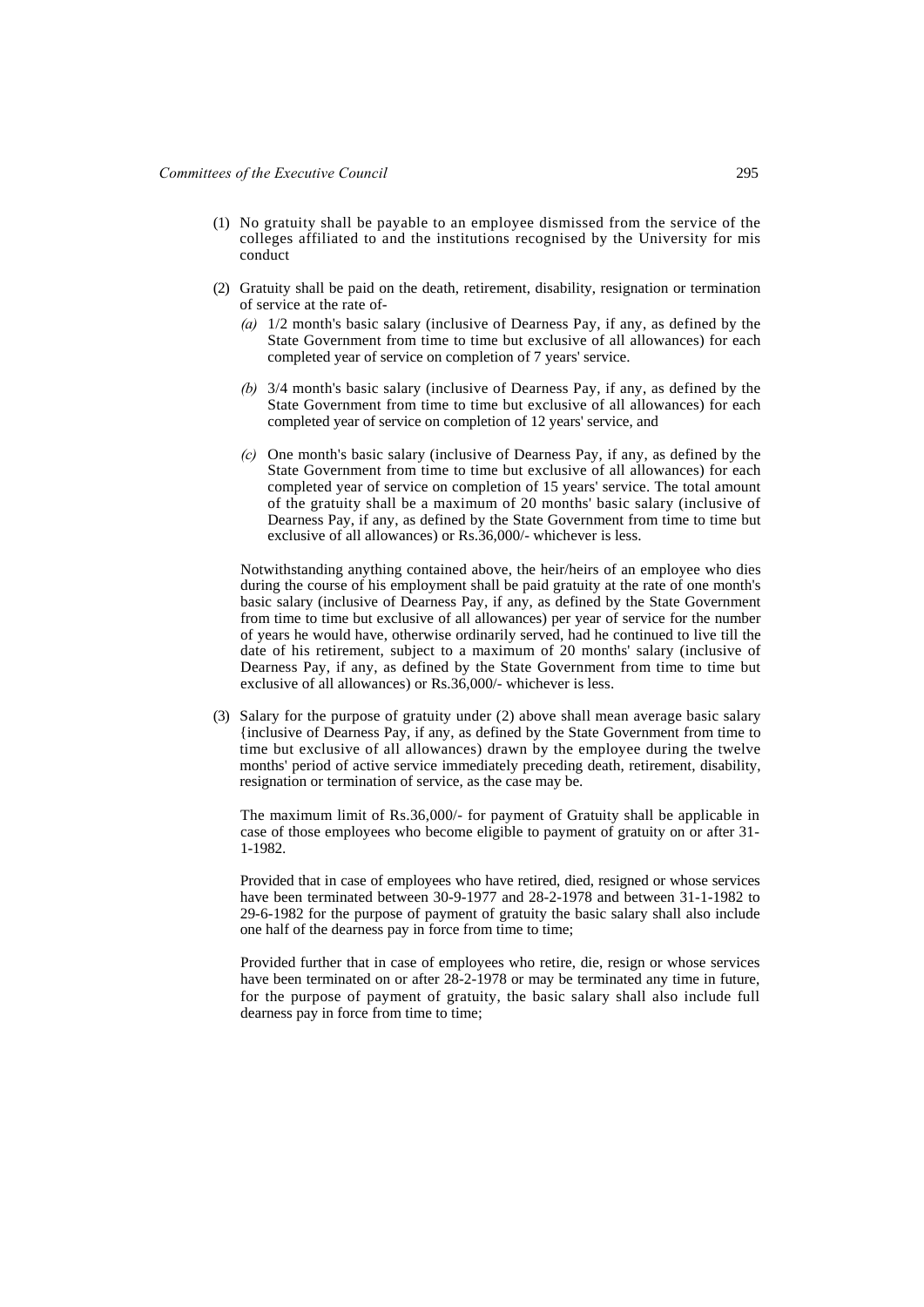Provided further that in case of employees who are in receipt of basic salary of Rs.2180/- or more and have retired, died, resigned or whose services have been terminated between 1-12-1978 to 30-4-1979 for the purpose of payment of gratuity the basic salary shall also include half dearness pay in force from time to time;

Provided further that in case of employees who are in receipt of basic salary of Rs.2180/- or more and have retired, died, resigned or whose services have been terminated on or after 30-4-1979 or may be terminated any time in future for the purpose of payment of gratuity, the basic salary shall also include full dearness pay in force from time to time.

### **O. 170 :**

"Every student admitted to an affiliated College, recognised institution and University Department shall pay a fee Re. 1.00 paisa per term towards the expenses for organising cultural activities in the University, out of which Rs.0.50 paise per student shall be remitted to the University by the College/Institution/University Department within one month from the date of commencement of the term. The amount shall be used by the University towards the expenditure incurred in the organisation of the cultural activities of the University students community and remaining amount of Rs.0.50 paise per student per term can be retained and shall be used by the College/lnstitution/University Department for promotion of the cultural activities of the respective College/Institute/University Department."

### **O. 171 :**

All Foreign Students seeking enrolment in this University for any course either at undergraduate or post-graduate level shall be required to register themselves with the office of the foreign students advisor's office within a month of the issuance of Eligibility Certificate and pay a fee of Rs.25/- for such registration or renewal thereof, it being clearly understood that such registration or renewal thereof shall be valid only for the concerned academic year.

### **O. 172 :**

Recruitment, Appointment and other Service conditions including conduct and Discipline Rules of the Teachers of Affiliated Colleges and Recognised Institutions (other than Govt. Colleges/Institutions OR Colleges/Institutions maintained by the Govt.)

- 1. This Ordinance may be called "The College/Institution Teacher's Conditions of Service (Conduct and Discipline) Rules Ordinance, 1985." The provisions of this ordinance shall not apply for a Govt. College/Institution, maintained by the Govt.
- 2. *(a)* Every teacher shall, on his appointment, be provided with a letter of appointment, the terms and conditions of which shall not be repugnant to those prescribed by the University from time to time.
	- *(b)* The salary scales and allowances for members of the teaching staff in all the affiliated Colleges and recognised institutions, shall be such as may be laid down by the Executive Council, subject to the approval of the Stale Govt.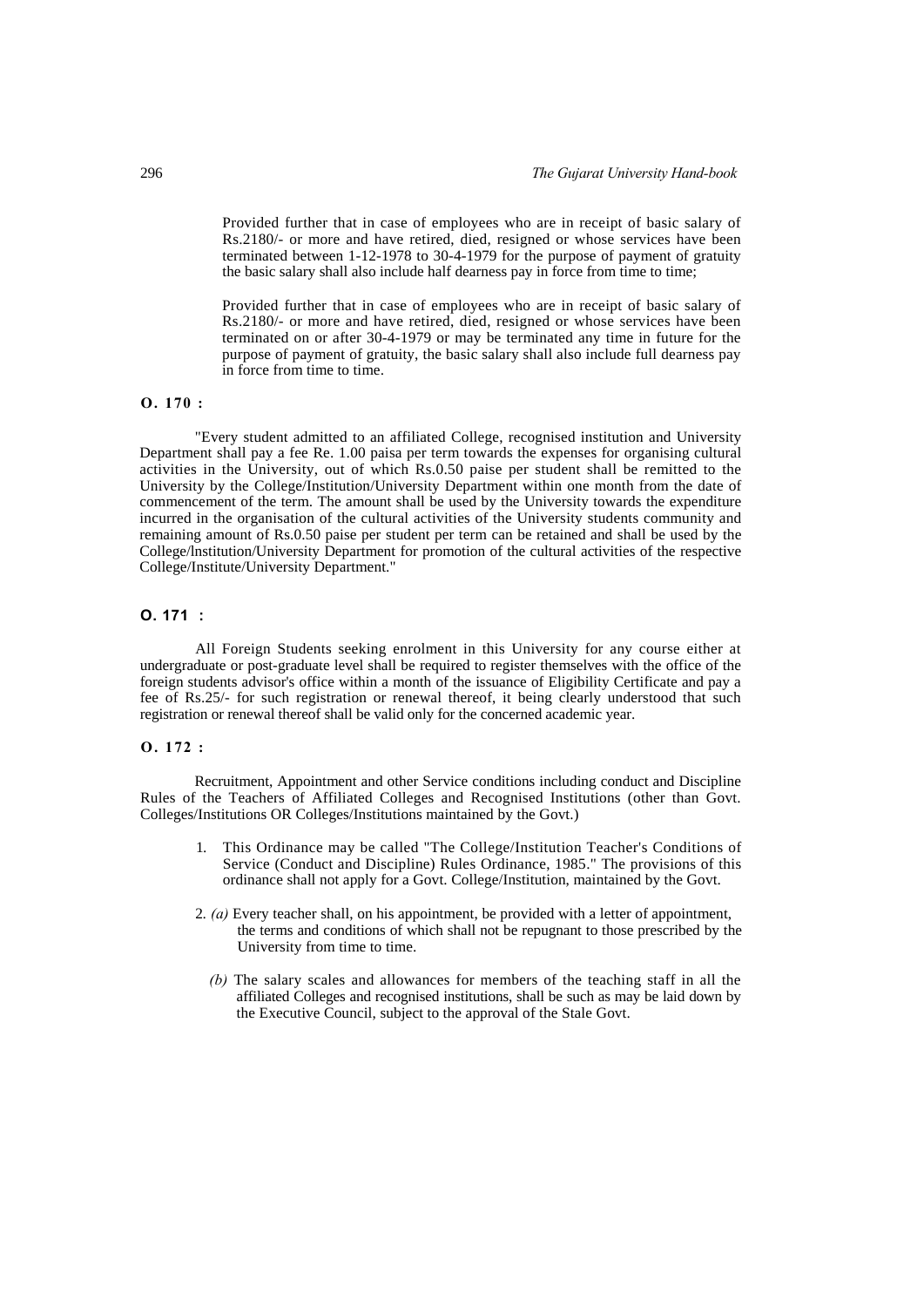- 3. Subject to the under-mentioned provision, a member of the teaching staff in an affiliated college or in a recognised institution who ceases to be a teacher shall be paid the vacation salary in accordance with the following:
	- *(a)* If he has served for the major part of the whole academic year, he shall be paid three months' salary and in the case of part-time teachers three months' emoluments as vacation salary.
	- *(b)* If he has served for the major part in any of the terms he shall be paid one month's salary and in case of part-time teachers one month's emoluments as vacation salary. Notwithstanding anything contained in 3(a) and (b) above, the said provisions shall not apply to teachers who superannuate at the end of academic term, as
		- decided from time to time, irrespective of term and vacation arranged by in ordinance 75.
- 4. Maximum teaching load of a teacher shall be as prescribed under Ordinance 120-A in force from time to lime.
- 5. No person appointed as a teacher in an affiliated College or recognised Institution shall be required to put in more than two years' service as a probationer before he is confirmed. During the probation period he shall be entitled to a yearly increment in his salary.

#### **Explanation :**

A teacher who has put in not less than two years' continuous service in College or Institution concerned shall be deemed to be a confirmed teacher for purposes of this Ordinance:

- 5.(a) A teacher may be transferred from one affiliated College to another affiliated College provided they are under the same management and arc located in the same city, town or village.
- 6. Member of the teaching staff in an affiliated College (except those who have opted for pension) or a recognised Institution who have been confirmed shall be entitled to the benefit of Provident Fund as per rules that may be framed by the University from time to time.
- 7. Leave rules for College/Institution teachers shall be such as may be prescribed by the Executive Council.
- 8. No member of the staff shall leave the employment of the College-Institution in the midst of any term and without giving to the authorities three months' notice if he is confirmed or one month's notice, if he is temporary or on probation, provided that such notice shall not end in the middle of an academic term. In case, however, a member docs not give the required notice the College/Institution authorities shall be entitled to claim from him an amount not exceeding the salary and such allowances as may be payable to him for the period falling short of notice.

No teacher shall be entitled to payment of salary from both the Colleges and/or **Institutions**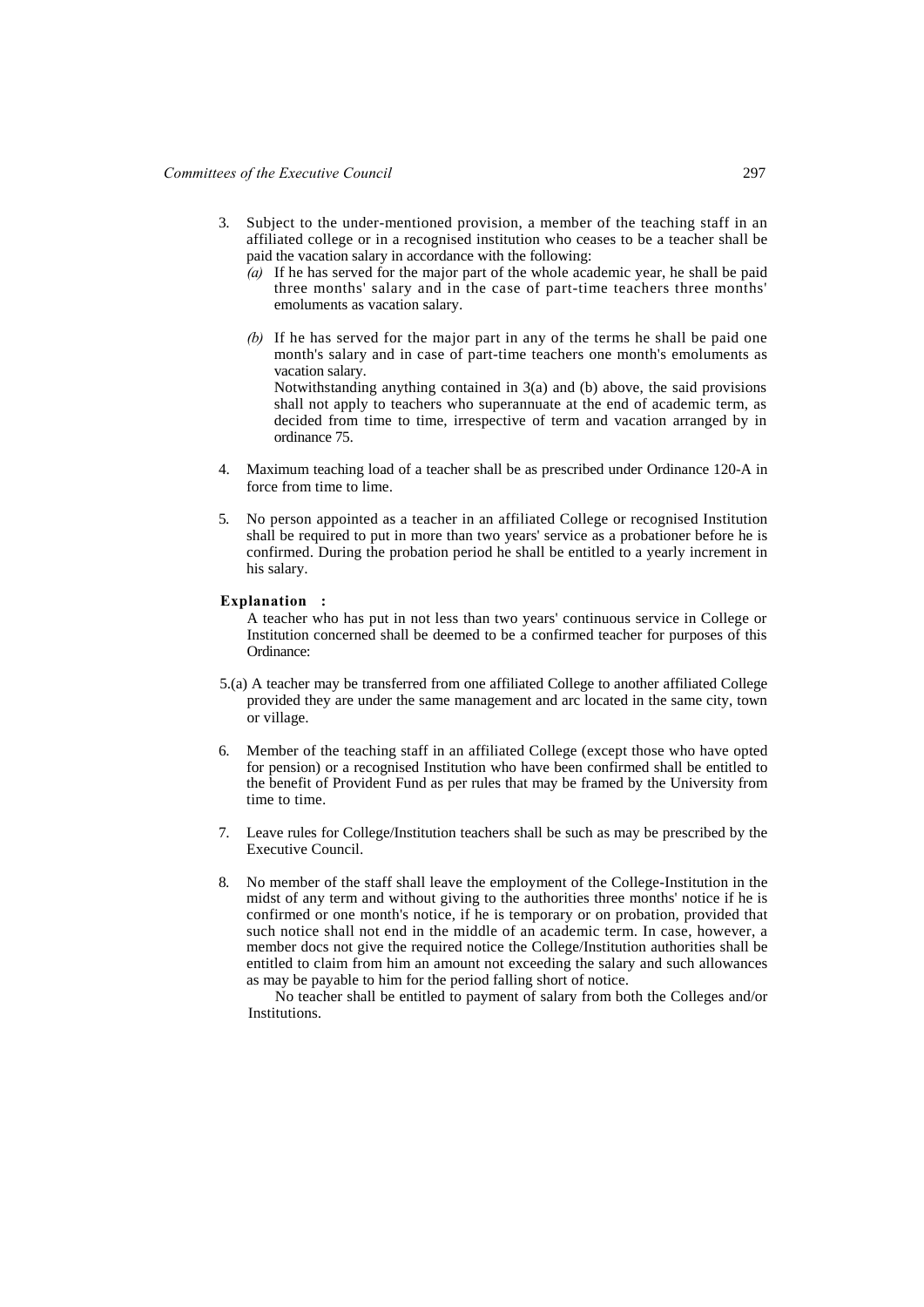If a member of the staff leaves the service in the middle of an academic term without due notice and joins any College/Institution affiliated to or recognised by the University, the Executive Council may not approve his appointment in the new college or recognise him as a teacher for the academic term.

- 9. A teacher (including Principal or Head of a recognised institution) who has given a written acceptance **of** an appointment in an affiliated College or a recognised Institution shall be bound to join and serve that College/Institution for at least one academic term and if he fails to do so without reasonable cause, he shall not be considered as a recognised teacher for appointment in an affiliated College or a recognised Institution for one year.
- 10. A teacher in an affiliated College or a recognised Institution (when applying) for any post at another College affiliated to or an Institution recognised by this University or at a new College or Institution to be started in the University area, shall invariably send his application through the Head of his College or the Institution, as the case may be.
- 11. It shall be incumbent on the Principal of the College or the Head of the Institution to forward the application of any teacher working under him addressed to a College or Institution affiliated or seeking affiliation to the University.
- 12. Where a teacher is appointed on a specified contract, the period and conditions of such contract shall not be inconsistent with the conditions as laid down by the University and the terms of such contract shall be submitted to the University for approval.
- 13. Officiating appointment on the post of Principal shall not be made for more than a year.

A member of the staff appointed temporarily to the post of a Principal shall be given the Principal's scale of pay and allowances admissible to the Principal and other benefits if he officiates for more than three months.

14. Conduct and Discipline :

A College/Institution teacher is expected to work with the consciousness of the responsibilities and the trust placed in him to mould the character of youth and to advance knowledge, intellectual freedom and social progress and he is expected to realise that he can fulfil the role of moral leadership more by example than precept through a spirit of dedication, moral integrity and purity in thought, words and deeds.

Without prejudice to the above mentioned general principles the following code of conduct is laid down for College/Institution teachers:

### **A. Misconduct** :

1. The following lapses would constitute improper conduct on the part of a College/Institution teacher: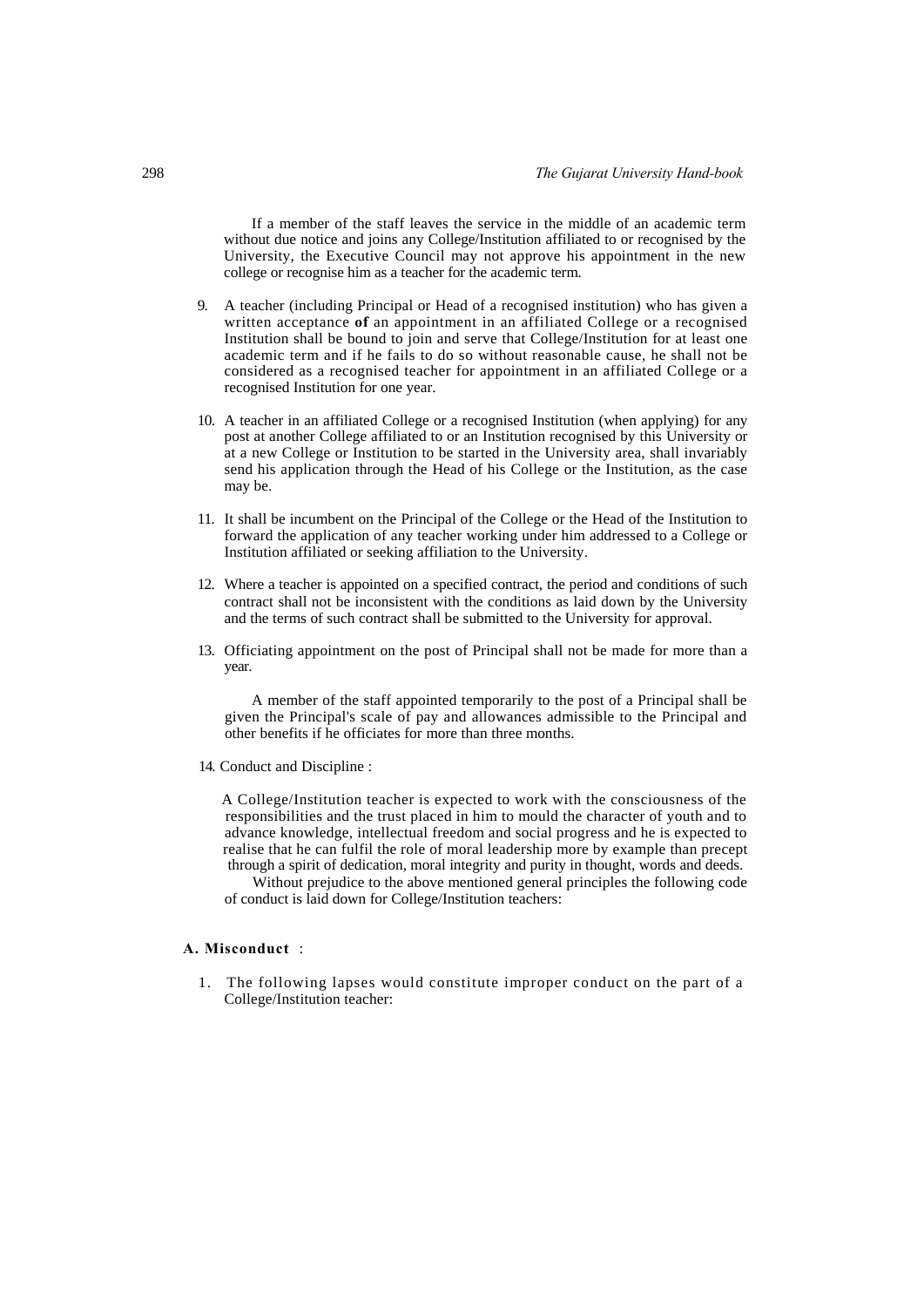- *(i)* Failure to perform academic duties such as preparation of lectures, demonstrations, assessment, guidance, invigilation and all other work connected with the examinations.
- *(ii)* Gross partiality in assessment of students, deliberately overmarking, undermarking or attempts at victimization on any grounds.
- *(iii)* Inciting students against other students, colleagues or administration. This does not interfere with the right of a teacher to express his opinion on principles in seminars or other places where students are present.
- *(iv)* Raising questions of caste, religion, race or sex in his relationship with his colleagues and trying to use the above considerations for improvement of his prospects.
- $(v)$  Refusal to carry out the decisions by appropriate administrative and academic bodies and/or functionaries of the College/Institution. This will not inhibit his right to express his opinion on their policies or decisions.

#### **B. Maintenance of Integrity and devotion to duty :**

- *(i)* Every College/Institution teacher shall at all limes maintain absolute integrity and devotion to duty.
- *(ii)* In his way of living and outlook, every College/Institution teacher shall set an example to his colleagues and students.
- *(iii)* Every College/Institution teacher shall at all times conduct himself in accordance with the orders regulating behaviour and conduct which may be in force in the College/Institution.
- *(iv)* No College/Institution teacher shall discriminate against any pupil on grounds of caste, creed, sect, religion, sex, nationality or languages or any of them. He shall also discourage such tendencies amongst his colleagues and students.
- *(v)* Every College/Institution teacher shall devote himself diligently to his work and utilise his time to the service of the College/Institution and to the cause of education and give full co-operation in all academic programmes and other activities conducive to the welfare of the student community.

# **C. Taking part in politics and elections** :

- *(i)* No College/Institution teacher shall without previous intimation to the Vice-Chancellor stand for election or accept nomination to any local body, Legislature of the State or Parliament nor shall he in any manner force his subordinates or his students against their will for the canvassing of his election.
- *(ii)* A College/Institution teacher shall before seeking election or accepting nomination as aforesaid give an undertaking to the College/Institution that in the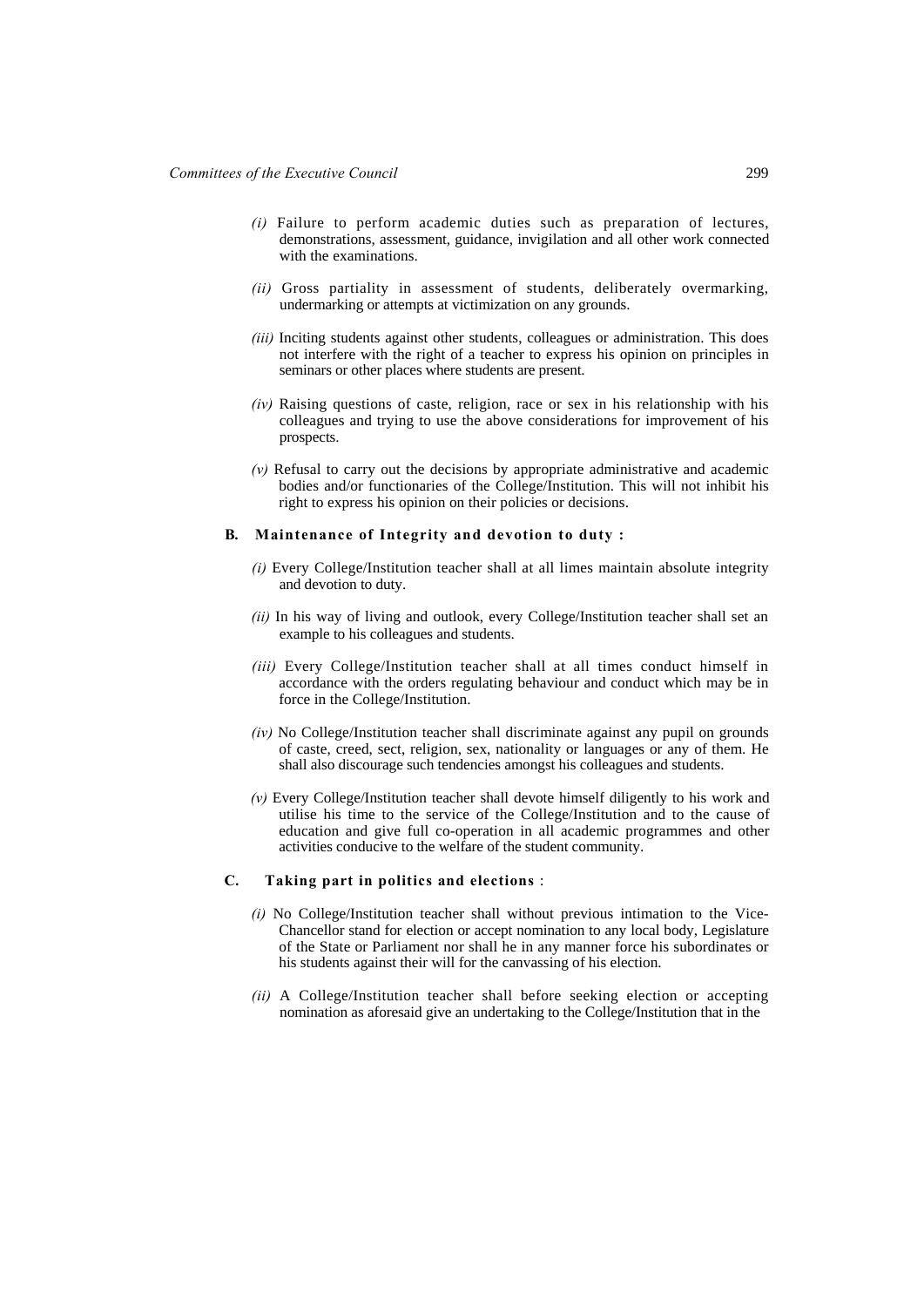event of his being elected or nominated he shall, if so required by the College/Institution remain on leave with or without pay as may be admissible to him under the rules for the period he remains a member of such local body, Legislature or Parliament.

*(iii)* The College/Institution may direct a College/Institution teacher who has been elected or nominated to any local body, Legislature or Parliament to apply for leave for the whole or part of the period referred to in sub-rule *(ii)* and the teacher shall comply accordingly.

Provided that the granting of any leave to-a-College/Institution teacher nominated to any local body, Legislature or Parliament shall not prejudice his right to promotion, increments or other benefits, if any, to which he would have been entitled had he not proceeded on leave.

### **D. Unauthorised communication of information :**

No College/Institution teacher shall except in accordance with any general or special order of the University or in the performance in good faith or duties assigned to him divulge or communicate directly or indirectly any official document or other information whatsoever to any College/Institution teacher or to any other person to whom he is not authorised to divulge or communicate such document or information.

### **E. Private trade, employment or tuition :**

- *(i)* No College/Institution teacher shall except with the previous sanction of the Vice-Chancellor or Management be engaged directly or indirectly in any trade or business or undertake any other employment.
- *(ii)* No College/Institution teacher shall engage himself in any private tuition for which a fee/remuneration is charged either within or outside the precincts of the College/Institution in which he is working.

#### **F. Borrowing :**

No College/Institution teacher shall borrow money from his subordinate or students.

#### **G. Canvassing of non-official or other outside influence :**

No College/Institution teacher shall bring or attempt to bring any influence to bear upon any question in respect of matters pertaining to his services.

### **H. Unauthorised communication or information :**

No College/Institution teacher shall enter into any pecuniary arrangement with any other College/Institution teacher or student of the College/Institution so as to afford any kind of advantage to either or both of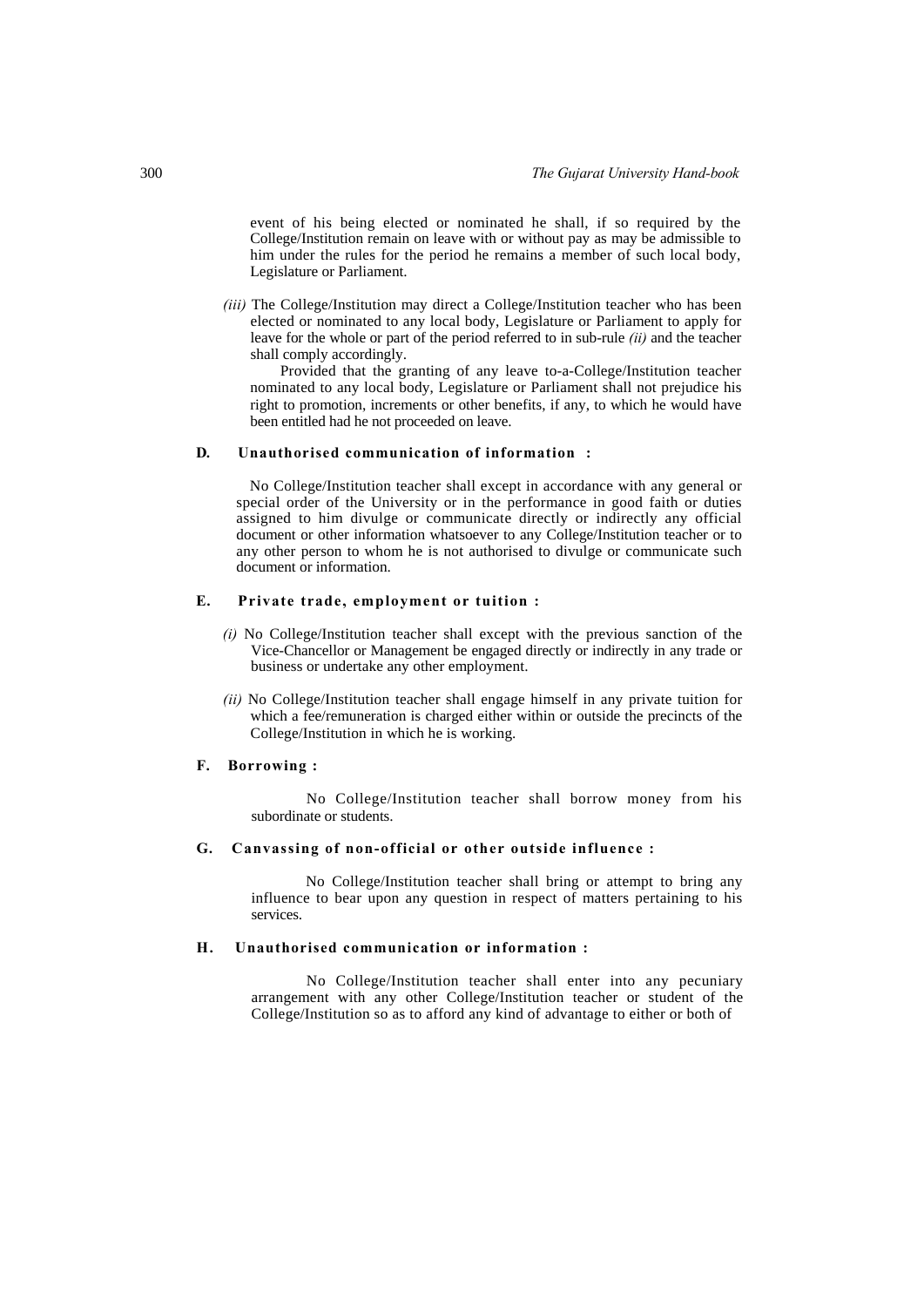them in any unauthorised manner or against the specific or implied provisions of any rule or the time being in force.

# **I. Improper use of amenities** :

No College/Institution teacher shall misuse or carelessly use amenities provided to him by the College/Institution to facilitate the discharge of his duties.

#### 15. Age of Retirement:

The age of superannuation for teachers shall be 58 years provided that the age of superannuation for teachers including Principals of non-Government Colleges who are originally recruited prior to 1-10-1984 shall continue to be 60 years.

- (1) The teacher who superannuates in midst of any term, the date of superannuation will be the last day of the respective term of the respective year.
- (2) The teacher who superannuates in midst of vacation, the date of superannuation will be the last day of the concerned month irrespective of the commencement of the next academic term.
- (3) Arrangement of term and vacation to be considered for superannuation of teacher shall be the respective term and vacation as may be decided by the University in any respective academic year if so prescribed. In absence of any change in the terms and vacation, the terms and vacation as laid down in Ordinance 75 will be taken into consideration.

#### 16. Gratuity :

A teacher who has been appointed on or before 1-4-1982 and has retired on or after 1-4-1982 prior to the date of issue of Education Department, Government Resolution No. NGC-1582-9505 (84/KH) and who has not opted for pension shall be paid gratuity as per provisions of Ordinance 169 whereas a teacher who has opted for pension under above stated Government Resolution shall be paid gratuity as per State Government rules in this behalf.

### 17. Pension:

A teacher who has been appointed on or before 1-4-1982 and has retired on or after 1-4-1982 and prior to the date of issue of Education Department, Government Resolution No. NGC/MISC 1582-9505-(84/KH) shall be entitled to pensionary benefits given by the State Government to its employees from lime to time.

A teacher who has been appointed on or **after 1st April** 1982 shall automatically be governed by pension's scheme as per Government Resolution quoted above. Such teachers shall not be allowed to opt for contributory provident fund scheme.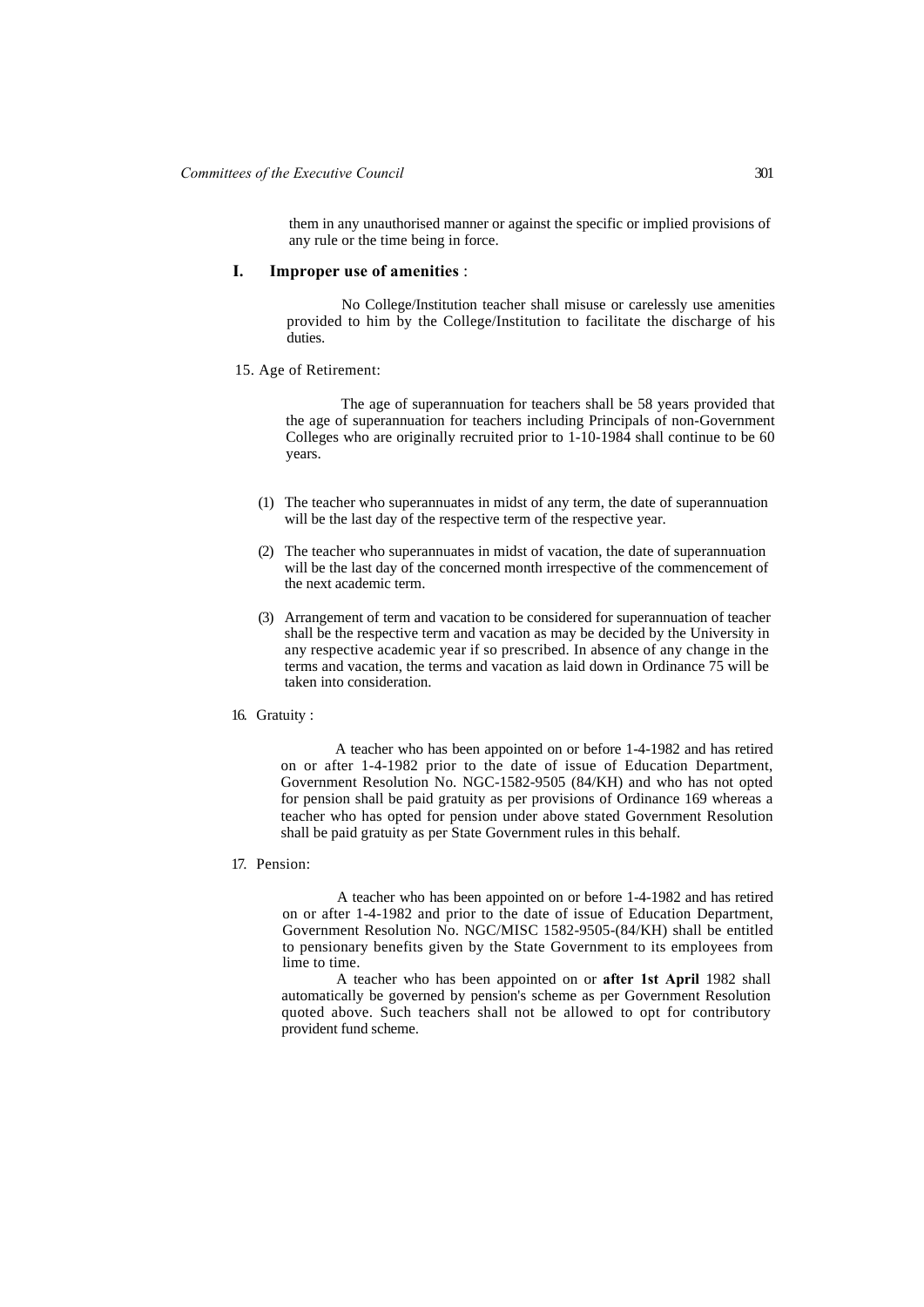#### 18. Suspension :

- *(a)* In the event of charges of gross misconduct or moral turpitude having been made against a teacher working in an affiliated College or a recognised Institution and on inquiry is having been instituted the governing body of the College or institution, as the case may be, may, if in its opinion the presence of the teacher concerned is prejudicial to the working of the College or the Institution, place him under suspension.
- *(b) (i)* During the first three months of the period of suspension, the suspended teacher shall be entitled to receive 50% of the basic salary plus allowances taken together other than personal allowance, if any.
	- *(ii)* During three to six months of the period of suspension, the suspended teacher shall be entitled to receive 75% of the basic salary plus allowances taken together other than personal allowance, if any.
	- *(Hi)* Where the period of suspension exceeds six months, the suspension shall be treated as cancelled and the teacher concerned shall be reinstated in his position and shall be paid the balance salary of the period under suspension.
- *(c)* At the end of enquiry, if such employee is declared innocent, he will be paid the remaining pay (including allowances) for the period of suspension and will be entitled to all the rights and benefits as per rules to which he would have been entitled had he not been suspended.

### O. 173 :

Rules of provident fund for the employees of the Affiliated Colleges and Recognised Institutions: .

- *(Note.* This Ordinance shall not apply to (1) Government Colleges/Institutions or Colleges/Institutions maintained by the Government and (2) Teachers who have opted for pension as per Education Department Government Resolution No. NGC-1582/9505/84/KH dated 15th October 1984.)
- (1) The rules shall be called provident fund rules.
- (2) In these rules, unless there is anything repugnant to the subject or context
	- *(a)* an "Employee" shall mean a person who is appointed to a permanent post in the service of the College/Institution either substantively or on probation; *(Note.-* Employees appointed on probation and subsequently confirmed shall subscribe to the fund retrospectively from the date of his joining the College/Institution.)
	- *(b)* "College'VInstitution means the ...............................................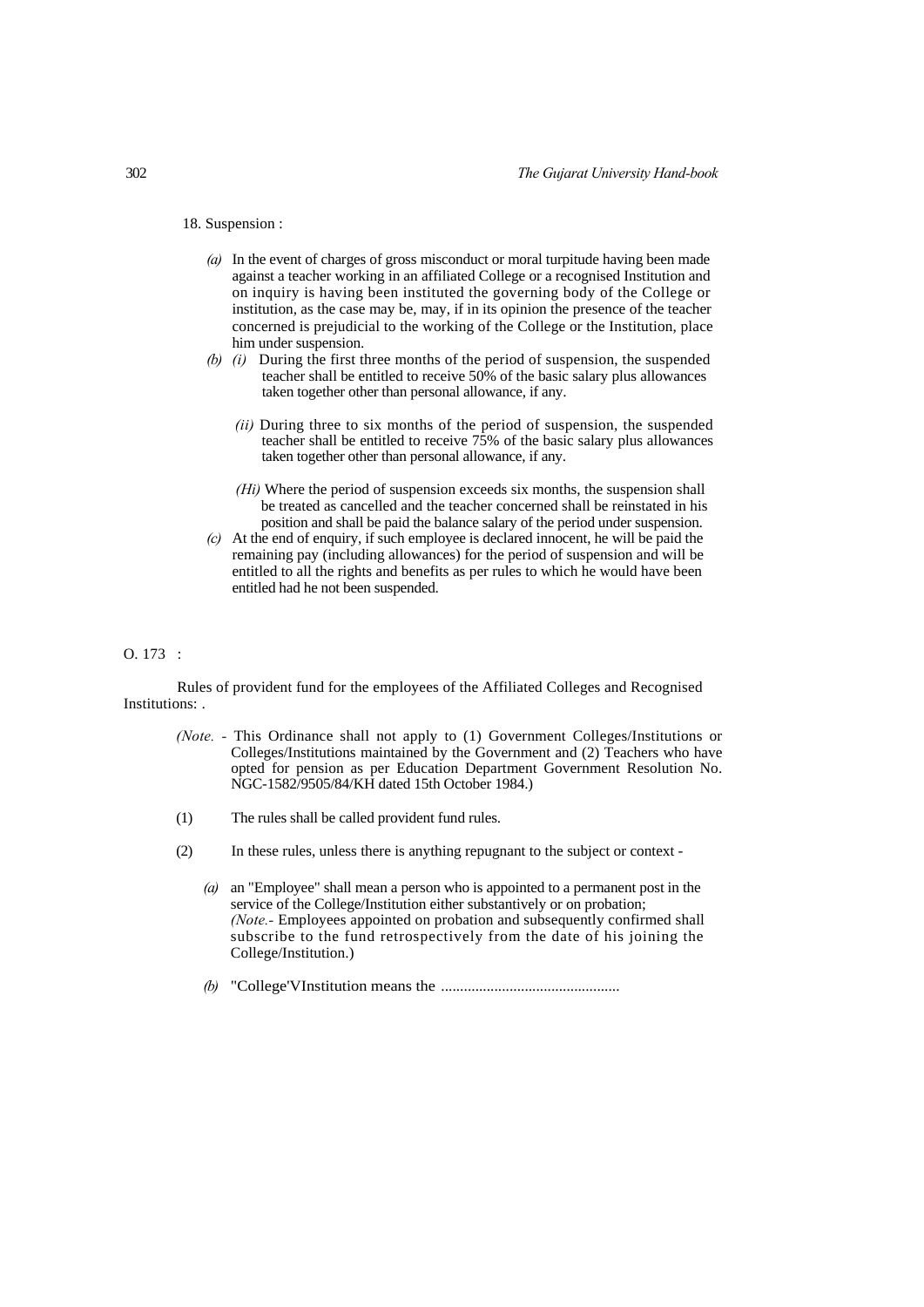- *(c)* The term "Contribution" means the amount credited under these rules to the credit of an individual account in the provident fund by the College/Institution by the way of addition to the subscription of the employees;
- *(d)* The term "salary" shall mean the basic salary of an employee and shall not include other allowances;
- *(e)* "Provident Fund" means the fund in which subscriptions of employees arc received and held on their individual accounts and includes any contributions and any interest accruing on such subscriptions or contributions under these rules, and it shall consist of the subscription and contribution received by the College/Institution of accumulations thereof and of interest credited in respect of such contributions and accumulations and of securities purchased therewith and of any capital gains arising from the transfer of capital assets of the fund and of other sums;
- *(f)* "Service" means employment in the College/Institution to a permanent post either substantive or on probation;
- *(g)* "Subscription" means the amount liable to be deducted under these rules from the monthly salary of an employee;
- *(h)* The "Trustees" means the persons appointed as Trustees by the Institution which runs the College/Colleges and in whose names the monies in respect of the fund shall for the time being be held or by whom the said fund shall be managed and administered. However 1/2 of the trustees shall be from amongst the employees of the College/Institution, at least one of whom shall be an employee belonging to the teaching staff:

The Management which runs more than one College/Institution, may, if it so desires, form a common trust for these Colleges/Institutions in respect of their provident funds.

- *(i)* The word "Family" shall be defined as meaning any of the following persons who reside with and are wholly dependent on the member, namely, his wife, legitimate children, step-children, parents, sisters and minor brothers.
- (3) All full-time employees appointed on permanent post shall, as a condition to his employment, subscribe compulsorily to the provident fund at the rate of 8.33% of the basic salary which is not less than one-twelfth of the basic salary of the employees;
- (4) The contribution of the College/Institution shall be equal to the subscription of an employee;
- (5) All provident fund monies shall be vested in trustees whose number shall not be less than three. The fund so contributed shall not be revocable save with the consent of all the beneficiaries;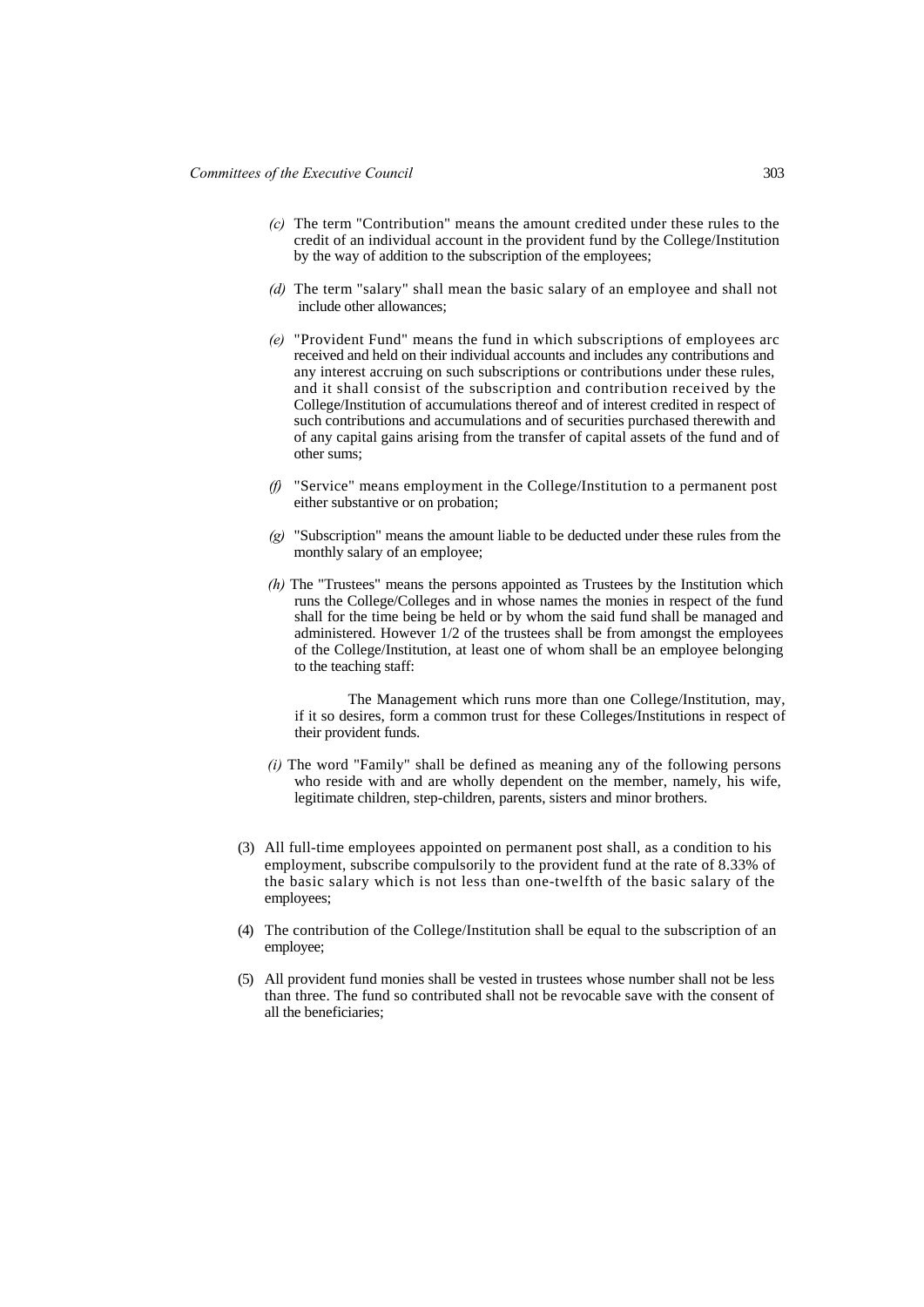- (6) Any vacancy among the trustees shall be filled in as soon as possible but in the meanwhile trustees may continue to act notwithstanding any vacancy. A trustee being an employee of the College/Institution whose service with the College/Institution is terminated for any reason shall ipso facto cease to be a trustee;
- (7) The monies of the fund not immediately required for the purposes of the fund shall be invested by the trustees in their joint names in (i) Securities of the nature specified in clauses *ft), (a), (b)..(c). (d),* or *(e)* of Section 20 of the Indian Trusts Act, 1982 and payable both in respect of capital and of interest in India, or *(ii)* in time deposits of scheduled banks;
- (8) The subscription of the members, collected as provided hereinabove shall for the purpose of investment be handed over to the trustees every month and the contribution of the College/Institution shall be handed over to the trustees not later than 3 months;
- (9) The trustees shall deduct one per cent out of the income received by the Trust from its investment as administration charges of the trust.

The balance of the interest shall be utilised towards crediting the employee's subscriptions account and College/Institution's contributions account annually;

- (10) The trustees shall maintain an account of the fund which shall be in such form and for such periods and shall contain such particulars as the Central Board of Revenue may prescribe from time to time;
- (1 l)Each employee shall have a pass-book or a statement supplied to him in which shall be entered the amount of the employee's subscription to the fund and the College/Institution's contribution to the fund and the respective amounts of interest on such contribution as well as the advance, if any, made to the employee under the rules hereinafter contained and such other particulars as the trustees may from time to time think fit to enter therein.
- (12) When an employee ceases to be in employment he shall be entitled to get subject to deduction on account of the amount of advances and interest thereon, if any, and any money claim due to the College/Institution as under:
	- *(a)* The whole amount to his credit in his account on account of subscription interest thereon; and
	- *(b)* In case other than dismissal, amount to his credit in his account on account of contribution and interest thereon in the following proportions:
		- *ft)* Nil, if the total period of service is less than Three years. *(ii)* Full, if the total period of service is Three years or more.
		-

For the purposes of these rules services already put in by an employee of an affiliated College or a recognised Institution, as the case may be, shall be calculated from the date on which he first joined any affiliated College or Institution.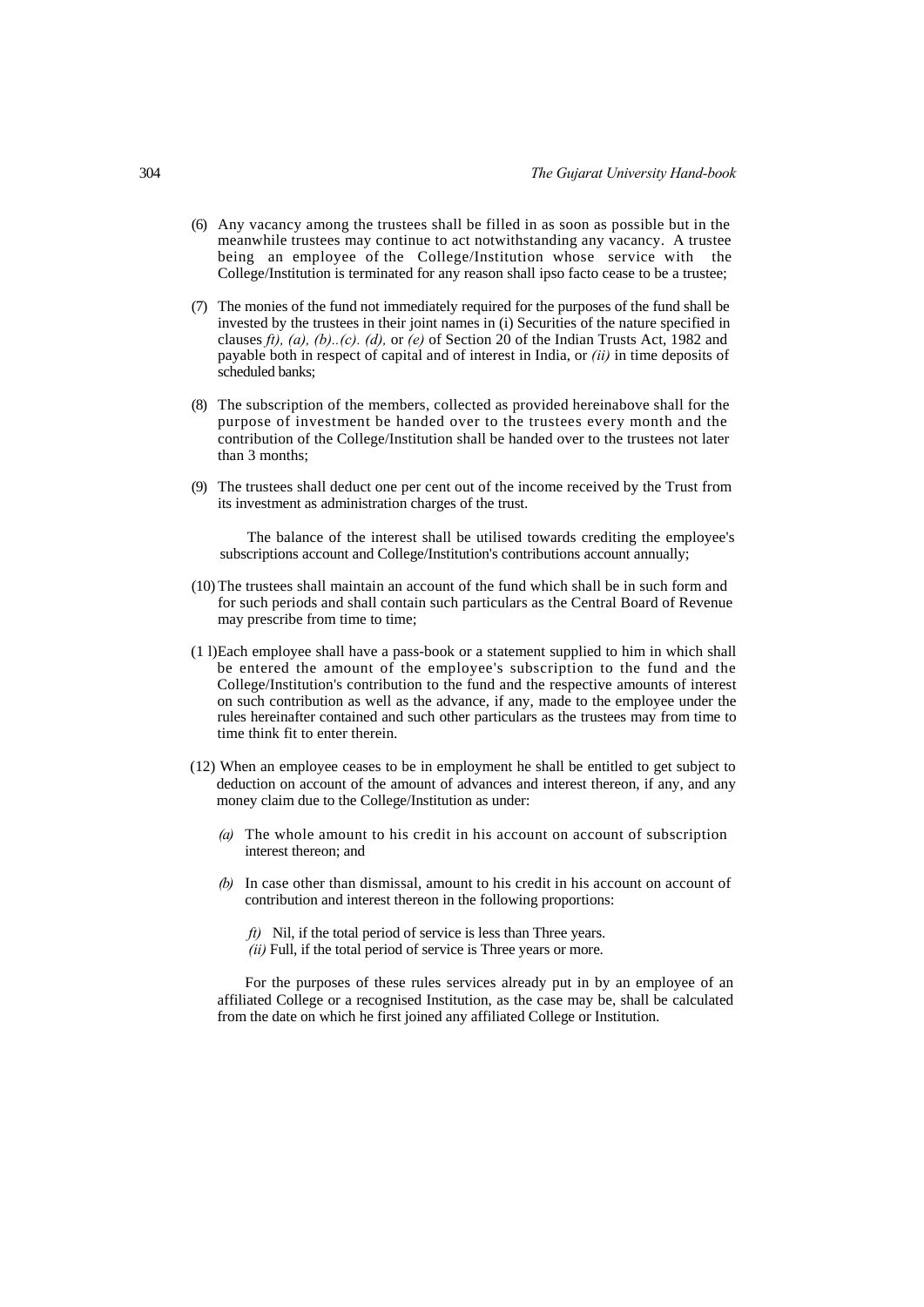*Note.* - The continuous services put up by an employee in more than one College or more than one Institution, as the case may be, under the same Management shall be considered as services in the same College or Institution, as the case may be.

The duration of the service put up as a surplus teacher in a High School shall also be considered for the purpose. However, the total service rendered by a surplus teacher in the College and High School of less than three years he will not be entitled for contribution of the Management.

(13) A subscriber who has completed at least twelve years of service in the employment of the College or Institution, as the case may be, may be granted an advance by the P. F. Trust Committee of the College or Institution as the case may be in its discretion for constructing or purchasing a house or carrying out the repairs of his house to the extent of his own subscription plus the contribution of the College or-Institution as the case may be, credited to his Provident Fund Account as on 31st March immediately preceding his application, such advance shall be repaid in monthly installments not exceeding 120 and at such rate of interest as may be fixed by the P. F. Trust Committee of the College or Institution as the case may be from time to time.

Such advances shall be recovered by deductions from the salary paid by the College or Institution as the case may be to the subscriber. The First of such deductions shall be made from the first payment of a full month's salary after the subscriber has drawn the advance. The amount of such installments shall be fixed in round numbers and the last installment shall cover the entire balance then to be refunded by the subscriber provided that the subscriber may, at his option, pay an additional sum over and above the amount of the installment fixed in round figures.

Advance from the amount standing to the credit of subscriber on account of his own subscription may, at the discretion of the P. F. Trust Committee of the College or Institution, as the case may be, be granted to him in the case of the illness of the subscriber or of members of his family or for any other reason deemed sufficient by the P. F. Trust Committee of the College or Institution as the case may be. Such loans shall be repaid at a rate of interest and in a number of installments, to be fixed by the P. F. Trust Committee of the College or Institution as the case may be in each case.

The amount so sanctioned shall be paid directly to the Government or semi-Government agency, as the case may be.

- (14) A second advance shall not be permitted until the amount of the first advance has been fully paid up.
- (15) The amount of advance shall be repaid in such equal monthly installments not exceeding 24 in all as the trustees may fix and in all cases it shall bear interest at the rate fixed by the trustees subject to the condition that it shall not be less than the rate of interest which is credited to the subscriber's account of the fund. Such interest being calculated on the amount outstanding from time to time. Interest shall be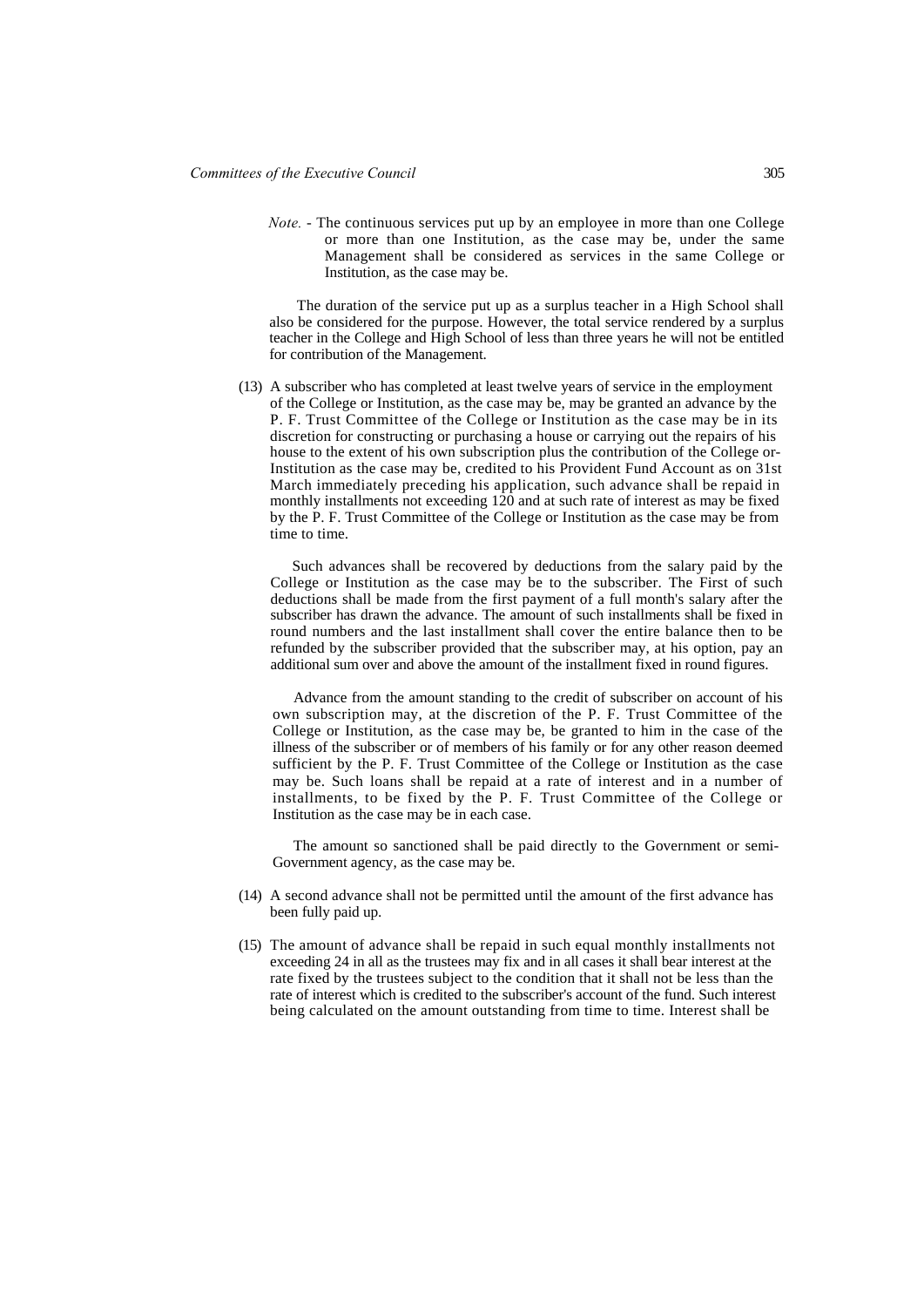payable by the employee in the month succeeding the one on which the last installment is paid.

- (16) The College/Institution shall deduct such installments from the employee's pay. The deduction shall commence from the second monthly payment made after the advance, or in the case of the employee on leave without pay, from the second month's payment made after his return on duty.
- (17) A Non refundable advance :

After the completion of 15 years of service (including broken period of service if any) of a subscriber or within ten years before the date of his retirement on Superannuation, whichever is earlier final withdrawal may be made from (the aggregate amount of subscription and interest thereon standing to his credit in the fund) for meeting the expenditure in connection with the betrothal/marriage of the subscriber's sons or daughters and any other family relations actually dependent on him.

Any sum withdrawn by a subscriber from the amount of subscription and interest thereon standing to his credit in the Fund shall not ordinarily exceed one half of such amount or six months' pay whichever is less. The sanctioning authority may, however, sanction the withdrawal of an amount in excess of the said limit upto 3/4th of the balance of the aggregate amount of subscription and interest thereon to his credit in the Fund.

- (18) All lapses and forfeiture, occurring at any time shall be transferred to a separate account to be called "The lapses and forfeiture account" and shall be used and applied by the trustees to meet any loss in or depreciation of investments of the monies of the said provident fund of the College/Institution or loss in varying the investment or in selling the securities for making payments.
- (19) An employee shall make a declaration in the prescribed form stating the names of the persons to whom he desires the payment of the amount standing to his credit in the provident fund in the event of his demise.
- (20) Amounts payable to an employee under rule 12 shall be paid to the employee or in case of his demise to such person or persons as he may have nominated by the last of his declarations filed with the College/Institution, if major, or to their legal guardians, and failing such a declaration, to such of his legal representative as may produce a succession certificate, or letters of administrations or probate or such other evidences as may satisfy the trustees about the title of the legal representative to the effects of the deceased.
- (21) Save in so far as any powers arc hereby reserved up to the College/Institution the management, investment, administration and control of the fund, shall, in all respects, be vested in the trustees and the decision of the trustees on all matters relating to the fund, save as aforesaid, shall be final and binding on the employees, their representatives and on the College/Institution.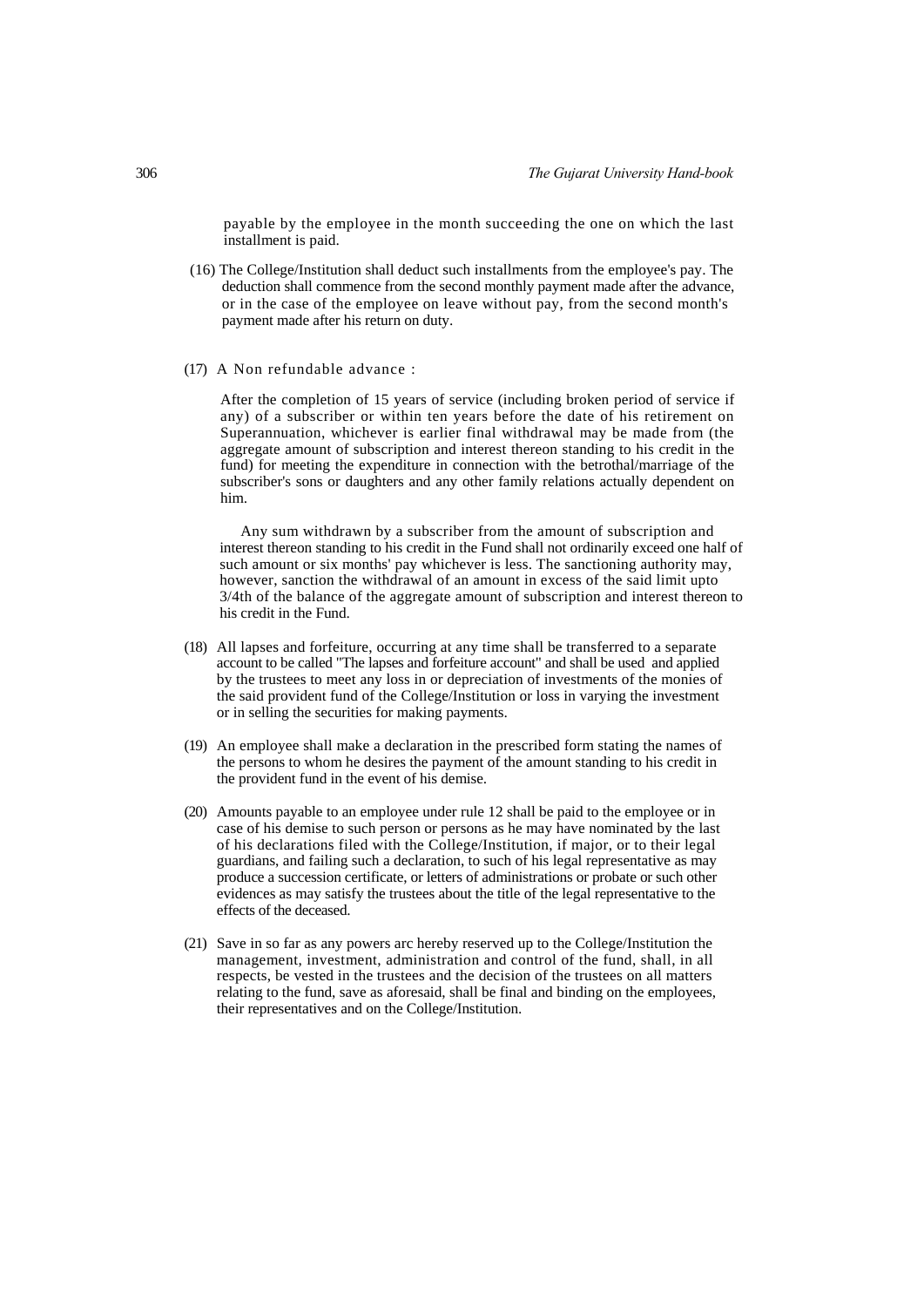- (22) In the event of any difference or dispute arising between the trustees, regarding the execution or exercise by the trustees of any of the trusts, power or discretions hereby vested in them, decision of the majority of the trustees shall be final and binding.
- (23) Any Payment authorized by these rules shall operate as a discharge in the fund either complete or prorata as the case may be.
- (24) Any loss or diminuition in value of the investments of the fund from whatever cause or source shall be borne by the fund alone and the trustees shall incur no responsibility by reason or on account thereof.
- (25) The trustees shall prepare and submit to the College/Institution every year the account of the fund duly audited by a Chartered Accountant showing the position on the last day of financial year of the College/Institution.
- (26) No trustee shall be responsible or chargeable save and except for monies actually received by him notwithstanding his having signed any receipt for the sake of conformity or otherwise, nor shall he be responsible or chargeable for the acts, default or neglects of his co-trustees Or of any bankers, brokers, auctioneers or other persons with whom or into whose hands any trust monies or securities may be deposited or come, nor for the insufficiency or deficiency of any security, nor for any other loss unless, the same shall happen through his willful default or gross negligence.
- (27) The trustees shall pay and discharge all the expenses incurred in or about the execution of the trust or power conferred upon them.
- (28) Every trustee shall be at liberty to retire by notice in writing in that behalf addressed to the Governing Body of the College/Institution.
- (29) The decision of the trustees shall be final and binding upon the employees in all respects and upon all matters, questions and disputes relating to or in connection with these rules or the fund or the administration thereof, or the right or obligations of the employees including all disputes or differences which may arise between any employee or his executors, administrators, nominees, or representatives and the trustees as to the meaning or effect of any rule or to any matter relating to or arising out of the same:
- (30) The trustees shall have the power to make such rules and regulations from time to time for regulating the conduct of the meetings and the management of the funds and otherwise as they may think proper.
- (31) Subscriber's account shall be closed
	- fa) on the date after the date of his death, or
	- *(b)* from the day on which he ceases to be in the employment of the College/Institution.

No contribution or interest shall be credited in respect of any period after the date on which the account is closed.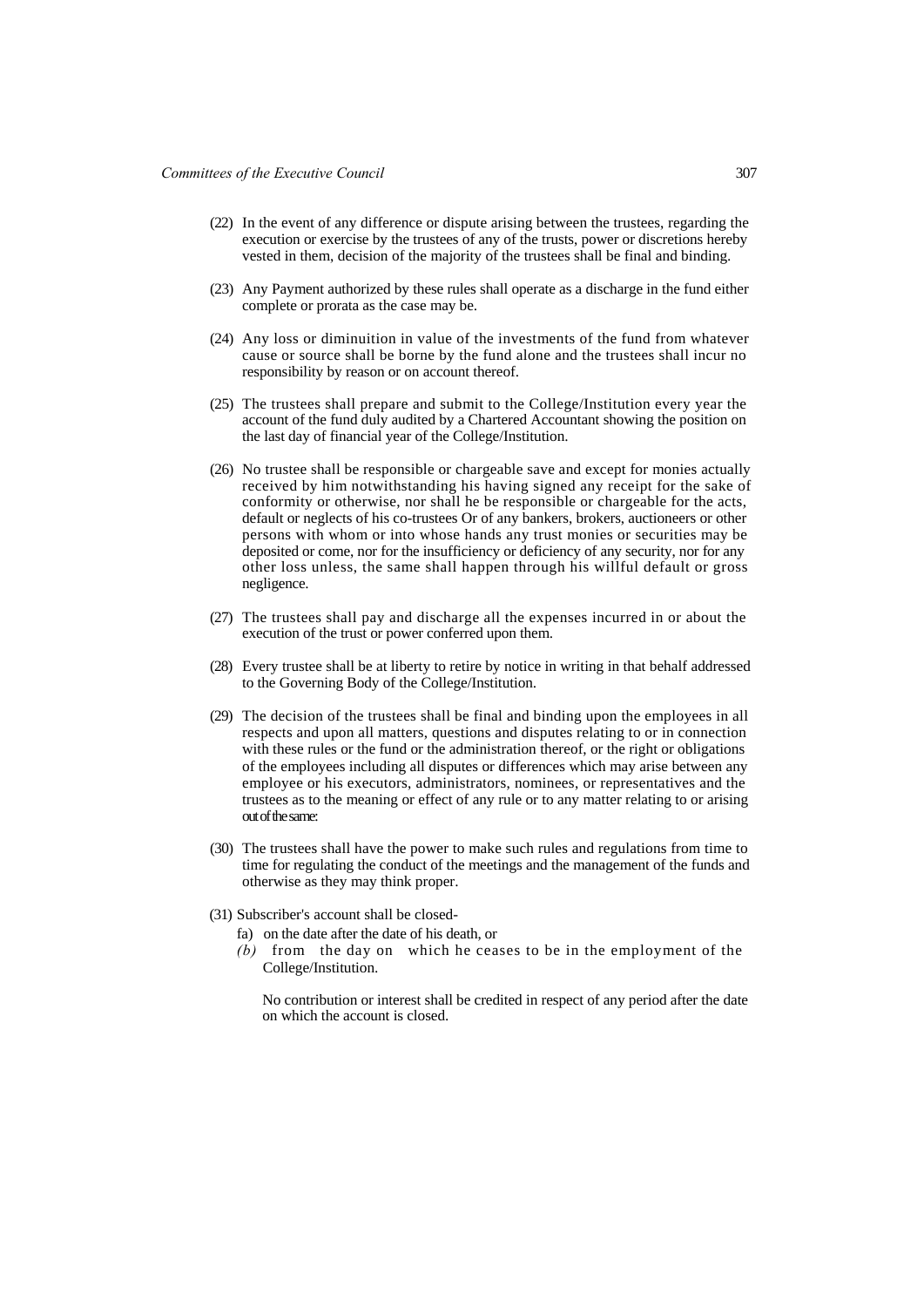(32) In case of part-time teachers working in two affiliated Colleges, the rules hereunder shall be applicable to them in both the Colleges.

# O. 174-A :

(1) *(i)* An application for Registration as an external student by a candidate whose mother-tongue is Gujarati, shall be endorsed in a prescribed form by a member of the court of this University for time being or a Head-master of a High School in the Gujarat State or a Judicial Magistrate of the First Class or a Principal of an affiliated College of this University.

*(ii)* An application for Registration as an external student by a candidate whose mothertongue is not Gujarati must be supported, in addition to the endorsement by any of the persons mentioned in *(i)* above, by an affidavit that the candidate has been continuously staying for a period of not less than one year in the State of Gujarat immediately preceding his application for Registration.

*(Hi) A* candidate whose mother-tongue is not Gujarati and desires registration for the external examination on the basis of the last examination passed from any of the Universities in the State of Gujarat if recognized by this University shall be exempted from the conditions as shown in clause *(ii)* above.

(2) No student whose name is registered in a college or at the University during an academic year for any course either in the Arts Faculty or in other Faculty shall be registered as an external student during that academic year except in exceptional cases to be sanctioned by the Executive Council.

(3) Every student intending to register as an external student must obtain from the Registrar, the appropriate registration form. This duly completed must be received at the University together with the Registration fee on or before the last date this Prescribed for receiving applications in this behalf. It will; however, be competent for the Registrar to accept, in his discretion, applications received after the prescribed date with the late fee.

(4) The Registrar shall send before 30th June, an Official intimation of registration to every student who has applied for registration and paid necessary fees, provided the application is in order.

(5) Registration for an external examination is valid only for the particular examination and for the same year and it cannot be reserved or transferred for any subsequent examination.

A candidate who has once registered himself for an external examination and appeared and failed at that examination can appear at a subsequent examination only after a fresh Registration.

### O. 174-B :

No candidate who has appeared at any examination as an external student shall be eligible for any scholarship, prize, fellowship, medal or other award of the University Examination which is not specifically reserved for external students.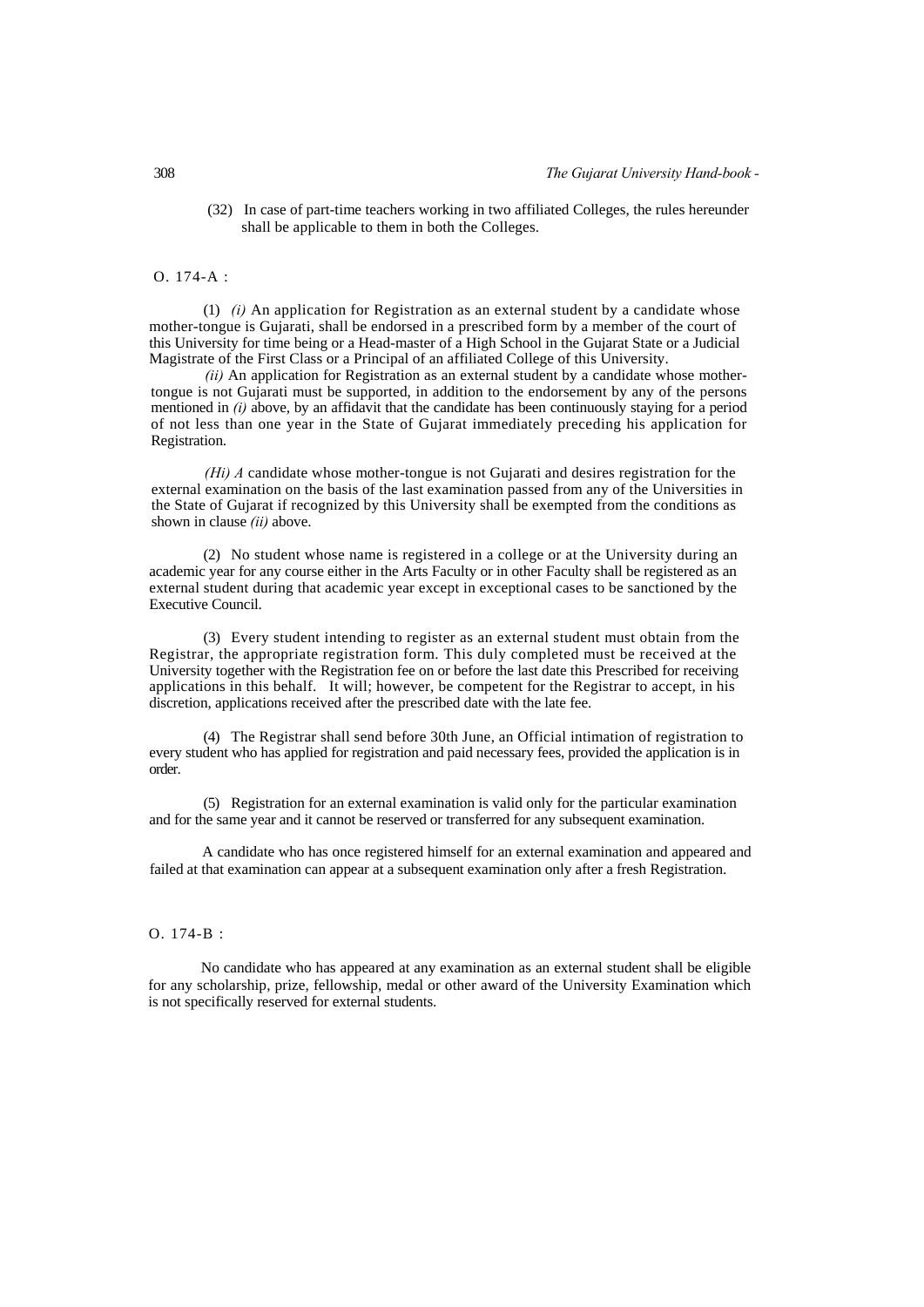# **O. 174-C** :

Exemption earned by candidate at an external examination may be claimed only if the candidate appears subsequently as an external candidate.

## **O. 174-D** :

A candidate appearing at any external examination shall be required to affix on the space provided on the examination form his passport size photograph duly signed by him and certified by either (1) a Government Gazetted Officer or (2) Principal of the College affiliated to this University or (3) any other member of the Court of this University, or (4) the Head Master of a recognized High School in the State of Gujarat.

# O. 174-E :

The date of the Commencement of the First B.A., Second B.A. and Third B.A. External Examinations, last date of receiving the applications for admission to the examination and fee for registration in this behalf will be as under:

| Examination                 | Last date for<br>receiving<br>application | Date of<br>Commencement                                     | Registration<br>Fee<br>Rs. |
|-----------------------------|-------------------------------------------|-------------------------------------------------------------|----------------------------|
| First B.A.,<br>Second B.A., | 28th February<br>$-do-$                   | 4th Monday in October<br>Monday following<br>on 5th October | $80/-$<br>$100/-$          |
| Third B.A.                  | -do-                                      | 4th Monday in October                                       | $120/-$                    |

Registration fees once paid by the candidates shall be refundable as per the following Rules :

- (1) In case where no registration can be done by the University either because he is not found eligible or he has failed to submit required documents such as mark sheets, migration certificate, endorsement and /or affidavit in connection with mother-tongue or residence required etc. he will be considered as an ineligible candidate and half of the said total fees shall be retained by the University and the other half will be refunded at his cost.
- (2) If a candidate expires prior to the date of the commencement of the examination, full fees will be refunded to the First claimant, such claimant being his/her kith and kin.
- (3) Where a candidate remains absent at an external examination in case of Pre-University Arts and Pre-University Commerce Examination Rs. 15 in case of the First B.A. Examination, Rs. 20 in case of the Second B.A. Examination, Rs: 25 in case of the Third B.A. Examination will be refunded to him at his cost.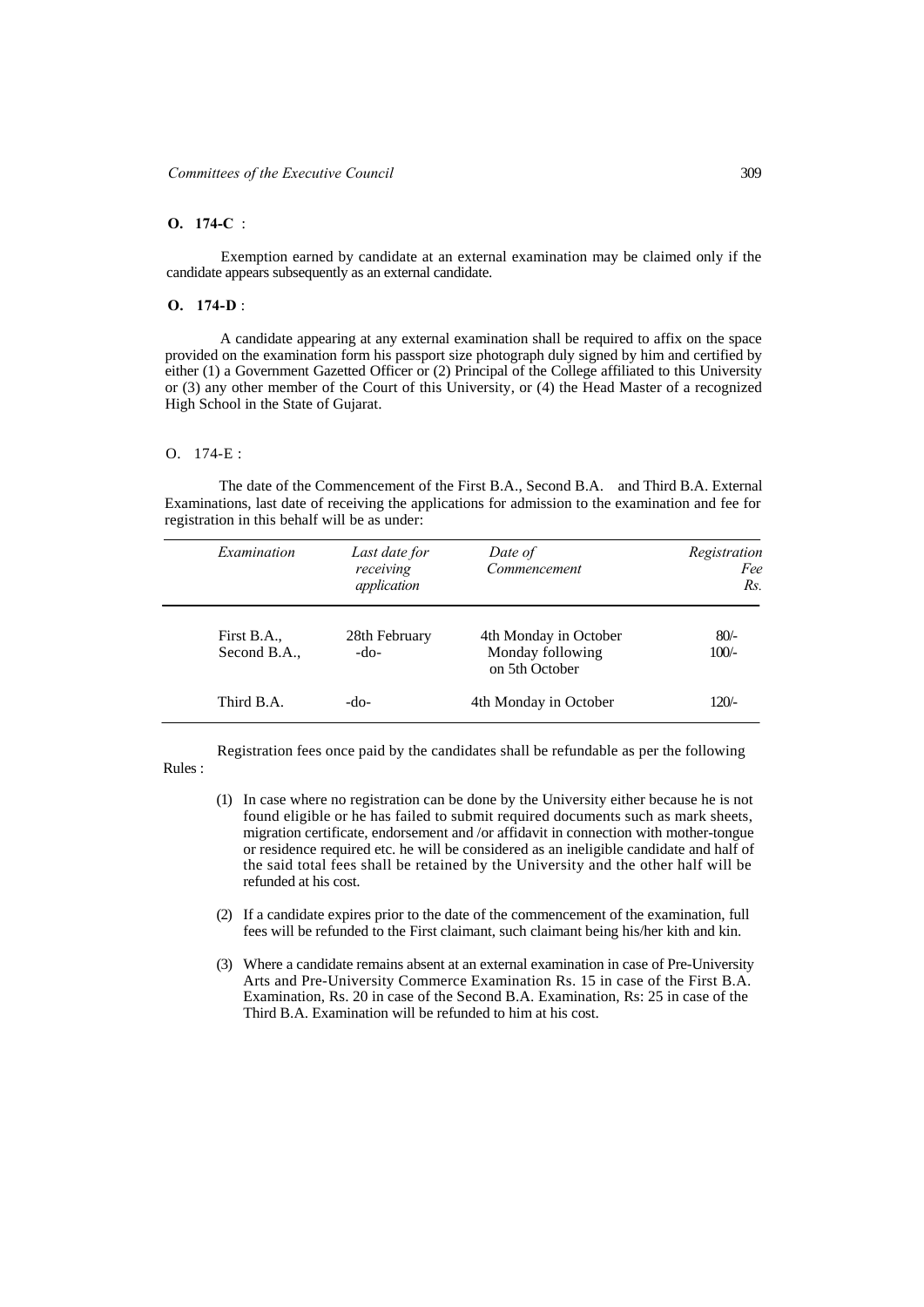Such refund must be claimed by the candidate within a period of six months from the date of declaration of the result of the examination in which he/she was to have appeared.

(4) Notwithstanding anything quoted above if a candidate requests cancellation of his registration one half of the said total fees shall be retained by the University and the other half will be refunded at his cost.

# 0. 174-G :

No candidate shall be eligible for registration for the First B.A. (External) Examination unless he has *(a)* passed the Higher Secondary School Certificate examination or passed Pre-University examination of any Faculty of this University or an equivalent Examination, *(b)*  applied for the registration on or before 28th February of each year, and *(c)* allowed an interval of at least one academic year between his passing Pre-University examination or its equivalent examination and his appearance at the First B.A. Examination, provided that a candidate who is allowed to keep terms for the First B.A. Examination of the University will be considered eligible for registration for the examination.

O. I74-H : Deleted.

### O. 174-I :

Candidates who have passed the T.D. or D.Ed;Examination of this University or an equivalent examination of any other University, shall be eligible for Registration directly for the First B.A. Examination.

Students registering for the First B.A. Examination as external students shall be exempted from regular attendance and the keeping of terms at an affiliated college under Section 22 (2) *(ix)* of the Act as per R. 21 -G.

*<sup>[</sup>N.B. -* Refund, if any, will be made after, the declaration of the result of First B.A. (External) Examination.]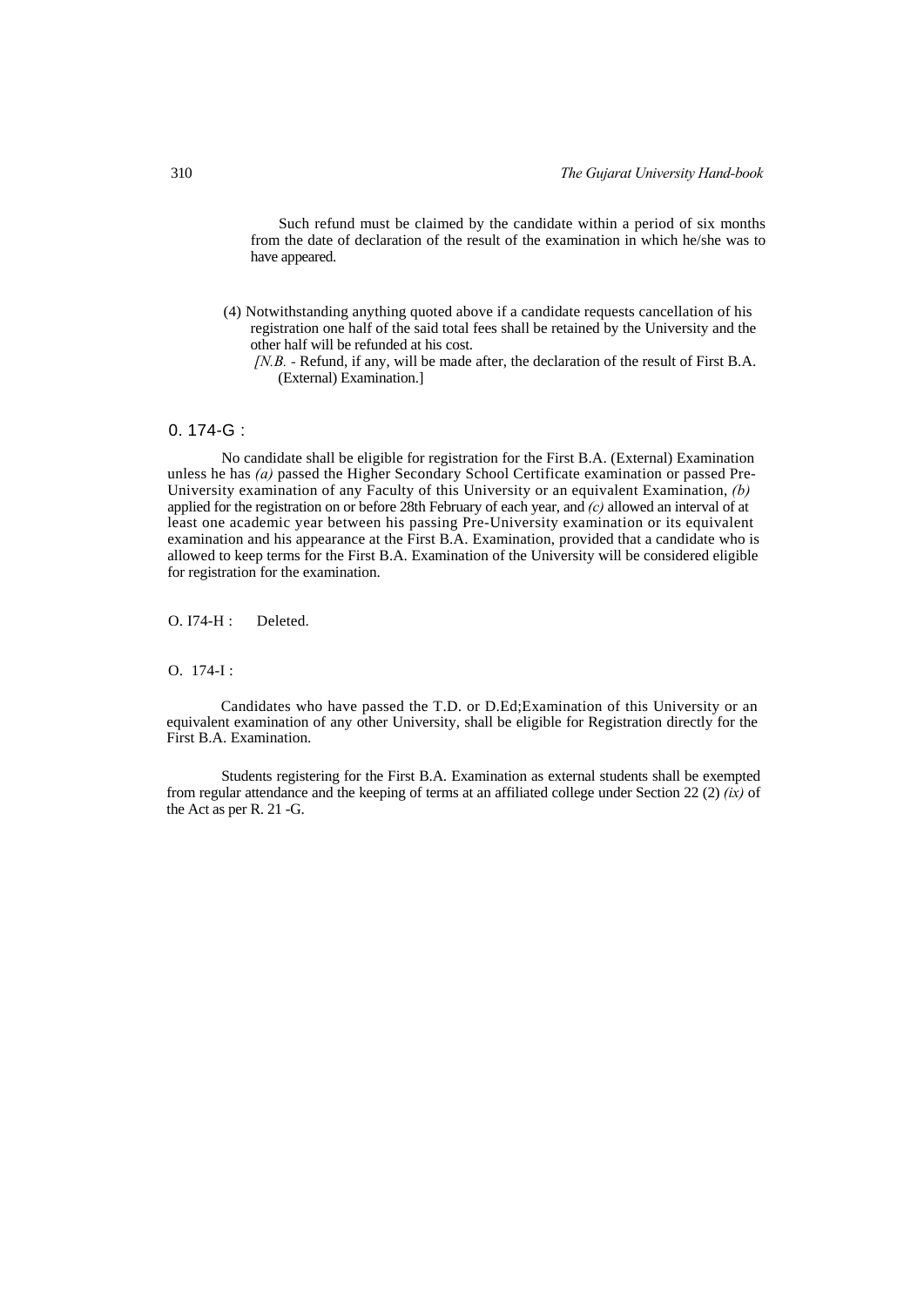*Regulations* 311

# REGULATIONS

#### **RECOGNITION OF EXAMINATIONS OF OTHER UNIVERSITIES AND STATUTORY' EXAMINING BODIES**

*[Under Section 22 (x) of the Act]*

R. 1 :

In all cases in which recognition has been given to the Examinations of other Statutory Universities and Examining Bodies as equivalent to the corresponding examinations of this University, such recognition is available only to those Universities and Examining Bodies which reciprocate with this University, and applicable only to such students as have attended a regular course of study laid down for the Examination at a college affiliated to the said University or included among its constituent colleges, or at an Institution recognized by the Examining Body concerned

Notwithstanding anything contained hereinabove external examination is deemed as equivalent to the corresponding external examination of this University, provided corresponding regular examination of that University or Board is recognized on reciprocal basis.

R. 2 :

In no circumstances examination conducted by colleges affiliated to any other University be considered equivalent to the corresponding examination held by this University.

R. 3 :

In special cases, the Academic Council shall have power, on the recommendation of the Standing Committee on equivalence of Examinations, to grant recognition to examinations of other Universities and Examining Bodies on the merits of each individual case.

R. 4 :

Notwithstanding anything contained in the foregoing Regulations, Academic Council shall have power, on the recommendation of the Standing Committee on equivalence of Examinations on the merits of each individual case, to recognize a term or terms kept by a student in another University or Board for any examination, as equivalent to the corresponding terms at a college or colleges affiliated to this University, provided that the terms arc of the same duration and that the migration of the student is due to communal disturbances, civil commotion or other causes of like nature.

### $R$  5  $\cdot$

The following arc the examinations of other Universities and Bodies which have been recognized as equivalent to corresponding examinations of this University, as on 30-11-80.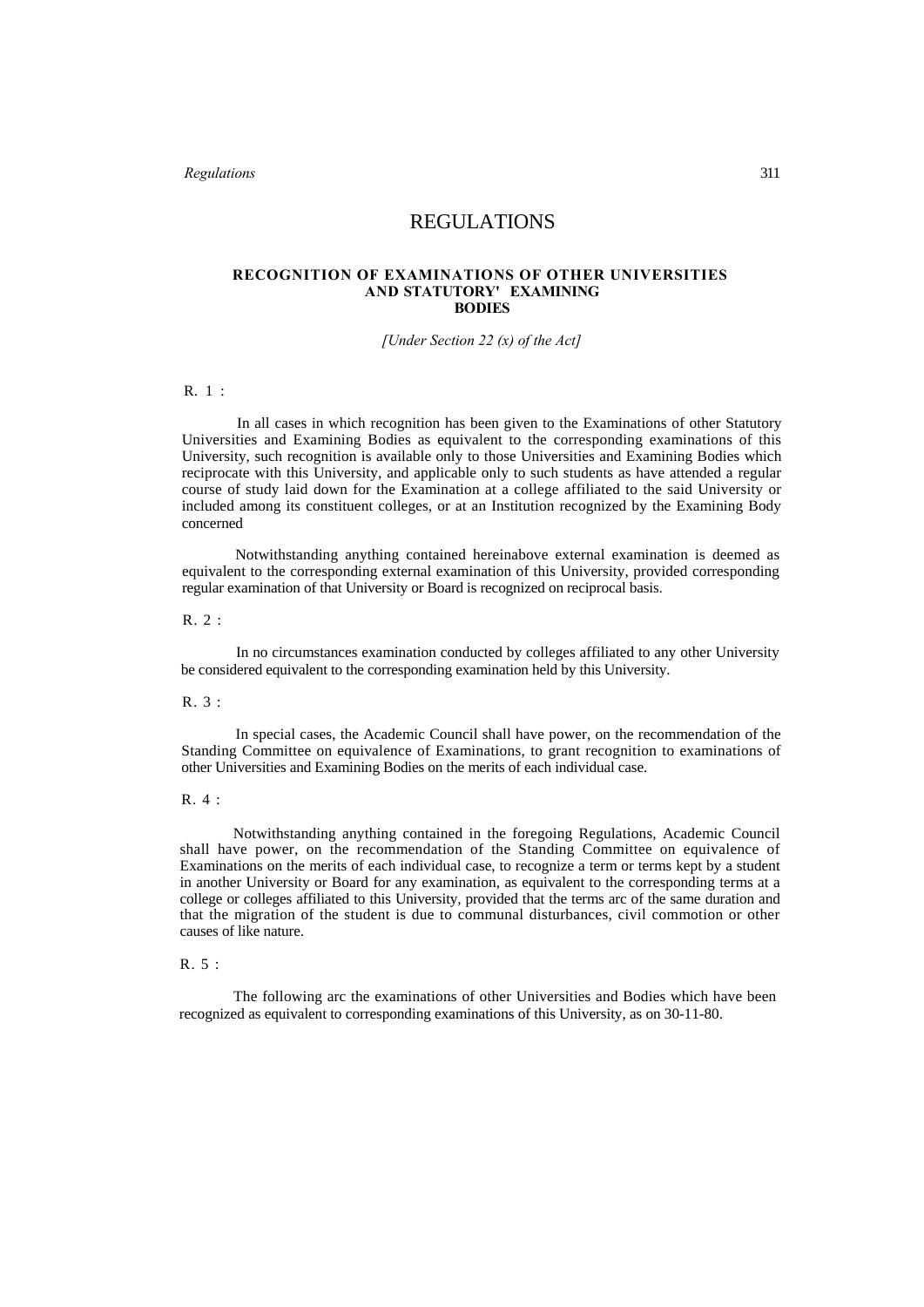312 *The Gujarat University Hand-book*

*Name of the University or Body Examinations recognized equivalent to the corresponding examination of this University*

Agra (U.P.) B.A., B.Sc, B.T., M.A., LL.B., B.Com., M.Com., M.B.B.S., M.Sc.

Aligarh (U.P.) Pre-University Examinations Inter Arts (for admission to B.A.) Inter Science (for admission to B.Sc.) B.A. B.Ed., LL. B. B.Com. B.Sc. M.Sc. (for admission to Ph.D., provided the candidate passes in the Second Division) M.A. (for admission to Ph.D. provided the candidate passes in the Second Division)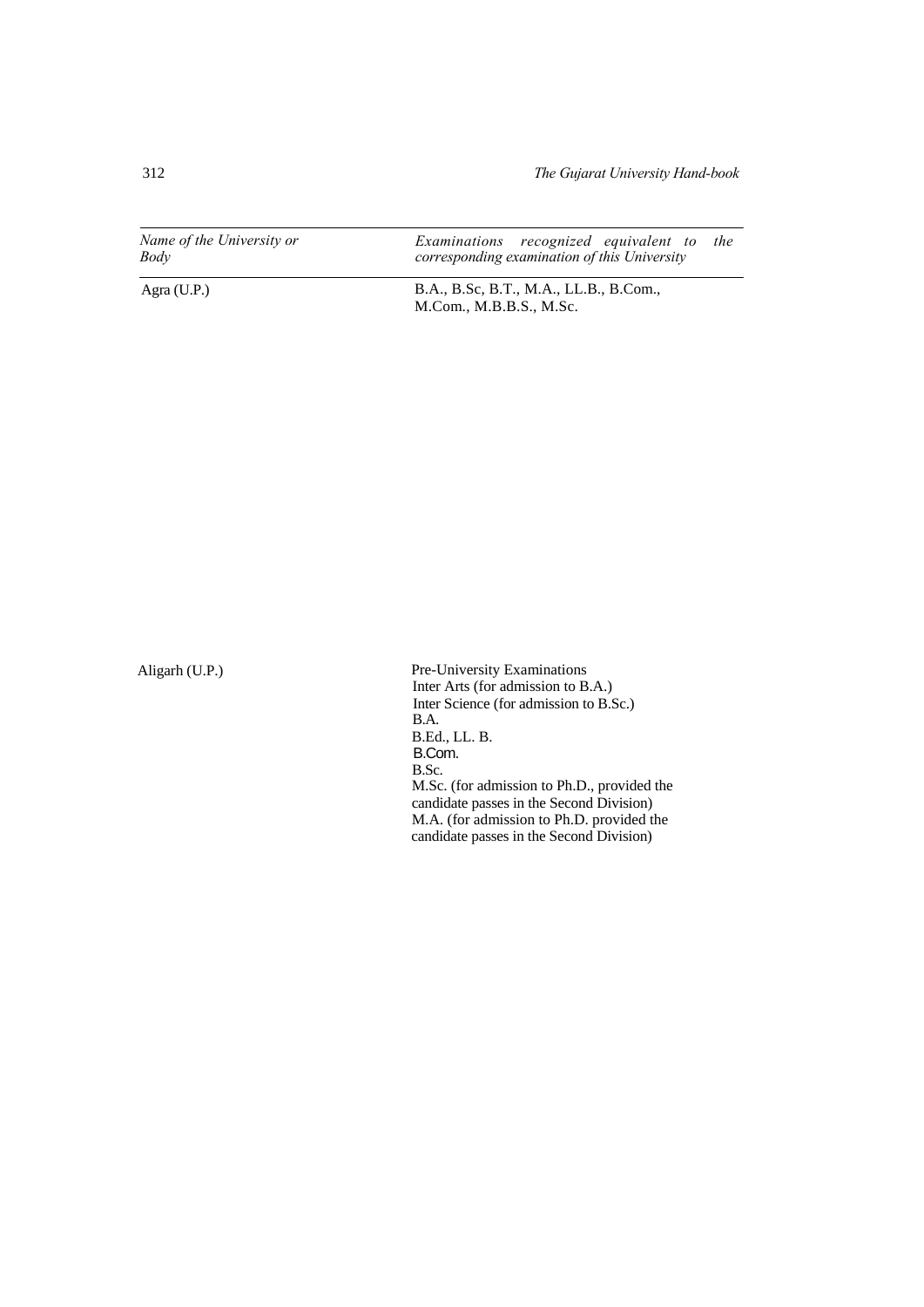Allahabad (U.P.) ... Inter Arts, Inter Science, B *A.*, B.Sc, B.Sc. (Agri.), LL.B., M.A., M.Sc, M.B.B.S., M.Ed., B.Com.

Andhra-Waltair ... Pre-University Examinations. (A.P.) Inter Arts, Inter Commerce\*\*, Inter Science, B.A., B.Sc, M.A., M.Sc, M.B.B.S., B.Ed. (B.T.), B.Sc (Hons.) in French or German (= Language test for M.Sc), Translation test for M.Sc, B. Pharm., B.A. B.Sc, B.Com. Three-year Degree Course Examination, B.E:  $(C, M; \& E)$ , M.Gom.

\*\* If passed in Economics, Geography, Banking and Accountancy.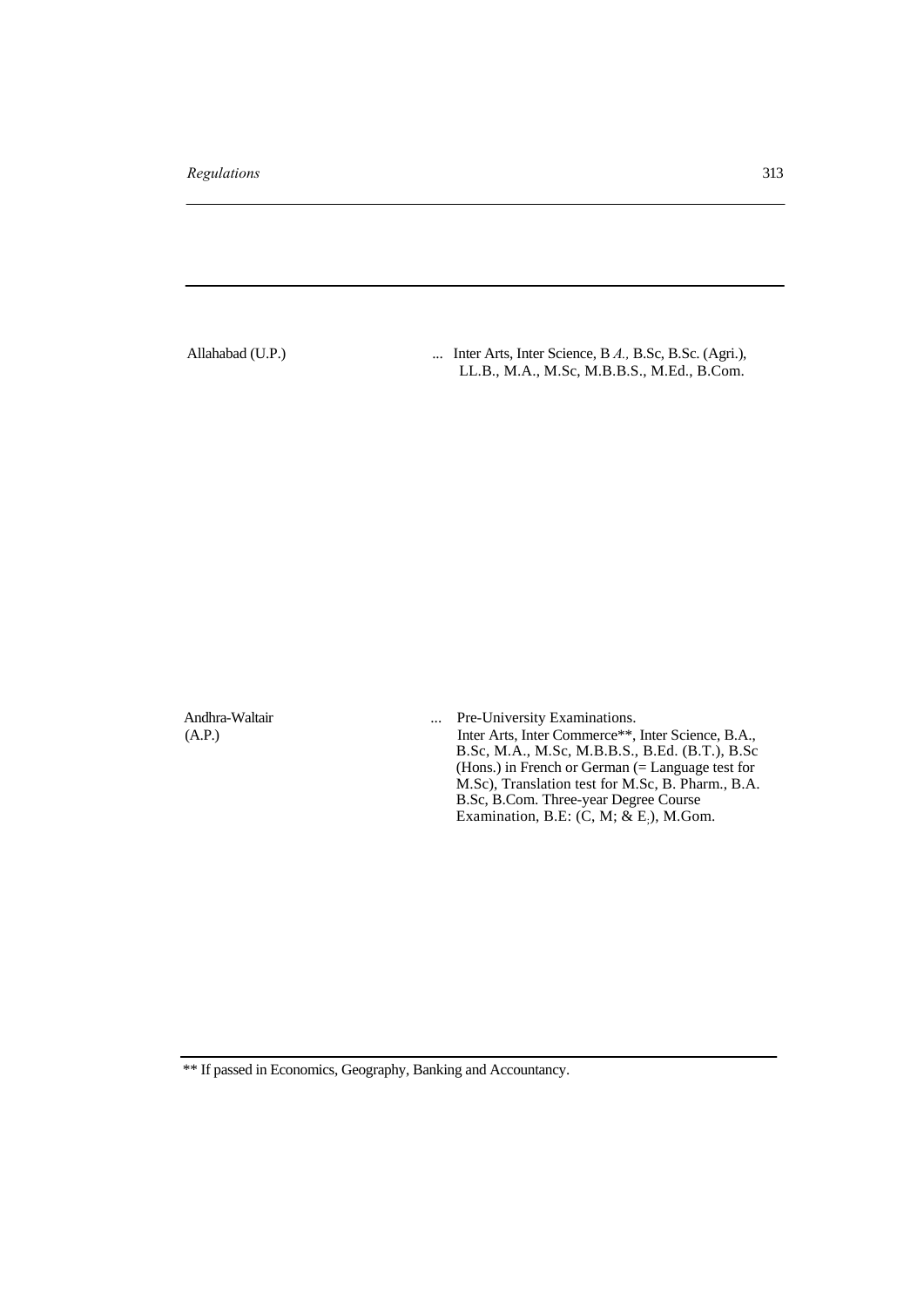314 *The Gujarat University Hand-book*

Annamalai ... Pre-University Examinations, Inter Arts, Inter — (Tamil Nadu) ... Science, B.Ed., B.Sc. (Hons), B.A., B.Sc, B.Con Science, B.Ed., B.Sc. (Hons), B.A., B.Sc, B.Com., M.A., M.Sc, M.Com., M.Ed., B.E. (C, M. & E.), (Chem.). Avadh ... B.A., M.A., B.Ed., B.Com., B.Sc., M.Com., Faizabad (U.P.) M.Sc, LL.B. Awadhesh-Pratapsing ... B.A., B.Sc, B.Com., LL.B., M.A., M.Sc, Rewa (M.P.) M.Com., M.B.B.S., B.E. (Final), B.Lib. Sc, B.Ed.,

LL.M., M.D., M.S., B.Sc. (Home Sc), M.Ed.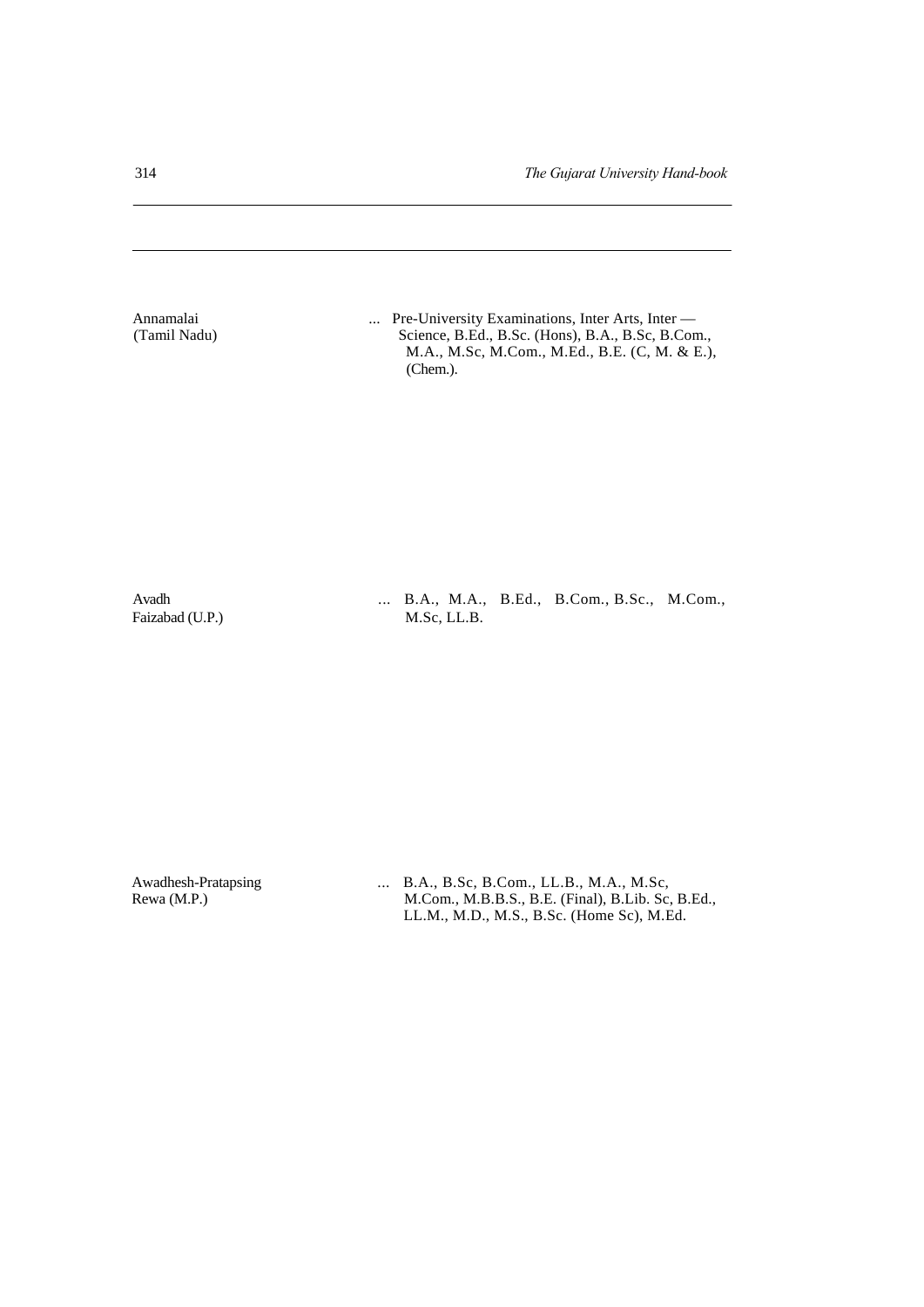*Regulations* 315

1

Banaras Hindu

Pre-University Examinations Inter Arts, B.A., M.A., Inter Commerce, B.T., Inter Sc., B.Sc., B.E., LL.B., M.Sc., B.Pharm., M.Pharm., B.Com., M.Com., LL.M., M.B.B.S., M.D.,  $M.S., B; B.M. = T.B. Com., B.Sc. 1 = First$ B.Sc.

Bangalore (Karnatak)

Pre-University Commerce B.A. B.Sc. B.Com. M.A., M.Sc. B.E. M.E., M.B.B.S., B.Pharm., M.D., M.S., B.D.S.  $B.L. = LL.B., M.L. = LL.M.$ B.Ed., B.A. (Hons.), B.Sc. (Hons), Ph.D.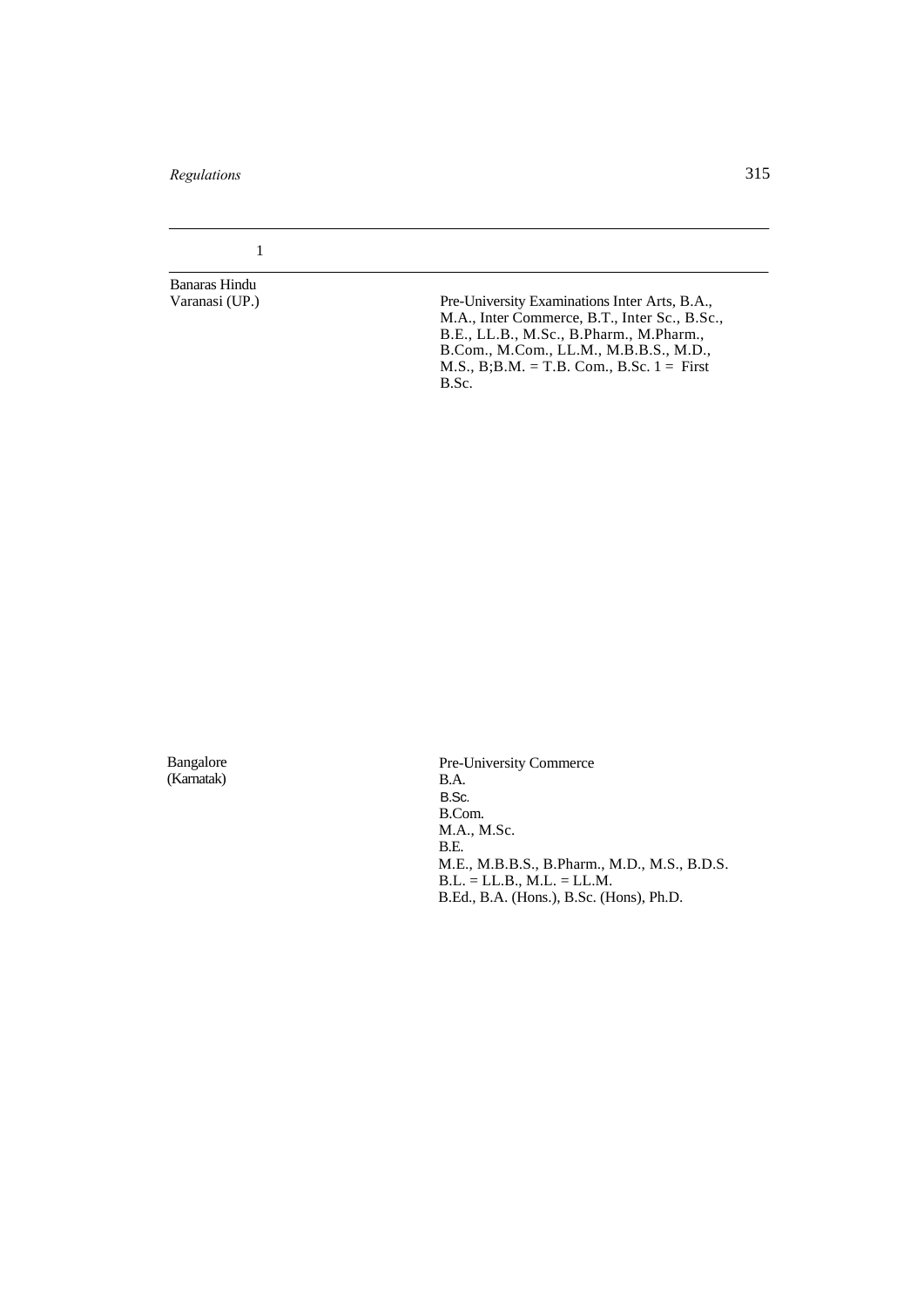|                                      | 2                                                                                                                                                                                                                                                                                                                                                                                                                                                                                                                                                                                                                                                                                                                                                                                                                                                                                                                                                                                                                                         |
|--------------------------------------|-------------------------------------------------------------------------------------------------------------------------------------------------------------------------------------------------------------------------------------------------------------------------------------------------------------------------------------------------------------------------------------------------------------------------------------------------------------------------------------------------------------------------------------------------------------------------------------------------------------------------------------------------------------------------------------------------------------------------------------------------------------------------------------------------------------------------------------------------------------------------------------------------------------------------------------------------------------------------------------------------------------------------------------------|
| M. S. University<br>Baroda (Gujarat) | All examinations on reciprocal basis, so long as M. S. University of<br>Baroda recognizes the corresponding examinations of our University<br>Inter Arts, Inter Science, Inter Commerce, B.A., B.Sc, B.Com., M.A.,<br>M.Sc, M.Com., T.D., B.Ed., M.Ed., F.E., S.E., B.E., M.B.B.S. I., II<br>& III. Certificate of Dean, Faculty of Home Science, after completion<br>of 2 years' course is recognized for admission to Jr. B.A. Class with<br>Home Science. First Year of Three-Year Degree Course = Intermediate<br>Examination in respective faculties, Preparatory Arts, Science and<br>Commerce, F.Y.B.A., F.Y.B.Com., F.Y.B.Sc, Pre-Engineering (F.E.<br>New Course = Inter Science 'A' Group) Pre-Medical or $F.Y.B.Sc. =$<br>Inter Science 'B' Group, First LL.B., First Year B.Sc. = First B.Sc,<br>S.Y.B.Com., LL.B., Second B.Sc, Second B.A., B.A., B.Sc, B.Com.<br>Three-year Degree Course, B.Text (Tech.), Degree, $M.S.W. = M.L.W.,$<br>B.Sc. (Home Science) = B.A. (Home Sc.) B.E. V (C, M. & E.) Five<br>Years' Course. |
|                                      | $B.E. I = First B.Sc.$<br>B.E. I, B.E. II., B.E. III. B.E. IV. Pre-Medical Final Diploma Engg.                                                                                                                                                                                                                                                                                                                                                                                                                                                                                                                                                                                                                                                                                                                                                                                                                                                                                                                                            |

(if passed with 50% or more eligible First P.D.D.C.)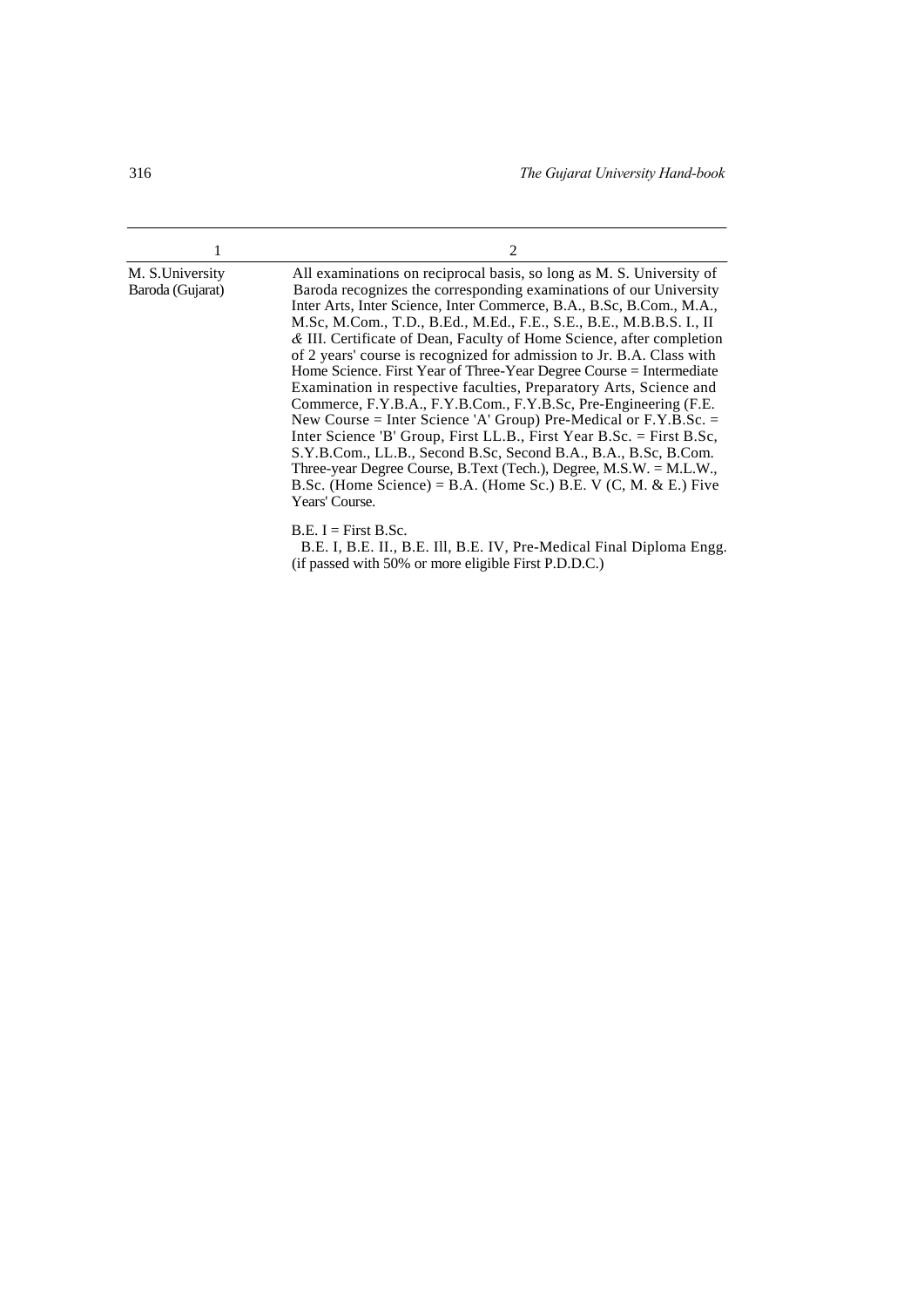Behrampur (Qrissa)

Pre-University examinations. First Examinations of Three-year Degree Course in Arts, Science and Commerce. Degree examination of Three-year Degree Course in Arts, Science and Commerce, LL.B., M.Sc, M.B.B.S., B.Sc. (Engg.) = B.E., M.Ed., Pre-Professional = First B.Sc, M.A., B.Ed., M.Com. Intermediate = First B.A., First B.Com., First B.Sc, M.Phil, for further study on individual merits. BAMS for admission to first LL.B.

Bhagalpur (Bihar)

B.Sc.(Agri), M.Sc.(Agri.), B.Sc. Part I, B.Sc. (Hons.), M.A, LL.B. (3 years) = LL.B. (Sp.), B.Ed., B.A., B.Sc, B.Com., M.A., M.Sc, M.Com., B.Sc. (Engg.), B. Lib. Sc, LL.B. (Two years) = LL.B. (Gen.)

Bhartisadan Tiruchipalli (A.P.) MA.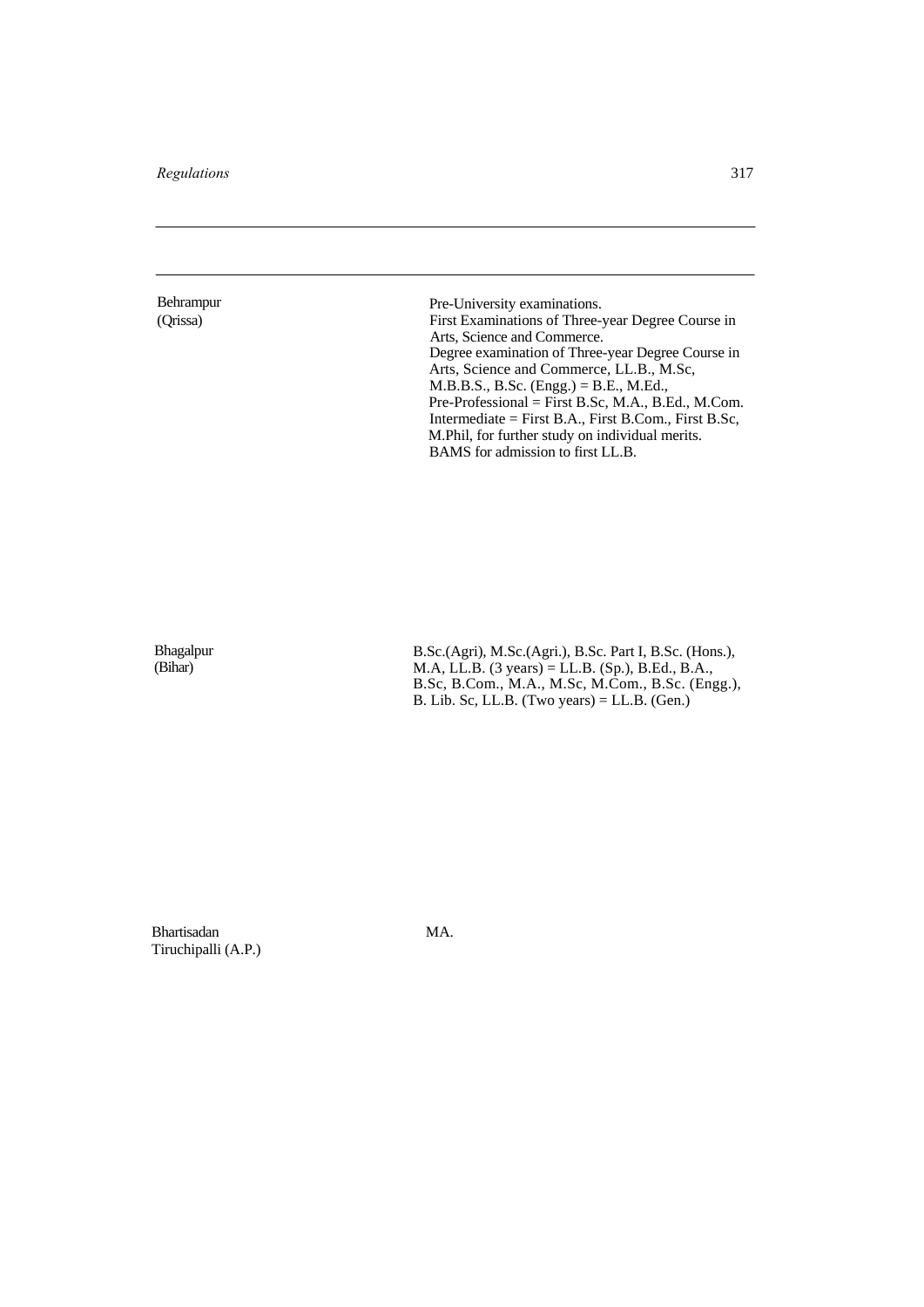| <b>Bhopal</b> | B.A., B.Sc, B.T. (B.Ed.), M.A., M.Sc, LL.B.,  |
|---------------|-----------------------------------------------|
| (M.P.)        | M.B.B.S., B.Com., M.Com., B.Sc. Part $I =$    |
|               | <b>Inter Science</b>                          |
|               | B.A., B.Sc, B.Com. (Three-year Degree Course) |
|               | Examination), II, III                         |
|               | $B.Sc.$ (Engg.) = B.E.                        |
|               | B.Sc. (Agri.), M.Sc. (Agri.), B.A., B.Ed.,    |

Course), M.Ed.

Bihar, ... Inter Arts, Inter Science, Inter Commerce, B.A., Muzaffarpur B.Sc, B.Com., M.A., M.Sc, B.L. = LL.B., M.B.B.S. and B.Sc, (Engg.).

B.Sc. B.Ed.. B.Com.. B.Ed.. B.Ed., (One year's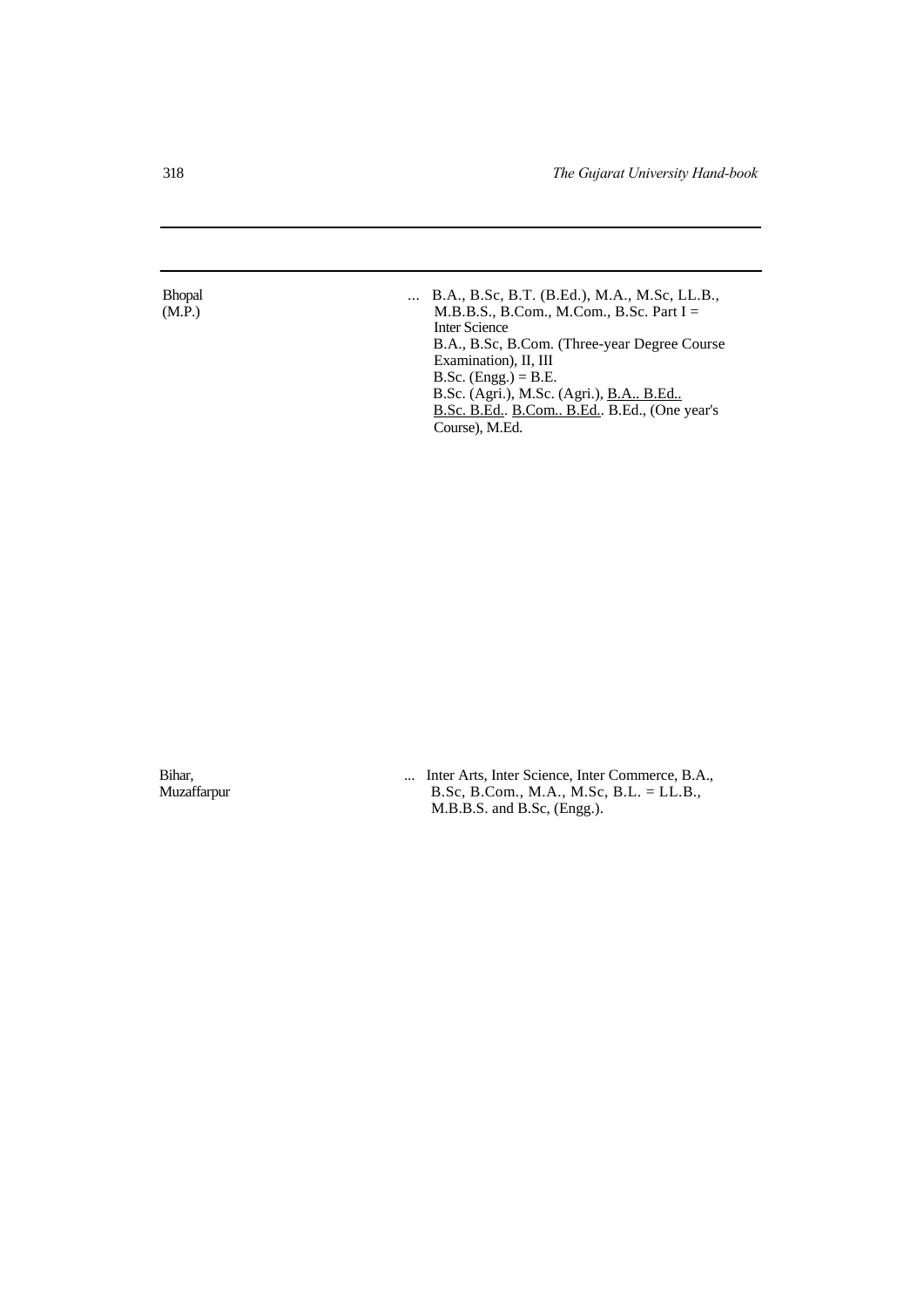Bombay (Maharashtra) Pre-Uni. (F.Y.) Arts, -Pre-Uni. (F.Y.) Science, Pre-Uni. (F.Y.) Commerce, Inter Arts, Inter Science, Inter Commerce, B.A., B.Sc, B.Com., M.A., M.Sc, M.Com., B.Ed., B.E., 1st LL.B. (upto June I960), 2nd LL. B., Third M.B.B.S., B.Pharm., B.D.S., M.D.S., M.E., M.L.W., M.Pharm., M.D., M.S., B.Sc. (Medi.), M.Sc. (Medi-Pathology & Bacteriology) First year of three year degree course Arts, Science and Commerce examinations conducted arc eligible for Second Year & Third Year with condition.

અગાઉ ઉત્તીર્ણ કરેલ મુંબઈ યુનિવર્સિટીની ફર્સ્ટ ઈયર કે સેકન્ડ ઈયર પરીક્ષામાં જે મુખ્ય અને ગૌણ વિષય રાખ્યા હોય તે જ વૈકલ્પિક વિષયોની આપણી ફર્સ્ટ ઈયર કે સેકન્ડ ઈયરની પરીક્ષા આગળના અભ્યાસક્રમની પરીક્ષાની સાથોસાથ જ આપવી અને આપણી યુનિવર્સિટીમાં જે આગળના વર્ષમાં જોડાય તેમાં પણ તે જ વૈકલ્પિક વિષયો આપવાની શરતે.

Burdwan (West Bengal) Entrance (Pre-University) Inter Arts, Inter Science, Inter Commerce, B.A., B.Sc, B.Com., B.T., M.A., M.Sc, B.A., B.Sc, B.Com. (Three-year Degree Course), B.E., M.Com., Dip. in Library Science, Pre-Medical, M.B.B.S.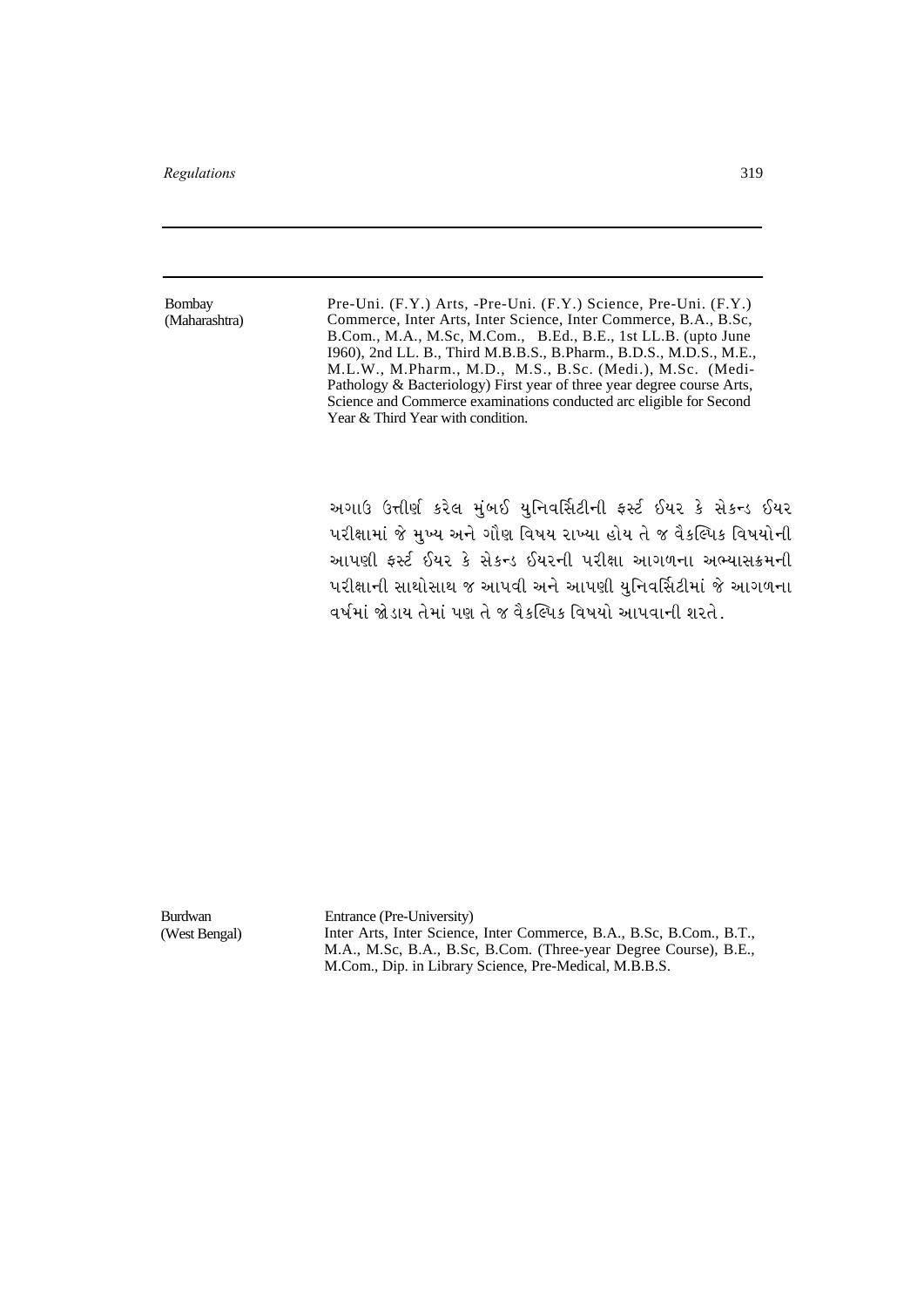320 *The Gujarat University Hand-book*

Calcutta ... Pre-University Examinations,<br>
West Bengal) **1... Pre-University Examinations**,<br>
Inter Arts, Inter Science, B.A. Inter Arts, Inter Science, B.A., B.Sc, B.Com., B.T. (For the purpose of admission to the courses leading to M.Ed, or Ph.D. in Education), B.E., M.B.B.S., B.Sc. (Physiology), B.Sc. (Medical),  $LL.B. = LL.B.$  (Gen.).

Calicut ... B.A., B.Sc, B.Com., M.A., M.Sc, M.Com., (Kerala) B.Sc. (Engg.), LL.B., M.B.B.S., B.Ed., Pre-Degree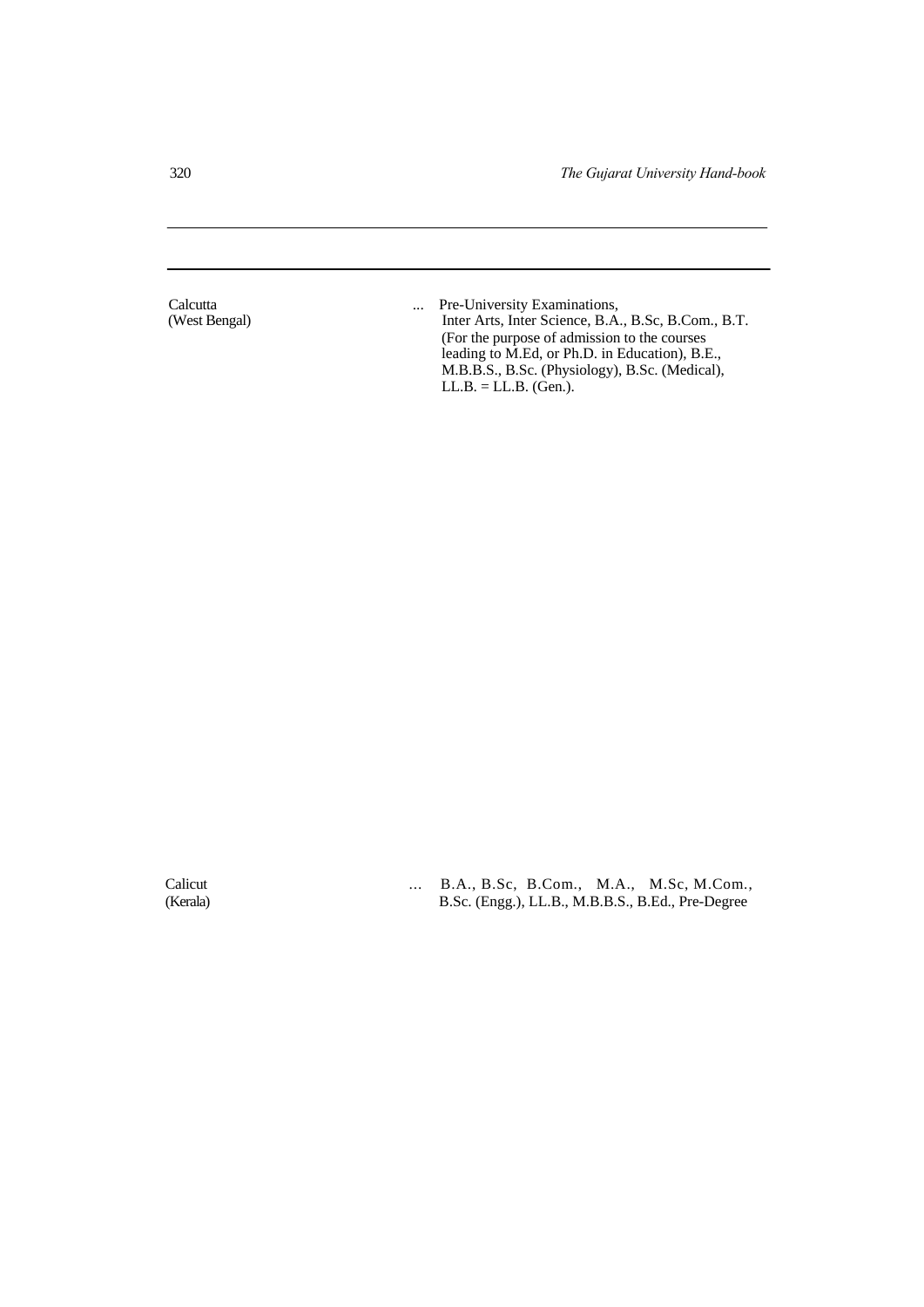| Delhi           | Pre-University Examinations, Inter Arts, Inter Science,<br>$\ddotsc$<br>B.A., B.Sc, B.T., M.Sc, M.A., M.B.B.S., the<br>qualifying examination as equivalent to Pre-University<br>Arts/Science Examination, B.Sc. (Hons.) (Agri.), Pre-<br>Medical Examination for admission to the Courses of<br>study in Medicine, First Year of Three-year Degree Course<br>$=$ Intermediate, B.E., B.Sc, (Home Science) $=$ B.A.<br>(Home Science), B.Com. (Three-year Degree Course),<br>LL.B. (Revised Three-years' course), B.A. (Pass)<br>Correspondence course, B.Sc. (Nursing), M.Ed., M.Com.,<br>B.Sc. (Engg.), First B.Sc. = First B.Sc, B.Com. Pass<br>(Correspondence). |
|-----------------|----------------------------------------------------------------------------------------------------------------------------------------------------------------------------------------------------------------------------------------------------------------------------------------------------------------------------------------------------------------------------------------------------------------------------------------------------------------------------------------------------------------------------------------------------------------------------------------------------------------------------------------------------------------------|
| Dibrugarh       | $M.Sc.$ (Life Science) = M.Sc. (Life Science).                                                                                                                                                                                                                                                                                                                                                                                                                                                                                                                                                                                                                       |
| (Assam)         | $\ddotsc$                                                                                                                                                                                                                                                                                                                                                                                                                                                                                                                                                                                                                                                            |
| Garhwal         | B.A., B.Com., B.Sc, M.Sc,                                                                                                                                                                                                                                                                                                                                                                                                                                                                                                                                                                                                                                            |
| Srinagar (U.P.) | LL.B., B.Ed., M.Ed., M.A., M.Com.                                                                                                                                                                                                                                                                                                                                                                                                                                                                                                                                                                                                                                    |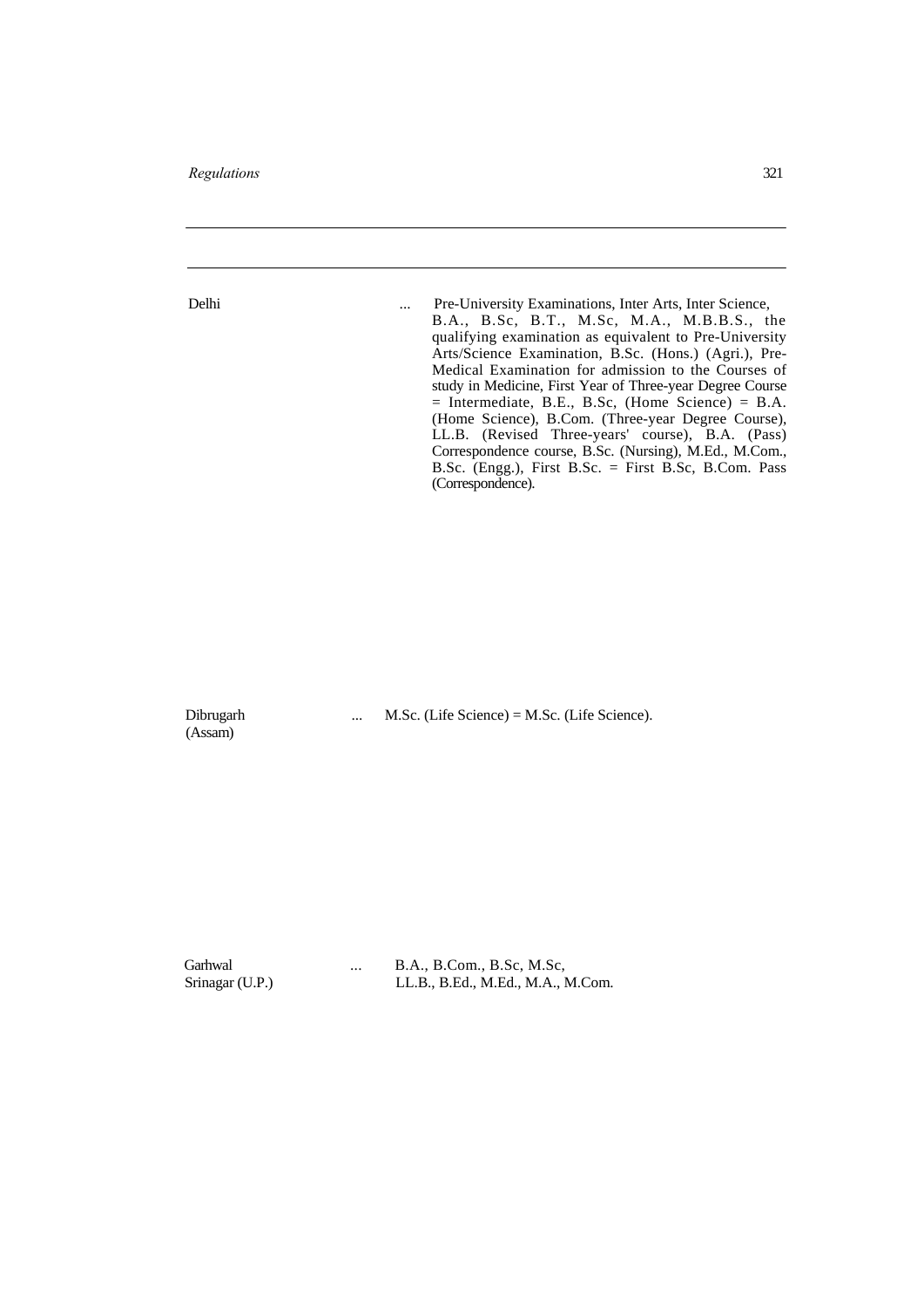322 *The Gujarat University Hand-book*

Gauhatti ... Inter Arts, Inter Science, **B.A., B.S.c, B.Com.** Degree (Assam) (Three-year Degree Course Examination) (For the purpose of admission to Post-graduate course in respective faculties), First M.B.B.S., Second M.B.B.S., Third M.B.B.S., Pre-Uni. (two years) eligible for B.E. I (8 Sem. Course) order 29-6-77

Gorakhpur (U.P.) ... B.A., B.Sc, B.Com., B.Ed, and LL.B.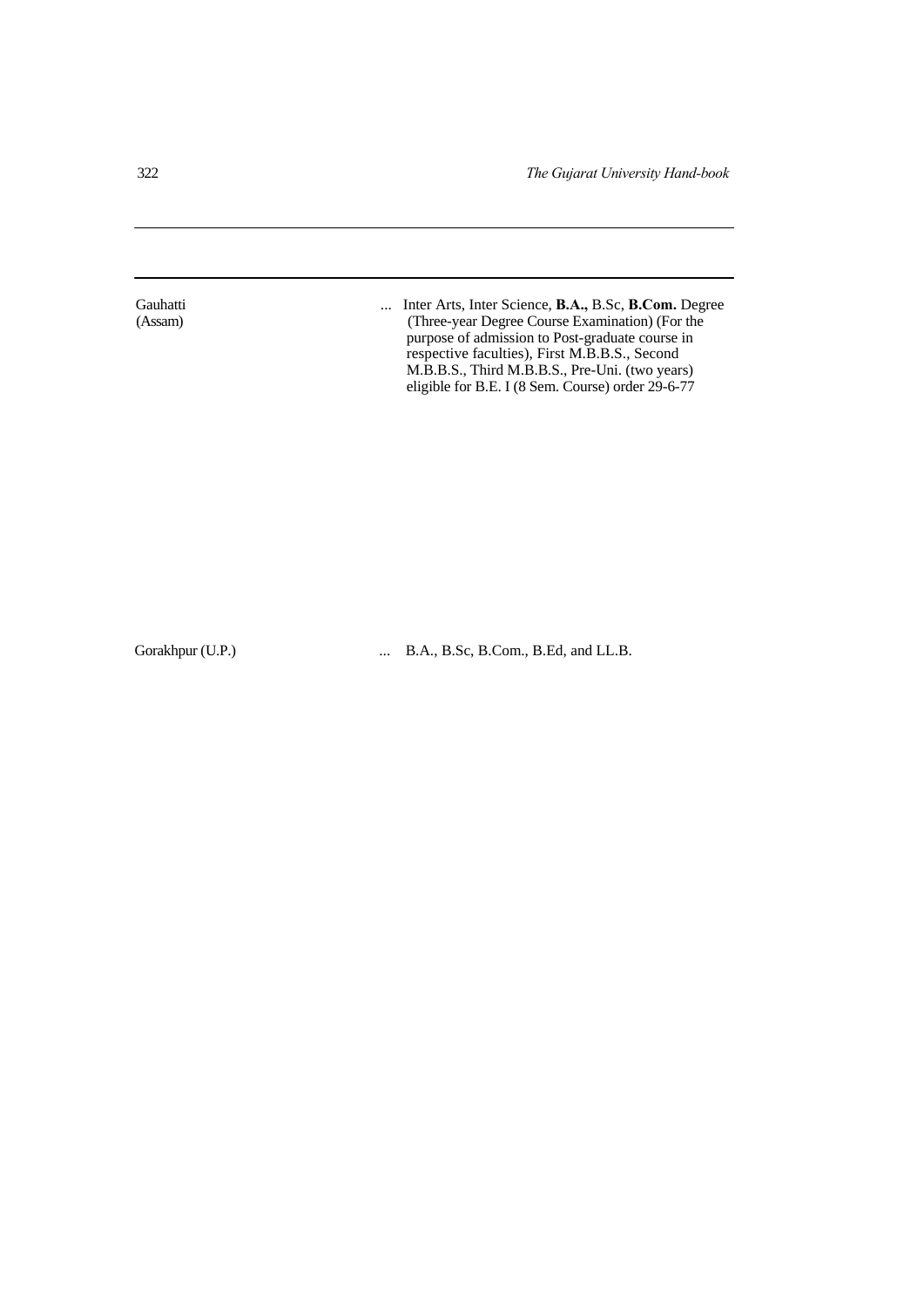Jamnagar (Gujarat)

Gujarat Ayurvedic, ... B.S.A.M. (WldS ) - For admission to LL.B. Course.

Guru Nanak Dev., ... Higher Sec. = S.S.C., Pre-Uni. Examinations, Pre-<br>Medical, Pre-Engineering, Inter Arts, Inter Science, Amritsar Medical, Pre-Engineering, Inter Arts, Inter Science, (Punjab) M.Ed., B.A., B.T., M.A., B.Sc. (Hons. School), M.Ed., B.A., B.T., M.A., B.Sc. (Hons. School), M.Ed., M.B.B.S., Diploma in Pharmacy and Dressers Course = Diploma in Pharmacy, B.Pharm., B.Sc. Engg. = B.E., B.A., B.Sc. (Three year Degree Course - First and Final examinations only), Pre-Engg. = First B.Sc, B.D.S.,M.D.S., D.A.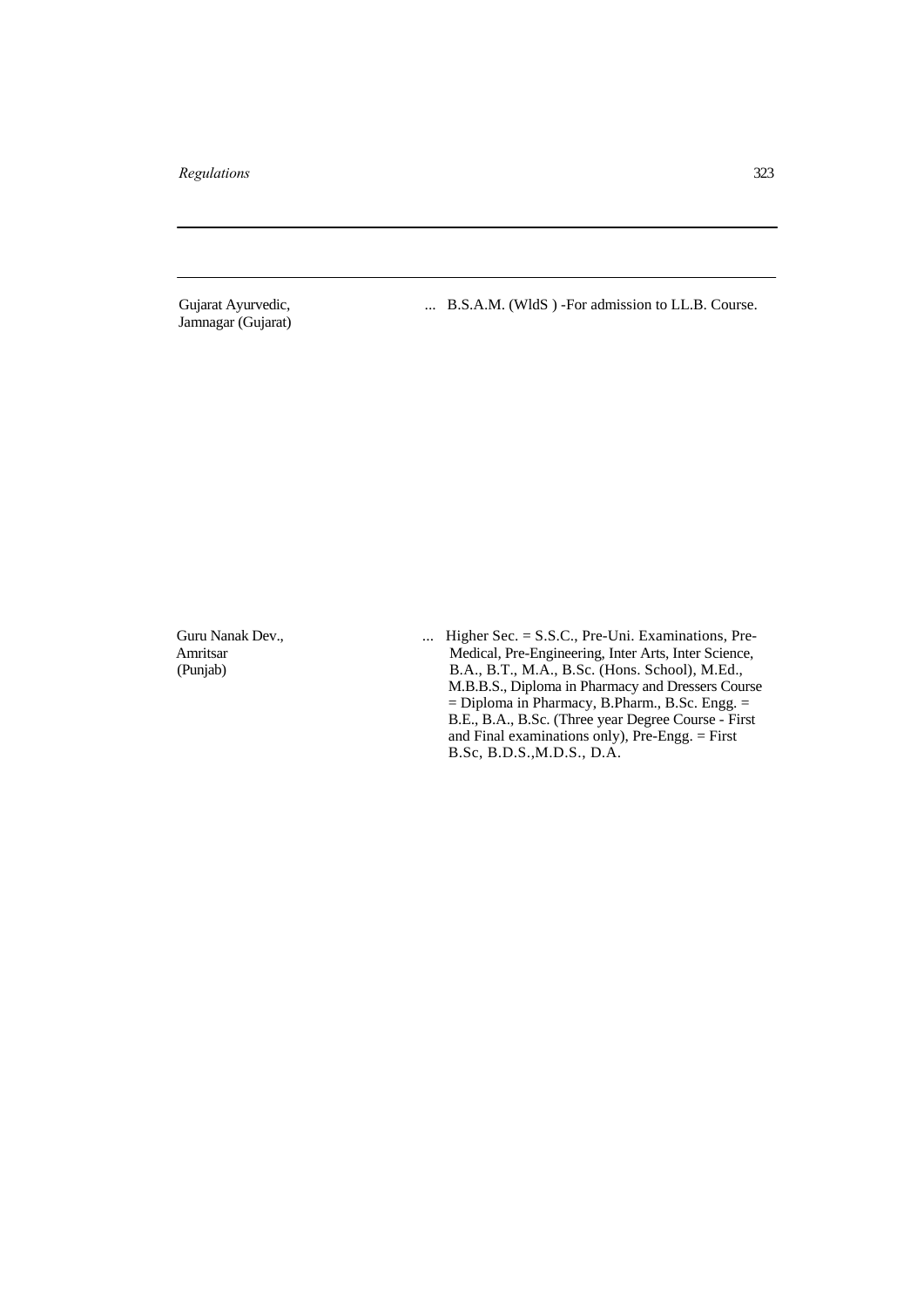324 *The Gujarat University Hand-book*

Himachal Pradesh Simla (Punjab)

Higher Secondary Examination = S.S.C. Pre-University Examination, Pre-Medical, Pre-Engineering, Inter Arts, Inter Science, B.A., B.T., M.A., B.Sc. (Rons. School), M.Ed., M.B.B.S., Dip. in Pharmacy & Dressers Course = Dip. in Pharm., B.Pharm., B.Sc. (Engg.) = B.E., B.A., B.Sc. (Three year Degree Course) (First and Final Examinations only), PARC-egg. = First B.Sc, B.Ed. (Correspondence), M.Ed. (Correspondence)

Devi Aahilya Inborn (M.P.) B.A., M.A., B.Sc, M.Sc, LL.B., M.Com., M.B.B.S., B.sc. (Engineering), B.A. Part I, B.Sc. Part I, B.Com. Part I, B.Com., B.A. Part II -= Second B.A., Post-graduate diploma in Business Admn.  $=$  T.B. Com., B.Sc. (Home Sc.)  $=$  B.A. (Home Sc), B.Ed., M.Ed., M.Sc, Engg. (C.,M.,E.)  $=$  M.E. (C., M. & E.), M.D., M.S., B.Sc. (Nursing).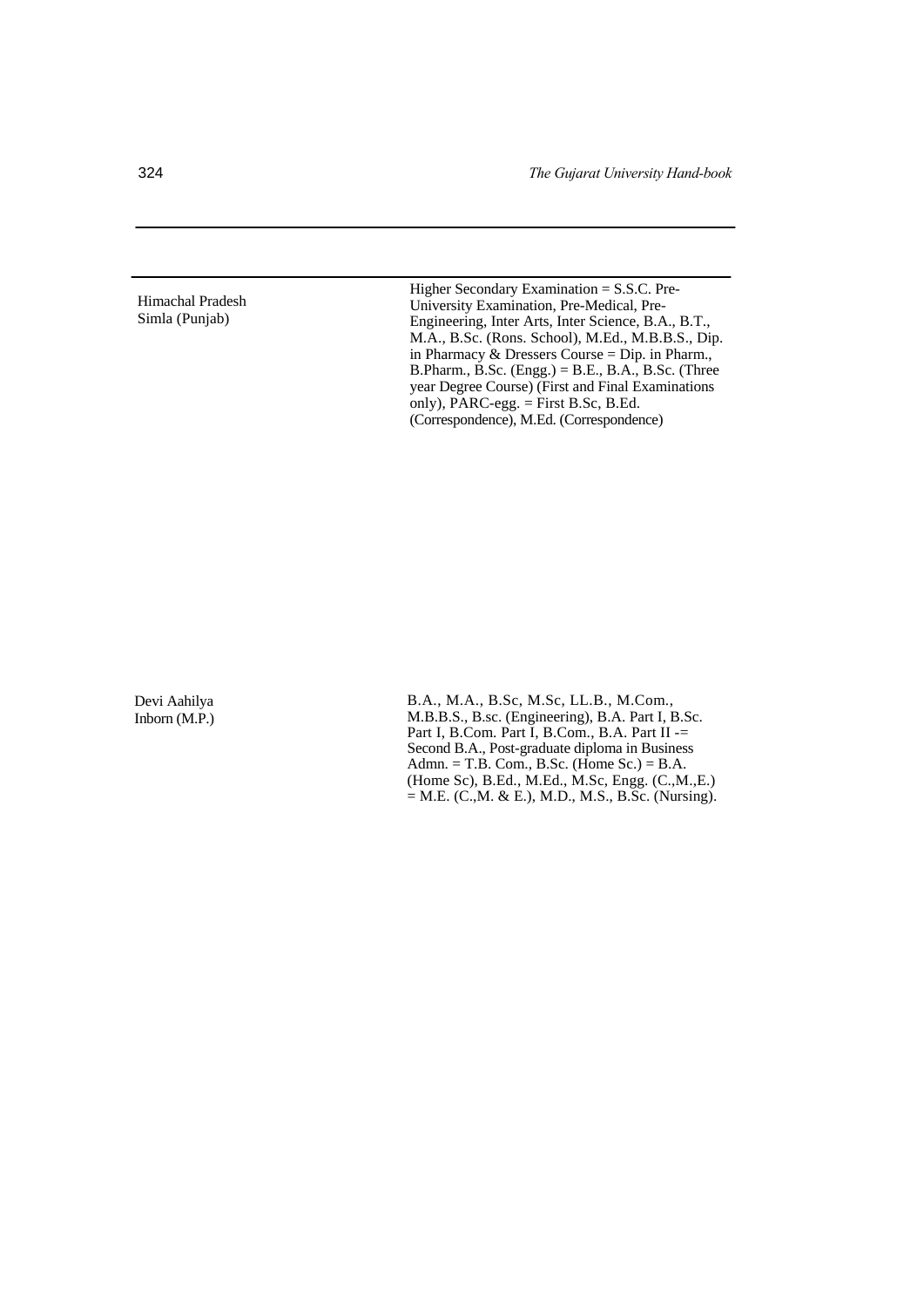Jabalpur (M.P.) ... Inter Arts, Inter Science, Inter Commerce, B.A. B.Sc, B.Com,, M.A., M.Sc, M.Com., B.T., M.Ed., B.E., LL.B. (Final)

(West Bengal)

Jadavpur, ... B.A., B.Sc, B.Pharm., B.Sc. (Home Science) = B.A. Calcutta-32 (Home Science) (Home Science)

Jammu ... Pre-University Examinations, Inter Science, B.A., (J. & K.)<br>B.S.c., Higher Secondary = S.S.C., Three-year Degre  $B.Sc$ , Higher Secondary = S.S.C., Three-year Degree Course in Arts, Parts I, II, III; Three-year Degree Course in Science,  $P.I. = F.Y.B.Sc, B.Sc.$  (Final  $Degree) = B.Sc.$  (Gen.), LL.B. (Prof.) = LL.B. (Sp.), B.Ed, M.A.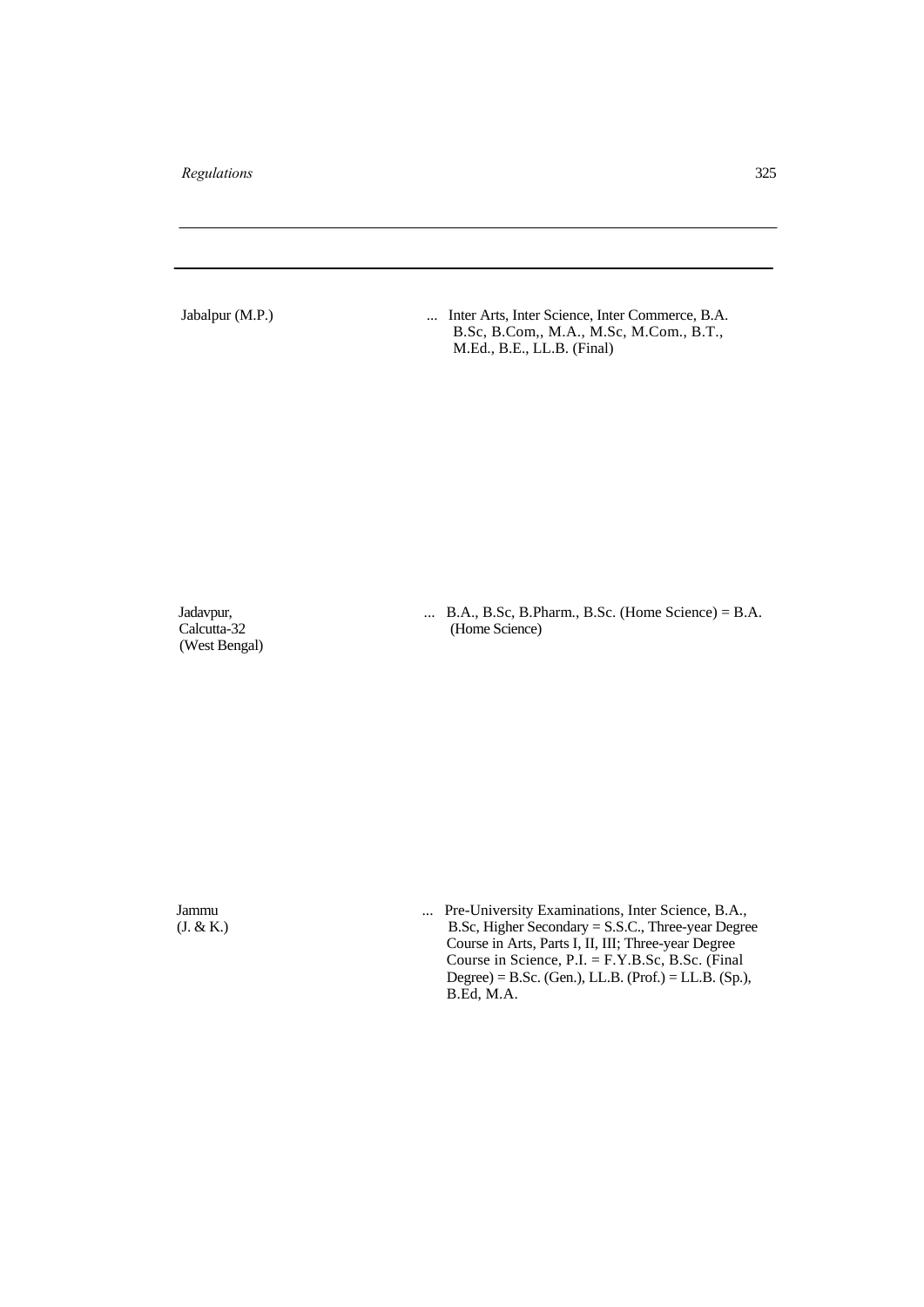326 *The Gujarat University Hand-book*

JawaharlalNehru ... B.Tech. = B.E. Technological Inst, Hyderabad (AP.)

New Delhi

Jawaharlal Nehru, ... B.A. (Hon.), M.A., Ph.D.

Jivaji Gwalior ... B.A., B.Sc, LL.B., M.A., M.Sc, B.Com., (M. P.) <br>M.Com., B.Ed., M.Ed., B.Sc. (Engineering) (M. P.) M.Com., B.Ed., M.Ed., B.Sc. (Engineering), M.B.B.S., B.E., LL.M., M.D., M.S., D.M.R.E. D.L.O., D.G.O., D.O.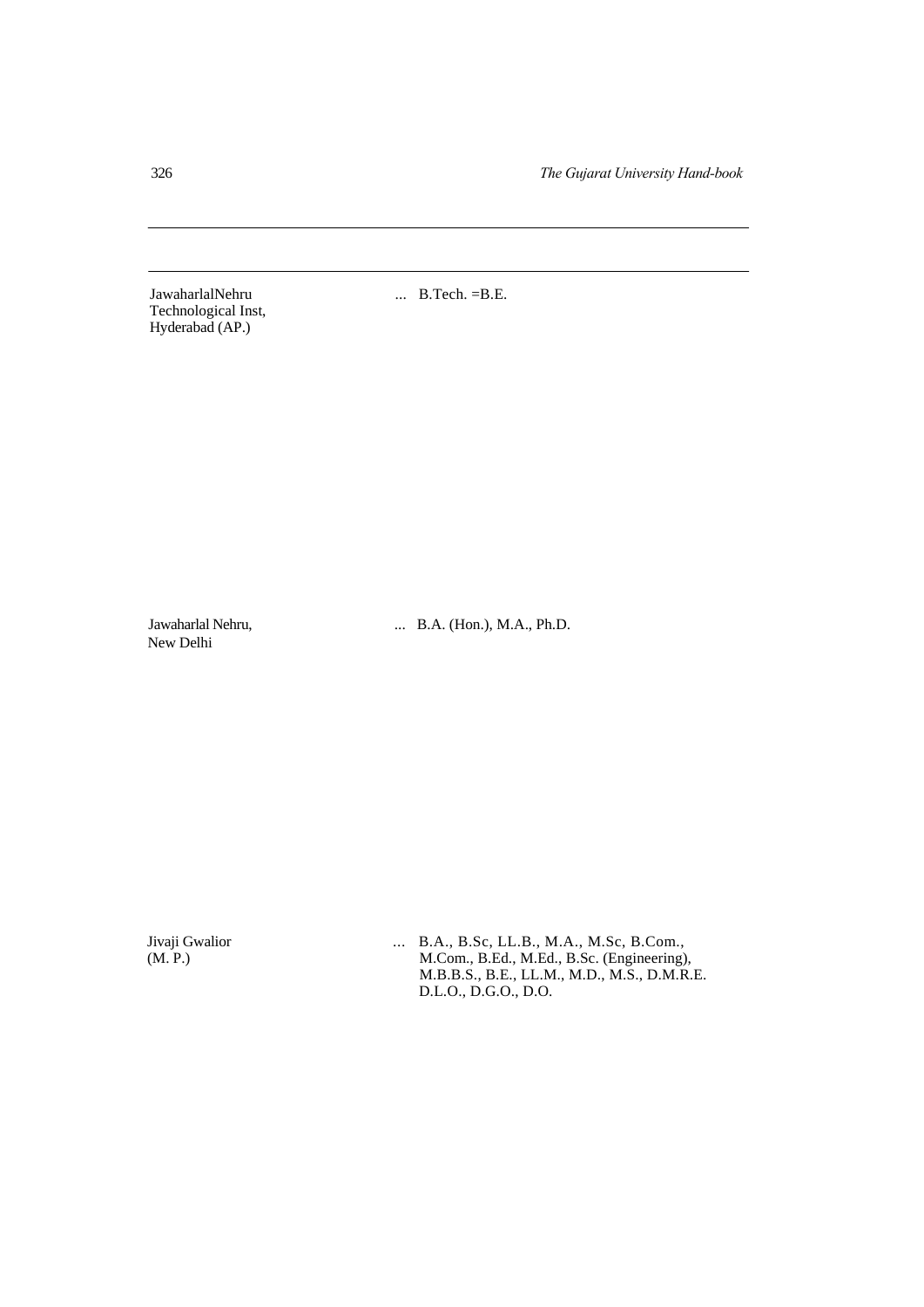Jodhpur ... Pre-university Examinations, B.A., B.Sc, B.Com., (Rajasthan) M.A., M.Sc, M.Com., B.E., B.Ed., LL.B., B.A. I, M.A., M.Sc, M.Com., B.E., B.Ed., LL.B., B.A. I, B.A. II, B.Sc. I, B.Sc. II.

Kanpur ... B.A., B.Sc, B.T., M.A., LL.B., B.Com., M.Com., Kanpur (U.P.) M. B. B. S.

Kakatiya ... B.Com. Warrangal (A.P.)

Karnatak ... All examinations up to Bachelor's Degree, F.Sc.<br>
Charwar (Agri.) = F.Y.Sc, S.S'.C, (Agri.) = F.Sc. (Agri)  $(Agri.) = F.Y.Sc, S.S'.C, (Agri.) = F.Sc. (Agri)$ (Old), 3rd Sc. (Agri.) = S.Sc. (Agri.) (Old), B.Sc.  $(Agri.) = B.Sc (Agri.)$  (Old). First and Final Examinations of B.A., B.Sc. (Three year Degree Course), M.Sc, B.A. with Economics joined S.B.Com. as per R.5 Com.-B.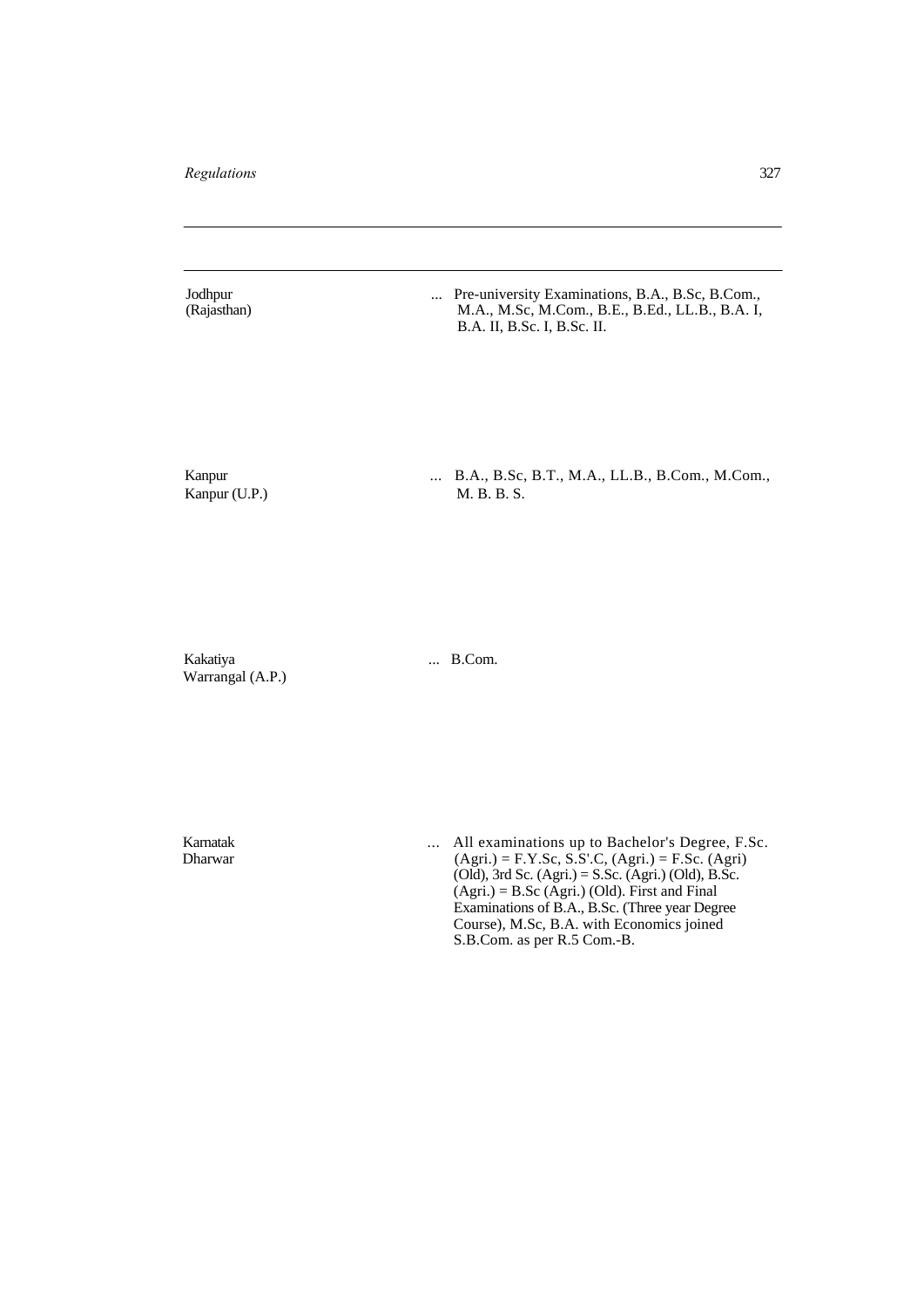### Kashmir- Srinagar (J. & K.)

Pre-University Examinations, Inter Science; B.A., B.Sc, Higher Secondary = S.S.C., Three year Degree Course in Arts Parts I, II and III. Three-year Degree Course in Science, Parti = First B.Sc, B.Sc. (Final Degree) = B.Sc. (Gen), M.Sc, M.Com., M.A.

Kerala Trivendrum Pre-University Examinations, Inter Arts, Inter Science, B.A., B.Sc, M.Sc, M.B.B.S., B.Com. (Three year Degree Course), B.A. (Three Year Degree Course), B.Sc. (T.Y.D.C), B.Pharm., B.Sc. (Engg.)  $=$  B.E., Pre-Degree  $=$  Pre-University. For admission to First B.Com., the candidate must have offered the subject of Commerce and Book-keeping, LL.M., D.A.

Kumaun Nainital (U.P.)

B.A., B.Sc, B.Com., B.Ed., M.Sc, M.Com., M.A.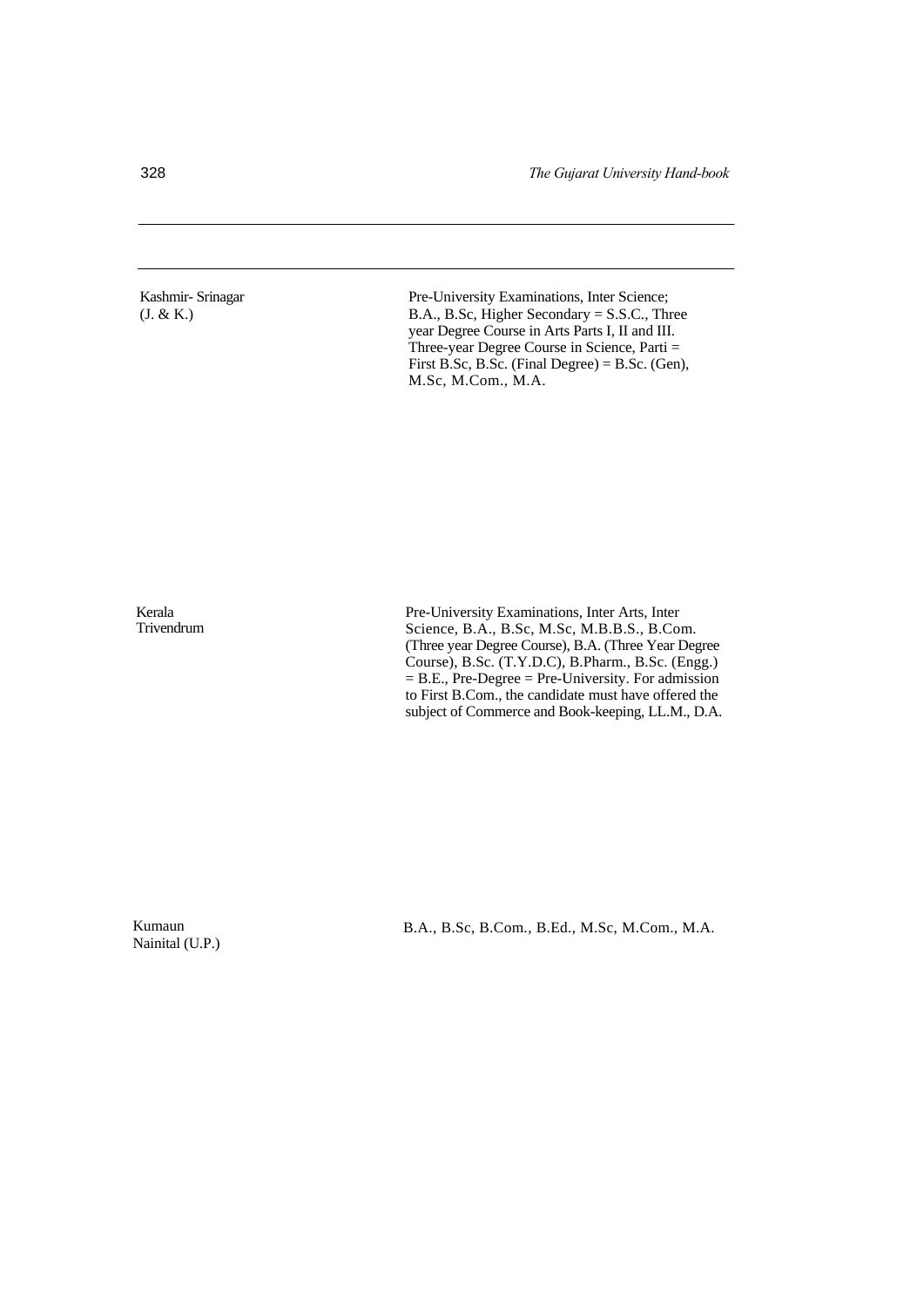Kurukshetra (Hariyana)

M.A. (Sanskrit) (for admission to Ph.D. in Sanskrit), Pre-Medical, Pre-University Examinations, B.A. (Hons.), B.Sc. (Hons.), M.A, M.Sc, M.Ed., B.Ed, B.A, B.Sc. (Engg.) = B.E, M.Sc. (Engg.) = M.E., B.Lib. Sc, LL.B. (Three year Course), M.A.

L. N. Mithila Darbhanga (Bihar) Int.  $Arts = F.B.A.$ Int. Sc. =F.B.Sc. Int. Com = F.B.Com. First LL.B. Part I = First LL.B. Second LL.B. P. II = II Law Third LL.B. Part  $\text{III} = \text{III}$  Law B.A, B.Sc, B/Coin, B.Ed, T.D. M.B.B.S, M.S., M.D, M.A, M.Sc, M.Com.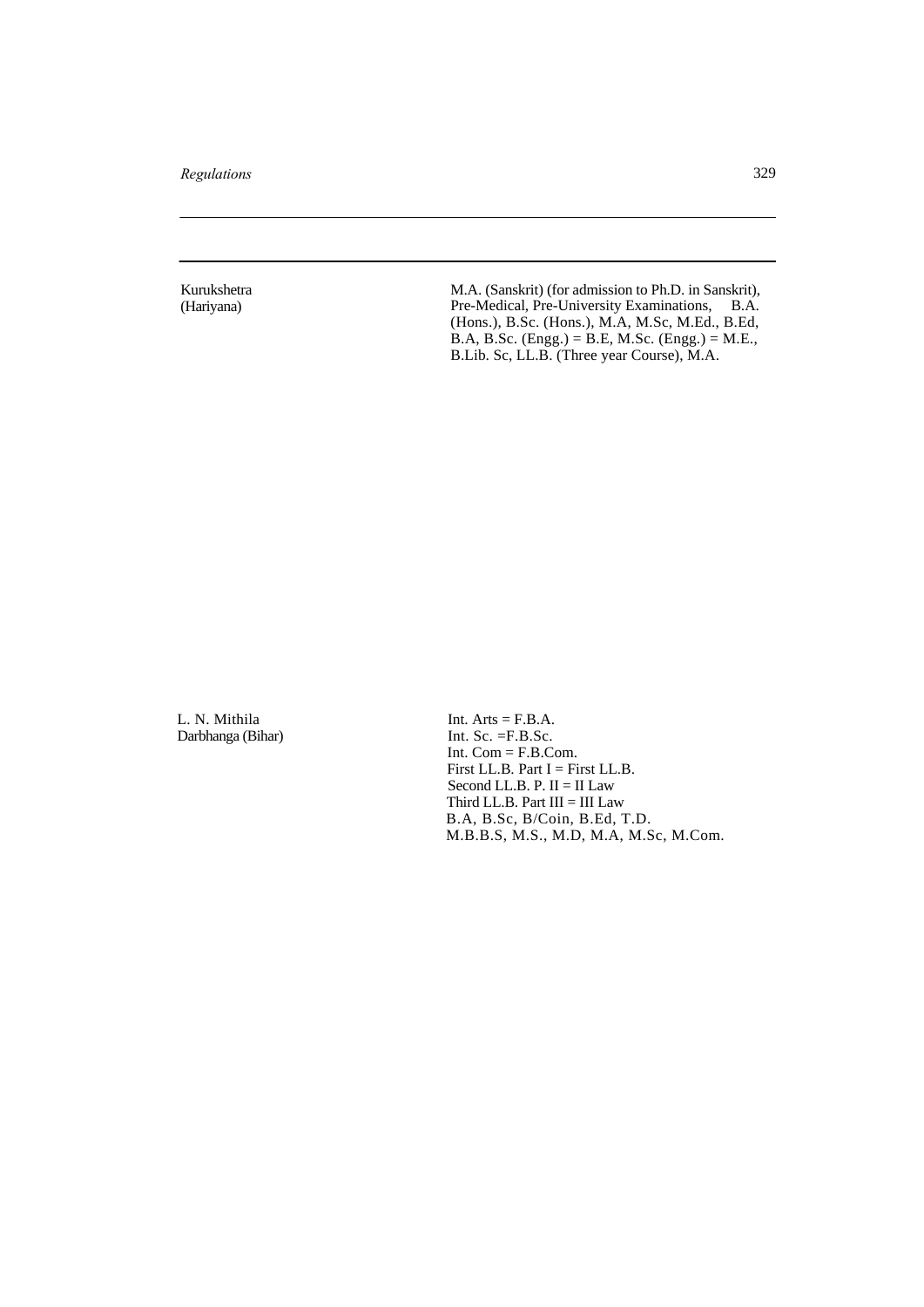Lucknow B.A., B.Sc, M.A., M.Sc, LL.B., M.B.B.S., Lucknow (U. P.) B.Com. Mangalore B.Com., B.Pharm., B.A.Ed., B.Com. Ed., (Karnataka) B.Sc.Ed., M.B.B.S., B.T. (B.Ed.), B.E., M.A. Madras PR-university Examinations, Inter Arts and<br>
Science, B.A., B.L., B.Sc, M.Sc, M.B.B.S Madras Science, B.A., B.L., B.Sc, M.Sc, M.B.B.S., (Tamil Nadu) B. Sc. (Agri.),  $B.$  Sc. (Agri.), B.E., B.O.L. (for purpose of courses leading to M.A. or Ph.D. Examinations in an oriental language), B.Sc (Hons.), T.D.D. Diploma. Magadh,Bodh-<br>
Pre-University, B.A., Bask, B.Com., M.A., M.Sc,<br>
Gaya(Bihar) M.Com., LL.B., Int. Arts, Int. Science, Int. Com. M.Com., LL.B., Int. Arts, Int. Science, Int. Com.

(Impnal)

Manipur B.A., B.Com., B.Sc, LL.B., M.B.B.S.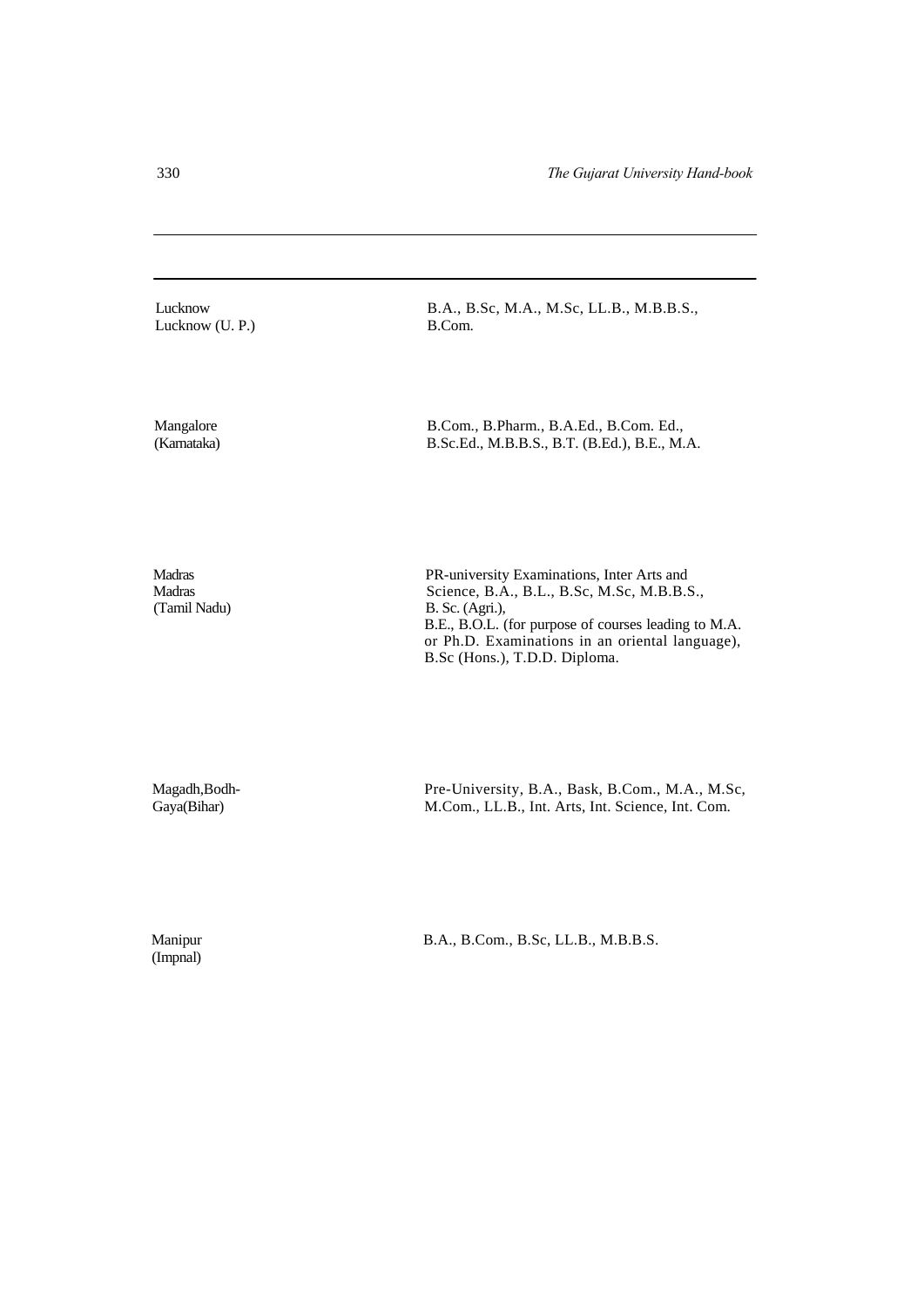Maharshi Dayanand ... B.A., M.A., B.Ed., B.Sc. (Eng.) = B.E., M.Sc. Rohtak (Hariyana) (Eng.) =M.E., B.Lib. Sci., B.Sc, M.Sc, M.Ed., LL.B. (Three years)

subjects),

Marathawada Pre-University Arts, Science, Commerce; B.A., Aurangabad B.Sc, B.Com., LL.B., B.Ed., B.E., First B.Sc. (Pre-B.Sc, B.Com., LL.B., B.Ed., B.E., First B.Sc. (Pre-(Maharashtra) Professional^ First B.Sc. (as per respective

> Inter Arts, Infer Science, Inter Commerce, B.Sc: (Agri.), M.B.B.S., M.D., M.S., D.A., D.C.H., D.G.O., M.Sc, M.Ed., M.Com., LL.B. (3 years) = LL.B. (Spl.), M.E. (Civil), Soil Engg. and Structural Engg. = M.E. (Civil), M.E. (Elect.), Power System  $=$  M.E. (Elect), M.B.A. for Ph.D., D.M.R.E.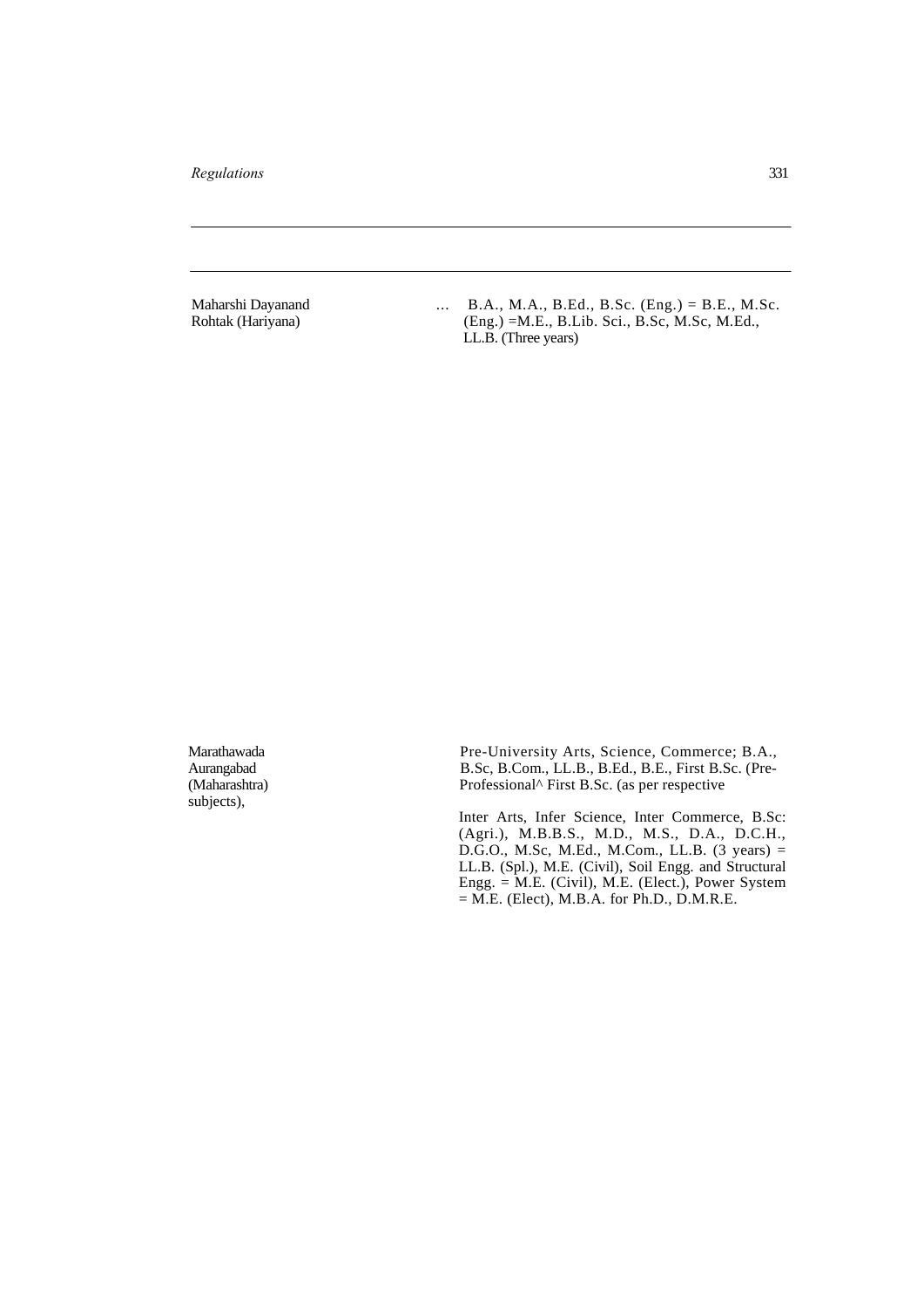Meerut Meerat (U.P.) B.Com., B.A., B.Ed., M.Ed., Ph.D., B.Sc, M.Sc, LL. B. (Academic) = LL.B. (General), LL.B. = LL.B. (Sp.), LL.M., M.Phil, for Ph.D.

Mysore<br>(Karnataka)

(Karnataka) Pre-University examinations, Inter Arts & Science, B.A., B.Sc, B.T., B.E., B.Sc. (with Economics, Mathematics and Statistics) = B.A. \* (for purpose of exemption from paper in English), LL.B., M.A., B.L.= LL.B., M.B.B.S., Pre-Professional = I.Sc, B.A.(Three-year Degree Course) = B.A. (Three-year Degree Course), B.Sc. (Threeyear Course) = B.Sc. (Gen.), B.Com. (Three-year Course) = B.Com., B.Pharm. (Four-year Course) = B.Pharm., B.A. Ed., B.Com.Ed., B.Sc.Ed.

National Council for the teacher Education Delhi

Elementary Teacher Education Certificate Examination for admission to First B.A.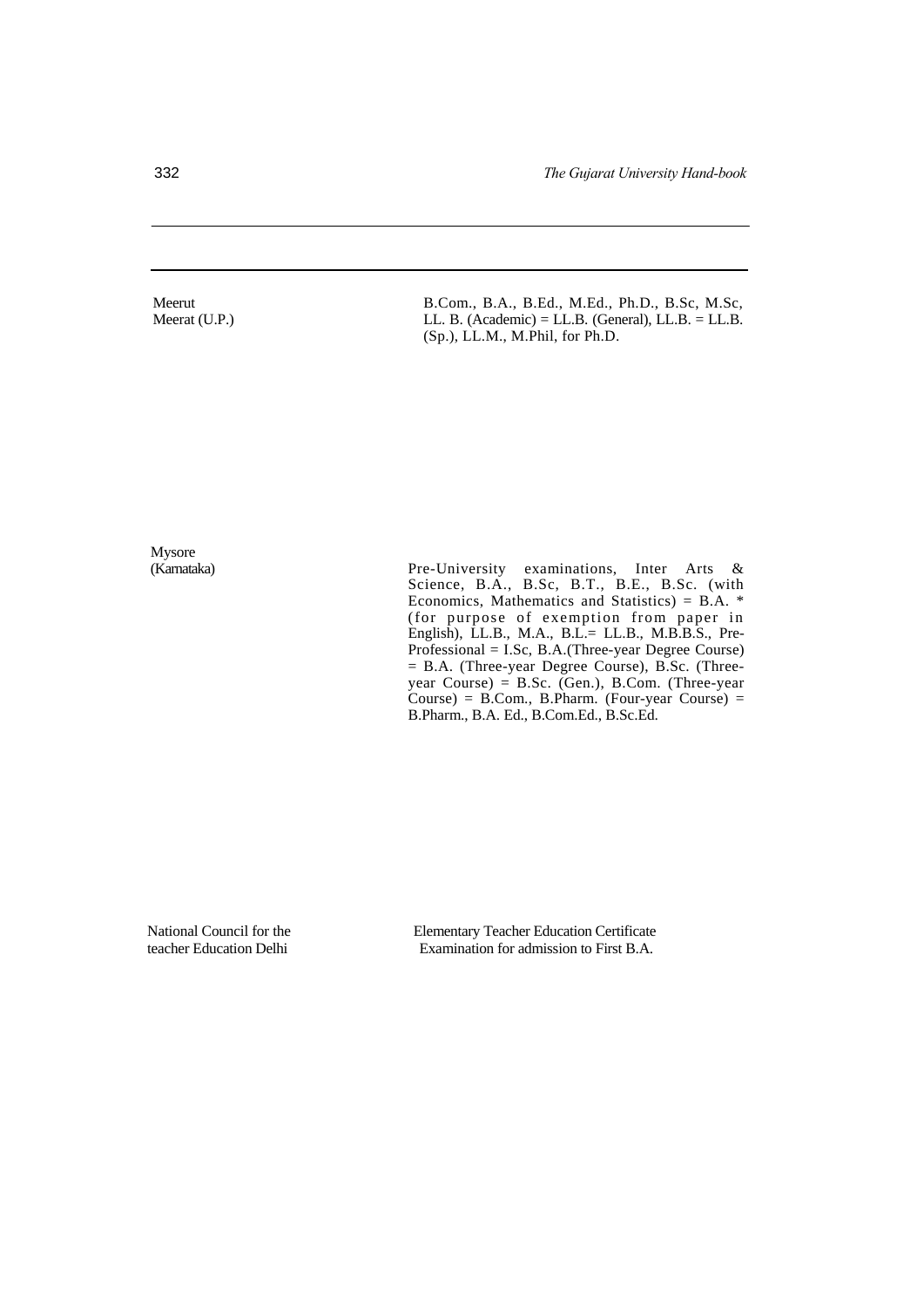Nagpur (Maharashtra) Pre-University Examinations Inter Arts, Inter-Science, B.A., B.Sc, B.T., B.Sc. (Agri), M.A., M.Sc, M.Sc. (Agri), M.B.B.S., B.Com., B.Sc. Part I (Three year Degree Course) = Inter Science F.E..B.E. = B.E., B.Pharm., B.E., B.E. I (Civil), B.E. II (Civil), B.E. IV (Civil), B.A. Part  $I =$  First B.A., LL.B., B.E. I = First B.Sc, M.Pharm., B.Sc. Part II.

North-Eastern Hill, Shilong (Meghalaya)

University Previous = Pre-Uni. B.A., B.Sc, B.Com., M.Sc, B.T. (B.Ed.), LL.E. (Three-years)=LL.B. (Sp.)

Osmania Hyderabad (A.P.) Pre-University Examinations Inter Science, M.B.B.S., B.A. (Three-year Degree Course), M.A., B.Ed., M.Ed., B.Sc. (Three-year Degree Course) = B.Sc. (Gen.), M.Sc, LL.B., LL.M. B.E., B.Com. (Threeyear Degree Course), B.D.S.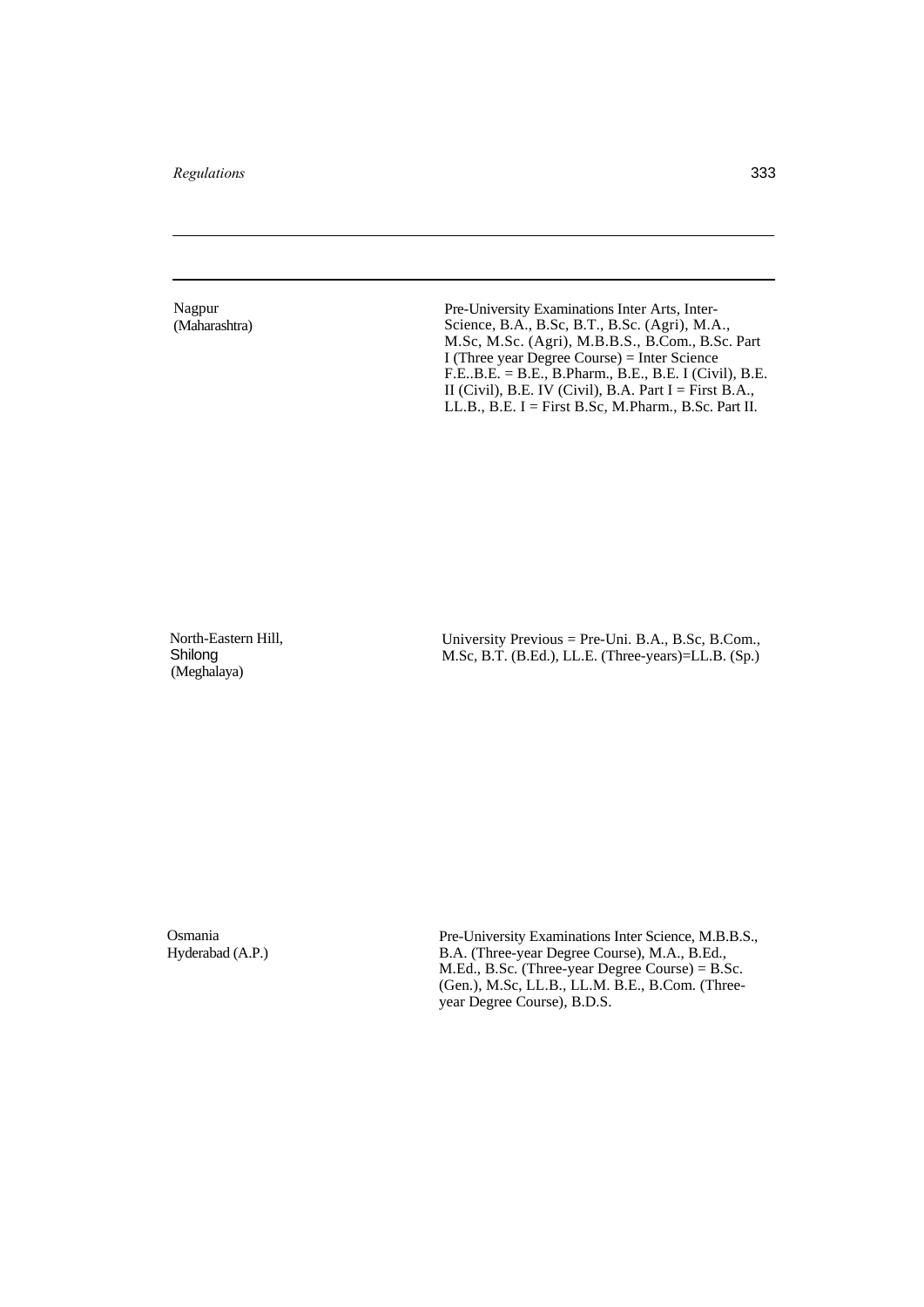Punjab, ... Higher Secondary Examination = S.S.C. Chandigarh Pre-University Examination, Pre-Medical, Pre-Engineering, Inter Arts, Inter Science, B.A..B.T., M.A., B.Sc. (Hons. School), M.Ed., M.B.B.S., Dip. in Pharmacy & Dressers Course = Dip. in Pharm., B.Pharm., B.Sc. (Engg.) = B.E., B.A., B.Sc. (Three-year Degree Course) (First and Final Examinations only), Pre-Engg. = First B.Sc, B.A. (under Reg. 8d) = B.A., B.Com.

(Bihar)

Patna ... All Examinations (Old)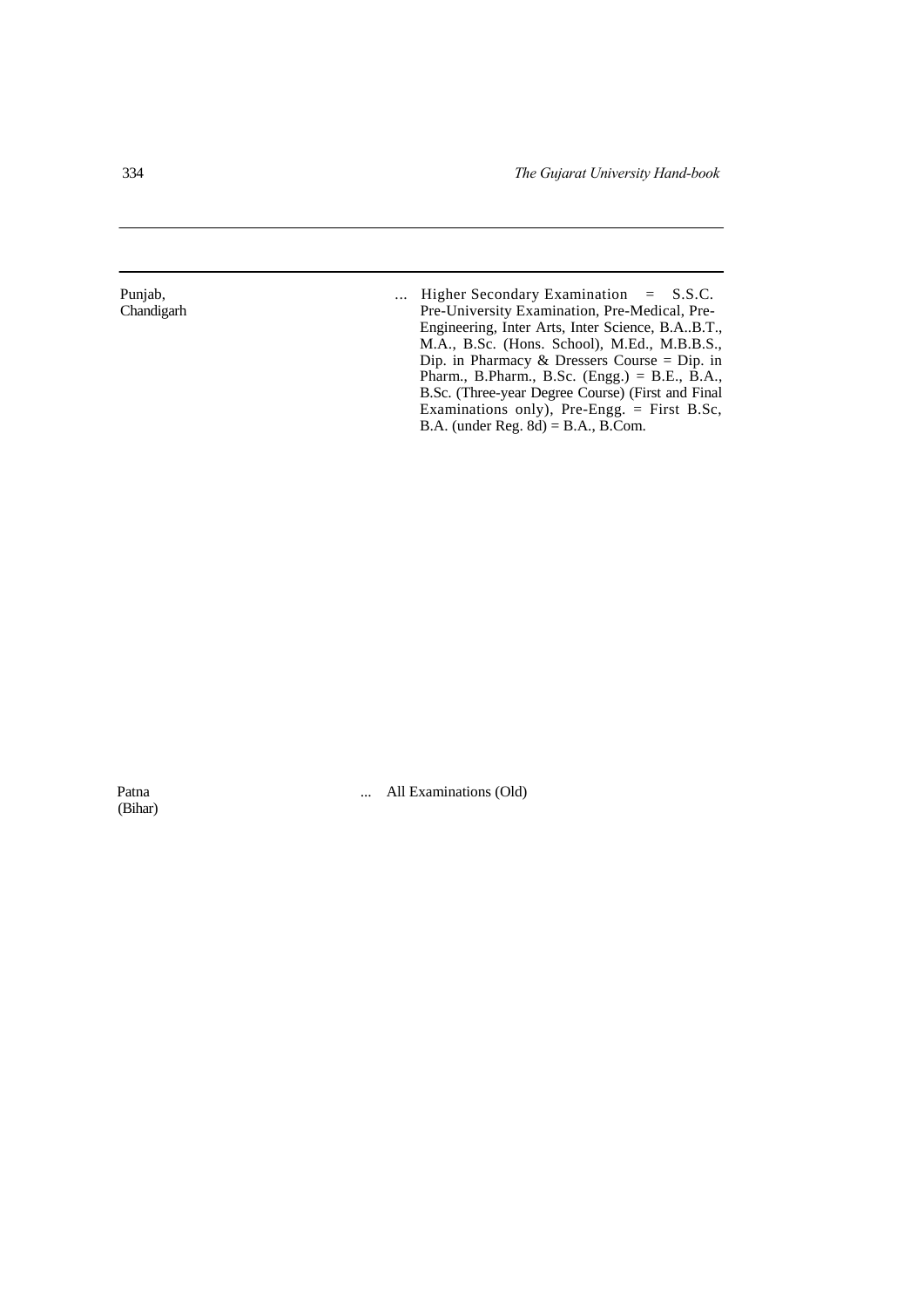Poona (Maharashtra) All examinations except examinations in agriculture, B.A., B.Sc, B.Com. (Three-year Degree Course) Pre-University Examinations. F.Sc, (Agri.)=F.Y.Sc. S.Sc.  $(Agri.) = F.Sc. (Agri.)$  (Old) 3rd Sc. (Agri.) = S.Sc. (Agri.) (Old) B.Sc,  $(Agri.) = B.Sc. (Agri.)$  (Old)  $B.A.$  Part  $I =$  First  $B.A.$ B.Sc. Part I = First B.Sc. (Pre-Professional) B.Com. Part I = First B.Com.

Punjabi Patiala (Punjab)

Pre-University, Pre-Medical, Pre-Engineering, M.A., M.Ed., M.B.B.S., Diploma in Pharmacy and Diploma in Dressers Course, B.Sc. (Engg.), B.A., B.Sc, B.Com. (Three-year Degree Course) M.Sc. (Chemistry), LL.B., B.Ed., B.D.S., M.D., M.S., D.G.O., D.O., M.Sc. (Physics-Maths.) Pre-Engg.  $=$  First B;Se<sub>;</sub>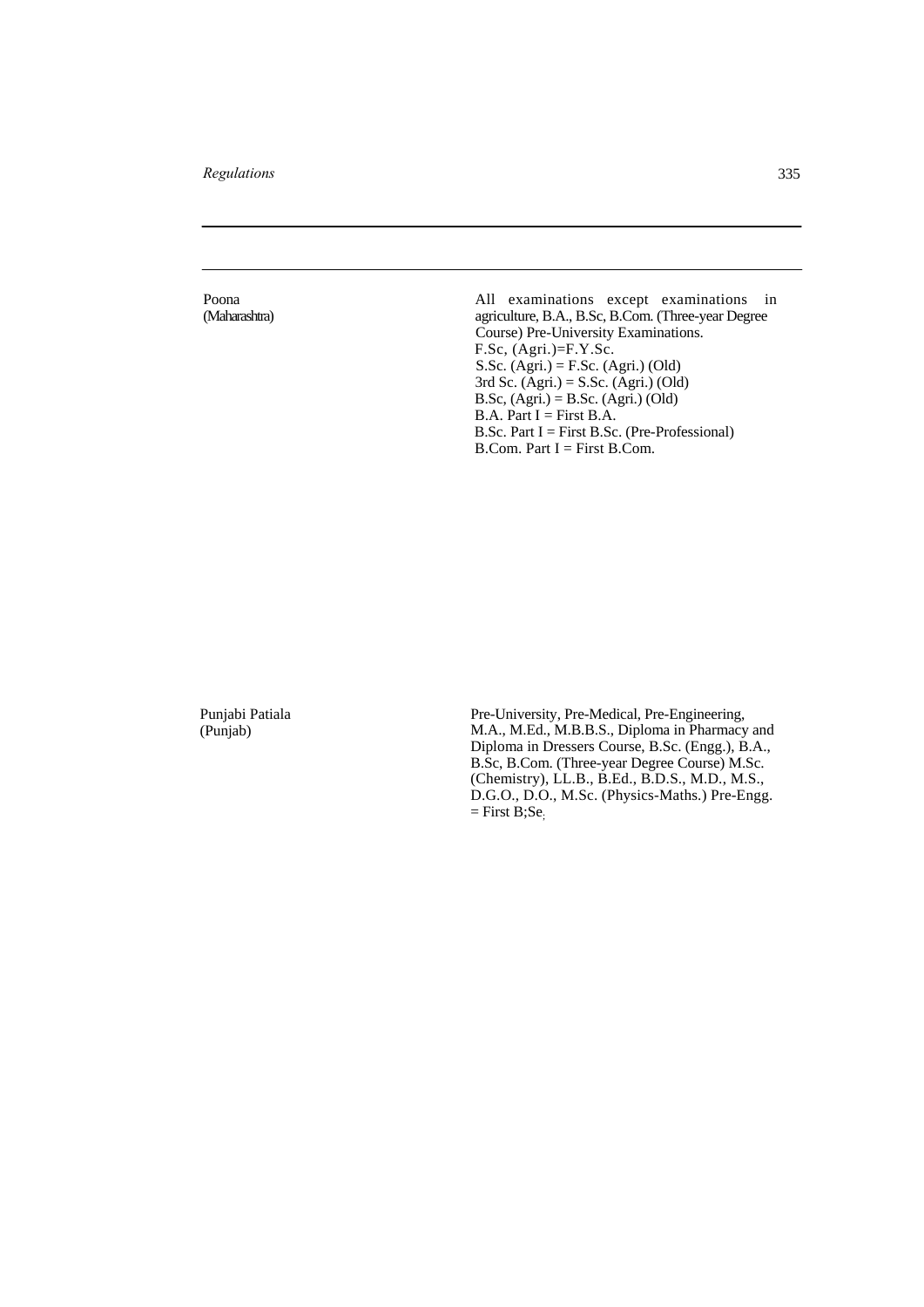| Rajasthan, Jaipur | Inter Arts, Inter Science and Inter Commerce,             |
|-------------------|-----------------------------------------------------------|
| (Rajasthan)       | B.A.; M.A., B.Sc, M.Sc, LL.B.                             |
|                   | B.E., B.Ed., B.Com.                                       |
|                   | <b>Pre-University Examinations</b>                        |
|                   | Inter Pharm. Part $I = F.Y$ . Pharm.                      |
|                   | Inter Pharm. Part $II =$ Inter Pharm., B. Pharm.          |
|                   | $(Group 'B') = B.Pharm.$                                  |
|                   | 1st year, 2nd year & 3rd year Examinations:               |
|                   | Three-year Degree Course in Arts, Science and             |
|                   | Commerce                                                  |
|                   | Pre-University in Agriculture, Pre-                       |
|                   | Professional in Agriculture                               |
|                   | B.Sc. (Agri.) & M.Sc. (Agri.) Examinations,               |
|                   | M.Com., M.Ed., LL.M.,                                     |
|                   | M.B.B.S., M.D., M.S., M.Sc. (Mcd.)                        |
|                   | Teacher Education - Four years' Course in Science         |
|                   | $=$ B.Ed. Teacher Education - One year's Course $=$ B.Ed. |
|                   | Teacher Education - Four Years' Course in                 |
|                   | $Technology = B.Ed.$                                      |
|                   | B.Ed., Two-year Course in Craft = B.Ed., M.Pharm.         |

Ranchi (Bihar)

Arts, Science & Commerce Graduates are eligible for First LL.B. Class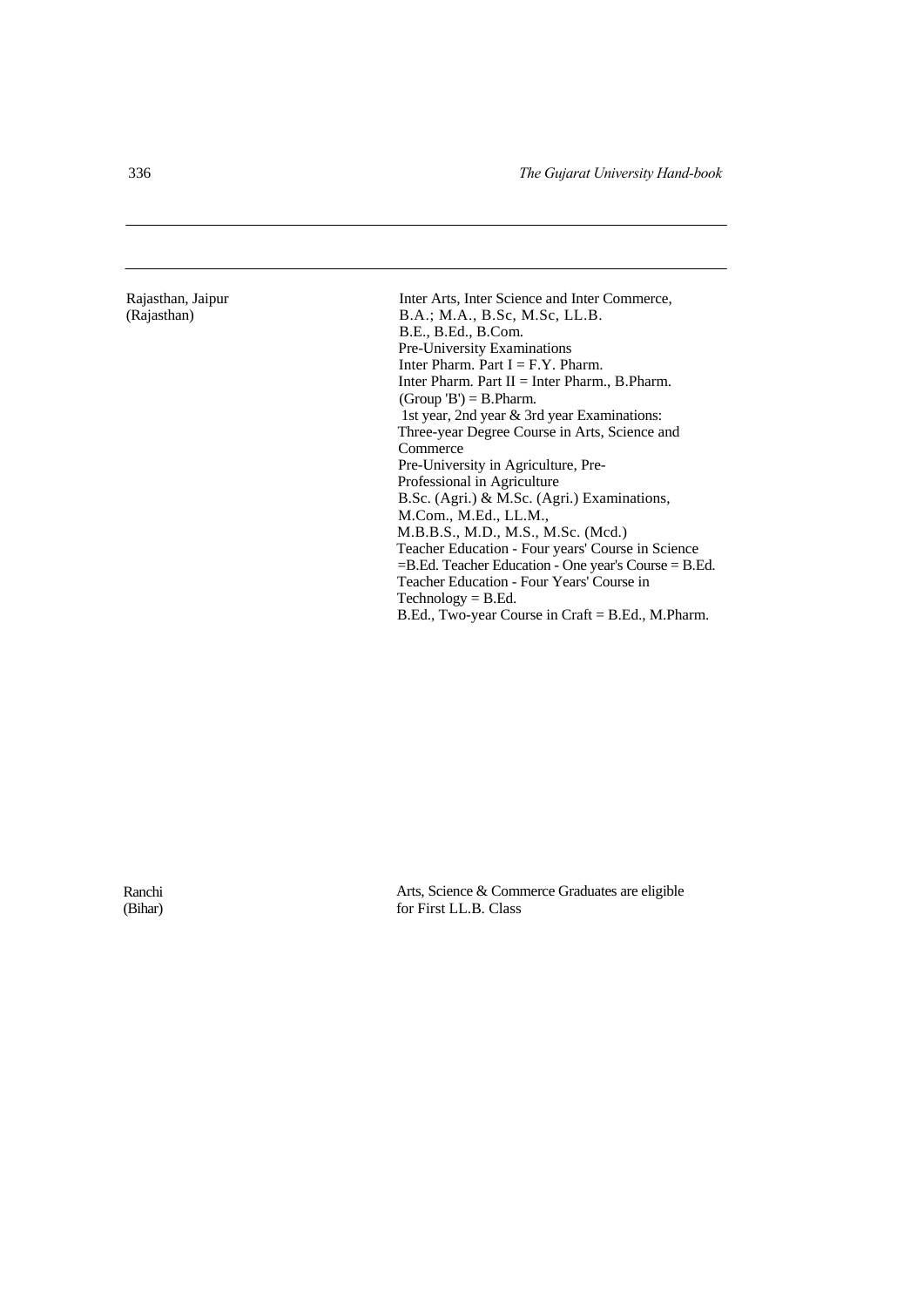| Ravishankcr   | LL.B. (Previous), Final LL.B. (If passed after 1966)  |
|---------------|-------------------------------------------------------|
| Raipur (M.P.) | M.Com. (Final)                                        |
|               | $B_{\rm}$ Com. (Prelim.) = First B.Com.               |
|               | $B. Com. Part I (Previous) = Second B. Com.$          |
|               | $B_{\rm}$ Com. Part II (Final) = Third B.Com.         |
|               | M.Sc. (Final)                                         |
|               | $B.Sc.$ (Final) = B.Sc. (Gen.)                        |
|               | B.Sc. (Final) $(T.Y.D.D.)$ [Old Course] = B.Sc. (Sp.) |
|               | $B.Sc.$ (Old)                                         |
|               | B.Sc. (Prelim.) & Pre-professional = First B.Sc.      |
|               | (For admission to Engg. & Medical Groups resply.)     |
|               | B.E. (Five-year Degree Course)                        |
|               | B.A. (Prelim.) - First B.A.                           |
|               | $B.A.$ (Previous) = Second B.A.                       |
|               | $B.A.$ (Final) = Third $B.A.$                         |
|               | B.A. (Final) (Old Course), M.A. (Final)               |
|               | B.Ed., M.Ed., M.B.B.S.                                |

Rohilkhand Bareli (U.P.) B.A., B.Sc, B.Com., M.A., M.Sc, M.Com., B.Ed., LL.B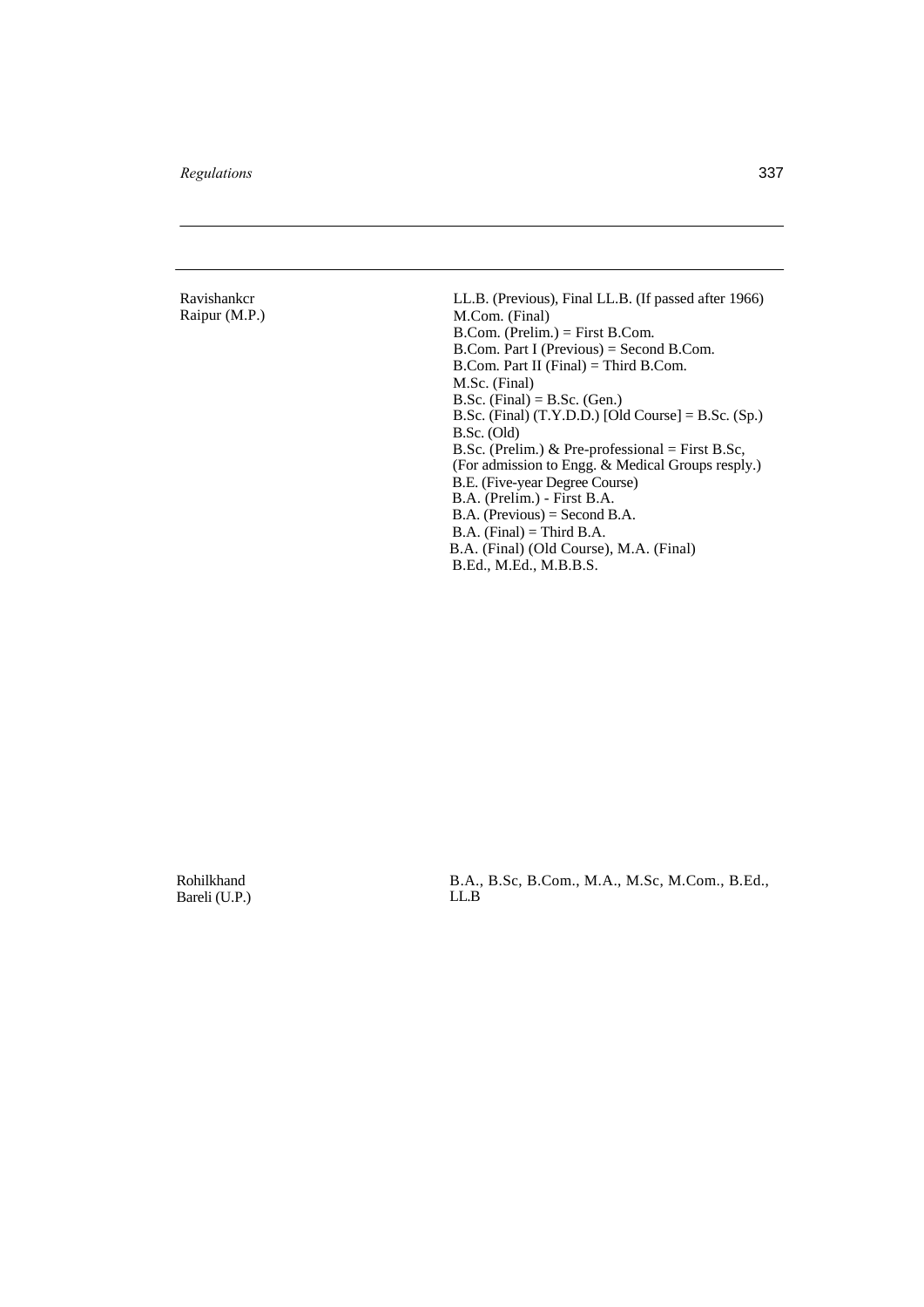Roorkee ... B.E. (Elect.) Roorkee (U.P.)

Sambalpur ... Pre-University Examinations.<br>
Sambalpur Pre-Professional, intermediate Sambalpur Pre-Professional, intermediate<br>
(Orissa) B.A., B.Sc, B.Com. (First Example 2014) B.A., B.Sc, B.Com. (First Examination - Three-year Degree Course). B.A., B.Sc, B.Com. (Final Examination pass or Honours) (Three-year Degree Course), LL.B., M.B..B.S., M.Sc, M.Com., Pre-Professional = First B.Sc, M.A., M.S., M.D., B.E., M.E., B.Ed., LL.M.

SriKrishnadevraya ... M.A., M.Sc, M.Com., M.B.A.<br>Anantpur (A.P.) <br>B.G.L. = Second LL.B.  $B.G.L. = Second LL.B.$  $B.L. = Third LL.B.$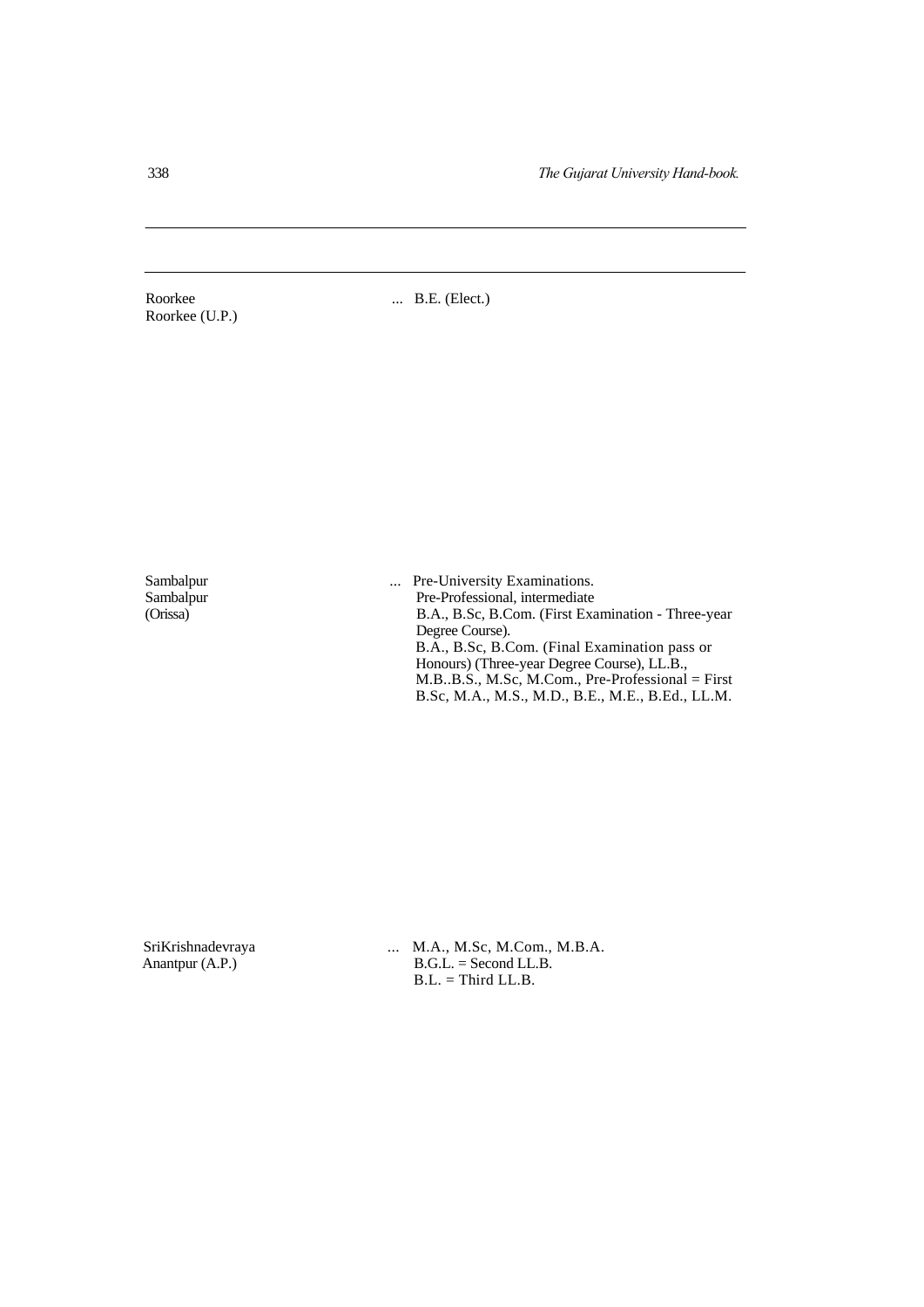SardarPatel Vallabh-Vidyariagar (Gujarat) Inter Arts, Inter Science, Inter Commerce, T.D., B.A. (Gen.& Sp.), M.A., B.Sc. (Sub.) and B.Sc.,(Prin.), M.Sc, B.Com:, F.E, S.E., B.E. (C.,M. & E.), F.Sc. (Agri) (Old Course) 1st Sc. (Agri.) (New), 1st year, 2nd year S.Sc. (Agri.), B.Sc. (Old & New) (so long as courses arc not changed), Preparatory Arts, Science and Commerce, F.Y.B.A., F.Y. B.Com., F.Y. B.Sc, Pre-Engineering = Inter Science 'A' Group, F.Y. B.Sc  $B' =$  Inter Science 'B' Group, Degree Examinations of Three-year Degree Course, B.A., B.Sc, B.Com., B.Sc. (Agri.), B.E., B.Ed., M.Ed., M.Com., Second B.A., Second B.Sc, Second B.Com., M.E. Preparatory Agri., F.Sc, S.Sc, B.Sc, 1st LL.B. & LL.B., M.Com. II, M.A. II, M.Sc. II. B.A. with Economics can join Second B.Com. as per O.Com. 5-B, B.E.I, B.E. II, B.E. Ill, B.E. IV, B.E. V, First LL.B. (Gen.), Second LL.B. (Gen.) and LL.B. (Sp.) (New Course),  $B.E. I = First B.Sc, B.Sc, B.Ed., B.A. B.Ed.,$ First B.A. = Pre-Uni. Arts Second B.Sc. (Semi.) =  $S.B.Sc, B.B.A. = B.Com$ . Inter Pharmacy.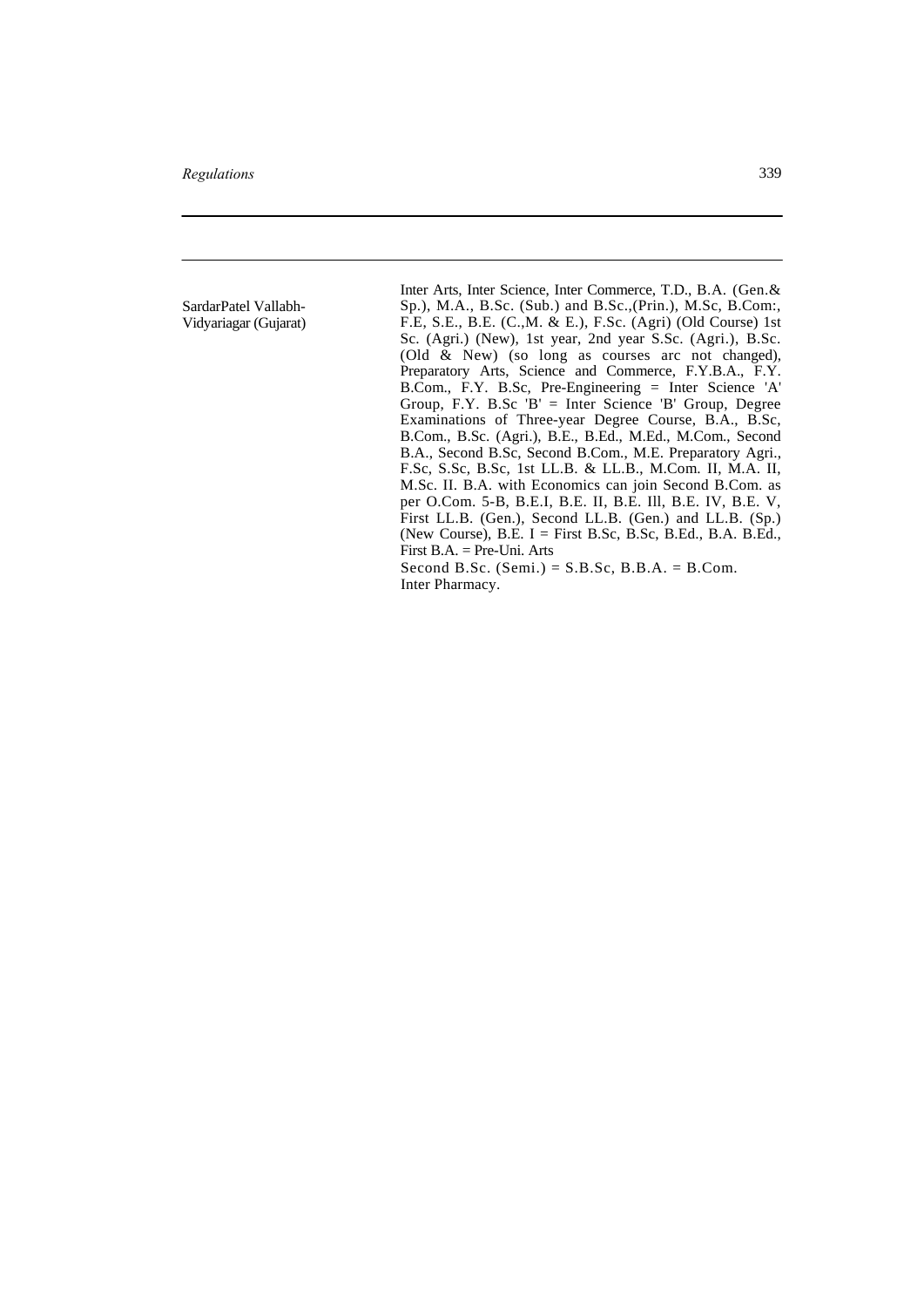| Saugar                                | Inter Arts, Inter Science, B.A., B.Sc. = $B.$ Sc.                                                                                                                                                                                                                                                                                                                                                           |
|---------------------------------------|-------------------------------------------------------------------------------------------------------------------------------------------------------------------------------------------------------------------------------------------------------------------------------------------------------------------------------------------------------------------------------------------------------------|
| Saugar (M.P.)                         | $\cdots$<br>B.T;, Pre-University Arts, Science and Commerce,<br>B.A., B.Sc, B.Com., M.A., M.Sc, M.Com.,<br>LL.B., B.T.L., B.Sc. Part I.                                                                                                                                                                                                                                                                     |
| <b>Saurashtra</b><br>Rajkot (Gujarat) | All Examinations on reciprocal basis so long as the<br>$\cdots$<br>courses are not changed, Pre $(Agri.)$ = For admission<br>to First B.A., LL.B. (Both Semesters), Second LL.B.<br>(Both Semesters), B.E. I, B.E. II, B.E. III, B.E. IV,<br>B.E. V, M.Com માં એક કે વધારે સત્રો રાખી મંજૂર<br>કરાવ્યાં હોય તો on individual merits જોવાં Pre-Medical,<br>Bachelor of Rural Studies = B.A., Inter Pharmacy. |

Sanosara (Saurashtra)

Lok-Bharti ... Snatak (स्नारात )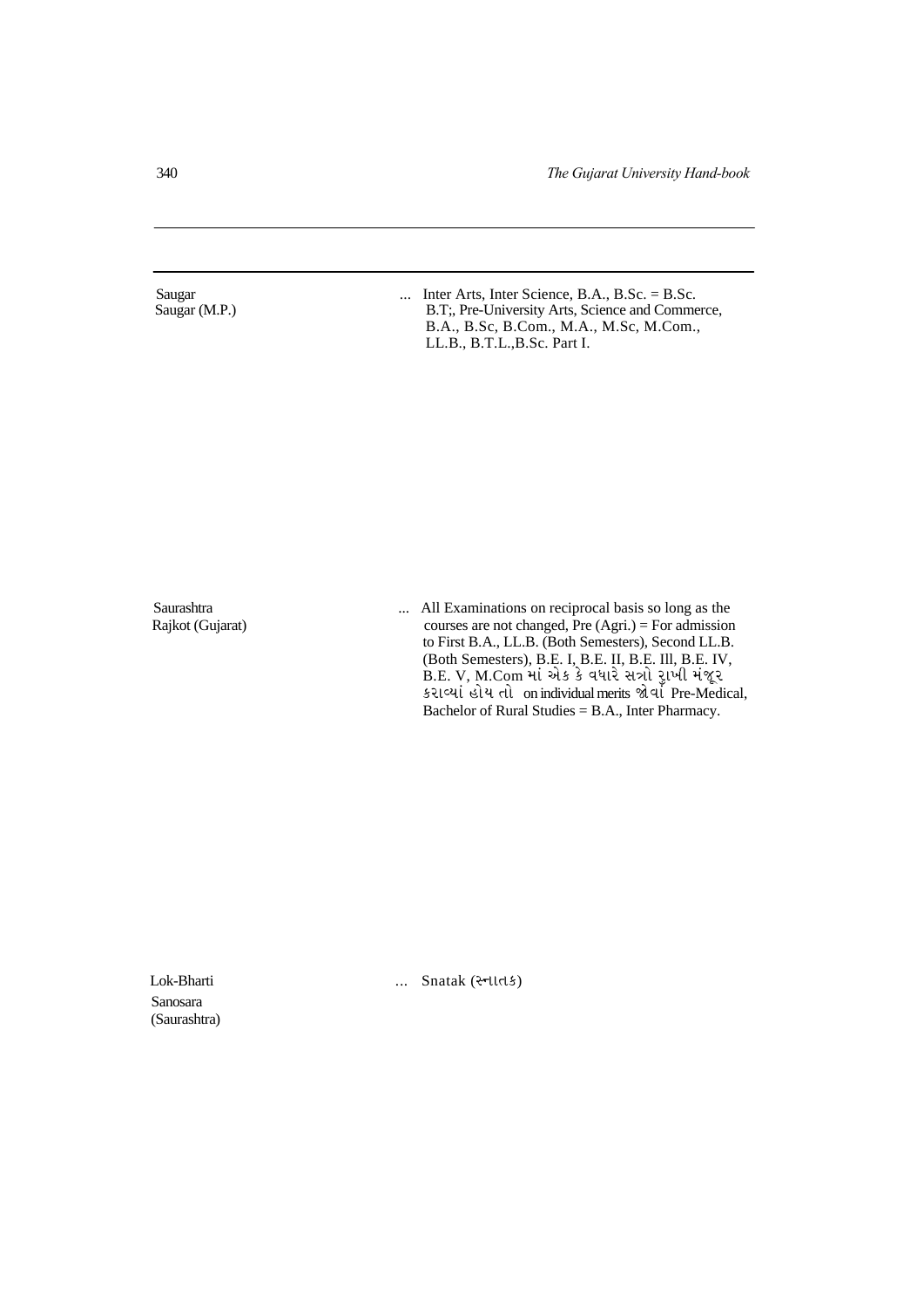Shivaji Kolhapur (Maharashtra) Pre-Uni. Arts, Science, Commerce, Inter Arts, Science, Commerce, B.A., M.A., B.Ed., M.Ed., B.Sc, M.Sc, B.Com., M.Com., 1st LL.B., 2nd LL.B., LL.M., 1st, 2nd and 3rd M.B.,B.S. (Final), F.E., S.E., B.E.

B.A, Parti B.Com. Part I B.Sc, Part I<br>B.A., B.Sc, B.Com. Three-year Degree Course

B.Pharm., B.E. (Four-year Degree Course), Dip. in Lib. Sc. B.G.L. = LL.B. (Gen.) (New Course)  $LL.B. = LL.B.$  (Sp.) (New Course) Pre-Professional, Pre-Professional = F.B.Sc, B.Lib. Sc, Ph.D., M.E.

S.N.D.T. Women's Bombay (Maharashtra)

Pre-University Examination, First year of Threeyear Degree Course and B.A. Examination (in accordance with the New four years' integrated course), M.A., B.Ed., M.Ed, (provided the student has passed B.A. Examination under revised four years' course)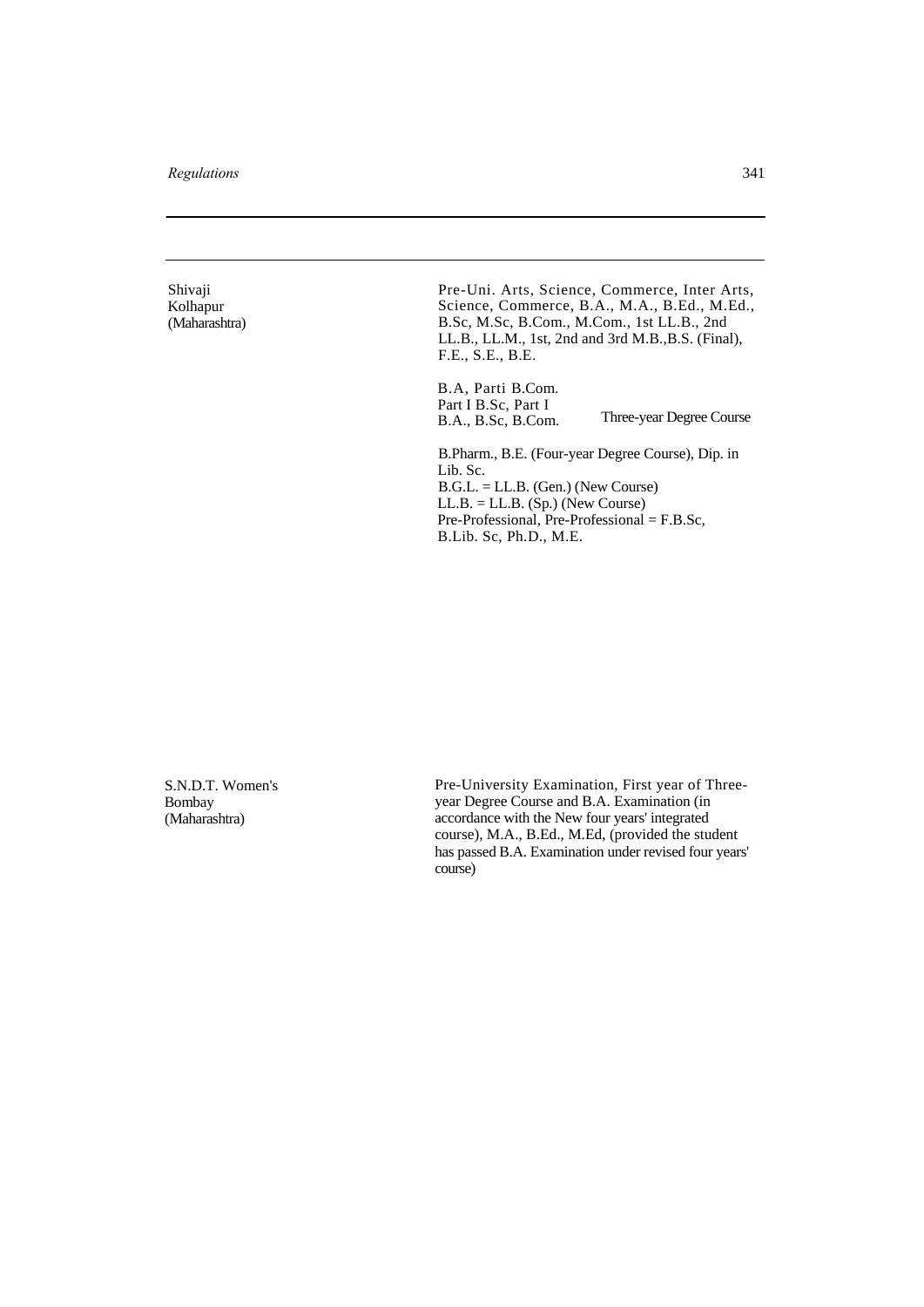South Gujarat ... All Examinations on reciprocal basis so long as the (Surat) (Gujarat) ... All Examinations on reciprocal basis so long as the courses are not changed. courses are not changed. B.E. I, B.E. II, B.E. Ill, B.E. IV, B.E. V, Pre-Medical

Sri. Venkateshwar, ... Pre-Uni. Examination, B.A. (Sp. & Gen.), Tirupati (A.P.) B.Sc (Sp. & Gen.), B.Com., M.A., M.Sc. B.Sc (Sp. & Gen.), B.Com., M.A., M.Sc. M.B.B.S. Nomenclatures Change Old New  $B.E. = B.Tech$ M.E.= M.Tech.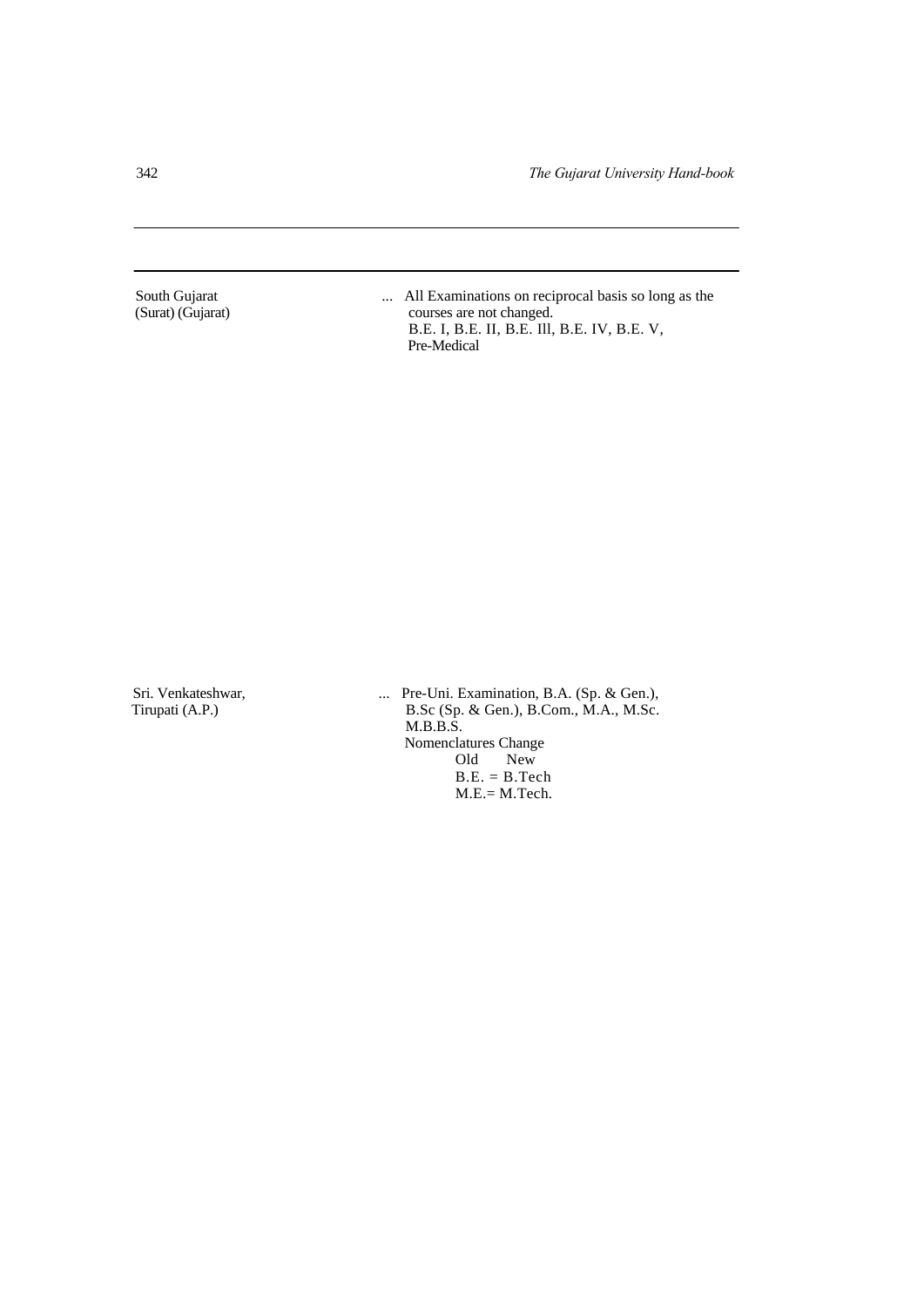Sukhadia, Udaipur (Rajasthan) Pre-Uni. Arts, Science, Commerce B.A., B.Sc, B.Com. Degree (Final) Examination of Three-year Degree Course M.A., M.Sc, M.Com., LL.B., B.Ed., M.Ed., Pre-University Agriculture (Certificate Course), Pre-Professional, (Certificate Course), B.Sc. (Agri.), (Degree Course), M.Sc, (Agri.) (Degree Course) Utkal, Bhubaneswar (Orissa) Pre-University Examinations, Inter Arts, Inter Science, B.A., M.B.B.S., LL.B. M. Ed., Pre-Professional, B.E. (Engineering) = B.E., M.Sc. First Examination of Three-year Degree Course in Science = Inter Sc. First Examination of Three-year Degree Course in Arts=Inter Arts First Examination of Three-year Degree Course in Commerce=Inter Commerce Degree Examination of Arts, Science and Commerce (Three-year Degree Course) B:A: & B:Ed:: B:Sc: & B:Ed.; B.Com. & B.Ed. B.Sc.  $&$  B.Ed.. (Tech.') = B.Ed, for admission to M.Ed.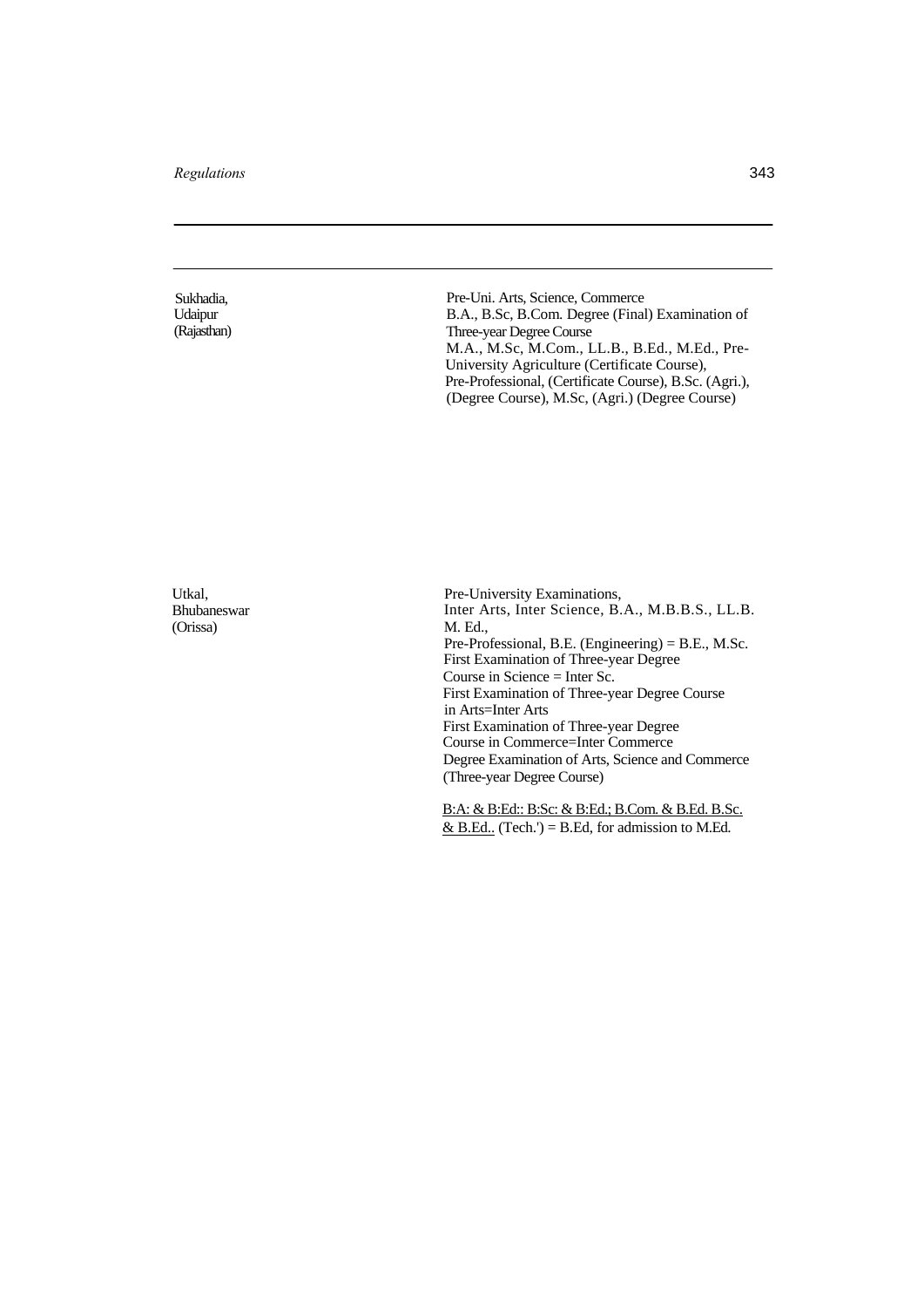Vikram, ... B.A., B.Sc, B.T. (B.Ed.), M.A., M.Sc, LL.B.<br>Ujjain (M.P.) M.B.B.S., B.Com., M.Com. M. B. B. S., B.Com., M.Com. B.Sc. Part I = Inter Science B.A., B.Sc, B.Com. (Three year Degree Course Examinations), Part I, II, III. B.Sc. (Engg.) = B.E., B.Sc. (Agri.), M.Sc. (Agri.), M.Ed., M.Sc, Home Science.

(W. Bengal)

Vishvabharati, ... Senior School Certificate Examination in Arts and Shantiniketan Science = Pre-University.  $Science = Pre-University.$ 

Technology, Pantnagar (U.P.)

Govind Ballabh ... M.Sc. (Agricultural Chemistry = M.Sc.) for further<br>Pant Agri. & study in that sub. only. study in that sub. only.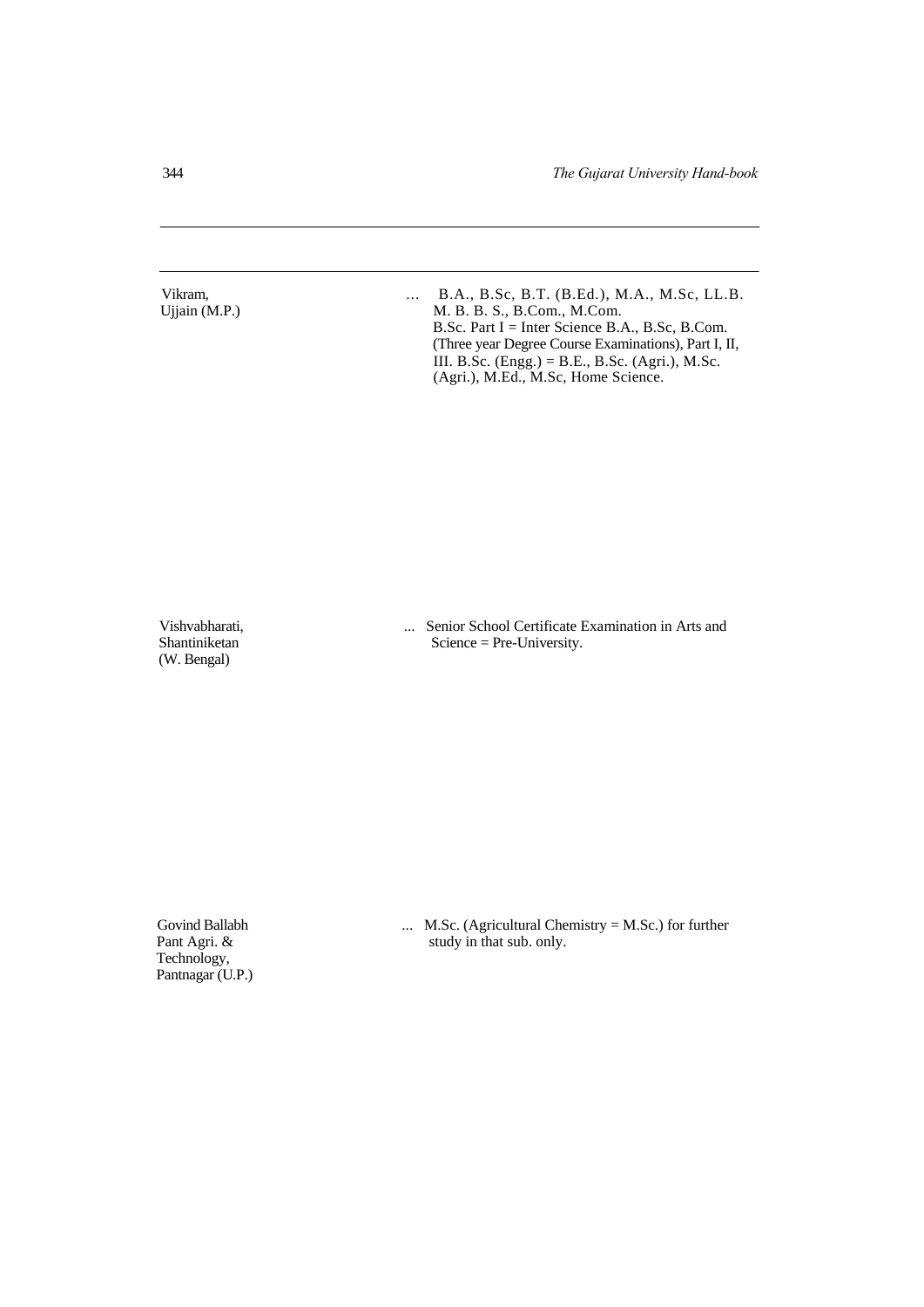U.P. Agricultural, B.Sc. (Hons.), Ag. & A.H. Degree Examination Pantnagar (Nainital) B. Sc. (Agri.), M.Sc. (Agri.), B.Sc. Physical  $Science = T.B.Sc.$ 

Guj. Agriculture,<br>Dantiwada<br>(Gujarat)

Guj. Agriculture, **Pre-Agri** = Pre-Agri = Pre-Sc. (Provided the S.S.C. Examination Dantiwada passed with St. 173)

of Agriculture and Technology, **Bhuvaneswar** (Orissa)

Grissa University B.Sc; (Agri:), M.Sc., (Agri.)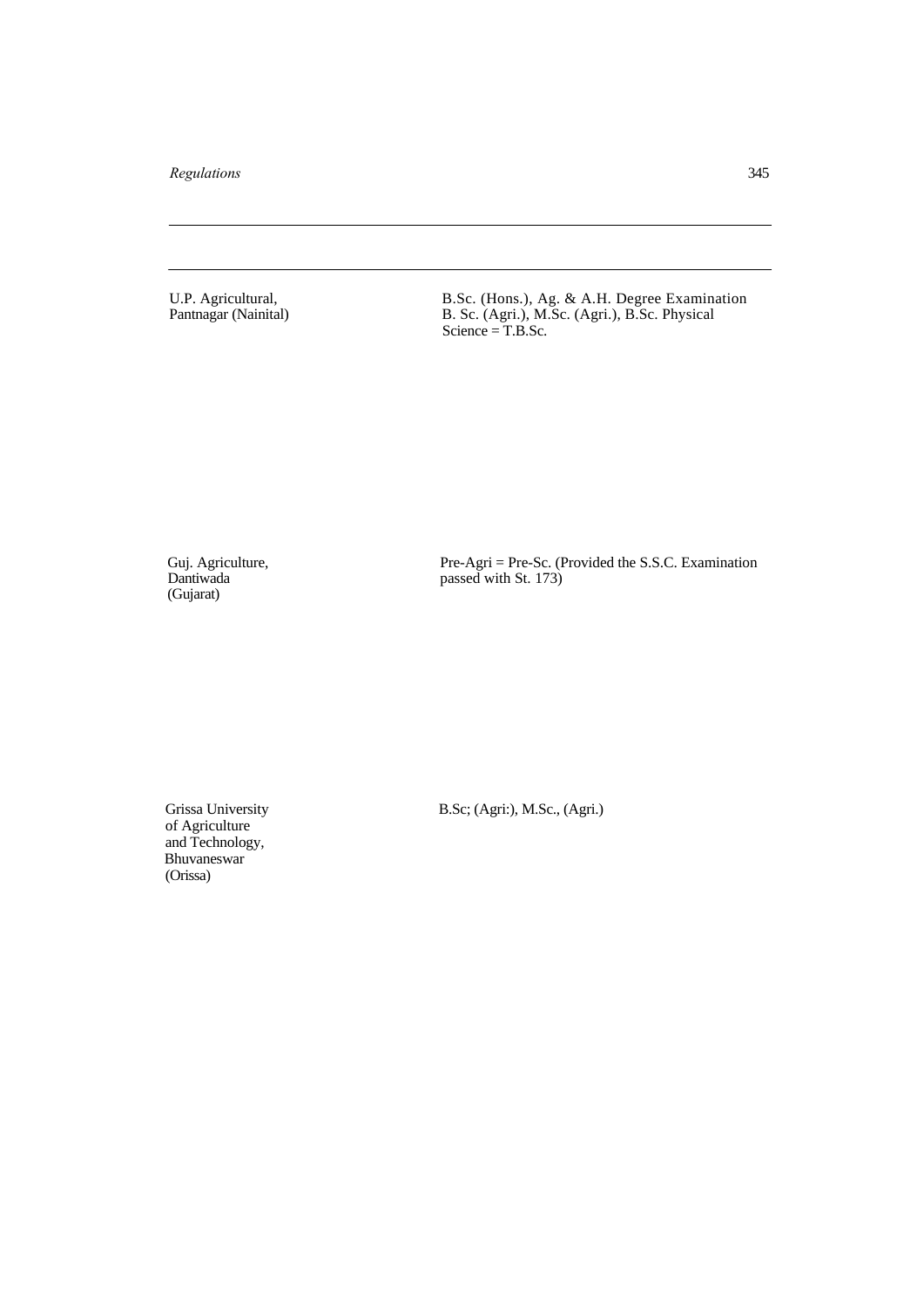| 1<br>Punjab Agriculture,<br>Ludhiana (Punjab) | B.Ed.                                                                                                   |                                                                                                               |
|-----------------------------------------------|---------------------------------------------------------------------------------------------------------|---------------------------------------------------------------------------------------------------------------|
| Gujarat Vidyapeeth,<br>Ahmedabad<br>(Gujarat) | વિનીત<br>1.<br>2.<br>પ્રથમા<br>3.<br>મધ્યમા<br>સ્નાતક વિશારદ<br>4.<br>પારંગત<br>5.<br>સમાજવિદ્યા વિશારદ | S.S.C. Examination<br>First year<br>Intermediate<br><b>Graduation</b> (Degree<br>Examination)<br>M.A.<br>B.A. |
|                                               | Parangat (Hindi) = M.A. (Hindi)                                                                         |                                                                                                               |

શિક્ષણ વિશારદ $=$  બી.એડ હિન્દી શિક્ષાવિશારદ $=$  બી.એડ હિન્દી શિક્ષણ પારંગત $=$ એમ.એડ વિનીત $=$ એસ.એસ.સી. સમાજવિદ્યા પારંગત $=$ એમ.એ.  $R$ સમાજકાર્ય પારંગત $=$  પી.એચ.ડી.ના સંશોધન કાર્ય માટે પારંગત $=$ એમ.એ. વિદ્યાવાચસ્પતિ $=$  પીએચ. $\Omega$ .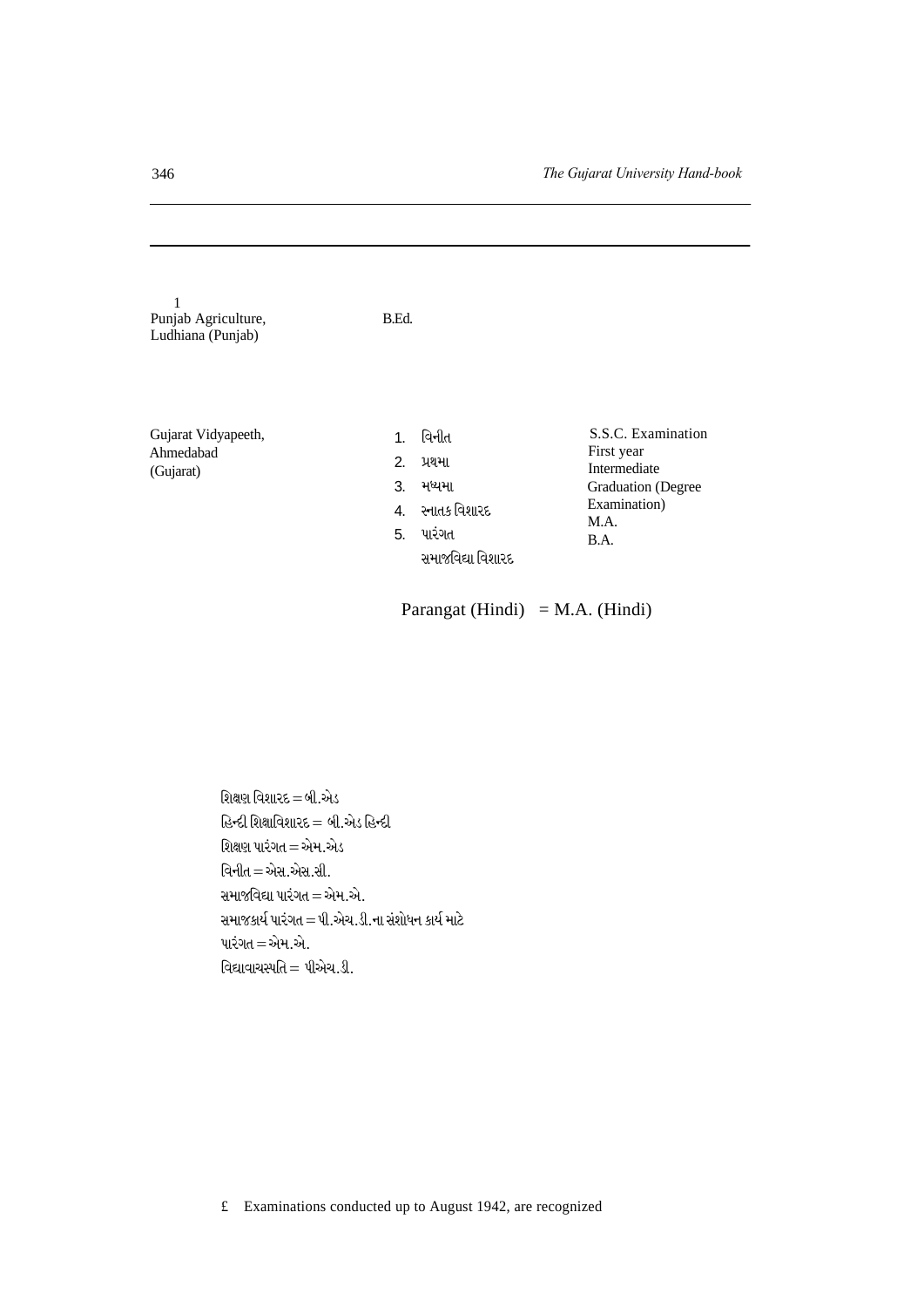££ After August, 1947.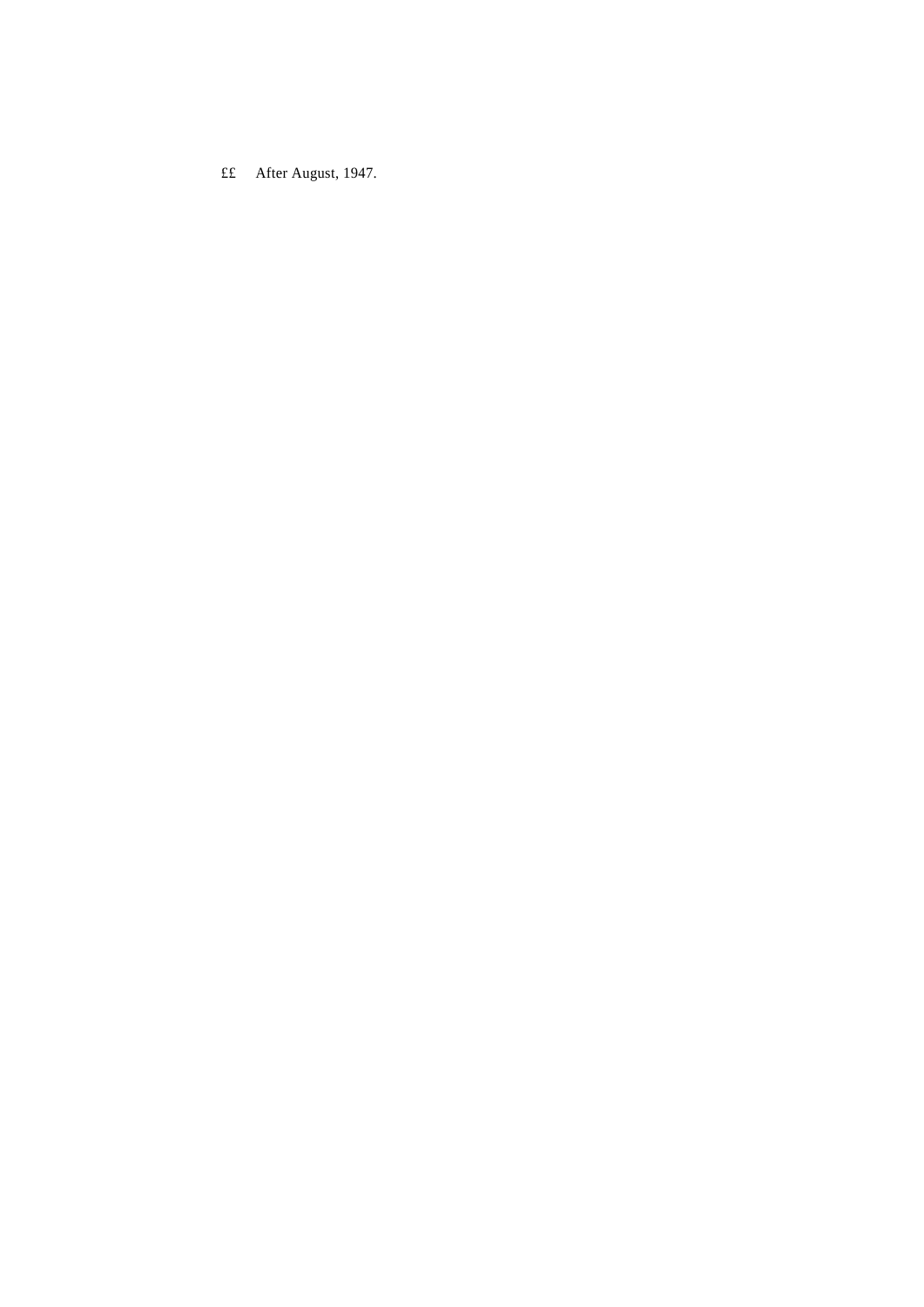1

Sraddhanand ... M.A. Gurukul Kangri Vishwavidyalaya, Haradwar (U.P.)

Krishi Vishwa Vidyalaya, Jabalpur (M.P.)

Jawaharlal Nehru ... B.Sc. (Agri.), M.Sc. (Agri.).

H.P.C. Himachal ... B.Sc. (Agri), B.Sc. (Forestry) Pradesh Krishi M.Sc. (Forestry), B.Sc. (Horticulture), and Vishva Vidyalaya, M.Sc. (Horticulture) - for admission to Law Palanpur and for B.Ed, individual case. and for B.Ed, individual case.

Jamia Milia Islamia, ... Higher Secondary = S.S.C. Exam. (Gujarat State)<br>New Delhi<br> $B.A., M.A., B.Ed., M.Ed.$ B.A., M.A., B.Ed., M.Ed.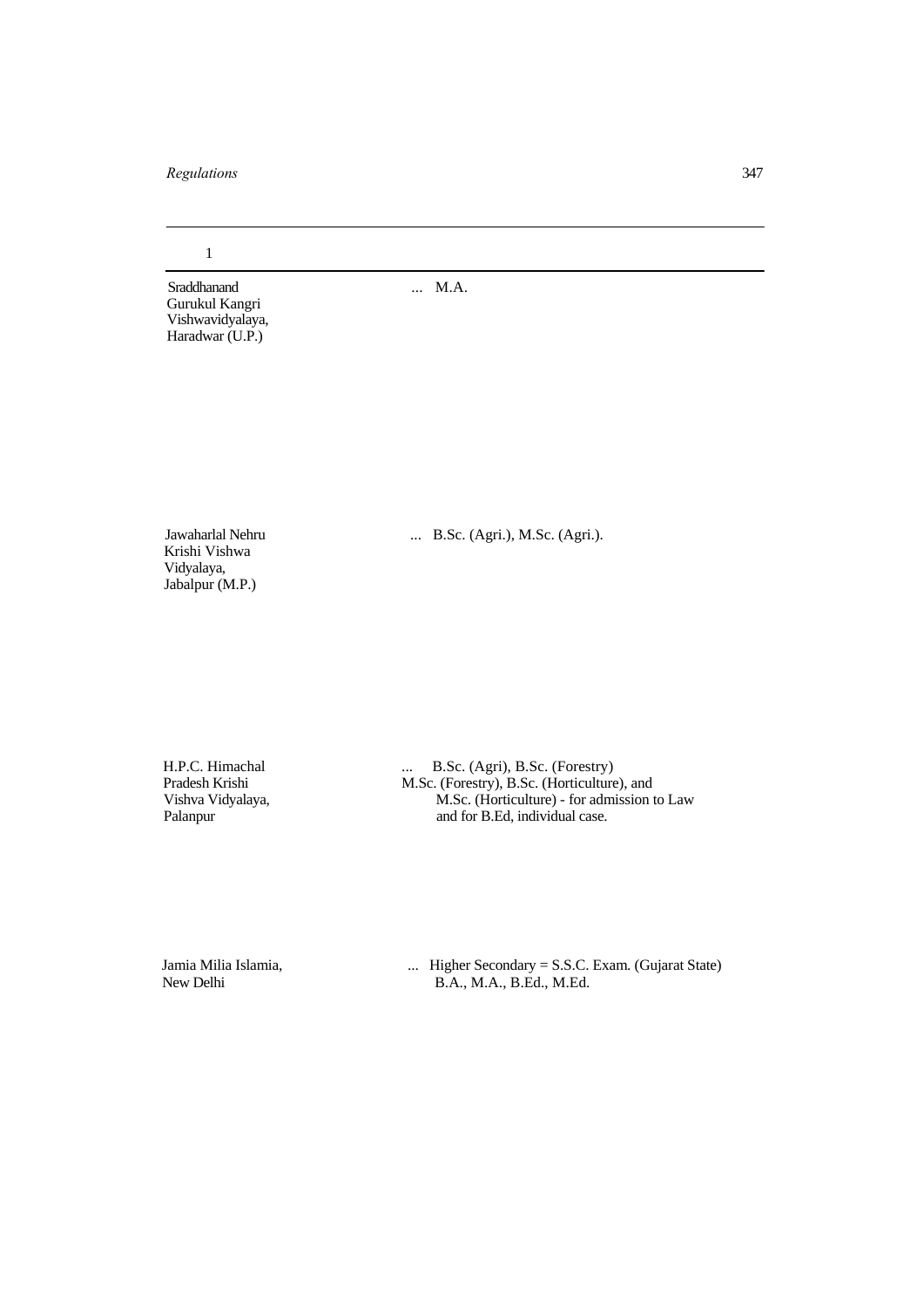**1 2**

All-India Institute of Medical Science, M.B.B.S. New Delhi

Technology, Bombay

Indian Institute of ... B.Tech., M.Tech. = B.E. and M.E.

Delhi

Indian Institute of ... M.Sc. (Physics and Chemistry) =M.Sc.<br>Technology, B.Tech, M.Tech. = B.E. & M.E.  $B.Tech, M.Tech. = B.E. & M.E.$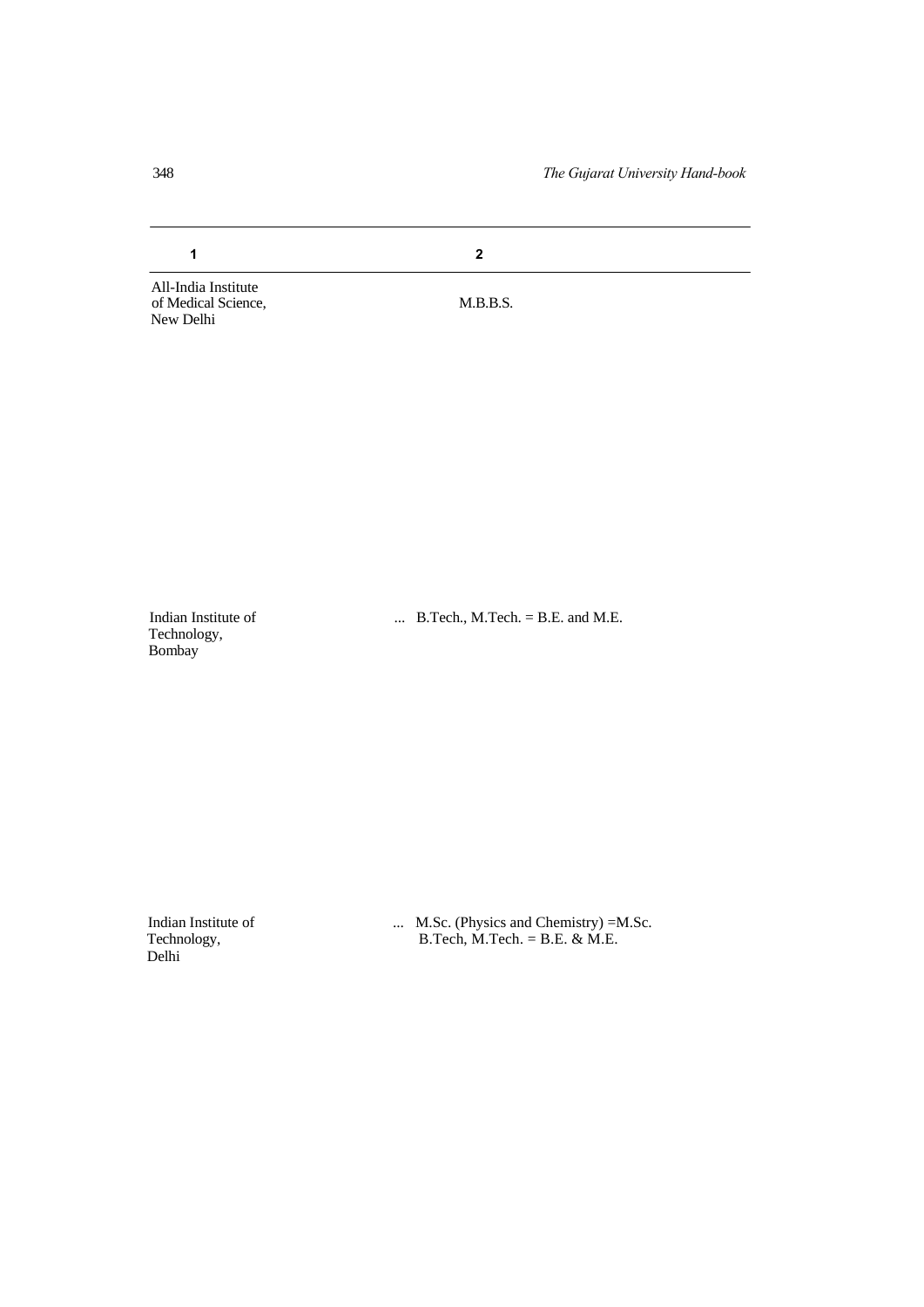1 2

Indian Institute of ... Final Engg. Exam. = B.E., M.Tech. = M.E.<br>Technology, Kanpur (C, M. & E.) M.Sc.  $(C, M. \& E.)$  M.Sc.

Technology, Khadakpur

Indian Institute of ... M.Sc. (Physics, Maths. & Chemistry).

Prachar Sabha, Madras

Daxina Bharat Hindi ... M. A. for registration of Ph.D. work.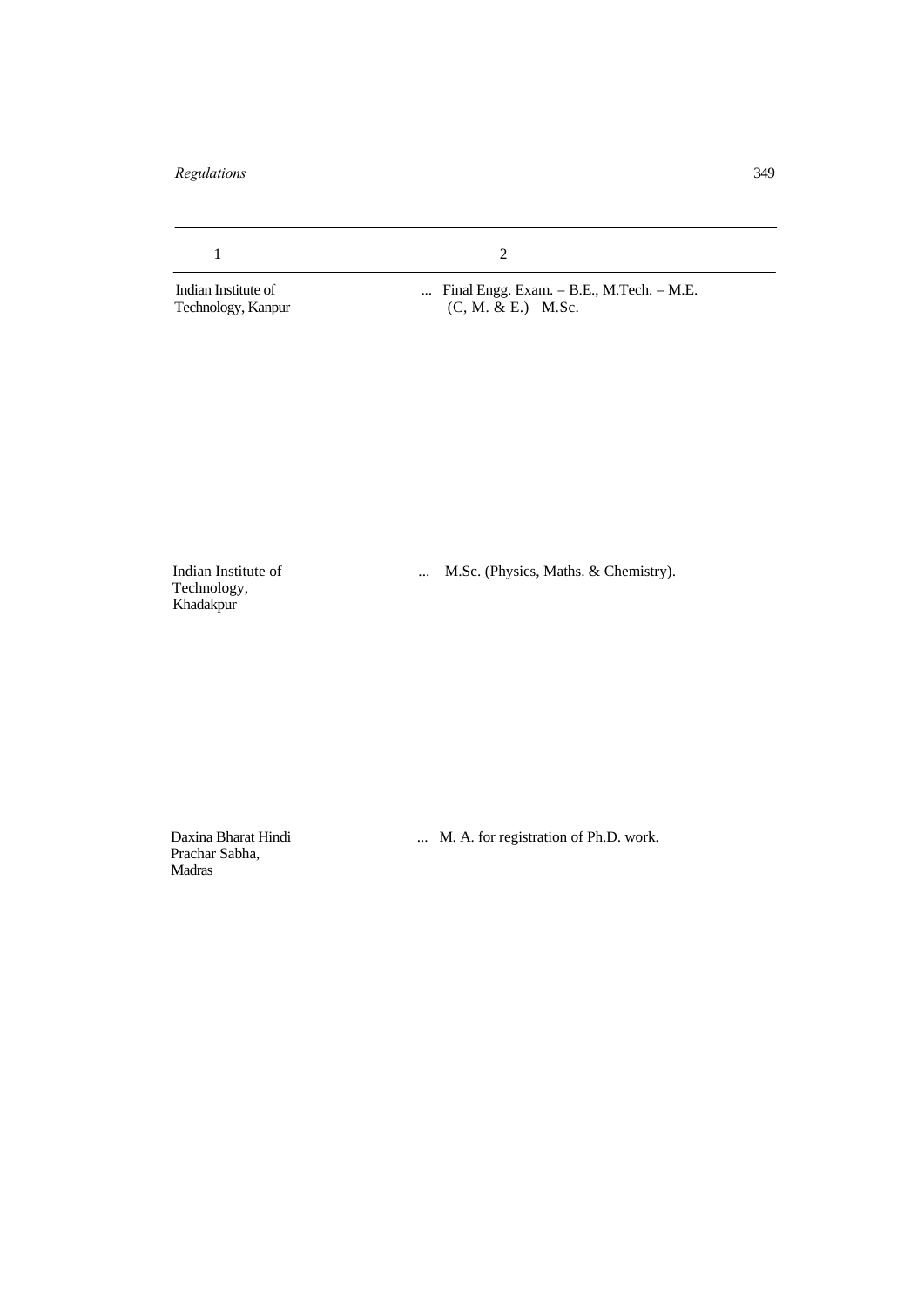logy & Science, B.E. Pilani (Rajasthan) M.E., M.Sc.

B.Com., M.Com., Inter Pharm., M. Pharm.<br>B.E.

Birla Institute of ... B.Pharm. Technology-Meshra (Ranchi)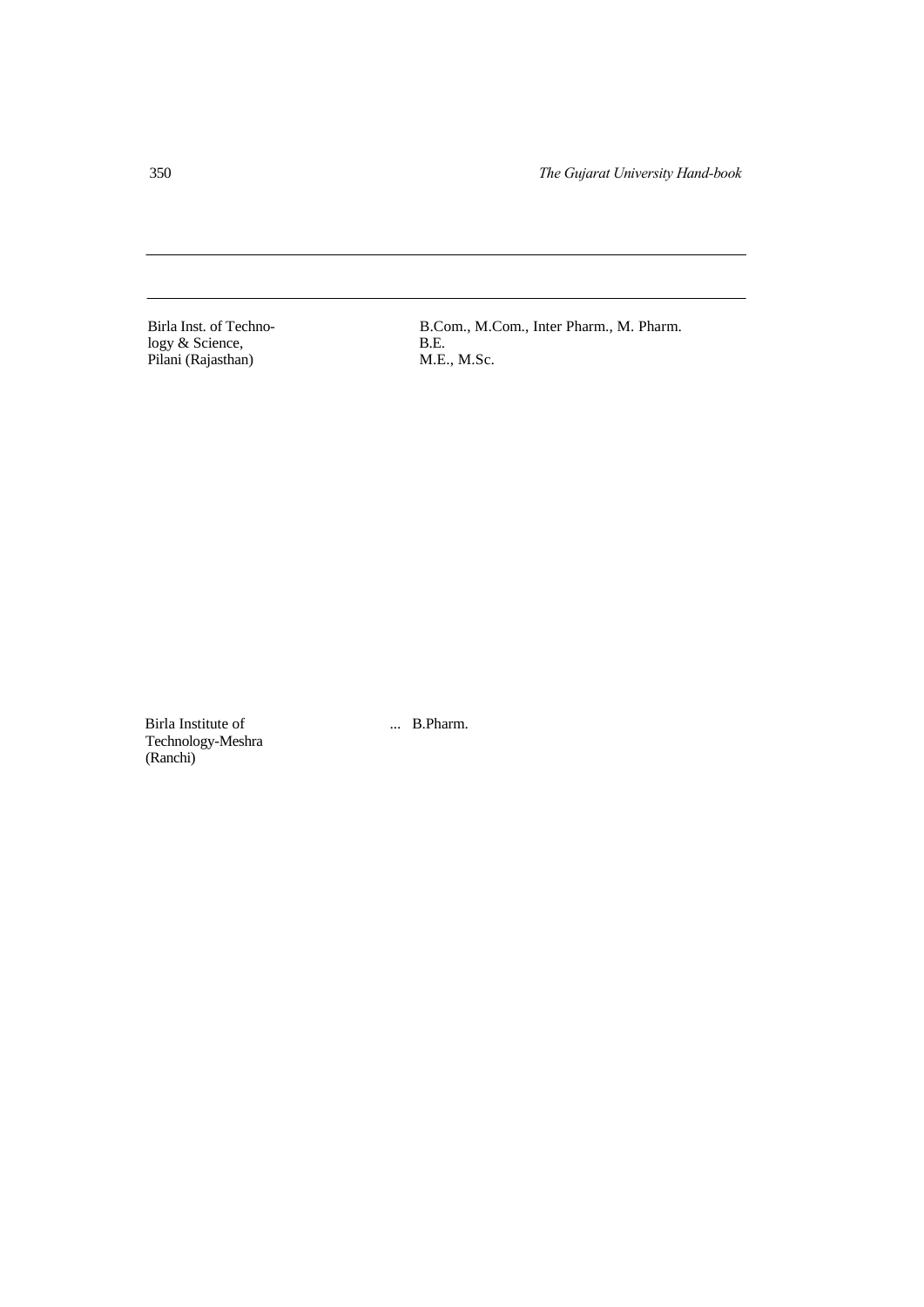Indian Agricultural Research Institute, New Delhi

Diploma in Associateship (I.A.R.I.) = M.Sc. (Agri.) {for registration Ph.D. Degree), M.Sc. (Agri.), Ph.D.

Tata Inst. of Social Sc, Bombay

M.A. Degree in Social Work - M.L.W.

Board of Tech. Edu, Guj. State, Ahmedabad

Diploma in Chemical Engineering for admission to S.Y.B.Sc, Junior Technical School Course Examination = S.S.C. Diploma in Secretarial Practice including Business Correspondence and Stenography = Pre-Uni. Commerce. Dip. in Commercial Practice (including Secretarial Practice) = Additional Diploma in Commercial Practice. = First B.Com., Dip. in Home Science for admission to F.Y.B.A.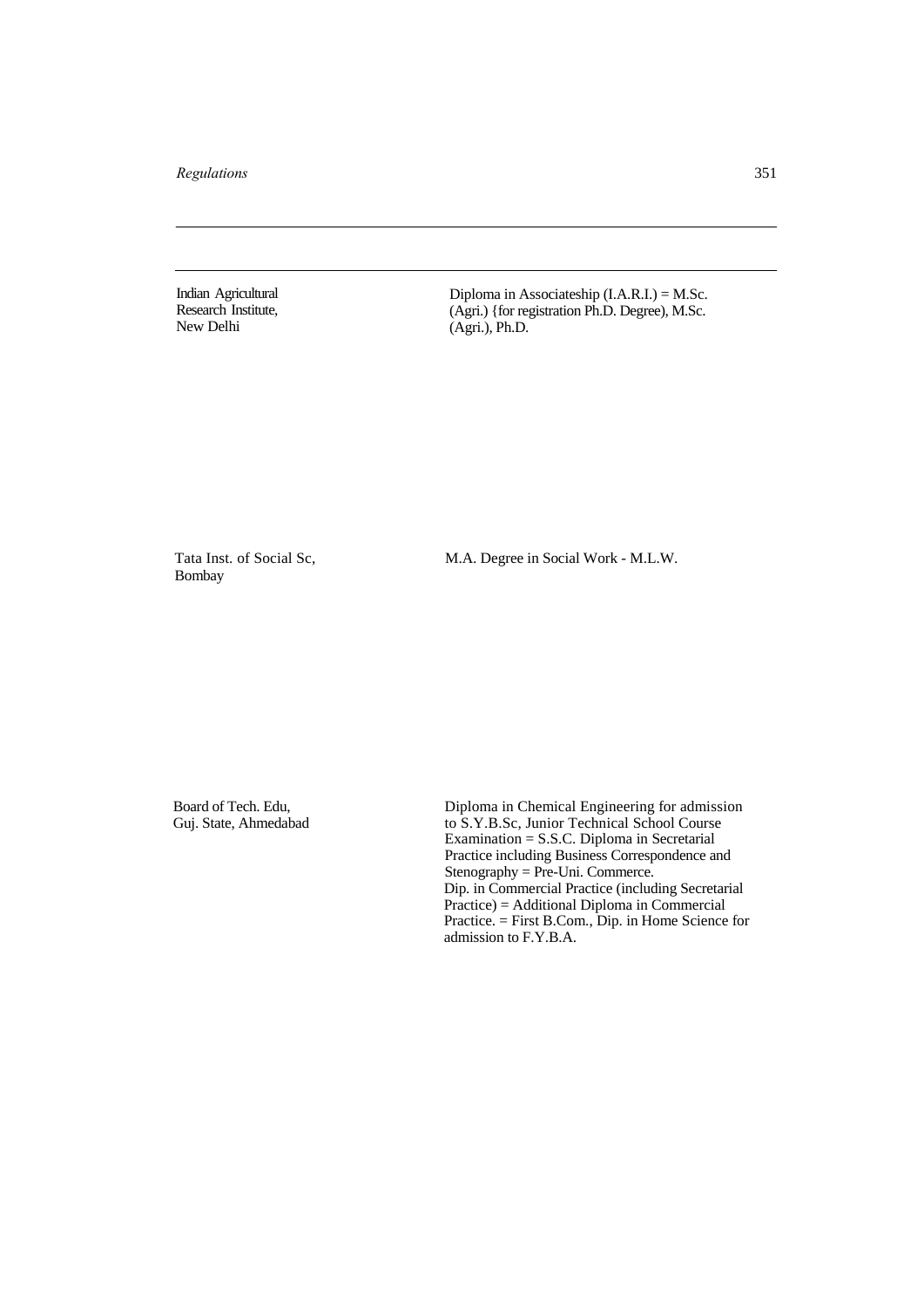| RajyaPariksha Board<br>(Gujarat State) | 1. Diploma in Banking<br>2. Diploma in Accountancy<br>3. Diploma in Salesmanship & Marketing<br>4. Diploma in Secretarial Assistantship<br>Eligible for admission to<br>S.Y.B.Com. Class on the following condition |
|----------------------------------------|---------------------------------------------------------------------------------------------------------------------------------------------------------------------------------------------------------------------|

રાજ્ય પરીક્ષા બોર્ડ, ગુજરાત રાજ્ય, અમદાવાદ દ્વારા નીચે જણાવેલ પરીક્ષાઓને નીચે જણાવેલ શરતોને આધીન માન્ય કરેલ છે :

- (૧) ડિપ્લોમા ઈન બેન્કિંગ
- (૨) ડિપ્લોમા ઈન એકાઉન્ટન્સી
- $(s)$   $\sim$  ડિપ્લોમા ઈન સેલ્સમેનશિપ એન્ડ માર્કેટિંગ
- $(x)$   $\alpha$   $\Omega$ પ્લોમા ઈન સેક્રેટરિયલ આસિસ્ટન્ટશિપ

## **þhík-1**

આ વિદ્યાર્થીને તૃતીય વર્ષ બી.કોમ.માં પ્રવેશપાત્રતા મેળવતાં પહેલાં પ્રથમ વર્ષ બી.કોમ.ના નીચેનાં પ્રશ્નપત્રોની પરીક્ષા પસાર કરવાની રહેશે :

- $(9)$  *એકાઉન્ટન્સી (ફરજિયાત)*
- (૨) ઈકોનોમિક્સ-૧
- (૩) કોમર્શિયલ કોમ્યુનિકેશન

નોંધ : આ વિદ્યાર્થીને એસ.વાય.બી.કોમ માં બેન્કિંગ સિવાય અન્ય કોઈ મુખ્ય વિષય રાખ્યો હશે તો તેણે કર્સ્ટ ઈયર બી. કોમ. ના ઉપર દર્શાવેલ પ્રશ્નપત્ર ઉપરાંત તેણે રાખેલ વિષયના કર્સ્ટ ઈયર બી.કોમના તે મુખ્ય વિષયનાં પ્રશ્નપત્રોની પરીક્ષા પણ આપવાની રહેશે.

# **þhík-2**

આવા વિઘાર્થીને નીચેના ગૌણ વિષય પૈકી એક ગૌણ વિષય લેવાનો રહેશે.

- $(1)$  એડવાન્સ બિઝનેસ મેનેજમેન્ટ
- $\Omega$   $\Omega$ kkal puls size
- (3) એગ્રિકલ્ચર વિથ કોમર્શિયલ એન્ડ મેનેજરિયલ એસપેક્ટસ
- (૪) બેન્કિંગ એન્ડ ફાઈનાન્સ
- (૫) એડવાન્સ પબ્લિક ઈકોનોમિક્સ (ઈન્ક્લુડિંગ પબ્લિક એન્ટરપ્રાઈસીઝ)
- $(\epsilon)$  યબ્લિક એડમિનિસ્ટ્રેશન
- $(9)$  Akapuer Machen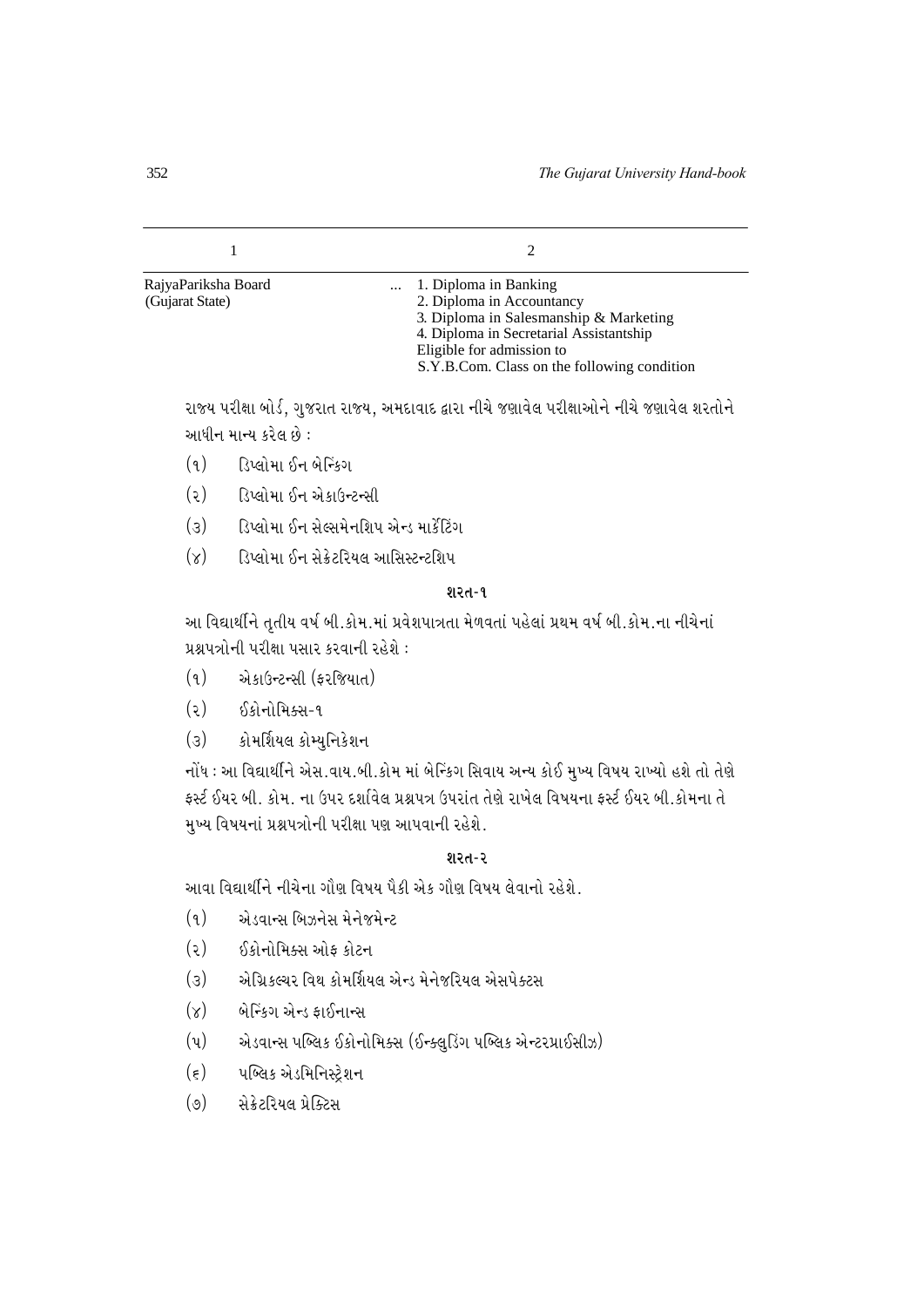1 2

- $(\zeta)$  માર્કેટિંગ
- $(e)$  ઈન્સ્યૌરન્સ
- $(90)$  બિઝનેસ કોમ્યુનિકેશન્સ
- $(qq)$   $q\overline{q}$ -ઓપરેશન
- $(92)$  des red des des des

કક્ત ડિપ્લોમા ઈન હોમ સાયન્સ પરીક્ષા પસાર કરનાર વિદ્યાર્થીઓને માટે :

<u>રાજ્ય પરીક્ષા બોર્ડની ડિપ્લોમા ઈન હોમ સાયન્સ ઉત્તીર્ણ કરનારને એક વાય બી.એ.ના (૧) જનરલ</u> સાયન્સ (૨) ફર્સ્ટ એઈડ (૩) કોમ્યુનિટિવ ન્યુટ્રિશનનાં પ્રશ્નપત્રોની પરીક્ષા આપી અને સેકન્ડ બી.એ.ની પરીક્ષાની સાથે સાથે અથવા તે પહેલાં પસાર કરવાની શરતે એસ.વાય.બી.એ.માં પ્રવેશપાત્ર ગણવું. ત્રણ વર્ષના ગૃહવિજ્ઞાનનો અભ્યાસક્રમ કરનાર વિદ્યાર્થીને દ્વિતીય વર્ષ બી.એ. (સેકન્ડ બી.એ.) ગૃહવિજ્ઞાન વિષયમાં પ્રવેશપાત્ર ગણવા, જો કોઈ ગૃહવિજ્ઞાન સિવાયનો વિષય લેવા ઇચ્છે તો તેને જે વિષયમાં સેકન્ડ ઈયર બી.એ. માં પ્રવેશ લેવા ઈચ્છે તે વિષયમાં પ્રથમ વર્ષ (ફર્સ્ટ બી.એ.) ના મુખ્ય વિષયની પરીક્ષા આપવી અનિવાર્ય ગણાશે.

ગુજરાત રાજ્યની હાયર સેકન્ડરી પરીક્ષા પસાર કર્યા બાદ ગુજરાત રાજ્ય ટેકનિકલ પરીક્ષા બોર્ડ દ્વારા લેવાતી ડિપ્લોમા પરીક્ષા પ્રથમ વર્ગમાં ઉત્તીર્ણ થનાર વિદ્યાર્થીઓને આપણી યુનિવર્સિટીના એન્જિનિયરિંગના વિદ્યાશાખાના જે તે પદવી અભ્યાસક્રમમાં (જે નીચે દર્શાવ્યા છે) ત્રીજા સેમેસ્ટરમાં  $y$ वेशपात्र ગણવા $\cdot$ :

અભ્યાસક્રમો :

બી.ઈ. (સિવિલ), બી.ઈ. (મિકેનિકલ), બી.ઈ. (ઈલેક્ટીકલ), બી.ઈ. (કેમિકલ), બી.ઈ. (ટેક્સટાઈલ ટેકનોલોજી), બી.ઈ. (ઈલેક્ટ્રોનિક્સ એન્ડ કોમ્યુનિકેશન્સ) અભ્યાસક્રમમાં દાખલ થનાર વિદ્યાર્થીએ અનુક્રમે ડિપ્લોમાં પરીક્ષા, સિવિલ, મિકેનિકલ, ઈલેક્ટ્રીકલ, કેમિકલ, ટેક્સટાઈલ મેન્યુફેક્ચર્સ અને ઈલેક્ટ્રોનિક્સ એન્ડ રેડિયો એન્જિનિયરિંગ શાળામાં પાસ કરેલ હોવી જોઈએ.

ઉપર જણાવ્યા પ્રમાણે પ્રવેશ મેળવેલ વિદ્યાર્થીએ સેમેસ્ટર ૧ (એક) અને ૨ ના નીચે દર્શાવેલ વિષયો વધારાના વિષયો તરીકે નિયમાનુસાર પાસ કરવા પડશે.

| સિવિલ, મિકેનિક્સ, ઇલેક્ટ્રિકલ | મેથેમેટિક્સ-૧ અને            |
|-------------------------------|------------------------------|
| કેમિકલ વિદ્યાશાખામાં          | મેથેમેટિક્સ-૨                |
| ટેક્સટાઈલ ટેકનોલોજી શાખામાં   | મેથેમેટિક્સ-૧, મેથેમેટિક્સ-૨ |
|                               | અને ટેક્સટાઈલ ફાઈબર્સ        |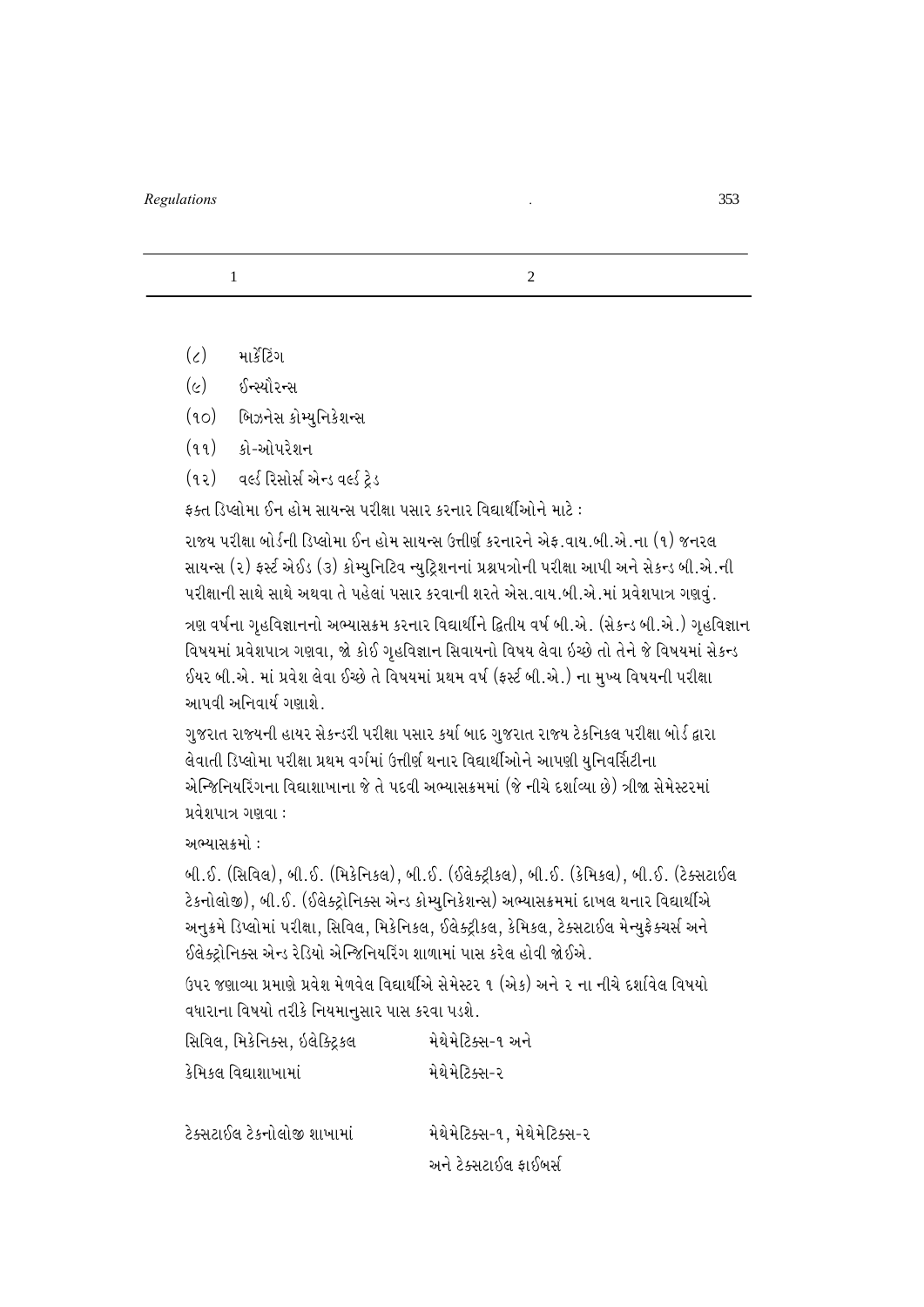ઈલેક્ટ્રોનિક્સ એન્ડ કોમ્યુનિકેશન્સ મેથેમેટિક્સ-૧, મેથેમેટિક્સ-૨

શાખામાં kt *અન્જિ*નિયરિંગ મિકેનિક્સ, સ્ટ્રેન્થ ઓફ મટીરિયલ

આવા વિદ્યાર્થીઓને સેમેસ્ટર-૩ અને સેમેસ્ટર-૪ની પરીક્ષા પાસ કરવા માટે ચાલુ નિયમો લાગુ પાડતી વખતે ઉપર જણાવેલ વિષયો પૈકીના સેમેસ્ટર-૧ના વિષયો સેમેસ્ટર-૩ના ભાગ તરીકે અને સેમેસ્ટર-૨ના વિષયો સેમેસ્ટર-૪ના ભાગ તરીકે ગણવામાં આવશે.

and Ahmedabad

Basic Training Certificate of Graduate = B.Ed.<br>
Rajpipla, Mangrol Diploma in Education = B.Ed. Diploma in Education  $=$  B.Ed,

College for the Blind, Ahmedabad

Teachers' Training Diploma = Pre-University Arts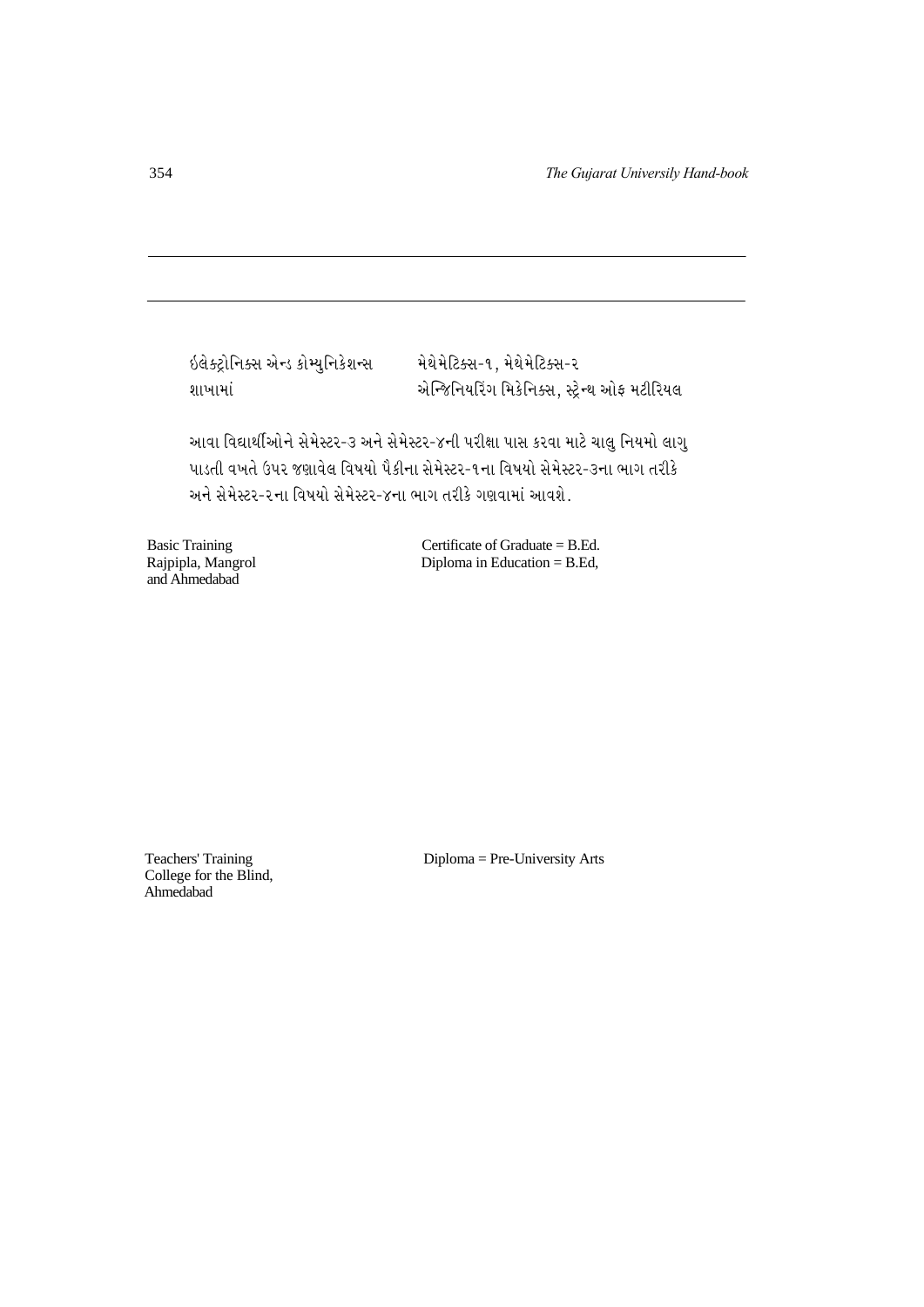Training College for ... Diploma = T.D. the Teachers of the Deaf, Ahmedabad

School of Planning, ... Post-graduate Diploma in Planning • Ahmedabad for registration for Ph.D. work. for registration for Ph.D. work.

Indian Institute of ... Diploma in Business Administration = Management, Master Degree for Ph.D. Registration in the Ahmedabad same subject offered by the candidate at Diploma in Business Administration Examination.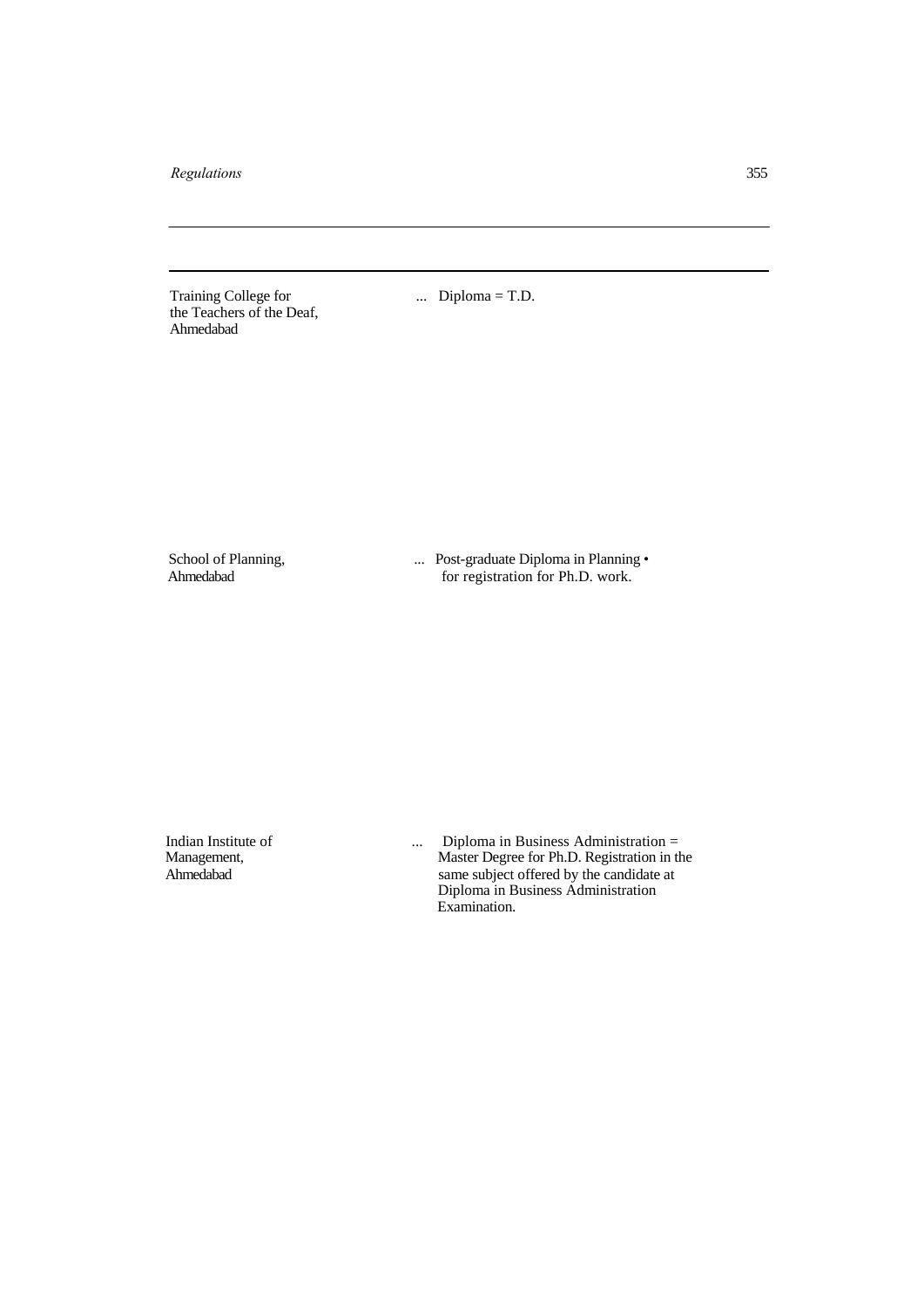Indian Institute of Management, **Calcutta** 

Diploma in Business Administration = Master Degree for Ph.D. Registration in the same subject offered by the candidate at Diploma in Business Administration Examination.

Board of High School & Intermediate Education, Allahabad (UP.)

High School  $=$  S.S.C. Inter Arts, Inter Science, Inter Commerce

Board of Secondary Education, Madhya Pradesh, Bhopal

High School Examination = S.S.C. Inter Arts, Inter Science, Inter Commerce, (Correspondence). Higher Secondary Certificate, 'B' Examination . and Higher Secondary School Certificate Examination (Three-year Course) = Pre-University Examinations (provided the Examination is passed at the end of twelve years' course).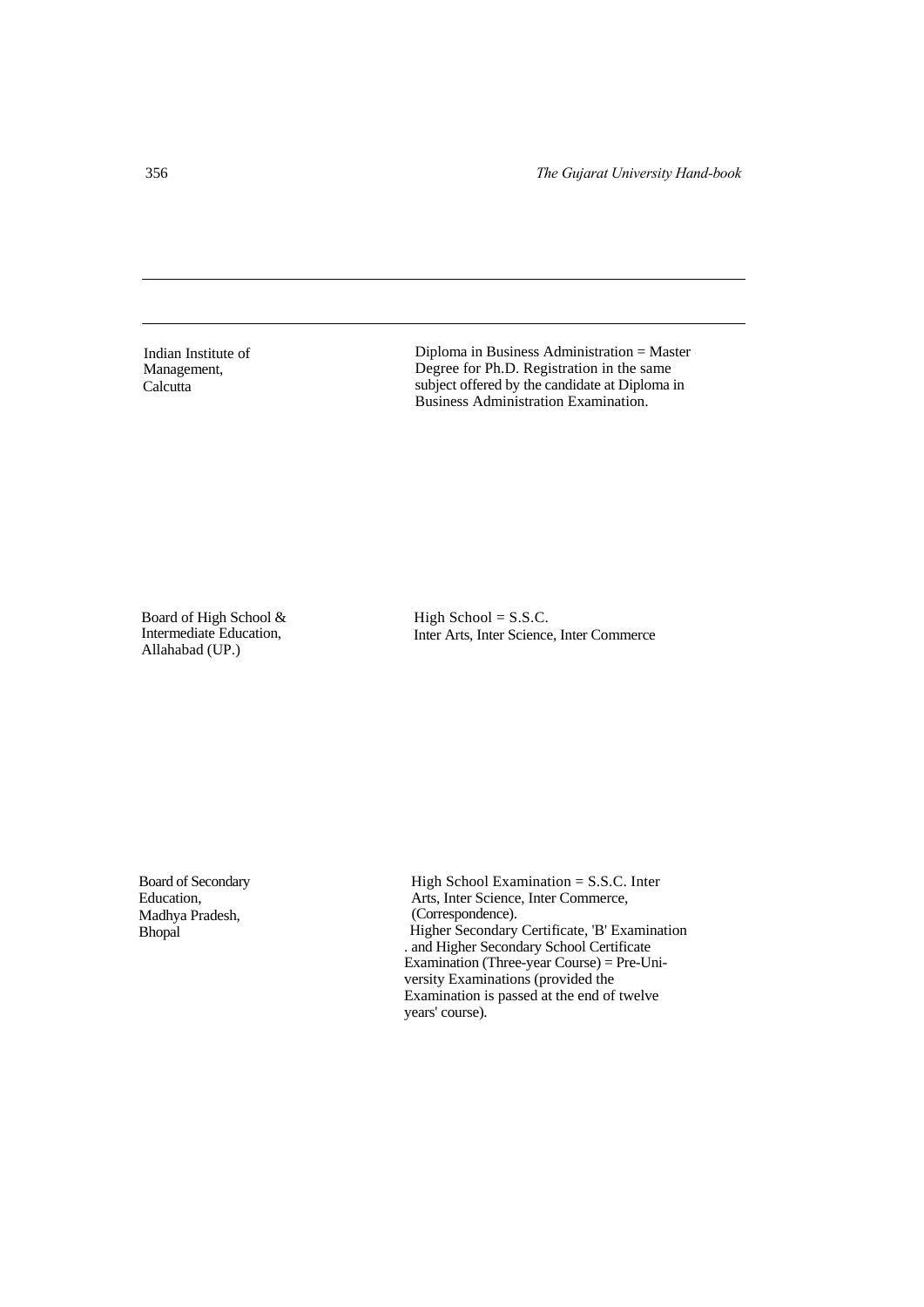Board of Secondary High School Examination.<br>
Education, Ajmer High School Examination.<br>
Intermediate Arts, I.Sc, and Education, Ajmer<br>
Intermediate Arts, I.Sc, and I.Com.<br>
Intermediate Arts, I.Sc, and I.Com.<br>
Higher Secondary = S.S.C. Higher Secondary  $=$  S.S.C.

& Intermediate<br>Education, Ajmer Bhopal & Vindhya Pradesh, Ajmer

Board of High School Secondary School Certificate or High School  $E = S.S.C.  
Inter Arts, Inter Science, Inter Commerce$ 

Board of Secondary Education, High School = S.S.C. Delhi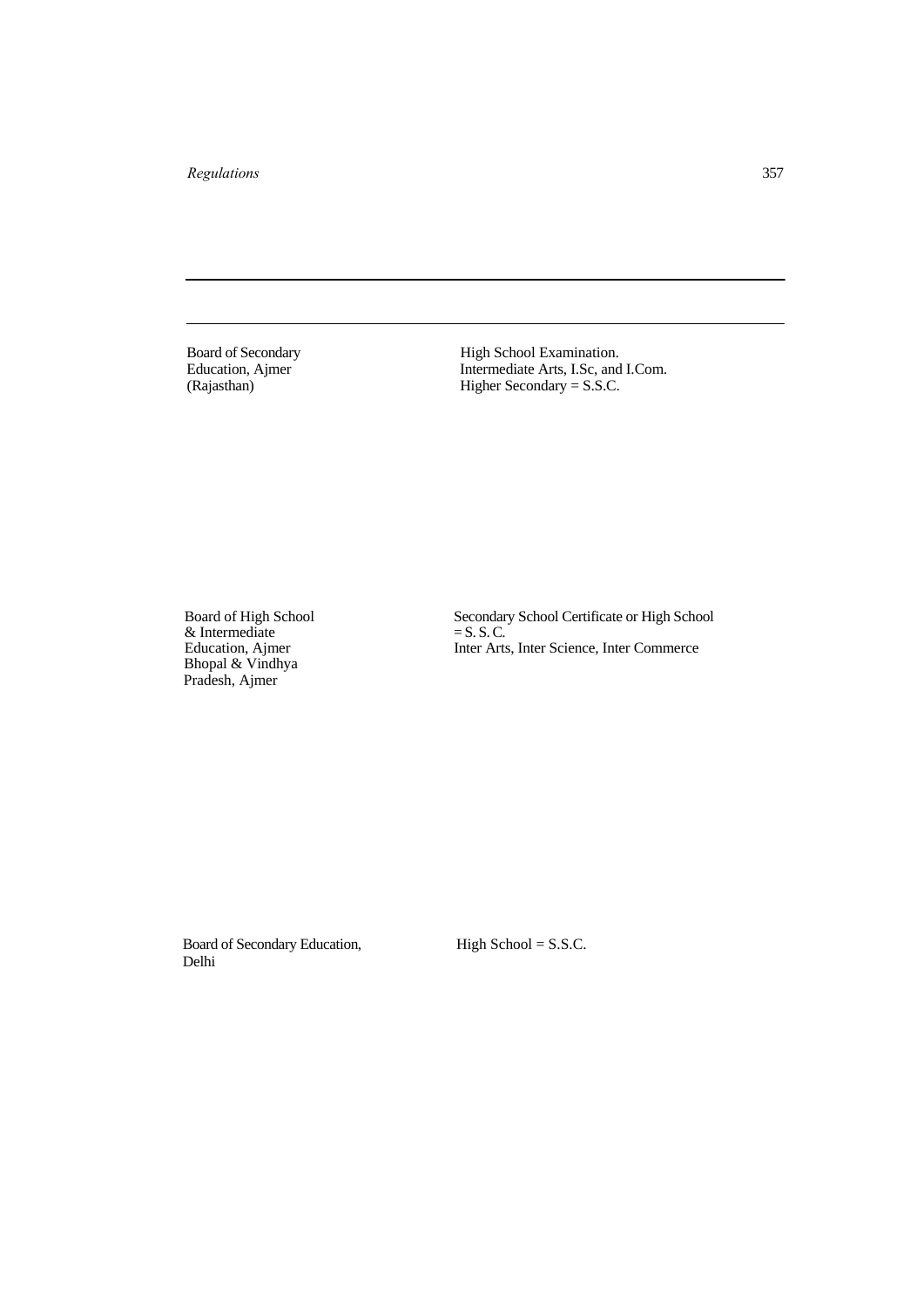Secondary Education, Delhi

Board of Higher ... The Higher Secondary Examination = S.S.C.

Government of India, ... ... Diploma Examination of the Chief Colleges Ministry of Education, (Matriculation) = S.S.C, Diploma in Rural New Delhi Service (Three years' Degree Course) for admission to M.A. provided the candidate has obtained 50% of marks in the subject..

Pre-Engineering Board, ... Pre-Engineering Examination as equivalent Delhi<br>to Inter Science 'A' Group of this University to Inter Science 'A' Group of this University for admission to Engineering Course.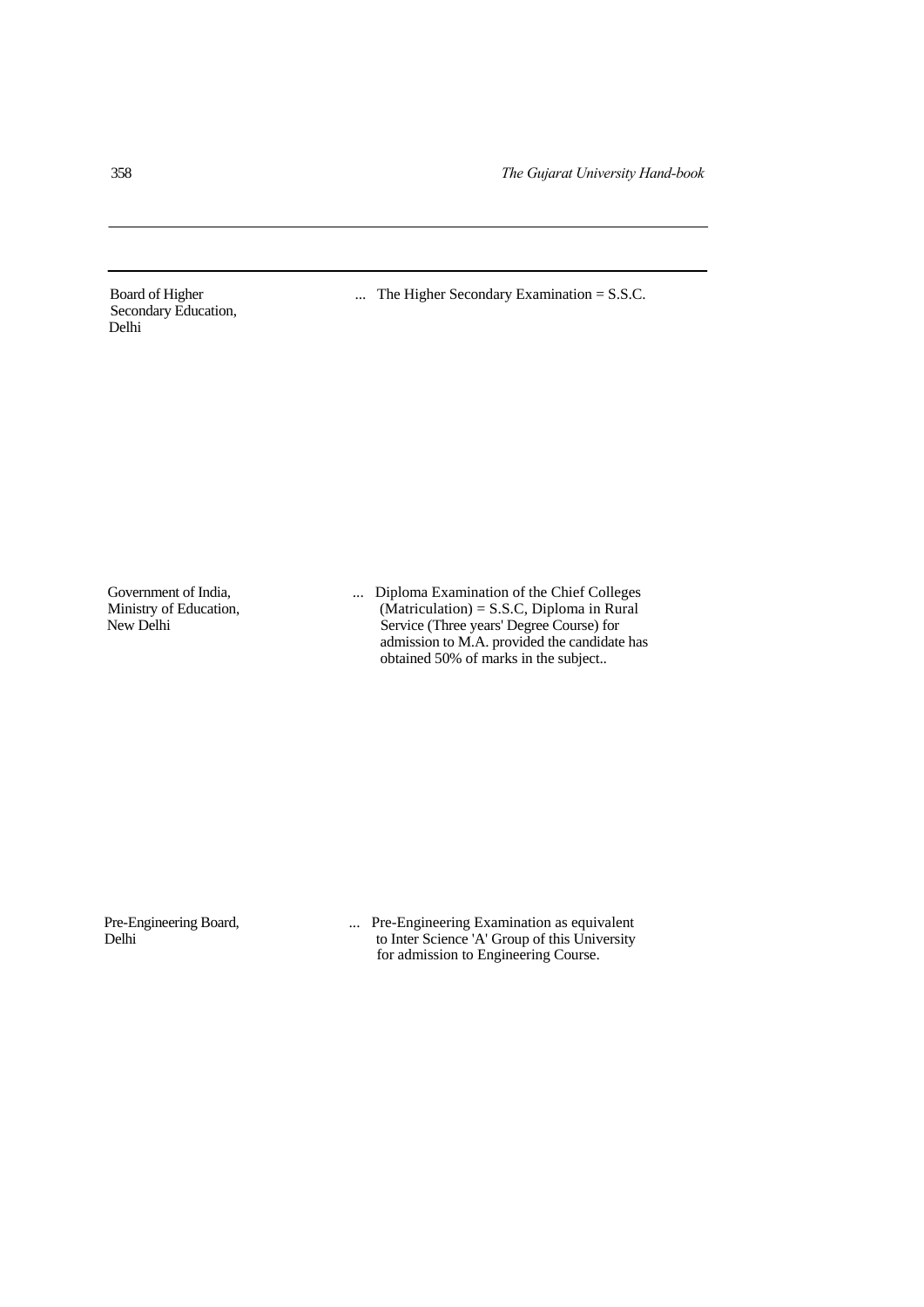Board of High School ... High School = S.S.C. & Intermediate Education, C.P. (Nagpur)

Certificate Examination Board, Hyderabad State

Higher Secondary ... Higher Secondary Certificate Examination = Certificate Examination = S.S.C.

Board of Secondary **Example 20** 11 **Example 21** 11 **Higher Secondary Multipurpose School** Education, Certificate Examination = Pre-University Andhra Pradesh Examination (Provided the Examination is Hyderabad passed at the end of twelve years' course). passed at the end of twelve years' course).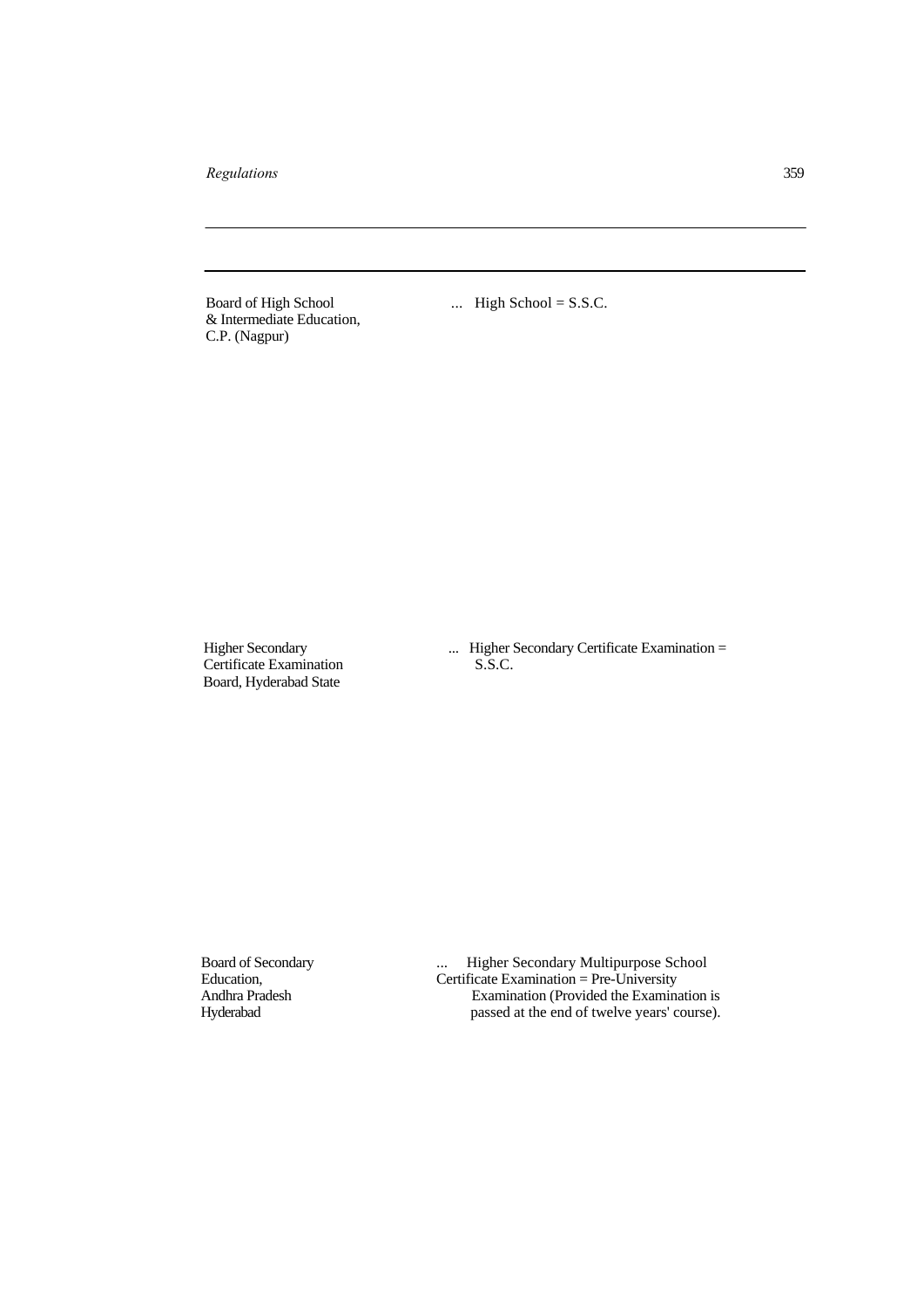Hyderabad (AP.)

Board of Intermediate, Two years Intermediate = Pre-Uni. Arts, Hyderabad (AP.) Sc, Com.

Department of Education, L.T. (Diploma) = B.Ed. U.P. Board, Allahabad

Gwalior

Secondary Education Board, High School and Intermediate Examinations<br>Madhya Bharat, in Arts, Science and Commerce in Arts, Science and Commerce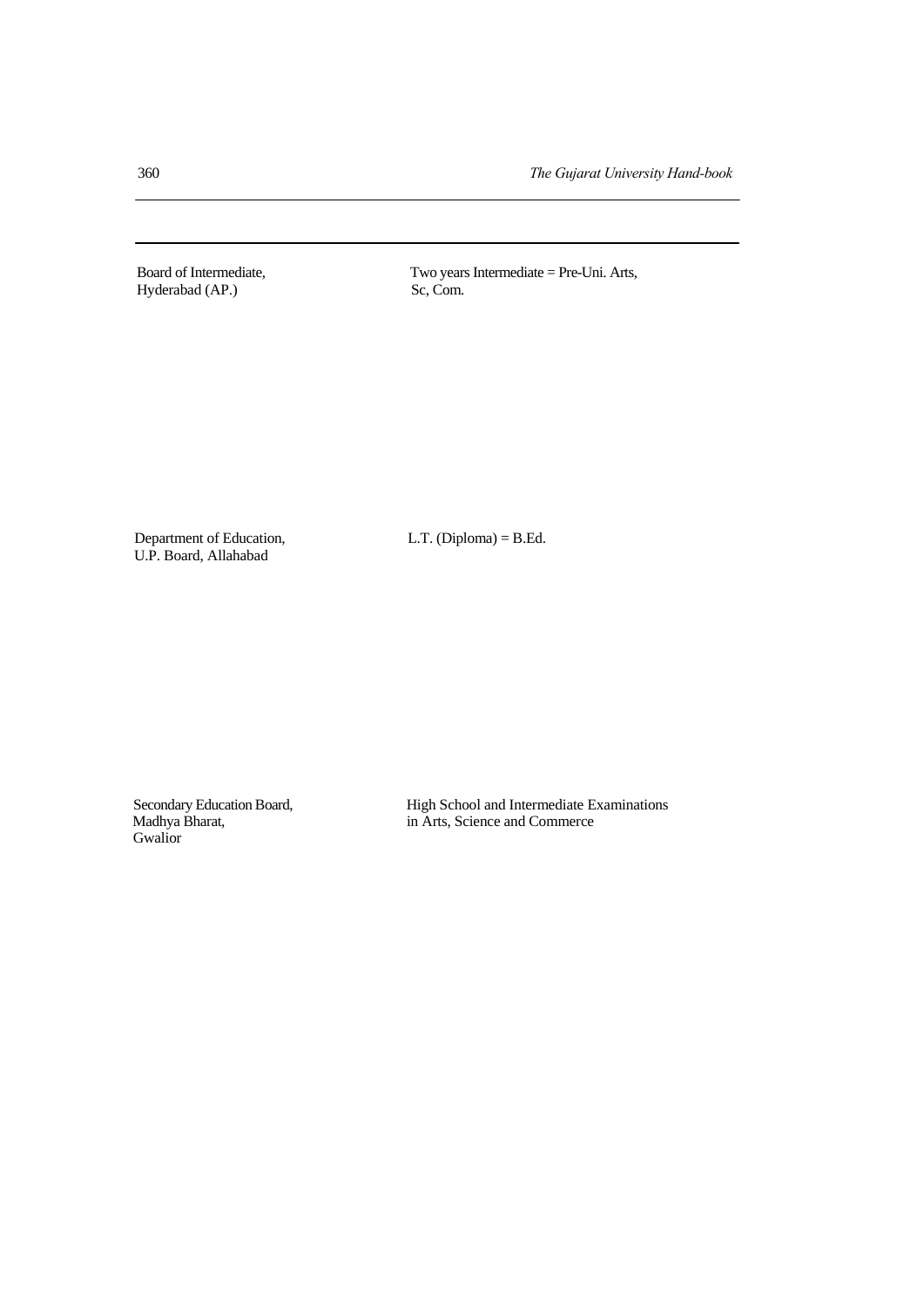Nagaland Board of School Education, Kohima

High School Leaving Certificate = S.S.C.

Travancore Thomas College

... Inter Arts, Inter Science\*, B.A., B.Sc. B.E. (Civil)

Orissa Board ... High School Certificate Examination = S.S.C.

<sup>\*</sup> Conditions as laid down for Annamalai and Madras Universities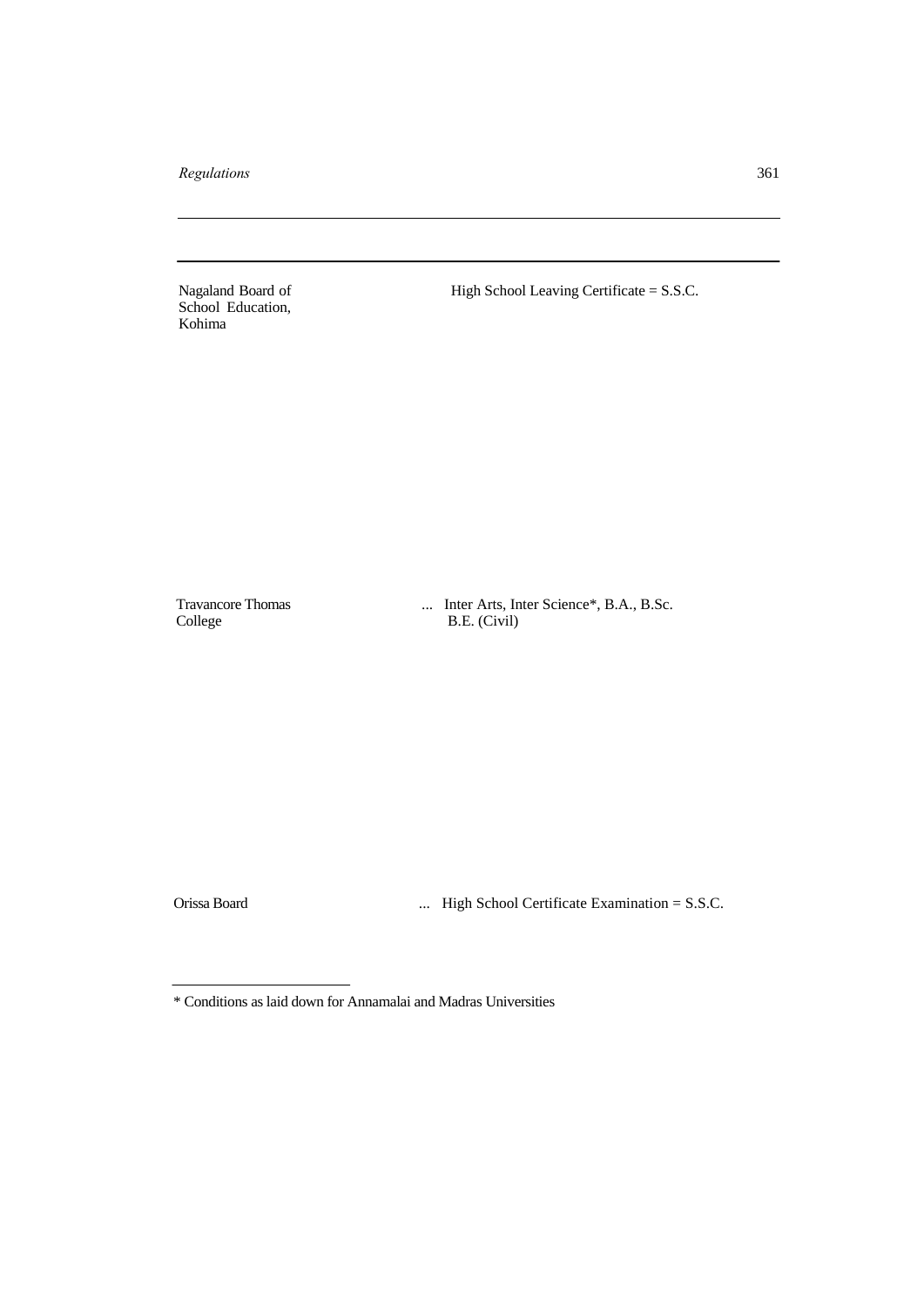Examination Board, Patna

Bihar School Secondary School Examination = S.S.C.

School Leaving<br>Certificate Examination Board of the Govt. of Bombay

School Leaving Certificate Examination = S.S.C.

Education Examination Board, Mysore

Karnatak Secondary Secondary Secondary School Leaving Certificate = S.S.C.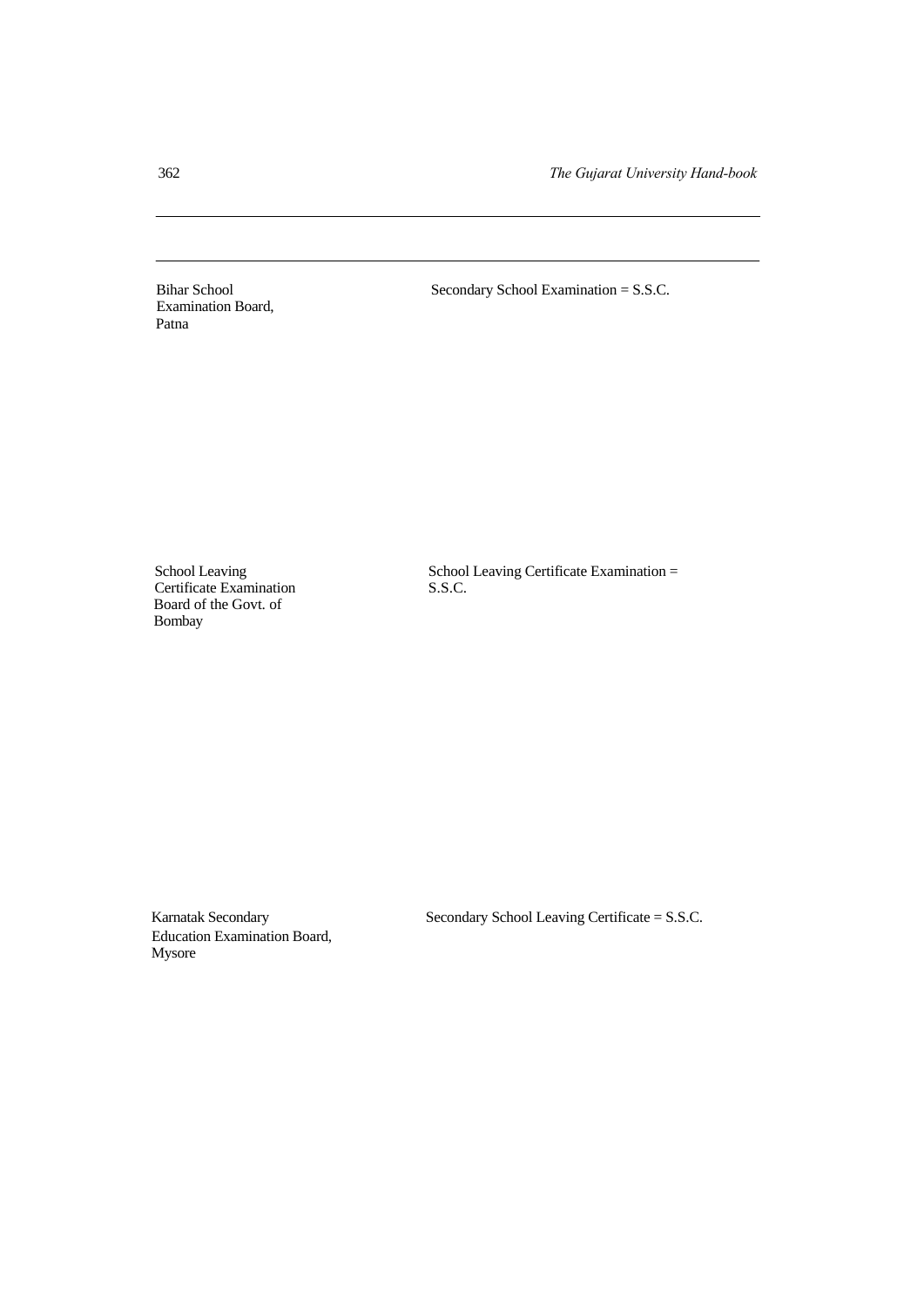Pre-Uni. Board, ... Two years Pre-Uni. Course = Pre-Uni. Arts, Govt. of Mysore **Pre-Uni. Sci. and Pre-Uni.** Com. (if passed with Govt. of Mysore Pre-Uni. Sci. and Pre-<br>Bangalore Account & Commerce)

India

H.E.H. The Nizam's Govt., ... The High School Leaving Certificate = S.S.C.

Dehradun

Indian Military Academy, ... Entrance Examination = S.S.C.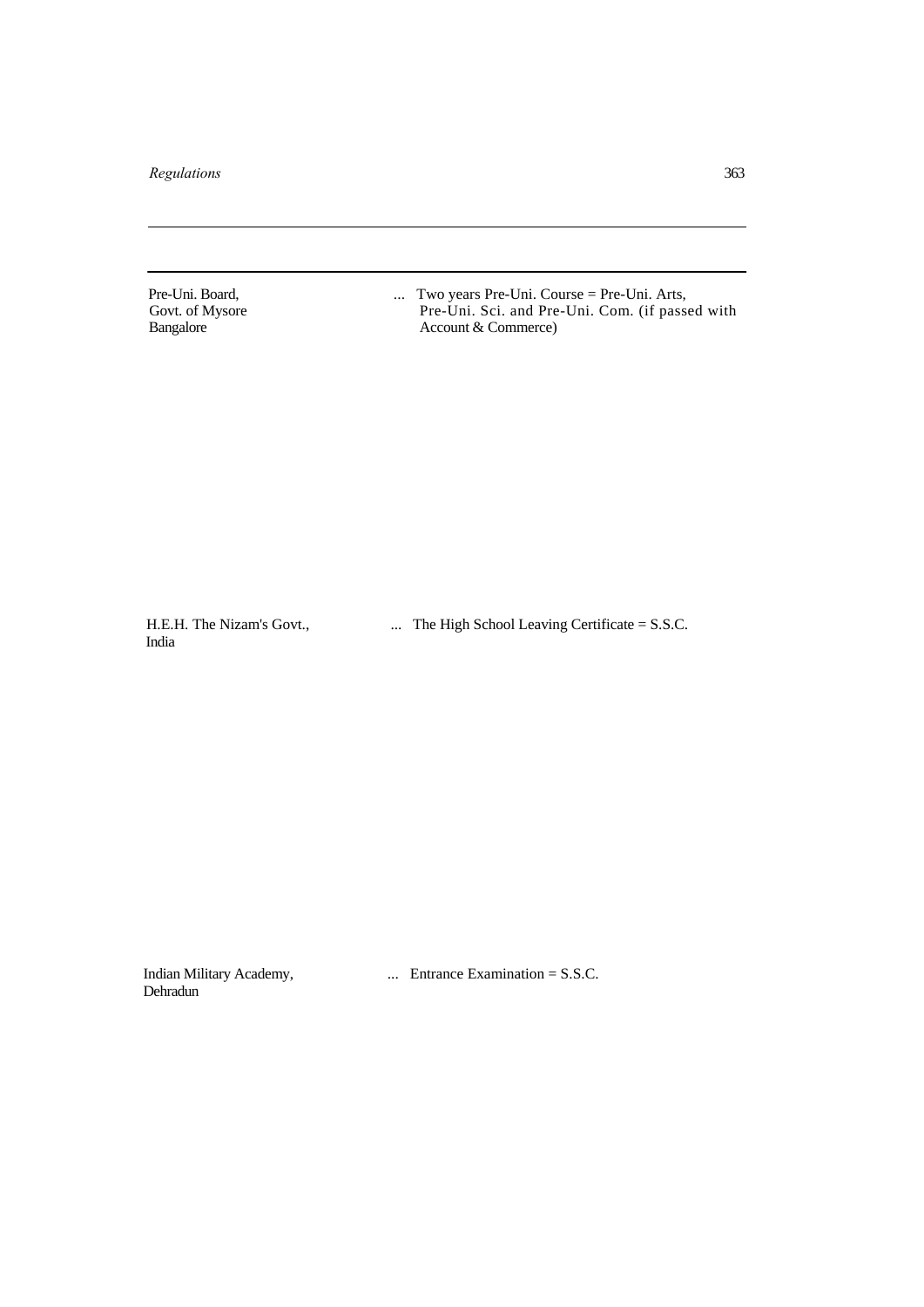of Travancore Cochin, Hyderabad (Deccan)

The Government of ... Secondary School Leaving Certificate<br>Madras and the State ... Secondary School Leaving Certificate<br>Examination = S.S.C.  $Examination = S.S.C.$ 

The Indian Mercantile ... Final passing out Examination or the Marine-Trainingship Examination conducted by the Governi Marine-Trainingship Examination conducted by the Governing<br>
"Duffrin" Body for the Engineering candidate = S.S.C Body for the Engineering candidate  $=$  S.S.C.

conducted by the Indian Defence Academy

Two years' course ... Inter Science = F.Y. B.Sc.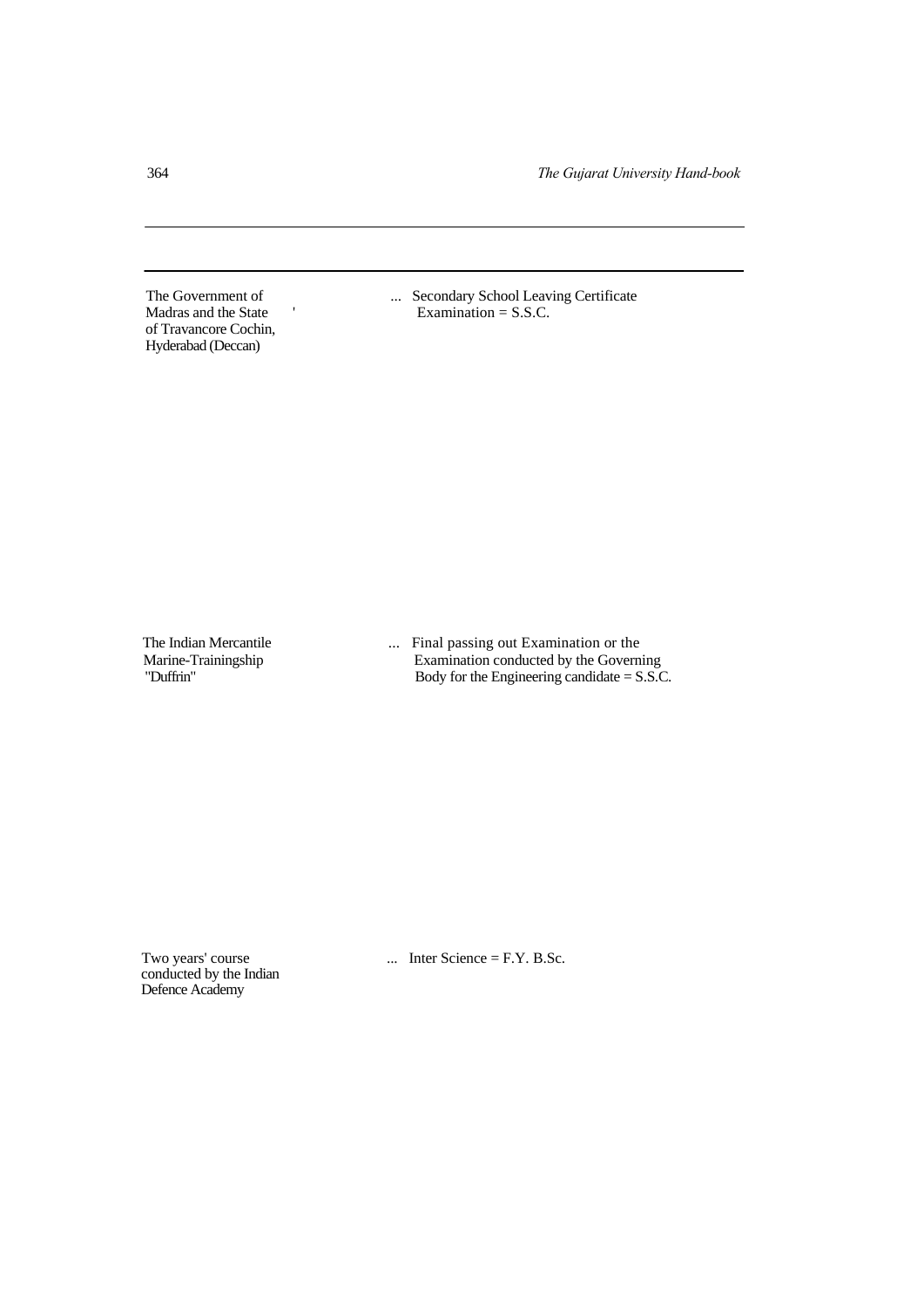India

Any Province, ... European High School = S .S .C.

Board of West Bengal ... School Final Examination = S.S.C. Higher Secondary Exarnination (provided the examination is passed at the end of twelve years' course) = Higher Secondary Certificate Examination, Gujarat State.

Board of Secondary Education, Srinagar

Jammu & Kashmir ... Higher Secondary = S.S.C.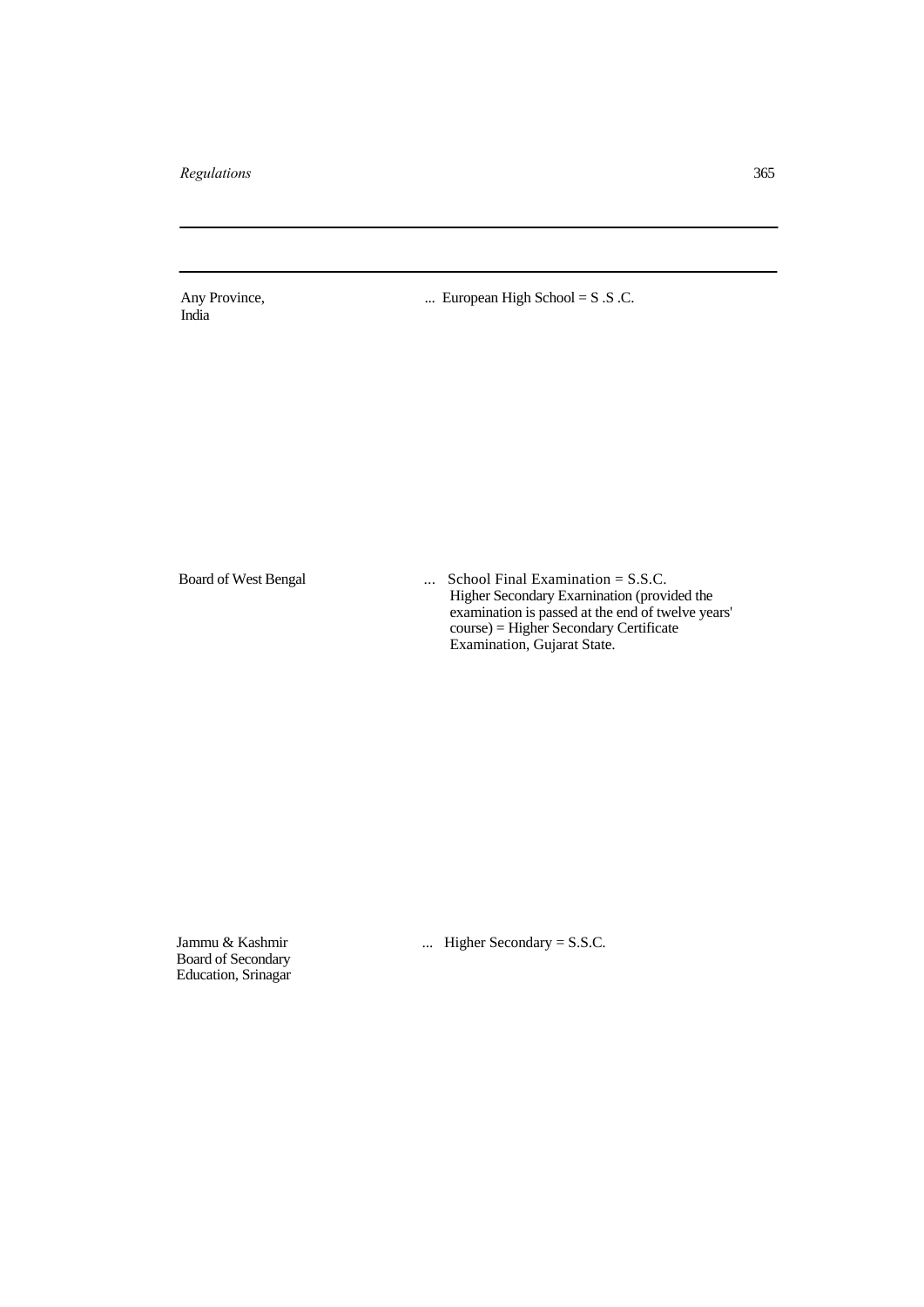Education, Gauhatti (Assam)

Board of Secondary ... High School Leaving Certificate Examination<br>Education, Gauhatti  $=$  S. S. C.

Examination Board, Bangalore

Anglo-Indian Secondary ... Anglo-Indian Secondary School Certificate<br>
School Certificate<br>
Examination = S.S.C. Examination  $=$  S.S.C.

Board of Secondary Education, .... High School Leaving Certificate = S.S.C.<br>Manipur (Imphal) Higher Secondary Examination (provided the Higher Secondary Examination (provided the examination is passed at the end of twelve years' course) = Higher Secondary Certificate Examination, Gujarat State.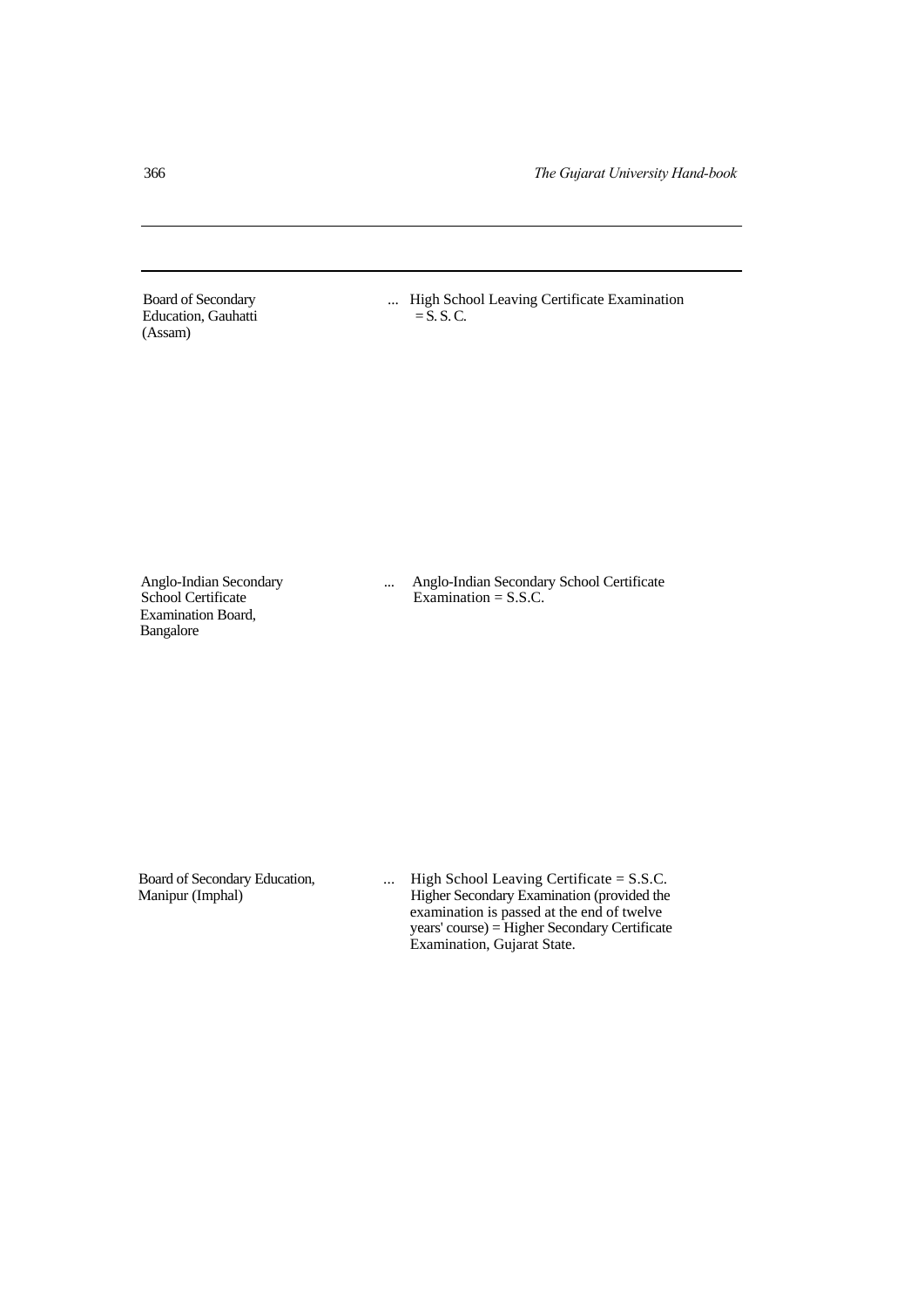Punjab

Board of School Matriculation = S.S.C. Education (Haryana), Higher Secondary, Part II = S.S.C

through Regional College of Education, Bhopal

Conducted by N.C.E.R.T. B.Ed, for admission to M.Ed, of this University

**Madras** 

Department of Tech. Edu., Pre-Technical = Pre-Science

Director of Army Education Army Secondary School Certificate Exam. Army Head Quarters, (Std. X) = New S.S.C. (Guj. State) Army Senior<br>New Delhi<br>School Certificate Exam (Std. XII) = Higher  $School$  Certificate Exam  $(Std. XII) = Higher$ Secondary (Guj. State).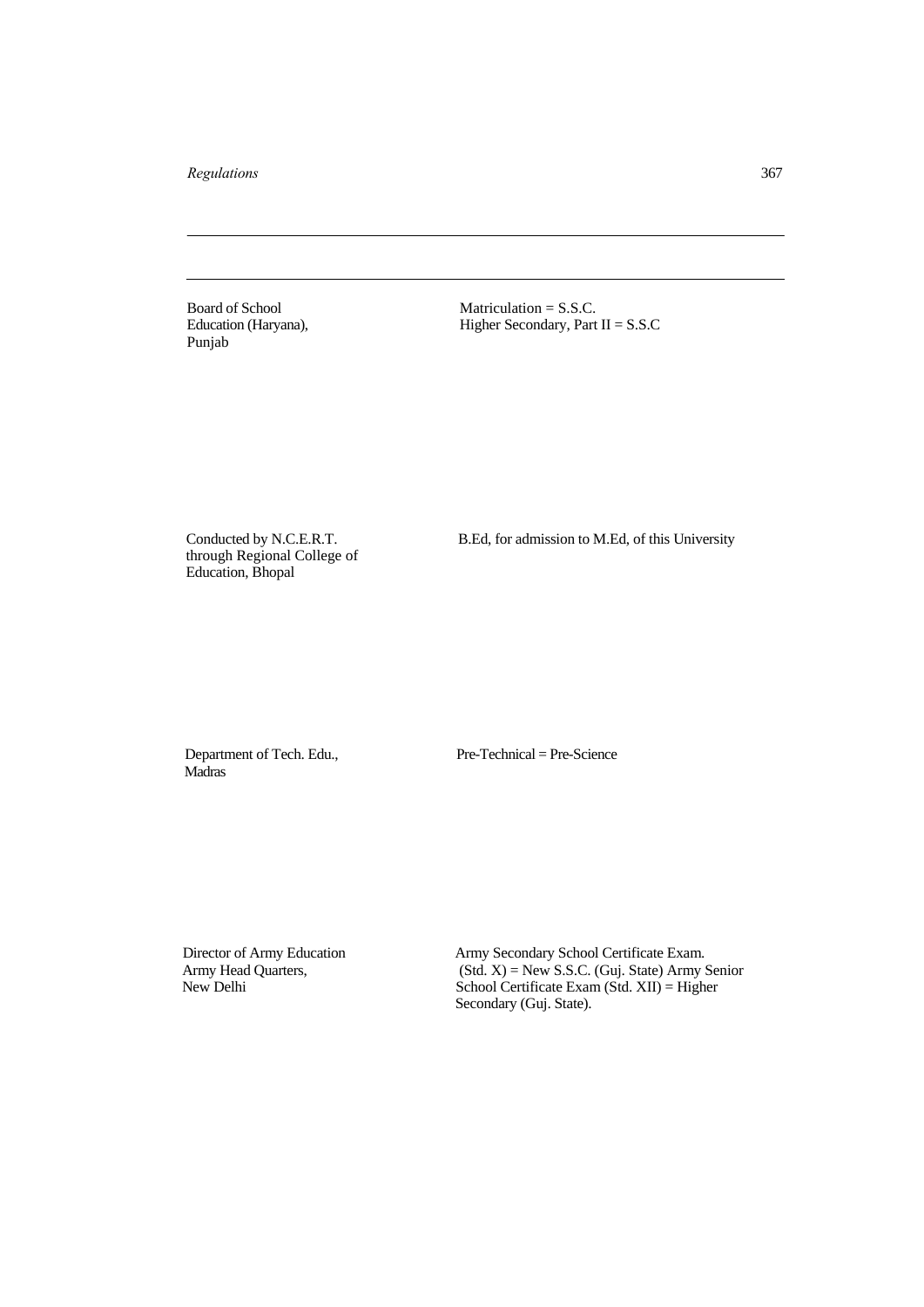Central Board of ... 1. All India Secondary School Exam. =<br>Secondary Education, New S.S.C. Exam. (Gujarat State) Secondary Education, New S.S.C. Exam. (Gujarat State)<br>New Delhi<br>2. Senior School Certificate Exam. (Std. Senior School Certificate Exam. (Std. XII) = Higher Secondary Certificate Examination (Gujarat State)

Council for the Indian ... Indian School Certificate (I.S.C.) Examination School Certificate  $(10+2)$  = Higher Secondary Certificate Exami- $(10 + 2)$  = Higher Secondary Certificate Exami-Examination, nation (Gujarat State)<br>New Delhi<br>Indian Certificate of S Indian Certificate of Secondary Education  $(Std. X) = S.S.C.$ 

Engg. & Tech. Edu., Govt. of West Bengal

State Council for ... Licenciate (C, M. & E.) - For admission to 1st<br>Engg. & Tech. Edu., P.D.D.C.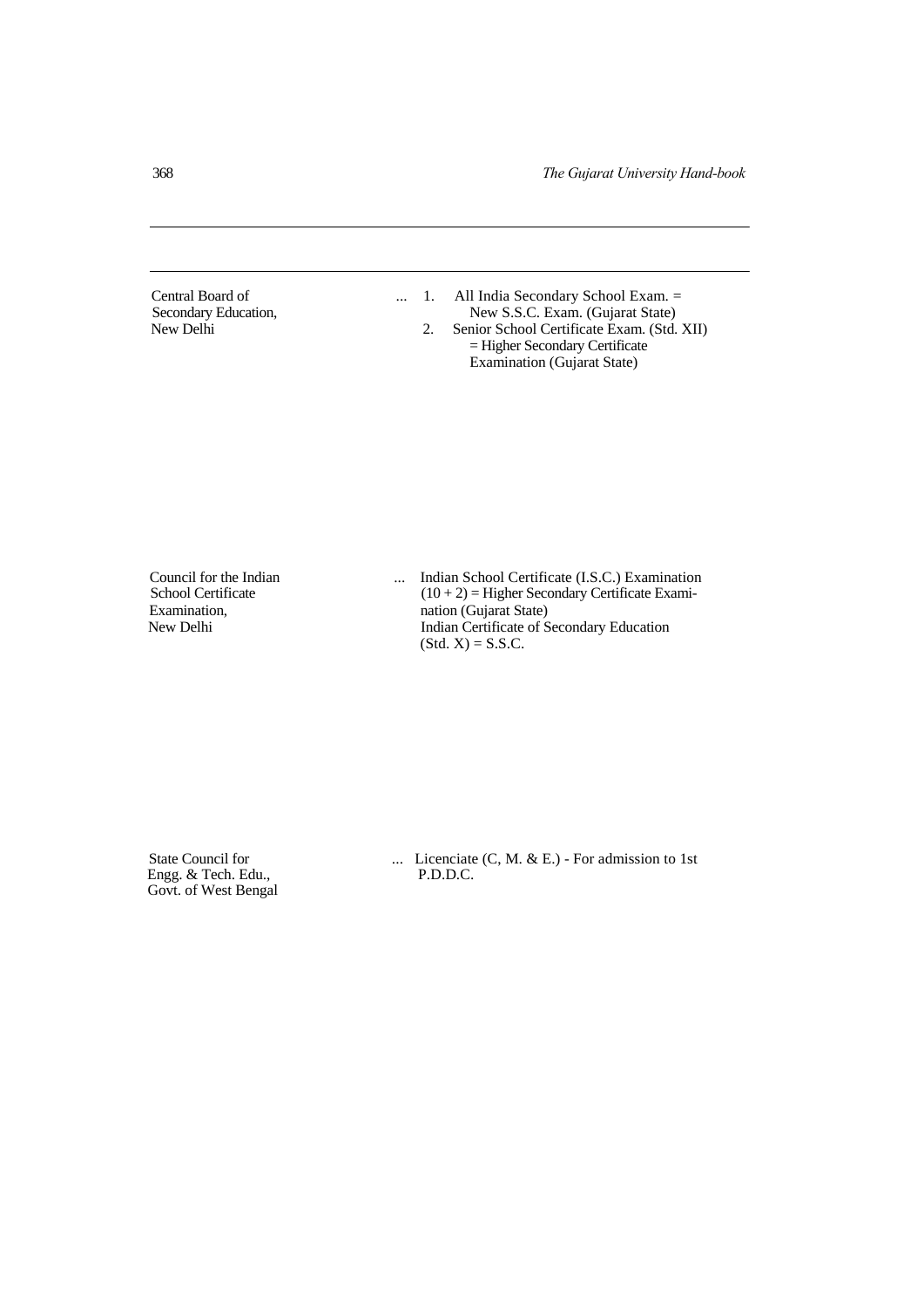of Cost & Works Accounts of India

Western India Regional ... I.C.W.A. (for Ph.D. degree in accounts if Council of the Institute holds Bachelor's Degree) holds Bachelor's Degree)

Secretary of India,<br>New Delhi

Institute of Company ... Company Secretaryship = M.Com. Secretary of India, (Ãke.yu[.ze.Lkk hrsMxÙuþLk {kxu su íku hu÷uðtx rð»kÞku ÷E þfu.)

Accountants of India

Institute of Chartered ... C.A. = M.Com.

ing (India), Calcutta

Institute of Engineer- ... A.M I.E. (Section A-Section B) for admission to ing (India), Calcutta M.E. Course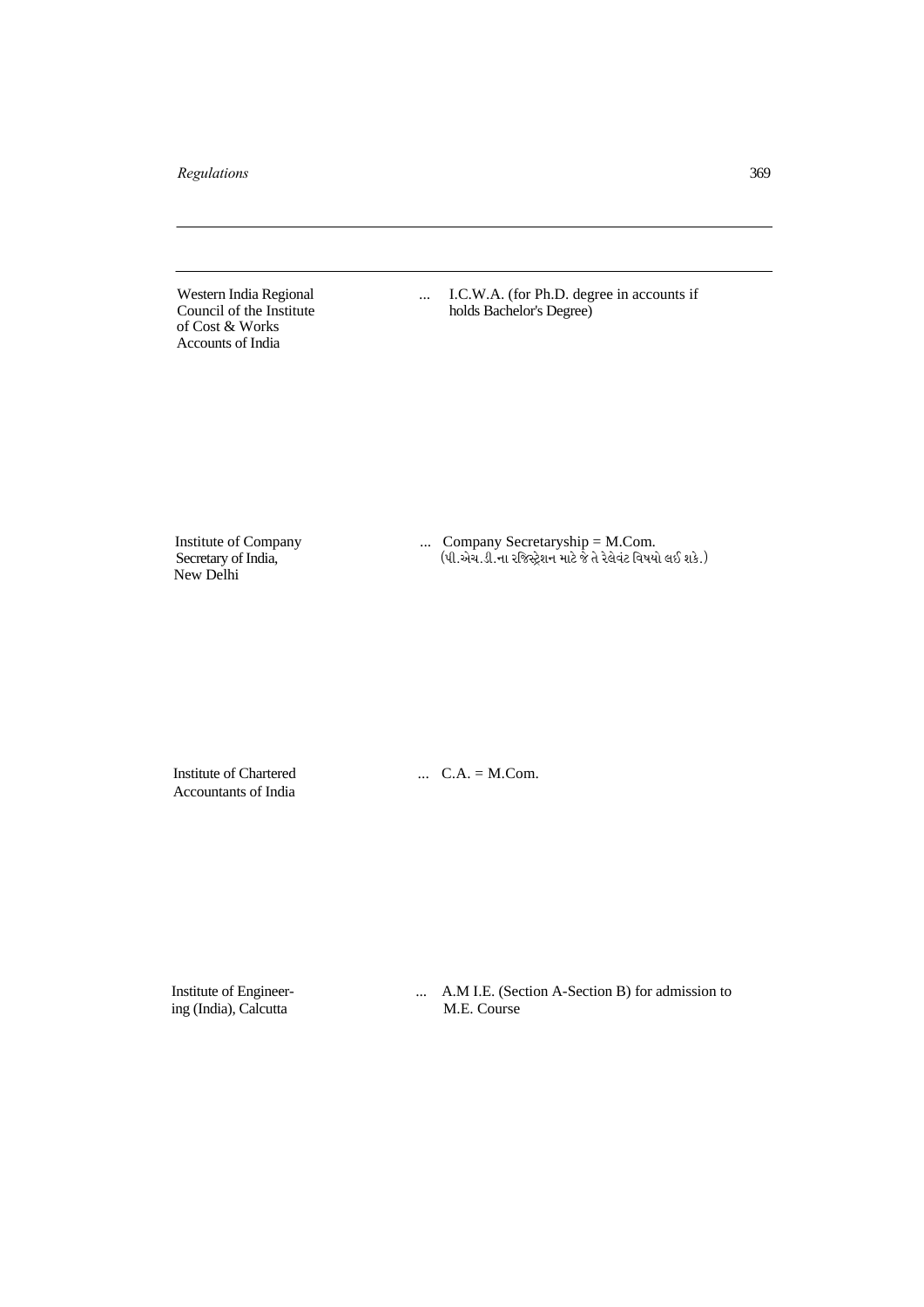Engineering, Poona

College of Military Engineering officer Degree = B.E. (C, M. & E.)

Engineering Colleges

Army & Naval Engineering Degrees = B.E.

Tele-Communication Engineering, Mahu (M.P.)

Military Colleges of Signal officers Engineering Degree = B.E.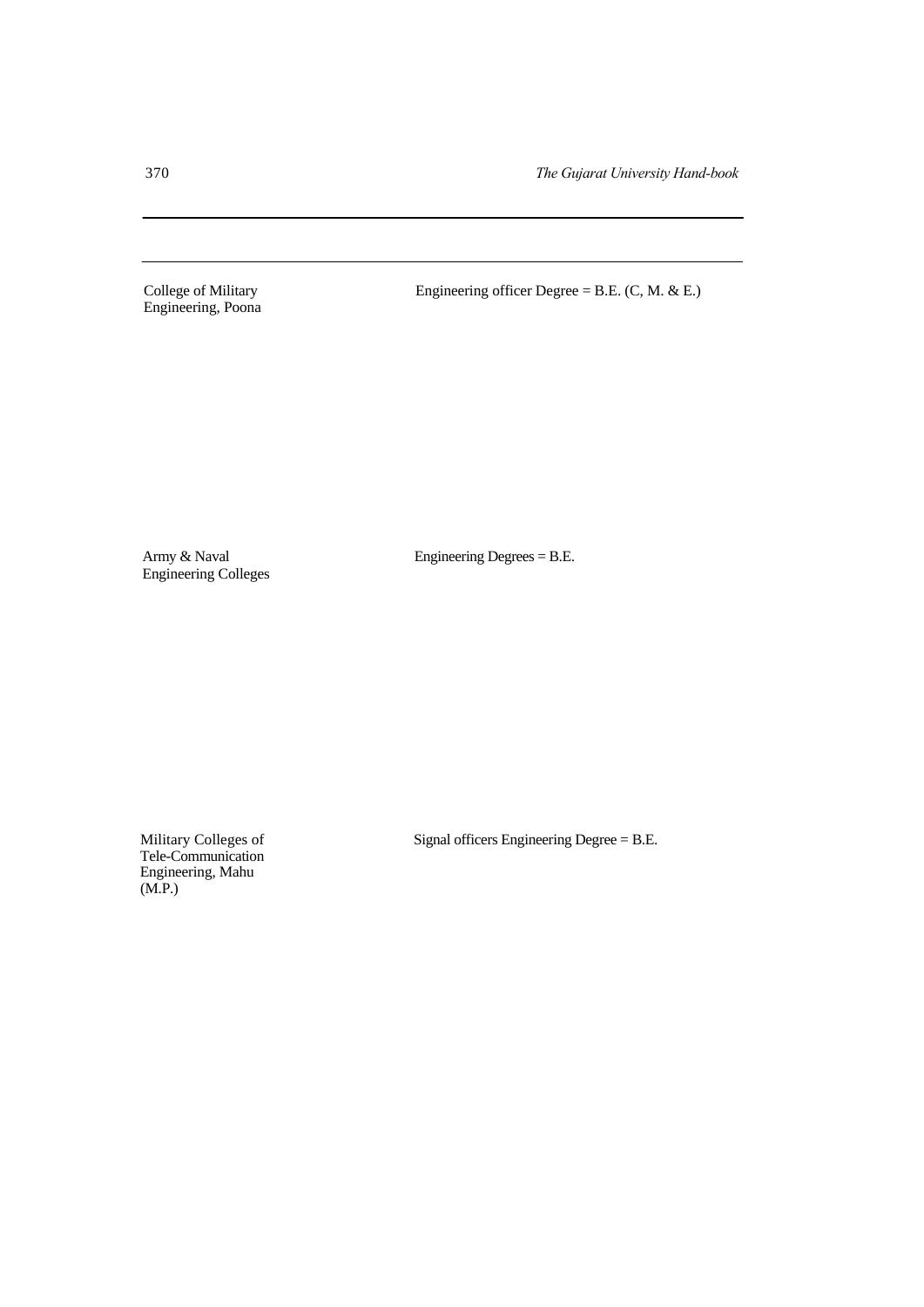Tribhuvan (Khatmandu) (Nepal)

Inter Arts, Inter Science, Inter Commerce, B.A., B.Sc, B.Com., M.A. and B.L. 1. Certificate Level Intermediate (વ્યક્તિગત કેસો 2. Diploma = Degree <br>
3. Degree Post Graduate  $\frac{2}{3}$   $\frac{4}{3}$   $\frac{4}{3}$   $\frac{1}{6}$   $\frac{3}{4}$   $\frac{1}{6}$   $\frac{1}{6}$   $\frac{1}{6}$   $\frac{1}{6}$   $\frac{1}{6}$   $\frac{1}{6}$   $\frac{1}{6}$   $\frac{1}{6}$   $\frac{1}{6}$   $\frac{1}{6}$   $\frac{1}{6}$   $\frac{1}{6}$   $\frac{1$ 3. Degree Post Graduate

Department of Examination, Ceylon (Colombo)

Ceylon General Certificate of Education (Ordinary level)

Education Department, Govt. of Nepal, G.H.Q. India

S.L.C. Examination = Matriculation. The Indian Army Special Certificate of Education Examination (Matriculation) = S.S.C.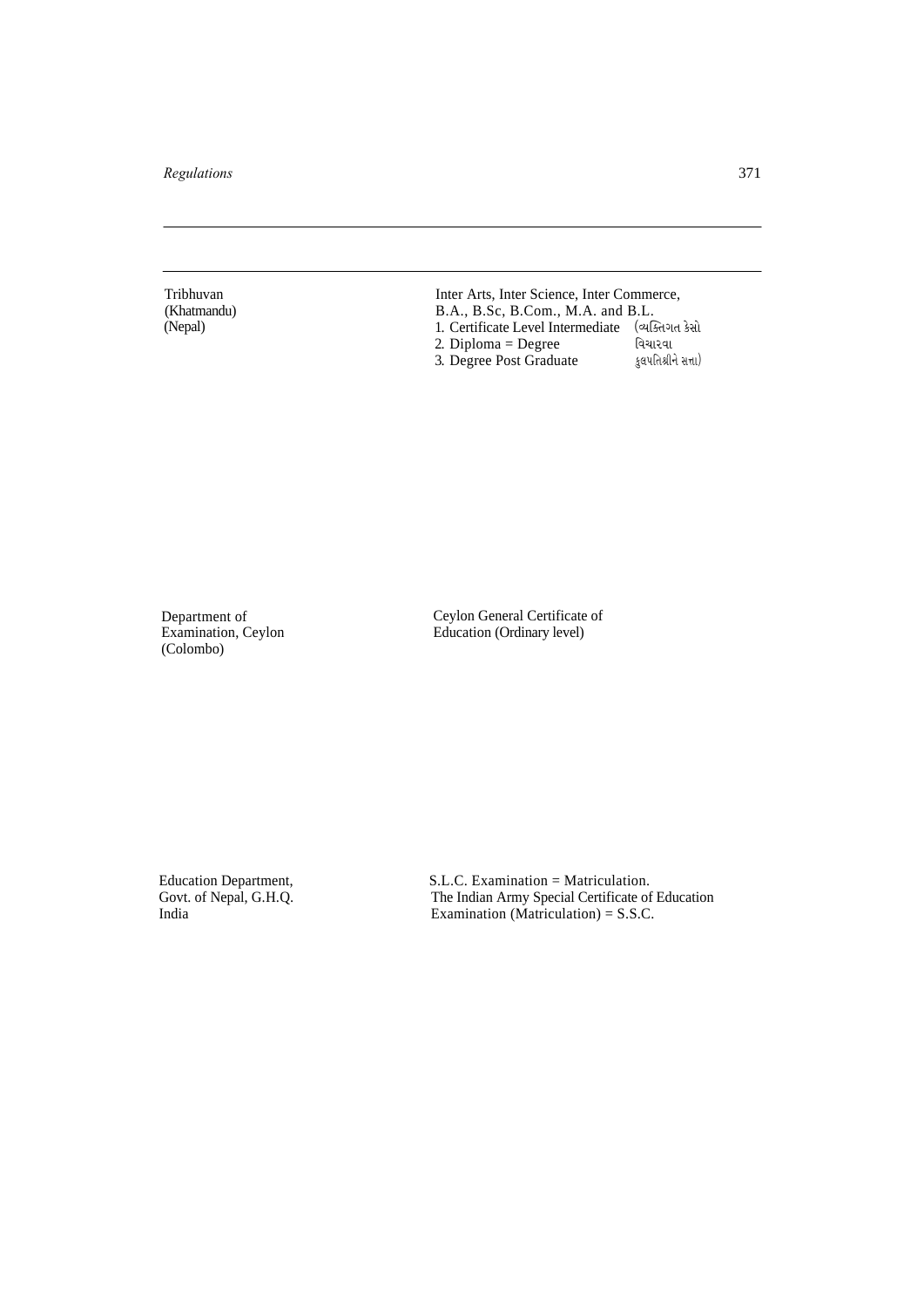Cambridge ... Overseas School Certificate = S.S.C. East African School Certificate Exam. = S.S.C. East African School Certificate Examination and G.C.E. Advance Level = Pre-University London ... Matriculation, Inter Arts, Inter Science, Postgraduate Certificate in Education = B.Ed. General Certificate of Education (United Kingdom) = (Matriculation) S.S.C.

Oxford ... School Certificate = (Matriculation) S.S.C.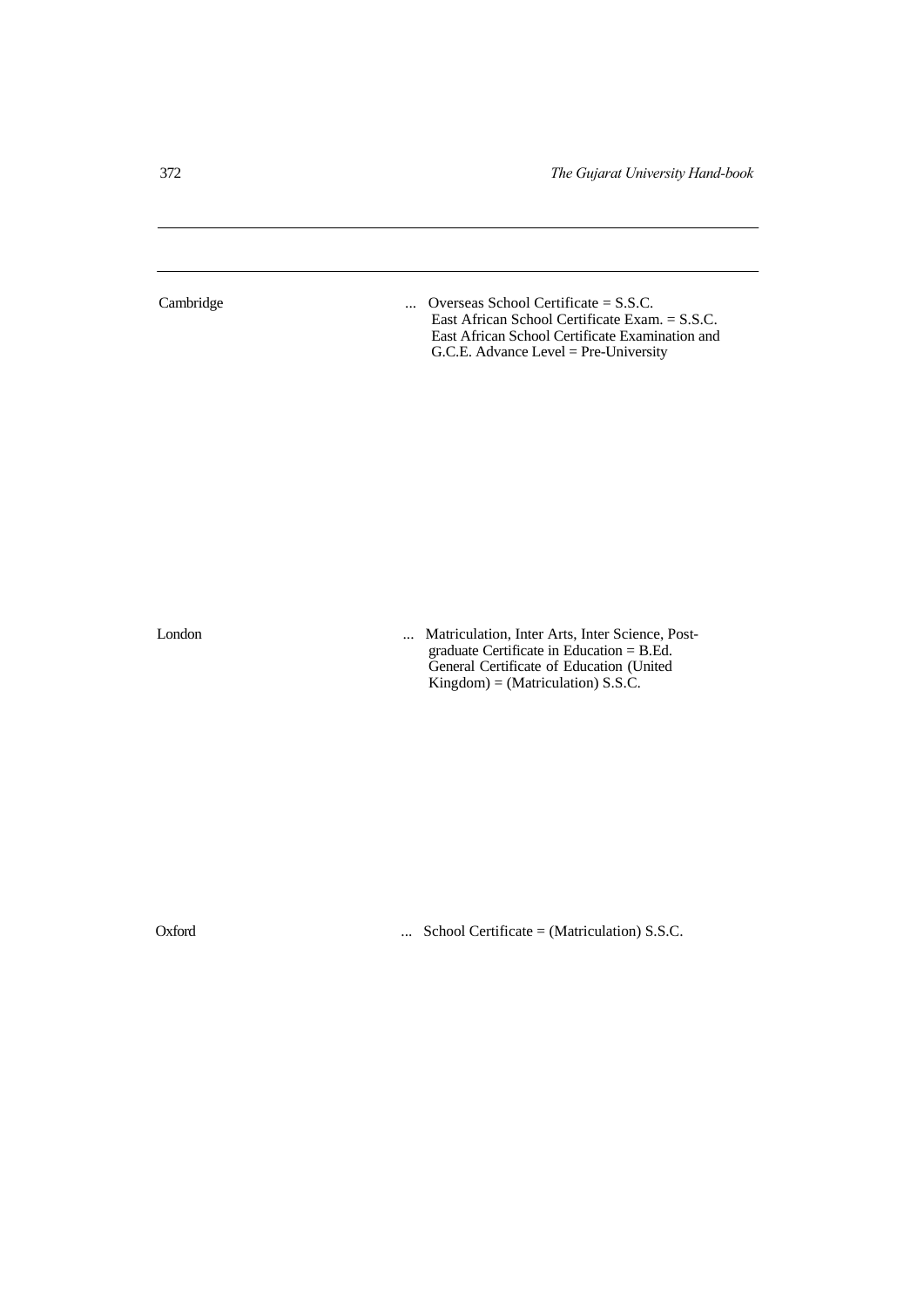Joint Matriculation Board, Pretoria, South Africa

Matriculation = (Matriculation) S.S.C.

કેમ્બ્રિજ યુનિવર્સિટી દ્વારા કાઉન્સીલ ફોર ધી ઈન્ડિયન સ્કુલ સર્ટિફિકેટની પરીક્ષા સિવાય લેવાતી ઓવરસીઝ પરીક્ષાઓ જેવી કે ઓવરસીઝ સ્કૂલ સર્ટિફિકેટ પરીક્ષા તેમજ લંડન યુનિવર્સિટી દ્વારા લેવાતી જનરલ સર્ટિફિકેટ ઓફ એજ્યુકેશનની પરીક્ષા જો છ વિષય સાથે વિદ્યાર્થીએ ઉત્તીર્ણ કરી હોય તો તેને આપણી યુનિવર્સિટીના પ્રી.યુનિ.ના વર્ગ માટે પ્રવેશપાત્ર ગણવા અને આ વિદ્યાર્થીઓએ તે ઉપરોક્ત પરીક્ષા પાંચ વિષય સાથે પાસ કરી હોય, પરંતુ તે પાંચ વિષયો પૈકી ચાર વિષયમાં તેણે ક્રેડિટ પ્રાપ્ત કરી હોય તો તેને પણ આપણી યુનિવર્સિટીની પ્રી. યુનિ.ના વર્ગ માટે <u>પ્રવેશપાત્ર ગણવા. પરંતુ પ્રી. યુનિ. વિજ્ઞાનના વર્ગમાં ઉપરોક્ત પરીક્ષા પાસ કરી પ્રવેશ મેળવવા</u> ઈચ્છતા વિદ્યાર્થીઓના કેસમાં તેમણે ઉપરોક્ત પરીક્ષા મેથેમેટિક્સ, ફિઝીક્સ, કેમિસ્ટ્રી અથવા જનરલ સાયન્સ સાથે પાસ કરી હોય તો જ પ્રી. યુનિ. વિજ્ઞાનના વર્ગ માટે પ્રવેશપાત્ર ગણવા.

Govt. of Tanzania (Africa)

 $\ldots$  = National Form IV = S.S.C.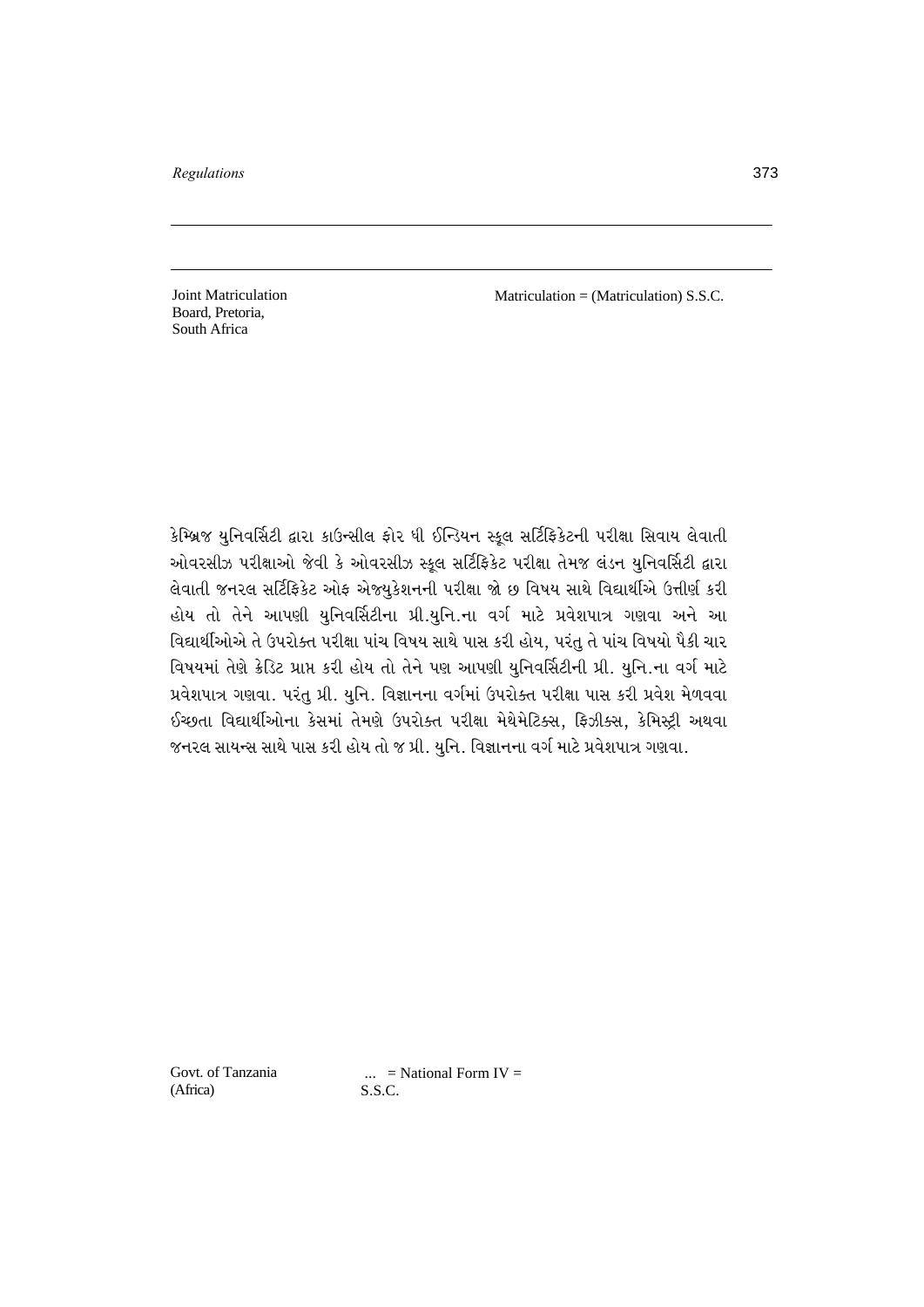Karachi

Board of Intermediate ... Secondary School Leaving Examination = S.S.C. & Secondary Education (on individual merits of the student & Secondary Education (on individual merits of the student (West Pakistan), concerned by the Vice-Chancel concerned by the Vice-Chancellor)

German Abitur ... German Abitur Examination = S.S.C.

Basic Education ... B.E.H.S. = Pre-Uni. Arts & Commerce<br>Higher Standard B.E.H.S. = Pre-Uni. Science (Provided passed Higher Standard B.E.H.S. = Pre-Uni. Science (Provided passed Examination, with Additional Language, Mathematic Examination, with Additional Language, Mathematics,<br>Burma Physics. Chemistry and Biology). Physics, Chemistry and Biology).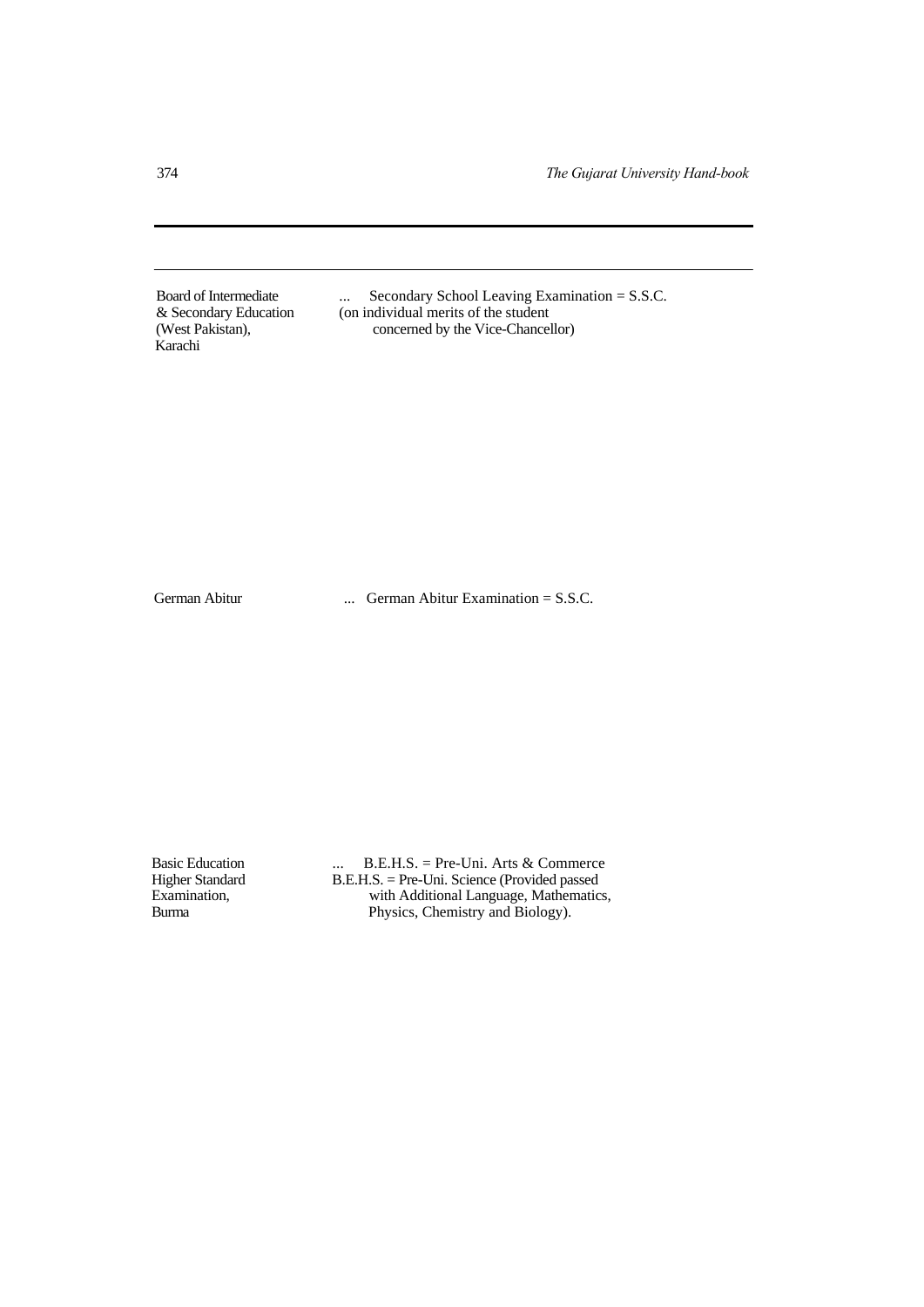| Department of Education,<br>New Zealand     | $\cdots$ | School Certificate Examination $=$ S.S.C.<br>For admission to Pre-Sc; Mathematics<br>(1)<br>and two science subjects. (2)<br>For<br>admission to Pre-Arts and Pre-<br>Commerce.<br>(Such cases should be considered on<br>individual merits by referring to Dean.) |
|---------------------------------------------|----------|--------------------------------------------------------------------------------------------------------------------------------------------------------------------------------------------------------------------------------------------------------------------|
| Ministry of Education,<br>Bangkok, Thailand |          | Mathayan Suksa III = Old S.S.C.<br>$V = Pre-I Ini$ .<br>$-do-$                                                                                                                                                                                                     |
| Uni. of South Africa                        | $\cdots$ | F.Y. Course of the B.Sc. Degree for admission<br>to the Medical Course, provided Organic Chemistry is one of<br>the subjects in which the candidate has passed both in theory<br>and in the practical test.                                                        |
| New Delhi                                   |          | Rashtriya Sanskrit Sansthan,  Shastriya = Bachelor's Degree<br>Provided passed the<br>subject of English<br>Acharya = Master's Degree<br>of B.A. Std.                                                                                                              |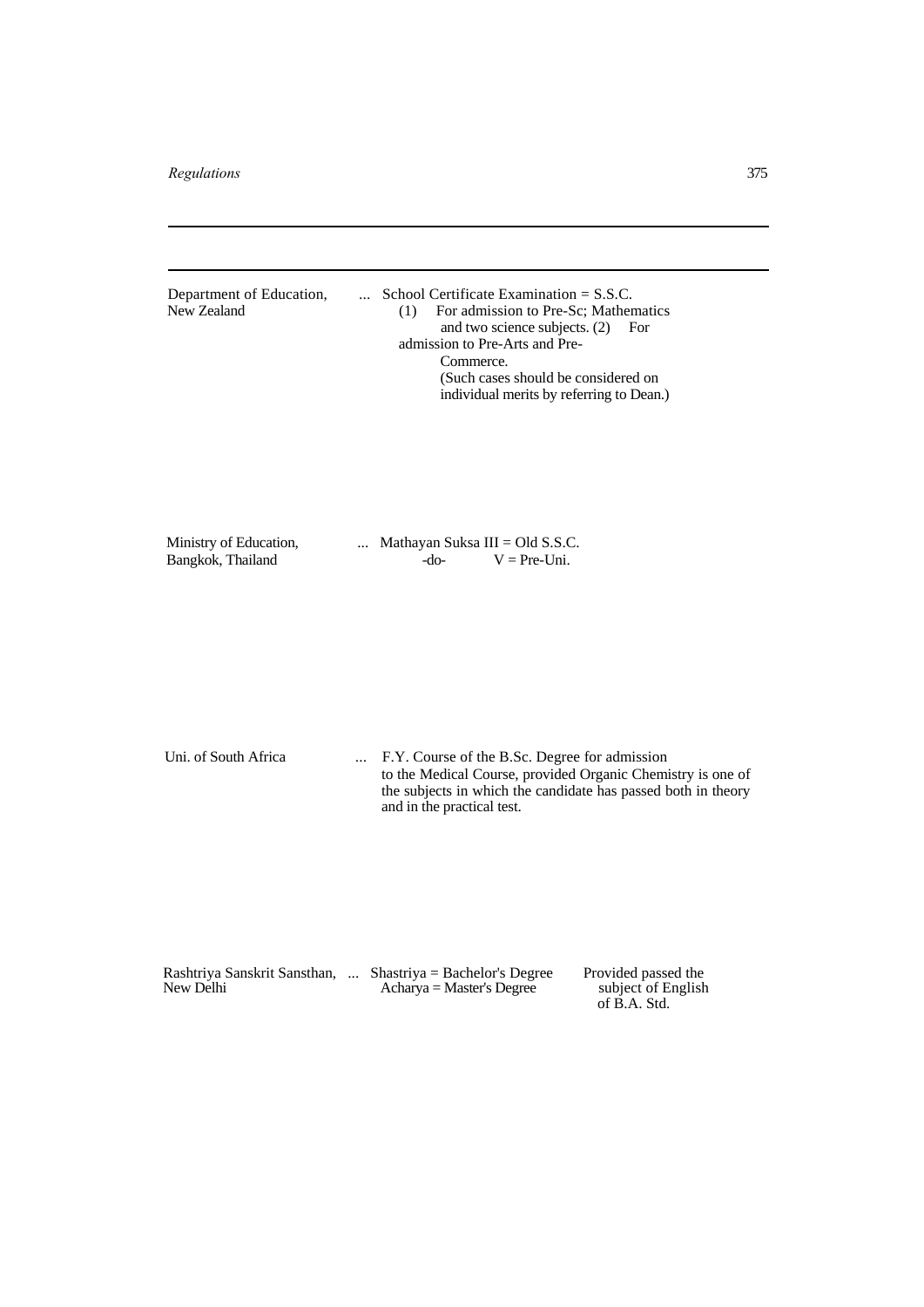## GENERAL

- 1. Baratlaw  $=$  LL.B.
- 2. The concession for R.Com. 5-B, regarding admission to B.Com. course will be allowed to the students who have passed the. B.A. examination of recognised Universities with subject of Economics on reciprocal basis.
- 3. Students who have passed M.A, (Ext;) Examination of another University will be considered eligible for admission to further course of study as a regular students.
- 4. Student passing a Degree in any faculty of a recognised University is eligible for admission to LL.B. Course of this University.
- 5. Students passing a Final Year Diploma Examination (Civil, Mech. or Elect.) in Engg. of all Universities or States are recognised for admission to First Year Degree Course (Part-lime Post-Diploma Degree Course).

| Prescribed<br>qualifications                                                        | corresponding branch. | Pre-Uni. Science with DERE (3 years) of Technical<br>Exams. Board, Gujarat State plus Practical or<br>teaching experience of 2 years in the |
|-------------------------------------------------------------------------------------|-----------------------|---------------------------------------------------------------------------------------------------------------------------------------------|
| <i>Applications received with</i><br>following qualifications:                      |                       | Whether equivalent or Not                                                                                                                   |
| I.Sc. with DERE (2 years)<br>1.<br>T:E.B. This is old course $&$<br>revised to (PO) |                       | Yes.                                                                                                                                        |
| 2.<br>I.Sc. $+$ DERE M. State                                                       |                       | Yes                                                                                                                                         |
|                                                                                     |                       | <hc-u.h1?1 &y4?1="" *hld="" 5?cuhl="" [c .tl.l?ll="" ^="" h="">U°il cU.3-3-39&lt;1l =M CHC-11H1?1</hc-u.h1?1>                               |
| Prescribed qualifications: Pre-Uni. Sc. with DERE                                   |                       | (3 years) of Technical Exams.<br>Board, Guj, State plus Practical or teaching<br>experience of 2 years in the corresponding branch          |
| Applications received with<br>following qualifications                              |                       | Whether equivalent or Not                                                                                                                   |
|                                                                                     |                       |                                                                                                                                             |

|                             | L.Sc. with DERE<br>$(2 \text{ years})$ T.E.B.<br>This is old course $\&$<br>revised to (PO) | Yes |
|-----------------------------|---------------------------------------------------------------------------------------------|-----|
| $\mathcal{D}_{\mathcal{L}}$ | $I.Sc. + DERE M.$<br>State                                                                  | Yes |

6. Notwithstanding anything contained in the regulation, the V.C. shall have the power to recognise an Examination or a term or terms kept by a student at any college affiliated to a Statutory University on an ad-hoc basis.